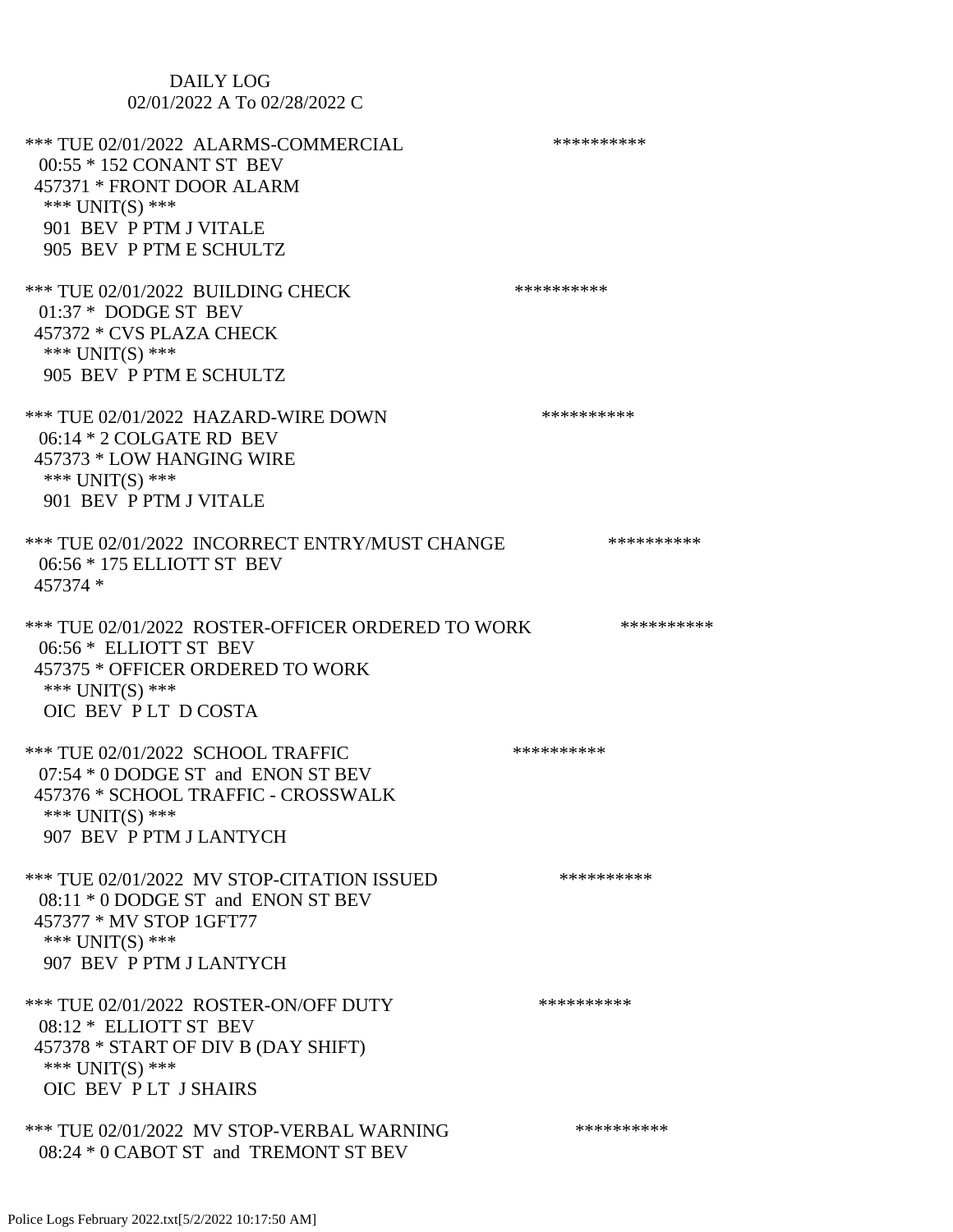457379 \* MV STOP 3EEK24 \*\*\* UNIT(S) \*\*\* 907 BEV P PTM J LANTYCH \*\*\* TUE 02/01/2022 MV STOP-VERBAL WARNING \*\*\*\*\*\*\*\*\*\*\*\*\* 08:30 \* 0 CABOT ST and TREMONT ST BEV 457380 \* MV STOP 738VK4 \*\*\* UNIT(S) \*\*\* 907 BEV P PTM J LANTYCH \*\*\* TUE 02/01/2022 VANDALISM-DESTRUC/DAMAG\*290 \*\*\*\*\*\*\*\*\*\* 08:35 \* 5 NETHERTON AV BEV 457381 \* CAR VANDALIZED OVERNIGHT \*\*\* UNIT(S) \*\*\* 901 BEV P PTM M BRODERICK RES J. PAGE \*\*\* TUE 02/01/2022 MV-ACCIDENT NO REPORT \*\*\*\*\*\*\*\*\*\*\*\* 08:36 \* 0 BECKFORD ST and BENNETT ST BEV 457382 \* 2 CAR MVA. UNKNOWN INJURIES \*\*\* UNIT(S) \*\*\* 903 BEV P PTM D GAGNON A1 BEV A AMBULANCE BF1 BEV F BEV FIRE \*\*\* TUE 02/01/2022 TRANSPORT TO COURT \*\*\*\*\*\*\*\*\*\*\*\*\* 08:56 \* 56 FEDERAL ST BEV 457383 \* DEROCHEMONT TO COURT \*\*\* UNIT(S) \*\*\* 902 BEV P PTM B NICKERSON \*\*\* TUE 02/01/2022 MV-ACCIDENT NO REPORT \*\*\*\*\*\*\*\*\*\*\*\* 09:23 \* 1704 BROUGHTON DR BEV 457384 \* MINOR MVA IN PARKING LOT \*\*\* UNIT(S) \*\*\* 906 BEV P PTM J VITALE \*\*\* TUE 02/01/2022 SUMMONS, ATTEMPT TO SERVE \*\*\*\*\*\*\*\*\*\* 09:49 \* 25 RIVER ST Apt: 1 BEV 457386 \* ATTEMPT TO SERVE SUMMONS \*\*\* UNIT(S) \*\*\* 902 BEV P PTM B NICKERSON \*\*\* TUE 02/01/2022 DOMESTIC-ABUSE/209A VIO\*90F \*\*\*\*\*\*\*\*\*\* 10:05 \* IVES ST BEV 457387 \* 209A VIOLATION \*\*\* UNIT(S) \*\*\* H2 BEV P PTM D GRIMES \*\*\* TUE 02/01/2022 MEDICAL-BLS \*\*\*\*\*\*\*\*\*\* 10:55 \* STANDLEY ST BEV 457388 \* ELDERLY MALE FELL OUTSIDE \*\*\* UNIT(S) \*\*\* 906 BEV P PTM J VITALE A1 BEV A AMBULANCE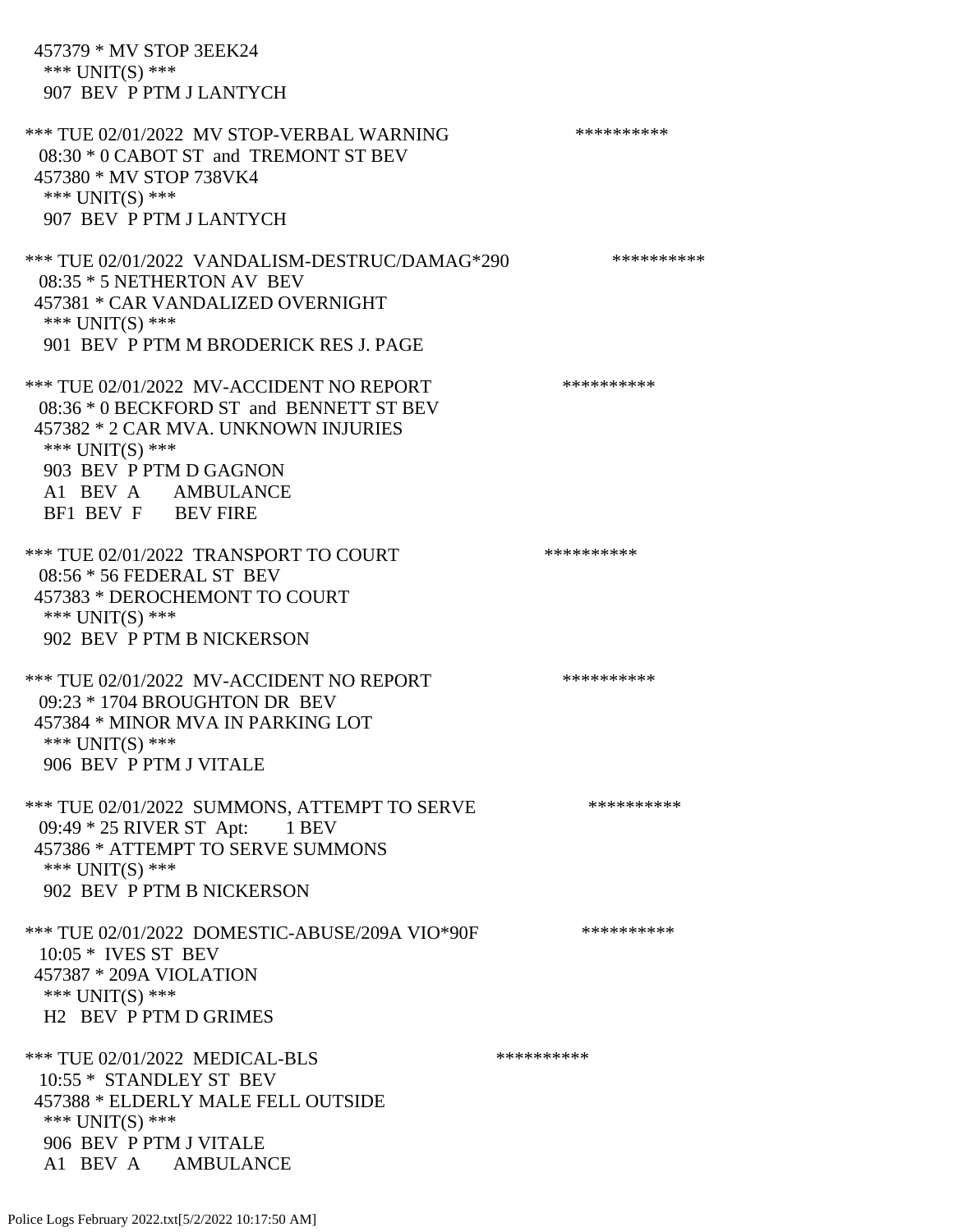\*\*\* TUE 02/01/2022 DEATH 11:23 \* RANTOUL ST 121 457389 \* CHECK ON FEMALE NOT ANSWERING DOOR \*\*\* UNIT(S) \*\*\* 902 BEV P PTM B NICKERSON 912 BEV P SGT J SHAIRS A1 BEV A AMBULANCE BF1 BEV F BEV FIRE DEL2 BEV P DET D PRINZ \*\*\* TUE 02/01/2022 PARKING COMPLAINT - GENERAL \*\*\*\*\*\*\*\*\*\*\*\* 11:25 \* 0 ESSEX ST and MUNROE ST BEV 457390 \* CARS BLOCKING THE ROADWAY \*\*\* UNIT(S) \*\*\* 901 BEV P PTM M BRODERICK RES J. PAGE \*\*\* TUE 02/01/2022 MEDICAL-BLS \*\*\*\*\*\*\*\*\*\*\*\*\* 12:00 \* PARK ST BEV 457391 \* MAN SEVERED FINGER \*\*\* UNIT(S) \*\*\* 901 BEV P PTM M BRODERICK RES J. PAGE 902 BEV P PTM B NICKERSON A1 BEV A AMBULANCE BF1 BEV F BEV FIRE \*\*\* TUE 02/01/2022 LARCENY-THEFT FROM BUIL\*23D \*\*\*\*\*\*\*\*\*\* 12:31 \* 1 PRISCILLA RD BEV 457392 \* ITEMS MISSING FROM THE HOME \*\*\* UNIT(S) \*\*\* 905 BEV P PTM E SCHULTZ \*\*\* TUE 02/01/2022 VANDALISM-DESTRUC/DAMAG\*290 \*\*\*\*\*\*\*\*\*\* 12:37 \* 51 DODGE ST BEV 457393 \* MV VANDALISM \*\*\* UNIT(S) \*\*\* 903 BEV P PTM D GAGNON \*\*\* TUE 02/01/2022 CHECK WELL BEING \*\*\*\*\*\*\*\*\*\* 13:22 \* 23 ODELL AV BEV 457394 \* CHECK ON BHS STUDENT \*\*\* UNIT(S) \*\*\* 910 BEV P PTM S FIORE \*\*\* TUE 02/01/2022 SUSP ACTIVITY \*\*\*\*\*\*\*\*\*\*\*\* 13:24 \* 100 SOHIER RD BEV 457395 \* CONCERNING SNAPCHAT MESSAGE \*\*\* UNIT(S) \*\*\* 910 BEV P PTM S FIORE \*\*\* TUE 02/01/2022 SCHOOL TRAFFIC \*\*\*\*\*\*\*\*\*\* 13:41 \* 0 BRIDGE ST and WINTHROP AV BEV 457396 \* MONITOR SCHOOL TRAFFIC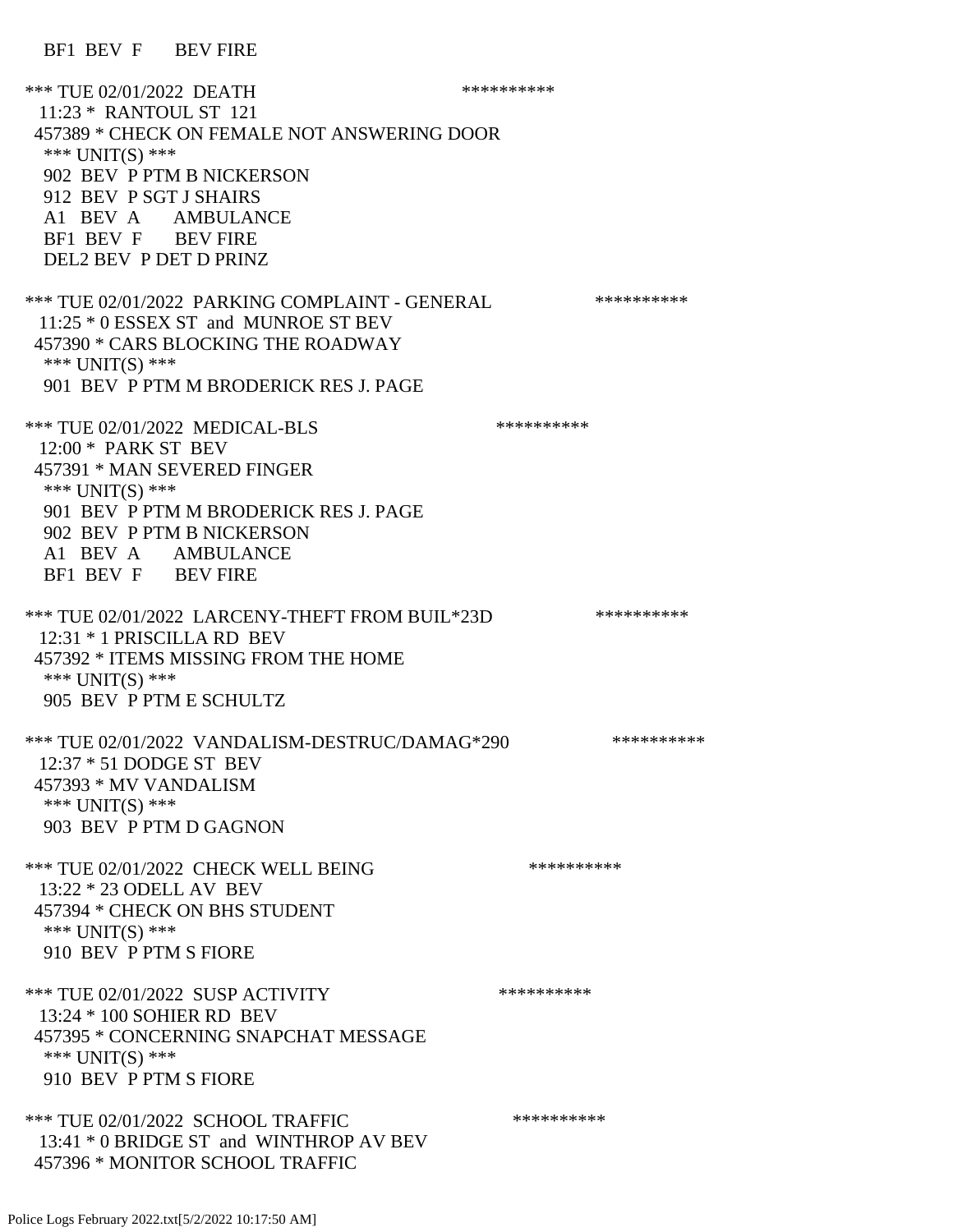\*\*\* UNIT(S) \*\*\* 901 BEV P PTM M BRODERICK RES J. PAGE \*\*\* TUE 02/01/2022 PARKING COMPLAINT - GENERAL \*\*\*\*\*\*\*\*\*\* 13:59 \* 20 EISENHOWER AV BEV 457397 \* TRUCK BLOCKING THE DRIVEWAY \*\*\* UNIT(S) \*\*\* 903 BEV P PTM D GAGNON \*\*\* TUE 02/01/2022 MV STOP-VERBAL WARNING \*\*\*\*\*\*\*\*\*\*\*\* 14:14 \* / PARK ST BEV 457398 \* MV STOP SN4214 \*\*\* UNIT(S) \*\*\* 907 BEV P PTM J LANTYCH \*\*\* TUE 02/01/2022 PARKING COMPLAINT - GENERAL \*\*\*\*\*\*\*\*\*\*\*\* 14:43 \* 32 ESSEX ST BEV 457400 \* VEHICLE LEFT OVERNIGHT SEVERAL DAYS \*\*\* UNIT(S) \*\*\* 907 BEV P PTM J LANTYCH \*\*\* TUE 02/01/2022 HAZARD-RR GATES DOWN \*\*\*\*\*\*\*\*\*\* 14:53 \* 0 CABOT ST and RUSSELL ST BEV 457401 \* GATE BROKEN. KEOLIS NOTIFIED \*\*\* UNIT(S) \*\*\* 903 BEV P PTM D GAGNON \*\*\* TUE 02/01/2022 MEDICAL-UNKNOWN \*\*\*\*\*\*\*\*\*\* 15:02 \* LIVINGSTONE AV BEV 457402 \* FEMALE HAS FALLEN IN THE HOME - LIFE ALERT \*\*\* UNIT(S) \*\*\* 901 BEV P PTM M BRODERICK RES J. PAGE A1 BEV A AMBULANCE BF1 BEV F BEV FIRE \*\*\* TUE 02/01/2022 ROSTER-ON/OFF DUTY \*\*\*\*\*\*\*\*\*\* 15:26 \* ELLIOTT ST BEV 457403 \* START OF SHIFT C \*\*\* UNIT(S) \*\*\* OIC BEV P LT M PANJWANI \*\*\* TUE 02/01/2022 DISTURBANCE-NEIGHBORS \*\*\*\*\*\*\*\*\*\*\*\*\* 15:38 \* 15 HILLCREST AV BEV 457404 \* NEIGHBOR DISPUTE \*\*\* UNIT(S) \*\*\* 901 BEV P PTM M BRODERICK RES J. PAGE \*\*\* TUE 02/01/2022 HAZARD-ROADWAY \*\*\*\*\*\*\*\*\*\* 16:38 \* 0 PARK ST and PLEASANT ST BEV 457405 \* ROAD CLOSURE LEFT SET UP \*\*\* UNIT(S) \*\*\* 913 BEV P SGT M HENEBURY \*\*\* TUE 02/01/2022 MEDICAL-BLS \*\*\*\*\*\*\*\*\*\*\*\*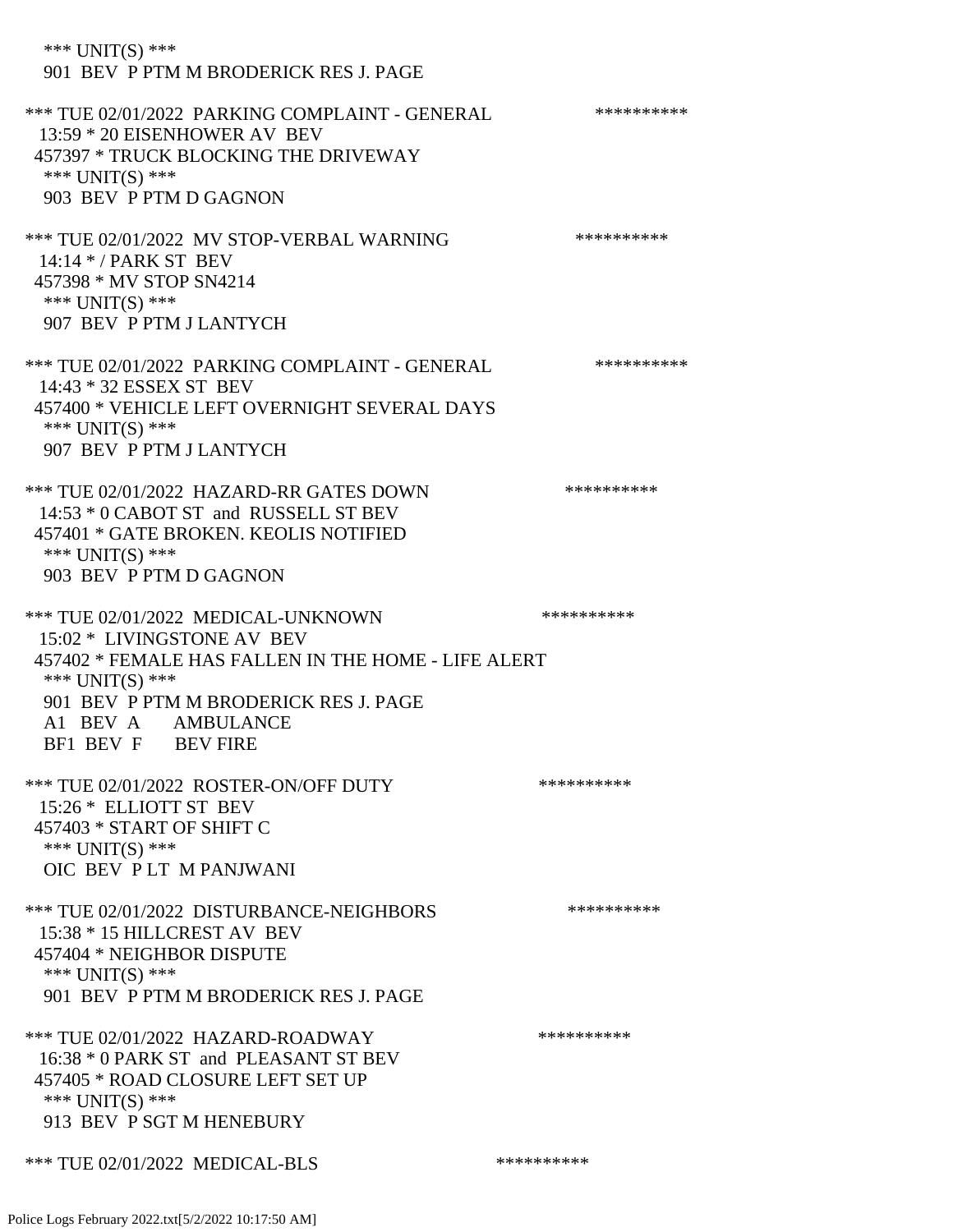16:48 \* WELLMAN ST BEV 457406 \* DIFFICULTY BREATHING / DIZZINESS \*\*\* UNIT(S) \*\*\* 902 BEV P PTM C STANTON A1 BEV A AMBULANCE BF1 BEV F BEV FIRE \*\*\* TUE 02/01/2022 MEDICAL-MENTAL HEALTH \*\*\*\*\*\*\*\*\*\*\*\* 16:48 \* NEWBURY ST BEV 457407 \* OUT OF CONTROL RESIDENT \*\*\* UNIT(S) \*\*\* 903 BEV P PTM R HEGARTY 906 BEV P PTM K COLETTI A2 BEV A AMBULANCE BF2 BEV F BEV FIRE \*\*\* TUE 02/01/2022 MV STOP-VERBAL WARNING \*\*\*\*\*\*\*\*\*\*\*\*\* 18:05 \* 21 BRIDGE ST BEV 457408 \* MV STOP--MA COMM REG K79725 \*\*\* UNIT(S) \*\*\* 902 BEV P PTM C STANTON \*\*\* TUE 02/01/2022 MV STOP-VERBAL WARNING \*\*\*\*\*\*\*\*\*\*\*\* 18:51 \* 393 CABOT ST BEV 457409 \* MA REG 7HD928 \*\*\* UNIT(S) \*\*\* 905 BEV P PTM S FIORE \*\*\* TUE 02/01/2022 ALARMS-COMMERCIAL \*\*\*\*\*\*\*\*\*\* 20:06 \* 97 RANTOUL ST BEV 457410 \* 2ND FLOOR, FRONT DOOR, INTRUSION ALARMS \*\*\* UNIT(S) \*\*\* 901 BEV P PTM E GOODELL 902 BEV P PTM C STANTON \*\*\* TUE 02/01/2022 HAZARD-ROADWAY \*\*\*\*\*\*\*\*\*\* 20:20 \* 0 BRIDGE ST and EASTERN AV BEV 457411 \* SNOW REMOVAL BLOCKING STREET \*\*\* UNIT(S) \*\*\* 901 BEV P PTM E GOODELL \*\*\* TUE 02/01/2022 ASSAULT-AGGRAVATED\*13A \*\*\*\*\*\*\*\*\*\* 20:46 \* 490 RANTOUL ST BEV 457412 \* TWO MALES ARGUING ON 2ND FLOOR PORCH \*\*\* UNIT(S) \*\*\* 902 BEV P PTM C STANTON 903 BEV P PTM R HEGARTY 905 BEV P PTM S FIORE \*\*\* TUE 02/01/2022 MV STOP-VERBAL WARNING \*\*\*\*\*\*\*\*\*\*\*\* 20:52 \* 434 RANTOUL ST BEV 457413 \* MV STOP--MA REG 1MFD72 \*\*\* UNIT(S) \*\*\*

902 BEV P PTM C STANTON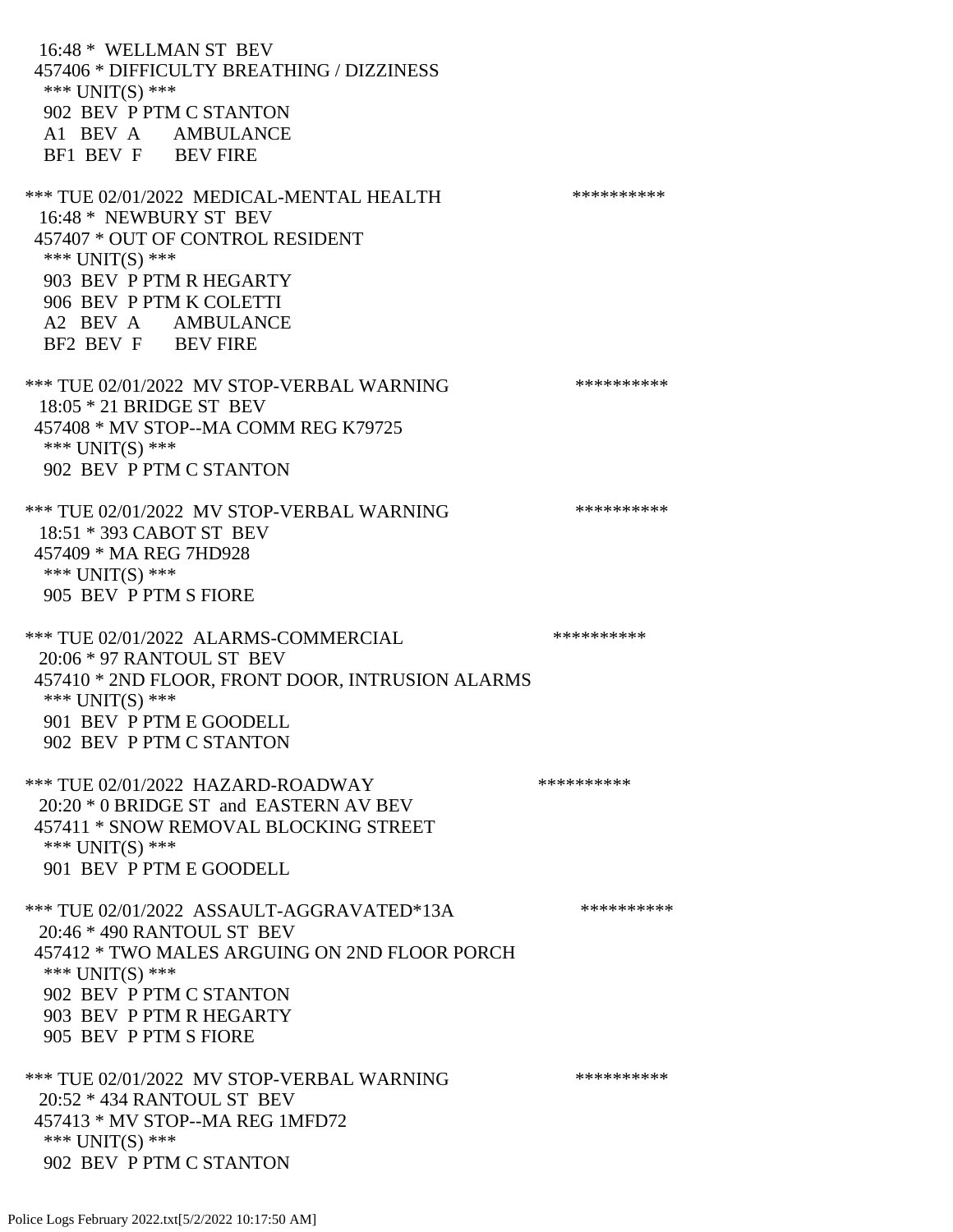\*\*\* TUE 02/01/2022 DISTURBANCE-GENERAL \*\*\*\*\*\*\*\*\*\* 21:53 \* 0 ODELL AV and PICKETT ST BEV 457414 \* LATE SNOW REMOVAL NOISE / IMPROP DUMPING \*\*\* UNIT(S) \*\*\* 901 BEV P PTM E GOODELL \*\*\* TUE 02/01/2022 911 HANG UP \*\*\*\*\*\*\*\*\*\* 22:08 \* 45 PICKMAN RD BEV 457415 \* 911 HANG UP \*\*\* UNIT(S) \*\*\* 905 BEV P PTM S FIORE 906 BEV P PTM K COLETTI \*\*\* TUE 02/01/2022 ALARMS-COMMERCIAL \*\*\*\*\*\*\*\*\*\*\*\*\*\* 23:30 \* 64 PLEASANT ST and RIVER ST BEV 457417 \* BACK MIDDLE MOTION ALARM \*\*\* UNIT(S) \*\*\* 901 BEV P PTM E GOODELL 906 BEV P PTM K COLETTI \*\*\* TUE 02/01/2022 ROSTER-ON/OFF DUTY \*\*\*\*\*\*\*\*\*\* 23:45 \* ELLIOTT ST BEV 457416 \* START OF SHIFT A \*\*\* UNIT(S) \*\*\* OIC BEV P LT D COSTA \*\*\* WED 02/02/2022 TRAIN STATION CHECK \*\*\*\*\*\*\*\*\*\*\*\* 00:20 \* 10 PARK ST BEV 457418 \* DEPOT CHECK \*\*\* UNIT(S) \*\*\* 902 BEV P PTM C STANTON \*\*\* WED 02/02/2022 PARK/PLAYGROUND CHECK \*\*\*\*\*\*\*\*\*\* 00:38 \* 0 PORTER ST BEV 457419 \* GILLIS PARK CHECK \*\*\* UNIT(S) \*\*\* 902 BEV P PTM C STANTON \*\*\* WED 02/02/2022 BAR CHECK \*\*\*\*\*\*\*\*\*\*\* 00:45 \* 20 CABOT ST BEV 457420 \* MONITOR ANCHOR LAST CALL \*\*\* UNIT(S) \*\*\* 902 BEV P PTM C STANTON \*\*\* WED 02/02/2022 BUILDING CHECK \*\*\*\*\*\*\*\*\*\*\* 00:49 \* DODGE ST BEV 457421 \* CVS PLAZA CHECK \*\*\* UNIT(S) \*\*\* 905 BEV P PTM S FIORE \*\*\* WED 02/02/2022 UNWANTED GUEST \*\*\*\*\*\*\*\*\*\*\*\*\* 01:14 \* 278 RANTOUL ST BEV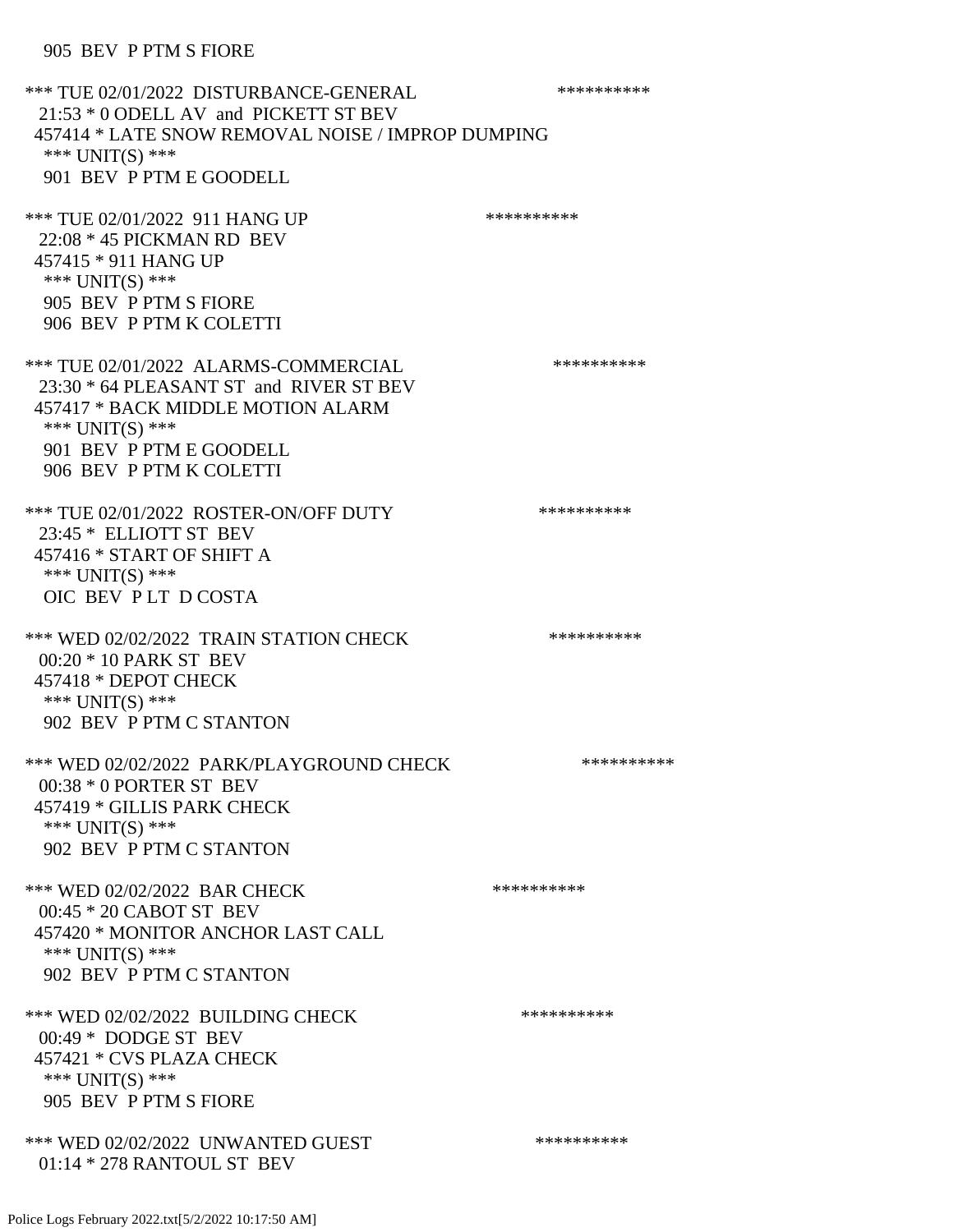457422 \* PATRON WILL NOT LEAVE \*\*\* UNIT(S) \*\*\* 902 BEV P PTM N BENCAL 903 BEV P PTM F WOJICK \*\*\* WED 02/02/2022 BUILDING CHECK \*\*\*\*\*\*\*\*\*\*\*\* 01:36 \* CABOT ST BEV 457423 \* DOLLAR TREE PLAZA CHECK \*\*\* UNIT(S) \*\*\* 903 BEV P PTM F WOJICK \*\*\* WED 02/02/2022 BUILDING CHECK \*\*\*\*\*\*\*\*\*\*\* 01:52 \* RANTOUL ST BEV 457424 \* 24 HOUR BUSINESS CHECK \*\*\* UNIT(S) \*\*\* 903 BEV P PTM F WOJICK \*\*\* WED 02/02/2022 SCHOOL BUILDING CHECK \*\*\*\*\*\*\*\*\*\*\*\* 03:30 \* 100 SOHIER RD BEV 457425 \* HIGH SCHOOL CHECK \*\*\* UNIT(S) \*\*\* 903 BEV P PTM F WOJICK \*\*\* WED 02/02/2022 ROSTER-OFFICER ORDERED TO WORK \*\*\*\*\*\*\*\*\*\*\* 06:53 \* ELLIOTT ST BEV 457426 \* OFFICER ORDERED TO WORK \*\*\* UNIT(S) \*\*\* OIC BEV P LT D COSTA \*\*\* WED 02/02/2022 MV STOP-VERBAL WARNING \*\*\*\*\*\*\*\*\*\*\*\* 06:54 \* 0 MCKAY ST and BLAKE ST BEV 457427 \* MV STOP \*\*\* UNIT(S) \*\*\* 901 BEV P PTM J VITALE \*\*\* WED 02/02/2022 LARCENY-FROM M/V \*23F \*\*\*\*\*\*\*\*\*\*\* 07:03 \* 16 COX CT Apt: 2 BEV 457428 \* VANDALISM TO MV \*\*\* UNIT(S) \*\*\* 902 BEV P PTM N BENCAL \*\*\* WED 02/02/2022 BURGLARY/B&E MV.TRUK\*US\*23F \*\*\*\*\*\*\*\*\*\*\*\* 07:29 \* 6 HANCOCK ST BEV 457429 \* MV BROKEN INTO \*\*\* UNIT(S) \*\*\* 906 BEV P PTM G LITTLE \*\*\* WED 02/02/2022 ROSTER-ON/OFF DUTY \*\*\*\*\*\*\*\*\*\*\*\* 07:31 \* ELLIOTT ST BEV 457430 \* START OF SHIFT B \*\*\* UNIT(S) \*\*\* OIC BEV P LT D COSTA \*\*\* WED 02/02/2022 MV STOP-VERBAL WARNING \*\*\*\*\*\*\*\*\*\*\*\*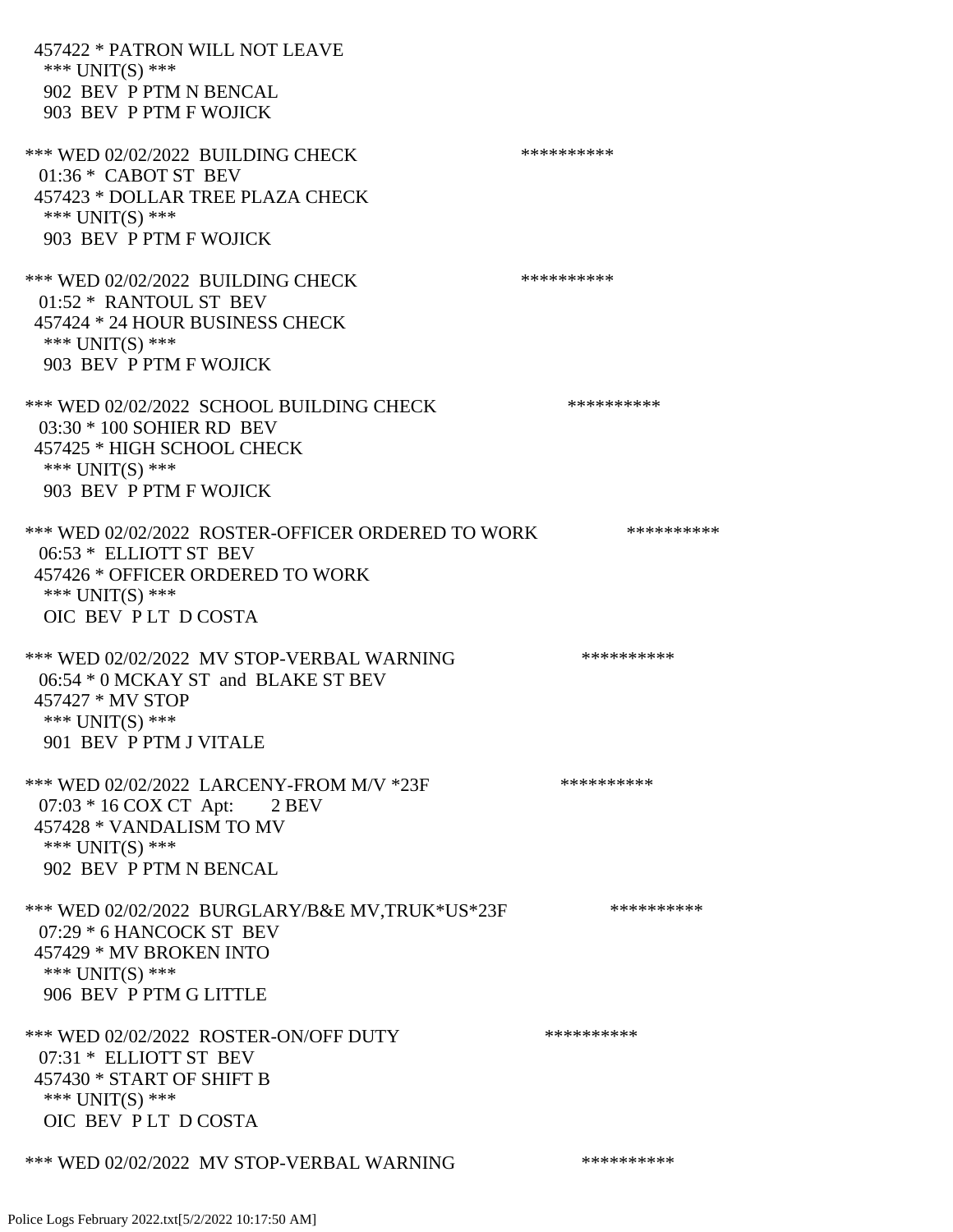07:50 \* 0 DODGE ST and BEAVER POND RD BEV 457431 \* MV STOP 3HCL11 \*\*\* UNIT(S) \*\*\* 907 BEV P PTM J LANTYCH \*\*\* WED 02/02/2022 \*\*\*\*\*\*\*\*\*\*  $08:02$  \* 457432 \* \*\*\* WED 02/02/2022 MV STOP-WRITTEN WARNING \*\*\*\*\*\*\*\*\*\*\*\* 08:02 \* 300 DODGE ST BEV 457433 \* MV STOP 833NV9 \*\*\* UNIT(S) \*\*\* 907 BEV P PTM J LANTYCH \*\*\* WED 02/02/2022 MV STOP-VERBAL WARNING \*\*\*\*\*\*\*\*\*\*\*\* 08:05 \* 0 DODGE ST and BEAVER POND RD BEV 457434 \* MV STOP 9872GE \*\*\* UNIT(S) \*\*\* 907 BEV P PTM J LANTYCH \*\*\* WED 02/02/2022 LOST & FOUND \*\*\*\*\*\*\*\*\*\* 08:12 \* 13 ELLIOTT ST BEV 457435 \* FOUND PROPERTY \*\*\* UNIT(S) \*\*\* 903 BEV P PTM S LANE \*\*\* WED 02/02/2022 MV STOP-VERBAL WARNING \*\*\*\*\*\*\*\*\*\*\*\* 08:14 \* 0 DODGE ST and BEAVER POND RD BEV 457436 \* MV STOP L88871 \*\*\* UNIT(S) \*\*\* 907 BEV P PTM J LANTYCH \*\*\* WED 02/02/2022 HAZARD-ROADWAY \*\*\*\*\*\*\*\*\*\* 08:19 \* 0 PARK ST and PLEASANT ST BEV 457437 \* ERLAND CONST DIRECTING TRAFFIC -NO DETAIL \*\*\* UNIT(S) \*\*\* LIM2 BEV P LT J SHAIRS \*\*\* WED 02/02/2022 TRANSPORT TO COURT \*\*\*\*\*\*\*\*\*\*\*\*\* 08:23 \* 56 FEDERAL ST BEV 457438 \* PRISONER TO COURT \*\*\* UNIT(S) \*\*\* 902 BEV P PTM D GAGNON \*\*\* WED 02/02/2022 MV STOP-VERBAL WARNING \*\*\*\*\*\*\*\*\*\*\*\* 08:30 \* 0 DODGE ST and BEAVER POND RD BEV 457439 \* MV STOP 3HBY64 \*\*\* UNIT(S) \*\*\* 907 BEV P PTM J LANTYCH \*\*\* WED 02/02/2022 MV STOP-CITATION ISSUED \*\*\*\*\*\*\*\*\*\* 08:38 \* 203 BRIMBAL AV BEV 457440 \* MV STOP 1GES57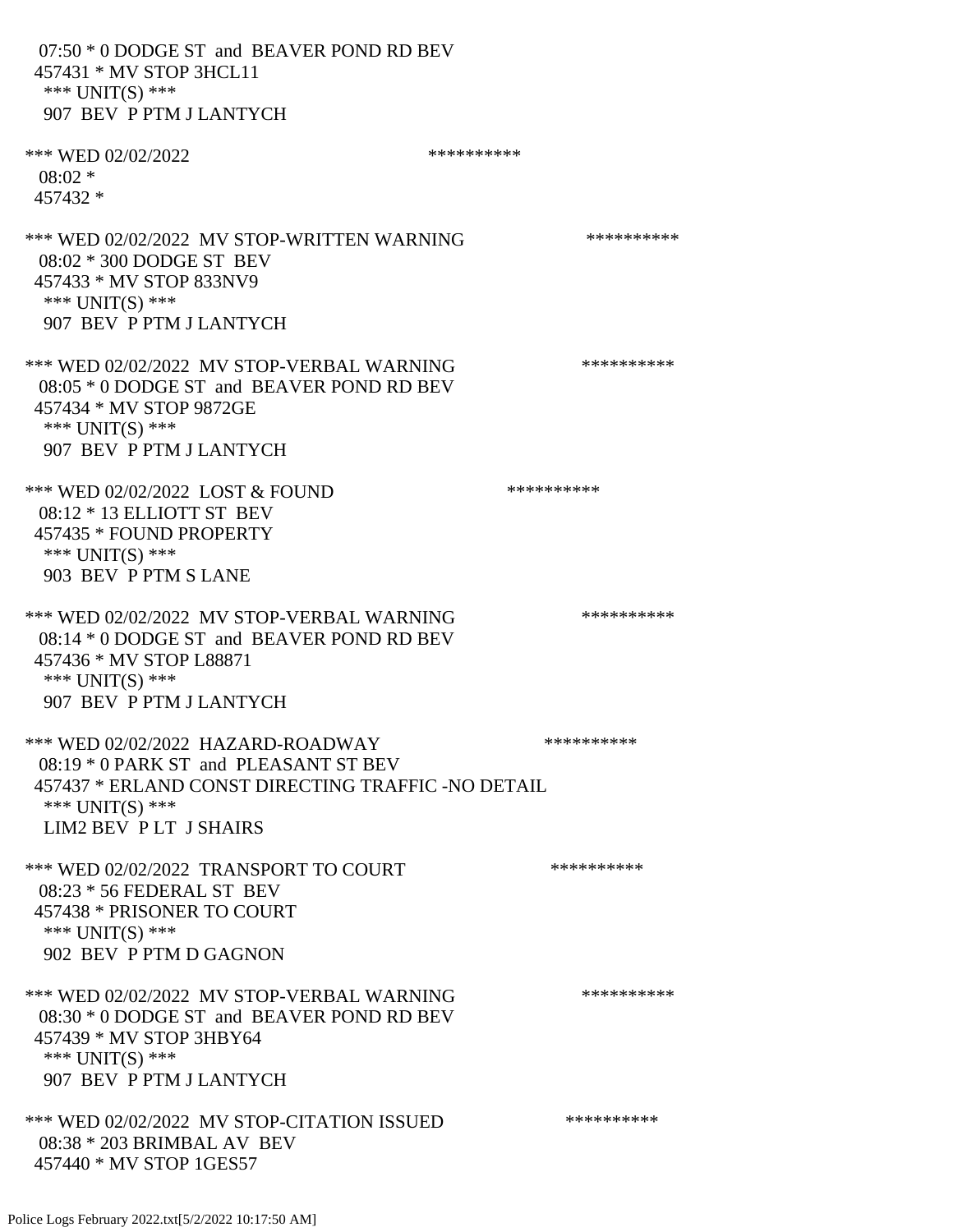\*\*\* UNIT(S) \*\*\* 907 BEV P PTM J LANTYCH \*\*\* WED 02/02/2022 MV STOP-VERBAL WARNING \*\*\*\*\*\*\*\*\*\*\*\* 08:58 \* 0 BECKFORD ST and BENNETT ST BEV 457441 \* MV STOP 1RAJ54 \*\*\* UNIT(S) \*\*\* 907 BEV P PTM J LANTYCH \*\*\* WED 02/02/2022 SUSP ACTIVITY \*\*\*\*\*\*\*\*\*\*\*\*\*\* 09:13 \* 90 COLON ST BEV 457443 \* TAKE A REPORT ABOUT AN INDIVIDUAL \*\*\* UNIT(S) \*\*\* 901 BEV P PTM H GEARY 903 BEV P PTM S LANE 912 BEV P SGT J TACHE \*\*\* WED 02/02/2022 PARKING COMPLAINT - GENERAL \*\*\*\*\*\*\*\*\*\* 09:20 \* 0 CENTRAL ST and CENTRAL CT BEV 457444 \* TRUCK POSSIBLY TOO CLOSE TO INTERSECTION \*\*\* UNIT(S) \*\*\* 902 BEV P PTM D GAGNON \*\*\* WED 02/02/2022 MV STOP-WRITTEN WARNING \*\*\*\*\*\*\*\*\*\*\*\* 10:10 \* 0 CABOT ST and DODGE ST BEV 457445 \* MV STOP 1FP184 \*\*\* UNIT(S) \*\*\* 907 BEV P PTM J LANTYCH \*\*\* WED 02/02/2022 MV-ACCIDENT PROPERTY DAMAGE \*\*\*\*\*\*\*\*\*\*\*\* 10:22 \* 91 HERRICK ST BEV 457446 \* MV ACCIDENT IN PARKING LOT \*\*\* UNIT(S) \*\*\* 903 BEV P PTM S LANE \*\*\* WED 02/02/2022 WARRANT-SERVICE \*\*\*\*\*\*\*\*\*\*\*\*\*\*\* 10:38 \* 91 HERRICK ST BEV 457447 \* WARRANT SERVICE \*\*\* UNIT(S) \*\*\* OIC BEV P LT M SUNGY \*\*\* WED 02/02/2022 MEDICAL-MENTAL HEALTH \*\*\*\*\*\*\*\*\*\*\* 11:00 \* LEFAVOUR AV BEV 457448 \* POSSIBLE SUICIDAL PERSON IN HIS CAR \*\*\* UNIT(S) \*\*\* 905 BEV P PTM G LITTLE 907 BEV P PTM J LANTYCH A1 BEV A AMBULANCE \*\*\* WED 02/02/2022 TRANSPORT TO COURT \*\*\*\*\*\*\*\*\*\*\*\* 11:22 \* 56 FEDERAL ST BEV 457449 \* FEMALE TAKEN TO COURT \*\*\* UNIT(S) \*\*\* 903 BEV P PTM S LANE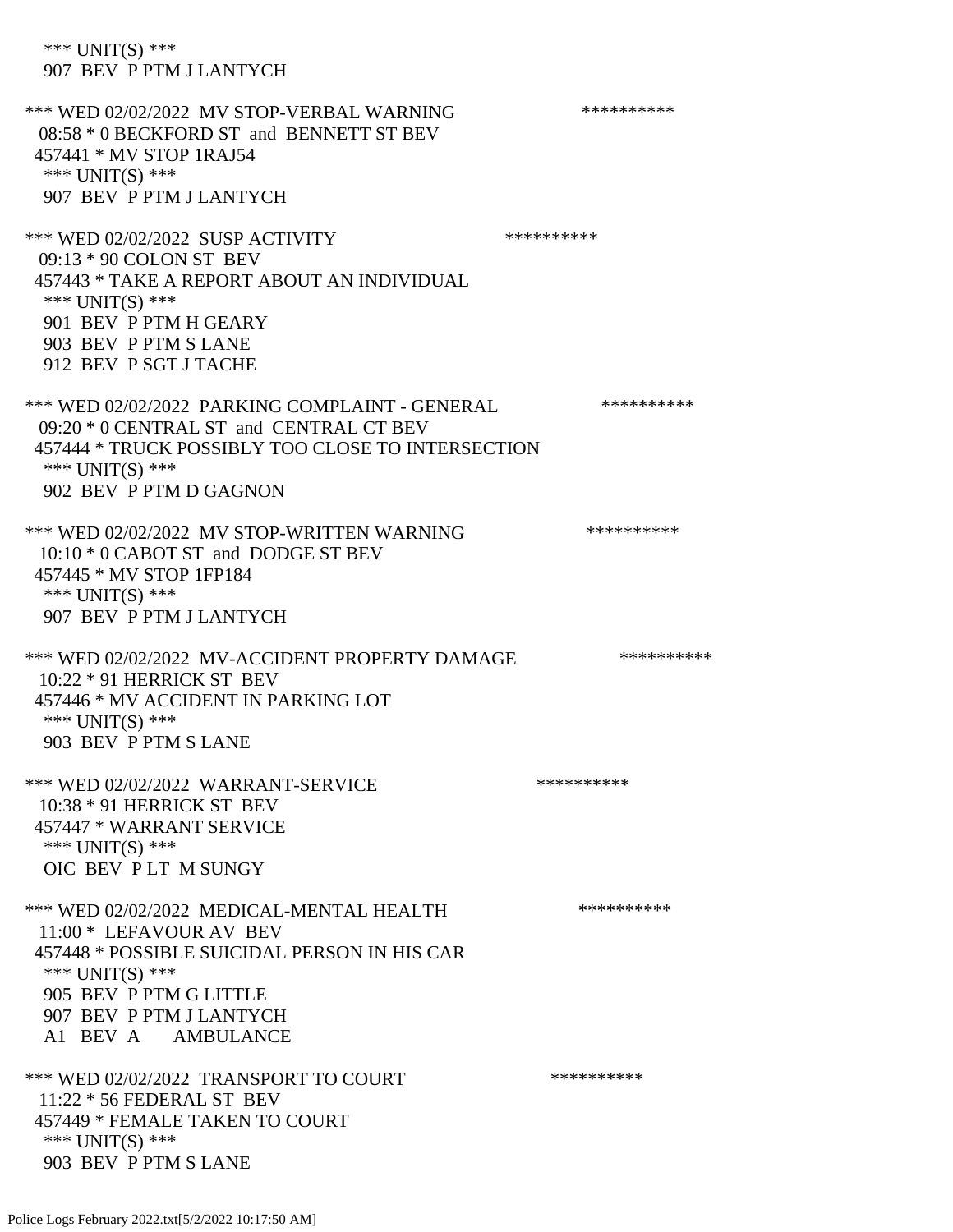\*\*\* WED 02/02/2022 JUVENILE MATTER-OTHER \*\*\*\*\*\*\*\*\*\*\*\* 11:34 \* CABOT ST BEV 457450 \* STUDENT BEING BULLIED \*\*\* UNIT(S) \*\*\* 911 BEV P PTM T MEZZA \*\*\* WED 02/02/2022 PARKING COMPLAINT - HANDICAP \*\*\*\*\*\*\*\*\*\* 12:09 \* 46 POND ST BEV 457452 \* POSSIBLE HANDICAPPED VIOLATION \*\*\* UNIT(S) \*\*\* 902 BEV P PTM D GAGNON \*\*\* WED 02/02/2022 DISTURBANCE-GENERAL \*\*\*\*\*\*\*\*\*\* 12:11 \* 0 CABOT ST and DODGE ST BEV 457453 \* UNKNOWN DISTURBANCE \*\*\* UNIT(S) \*\*\* 901 BEV P PTM H GEARY 905 BEV P PTM G LITTLE \*\*\* WED 02/02/2022 MEDICAL-MENTAL HEALTH \*\*\*\*\*\*\*\*\*\* 12:36 \* EVELYN RD BEV 457454 \* POSSIBLE SUICIDAL STATEMENTS \*\*\* UNIT(S) \*\*\* 901 BEV P PTM H GEARY 902 BEV P PTM D GAGNON A1 BEV A AMBULANCE \*\*\* WED 02/02/2022 MV-ACCIDENT PROPERTY DAMAGE \*\*\*\*\*\*\*\*\*\*\*\* 12:46 \* 393 CABOT ST BEV 457455 \* POSSIBLE MINOR MV ACCIDENT \*\*\* UNIT(S) \*\*\* 901 BEV P PTM H GEARY 903 BEV P PTM S LANE \*\*\* WED 02/02/2022 HAZARD-RR GATES DOWN \*\*\*\*\*\*\*\*\*\* 13:17 \* 0 TOZER RD and COMMONS DR BEV 457456 \* GATES DOWN \*\*\* UNIT(S) \*\*\* 905 BEV P PTM G LITTLE \*\*\* WED 02/02/2022 PARKING COMPLAINT - GENERAL \*\*\*\*\*\*\*\*\*\*\*\* 13:31 \* 0 CENTRAL ST and CENTRAL CT BEV 457458 \* TRUCK PARKED IN RESTRICTED AREA \*\*\* UNIT(S) \*\*\* 907 BEV P PTM J LANTYCH \*\*\* WED 02/02/2022 SCHOOL TRAFFIC \*\*\*\*\*\*\*\*\*\*\*\* 13:54 \* 0 BRIDGE ST and FOLGER AV BEV 457459 \* SCHOOL TRAFFIC MONITORING \*\*\* UNIT(S) \*\*\* 901 BEV P PTM H GEARY \*\*\* WED 02/02/2022 MV-ACCIDENT CITY VEH-NON POLCE \*\*\*\*\*\*\*\*\*\*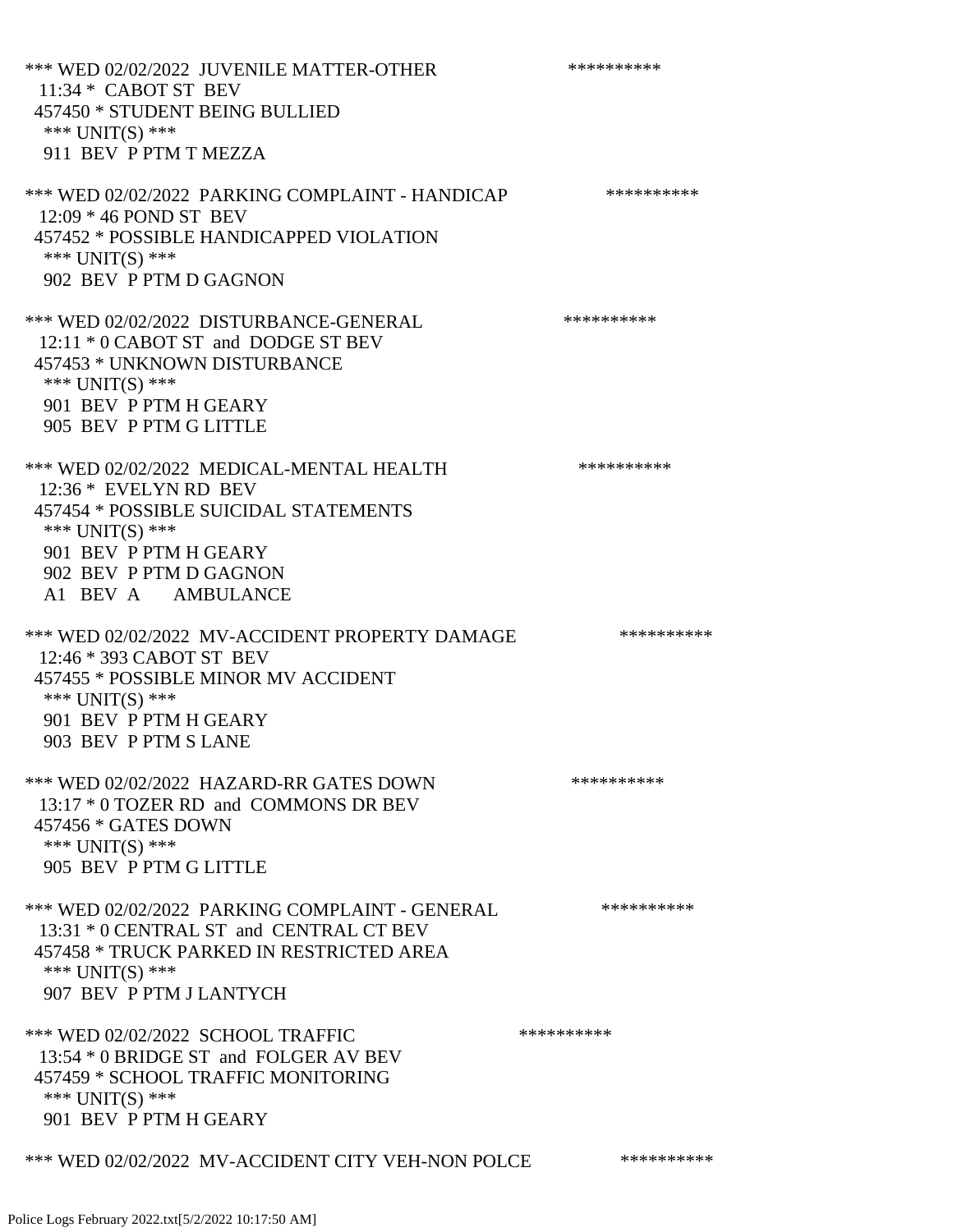14:36 \* 23 MILL ST Apt: 306 BEV 457460 \* FIRE TRUCK HIT A PARKED CAR \*\*\* UNIT(S) \*\*\* 903 BEV P PTM S LANE \*\*\* WED 02/02/2022 TRESPASS REAL PROPERTY\*90J \*\*\*\*\*\*\*\*\*\*\* 15:00 \* 54 ELLIOTT ST BEV 457461 \* LEROY ISSUE \*\*\* UNIT(S) \*\*\* 902 BEV P PTM D GAGNON \*\*\* WED 02/02/2022 INCORRECT ENTRY/MUST CHANGE \*\*\*\*\*\*\*\*\*\*\*\*  $15:04$  \* 457462 \* \*\*\* UNIT(S) \*\*\* H1 BEV P PTM J VITALE \*\*\* WED 02/02/2022 MEDICAL-BLS \*\*\*\*\*\*\*\*\*\* 15:25 \* BROUGHTON DR BEV 457463 \* MAN DOWN OUTSIDE \*\*\* UNIT(S) \*\*\* 901 BEV P PTM H GEARY 905 BEV P PTM G LITTLE A1 BEV A AMBULANCE \*\*\* WED 02/02/2022 DEATH \*\*\*\*\*\*\*\*\*\*\* 15:28 \* CABOT ST BEV 457464 \* MALE NOT RESPONDING IN HIS ROOM \*\*\* UNIT(S) \*\*\* 902 BEV P PTM C STANTON 912 BEV P SGT J SANTAMARI A2 BEV A AMBULANCE BF1 BEV F BEV FIRE SIE5 BEV P SGT E HATHON \*\*\* WED 02/02/2022 ROSTER-ON/OFF DUTY \*\*\*\*\*\*\*\*\*\* 15:32 \* ELLIOTT ST BEV 457465 \* START OF SHIFT C \*\*\* UNIT(S) \*\*\* OIC BEV P LT M PANJWANI \*\*\* WED 02/02/2022 ALARMS-FIRE \*\*\*\*\*\*\*\*\*\* 16:02 \* 0 DODGE ST and WILKINS TR BEV 457466 \* REPORT OF SMOKE IN AREA AND ALARM SOUNDING \*\*\* UNIT(S) \*\*\* 903 BEV P PTM ARCHAMBAULT BF1 BEV F BEV FIRE \*\*\* WED 02/02/2022 HAZARD-RR GATES DOWN \*\*\*\*\*\*\*\*\*\* 16:04 \* 0 ESSEX ST and LAKE SHORE AV BEV 457467 \* GATES DOWN \*\*\* UNIT(S) \*\*\* H1 BEV P PTM C TWOMBLY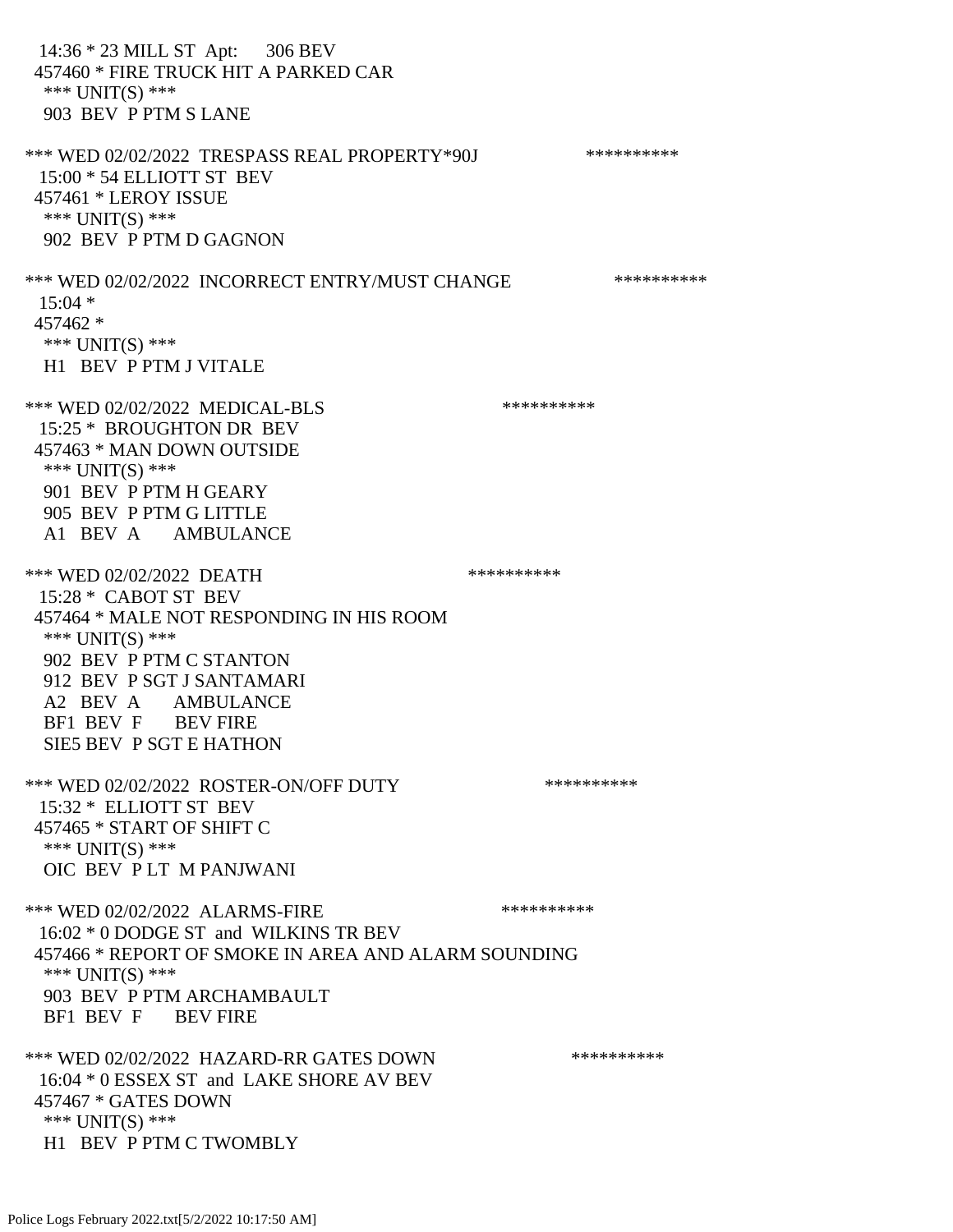\*\*\* WED 02/02/2022 MV STOP-VERBAL WARNING \*\*\*\*\*\*\*\*\*\*\*\* 16:34 \* 0 HERRICK ST and SOHIER RD BEV 457468 \* MV STOP - MA REG: 2TFV84 \*\*\* UNIT(S) \*\*\* 903 BEV P PTM ARCHAMBAULT \*\*\* WED 02/02/2022 MEDICAL-OVERDOSE \*\*\*\*\*\*\*\*\*\* 16:42 \* DODGE ST BEV 457469 \* MALE SLEEPING ON THE COUCH \*\*\* UNIT(S) \*\*\* 901 BEV P PTM M BRODERICK 905 BEV P PTM R HEGARTY A1 BEV A AMBULANCE \*\*\* WED 02/02/2022 MV STOP-VERBAL WARNING \*\*\*\*\*\*\*\*\*\*\*\* 17:07 \* 0 MCKAY ST and GLIDDEN ST BEV 457470 \* MA REG 2919AH \*\*\* UNIT(S) \*\*\* 902 BEV P PTM C STANTON \*\*\* WED 02/02/2022 MV STOP-VERBAL WARNING \*\*\*\*\*\*\*\*\*\*\*\* 17:08 \* 0 DODGE ST and 128N EXIT 20A OFFRMP BEV 457471 \* MA REG 8LZ467 \*\*\* UNIT(S) \*\*\* 912 BEV P SGT J SANTAMARI \*\*\* WED 02/02/2022 MV STOP-VERBAL WARNING \*\*\*\*\*\*\*\*\*\*\*\* 17:17 \* 0 MCKAY ST and GLIDDEN ST BEV 457472 \* MA REG 4ZS997 \*\*\* UNIT(S) \*\*\* 905 BEV P PTM R HEGARTY \*\*\* WED 02/02/2022 ARREST-RELEASED JUVENILE \*\*\*\*\*\*\*\*\*\*\*\* 18:01 \* ELLIOTT ST BEV 457473 \* JUVENILE RELEASED \*\*\* UNIT(S) \*\*\* OIC BEV P LT M PANJWANI \*\*\* WED 02/02/2022 PARKING COMPLAINT - GENERAL \*\*\*\*\*\*\*\*\*\*\* 18:15 \* O GOAT HILL LN and SUMMIT AV BEV 457474 \* ON GOING PARKING ISSUES \*\*\* UNIT(S) \*\*\* 913 BEV P SGT M HENEBURY \*\*\* WED 02/02/2022 MV STOP-VERBAL WARNING \*\*\*\*\*\*\*\*\*\*\*\* 18:16 \* 0 RANTOUL ST and WEST DANE ST BEV 457475 \* MA REG 7HG772 \*\*\* UNIT(S) \*\*\* 902 BEV P PTM C STANTON \*\*\* WED 02/02/2022 MEDICAL-MENTAL HEALTH \*\*\*\*\*\*\*\*\*\* 18:51 \* STANDLEY ST and GROCE ST BEV 457476 \* CHECK ON MALE IN A SNOWBANK \*\*\* UNIT(S) \*\*\*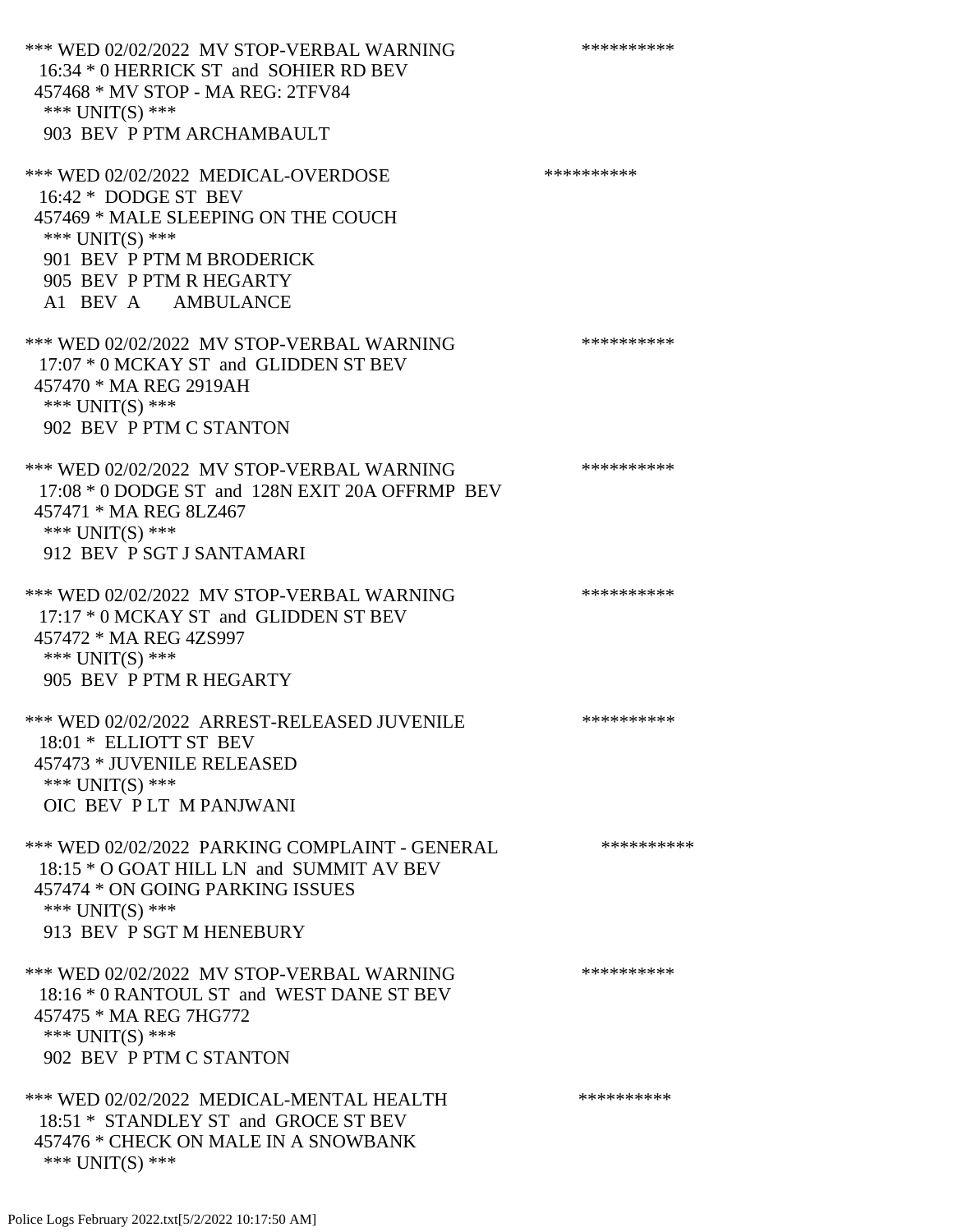| 901 BEV P PTM M BRODERICK<br>903 BEV P PTM ARCHAMBAULT<br>A1 BEV A AMBULANCE                                                                                                                                                        |            |
|-------------------------------------------------------------------------------------------------------------------------------------------------------------------------------------------------------------------------------------|------------|
| *** WED 02/02/2022 MISSING PERSON-ADULT<br>20:14 * 15 BOW ST Apt: 5 BEV<br>457477 * MISSING PERSON REPORT<br>*** $UNIT(S)$ ***<br>H <sub>2</sub> BEV P PTM T MEZZA                                                                  | ********** |
| *** WED 02/02/2022 TRESPASS REAL PROPERTY*90J<br>20:15 * 54 ELLIOTT ST BEV<br>457478 * LEROY BEING AGGRESSIVE WITH PATRONS<br>*** $UNIT(S)$ ***<br>902 BEV P PTM C STANTON<br>903 BEV P PTM ARCHAMBAULT                             | ********** |
| *** WED 02/02/2022 PARKING COMP-BLK DRIVEWAY<br>20:55 * 23 GRANT ST BEV<br>457479 * PARTIALLY BLOCKED DRIVEWAY<br>*** $UNIT(S)$ ***<br>903 BEV P PTM ARCHAMBAULT                                                                    | ********** |
| *** WED 02/02/2022 ALARMS-COMMERCIAL<br>21:43 * 97 RANTOUL ST BEV<br>457480 * FRONT DOOR ALARM<br>*** UNIT(S) ***<br>901 BEV P PTM M BRODERICK<br>902 BEV P PTM C STANTON                                                           | ********** |
| *** WED 02/02/2022 MV-ACCIDENT PROPERTY DAMAGE<br>22:21 * 260 HALE ST BEV<br>457481 * SINGLE CAR INTO THE WALL<br>*** UNIT(S) ***<br>902 BEV P PTM C STANTON<br>906 BEV P PTM K COLETTI<br>A1 BEV A AMBULANCE<br>BF1 BEV F BEV FIRE | ********** |
| *** WED 02/02/2022 ROSTER-ON/OFF DUTY<br>23:45 * ELLIOTT ST BEV<br>457482 * START OF SHIFT A<br>*** UNIT(S) ***<br>OIC BEV PLT DCOSTA                                                                                               | ********** |
| *** THU 02/03/2022 SA EVIDENCE KIT COLLECTION<br>00:17 * ELLIOTT ST BEV<br>457483 * BOSTON CHILDRENS TO GET SA EVIDENCE KIT<br>*** $UNIT(S)$ ***<br>902 BEV P PTM N BENCAL                                                          | ********** |
| *** THU 02/03/2022 BUILDING CHECK<br>00:40 * COX CT and SUMMIT AV BEV<br>457484 * CHECK OF COX CT AND GOAT HILL                                                                                                                     | ********** |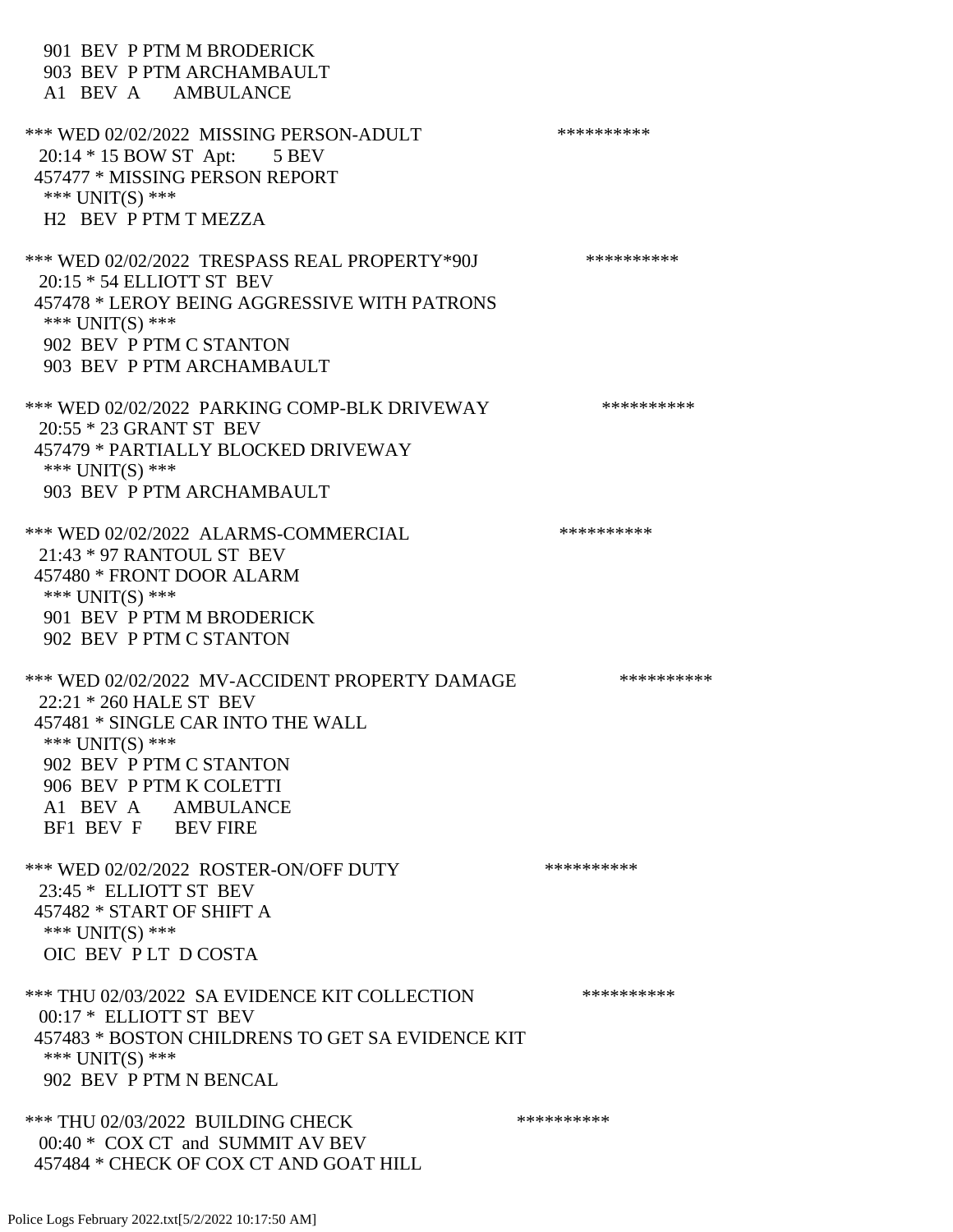\*\*\* THU 02/03/2022 BUILDING CHECK \*\*\*\*\*\*\*\*\*\* 00:40 \* CABOT ST BEV 457485 \* AUTO DEALERSHIP / REPAIR FACILITY CHECK \*\*\* UNIT(S) \*\*\* 903 BEV P PTM F WOJICK \*\*\* THU 02/03/2022 BUILDING CHECK \*\*\*\*\*\*\*\*\*\*\*\* 00:47 \* RANTOUL ST BEV 457486 \* AUTO REPAIR FACILITY CHECK \*\*\* UNIT(S) \*\*\* 903 BEV P PTM F WOJICK \*\*\* THU 02/03/2022 BUILDING CHECK \*\*\*\*\*\*\*\*\*\* 00:51 \* RANTOUL ST BEV 457487 \* 24 HOUR BUSINESS CHECK \*\*\* UNIT(S) \*\*\* 903 BEV P PTM F WOJICK \*\*\* THU 02/03/2022 DIRECTED PATROL \*\*\*\*\*\*\*\*\*\* 00:55 \* 65 DODGE ST BEV 457488 \* NOTHING UNUSUAL \*\*\* UNIT(S) \*\*\* 905 BEV P PTM J VITALE \*\*\* THU 02/03/2022 SCHOOL BUILDING CHECK \*\*\*\*\*\*\*\*\*\*\* 00:59 \* 40 WOODLAND AV BEV 457489 \* AYERS RYAL SIDE SCHOOL CHECK \*\*\* UNIT(S) \*\*\* 901 BEV P PTM C GANEY \*\*\* THU 02/03/2022 DIRECTED PATROL \*\*\*\*\*\*\*\*\*\* 01:04 \* 45 ENON ST BEV 457490 \* NOTHING UNUSUAL \*\*\* UNIT(S) \*\*\* 905 BEV P PTM J VITALE \*\*\* THU 02/03/2022 BUILDING CHECK \*\*\*\*\*\*\*\*\*\*\*\*\*\* 01:07 \* BUTMAN ST and HANCOCK ST BEV 457491 \* HANCOCK ST AND AREA CHECK \*\*\* UNIT(S) \*\*\* 904 BEV P PTM J MARRS \*\*\* THU 02/03/2022 PARK/PLAYGROUND CHECK \*\*\*\*\*\*\*\*\*\* 01:09 \* 145 LIVINGSTONE AV BEV 457492 \* OBEAR PARK CHECK \*\*\* UNIT(S) \*\*\* 901 BEV P PTM C GANEY \*\*\* THU 02/03/2022 PARK/PLAYGROUND CHECK \*\*\*\*\*\*\*\*\*\*\*\* 01:14 \* 410 ESSEX ST BEV 457493 \* HARRY BALL FIELD CHECK \*\*\* UNIT(S) \*\*\* 906 BEV P PTM E SCHULTZ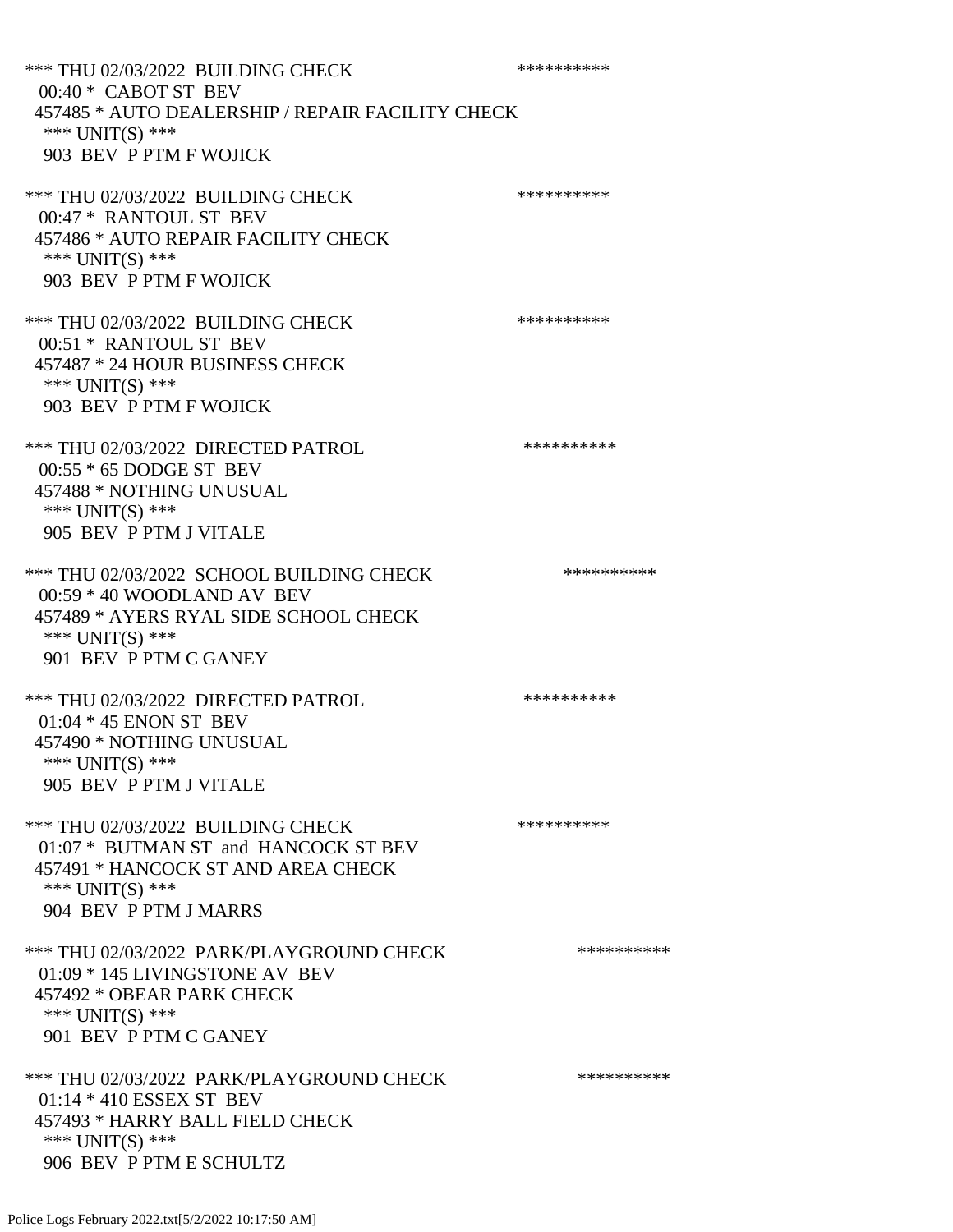\*\*\* THU 02/03/2022 DIRECTED PATROL \*\*\*\*\*\*\*\*\*\* 01:30 \* 83 BRIDGE ST BEV 457494 \* BRIDGE ST AUTO CHECK \*\*\* UNIT(S) \*\*\* 901 BEV P PTM C GANEY \*\*\* THU 02/03/2022 BUILDING CHECK \*\*\*\*\*\*\*\*\*\* 01:32 \* CABOT ST BEV 457495 \* PLAZA BUSINESSES CHECK \*\*\* UNIT(S) \*\*\* 903 BEV P PTM F WOJICK \*\*\* THU 02/03/2022 BUILDING CHECK \*\*\*\*\*\*\*\*\*\* 01:38 \* CABOT ST BEV 457496 \* AUTO REPAIR FACILITY CHECK \*\*\* UNIT(S) \*\*\* 903 BEV P PTM F WOJICK \*\*\* THU 02/03/2022 DIRECTED PATROL \*\*\*\*\*\*\*\*\*\* 01:44 \* 79 BRIDGE ST BEV 457497 \* RYAL SIDE CENTER CHECK \*\*\* UNIT(S) \*\*\* 901 BEV P PTM C GANEY \*\*\* THU 02/03/2022 BUILDING CHECK \*\*\*\*\*\*\*\*\*\*\*\* 01:47 \* CABOT ST BEV 457498 \* AUTO REPAIR FACILITY CHECK \*\*\* UNIT(S) \*\*\* 903 BEV P PTM F WOJICK \*\*\* THU 02/03/2022 ALARMS-COMMERCIAL \*\*\*\*\*\*\*\*\*\* 01:53 \* 407 CABOT ST BEV 457499 \* FRONT DOOR ALARM \*\*\* UNIT(S) \*\*\* 901 BEV P PTM C GANEY 905 BEV P PTM J VITALE \*\*\* THU 02/03/2022 TRAIN STATION CHECK \*\*\*\*\*\*\*\*\*\*\*\* 01:58 \* 0 ESSEX ST and PARRAMATTA RD BEV 457501 \* CHECK OF MONTSERRAT TRAIN STATION \*\*\* UNIT(S) \*\*\* 904 BEV P PTM J MARRS \*\*\* THU 02/03/2022 SUSP ACTIVITY-MOTOR VEHICLE \*\*\*\*\*\*\*\*\*\*\*\* 01:58 \* 107 BRIMBAL AV BEV 457500 \* MV PARKED NEXT TO CYCLES 128 \*\*\* UNIT(S) \*\*\* 903 BEV P PTM F WOJICK 904 BEV P PTM J MARRS 912 BEV P SGT J ZWICKER \*\*\* THU 02/03/2022 DIRECTED PATROL \*\*\*\*\*\*\*\*\*\* 02:15 \* 0 LOTHROP ST and DANE ST BEV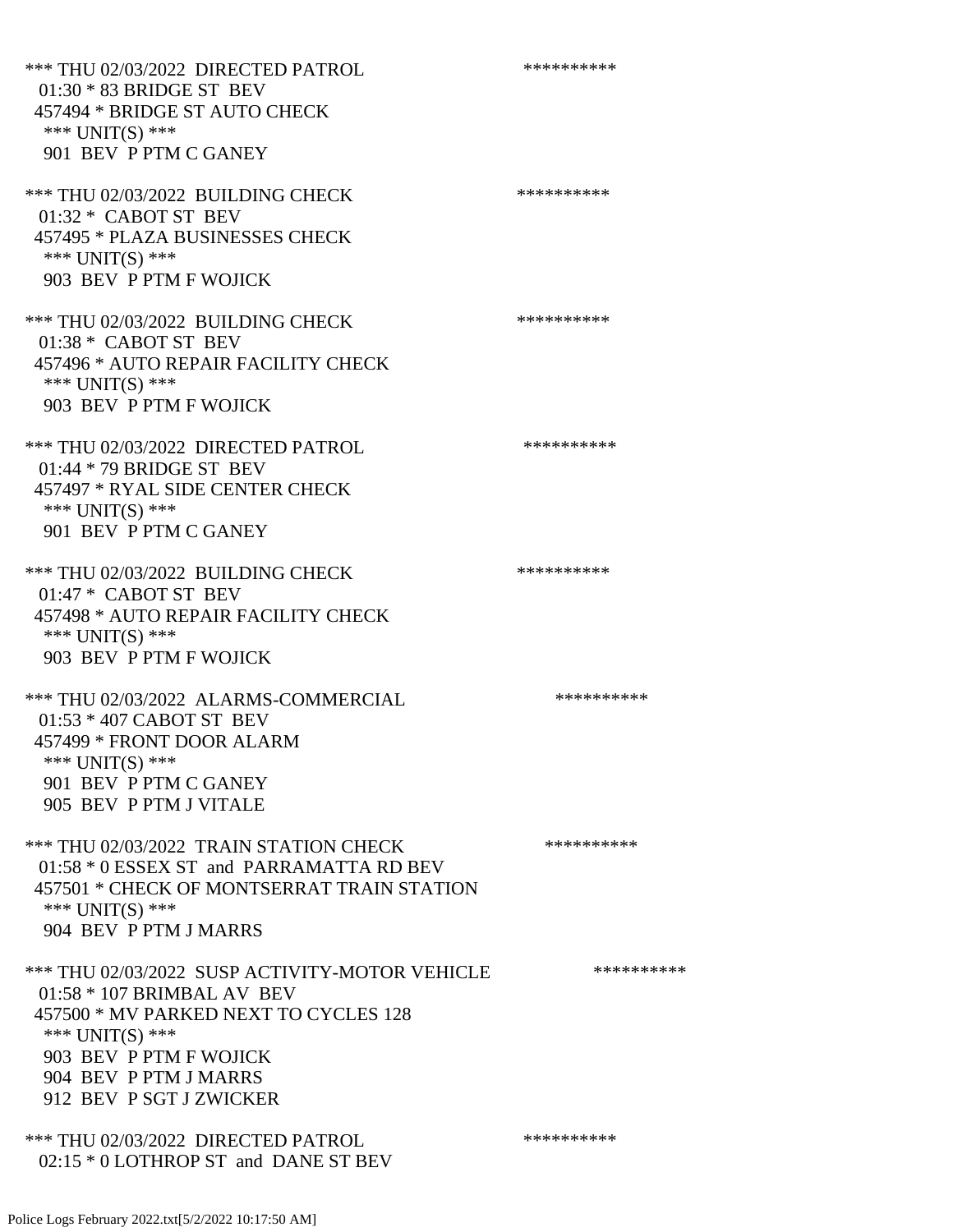| 457502 * DANE ST BEACH CHECK<br>*** $UNIT(S)$ ***<br>902 BEV P PTM N BENCAL                                                                                                                   |            |
|-----------------------------------------------------------------------------------------------------------------------------------------------------------------------------------------------|------------|
| *** THU 02/03/2022 DIRECTED PATROL<br>$02:17 * 0$ LOTHROP ST BEV<br>457503 * INDEPENDENCE PARK CHECK<br>*** UNIT(S) ***<br>902 BEV P PTM N BENCAL                                             | ********** |
| *** THU 02/03/2022 SCHOOL BUILDING CHECK<br>02:20 * 100 SOHIER RD BEV<br>457504 * HIGH SCHOOL CHECK<br>*** $UNIT(S)$ ***<br>903 BEV P PTM F WOJICK                                            | ********** |
| *** THU 02/03/2022 TRAIN STATION CHECK<br>02:21 * 10 PARK ST BEV<br>457505 * DEPOT CHECK<br>*** UNIT(S) ***<br>902 BEV P PTM N BENCAL                                                         | ********** |
| *** THU 02/03/2022 PARK/PLAYGROUND CHECK<br>$02:28 * 0$ PORTER ST BEV<br>457506 * GILLIS PARK CHECK<br>*** UNIT(S) ***<br>902 BEV P PTM N BENCAL                                              | ********** |
| *** THU 02/03/2022 ALARMS-COMMERCIAL<br>06:35 * 63 DODGE ST Apt: O-150 and CONANT ST BEV<br>457507 * ATM ALARM<br>*** $UNIT(S)$ ***<br>903 BEV P PTM F WOJICK<br>905 BEV P PTM J VITALE       | ********** |
| *** THU 02/03/2022 MV STOP-CITATION ISSUED<br>06:56 * 0 ROUNDY ST and RANTOUL ST BEV<br>457508 * MV STOP MA REG# 5GKP50<br>*** UNIT(S) ***<br>901 BEV P PTM C GANEY<br>902 BEV P PTM N BENCAL | ********** |
| *** THU 02/03/2022 MV STOP-VERBAL WARNING<br>$07:14 * 26$ BUDLEIGH AV BEV<br>457509 * MV STOP<br>*** UNIT(S) ***<br>905 BEV P PTM J VITALE                                                    | ********** |
| *** THU 02/03/2022 ROSTER-ON/OFF DUTY<br>07:30 * ELLIOTT ST BEV<br>457510 * START OF SHIFT B<br>*** UNIT(S) ***<br>OIC BEV PLT DCOSTA                                                         | ********** |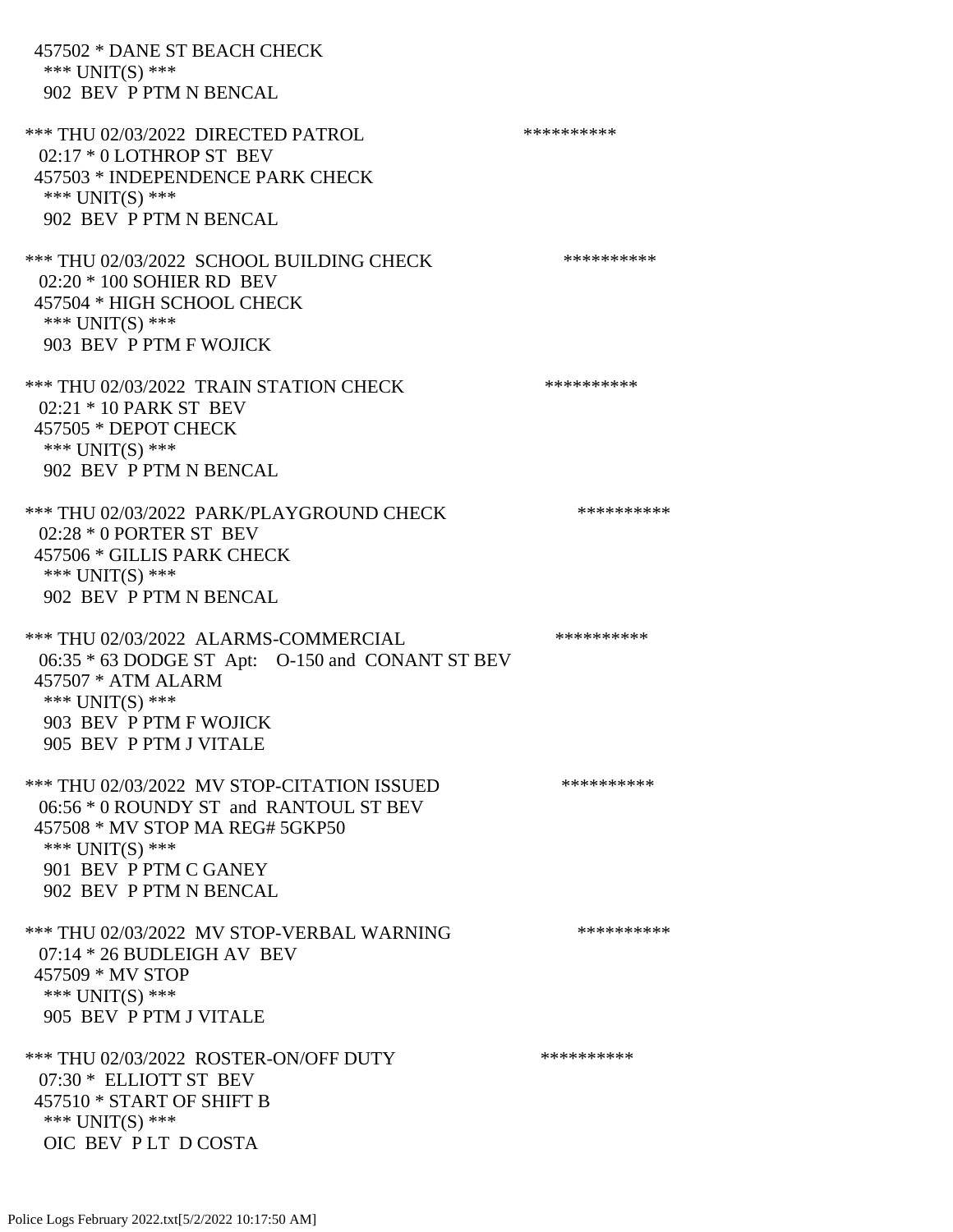\*\*\* THU 02/03/2022 MV STOP-CITATION ISSUED \*\*\*\*\*\*\*\*\*\* 08:04 \* 0 CABOT ST and WALLIS ST BEV 457511 \* MA COM REG R63878 \*\*\* UNIT(S) \*\*\* DEL1 BEV P DET T NOLAN \*\*\* THU 02/03/2022 MEDICAL-BLS \*\*\*\*\*\*\*\*\*\*\*\*\* 08:42 \* RANTOUL ST BEV 457512 \* DIFFICULTY BREATHING \*\*\* UNIT(S) \*\*\* 902 BEV P PTM D DIVINCENZ A1 BEV A AMBULANCE BF1 BEV F BEV FIRE \*\*\* THU 02/03/2022 COMMUNITY IMPACT UNIT \*\*\*\*\*\*\*\*\*\*\*\* 08:45 \* RIVER ST BEV 457513 \* CHECK GUESTS FOR WARRANTS SO STATUS \*\*\* UNIT(S) \*\*\* CIU BEV P PTM E ABRAHAMSO \*\*\* THU 02/03/2022 MV STOP-VERBAL WARNING \*\*\*\*\*\*\*\*\*\*\*\* 09:09 \* 0 RANTOUL ST and ROUNDY ST BEV 457514 \* MV STOP 3YC463 \*\*\* UNIT(S) \*\*\* 907 BEV P PTM J LANTYCH \*\*\* THU 02/03/2022 INCORRECT ENTRY/MUST CHANGE \*\*\*\*\*\*\*\*\*\* 10:10 \* 175 ELLIOTT ST BEV 457515 \* \*\*\* UNIT(S) \*\*\* 922 BEV P PTM M BOCCUZZI \*\*\* THU 02/03/2022 SUSP ACTIVITY \*\*\*\*\*\*\*\*\*\*\*\*\*\*\*\*\* 10:31 \* 75 BRIMBAL AV BEV 457516 \* SUSPICIOUS ACTIVITY \*\*\* UNIT(S) \*\*\* 904 BEV P PTM D GAGNON \*\*\* THU 02/03/2022 BURGLARY/B&E MV,TRUK\*US\*23F \*\*\*\*\*\*\*\*\*\*\* 10:42 \* 15 SCHOOL ST BEV 457517 \* PAST MV BREAK \*\*\* UNIT(S) \*\*\* 902 BEV P PTM D DIVINCENZ \*\*\* THU 02/03/2022 MV STOP-VERBAL WARNING \*\*\*\*\*\*\*\*\*\*\*\*\* 11:09 \* 0 COLE ST BEV 457518 \* MV STOP 7821XH (ME) \*\*\* UNIT(S) \*\*\* 907 BEV P PTM J LANTYCH \*\*\* THU 02/03/2022 MV STOP-VERBAL WARNING \*\*\*\*\*\*\*\*\*\*\*\*\* 11:19 \* 0 COLE ST and THOMAS RD BEV 457519 \* MV STOP 8ZL382 \*\*\* UNIT(S) \*\*\*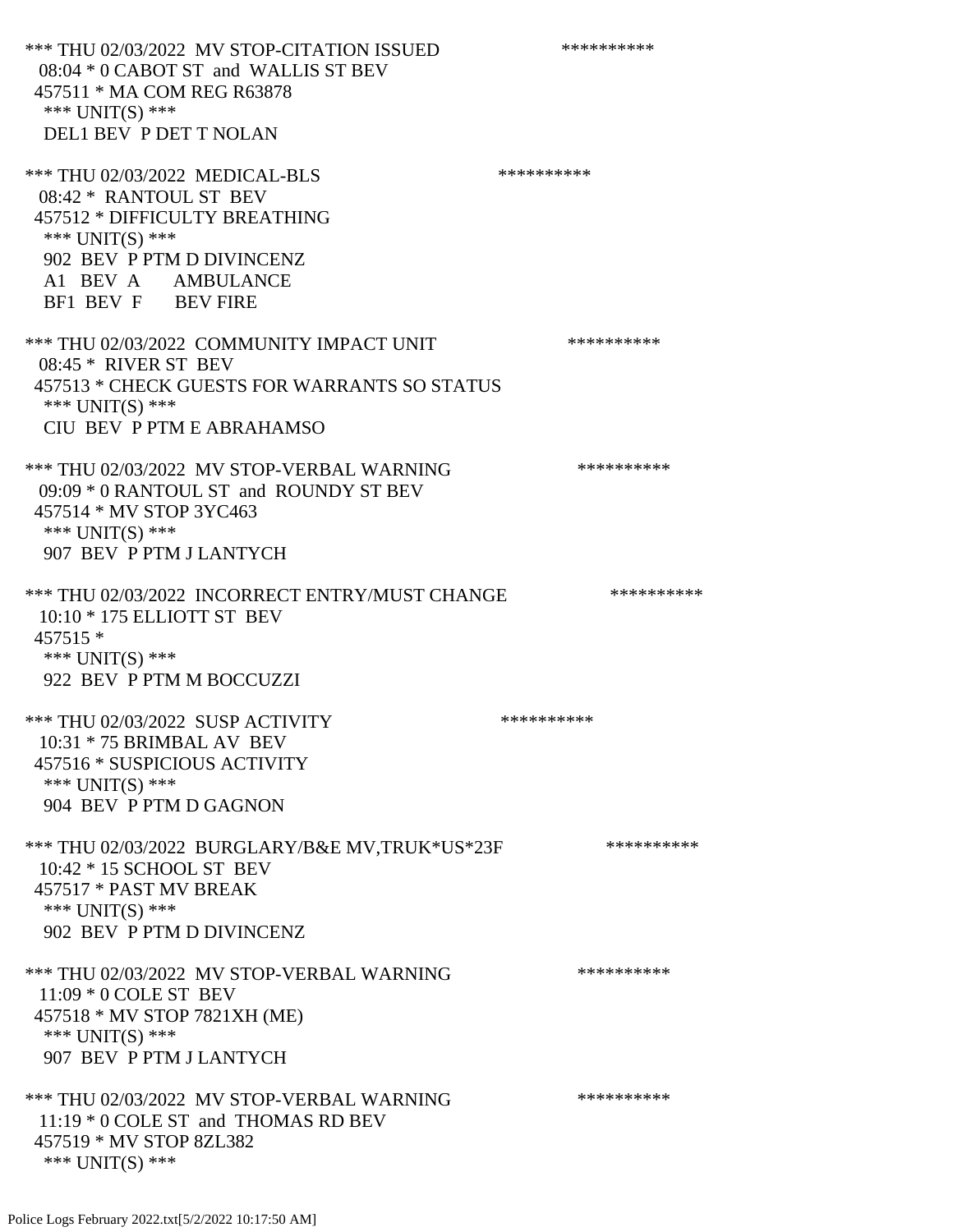## 907 BEV P PTM J LANTYCH

\*\*\* THU 02/03/2022 MV STOP-VERBAL WARNING \*\*\*\*\*\*\*\*\*\*\*\* 11:30 \* 0 COLE ST BEV 457520 \* MV STOP 3LJS44 \*\*\* UNIT(S) \*\*\* 907 BEV P PTM J LANTYCH \*\*\* THU 02/03/2022 MV STOP-WRITTEN WARNING \*\*\*\*\*\*\*\*\*\*\*\*\* 11:37 \* 0 COLE ST BEV 457521 \* MV STOP 8EHX60 \*\*\* UNIT(S) \*\*\* 907 BEV P PTM J LANTYCH \*\*\* THU 02/03/2022 MV STOP-WRITTEN WARNING \*\*\*\*\*\*\*\*\*\*\*\*\*\* 11:46 \* 0 COLE ST BEV 457522 \* MV STOP 1747NN \*\*\* UNIT(S) \*\*\* 907 BEV P PTM J LANTYCH \*\*\* THU 02/03/2022 MEDICAL-UNKNOWN \*\*\*\*\*\*\*\*\*\* 11:54 \* SOHIER RD BEV 457523 \* LIFE LINE ACTIVATION - NO RESPONSE \*\*\* UNIT(S) \*\*\* 903 BEV P PTM J SPITALERI A1 BEV A AMBULANCE BF1 BEV F BEV FIRE \*\*\* THU 02/03/2022 MV TOW - BEVERLY AUTO \*\*\*\*\*\*\*\*\*\* 12:20 \* 0 RANTOUL ST and WALLIS ST BEV 457524 \* TOW AND HOLD FOR MA REG 7GP881 \*\*\* UNIT(S) \*\*\* 907 BEV P PTM J LANTYCH \*\*\* THU 02/03/2022 BUILDING CHECK \*\*\*\*\*\*\*\*\*\*\*\*\*\* 12:42 \* BROUGHTON DR BEV 457525 \* AREA CHECK-BROUGHTON DRIVE \*\*\* UNIT(S) \*\*\* 904 BEV P PTM D GAGNON \*\*\* THU 02/03/2022 ROSTER-OFFICER INJURED \*\*\*\*\*\*\*\*\*\* 12:43 \* ELLIOTT ST BEV 457526 \* COVID RELATED \*\*\* UNIT(S) \*\*\* 909 BEV P PTM W CARGILE \*\*\* THU 02/03/2022 MV STOP-VERBAL WARNING \*\*\*\*\*\*\*\*\*\*\*\* 12:46 \* 0 RANTOUL ST and FEDERAL ST BEV 457527 \* MA REG 6ZK244 \*\*\* UNIT(S) \*\*\* 902 BEV P PTM D DIVINCENZ \*\*\* THU 02/03/2022 DISTURBANCE-GENERAL \*\*\*\*\*\*\*\*\*\* 12:46 \* 100 SOHIER RD BEV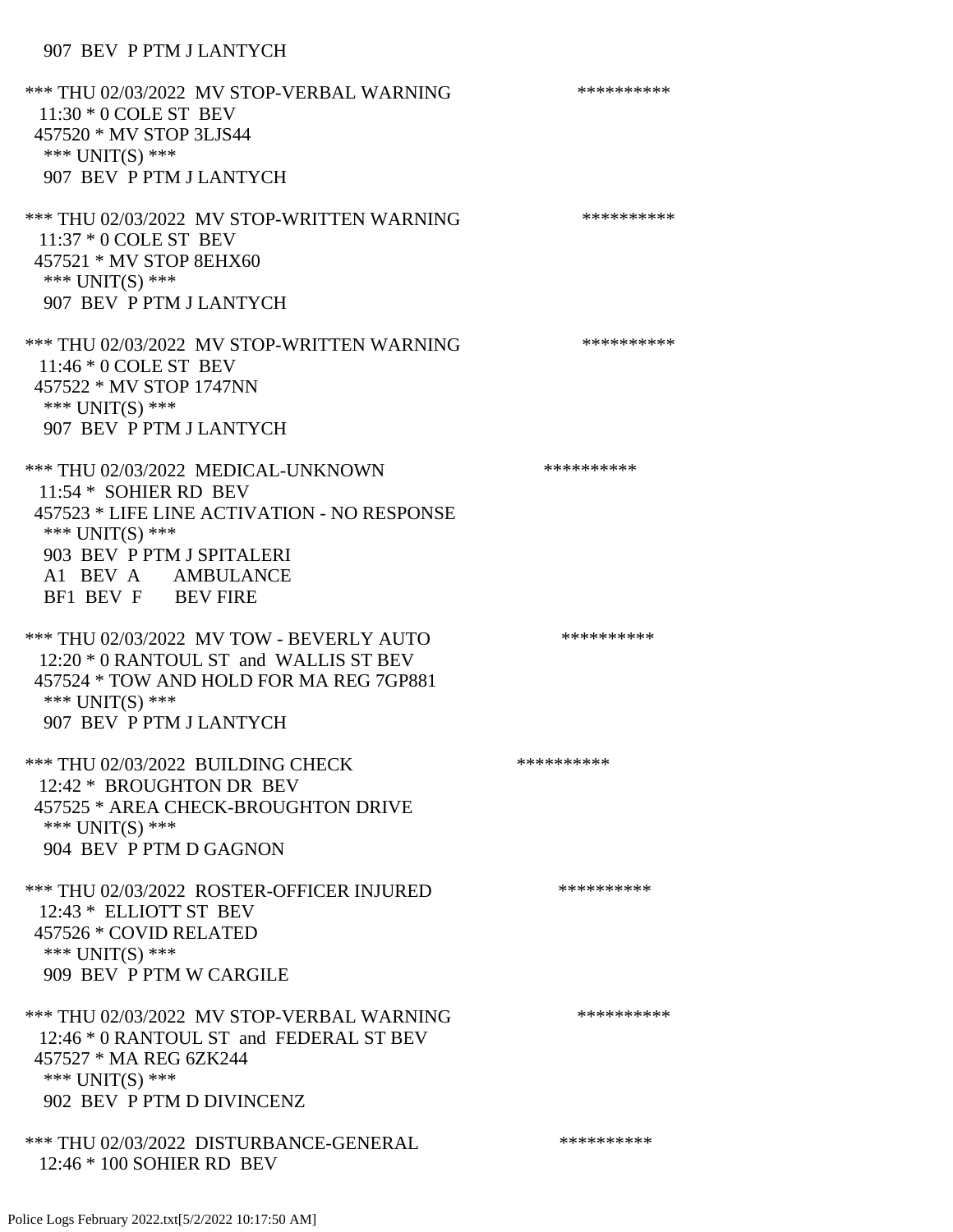457528 \* ASSIST SRO \*\*\* UNIT(S) \*\*\* 901 BEV P PTM M BRODERICK RES J. PAGE 903 BEV P PTM J SPITALERI 910 BEV P PTM S FIORE 911 BEV P PTM T MEZZA 912 BEV P SGT J TACHE \*\*\* THU 02/03/2022 CHECK WELL BEING \*\*\*\*\*\*\*\*\*\* 13:13 \* 30 GRANT ST Apt: 1 BEV 457529 \* WELL BEING CHECK \*\*\* UNIT(S) \*\*\* 904 BEV P PTM D GAGNON \*\*\* THU 02/03/2022 COMMUNITY IMPACT UNIT \*\*\*\*\*\*\*\*\*\*\*\* 13:19 \* HILLCREST AV BEV 457530 \* FOLLOW UP NEIGHBOR DISPUTE \*\*\* UNIT(S) \*\*\* CIU BEV P PTM E ABRAHAMSO \*\*\* THU 02/03/2022 MV STOP-VERBAL WARNING \*\*\*\*\*\*\*\*\*\*\*\* 13:29 \* 0 ELLIOTT ST and MCPHERSON DR BEV 457531 \* THROWING LITTER OUT WINDOW \*\*\* UNIT(S) \*\*\* 902 BEV P PTM D DIVINCENZ \*\*\* THU 02/03/2022 MV STOP-VERBAL WARNING \*\*\*\*\*\*\*\*\*\*\*\*\* 13:41 \* 0 CHURCH ST and CABOT ST BEV 457532 \* MV STOP: MA REG: 1HGG51 \*\*\* UNIT(S) \*\*\* DTL BEV P PTM M MARINO \*\*\* THU 02/03/2022 MV-ACCIDENT CITY VEH-NON POLCE \*\*\*\*\*\*\*\*\*\* 13:42 \* 48 PUTNAM ST BEV 457533 \* MINOR ACCIDNET WITH VAN. NO CHILDREN ON IT \*\*\* UNIT(S) \*\*\* 905 BEV P PTL A CLARIZIA \*\*\* THU 02/03/2022 MV TOW - BEVERLY AUTO \*\*\*\*\*\*\*\*\*\* 13:56 \* 0 RANTOUL ST and FAYETTE ST BEV 457534 \* TOW AND HOLD \*\*\* UNIT(S) \*\*\* 907 BEV P PTM J LANTYCH \*\*\* THU 02/03/2022 FRAUD-IDENTITY THEFT\*26F \*\*\*\*\*\*\*\*\*\* 14:37 \* 266 HALE ST BEV 457535 \* NATIONAL GRID ACCOUNT OPENED FRAUDULENTLY \*\*\* UNIT(S) \*\*\* H1 BEV P PTM C TWOMBLY \*\*\* THU 02/03/2022 ROSTER-ON/OFF DUTY \*\*\*\*\*\*\*\*\*\* 15:26 \* ELLIOTT ST BEV 457536 \* START OF SHIFT C \*\*\* UNIT(S) \*\*\*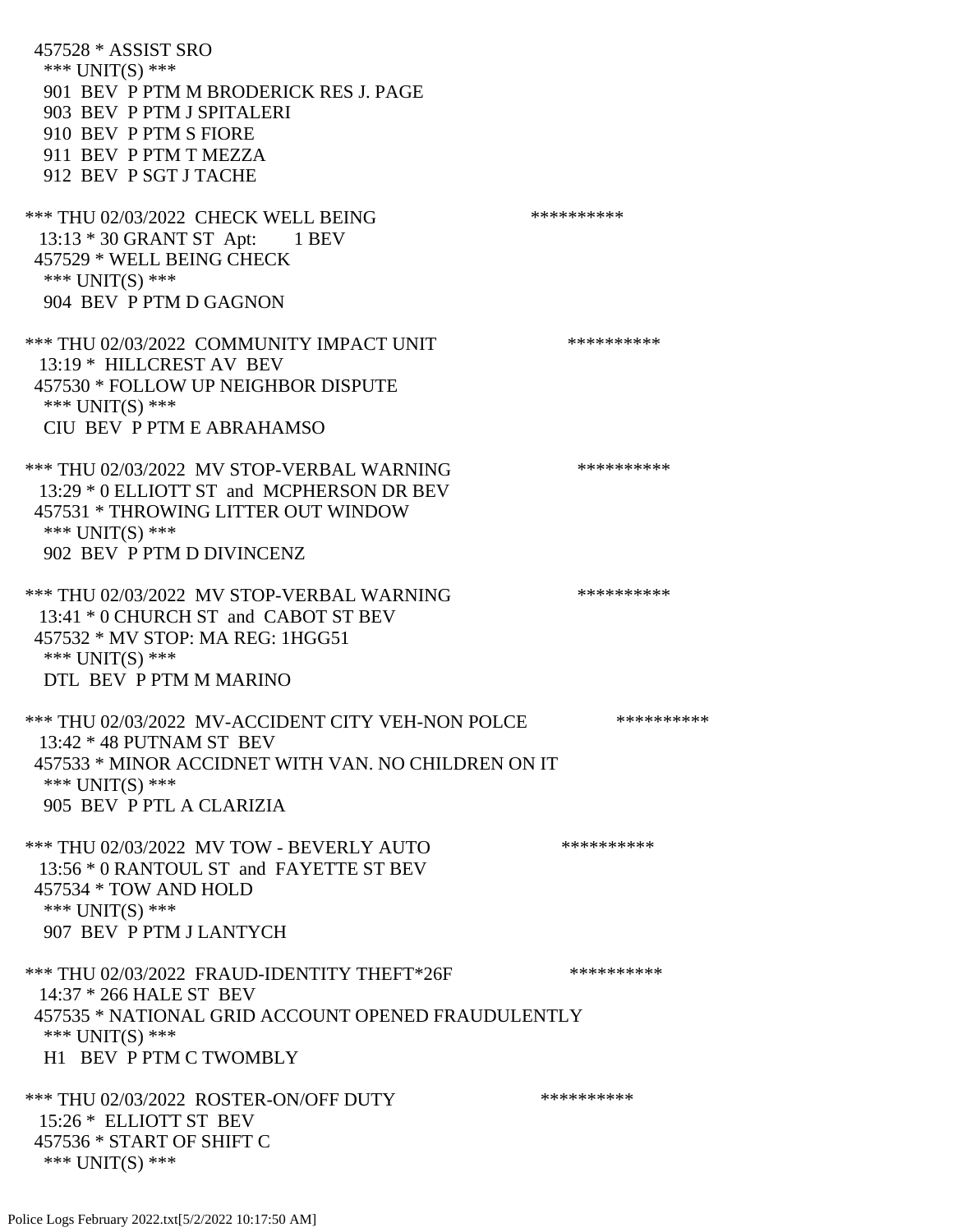OIC BEV P LT M PANJWANI

| *** THU 02/03/2022 SUSP ACTIVITY<br>15:27 * 77 SOHIER RD Apt: 2D BEV<br>457537 * SUSP ACTIVITY<br>*** UNIT(S) ***<br>903 BEV P PTM J SPITALERI                                                                                                      | ********** |
|-----------------------------------------------------------------------------------------------------------------------------------------------------------------------------------------------------------------------------------------------------|------------|
| *** THU 02/03/2022 MV-ACCIDENT PROPERTY DAMAGE<br>15:36 * 20 STONE ST BEV<br>457538 * SCHOOL BUS SIDESWIPED CAR<br>*** UNIT(S) ***<br>901 BEV P PTM M BRODERICK RES J. PAGE<br>905 BEV P PTL A CLARIZIA<br>A1 BEV A AMBULANCE<br>BF1 BEV F BEV FIRE | ********** |
| *** THU 02/03/2022 DOMESTIC-VERBAL ARGUMENT<br>15:46 * CABOT ST BEV<br>457539 * PARENT REPORTED DOMESTIC BETWEEN SON AND DAD<br>*** $UNIT(S)$ ***<br>911 BEV P PTM T MEZZA                                                                          | ********** |
| *** THU 02/03/2022 OVERDOSE FOLLOW UP<br>15:49 * BOW ST BEV<br>457540 * OUTREACH FOLLOW UP<br>*** UNIT(S) ***<br>SIE3 BEV P SGT D BROWN                                                                                                             | ********** |
| *** THU 02/03/2022 OVERDOSE FOLLOW UP<br>15:55 * GROVER ST BEV<br>457541 * OUTREACH FOLLOW UP<br>*** UNIT(S) ***<br>SIE3 BEV P SGT D BROWN                                                                                                          | ********** |
| *** THU 02/03/2022 OVERDOSE FOLLOW UP<br>16:04 * RANTOUL ST BEV<br>457542 * OUTREACH FOLLOW UP<br>*** UNIT(S) ***<br><b>SIE3 BEV P SGT D BROWN</b>                                                                                                  | ********** |
| *** THU 02/03/2022 JUVENILE MATTER-OTHER<br>16:05 * JORDAN ST and KITTREDGE ST BEV<br>457543 * KIDS HARASSING OTHER KIDS<br>*** $UNIT(S)$ ***<br>905 BEV P PTM J MCCARTHY<br>910 BEV P PTM S FIORE                                                  | ********** |
| *** THU 02/03/2022 MEDICAL-MENTAL HEALTH<br>16:09 * JORDAN ST BEV<br>457544 * DEPRESSED 22 Y/O MALE<br>*** $UNIT(S)$ ***<br>902 BEV P PTM C STANTON<br>904 BEV P PTM R KNIGHT                                                                       | ********** |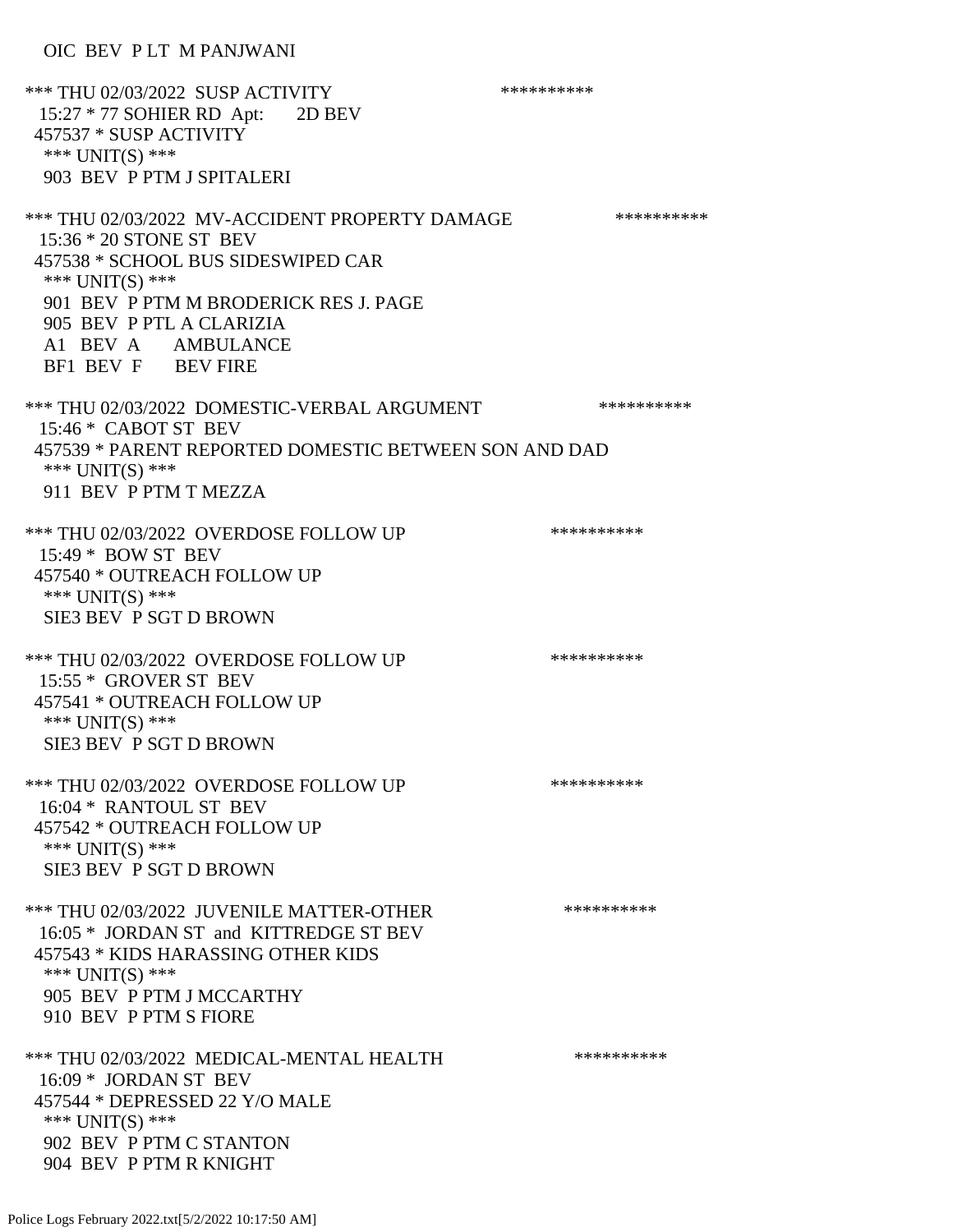\*\*\* THU 02/03/2022 MV STOP-VERBAL WARNING \*\*\*\*\*\*\*\*\*\*\*\*\* 16:36 \* 82 RIVER ST BEV 457545 \* MV STOP MA REG. 75ML02 \*\*\* UNIT(S) \*\*\* 901 BEV P PTM M GELINEAU \*\*\* THU 02/03/2022 MV STOP-VERBAL WARNING \*\*\*\*\*\*\*\*\*\*\*\*\*\*\* 16:50 \* 0 COLON ST and SOHIER RD BEV 457546 \* MV STOP MA 128K70 \*\*\* UNIT(S) \*\*\* 904 BEV P PTM R KNIGHT 912 BEV P SGT J SANTAMARI \*\*\* THU 02/03/2022 MENTAL HEALTH - SECTION 12 \*\*\*\*\*\*\*\*\*\* 17:16 \* HERRICK ST BEV 457547 \* 22 Y.O. DEPRESSED MALE FLED HOSPITAL Q5 \*\*\* UNIT(S) \*\*\* 902 BEV P PTM C STANTON 903 BEV P DET D PRINZ 912 BEV P SGT J SANTAMARI \*\*\* THU 02/03/2022 CHECK WELL BEING \*\*\*\*\*\*\*\*\*\*\*\*\* 18:41 \* 77 SOHIER RD Apt: 9B BEV 457548 \* CHECK WELL BEING \*\*\* UNIT(S) \*\*\* 903 BEV P DET D PRINZ A1 BEV A AMBULANCE BF1 BEV F BEV FIRE \*\*\* THU 02/03/2022 MEDICAL-BLS \*\*\*\*\*\*\*\*\*\* 19:09 \* RODERICK AV BEV 457549 \* TODDLER POSSIBLE FEBRILE SEIZURE \*\*\* UNIT(S) \*\*\* 901 BEV P PTM M GELINEAU 902 BEV P PTM C STANTON \*\*\* THU 02/03/2022 CID FOLLOW UP \*\*\*\*\*\*\*\*\*\*\* 19:34 \* 77 SOHIER RD Apt: 2D BEV 457550 \* CID FOLLOW UP \*\*\* UNIT(S) \*\*\* 903 BEV P DET D PRINZ DEL1 BEV P DET T NOLAN SIE5 BEV P SGT E HATHON \*\*\* THU 02/03/2022 FRAUD-CONF GAME/SWND/FL\*26A \*\*\*\*\*\*\*\*\*\* 20:12 \* 40 HEATHER ST BEV 457551 \* SOME TYPE OF FRAUD \*\*\* UNIT(S) \*\*\* 904 BEV P PTM R KNIGHT \*\*\* THU 02/03/2022 CHECK WELL BEING \*\*\*\*\*\*\*\*\*\* 20:28 \* 215 RANTOUL ST Apt: 204 BEV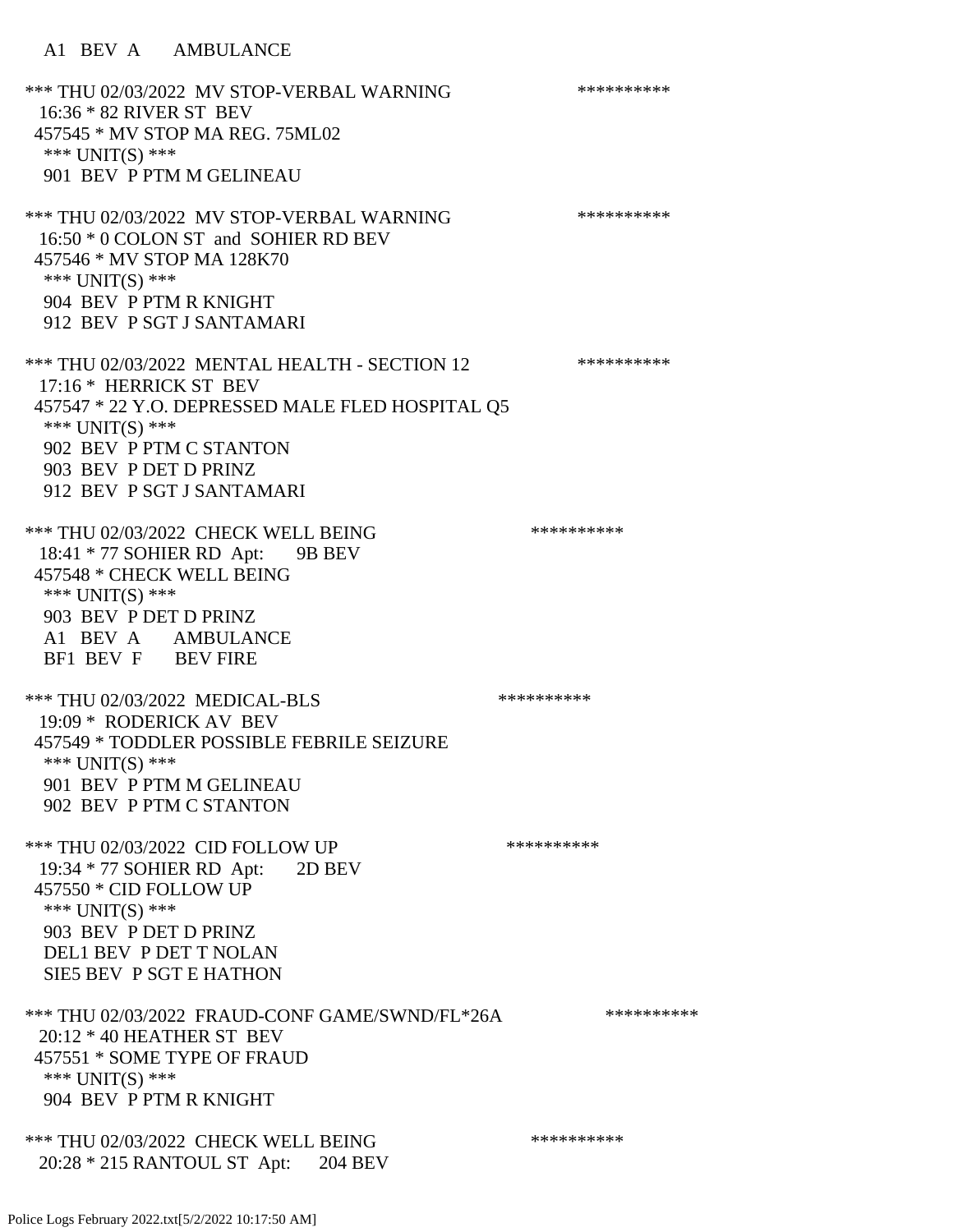457552 \* CHECK ON MONROE \*\*\* UNIT(S) \*\*\* 902 BEV P PTM C STANTON A1 BEV A AMBULANCE BF1 BEV F BEV FIRE \*\*\* THU 02/03/2022 209A ORDER SERVED \*\*\*\*\*\*\*\*\*\*\*\* 20:29 \* BEVERLY COMMONS DR BEV 457553 \* ATTEMPT TO SERVE \*\*\* UNIT(S) \*\*\* 903 BEV P DET D PRINZ 905 BEV P PTM J MCCARTHY \*\*\* THU 02/03/2022 911 HANG UP \*\*\*\*\*\*\*\*\*\*\*\*\* 20:38 \* 2 BRIDLE PATH PK BEV 457554 \* 911 OPEN LINE \*\*\* UNIT(S) \*\*\* 903 BEV P DET D PRINZ 905 BEV P PTM J MCCARTHY \*\*\* THU 02/03/2022 ALARMS-COMMERCIAL \*\*\*\*\*\*\*\*\*\*\*\* 22:10 \* 364 RANTOUL ST BEV 457555 \* WAREHOUSE MOTION \*\*\* UNIT(S) \*\*\* 902 BEV P PTM C STANTON \*\*\* THU 02/03/2022 DISTURBANCE-HOUSE PARTY \*\*\*\*\*\*\*\*\*\*\*\* 22:27 \* 4 RED ROCK LN BEV 457556 \* LOUD HOUSE PARTY \*\*\* UNIT(S) \*\*\* 903 BEV P DET D PRINZ 905 BEV P PTM J MCCARTHY \*\*\* THU 02/03/2022 Y-OTHER CL B OFFS [FOR \*90Z \*\*\*\*\*\*\*\*\*\* 22:38 \* 355 RANTOUL ST BEV 457557 \* DISTURBANCE AT PICKELED ONION \*\*\* UNIT(S) \*\*\* 901 BEV P PTM M GELINEAU 902 BEV P PTM C STANTON 904 BEV P PTM R KNIGHT \*\*\* THU 02/03/2022 ALARMS-COMMERCIAL \*\*\*\*\*\*\*\*\*\* 22:56 \* 45 ENON ST BEV 457558 \* FRONT DOOR MOTION \*\*\* UNIT(S) \*\*\* 905 BEV P PTM J MCCARTHY \*\*\* THU 02/03/2022 DOMESTIC ABUSE/NO 209A \*90F \*\*\*\*\*\*\*\*\*\*\*\* 23:16 \* 20 POND ST Apt: 1 BEV 457559 \* MOTHER SON DOMESTIC \*\*\*  $UNIT(S)$  \*\*\* 903 BEV P DET D PRINZ 904 BEV P PTM R KNIGHT 912 BEV P SGT J ZWICKER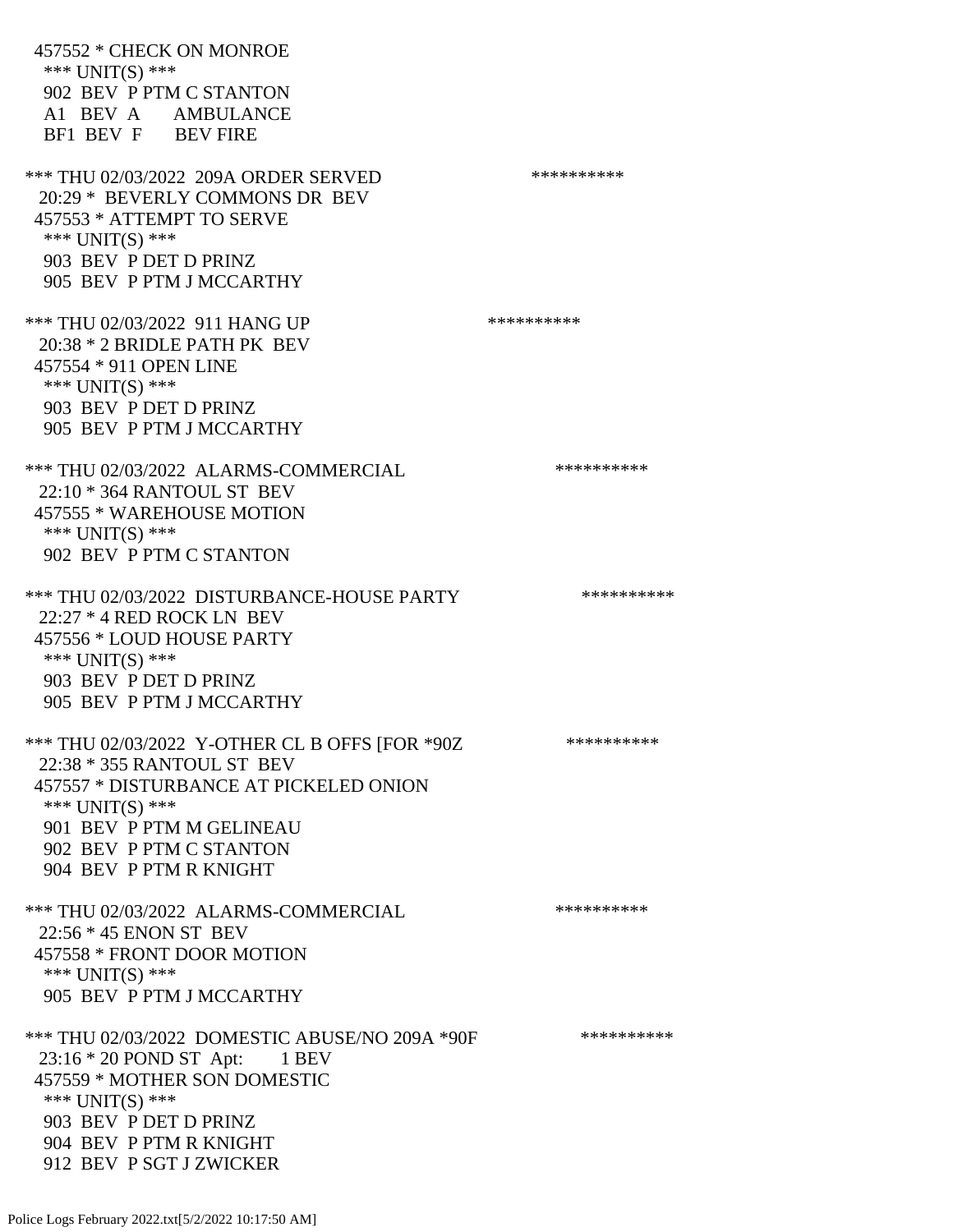\*\*\* THU 02/03/2022 ROSTER-ON/OFF DUTY \*\*\*\*\*\*\*\*\*\* 23:45 \* ELLIOTT ST BEV 457560 \* START OF SHIFT A \*\*\* UNIT(S) \*\*\* OIC BEV P LT D COSTA \*\*\* FRI 02/04/2022 DIRECTED PATROL \*\*\*\*\*\*\*\*\*\* 00:23 \* 10 PARK ST BEV 457562 \* DEPOT/VETERANS PARK CHECK \*\*\* UNIT(S) \*\*\* 902 BEV P PTM N BENCAL \*\*\* FRI 02/04/2022 SCHOOL BUILDING CHECK \*\*\*\*\*\*\*\*\*\* 00:25 \* 100 SOHIER RD BEV 457563 \* BHS CHECK \*\*\* UNIT(S) \*\*\* 903 BEV P PTM C GANEY \*\*\* FRI 02/04/2022 DIRECTED PATROL \*\*\*\*\*\*\*\*\*\* 00:34 \* 0 BUTMAN ST and HANCOCK ST BEV 457564 \* HANCOCK STREET AREA CHECK \*\*\* UNIT(S) \*\*\* 904 BEV P PTM M MARINO \*\*\* FRI 02/04/2022 PARK/PLAYGROUND CHECK \*\*\*\*\*\*\*\*\*\* 00:39 \* 0 PORTER ST BEV 457565 \* GILLIS PARK CHECK \*\*\* UNIT(S) \*\*\* 902 BEV P PTM N BENCAL \*\*\* FRI 02/04/2022 BAR CHECK \*\*\*\*\*\*\*\*\*\*\*\*\*\* 00:43 \* 20 CABOT ST BEV 457566 \* MONITOR ANCHOR LAST CALL \*\*\* UNIT(S) \*\*\* 902 BEV P PTM N BENCAL \*\*\* FRI 02/04/2022 DIRECTED PATROL \*\*\*\*\*\*\*\*\*\* 00:43 \* 420 CABOT ST BEV 457567 \* KELLY FORD CHECK \*\*\* UNIT(S) \*\*\* 903 BEV P PTM C GANEY \*\*\* FRI 02/04/2022 PARK/PLAYGROUND CHECK \*\*\*\*\*\*\*\*\*\* 00:44 \* 55 OBER ST BEV 457568 \* LYNCH PARK CHECK \*\*\* UNIT(S) \*\*\* 904 BEV P PTM M MARINO \*\*\* FRI 02/04/2022 SCHOOL BUILDING CHECK \*\*\*\*\*\*\*\*\*\*\* 00:49 \* 40 WOODLAND AV BEV 457569 \* AYERS SCHOOL CHECK \*\*\* UNIT(S) \*\*\* 901 BEV P PTM P FIDRYCH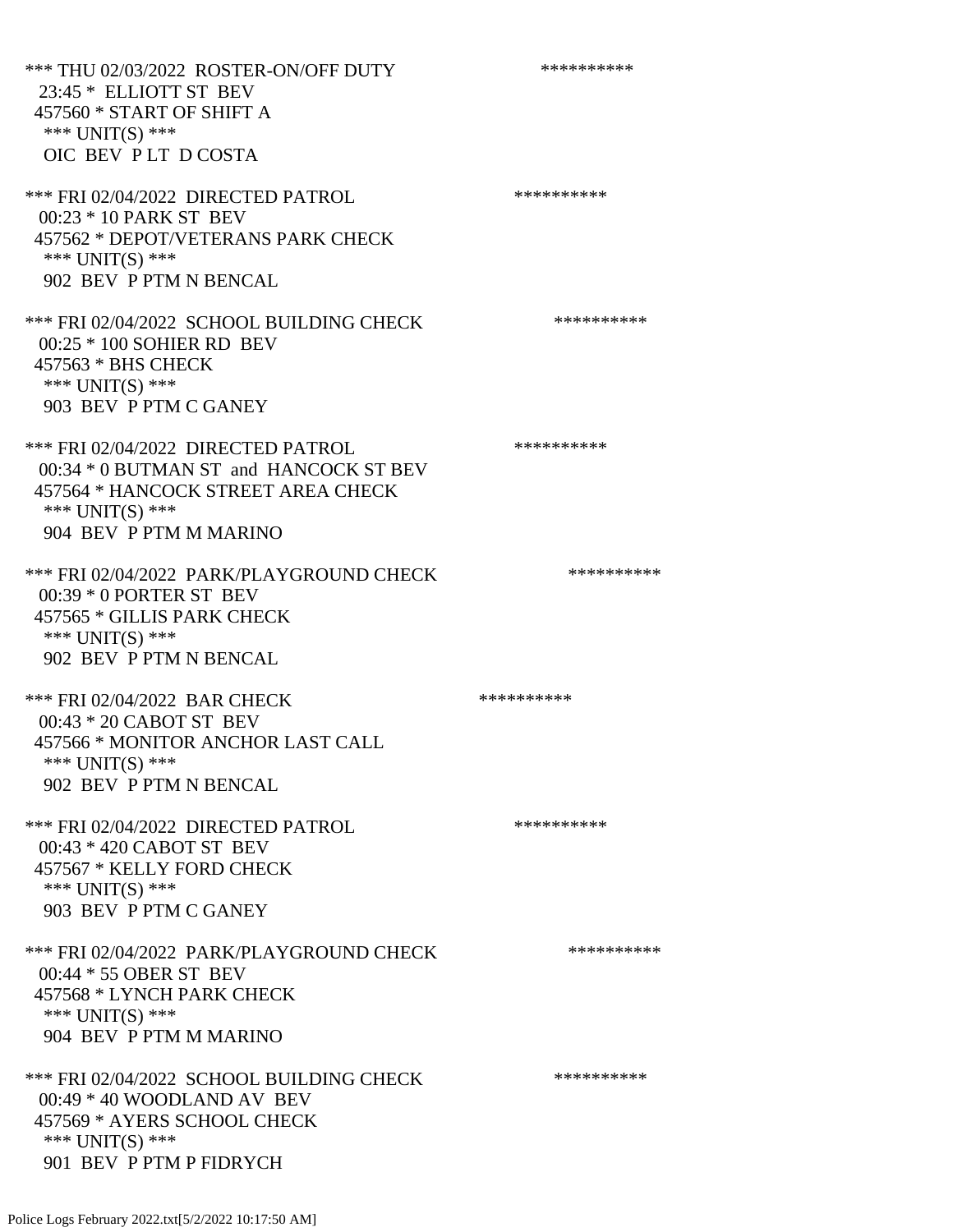\*\*\* FRI 02/04/2022 DIRECTED PATROL \*\*\*\*\*\*\*\*\*\* 00:54 \* 0 BAYVIEW AV and HOSPITAL PT BEV 457570 \* HOSPITAL POINT CHECK \*\*\* UNIT(S) \*\*\* 904 BEV P PTM M MARINO \*\*\* FRI 02/04/2022 PARK/PLAYGROUND CHECK \*\*\*\*\*\*\*\*\*\*\*\* 00:56 \* 4 MCPHERSON DR BEV 457571 \* YOUTH CENTER CHECK \*\*\* UNIT(S) \*\*\* 901 BEV P PTM P FIDRYCH \*\*\* FRI 02/04/2022 PARK/PLAYGROUND CHECK \*\*\*\*\*\*\*\*\*\*\*\* 00:57 \* 410 ESSEX ST BEV 457572 \* HARRY BALL FIELD CHECK \*\*\* UNIT(S) \*\*\* 906 BEV P PTM E SCHULTZ \*\*\* FRI 02/04/2022 PARK/PLAYGROUND CHECK \*\*\*\*\*\*\*\*\*\* 01:05 \* 145 LIVINGSTONE AV BEV 457573 \* OBEAR PARK CHECK \*\*\* UNIT(S) \*\*\* 901 BEV P PTM P FIDRYCH \*\*\* FRI 02/04/2022 DIRECTED PATROL \*\*\*\*\*\*\*\*\*\*\*\* 01:08 \* 201 BROUGHTON DR BEV 457574 \* BROUGHTON DRIVE AREA CHECK \*\*\* UNIT(S) \*\*\* 904 BEV P PTM M MARINO \*\*\* FRI 02/04/2022 DIRECTED PATROL \*\*\*\*\*\*\*\*\*\* 01:16 \* 54 ELLIOTT ST BEV 457575 \* 24 HOUR STORE CHECK \*\*\* UNIT(S) \*\*\* 902 BEV P PTM N BENCAL \*\*\* FRI 02/04/2022 DIRECTED PATROL \*\*\*\*\*\*\*\*\*\* 01:17 \* 449 CABOT ST BEV 457576 \* CABOT FUEL CHECK \*\*\* UNIT(S) \*\*\* 903 BEV P PTM C GANEY \*\*\* FRI 02/04/2022 SCHOOL BUILDING CHECK \*\*\*\*\*\*\*\*\*\*\* 01:22 \* 41 BRIMBAL AV BEV 457577 \* HANNAH SCHOOL CHECK \*\*\* UNIT(S) \*\*\* 904 BEV P PTM M MARINO \*\*\* FRI 02/04/2022 DIRECTED PATROL \*\*\*\*\*\*\*\*\*\* 01:24 \* 474 RANTOUL ST BEV 457578 \* DIBACCOS SERVICE CENTER CHECK \*\*\* UNIT(S) \*\*\* 903 BEV P PTM C GANEY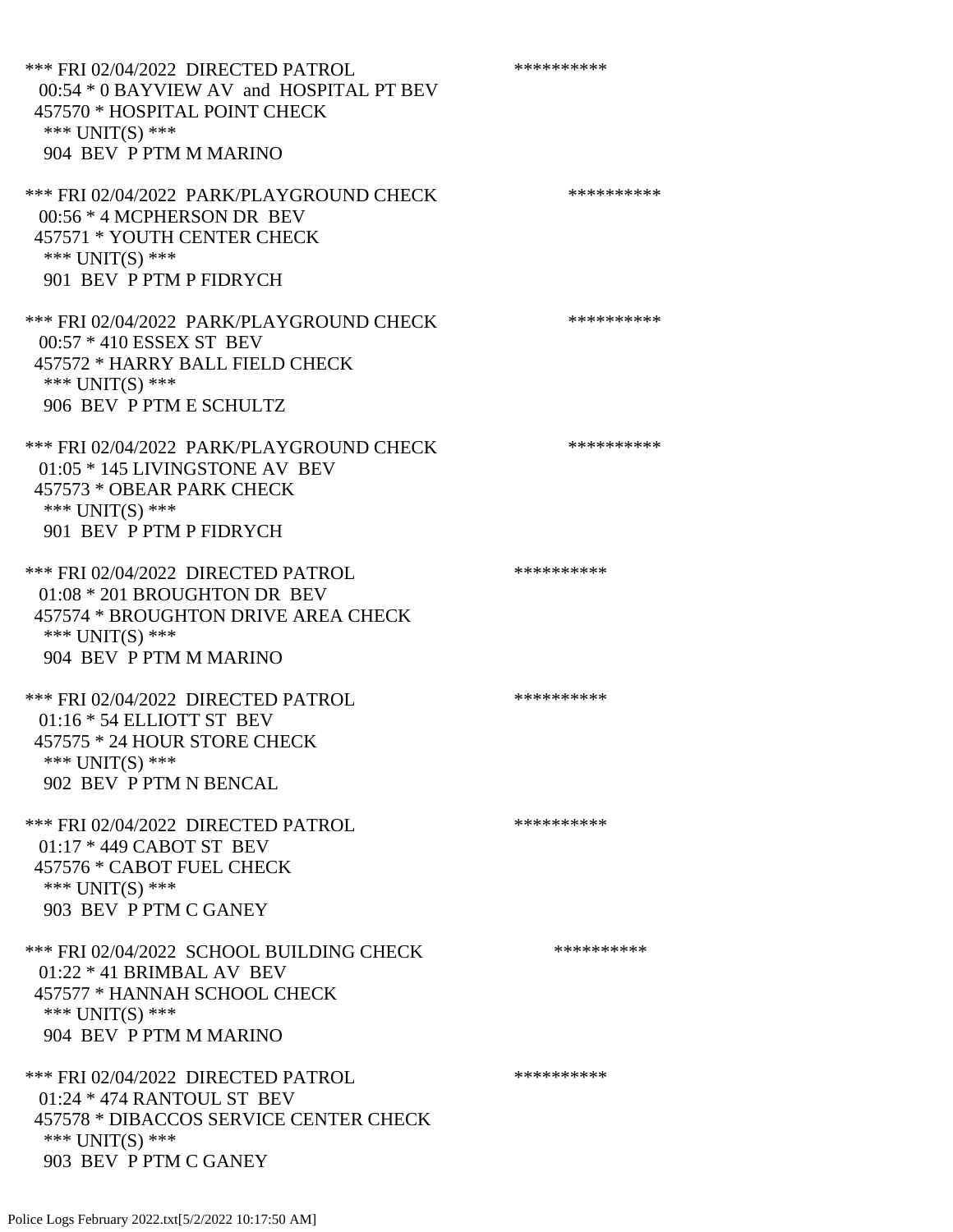\*\*\* FRI 02/04/2022 MEDICAL-MENTAL HEALTH \*\*\*\*\*\*\*\*\*\* 01:25 \* EDWARDS ST BEV 457579 \* PARTY TEXTED CASEWORKER THAT HE NEEDS HELP \*\*\* UNIT(S) \*\*\* 901 BEV P PTM P FIDRYCH 902 BEV P PTM N BENCAL 912 BEV P SGT J ZWICKER A1 BEV A AMBULANCE \*\*\* FRI 02/04/2022 PARK/PLAYGROUND CHECK \*\*\*\*\*\*\*\*\*\*\*\* 01:25 \* 426 CABOT ST BEV 457580 \* BALCH PARK CHECK \*\*\* UNIT(S) \*\*\* 908 BEV P PTM J MARRS \*\*\* FRI 02/04/2022 DISTURBANCE-GENERAL \*\*\*\*\*\*\*\*\*\*\*\* 01:31 \* 480 RANTOUL ST BEV 457581 \* MALE PARTY YELLING \*\*\* UNIT(S) \*\*\* 903 BEV P PTM C GANEY 908 BEV P PTM J MARRS 912 BEV P SGT J ZWICKER \*\*\* FRI 02/04/2022 DIRECTED PATROL \*\*\*\*\*\*\*\*\*\* 01:35 \* 65 DODGE ST BEV 457582 \* CHECK OF PLAZA \*\*\* UNIT(S) \*\*\* 905 BEV P PTM A CECCHINI \*\*\* FRI 02/04/2022 SCHOOL BUILDING CHECK \*\*\*\*\*\*\*\*\*\*\* 01:50 \* 20 EISENHOWER AV BEV 457583 \* COVE SCHOOL CHECK \*\*\* UNIT(S) \*\*\* 904 BEV P PTM M MARINO \*\*\* FRI 02/04/2022 DIRECTED PATROL \*\*\*\*\*\*\*\*\*\* 02:05 \* 0 BUTMAN ST and HANCOCK ST BEV 457584 \* HANCOCK STREET AREA CHECK \*\*\* UNIT(S) \*\*\* 904 BEV P PTM M MARINO \*\*\* FRI 02/04/2022 SUSP ACTIVITY-MOTOR VEHICLE \*\*\*\*\*\*\*\*\*\* 02:25  $*$  0 BIRCHWOOD DR and SPRUCE RN BEV 457585 \* TRUCK BLASTING MUSIC \*\*\* UNIT(S) \*\*\* 904 BEV P PTM M MARINO 908 BEV P PTM J MARRS \*\*\* FRI 02/04/2022 BUILDING CHECK \*\*\*\*\*\*\*\*\*\* 03:00 \* BRIMBAL AV BEV 457586 \* CYCLES 128 CHECK \*\*\* UNIT(S) \*\*\* 904 BEV P PTM M MARINO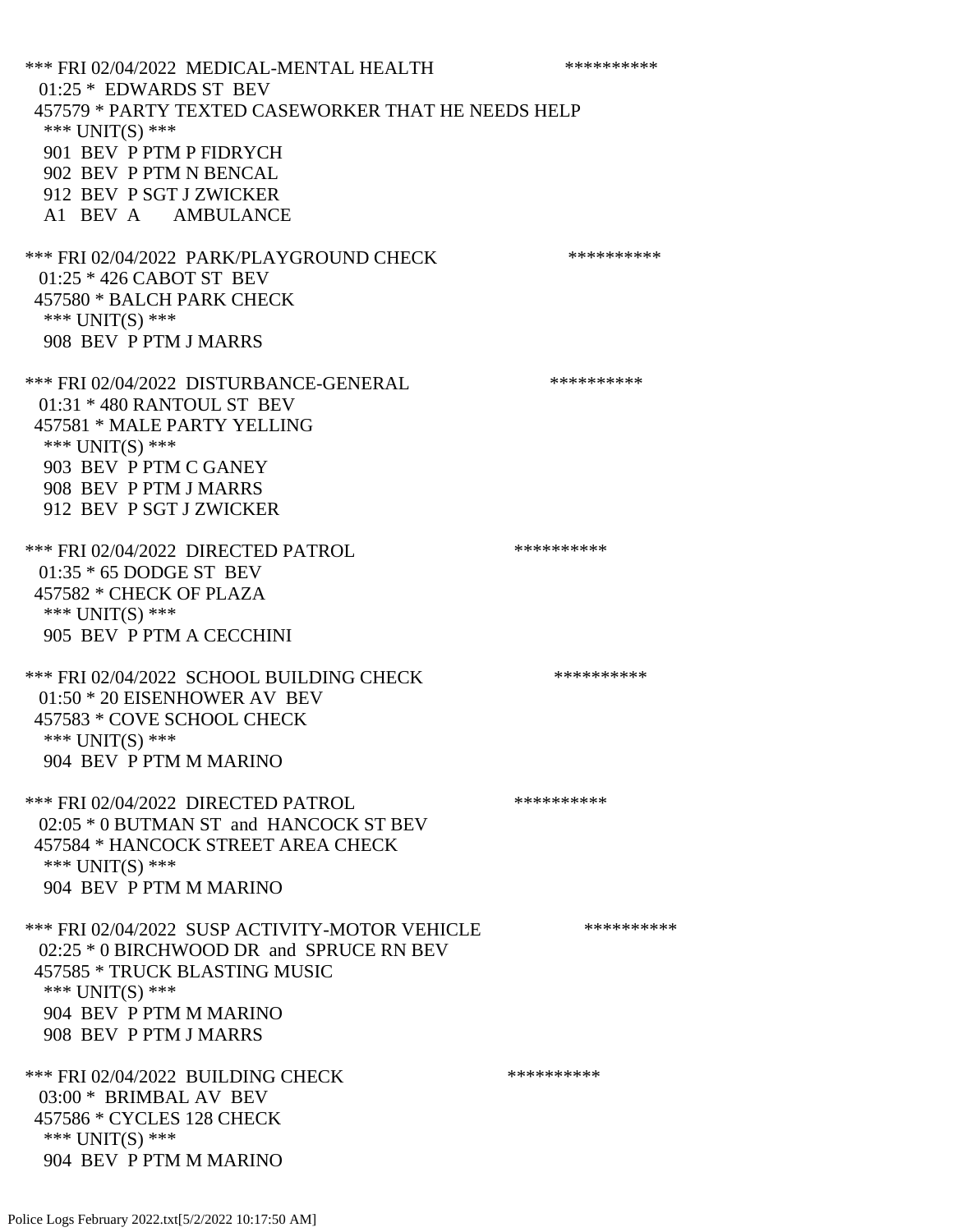\*\*\* FRI 02/04/2022 ALARMS-COMMERCIAL \*\*\*\*\*\*\*\*\*\* 03:31 \* 80 COLON ST BEV 457587 \* 2ND FLOOR MOTION \*\*\* UNIT(S) \*\*\* 903 BEV P PTM C GANEY 904 BEV P PTM M MARINO \*\*\* FRI 02/04/2022 VANDALISM-DESTRUC/DAMAG\*290 \*\*\*\*\*\*\*\*\*\* 05:09 \* 480 RANTOUL ST BEV 457588 \* PARTY ROAMING AROUND BUILDING \*\*\* UNIT(S) \*\*\* 902 BEV P PTM N BENCAL 903 BEV P PTM C GANEY \*\*\* FRI 02/04/2022 MV STOP-VERBAL WARNING \*\*\*\*\*\*\*\*\*\*\*\* 07:03 \* 0 OTIS RD and BRIMBAL AV BEV 457589 \* MV STOP \*\*\* UNIT(S) \*\*\* 904 BEV P PTM M MARINO \*\*\* FRI 02/04/2022 ROSTER-ON/OFF DUTY \*\*\*\*\*\*\*\*\*\* 07:27 \* ELLIOTT ST BEV 457590 \* START OF SHIFT B \*\*\* UNIT(S) \*\*\* OIC BEV P LT D COSTA \*\*\* FRI 02/04/2022 ASSIST MASS STATE POLICE \*\*\*\*\*\*\*\*\*\* 08:11 \* 0 128 NORTH OFFRAMP HY and SOHIER RD BEV 457591 \* ASSIST STATE POLICE WITH MV ACCIDENT \*\*\* UNIT(S) \*\*\* 903 BEV P PTM D DIVINCENZ 931 BEV P ACO M LIPINSKI \*\*\* FRI 02/04/2022 INCORRECT ENTRY/MUST CHANGE \*\*\*\*\*\*\*\*\*\* 08:32 \* 457592 \* INCORRECT ENTRY \*\*\* FRI 02/04/2022 ASSIST MASS STATE POLICE \*\*\*\*\*\*\*\*\*\* 08:32 \* RT 128N HW and EXIT 18 BEV 457593 \* ASSIST MASS STATE POLICE \*\*\* UNIT(S) \*\*\* 906 BEV P PTM E SCHULTZ A1 BEV A AMBULANCE BF1 BEV F BEV FIRE \*\*\* FRI 02/04/2022 MV-ACCIDENT PROPERTY DAMAGE \*\*\*\*\*\*\*\*\*\* 09:11 \* 10 PLEASANT ST BEV 457595 \* MV ACCIDENT \*\*\* UNIT(S) \*\*\* 902 BEV P PTM T SLAVIN \*\*\* FRI 02/04/2022 MEDICAL-BLS \*\*\*\*\*\*\*\*\*\* 11:50 \* DIPALMA CT BEV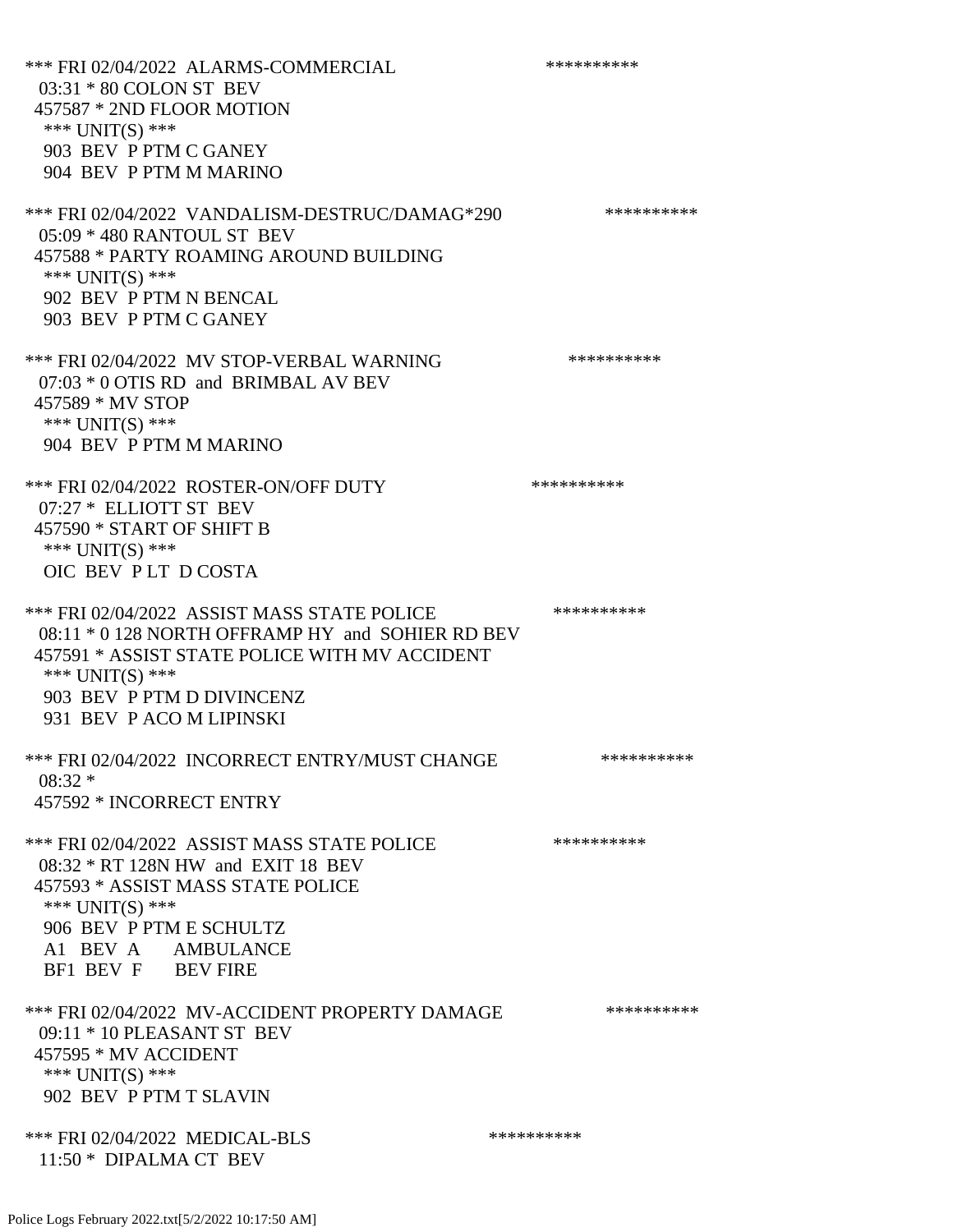457596 \* MALE PARTY DIFFICULTY BREATHING \*\*\* UNIT(S) \*\*\* 905 BEV P PTM J SPITALERI \*\*\* FRI 02/04/2022 ALARMS-SCHOOL \*\*\*\*\*\*\*\*\*\* 12:08 \* 545 CABOT ST BEV 457597 \* ALARM \*\*\* UNIT(S) \*\*\* 905 BEV P PTM J SPITALERI \*\*\* FRI 02/04/2022 ROSTER-ON/OFF DUTY \*\*\*\*\*\*\*\*\*\* 16:00 \* ELLIOTT ST BEV 457598 \* START OF SHIFT C (4-12 SHIFT) \*\*\* UNIT(S) \*\*\* OIC BEV P LT J SHAIRS \*\*\* FRI 02/04/2022 MENTAL HEALTH - SECTION 12 \*\*\*\*\*\*\*\*\*\* 17:03 \* MILL ST BEV 457599 \* DAUGHTER OUT OF CONTROL \*\*\* UNIT(S) \*\*\* 902 BEV P PTM R KNIGHT 903 BEV P PTM B NICKERSON 912 BEV P SGT J SHAIRS SIE5 BEV P SGT E HATHON \*\*\* FRI 02/04/2022 MV-ACCIDENT PROPERTY DAMAGE \*\*\*\*\*\*\*\*\*\* 17:20 \* 0 RANTOUL ST and FEDERAL ST BEV 457600 \* 2 CAR MVA \*\*\* UNIT(S) \*\*\* 901 BEV P PTM E GOODELL 904 BEV P PTM M BRODERICK A1 BEV A AMBULANCE BF1 BEV F BEV FIRE \*\*\* FRI 02/04/2022 FRAUD-WIRE \*26E \*\*\*\*\*\*\*\*\*\* 17:49 \* 501 MANOR RD Apt: 5408 BEV 457601 \* COMCAST SCAM \*\*\* UNIT(S) \*\*\* 901 BEV P PTM E GOODELL \*\*\* FRI 02/04/2022 ASSIST BEVERLY FIRE DEPT \*\*\*\*\*\*\*\*\*\* 18:00 \* 19 BENNETT BEV 457602 \* POSSIBLE ELECTRICAL FIRE IN THE WALL \*\*\*  $UNIT(S)$  \*\*\* 902 BEV P PTM R KNIGHT 903 BEV P PTM B NICKERSON BF1 BEV F BEV FIRE \*\*\* FRI 02/04/2022 ROSTER-OFFICER ORDERED TO WORK \*\*\*\*\*\*\*\*\*\*\* 18:00 \* ELLIOTT ST BEV 457603 \* OFF. MALONE ORDERED TO WORK DIV A \*\*\* UNIT(S) \*\*\* OIC BEV P LT J SHAIRS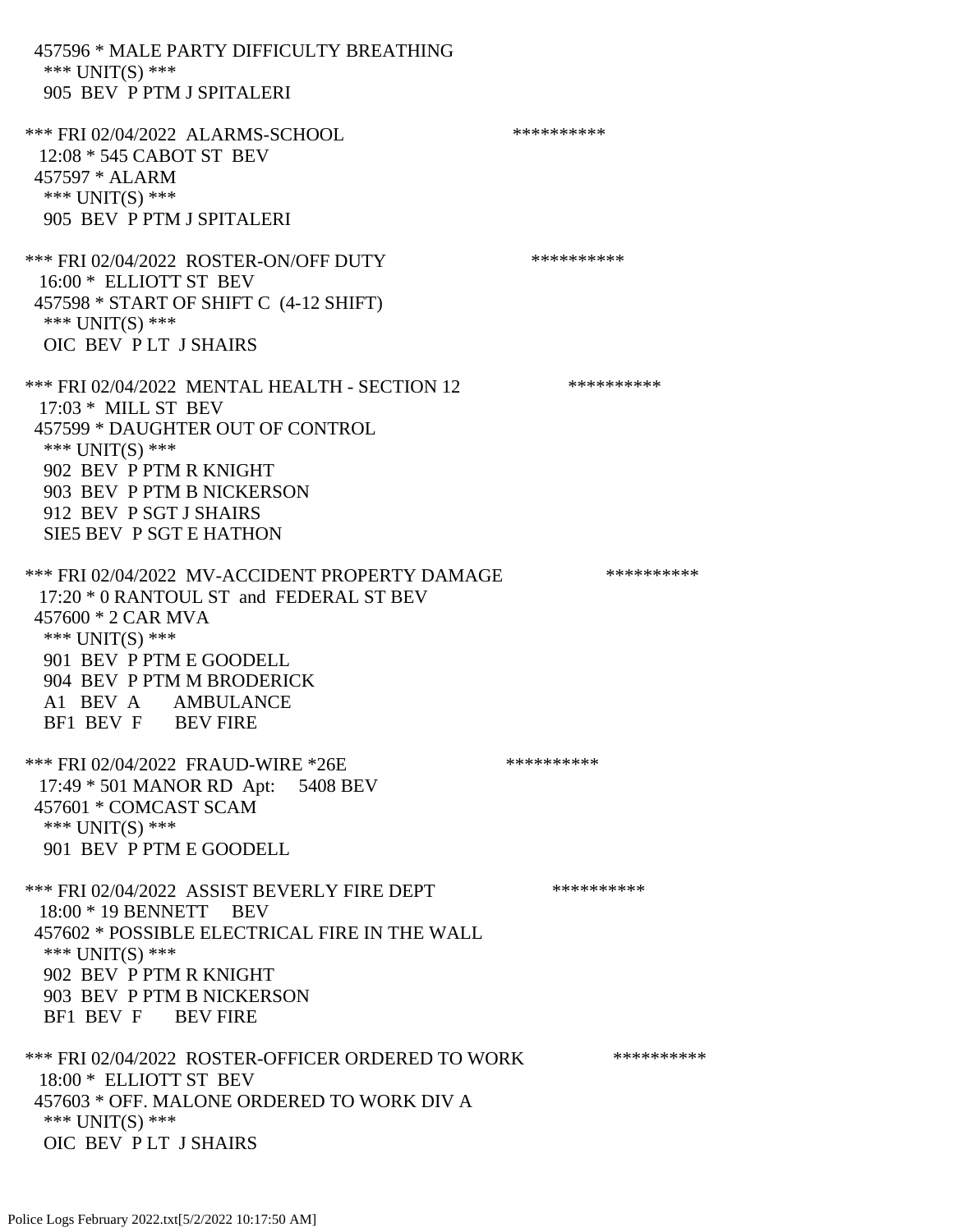\*\*\* FRI 02/04/2022 DISTURBANCE-NEIGHBORS \*\*\*\*\*\*\*\*\*\* 18:49 \* 215 RANTOUL ST Apt: 107 BEV 457604 \* POSSIBLE HARASSMENT ORDER VIOLATION \*\*\* UNIT(S) \*\*\* 902 BEV P PTM R KNIGHT \*\*\* FRI 02/04/2022 DOMESTIC ABUSE/NO 209A \*90F \*\*\*\*\*\*\*\*\*\* 19:22 \* 17 RADCLIFF RD BEV 457605 \* OUT OF CONTROL FEMALE \*\*\* UNIT(S) \*\*\* 902 BEV P PTM R KNIGHT 904 BEV P PTM M BRODERICK 912 BEV P SGT J SHAIRS \*\*\* FRI 02/04/2022 TRANSPORT-AMBULANCE/HOSPITAL \*\*\*\*\*\*\*\*\*\* 21:07 \* 175 ELLIOTT ST BEV 457606 \* PRISONER TRANSPORTED TO HOSPITAL \*\*\* UNIT(S) \*\*\* 903 BEV P PTM B NICKERSON 905 BEV P PTM J MCCARTHY \*\*\* FRI 02/04/2022 ALARMS-COMMERCIAL \*\*\*\*\*\*\*\*\*\* 21:24 \* 548 CABOT ST BEV 457607 \* CONFERENCE ROOM MOTION ALARM \*\*\* UNIT(S) \*\*\* 905 BEV P PTM J MCCARTHY 906 BEV P PTM J SPITALERI \*\*\* FRI 02/04/2022 DISTURBANCE-NEIGHBORS \*\*\*\*\*\*\*\*\*\* 22:17 \* 215 RANTOUL ST Apt: 108 BEV 457608 \* ANNOYING NEIGHBORS \*\*\* UNIT(S) \*\*\* 902 BEV P PTM R KNIGHT 912 BEV P SGT J SHAIRS \*\*\* FRI 02/04/2022 DISTURBANCE-GENERAL \*\*\*\*\*\*\*\*\*\* 22:21 \* 103 MANOR RD BEV 457609 \* ISSUE WITH UBER DRIVER AND CUSTOMER \*\*\* UNIT(S) \*\*\* 901 BEV P PTM E GOODELL 904 BEV P PTM M BRODERICK \*\*\* FRI 02/04/2022 DOMESTIC ABUSE/NO 209A \*90F \*\*\*\*\*\*\*\*\*\* 23:56 \* 0 RANTOUL ST and EDWARDS ST BEV 457611 \* POSSIBLE DOMESTIC OUTSIDE \*\*\* UNIT(S) \*\*\* 901 BEV P PTM E GOODELL 903 BEV P PTM M MARINO 912 BEV P SGT J ZWICKER \*\*\* SAT 02/05/2022 ROSTER-ON/OFF DUTY \*\*\*\*\*\*\*\*\*\* 00:03 \* ELLIOTT ST BEV 457612 \* START OF SHIFT A (MIDNIGHT SHIFT)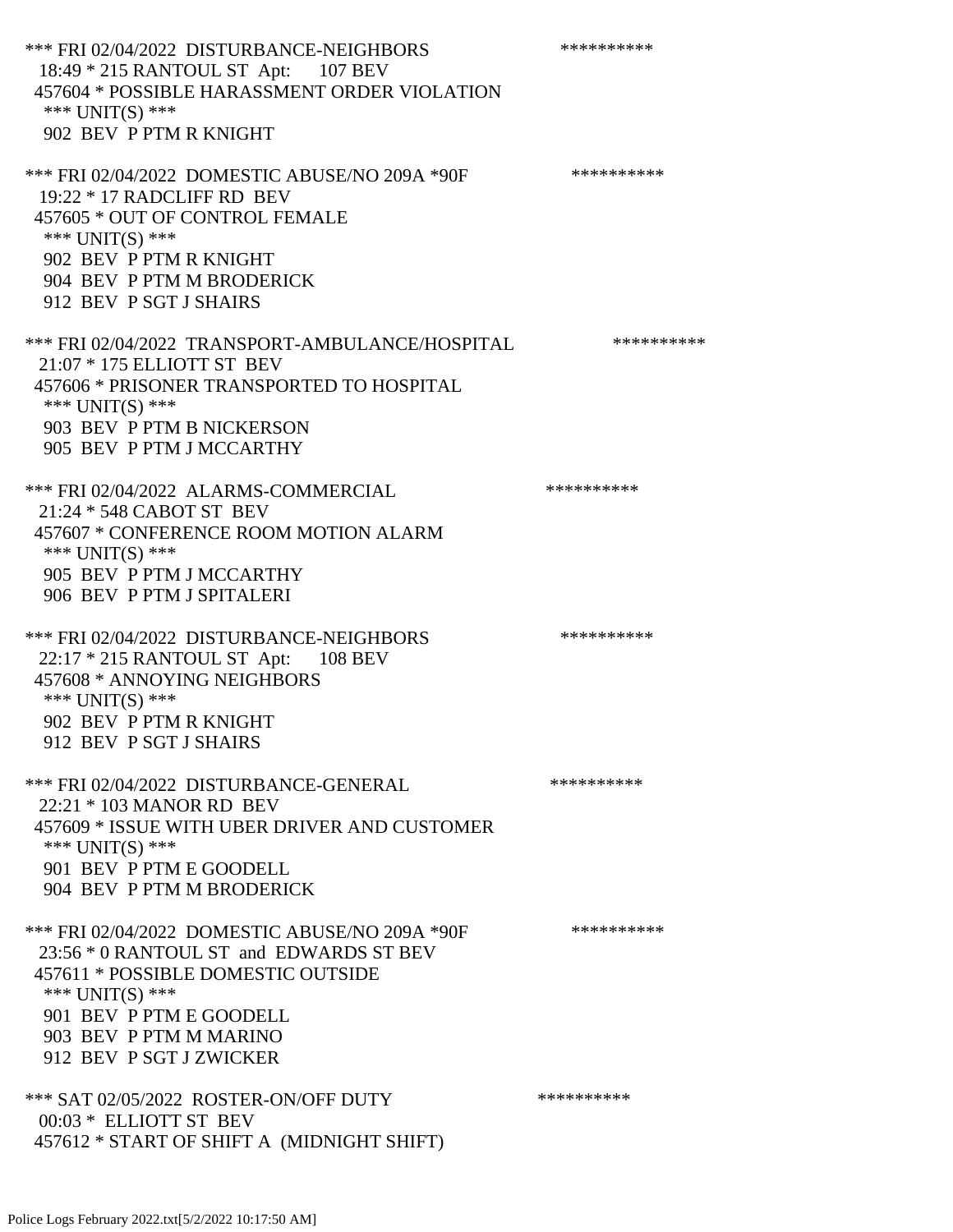\*\*\* SAT 02/05/2022 UNWANTED GUEST \*\*\*\*\*\*\*\*\*\*\*\*\*\* 00:23 \* 278 RANTOUL ST BEV 457613 \* PATRON REFUSING TO LEAVE \*\*\* UNIT(S) \*\*\* 904 BEV P PTM S CECCHINI 906 BEV P PTM J MCCARTHY \*\*\* SAT 02/05/2022 ALARMS-COMMERCIAL \*\*\*\*\*\*\*\*\*\* 00:32 \* 63 DODGE ST Apt: O-150 and CONANT ST BEV 457644 \* BURGLAR ALARM \*\*\* UNIT(S) \*\*\* 903 BEV P PTM F WOJICK 904 BEV P PTM S CECCHINI \*\*\* SAT 02/05/2022 ALARMS-SCHOOL \*\*\*\*\*\*\*\*\*\* 00:36 \* 502 CABOT ST BEV 457614 \* COMMERCIAL ALARM \*\*\* UNIT(S) \*\*\* 904 BEV P PTM S CECCHINI 905 BEV P PTM G LITTLE \*\*\* SAT 02/05/2022 PARK/PLAYGROUND CHECK \*\*\*\*\*\*\*\*\*\*\*\* 00:42 \* 145 LIVINGSTONE AV BEV 457615 \* OBEAR PARK CHECK \*\*\* UNIT(S) \*\*\* 901 BEV P PTM C GANEY \*\*\* SAT 02/05/2022 HAZARD-ROADWAY \*\*\*\*\*\*\*\*\*\* 00:57 \* 175 ELLIOTT ST BEV 457616 \* DPW NOTIFIED OF ICY ROADS, SALTING REQUESTED \*\*\* UNIT(S) \*\*\* 912 BEV P SGT J ZWICKER \*\*\* SAT 02/05/2022 SCHOOL BUILDING CHECK \*\*\*\*\*\*\*\*\*\*\*\* 01:06 \* 40 WOODLAND AV BEV 457617 \* AYERS SCHOOL CHECK \*\*\* UNIT(S) \*\*\* 901 BEV P PTM C GANEY \*\*\* SAT 02/05/2022 SCHOOL BUILDING CHECK \*\*\*\*\*\*\*\*\*\*\* 01:09 \* 100 SOHIER RD BEV 457618 \* HIGH SCHOOL CHECK \*\*\* UNIT(S) \*\*\* 903 BEV P PTM M MARINO \*\*\* SAT 02/05/2022 BUILDING CHECK \*\*\*\*\*\*\*\*\*\*\*\* 01:23 \* BRIMBAL AV BEV 457619 \* NORTH SHORE CROSSING PLAZA CHECK \*\*\* UNIT(S) \*\*\* 903 BEV P PTM M MARINO \*\*\* SAT 02/05/2022 BUILDING CHECK \*\*\*\*\*\*\*\*\*\*\*\*\* 01:45 \* CABOT ST BEV 457620 \* CABOT PLAZA CHECK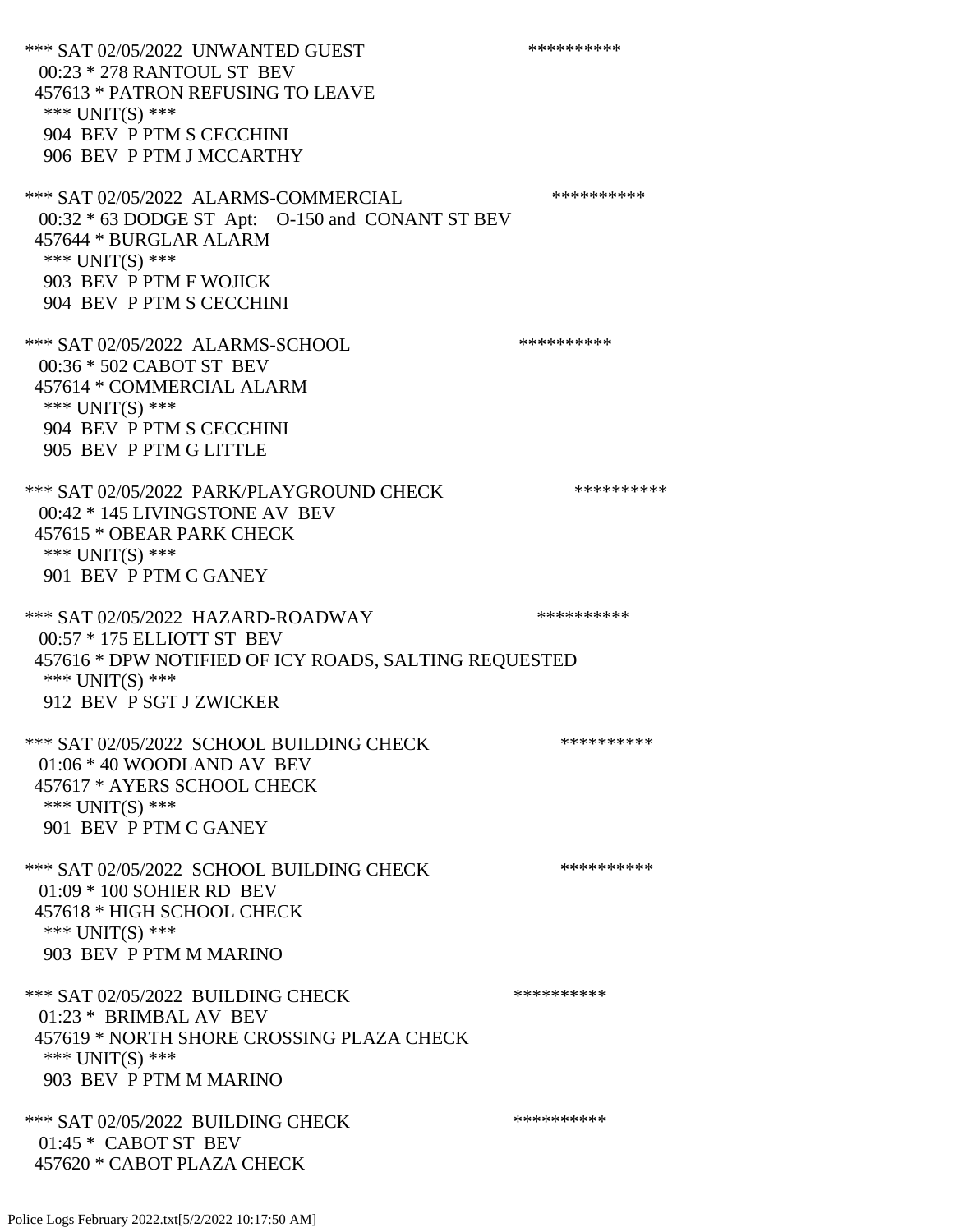\*\*\* UNIT(S) \*\*\* 903 BEV P PTM M MARINO \*\*\* SAT 02/05/2022 BUILDING CHECK \*\*\*\*\*\*\*\*\*\*\*\* 02:15 \* RANTOUL ST BEV 457621 \* 24 HOUR STORE CHECK \*\*\* UNIT(S) \*\*\* 903 BEV P PTM M MARINO \*\*\* SAT 02/05/2022 CHECK WELL BEING \*\*\*\*\*\*\*\*\*\* 03:11 \* 0 GOAT HILL LN and CABOT ST BEV 457622 \* POSSIBLY DISORIENTED FEMALE IN MV \*\*\* UNIT(S) \*\*\* 901 BEV P PTM C GANEY \*\*\* SAT 02/05/2022 CHECK WELL BEING \*\*\*\*\*\*\*\*\*\* 04:08 \* 490 RANTOUL ST BEV 457623 \* 911 CALLER SEEMS CONFUSED, LOST KEYS/WALLET \*\*\* UNIT(S) \*\*\* 903 BEV P PTM M MARINO \*\*\* SAT 02/05/2022 SUSP ACTIVITY \*\*\*\*\*\*\*\*\*\*\*\*\*\*\*\* 05:45 \* 152 CABOT ST BEV 457625 \* STOLEN COMPUTER \*\*\* UNIT(S) \*\*\* 901 BEV P PTM C GANEY \*\*\* SAT 02/05/2022 ROSTER-ON/OFF DUTY \*\*\*\*\*\*\*\*\*\* 07:15 \* ELLIOTT ST BEV 457626 \* DIV B ASSIGNMENTS \*\*\* SAT 02/05/2022 MEDICAL-ALS \*\*\*\*\*\*\*\*\*\* 09:09 \* SOHIER RD BEV 457627 \* MALE CUT LEG OPEN, LOSING CONSCIOUSNESS \*\*\* UNIT(S) \*\*\* 903 BEV P PTM S LANE \*\*\* SAT 02/05/2022 ALARMS-COMMERCIAL \*\*\*\*\*\*\*\*\*\* 10:22 \* 393 RANTOUL ST BEV 457628 \* WEAVER GLASS ALARM \*\*\* UNIT(S) \*\*\* 902 BEV P PTM D DIVINCENZ 903 BEV P PTM S LANE \*\*\* SAT 02/05/2022 INCORRECT ENTRY/MUST CHANGE \*\*\*\*\*\*\*\*\*\* 10:25 \* 175 ELLIOTT ST BEV 457629 \* INCORRECT ENTRY \*\*\* UNIT(S) \*\*\* 903 BEV P PTM S LANE \*\*\* SAT 02/05/2022 MV-ACCIDENT NO REPORT \*\*\*\*\*\*\*\*\*\*\*\* 12:13 \* 0 ESSEX ST and BRIMBAL AV BEV 457630 \* MINOR MVA AT 5 STAR \*\*\* UNIT(S) \*\*\*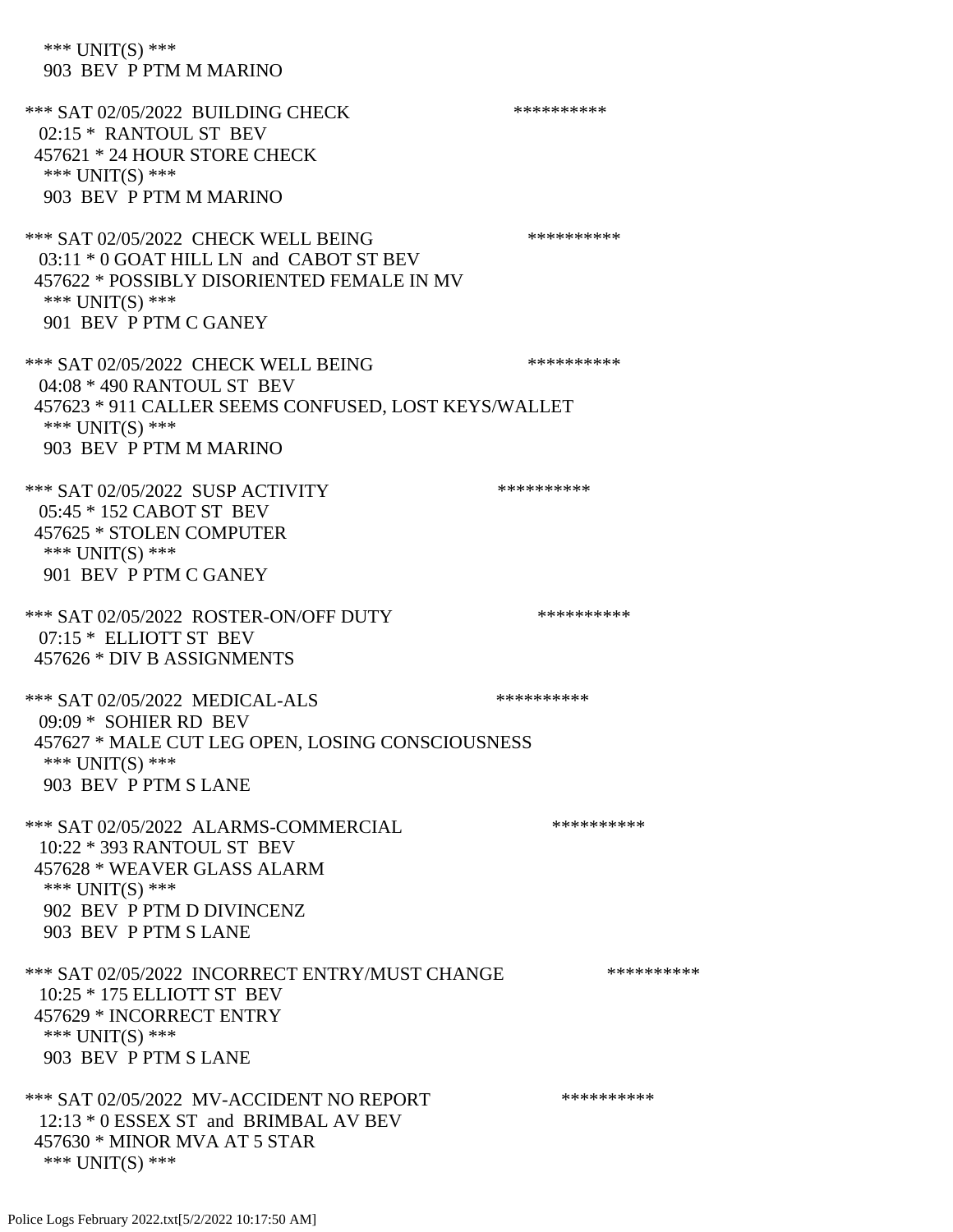\*\*\* SAT 02/05/2022 MEDICAL-ALS \*\*\*\*\*\*\*\*\*\* 13:47 \* CABOT ST BEV 457631 \* FEMALE PARTY DIFFICULTY BREATHING \*\*\* UNIT(S) \*\*\* 902 BEV P PTM D DIVINCENZ \*\*\* SAT 02/05/2022 HARASSMENT \*\*\*\*\*\*\*\*\*\* 14:35 \* THOREAU CR BEV 457632 \* HARASSMENT VIA INSTAGRAM \*\*\* UNIT(S) \*\*\* H2 BEV P PTM T SLAVIN \*\*\* SAT 02/05/2022 ROSTER-ON/OFF DUTY \*\*\*\*\*\*\*\*\*\* 16:05 \* ELLIOTT ST BEV 457633 \* START OF SHIFT C (4-12 SHIFT) \*\*\* UNIT(S) \*\*\* OIC BEV P LT J SHAIRS \*\*\* SAT 02/05/2022 ROSTER-OFFICER ORDERED TO WORK \*\*\*\*\*\*\*\*\*\*\* 16:44 \* ELLIOTT ST BEV 457634 \* OFF. ARCHAMBAULT ORDERED TO WORK DIV A \*\*\* UNIT(S) \*\*\* OIC BEV P LT J SHAIRS \*\*\* SAT 02/05/2022 MV-ACCIDENT PERSONAL INJURY \*\*\*\*\*\*\*\*\*\* 16:52 \* 211 BRIDGE ST BEV 457635 \* MOTOR VEHICLE ACCIDENT (HIT & RUN) \*\*\* UNIT(S) \*\*\* 901 BEV P PTM E GOODELL 902 BEV P PTM R KNIGHT 905 BEV P PTM M GELINEAU 912 BEV P SGT J SHAIRS A1 BEV A AMBULANCE \*\*\* SAT 02/05/2022 MEDICAL-MENTAL HEALTH \*\*\*\*\*\*\*\*\*\* 18:49 \* RANTOUL ST BEV 457636 \* OUT OF CONTROL 10 YEAR OLD \*\*\* UNIT(S) \*\*\* 903 BEV P PTM ARCHAMBAULT 904 BEV P RES B MARCIANO 912 BEV P SGT J SHAIRS A1 BEV A AMBULANCE \*\*\* SAT 02/05/2022 SUSP ACTIVITY \*\*\*\*\*\*\*\*\*\*\*\* 18:51 \* 0 ELLIOTT ST and CABOT ST BEV 457637 \* TWO MEN YELLING \*\*\* UNIT(S) \*\*\* 901 BEV P PTM E GOODELL 902 BEV P PTM R KNIGHT \*\*\* SAT 02/05/2022 MEDICAL-BLS \*\*\*\*\*\*\*\*\*\* 19:39 \* BROUGHTON DR BEV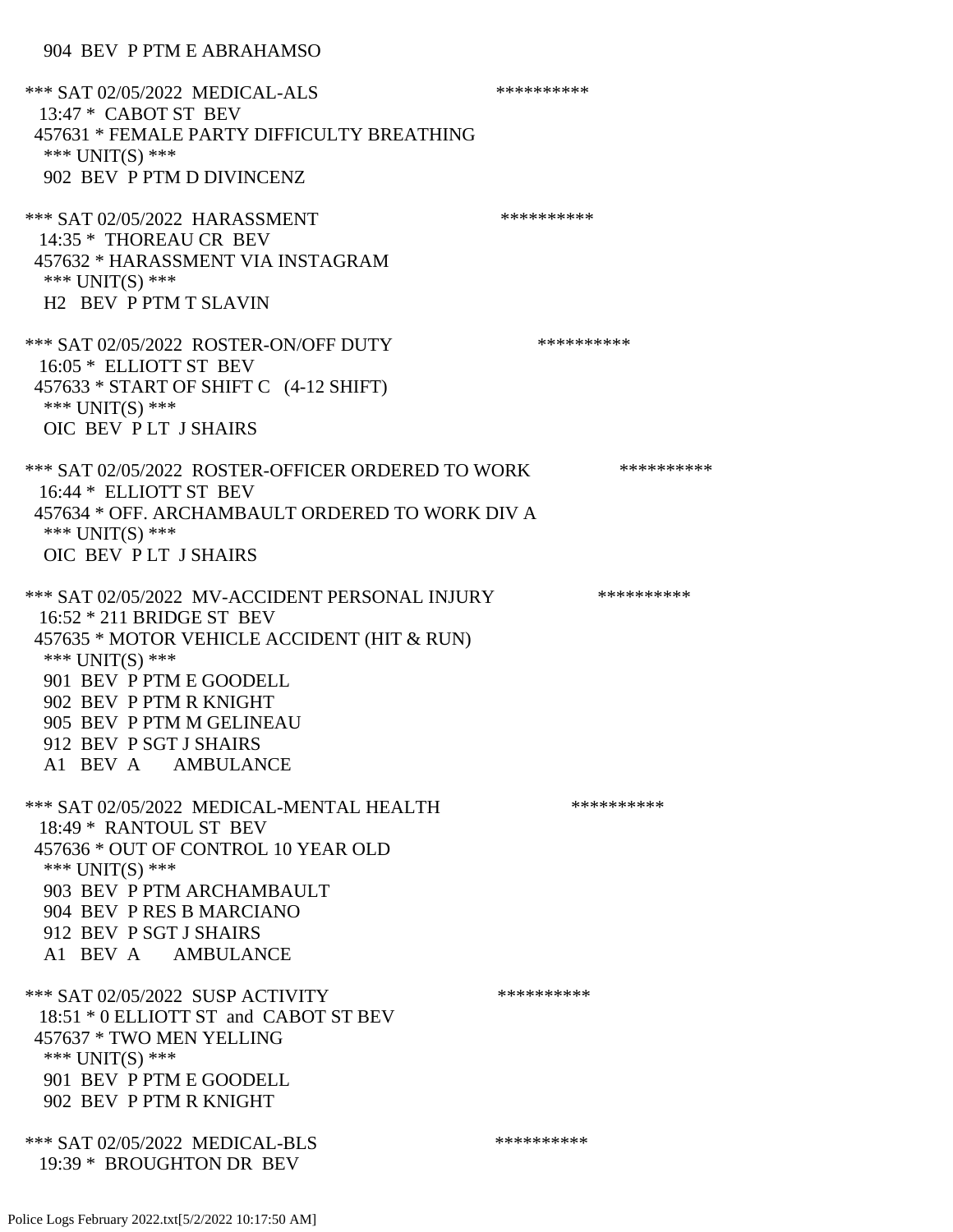457638 \* MAN FELL ON ICE; DIFFICULTY MOVING \*\*\* UNIT(S) \*\*\* 904 BEV P RES B MARCIANO A1 BEV A AMBULANCE \*\*\* SAT 02/05/2022 CHECK WELL BEING \*\*\*\*\*\*\*\*\*\*\*\*\* 20:35 \* 490 RANTOUL ST BEV 457639 \* CHILD CRYING FOR PROLONGED TIME \*\*\* UNIT(S) \*\*\* 903 BEV P PTM ARCHAMBAULT 904 BEV P RES B MARCIANO 912 BEV P SGT J SHAIRS \*\*\* SAT 02/05/2022 ASSIST MED FLIGHT \*\*\*\*\*\*\*\*\*\*\*\*\*\* 20:46 \* 91 HERRICK ST BEV 457640 \* ASSIST MEDFLIGHT \*\*\* UNIT(S) \*\*\* 906 BEV P PTM S LANE \*\*\* SAT 02/05/2022 MV STOP-VERBAL WARNING \*\*\*\*\*\*\*\*\*\*\*\*\*\* 21:44 \* 0 ELLIOTT ST and MCPHERSON DR BEV 457641 \* MV STOP--MA REG 9JX782 \*\*\* UNIT(S) \*\*\* 901 BEV P PTM E GOODELL \*\*\* SAT 02/05/2022 DISTURBANCE-GENERAL \*\*\*\*\*\*\*\*\*\* 23:28 \* 79 RANTOUL ST Apt: 307 and FAYETTE ST BEV 457642 \* NOISE COMPLAINT--UNIT 307 \*\*\* UNIT(S) \*\*\* 901 BEV P PTM E GOODELL 905 BEV P PTM M GELINEAU \*\*\* SAT 02/05/2022 ROSTER-ON/OFF DUTY \*\*\*\*\*\*\*\*\*\* 23:30 \* ELLIOTT ST BEV 457643 \* START OF SHIFT A \*\*\* UNIT(S) \*\*\* OIC BEV P LT M PANJWANI \*\*\* SUN 02/06/2022 ALARMS-COMMERCIAL \*\*\*\*\*\*\*\*\*\* 00:54 \* 502 CABOT ST BEV 457645 \* COMMERCIAL ALARM \*\*\* UNIT(S) \*\*\* 903 BEV P PTM F WOJICK 905 BEV P PTM G LITTLE \*\*\* SUN 02/06/2022 BAR CHECK \*\*\*\*\*\*\*\*\*\*\*\* 00:56 \* 20 CABOT ST BEV 457646 \* BAR CHECK - ALL IN ORDER \*\*\* UNIT(S) \*\*\* 902 BEV P PTM ARCHAMBAULT \*\*\* SUN 02/06/2022 DIRECTED PATROL \*\*\*\*\*\*\*\*\*\* 01:08 \* 145 LIVINGSTONE AV BEV 457647 \* CHECK OF OBEAR PARK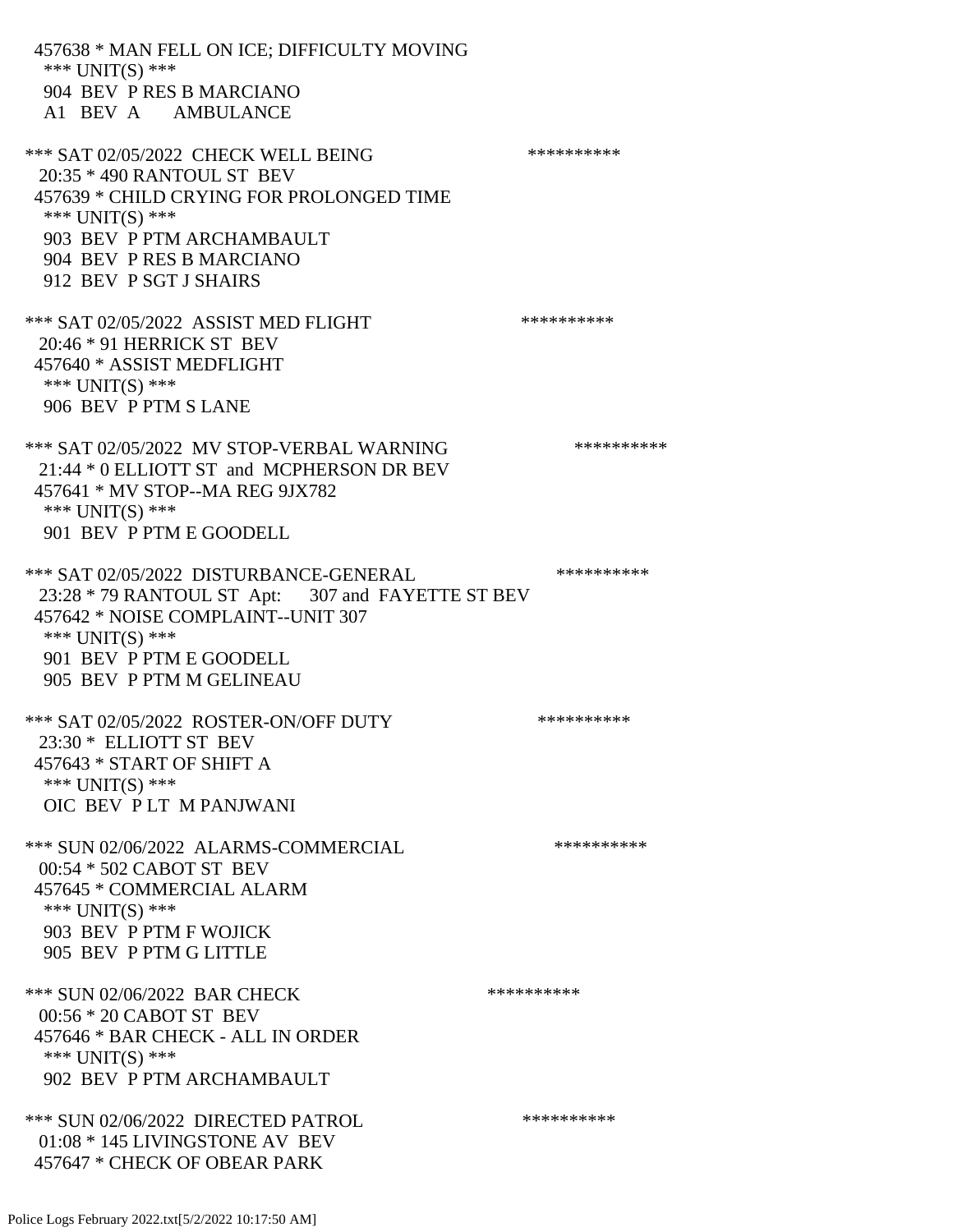\*\*\* UNIT(S) \*\*\* 912 BEV P SGT J ZWICKER \*\*\* SUN 02/06/2022 DISTURBANCE-GENERAL \*\*\*\*\*\*\*\*\*\* 01:09 \* 0 KNOWLTON ST and WINTER ST BEV 457648 \* PEOPLE OUTSIDE MAKING LOUD NOISES \*\*\* UNIT(S) \*\*\* 902 BEV P PTM ARCHAMBAULT 904 BEV P PTM S CECCHINI \*\*\* SUN 02/06/2022 MV STOP-ARREST/SUMMONS \*\*\*\*\*\*\*\*\*\*\*\*\*\* 01:19 \* 0 ELLIOTT ST and MCPHERSON DR BEV 457649 \* CAR ON RR TRACKS - MA REG 8BY673 \*\*\* UNIT(S) \*\*\* 902 BEV P PTM ARCHAMBAULT 912 BEV P SGT J ZWICKER \*\*\* SUN 02/06/2022 DOMESTIC ABUSE/NO 209A \*90F \*\*\*\*\*\*\*\*\*\*\*\* 01:37 \* 31 SIMON ST Apt: 2 BEV 457650 \* DOMESTIC ABUSE AGAINST PREGNANT FEMALE \*\*\* UNIT(S) \*\*\* 903 BEV P PTM F WOJICK 905 BEV P PTM G LITTLE 912 BEV P SGT J ZWICKER A1 BEV A AMBULANCE \*\*\* SUN 02/06/2022 SUSP ACTIVITY-MOTOR VEHICLE \*\*\*\*\*\*\*\*\*\* 02:02 \* 10 WEST DANE ST BEV 457651 \* CHECK ON SUSPICIOUS CAR \*\*\* UNIT(S) \*\*\* 902 BEV P PTM ARCHAMBAULT 904 BEV P PTM S CECCHINI \*\*\* SUN 02/06/2022 DIRECTED PATROL \*\*\*\*\*\*\*\*\*\* 03:32 \* 40 WOODLAND AV BEV 457652 \* CHECK OF AYERS SCHOOL \*\*\* UNIT(S) \*\*\* 912 BEV P SGT J ZWICKER \*\*\* SUN 02/06/2022 BUILDING CHECK \*\*\*\*\*\*\*\*\*\*\*\* 04:48 \* RANTOUL ST BEV 457653 \* 24 HOUR BUSINESS CHECK \*\*\* UNIT(S) \*\*\* 903 BEV P PTM F WOJICK \*\*\* SUN 02/06/2022 SUICIDE/ATTMP WHILE IN LOCK-UP \*\*\*\*\*\*\*\*\*\*\* 05:36 \* ELLIOTT ST BEV 457654 \* PRISONER TRIED TO CHOKE HIMSELF \*\*\* UNIT(S) \*\*\* OIC BEV P LT M PANJWANI \*\*\* SUN 02/06/2022 MEDICAL-BLS \*\*\*\*\*\*\*\*\*\* 05:37 \* ELLIOTT ST BEV 457655 \* PRISONER TO 91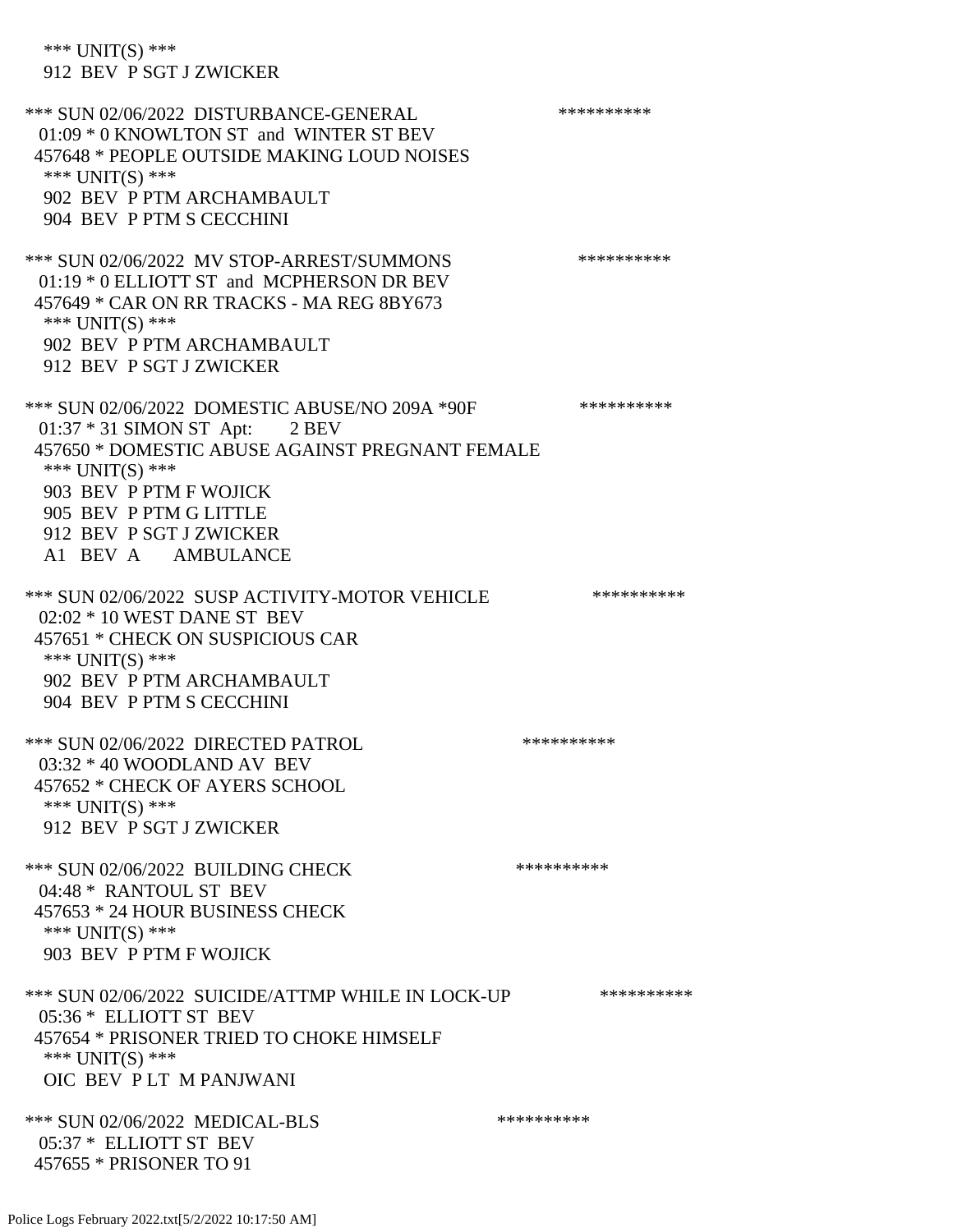\*\*\* UNIT(S) \*\*\* 903 BEV P PTM F WOJICK A1 BEV A AMBULANCE \*\*\* SUN 02/06/2022 PRISONER WATCH AT HOSPITAL \*\*\*\*\*\*\*\*\*\* 05:37 \* ELLIOTT ST BEV 457656 \* PRISONER WATCH \*\*\* UNIT(S) \*\*\* 902 BEV P PTM G LITTLE 903 BEV P PTM F WOJICK 904 BEV P PTM D GAGNON 906 BEV P PTM H GEARY A1 BEV A AMBULANCE \*\*\* SUN 02/06/2022 ROSTER-OFFICER ORDERED TO WORK \*\*\*\*\*\*\*\*\*\*\* 07:42 \* ELLIOTT ST BEV 457657 \* OFF. LITTLE ORDERED TOWORK DIV B \*\*\* UNIT(S) \*\*\* OIC BEV P LT J SHAIRS \*\*\* SUN 02/06/2022 ROSTER-ON/OFF DUTY \*\*\*\*\*\*\*\*\*\* 08:00 \* ELLIOTT ST BEV 457658 \* START OF SHIFT B (DAY SHIFT) \*\*\* UNIT(S) \*\*\* OIC BEV P LT J SHAIRS \*\*\* SUN 02/06/2022 ALARMS-COMMERCIAL \*\*\*\*\*\*\*\*\*\* 08:07 \* 117 CABOT ST BEV 457659 \* BULKHEAD LEFT WINDOW ALARM \*\*\* UNIT(S) \*\*\* 903 BEV P PTM S LANE 906 BEV P PTM H GEARY \*\*\* SUN 02/06/2022 DISTURBANCE-GENERAL \*\*\*\*\*\*\*\*\*\* 10:46 \* 95 NORTHRIDGE RD BEV 457662 \* MOTHER PUNCHING WALL IN HOME \*\*\* UNIT(S) \*\*\* 903 BEV P PTM S LANE 905 BEV P PTM T SLAVIN \*\*\* SUN 02/06/2022 CHECK WELL BEING \*\*\*\*\*\*\*\*\*\*\*\*\* 12:04 \* 39 WOODBURY ST BEV 457663 \* CHECK ON 5 YEAR OLD DAUGHTER \*\*\* UNIT(S) \*\*\* 904 BEV P PTM D GAGNON \*\*\* SUN 02/06/2022 DISTURBANCE-GENERAL \*\*\*\*\*\*\*\*\*\* 12:05 \* 11 CENTRAL ST BEV 457664 \* EXCESSIVE VEHICLE NOISE \*\*\* UNIT(S) \*\*\* 902 BEV P PTM G LITTLE \*\*\* SUN 02/06/2022 ALARMS-RESIDENTIAL \*\*\*\*\*\*\*\*\*\* 12:16 \* 15 BRANCH LN BEV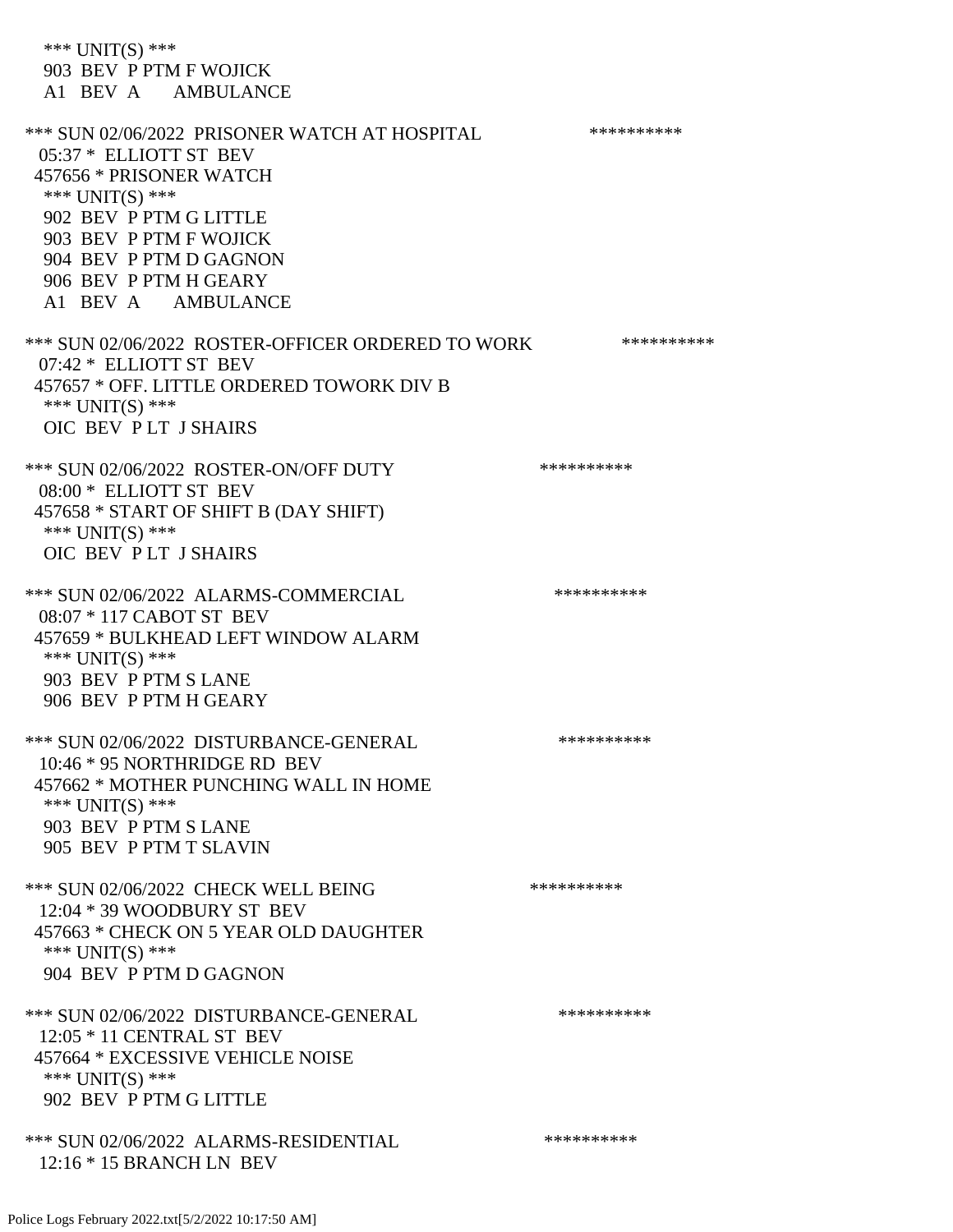457665 \* BALCONY DOOR ALARM \*\*\* UNIT(S) \*\*\* 902 BEV P PTM G LITTLE 903 BEV P PTM S LANE \*\*\* SUN 02/06/2022 MEDICAL-BLS \*\*\*\*\*\*\*\*\*\*\*\* 13:37 \* GOODYEAR ST and DEAD END ST BEV 457666 \* HEAD VS TREE SLEDDING \*\*\* UNIT(S) \*\*\* 901 BEV P PTM J SPITALERI A1 BEV A AMBULANCE BF1 BEV F BEV FIRE \*\*\* SUN 02/06/2022 ALARMS-RESIDENTIAL \*\*\*\*\*\*\*\*\*\* 14:03 \* 9 JACKSON ST BEV 457667 \* SHED DOOR ALARM \*\*\* UNIT(S) \*\*\* 902 BEV P PTM G LITTLE 904 BEV P PTM D GAGNON \*\*\* SUN 02/06/2022 SEXUAL NON FORCE-EXPOSI\*90C \*\*\*\*\*\*\*\*\*\* 14:10 \* ELLIOTT ST BEV 457668 \* SUSP ACTIVITY IN REAR OF BUSINESS \*\*\* UNIT(S) \*\*\* 901 BEV P PTM J SPITALERI 903 BEV P PTM S LANE 905 BEV P PTM T SLAVIN 912 BEV P SGT J SHAIRS \*\*\* SUN 02/06/2022 ROSTER-ON/OFF DUTY \*\*\*\*\*\*\*\*\*\* 15:35 \* ELLIOTT ST BEV 457669 \* START OF SHIFT C \*\*\* UNIT(S) \*\*\* OIC BEV P LT M PANJWANI \*\*\* SUN 02/06/2022 MV-ACCIDENT NO REPORT \*\*\*\*\*\*\*\*\*\*\*\* 16:07 \* 175 ELLIOTT ST BEV 457670 \* ASSIST WITH PAPERWORK \*\*\* UNIT(S) \*\*\* H1 BEV P PTM M FLYNN \*\*\* SUN 02/06/2022 GAS ODOR \*\*\*\*\*\*\*\*\*\* 16:46 \* 7 AUBURN RD BEV 457671 \* ODOR OF NATURAL GAS IN AREA \*\*\* UNIT(S) \*\*\* 905 BEV P PTM J MCCARTHY \*\*\* SUN 02/06/2022 PARKING COMPLAINT - GENERAL \*\*\*\*\*\*\*\*\*\* 17:06 \* O GOAT HILL LN and SUMMIT AV BEV 457672 \* ANCHOR PARKING COMPLAINT \*\*\* UNIT(S) \*\*\* 902 BEV P PTM D GRIMES \*\*\* SUN 02/06/2022 MV-ACCIDENT PROPERTY DAMAGE \*\*\*\*\*\*\*\*\*\*\*\*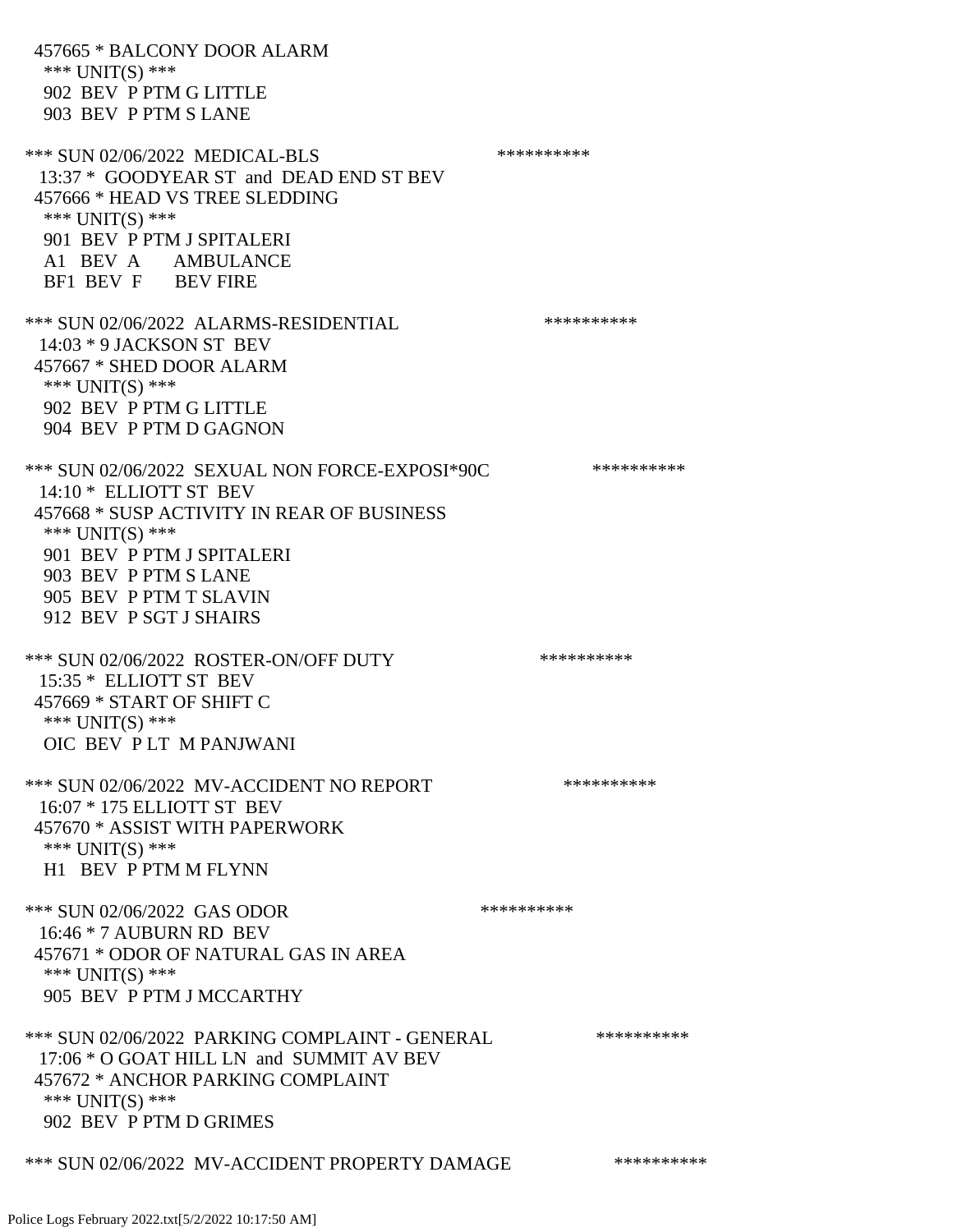17:58 \* 0 BRIMBAL AV and DUNHAM RD BEV 457673 \* ASSIST WITH PAPERWORK \*\*\* UNIT(S) \*\*\* 905 BEV P PTM J MCCARTHY \*\*\* SUN 02/06/2022 MEDICAL-MENTAL HEALTH \*\*\*\*\*\*\*\*\*\*\* 18:14 \* RANTOUL ST BEV 457674 \* ASSIST NERA WITH EVAL \*\*\* UNIT(S) \*\*\* 902 BEV P PTM D GRIMES \*\*\* SUN 02/06/2022 HAZARD-DMV \*\*\*\*\*\*\*\*\*\* 18:26 \* 0 COUNTY WY and ELLSWORTH AV BEV 457675 \* DMV IN BAD SPOT \*\*\* UNIT(S) \*\*\* 912 BEV P SGT J TACHE \*\*\* SUN 02/06/2022 ASSIST CITIZEN \*\*\*\*\*\*\*\*\*\* 18:42 \* 7 BRESNAHAN CT BEV 457676 \* INJURED MALE NEEDS HELP LEAVING \*\*\* UNIT(S) \*\*\* 903 BEV P PTM M GELINEAU 906 BEV P PTM K COLETTI A1 BEV A AMBULANCE BF1 BEV F BEV FIRE \*\*\* SUN 02/06/2022 LARCENY-THEFT FROM BUIL\*23D \*\*\*\*\*\*\*\*\*\*\* 19:31 \* 58 CABOT ST BEV 457678 \* NEIGHBOR STOLE PACKAGES \*\*\* UNIT(S) \*\*\* 902 BEV P PTM D GRIMES 903 BEV P PTM S LANE \*\*\* SUN 02/06/2022 MV-ACCIDENT HIT-RUN/PROP DAM \*\*\*\*\*\*\*\*\*\* 19:46 \* 0 CABOT ST and WATER ST BEV 457679 \* REAR-END MVA \*\*\* UNIT(S) \*\*\* 901 BEV P PTM E GOODELL 903 BEV P PTM S LANE 906 BEV P PTM K COLETTI A1 BEV A AMBULANCE BF1 BEV F BEV FIRE \*\*\* SUN 02/06/2022 DISTURBANCE-GENERAL \*\*\*\*\*\*\*\*\*\* 19:54 \* 35 PRINCE ST Apt: B BEV 457680 \* DELIVERY TRUCK STUCK; DRIVER ARGUING W/ RESI \*\*\* UNIT(S) \*\*\* 906 BEV P PTM K COLETTI 912 BEV P SGT J TACHE \*\*\* SUN 02/06/2022 MV-ACCIDENT PROPERTY DAMAGE \*\*\*\*\*\*\*\*\*\*\*\* 21:15 \* 71 DODGE ST BEV 457681 \* MVA NEAR THE PLAZAQ \*\*\* UNIT(S) \*\*\*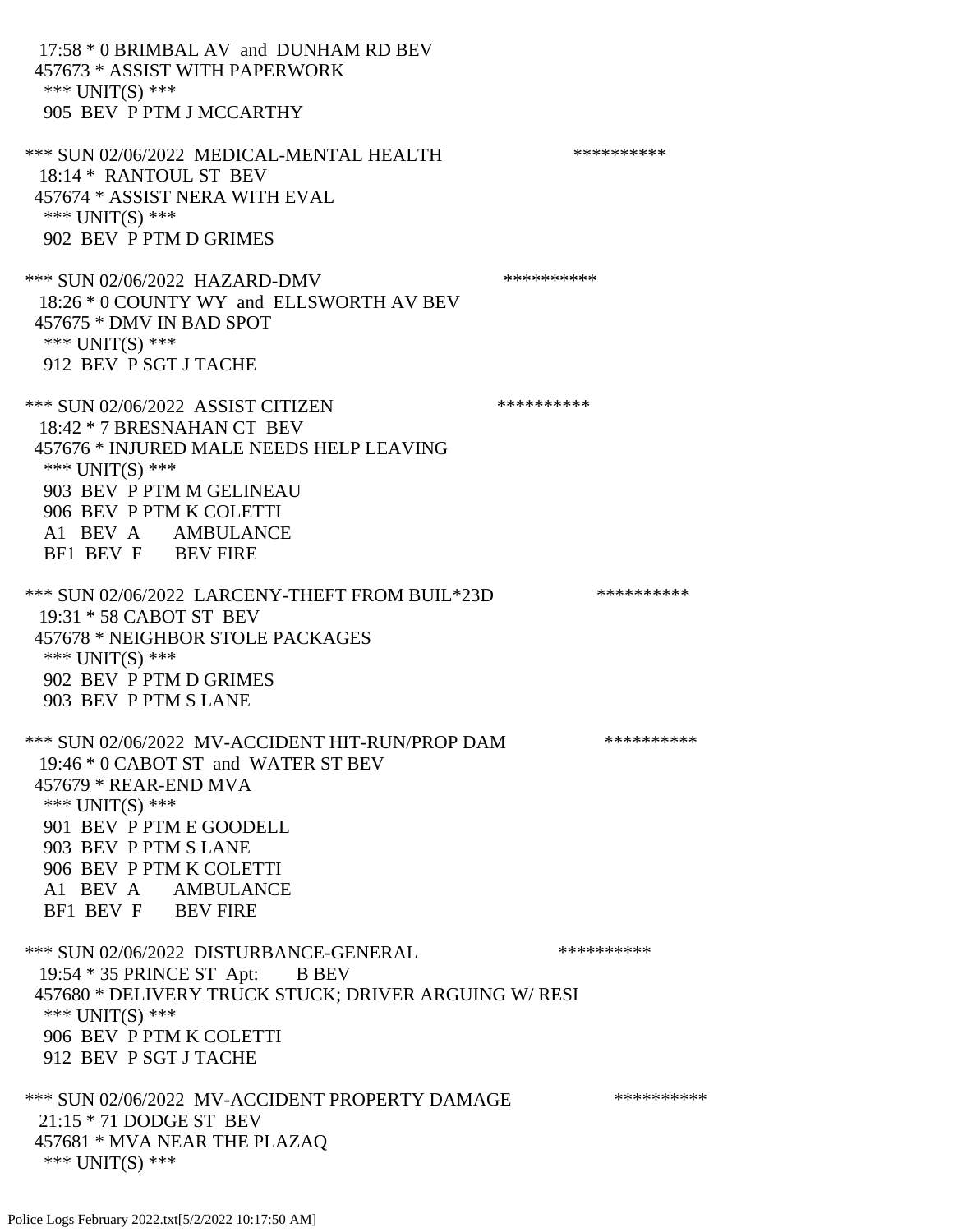903 BEV P PTM S LANE 905 BEV P PTM J MCCARTHY \*\*\* SUN 02/06/2022 ALARMS-RESIDENTIAL \*\*\*\*\*\*\*\*\*\* 21:42 \* 44 LIVINGSTONE AV BEV 457682 \* LEFT REAR MOTION ALARM \*\*\* UNIT(S) \*\*\* 902 BEV P PTM D GRIMES \*\*\* SUN 02/06/2022 ROSTER-ON/OFF DUTY \*\*\*\*\*\*\*\*\*\* 23:45 \* ELLIOTT ST BEV 457683 \* START OF SHIFT A \*\*\* UNIT(S) \*\*\* OIC BEV P LT D COSTA \*\*\* MON 02/07/2022 DOMESTIC-VERBAL ARGUMENT \*\*\*\*\*\*\*\*\*\*\*\* 00:34 \* RANTOUL ST BEV 457685 \* ROOMATE VERBAL ARGUMENT \*\*\* UNIT(S) \*\*\* 902 BEV P PTM P FIDRYCH 908 BEV P PTM F WOJICK \*\*\* MON 02/07/2022 BUILDING CHECK \*\*\*\*\*\*\*\*\*\*\* 00:56 \* DODGE ST BEV 457686 \* CVS PLAZA CHECK \*\*\* UNIT(S) \*\*\* 905 BEV P PTM E SCHULTZ \*\*\* MON 02/07/2022 SUSP ACTIVITY \*\*\*\*\*\*\*\*\*\*\*\* 01:30 \* 14 BECKFORD ST BEV 457687 \* FEMALE PARTY SITTING IN THE MIDDLE OF STREET \*\*\* UNIT(S) \*\*\* 903 BEV P PTM D GRIMES 908 BEV P PTM F WOJICK \*\*\* MON 02/07/2022 TRAIN STATION CHECK \*\*\*\*\*\*\*\*\*\* 01:33 \* - PARK ST BEV 457688 \* BEVERLY DEPOT TRAIN STATION CHECK \*\*\* UNIT(S) \*\*\* 902 BEV P PTM P FIDRYCH \*\*\* MON 02/07/2022 BUILDING CHECK \*\*\*\*\*\*\*\*\*\*\*\* 01:46 \* RANTOUL ST BEV 457689 \* BORAHS CONVENIENCE STORE CHECK \*\*\* UNIT(S) \*\*\* 902 BEV P PTM P FIDRYCH \*\*\* MON 02/07/2022 PARK/PLAYGROUND CHECK \*\*\*\*\*\*\*\*\*\*\*\* 01:51 \* 0 LOTHROP ST and DANE ST BEV 457690 \* DANE STREET BEACH CHECK \*\*\* UNIT(S) \*\*\* 902 BEV P PTM P FIDRYCH \*\*\* MON 02/07/2022 MEDICAL-BLS \*\*\*\*\*\*\*\*\*\*\*\*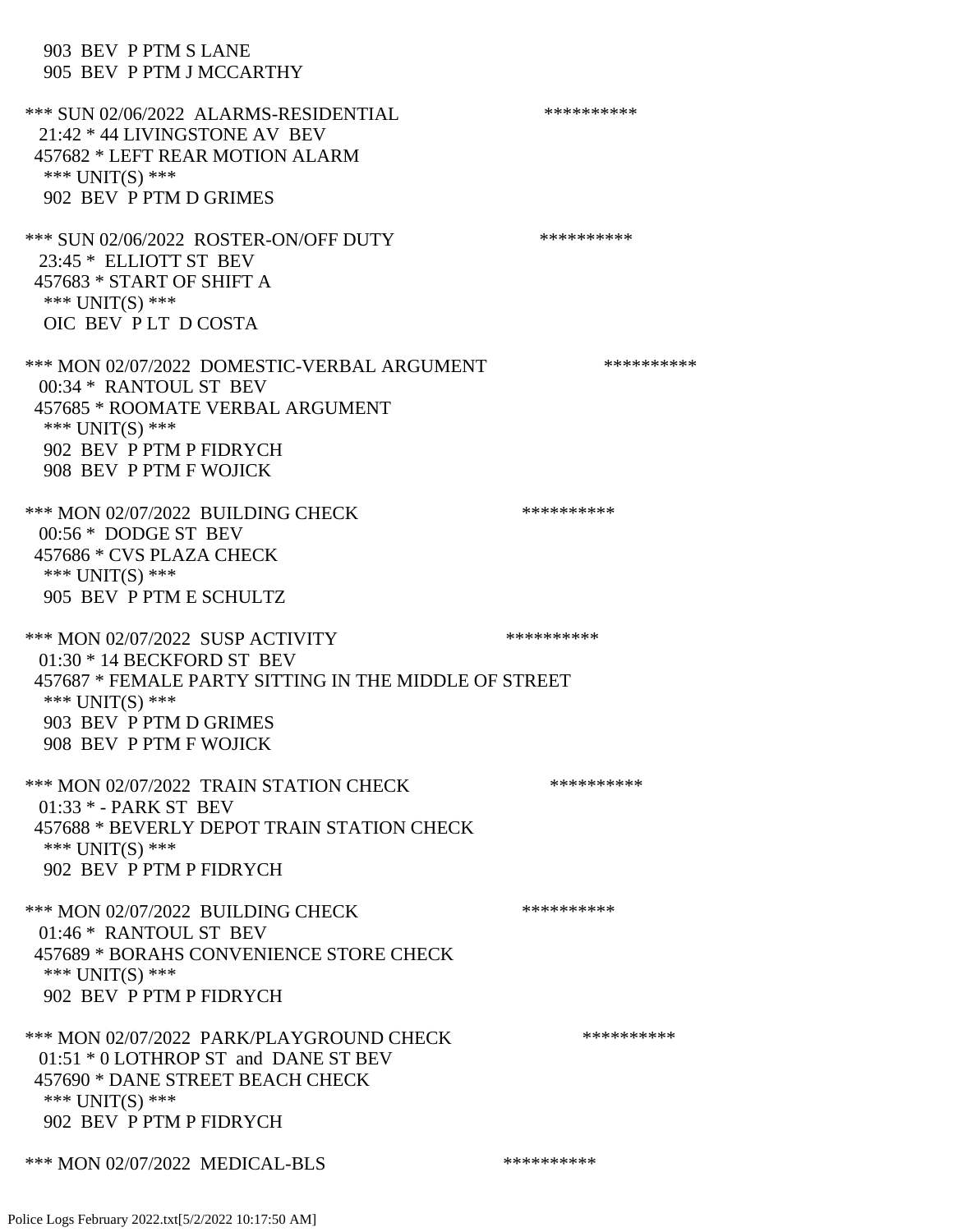03:41 \* ESSEX ST BEV 457691 \* DIFFICULTY BREATHING \*\*\* UNIT(S) \*\*\* 906 BEV P PTM G LITTLE \*\*\* MON 02/07/2022 ALARMS-COMMERCIAL \*\*\*\*\*\*\*\*\*\* 03:59 \* 37 ENON ST BEV 457692 \* FRONT DOOR MOTION \*\*\* UNIT(S) \*\*\* 903 BEV P PTM D GRIMES 905 BEV P PTM E SCHULTZ \*\*\* MON 02/07/2022 ALARMS-COMMERCIAL \*\*\*\*\*\*\*\*\*\* 06:06 \* 53 DODGE ST BEV 457693 \* MOTION ALARM \*\*\* UNIT(S) \*\*\* 905 BEV P PTM E SCHULTZ 908 BEV P PTM F WOJICK \*\*\* MON 02/07/2022 MV STOP-VERBAL WARNING \*\*\*\*\*\*\*\*\*\*\*\*\*\* 07:07 \* 0 MCKAY ST and BLAKE ST BEV 457694 \* MV STOP \*\*\* UNIT(S) \*\*\* 901 BEV P PTM J VITALE \*\*\* MON 02/07/2022 HAZARD-DMV \*\*\*\*\*\*\*\*\*\*\*\* 07:09 \* 0 ELLIOTT ST and BECKFORD ST BEV 457695 \* DMV, MA REG 8WM530 \*\*\* UNIT(S) \*\*\* 908 BEV P PTM F WOJICK \*\*\* MON 02/07/2022 ROSTER-ON/OFF DUTY \*\*\*\*\*\*\*\*\*\* 08:00 \* ELLIOTT ST BEV 457696 \* START OF SHIFT B (DAY SHIFT) \*\*\* UNIT(S) \*\*\* OIC BEV P LT J SHAIRS \*\*\* MON 02/07/2022 SCHOOL TRAFFIC \*\*\*\*\*\*\*\*\*\*\*\*\*\*\* 08:00 \* 0 BRIDGE ST and FOLGER AV BEV 457697 \* BUS STOP / SCHOOL ZONE \*\*\* UNIT(S) \*\*\* 913 BEV P SGT M HENEBURY \*\*\* MON 02/07/2022 TRANSPORT TO COURT \*\*\*\*\*\*\*\*\*\*\*\* 08:28 \* 56 FEDERAL ST BEV 457698 \* TRANSPORT POWELL TO COURT \*\*\* UNIT(S) \*\*\* 904 BEV P PTM D GAGNON \*\*\* MON 02/07/2022 TRANSPORT TO COURT \*\*\*\*\*\*\*\*\*\*\*\* 08:29 \* 56 FEDERAL ST BEV 457699 \* TRANSPORT BARBOSA TO COURT \*\*\* UNIT(S) \*\*\* 902 BEV P PTM B NICKERSON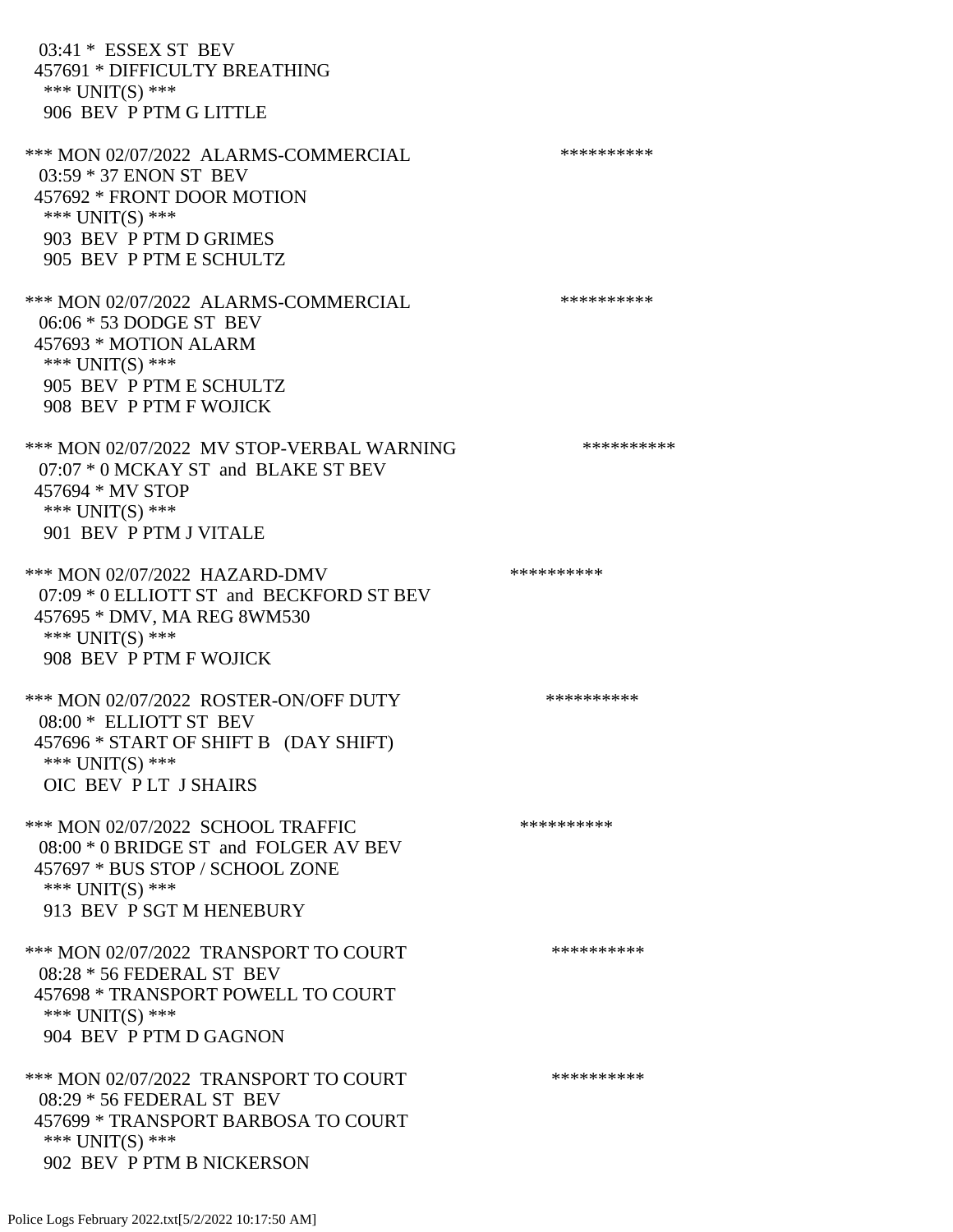\*\*\* MON 02/07/2022 MV STOP-VERBAL WARNING \*\*\*\*\*\*\*\*\*\*\*\* 08:44 \* 49 BOYLES ST BEV 457701 \* MV STOP 2KNW63 \*\*\* UNIT(S) \*\*\* 907 BEV P PTM J LANTYCH \*\*\* MON 02/07/2022 MV STOP-VERBAL WARNING \*\*\*\*\*\*\*\*\*\*\*\* 08:50 \* 49 BOYLES ST BEV 457702 \* MV STOP V45786 \*\*\* UNIT(S) \*\*\* 907 BEV P PTM J LANTYCH \*\*\* MON 02/07/2022 MV STOP-WRITTEN WARNING \*\*\*\*\*\*\*\*\*\*\* 09:03 \* 49 BOYLES ST BEV 457703 \* MV STOP 2LYL25 \*\*\* UNIT(S) \*\*\* 907 BEV P PTM J LANTYCH \*\*\* MON 02/07/2022 MV STOP-CITATION ISSUED \*\*\*\*\*\*\*\*\*\* 09:07 \* 49 BOYLES ST BEV 457706 \* MV STOP 9ARR50 \*\*\* UNIT(S) \*\*\* 907 BEV P PTM J LANTYCH \*\*\* MON 02/07/2022 SUSP ACTIVITY \*\*\*\*\*\*\*\*\*\*\*\* 09:08 \* 411 CABOT ST BEV 457704 \* SUSPICIOUS PHOTOS FOUND \*\*\* UNIT(S) \*\*\* 903 BEV P PTM G LITTLE \*\*\* MON 02/07/2022 MV STOP-VERBAL WARNING \*\*\*\*\*\*\*\*\*\*\*\* 09:15 \* 0 CABOT ST and CHARNOCK ST BEV 457705 \* MA REG 1BYW81 \*\*\* UNIT(S) \*\*\* 912 BEV P SGT J TACHE \*\*\* MON 02/07/2022 MV STOP-VERBAL WARNING \*\*\*\*\*\*\*\*\*\*\*\* 09:16 \* 49 BOYLES ST BEV 457707 \* MV STOP 9RS250 \*\*\* UNIT(S) \*\*\* 907 BEV P PTM J LANTYCH \*\*\* MON 02/07/2022 MV STOP-VERBAL WARNING \*\*\*\*\*\*\*\*\*\*\*\* 09:18 \* 13 BOYLES ST BEV 457708 \* MV STOP 95XE87 \*\*\* UNIT(S) \*\*\* 907 BEV P PTM J LANTYCH \*\*\* MON 02/07/2022 LARCENY-THEFT FROM BUIL\*23D \*\*\*\*\*\*\*\*\*\*\* 09:29 \* 21 KNOWLTON ST BEV 457709 \* STOLEN PACKAGE \*\*\* UNIT(S) \*\*\* H2 BEV P PTM W CARGILE

Police Logs February 2022.txt[5/2/2022 10:17:50 AM]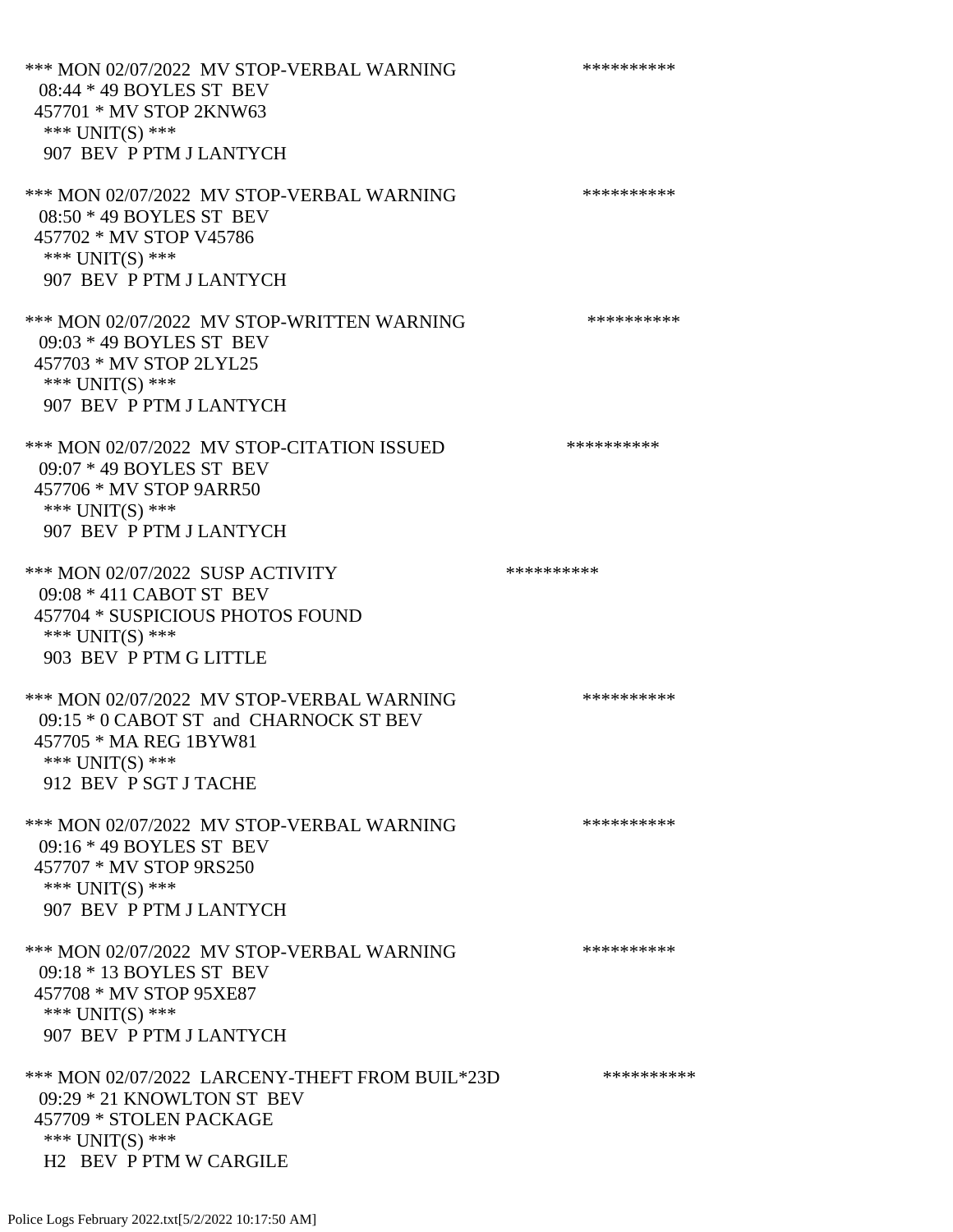\*\*\* MON 02/07/2022 MV STOP-VERBAL WARNING \*\*\*\*\*\*\*\*\*\*\*\* 09:33 \* 49 BOYLES ST BEV 457710 \* MV STOP RS835A \*\*\* UNIT(S) \*\*\* 907 BEV P PTM J LANTYCH \*\*\* MON 02/07/2022 MEDICAL-MENTAL HEALTH \*\*\*\*\*\*\*\*\*\* 09:42 \* BROADWAY BEV 457711 \* SUICIDAL MALE LOCKED IN BATHROOM \*\*\* UNIT(S) \*\*\* 901 BEV P PTM H GEARY 902 BEV P PTM B NICKERSON 912 BEV P SGT J TACHE A1 BEV A AMBULANCE BF1 BEV F BEV FIRE \*\*\* MON 02/07/2022 MV-ACCIDENT HIT-RUN/PROP DAM \*\*\*\*\*\*\*\*\*\* 10:36 \* 315 RANTOUL ST Apt: 408 BEV 457712 \* CAR STRUCK OVERNIGHT \*\*\* UNIT(S) \*\*\* 902 BEV P PTM B NICKERSON \*\*\* MON 02/07/2022 MV STOP-CITATION ISSUED \*\*\*\*\*\*\*\*\*\* 10:55 \* 0 CABOT ST and TRASK ST BEV 457713 \* MV STOP 2CKN91 \*\*\* UNIT(S) \*\*\* 907 BEV P PTM J LANTYCH \*\*\* MON 02/07/2022 MEDICAL-BLS \*\*\*\*\*\*\*\*\*\* 11:27 \* CABOT ST and BARTLETT ST BEV 457714 \* MAN DOWN IN SNOW BANK \*\*\* UNIT(S) \*\*\* 901 BEV P PTM H GEARY A1 BEV A AMBULANCE \*\*\* MON 02/07/2022 SELECTIVE ENFORCEMENT \*\*\*\*\*\*\*\*\*\*\*\* 11:53 \* 0 APPLE RD and OBERLIN RD BEV 457715 \* R.P. COMPLAINING ABOUT TRAFFIC ON FIRE ROAD \*\*\* UNIT(S) \*\*\* 913 BEV P SGT M HENEBURY \*\*\* MON 02/07/2022 MEDICAL-BLS \*\*\*\*\*\*\*\*\*\* 12:22 \* BATES PARK AV BEV 457716 \* DIFFICULTY BREATHING \*\*\* UNIT(S) \*\*\* 903 BEV P PTM G LITTLE A1 BEV A AMBULANCE \*\*\* MON 02/07/2022 PRISONER PROPERTY RETURNED \*\*\*\*\*\*\*\*\*\* 13:41 \* 175 ELLIOTT ST BEV 457717 \* PRISONER PICKED UP PERSONAL PROPERTY \*\*\* UNIT(S) \*\*\* H2 BEV P PTM W CARGILE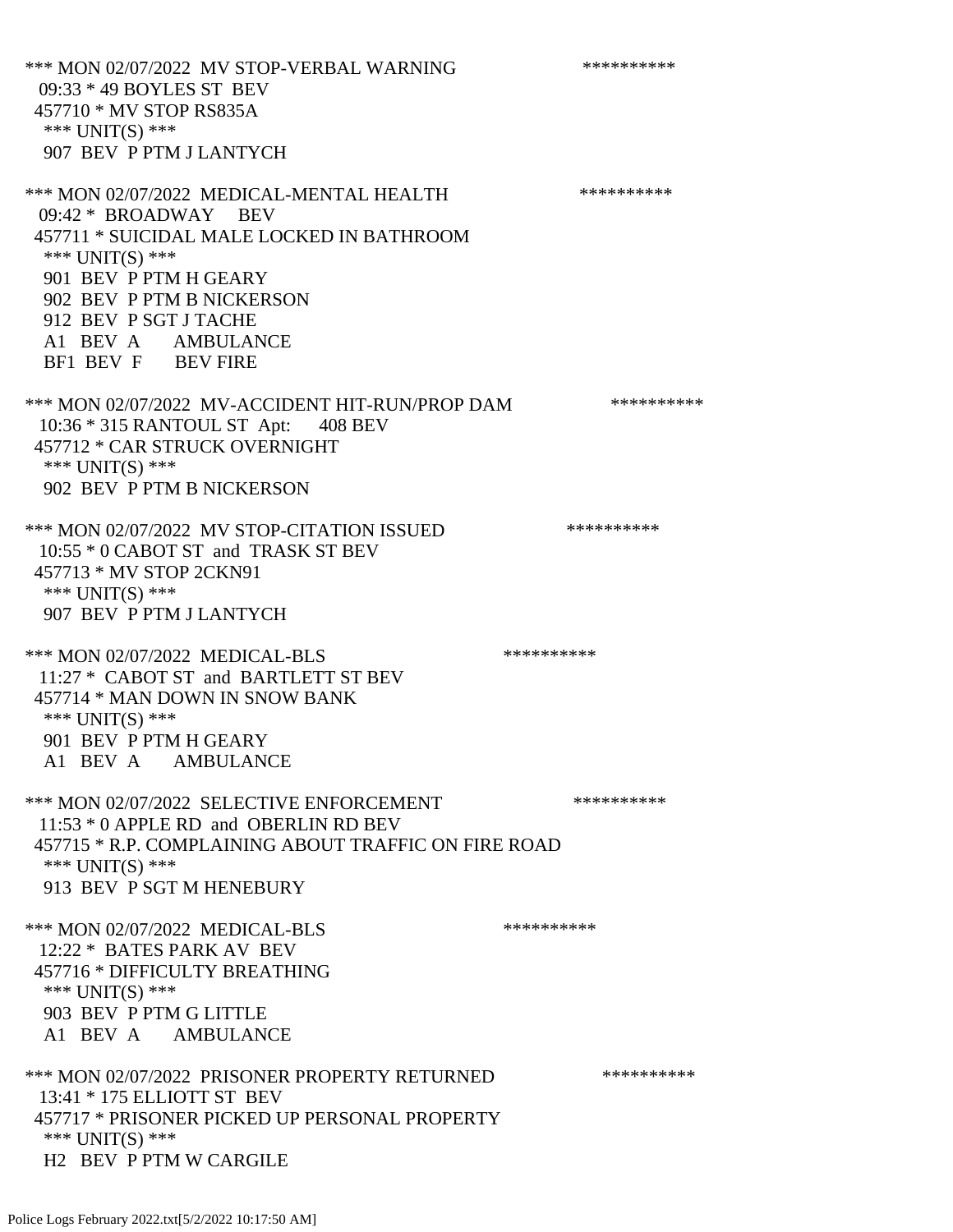| *** MON 02/07/2022 MV STOP-CITATION ISSUED<br>13:56 * 0 SOHIER RD and MASON ST BEV<br>457718 * UNREGISTERED MV MA REG 8LT877<br>*** UNIT(S) ***<br>907 BEV P PTM J LANTYCH      | ********** |
|---------------------------------------------------------------------------------------------------------------------------------------------------------------------------------|------------|
| *** MON 02/07/2022 SUSP ACTIVITY<br>13:57 * 75 BRIMBAL AV BEV<br>457719 * POSSIBLE ABUSE<br>*** UNIT(S) ***<br>904 BEV P PTM D GAGNON                                           | ********** |
| *** MON 02/07/2022 209A ORDER ATTEMPT TO SERVE<br>14:33 * BROADWAY BEV<br>457720 * ATTEMPT TO SERVE 209A<br>*** UNIT(S) ***<br>902 BEV P PTM B NICKERSON                        | ********** |
| *** MON 02/07/2022 MV STOP-VERBAL WARNING<br>14:37 * 0 CABOT ST and FEDERAL ST BEV<br>457721 * MV STOP: MA REG. 3FCG84<br>*** UNIT(S) ***<br>DTL BEV P PTM M MARINO DET T NOLAN | ********** |
| *** MON 02/07/2022 MV STOP-VERBAL WARNING<br>14:38 * 0 CABOT ST and HALE ST BEV<br>457722 * MV STOP: MA REG. 88LB82<br>*** UNIT(S) ***<br>DTL BEV P PTM M MARINO DET T NOLAN    | ********** |
| *** MON 02/07/2022 MV STOP-VERBAL WARNING<br>14:39 * 0 CHURCH ST and CABOT ST BEV<br>457723 * MV STOP: MA REG. 4163NS<br>*** UNIT(S) ***<br>DTL BEV P DET T NOLAN PTM M MARINO  | ********** |
| *** MON 02/07/2022 ROSTER-ON/OFF DUTY<br>15:33 * ELLIOTT ST BEV<br>457724 * START OF SHIFT C<br>*** UNIT(S) ***<br>OIC BEV PLT M PANJWANI                                       | ********** |
| *** MON 02/07/2022 DETAIL OFFICER INITIATED<br>16:21 * 0 HALE ST and BRISCOE ST BEV<br>457725 * MV STOP<br>*** UNIT(S) ***<br><b>DEL1 BEV P DET T NOLAN</b>                     | ********** |
| *** MON 02/07/2022 MV-ACCIDENT PERSONAL INJURY<br>17:29 * 240 CONANT ST BEV<br>457726 * MVA W/ INJURY<br>*** UNIT(S) ***<br>901 BEV P PTM E GOODELL                             | ********** |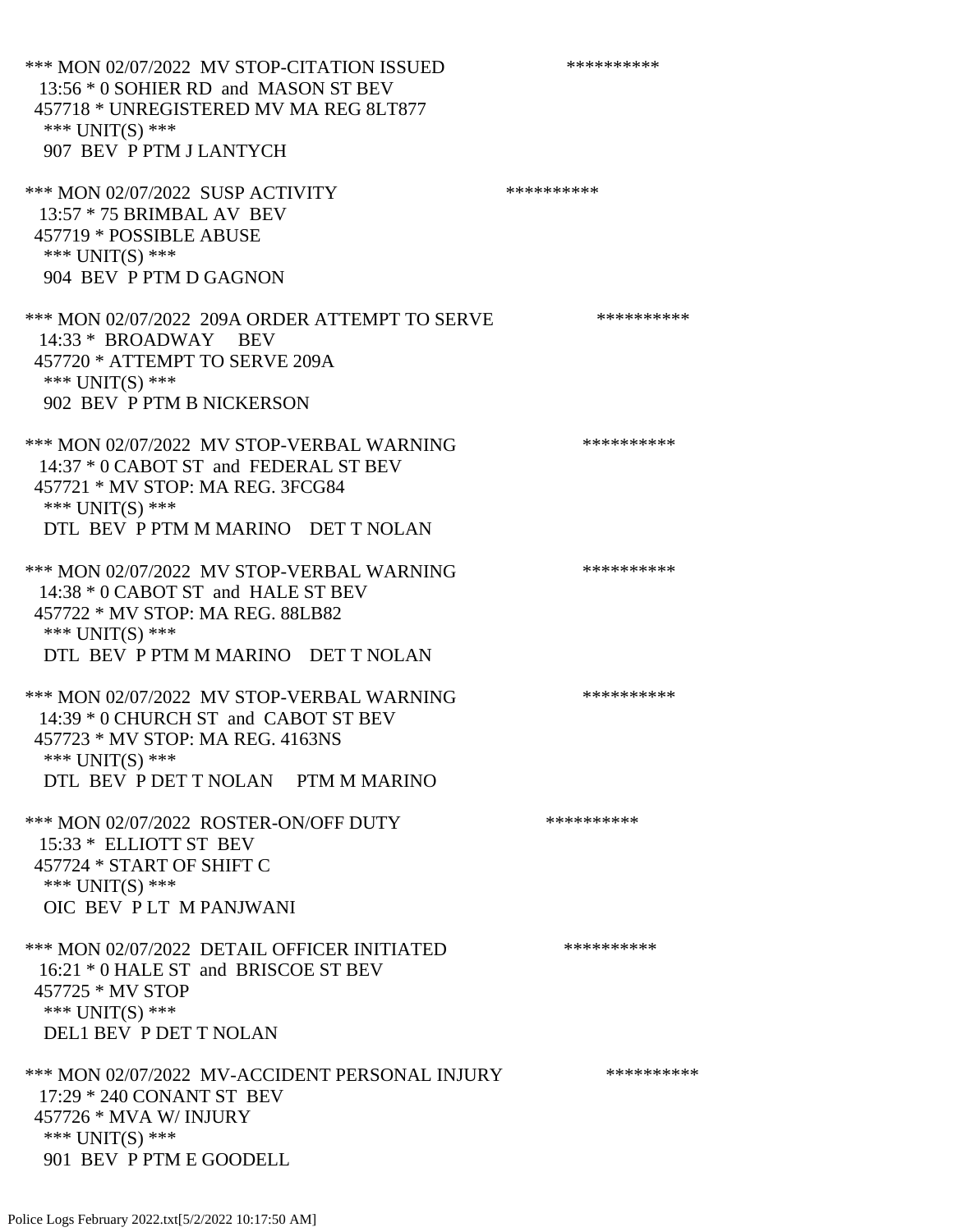905 BEV P PTM M BRODERICK A1 BEV A AMBULANCE BF1 BEV F BEV FIRE \*\*\* MON 02/07/2022 CHECK WELL BEING \*\*\*\*\*\*\*\*\*\* 18:03 \* 29 SIMON ST BEV 457727 \* FEMALE TOLD LOWELL PD BF THREATING TO SHOOT HER \*\*\* UNIT(S) \*\*\* 902 BEV P PTM C STANTON 903 BEV P PTM R HEGARTY 912 BEV P SGT J TACHE \*\*\* MON 02/07/2022 SUSP ACTIVITY-MOTOR VEHICLE \*\*\*\*\*\*\*\*\*\*\*\* 18:55 \* 434 RANTOUL ST BEV 457728 \* FEMALE THROWING NIPS OUT DRIVER'S WINDOW \*\*\*  $UNIT(S)$  \*\*\* 902 BEV P PTM C STANTON 903 BEV P PTM R HEGARTY \*\*\* MON 02/07/2022 SUSP ACTIVITY \*\*\*\*\*\*\*\*\*\*\*\* 19:06 \* 11 ABBOTT ST BEV 457729 \* ITEM FOUND AT BEACH TODAY \*\*\* UNIT(S) \*\*\* 902 BEV P PTM C STANTON \*\*\* MON 02/07/2022 MEDICAL-SUICIDE ATTEMPT \*\*\*\*\*\*\*\*\*\*\*\* 19:50 \* CABOT ST BEV 457730 \* POSSIBLE OD \*\*\* UNIT(S) \*\*\* 901 BEV P PTM E GOODELL 902 BEV P PTM C STANTON A1 BEV A AMBULANCE BF1 BEV F BEV FIRE \*\*\* MON 02/07/2022 MV-ACCIDENT PERSONAL INJURY \*\*\*\*\*\*\*\*\*\* 20:59 \* 0 CABOT ST and CENTRAL ST BEV 457731 \* PEDESTRIAN HIT BY VEHICLE \*\*\* UNIT(S) \*\*\* 902 BEV P PTM C STANTON \*\*\* MON 02/07/2022 DISTURBANCE-GENERAL \*\*\*\*\*\*\*\*\*\* 22:42 \* 0 ROPES ST and SIMON ST BEV 457732 \* LOUD CAR STEREO / HORN BLARING \*\*\*  $UNIT(S)$  \*\*\* 902 BEV P PTM C STANTON 903 BEV P PTM R HEGARTY \*\*\* MON 02/07/2022 ALARMS-COMMERCIAL \*\*\*\*\*\*\*\*\*\* 22:56 \* 407 CABOT ST BEV 457733 \* ENTRY / EXIT ALARM \*\*\*  $UNIT(S)$  \*\*\* 901 BEV P PTM E GOODELL 903 BEV P PTM R HEGARTY SIE5 BEV P SGT E HATHON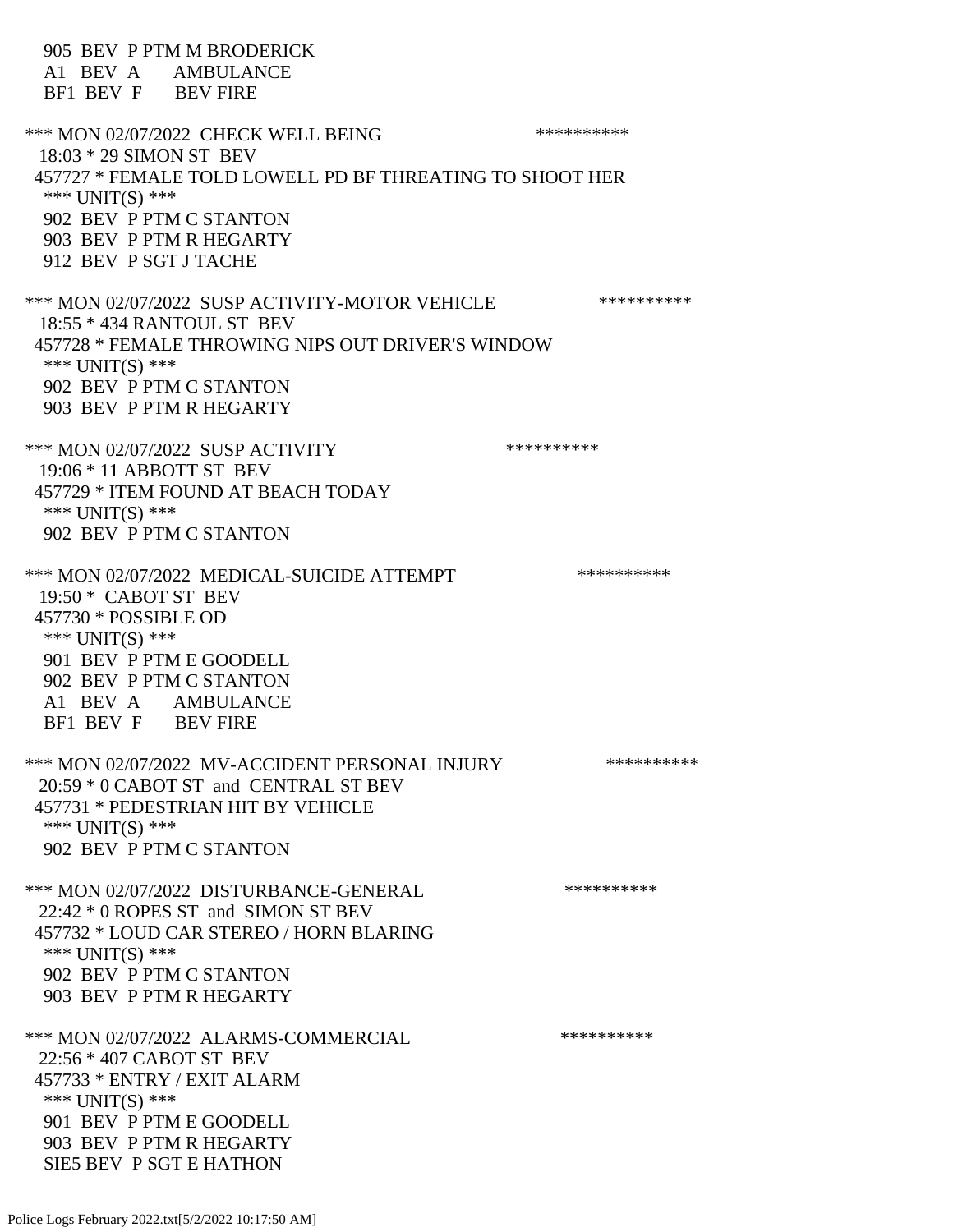\*\*\* MON 02/07/2022 DEATH \*\*\*\*\*\*\*\*\*\* 23:01 \* CHERRY HILL DR BEV 457734 \* DIFFICULTY BREATHING \*\*\* UNIT(S) \*\*\* 901 BEV P PTM E GOODELL 905 BEV P PTM M BRODERICK A1 BEV A AMBULANCE BF1 BEV F BEV FIRE SIE5 BEV P SGT E HATHON \*\*\* TUE 02/08/2022 ROSTER-ON/OFF DUTY \*\*\*\*\*\*\*\*\*\* 00:00 \* ELLIOTT ST BEV 457736 \* START OF SHIFT A \*\*\* UNIT(S) \*\*\* OIC BEV P LT D COSTA \*\*\* TUE 02/08/2022 SCHOOL BUILDING CHECK \*\*\*\*\*\*\*\*\*\*\*\* 00:17 \* 100 SOHIER RD BEV 457735 \* HIGH SCHOOL CHECK \*\*\* UNIT(S) \*\*\* 903 BEV P PTM R HEGARTY \*\*\* TUE 02/08/2022 TRAIN STATION CHECK \*\*\*\*\*\*\*\*\*\*\*\* 00:25 \* 10 PARK ST BEV 457737 \* BEVERLY DEPOT/VETERANS PARK CHECK \*\*\* UNIT(S) \*\*\* 902 BEV P PTM M MARINO \*\*\* TUE 02/08/2022 BAR CHECK \*\*\*\*\*\*\*\*\*\*\*\* 00:47 \* 20 CABOT ST BEV 457738 \* ANCHOR BAR CHECK \*\*\* UNIT(S) \*\*\* 902 BEV P PTM M MARINO \*\*\* TUE 02/08/2022 BUILDING CHECK \*\*\*\*\*\*\*\*\*\*\*\*\* 00:47 \* DODGE ST BEV 457739 \* CVS PLAZA CHECK \*\*\* UNIT(S) \*\*\* 905 BEV P PTM E SCHULTZ PTM E SCHULTZ \*\*\* TUE 02/08/2022 BUILDING CHECK \*\*\*\*\*\*\*\*\*\*\*\* 01:50 \* ELLIOTT ST BEV 457740 \* 24 HOUR STORE CHECK \*\*\* UNIT(S) \*\*\* 902 BEV P PTM M MARINO \*\*\* TUE 02/08/2022 BUILDING CHECK \*\*\*\*\*\*\*\*\*\*\*\* 02:37 \* RANTOUL ST BEV 457741 \* 24 HOUR BUSINESS CHECK \*\*\* UNIT(S) \*\*\* 903 BEV P PTM F WOJICK \*\*\* TUE 02/08/2022 ALARMS-COMMERCIAL \*\*\*\*\*\*\*\*\*\*

## Police Logs February 2022.txt[5/2/2022 10:17:50 AM]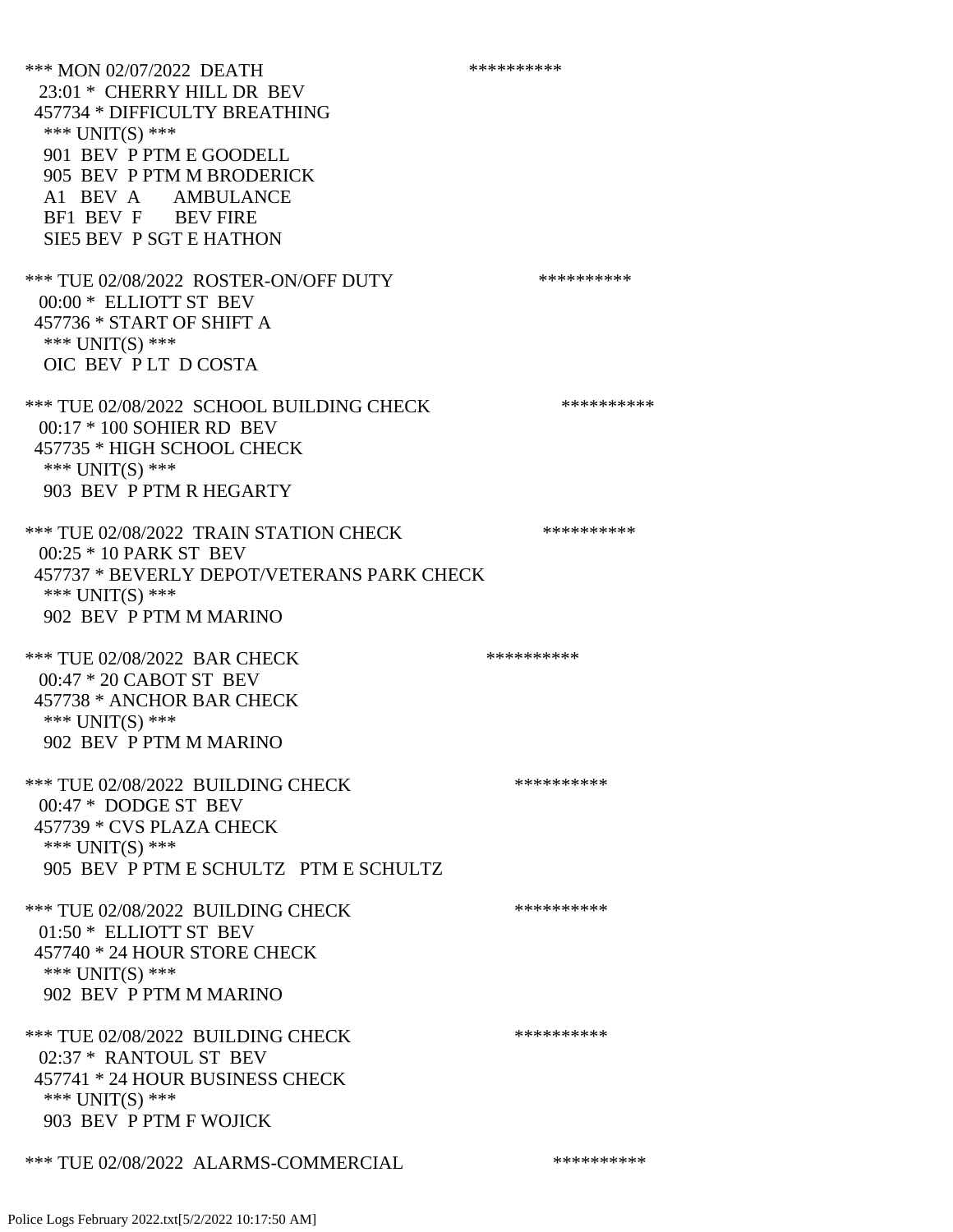02:49 \* 364 RANTOUL ST BEV 457742 \* MOTION ALARM \*\*\* UNIT(S) \*\*\* 902 BEV P PTM M MARINO 903 BEV P PTM F WOJICK \*\*\* TUE 02/08/2022 ALARMS-COMMERCIAL \*\*\*\*\*\*\*\*\*\*\*\*\*\* 05:31 \* 221 CABOT ST BEV 457743 \* FRONT DOOR ALARM \*\*\* UNIT(S) \*\*\* 902 BEV P PTM M MARINO 908 BEV P PTM N BENCAL \*\*\* TUE 02/08/2022 MV STOP-VERBAL WARNING \*\*\*\*\*\*\*\*\*\*\*\*\* 06:41 \* 0 CABOT ST and PLEASANT ST BEV 457744 \* MV STOP \*\*\* UNIT(S) \*\*\* 902 BEV P PTM M MARINO 903 BEV P PTM F WOJICK \*\*\* TUE 02/08/2022 ROSTER-ON/OFF DUTY \*\*\*\*\*\*\*\*\*\* 07:19 \* ELLIOTT ST BEV 457745 \* START OF SHIFT B \*\*\* UNIT(S) \*\*\* OIC BEV P LT D COSTA \*\*\* TUE 02/08/2022 HAZARD-ROADWAY \*\*\*\*\*\*\*\*\*\*\*\*\*\*\*\* 07:28 \* 0 PARK ST and PLEASANT ST BEV 457746 \* COMPANY UNLOADING TRUCK \*\*\* UNIT(S) \*\*\* H1 BEV P PTM M BUCCI \*\*\* TUE 02/08/2022 MV STOP-VERBAL WARNING \*\*\*\*\*\*\*\*\*\*\*\*\*\* 07:37 \* 0 ENON ST and LAKEVIEW AV BEV 457747 \* MV STOP \*\*\* UNIT(S) \*\*\* 907 BEV P PTM J LANTYCH \*\*\* TUE 02/08/2022 MV STOP-VERBAL WARNING \*\*\*\*\*\*\*\*\*\*\*\*\* 07:46 \* O BRIMBAL AV and CONNECTOR RD BEV 457748 \* MV STOP 22W650 \*\*\* UNIT(S) \*\*\* 907 BEV P PTM J LANTYCH \*\*\* TUE 02/08/2022 SCHOOL TRAFFIC \*\*\*\*\*\*\*\*\*\* 07:49 \* 41 BRIMBAL AV BEV 457749 \* SCHOOL TRAFFIC \*\*\* UNIT(S) \*\*\* 907 BEV P PTM J LANTYCH \*\*\* TUE 02/08/2022 MV STOP-VERBAL WARNING \*\*\*\*\*\*\*\*\*\*\*\*\*\* 07:52 \* 0 BRIMBAL AV and BIG ROCK LN BEV 457750 \* MV STOP 6806ZO \*\*\* UNIT(S) \*\*\*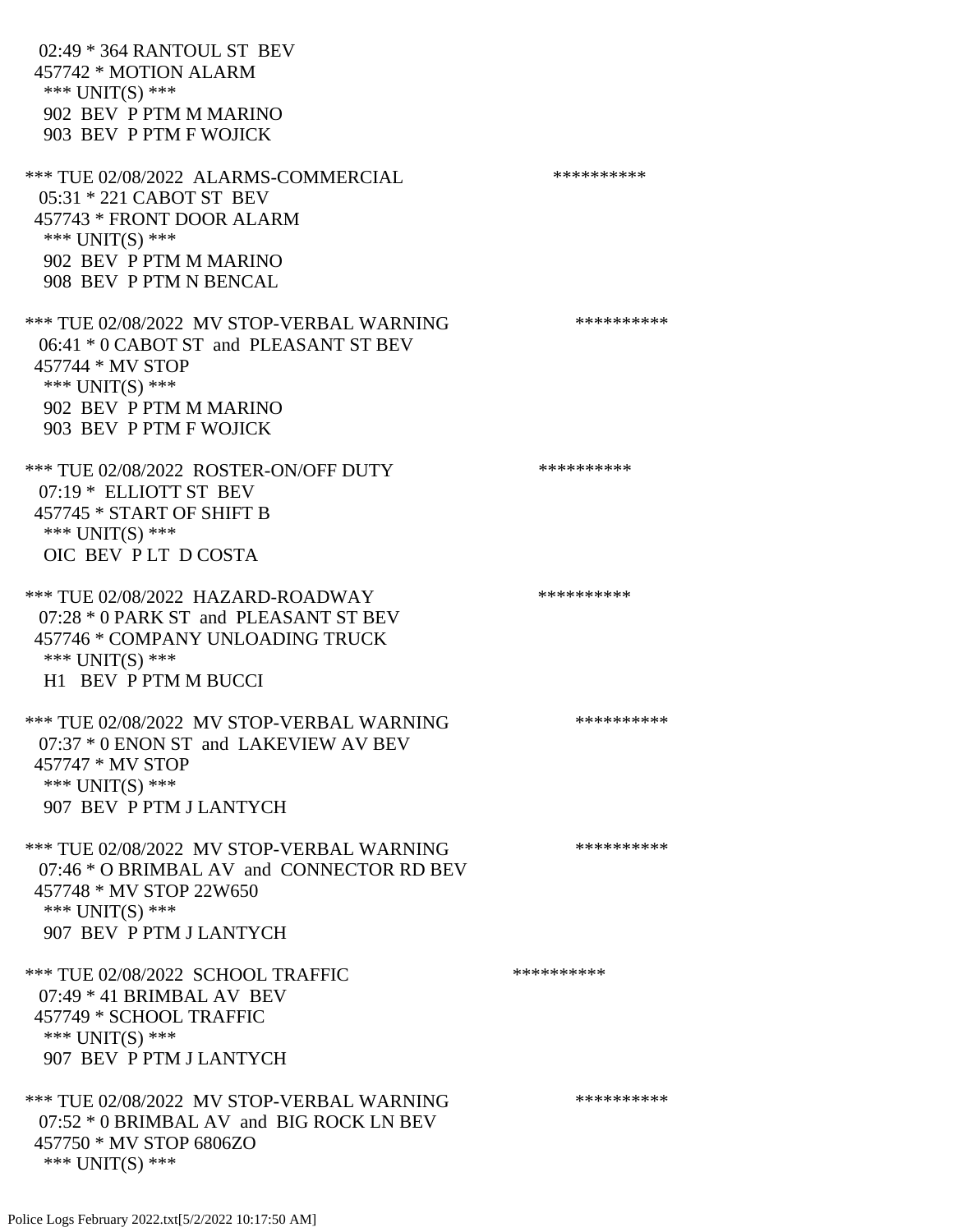## 907 BEV P PTM J LANTYCH

\*\*\* TUE 02/08/2022 MV STOP-VERBAL WARNING \*\*\*\*\*\*\*\*\*\*\*\*\* 08:08 \* 0 SOHIER RD and HILLTOP DR BEV 457751 \* MV STOP 2PMF89 \*\*\* UNIT(S) \*\*\* 907 BEV P PTM J LANTYCH \*\*\* TUE 02/08/2022 MV STOP-VERBAL WARNING \*\*\*\*\*\*\*\*\*\*\*\*\*\* 08:21 \* 150 BRIMBAL AV BEV 457753 \* MV STOP 85V550 \*\*\* UNIT(S) \*\*\* 907 BEV P PTM J LANTYCH \*\*\* TUE 02/08/2022 MV STOP-WRITTEN WARNING \*\*\*\*\*\*\*\*\*\*\*\*\* 08:36 \* 0 HERRICK ST and SOHIER RD BEV 457754 \* MV STOP 539NX1 \*\*\* UNIT(S) \*\*\* 907 BEV P PTM J LANTYCH \*\*\* TUE 02/08/2022 MV STOP-VERBAL WARNING \*\*\*\*\*\*\*\*\*\*\*\*\* 08:44 \* 0 SOHIER RD and MASON ST BEV 457755 \* MV STOP 292ATT (ME) \*\*\* UNIT(S) \*\*\* 907 BEV P PTM J LANTYCH \*\*\* TUE 02/08/2022 ASSIST BEVERLY FIRE DEPT \*\*\*\*\*\*\*\*\*\* 08:50 \* 254 ESSEX ST BEV 457756 \* SMALL FIRE IN LOCKER ROOM LAST NIGHT \*\*\* UNIT(S) \*\*\* 904 BEV P PTM D GAGNON 911 BEV P PTM T MEZZA BF1 BEV F BEV FIRE \*\*\* TUE 02/08/2022 MV STOP-CITATION ISSUED \*\*\*\*\*\*\*\*\*\* 09:00 \* 0 DANE ST and ESSEX ST BEV 457773 \* MV STOP MA COM P68273 \*\*\* UNIT(S) \*\*\* DTL BEV P SGT J SANTAMARI \*\*\* TUE 02/08/2022 CID FOLLOW UP \*\*\*\*\*\*\*\*\*\*\* 09:11 \* 8 LINDEN AV Apt: 2 BEV 457757 \* CID FOLLOW UP \*\*\* UNIT(S) \*\*\* DEL2 BEV P DET D PRINZ \*\*\* TUE 02/08/2022 MEDICAL-BLS \*\*\*\*\*\*\*\*\*\*\*\*\* 09:16 \* CHERRY HILL DR BEV 457758 \* PERSON FALLEN \*\*\* UNIT(S) \*\*\* 905 BEV P PTM K THOMASSON PTM E SCHULTZ A1 BEV A AMBULANCE BF1 BEV F BEV FIRE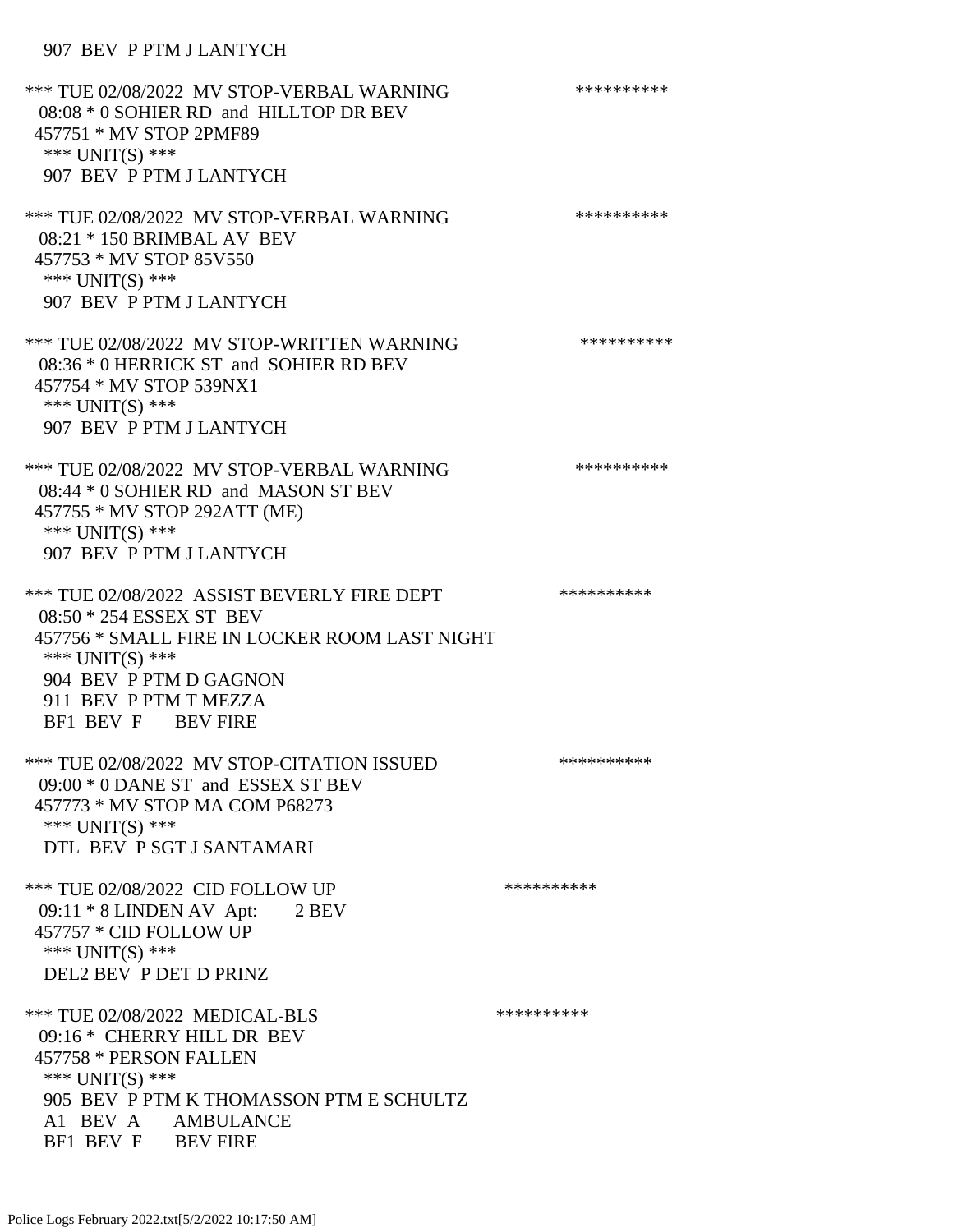\*\*\* TUE 02/08/2022 MV STOP-VERBAL WARNING \*\*\*\*\*\*\*\*\*\*\*\*\* 09:44 \* 0 DANE ST and ESSEX ST BEV 457759 \* M/V STOP COP268273 \*\*\* UNIT(S) \*\*\* 902 BEV P PTM D DIVINCENZ DTL BEV P PTM R HEGARTY SGT J SANTAMARI \*\*\* TUE 02/08/2022 ASSIST OTHER DEPARTMENT \*\*\*\*\*\*\*\*\*\*\*\*\* 09:44 \* HERRICK ST and HEATHER ST BEV 457760 \* ASSIST PEABODY PD WITH SEARCH \*\*\* UNIT(S) \*\*\* SIE5 BEV P SGT E HATHON \*\*\* TUE 02/08/2022 LARCENY-ALL OTHERS \*23H \*\*\*\*\*\*\*\*\*\* 09:49 \* 58 CABOT ST BEV 457761 \* PACKAGE STOLEN \*\*\* UNIT(S) \*\*\* 902 BEV P PTM D DIVINCENZ 903 BEV P PTM S LANE \*\*\* TUE 02/08/2022 MV STOP-WRITTEN WARNING \*\*\*\*\*\*\*\*\*\*\*\*\*\* 09:49 \* 0 CABOT ST and COLON ST BEV 457762 \* MV STOP 2WHX35 \*\*\* UNIT(S) \*\*\* 907 BEV P PTM J LANTYCH \*\*\* TUE 02/08/2022 HARASSMENT ORDER VIOLATION \*\*\*\*\*\*\*\*\*\* 09:56 \* RANTOUL ST BEV 457763 \* POSSIBLE VIOLATION \*\*\* UNIT(S) \*\*\* 906 BEV P PTL A CLARIZIA \*\*\* TUE 02/08/2022 DETAIL OFFICER INITIATED \*\*\*\*\*\*\*\*\*\* 11:18 \* 175 ELLIOTT ST BEV 457764 \* M/V STOP NEAW72 \*\*\* UNIT(S) \*\*\* DTL BEV P DET T NOLAN \*\*\* TUE 02/08/2022 DETAIL OFFICER INITIATED \*\*\*\*\*\*\*\*\*\* 12:10 \* 175 ELLIOTT ST BEV 457765 \* MV STO MA REG 8SS958 \*\*\* UNIT(S) \*\*\* 905 BEV P PTM K THOMASSON PTM E SCHULTZ DEL1 BEV P DET T NOLAN \*\*\* TUE 02/08/2022 MEDICAL-BLS \*\*\*\*\*\*\*\*\*\*\*\*\* 12:25 \* BATES PARK AV BEV 457766 \* DIFFICULTY BREATHING \*\*\* UNIT(S) \*\*\* 902 BEV P PTM D DIVINCENZ A1 BEV A AMBULANCE BF1 BEV F BEV FIRE

## \*\*\* TUE 02/08/2022 MV-ACCIDENT PROPERTY DAMAGE \*\*\*\*\*\*\*\*\*\*\*\*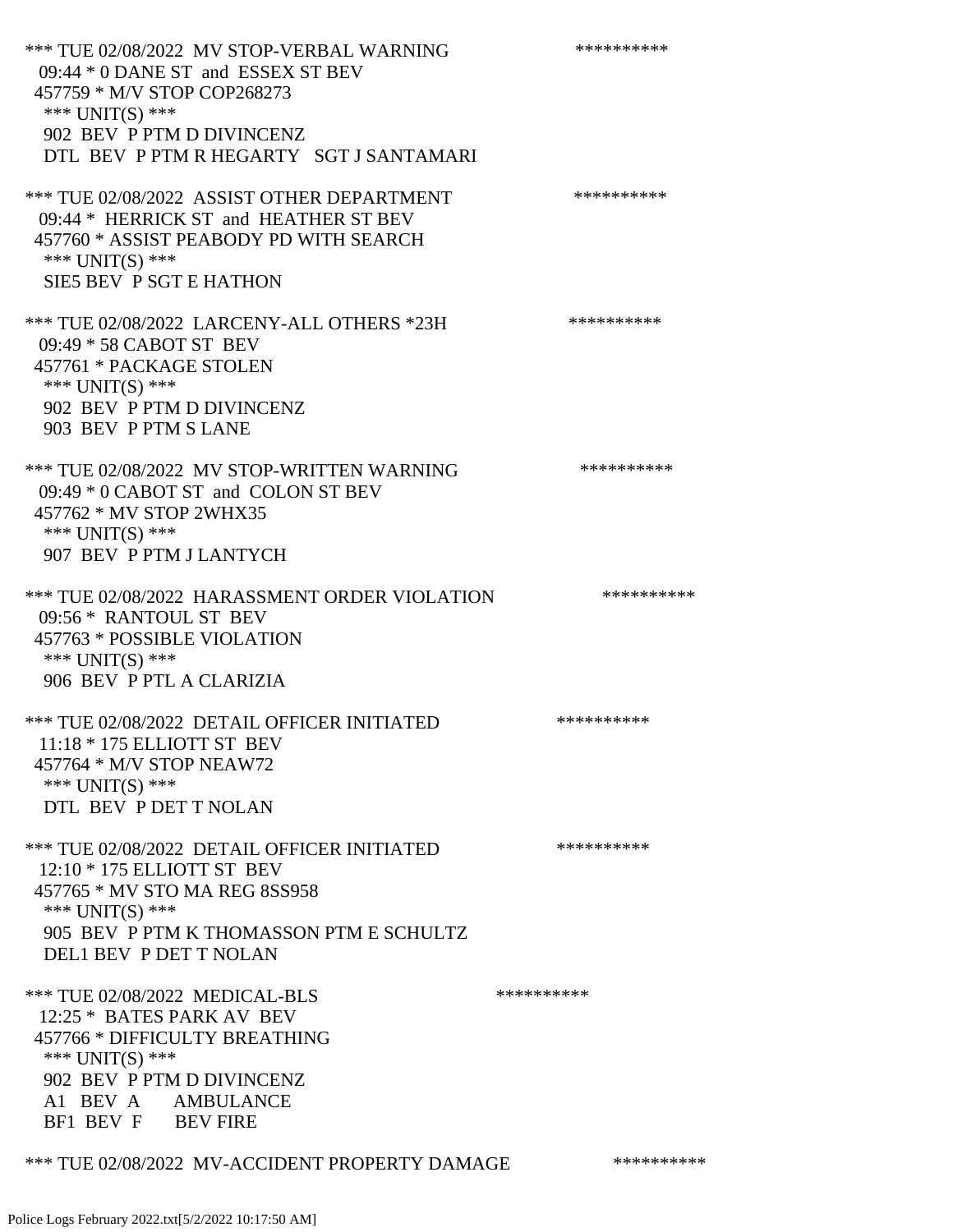12:39 \* 48 ENON ST BEV 457767 \* MV ACCIDENT \*\*\* UNIT(S) \*\*\* 903 BEV P PTM S LANE \*\*\* TUE 02/08/2022 DETAIL OFFICER INITIATED \*\*\*\*\*\*\*\*\*\* 13:13 \* 175 ELLIOTT ST BEV 457768 \* MV STOP \*\*\* UNIT(S) \*\*\* DEL1 BEV P DET T NOLAN \*\*\* TUE 02/08/2022 FOLLOW-UP \*\*\*\*\*\*\*\*\*\*\*\*\* 13:48 \* 0 CABOT ST and WINTER ST BEV 457769 \* FOLLOW UP TO A PACKAGE THEFT \*\*\* UNIT(S) \*\*\* 902 BEV P PTM D DIVINCENZ DTL BEV P \*\*\* TUE 02/08/2022 SCHOOL TRAFFIC \*\*\*\*\*\*\*\*\*\*\*\*\*\*\* 14:13 \* 0 DODGE ST and PUTNAM ST BEV 457770 \* SCHOOL TRAFFIC \*\*\* UNIT(S) \*\*\* 907 BEV P PTM J LANTYCH \*\*\* TUE 02/08/2022 DISTURBANCE-NEIGHBORS \*\*\*\*\*\*\*\*\*\*\*\*\* 15:28 \* 58 CABOT ST BEV 457771 \* ON GOING HARASSMENT \*\*\* UNIT(S) \*\*\* 905 BEV P PTM K THOMASSON PTM E SCHULTZ 906 BEV P PTL A CLARIZIA \*\*\* TUE 02/08/2022 ROSTER-ON/OFF DUTY \*\*\*\*\*\*\*\*\*\* 15:30 \* ELLIOTT ST BEV 457772 \* START OF SHIFT C \*\*\* UNIT(S) \*\*\* OIC BEV P LT M PANJWANI \*\*\* TUE 02/08/2022 MENTAL HEALTH - SECTION 12 \*\*\*\*\*\*\*\*\*\* 16:30 \* HALE ST BEV 457774 \* ATTEMPT TO SERVE SECTION 12 \*\*\* UNIT(S) \*\*\* 905 BEV P PTM R HEGARTY 906 BEV P PTM K COLETTI A1 BEV A AMBULANCE \*\*\* TUE 02/08/2022 JUVENILE MATTER-OTHER \*\*\*\*\*\*\*\*\*\*\*\*\* 16:54 \* ELLIOTT ST BEV 457775 \* GREEN HAIRED YOUTH THROWING ICE AT CARS \*\*\* UNIT(S) \*\*\* 901 BEV P PTM J VITALE 903 BEV P PTM M BRODERICK \*\*\* TUE 02/08/2022 MV STOP-ARREST/SUMMONS \*\*\*\*\*\*\*\*\*\*\*\*\* 17:00 \* 41 ROUNDY ST Apt: 3 BEV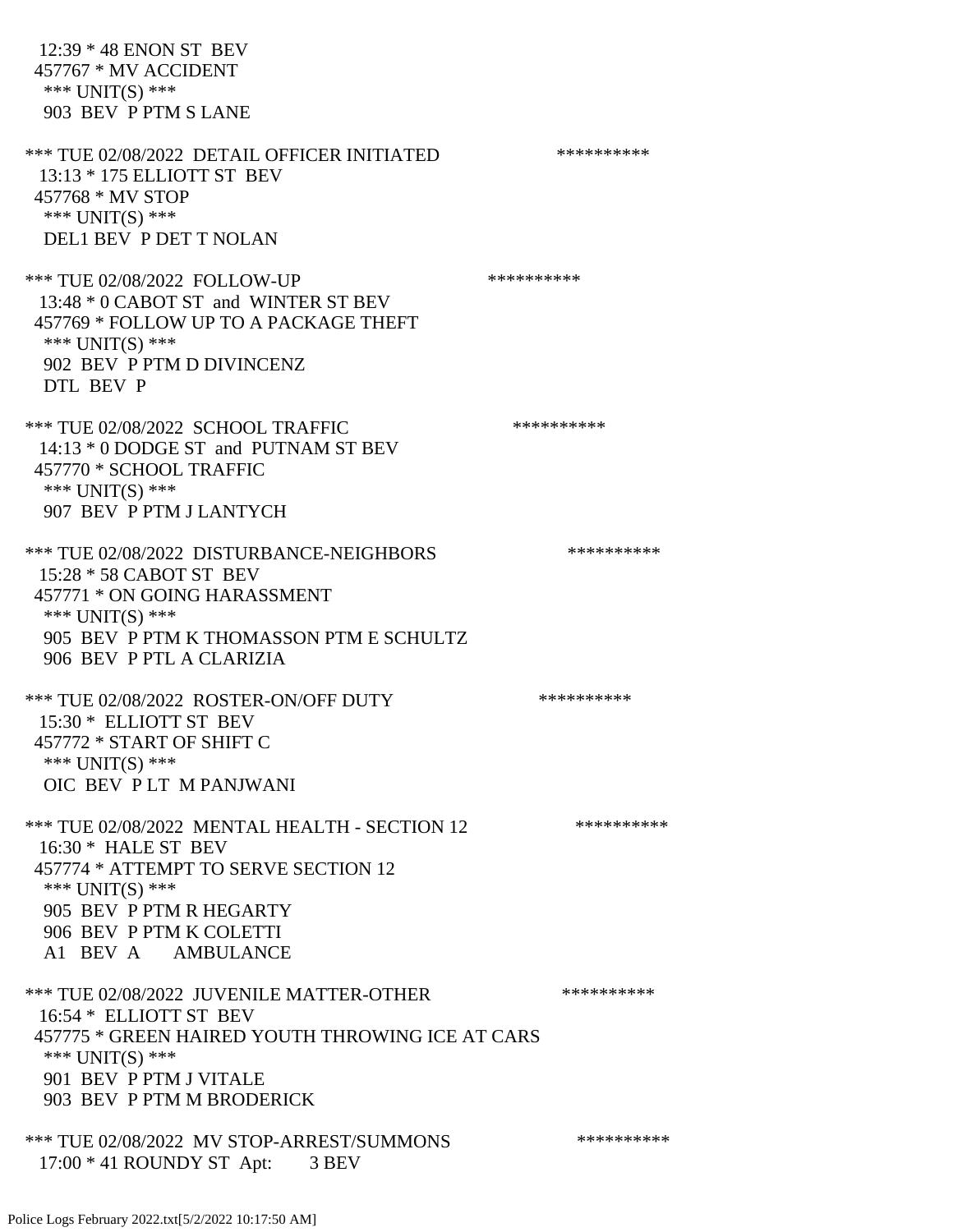457776 \* MA REG 1MXM62 \*\*\* UNIT(S) \*\*\* 902 BEV P PTM C STANTON 905 BEV P PTM R HEGARTY \*\*\* TUE 02/08/2022 DRUG/NARC ASSIST OTH AGENCY \*\*\*\*\*\*\*\*\*\* 17:13 \* 18 ROPES ST BEV 457777 \* ASSIST B.A.T.F. \*\*\* UNIT(S) \*\*\* DEL1 BEV P DET T NOLAN \*\*\* TUE 02/08/2022 DRUG/NARC ASSIST OTH AGENCY \*\*\*\*\*\*\*\*\*\* 17:15 \* 175 ELLIOTT ST BEV 457778 \* ASSIST U.S.P.S.-INSPECTOR \*\*\* UNIT(S) \*\*\* DEL1 BEV P DET T NOLAN \*\*\* TUE 02/08/2022 MEDICAL-MENTAL HEALTH \*\*\*\*\*\*\*\*\*\* 17:39 \* HERRICK ST BEV 457779 \* 27 YO MALE HAVING AN ISSUE \*\*\* UNIT(S) \*\*\* 903 BEV P PTM M BRODERICK 905 BEV P PTM R HEGARTY 912 BEV P SGT J SANTAMARI \*\*\* TUE 02/08/2022 CHECK WELL BEING \*\*\*\*\*\*\*\*\*\* 17:47 \* 501 CABOT ST Apt: 1R BEV 457780 \* CHECK ON FAMILY IN BLACK SUV \*\*\* UNIT(S) \*\*\* 901 BEV P PTM J VITALE 902 BEV P PTM C STANTON \*\*\* TUE 02/08/2022 HARASSMENT ORDER VIOLATION \*\*\*\*\*\*\*\*\*\* 19:12 \* RANTOUL ST BEV 457781 \* FEMALE REPORTING POSSIBLE VIO \*\*\* UNIT(S) \*\*\* 901 BEV P PTM J VITALE 902 BEV P PTM C STANTON \*\*\* TUE 02/08/2022 JUVENILE MATTER-OTHER \*\*\*\*\*\*\*\*\*\*\*\*\* 19:46 \* SOHIER RD BEV 457782 \* UNWANTED TOUCHING IN HALLWAY \*\*\* UNIT(S) \*\*\* 910 BEV P PTM S FIORE \*\*\* TUE 02/08/2022 ALARMS-COMMERCIAL \*\*\*\*\*\*\*\*\*\* 20:14 \* 364 RANTOUL ST BEV 457783 \* 2ND FLOOR MOTION \*\*\* UNIT(S) \*\*\* 903 BEV P PTM M BRODERICK 905 BEV P PTM R HEGARTY \*\*\* TUE 02/08/2022 ALARMS-COMMERCIAL \*\*\*\*\*\*\*\*\*\* 20:16 \* 97 RANTOUL ST BEV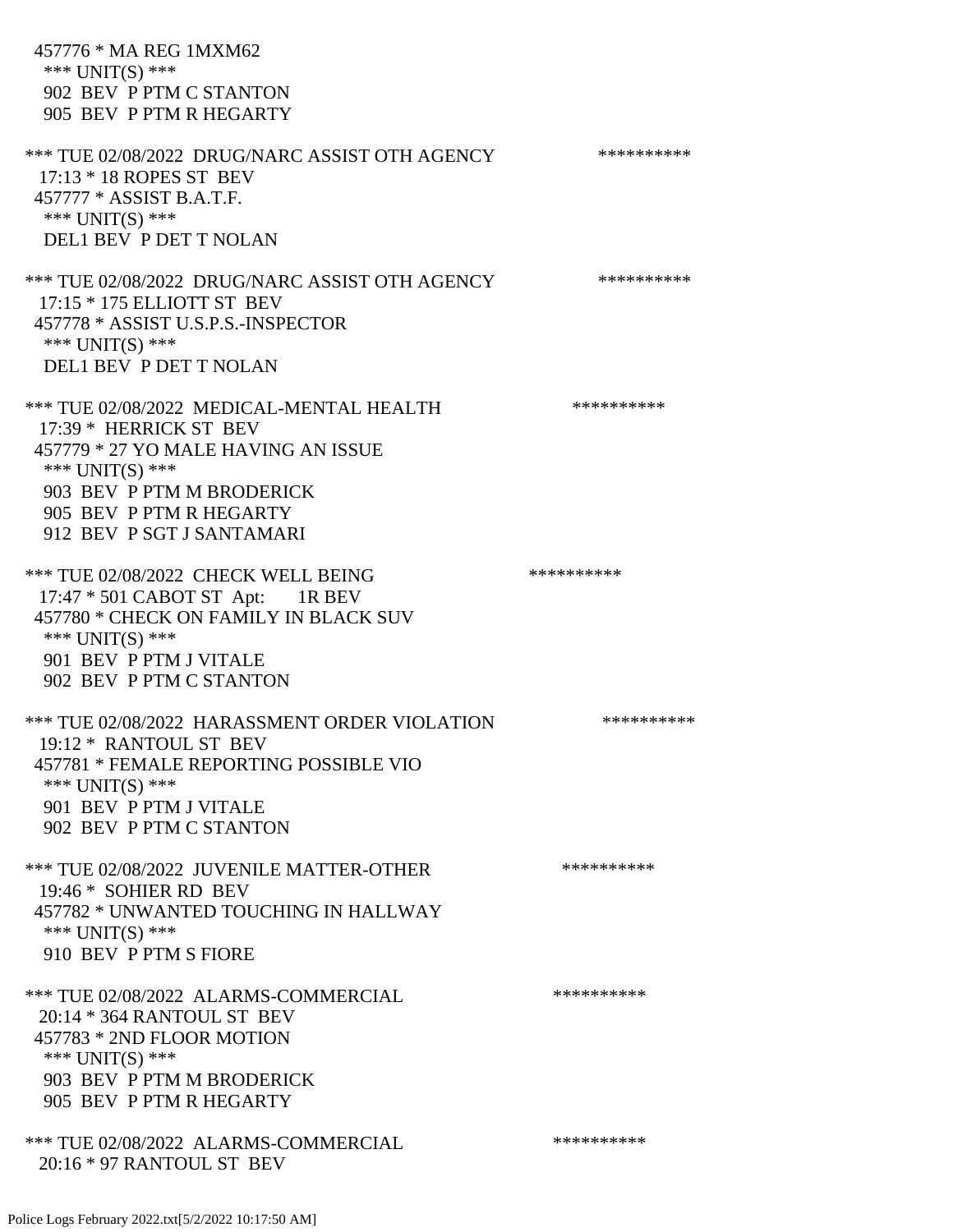457784 \* 2ND FLOOR MOTION \*\*\* UNIT(S) \*\*\* 903 BEV P PTM M BRODERICK 905 BEV P PTM R HEGARTY \*\*\* TUE 02/08/2022 MV STOP-VERBAL WARNING \*\*\*\*\*\*\*\*\*\*\*\*\* 20:27 \* 0 POND ST and RANTOUL ST BEV 457785 \* MA REG 1BCB15 \*\*\* UNIT(S) \*\*\* 903 BEV P PTM M BRODERICK 905 BEV P PTM R HEGARTY \*\*\* TUE 02/08/2022 ALARMS-COMMERCIAL \*\*\*\*\*\*\*\*\*\* 22:22 \* 134 MCKAY ST BEV 457787 \* OFFICE ALARM \*\*\*  $UNIT(S)$  \*\*\* 903 BEV P PTM M BRODERICK 905 BEV P PTM R HEGARTY \*\*\* TUE 02/08/2022 MEDICAL-ALS \*\*\*\*\*\*\*\*\*\*\*\*\*\* 22:43 \* ROPES ST BEV 457788 \* 1YO CHILD LIPS TURNING BLUE \*\*\* UNIT(S) \*\*\* 903 BEV P PTM M BRODERICK 905 BEV P PTM R HEGARTY A1 BEV A AMBULANCE BF1 BEV F BEV FIRE \*\*\* TUE 02/08/2022 ROSTER-ON/OFF DUTY \*\*\*\*\*\*\*\*\*\* 23:45 \* ELLIOTT ST BEV 457789 \* START OF SHIFT A \*\*\* UNIT(S) \*\*\* OIC BEV P LT D COSTA \*\*\* WED 02/09/2022 SCHOOL BUILDING CHECK \*\*\*\*\*\*\*\*\*\*\*\* 00:22 \* 48 PUTNAM ST BEV 457790 \* NORTH BEVERLY ELEMENTARY SCHOOL CHECK \*\*\* UNIT(S) \*\*\* 905 BEV P PTM M MARINO \*\*\* WED 02/09/2022 TRAIN STATION CHECK \*\*\*\*\*\*\*\*\*\*\*\* 00:25 \* 10 PARK ST BEV 457791 \* DEPOT CHECK \*\*\* UNIT(S) \*\*\* 902 BEV P PTM N BENCAL \*\*\* WED 02/09/2022 BUILDING CHECK \*\*\*\*\*\*\*\*\*\*\* 00:37 \* ENON ST BEV 457792 \* COMMODORE PLAZA CHECK \*\*\* UNIT(S) \*\*\* 905 BEV P PTM M MARINO \*\*\* WED 02/09/2022 PARK/PLAYGROUND CHECK \*\*\*\*\*\*\*\*\*\*\*\* 00:38 \* 0 PORTER ST BEV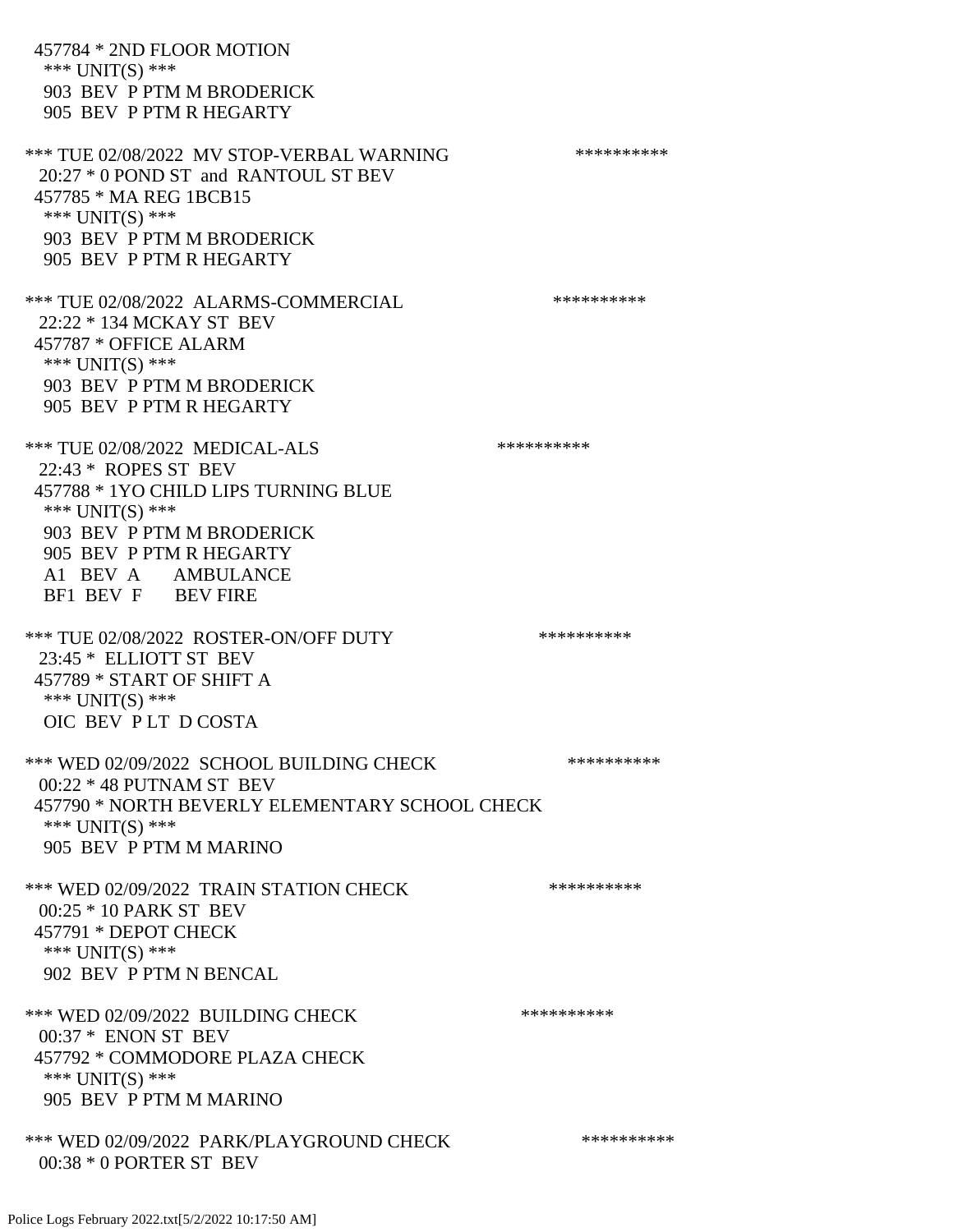| 457793 * GILLIS PARK CHECK<br>*** UNIT(S) ***<br>902 BEV P PTM N BENCAL                                                                                                 |            |
|-------------------------------------------------------------------------------------------------------------------------------------------------------------------------|------------|
| *** WED 02/09/2022 BUILDING CHECK<br>00:38 * RANTOUL ST BEV<br>457794 * 24 HOUR BUSINESS CHECK<br>*** UNIT(S) ***<br>903 BEV P PTM F WOJICK                             | ********** |
| *** WED 02/09/2022 BAR CHECK<br>00:45 * 20 CABOT ST BEV<br>457796 * MONITOR ANCHOR LAST CALL<br>*** UNIT(S) ***<br>902 BEV P PTM N BENCAL                               | ********** |
| *** WED 02/09/2022 PARK/PLAYGROUND CHECK<br>00:46 * 410 ESSEX ST BEV<br>457797 * HARRY BALL FIELD CHECK<br>*** UNIT(S) ***<br>906 BEV P PTM E SCHULTZ                   | ********** |
| *** WED 02/09/2022 BUILDING CHECK<br>$01:01 * DODGE$ ST BEV<br>457798 * NORTH BEVERLY PLAZA CHECK<br>*** UNIT(S) ***<br>905 BEV P PTM M MARINO                          | ********** |
| *** WED 02/09/2022 ALARMS-COMMERCIAL<br>01:02 * 453 ESSEX ST BEV<br>457799 * REAR DOOR ALARM<br>*** $UNIT(S)$ ***<br>906 BEV P PTM E SCHULTZ<br>912 BEV P SGT J ZWICKER | ********** |
| *** WED 02/09/2022 SCHOOL BUILDING CHECK<br>$01:06 * 40$ WOODLAND AV BEV<br>457800 * AYERS SCHOOL CHECK<br>*** UNIT(S) ***<br>901 BEV P PTM C GANEY                     | ********** |
| *** WED 02/09/2022 DIRECTED PATROL<br>$01:10 * 50$ DODGE ST BEV<br>457810 * DIRECTED CHECK OF CVS<br>*** UNIT(S) ***<br>912 BEV P SGT J ZWICKER                         | ********** |
| *** WED 02/09/2022 PARK/PLAYGROUND CHECK<br>01:16 * 145 LIVINGSTONE AV BEV<br>457801 * OBEAR PARK CHECK<br>*** UNIT(S) ***<br>901 BEV P PTM C GANEY                     | ********** |
| *** WED 02/09/2022 SCHOOL BUILDING CHECK                                                                                                                                | ********** |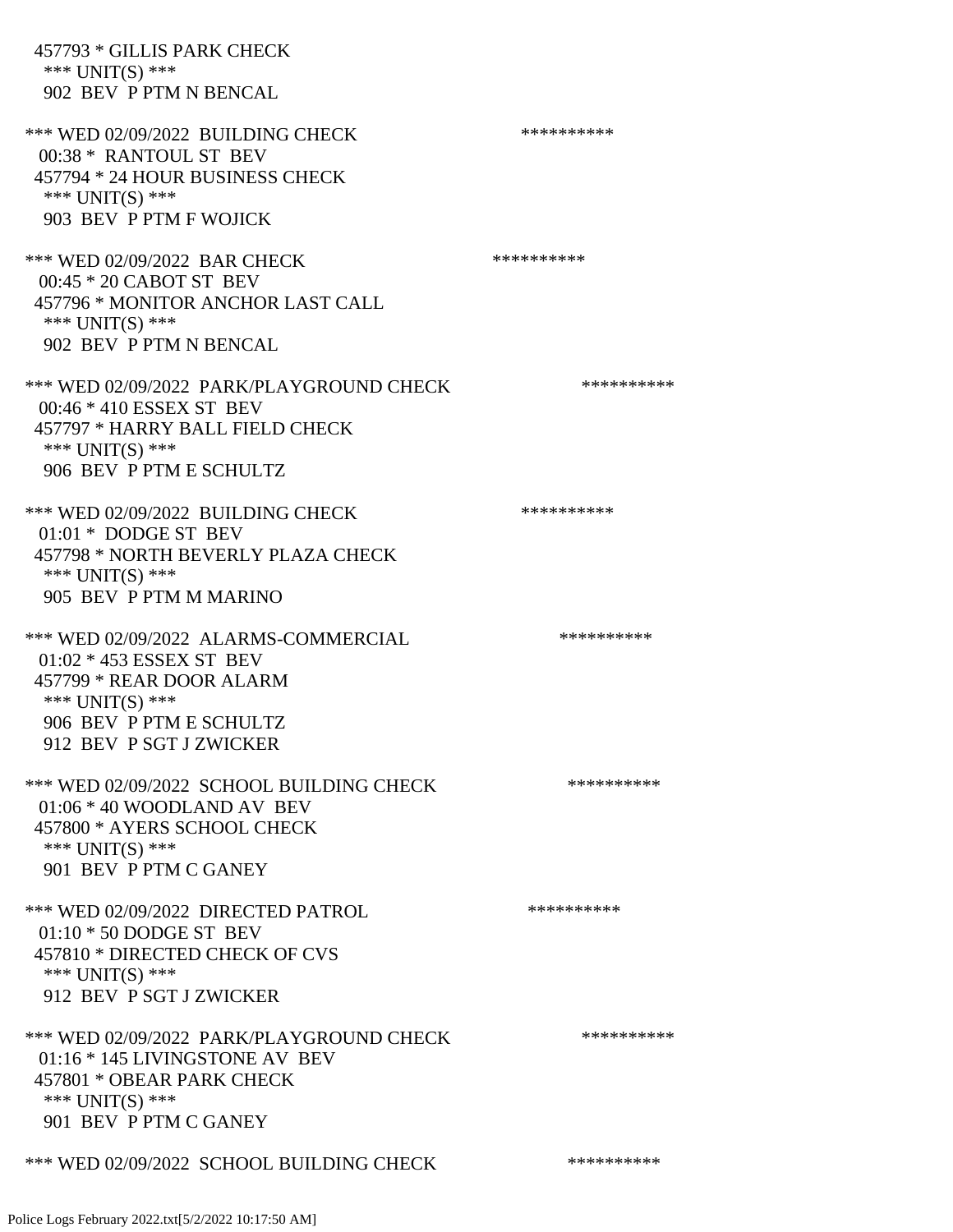| 01:21 * 502 CABOT ST BEV<br>457802 * MIDDLE SCHOOL CHECK<br>*** UNIT(S) ***<br>905 BEV P PTM M MARINO                                                           |            |
|-----------------------------------------------------------------------------------------------------------------------------------------------------------------|------------|
| *** WED 02/09/2022 DIRECTED PATROL<br>01:26 * 0 LOTHROP ST and DANE ST BEV<br>457803 * DANE ST BEACH CHECK<br>*** $UNIT(S)$ ***<br>902 BEV P PTM N BENCAL       | ********** |
| *** WED 02/09/2022 DIRECTED PATROL<br>$01:30 * 83$ BRIDGE ST BEV<br>457804 * BRIDGE ST AUTO CHECK<br>*** UNIT(S) ***<br>901 BEV P PTM C GANEY                   | ********** |
| *** WED 02/09/2022 DIRECTED PATROL<br>01:35 * 434 RANTOUL ST BEV<br>457805 * DIRECTED CHECK OF CVS<br>*** $UNIT(S)$ ***<br>912 BEV P SGT J ZWICKER              | ********** |
| *** WED 02/09/2022 DIRECTED PATROL<br>01:43 * 55 OBER ST BEV<br>457806 * DIRECTED PATROL OF LYNCH PARK<br>*** UNIT(S) ***<br>912 BEV P SGT J ZWICKER            | ********** |
| *** WED 02/09/2022 PARK/PLAYGROUND CHECK<br>$01:45 * 4$ MCPHERSON DR BEV<br>457807 * YOUTH CENTER CHECK<br>*** UNIT(S) ***<br>901 BEV P PTM C GANEY             | ********** |
| *** WED 02/09/2022 DIRECTED PATROL<br>$01:46 * 19$ EAST CORNING ST BEV<br>457808 * CHECK OF COVE COMMUNITY CENTER<br>*** UNIT(S) ***<br>912 BEV P SGT J ZWICKER | ********** |
| *** WED 02/09/2022 DIRECTED PATROL<br>$01:58 * 74$ HART ST BEV<br>457809 * CHECK OF GUS<br>*** UNIT(S) ***<br>912 BEV P SGT J ZWICKER                           | ********** |
| *** WED 02/09/2022 AIRPORT CHECK<br>02:00 * 43 LP HENDERSON RD BEV<br>457811 * BEVERLY AIRPORT CHECK<br>*** UNIT(S) ***<br>905 BEV P PTM M MARINO               | ********** |
| *** WED 02/09/2022 DIRECTED PATROL                                                                                                                              | ********** |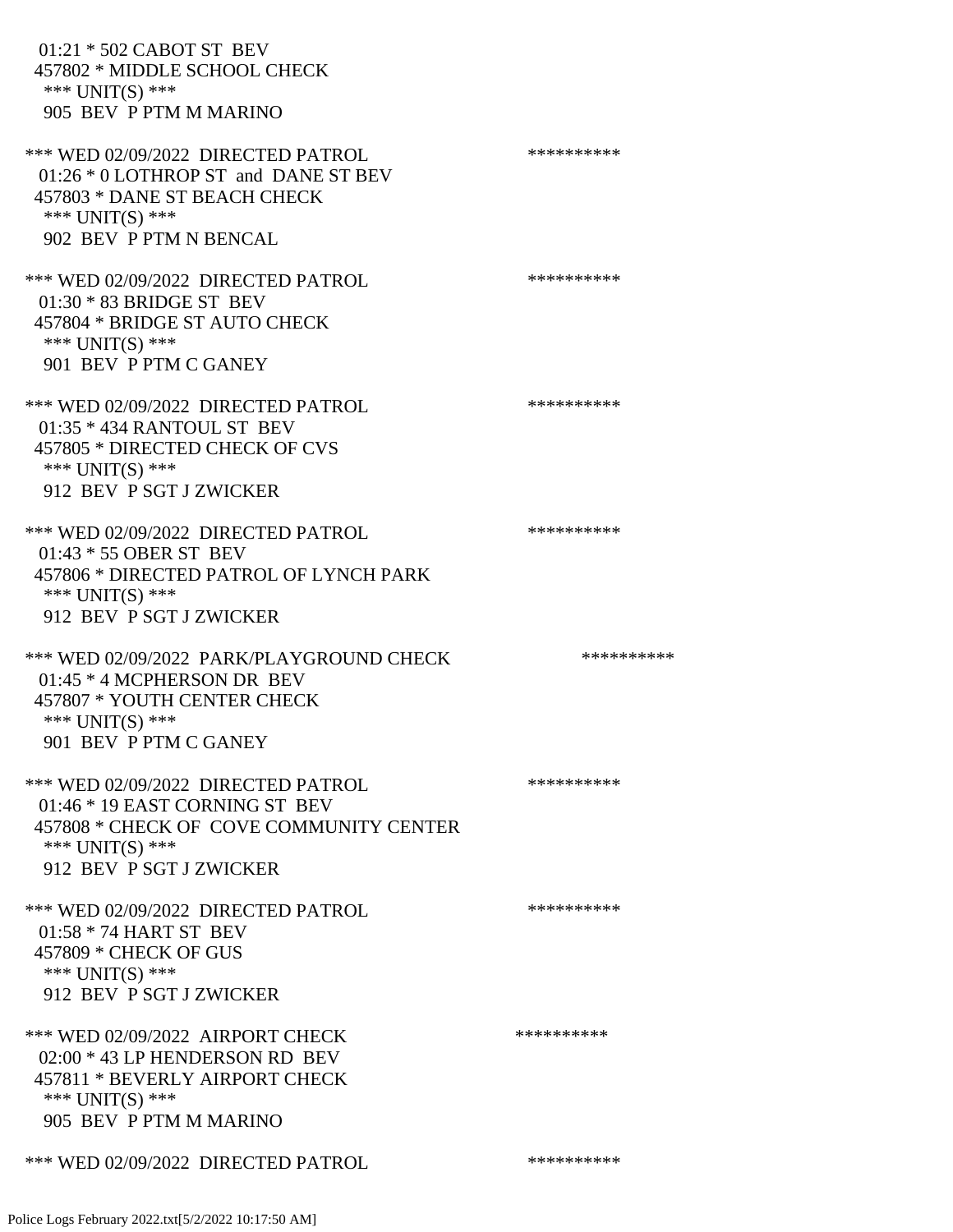02:06 \* 17 HULL ST BEV 457812 \* CHECK OF CENTERVILLE SCHOOL \*\*\* UNIT(S) \*\*\* 912 BEV P SGT J ZWICKER \*\*\* WED 02/09/2022 SCHOOL BUILDING CHECK \*\*\*\*\*\*\*\*\*\*\*\* 03:48 \* 100 SOHIER RD BEV 457813 \* HIOH SCHOOL CHECK \*\*\* UNIT(S) \*\*\* 903 BEV P PTM F WOJICK \*\*\* WED 02/09/2022 MV STOP-VERBAL WARNING \*\*\*\*\*\*\*\*\*\*\*\* 05:30 \* 0 BECKFORD ST and BENNETT ST BEV 457814 \* MV STOP- NH REG#4902346 \*\*\* UNIT(S) \*\*\* 912 BEV P SGT J ZWICKER \*\*\* WED 02/09/2022 DISTURBANCE-GENERAL \*\*\*\*\*\*\*\*\*\* 07:03 \* 23 MILL ST Apt: 103 BEV 457815 \* NEIGHBOR DISPUTE \*\*\* UNIT(S) \*\*\* 903 BEV P PTM F WOJICK 905 BEV P PTM M MARINO \*\*\* WED 02/09/2022 MV STOP-VERBAL WARNING \*\*\*\*\*\*\*\*\*\*\*\* 07:20 \* 175 ELLIOTT ST BEV 457816 \* MV STOP-MA REG#4NHD39 \*\*\* UNIT(S) \*\*\* 912 BEV P SGT J ZWICKER \*\*\* WED 02/09/2022 ROSTER-ON/OFF DUTY \*\*\*\*\*\*\*\*\*\* 07:22 \* ELLIOTT ST BEV 457817 \* START OF SHIFT B \*\*\* UNIT(S) \*\*\* OIC BEV P LT D COSTA \*\*\* WED 02/09/2022 ALARMS-RESIDENTIAL \*\*\*\*\*\*\*\*\*\* 07:34 \* 15 WEDGEMERE RD BEV 457818 \* FAMILY ROOM \*\*\* UNIT(S) \*\*\* 901 BEV P PTM C GANEY 906 BEV P PTM E SCHULTZ \*\*\* WED 02/09/2022 SCHOOL TRAFFIC \*\*\*\*\*\*\*\*\*\*\*\*\* 07:52 \* 0 BRIMBAL AV and BIG ROCK LN BEV 457819 \* SCHOOL TRAFFIC \*\*\* UNIT(S) \*\*\* 907 BEV P PTM J LANTYCH \*\*\* WED 02/09/2022 SELECTIVE ENFORCEMENT \*\*\*\*\*\*\*\*\*\*\*\* 08:22 \* 0 CABOT ST and RUSSELL ST BEV 457820 \* MONITOR TRAFFIC AND TRAIN GATES \*\*\* UNIT(S) \*\*\* 907 BEV P PTM J LANTYCH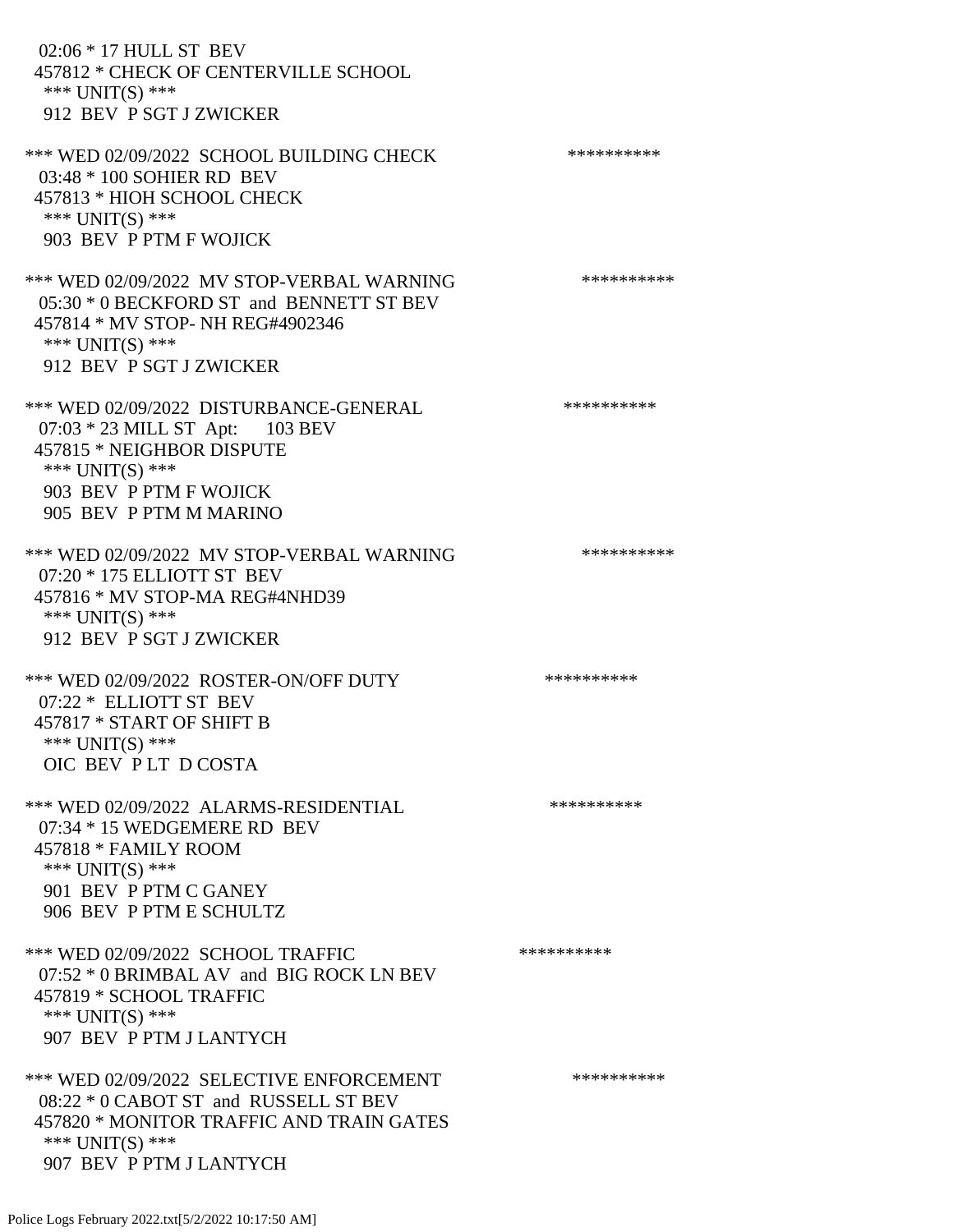\*\*\* WED 02/09/2022 MV STOP-WRITTEN WARNING \*\*\*\*\*\*\*\*\*\*\*\* 08:39 \* 502 CABOT ST BEV 457821 \* MV STOP 2MZD14 \*\*\* UNIT(S) \*\*\* 907 BEV P PTM J LANTYCH \*\*\* WED 02/09/2022 ALARMS-COMMERCIAL \*\*\*\*\*\*\*\*\*\* 09:05 \* 39 DODGE ST BEV 457824 \* GENERAL BURG \*\*\* UNIT(S) \*\*\* 905 BEV P PTM K THOMASSON \*\*\* WED 02/09/2022 MV-ACCIDENT HIT-RUN/PROP DAM \*\*\*\*\*\*\*\*\*\* 09:05 \* 49 WALLIS ST BEV 457825 \* HIT N RUN MV \*\*\* UNIT(S) \*\*\* 902 BEV P PTM D DIVINCENZ \*\*\* WED 02/09/2022 MV STOP-VERBAL WARNING \*\*\*\*\*\*\*\*\*\*\*\*\* 09:22 \* 0 BRIDGE ST and VIRGINIA AV BEV 457826 \* MV STOP 2WLY21 \*\*\* UNIT(S) \*\*\* 907 BEV P PTM J LANTYCH \*\*\* WED 02/09/2022 MV STOP-WRITTEN WARNING \*\*\*\*\*\*\*\*\*\*\*\* 09:28 \* 0 BRIDGE ST and VIRGINIA AV BEV 457827 \* MV STOP 1ERV37 \*\*\* UNIT(S) \*\*\* 907 BEV P PTM J LANTYCH \*\*\* WED 02/09/2022 MV STOP-VERBAL WARNING \*\*\*\*\*\*\*\*\*\*\*\* 09:34 \* 0 BRIDGE ST and VIRGINIA AV BEV 457828 \* MV STOP S54330 \*\*\* UNIT(S) \*\*\* 907 BEV P PTM J LANTYCH \*\*\* WED 02/09/2022 MV STOP-VERBAL WARNING \*\*\*\*\*\*\*\*\*\*\*\* 09:40 \* 0 BRIDGE ST and VIRGINIA AV BEV 457829 \* MV STOP 7SG971 \*\*\* UNIT(S) \*\*\* 907 BEV P PTM J LANTYCH \*\*\* WED 02/09/2022 PARKING COMPLAINT - GENERAL \*\*\*\*\*\*\*\*\*\* 09:53 \* 12 HEATHER ST BEV 457830 \* CAR PARKED ON THE SIDEWALK \*\*\* UNIT(S) \*\*\* 903 BEV P PTM J SPITALERI RES J. PAGE \*\*\* WED 02/09/2022 MV STOP-WRITTEN WARNING \*\*\*\*\*\*\*\*\*\*\*\* 10:00 \* 0 BRIDGE ST and VIRGINIA AV BEV 457831 \* MV STOP 1HTJ16 \*\*\* UNIT(S) \*\*\* 907 BEV P PTM J LANTYCH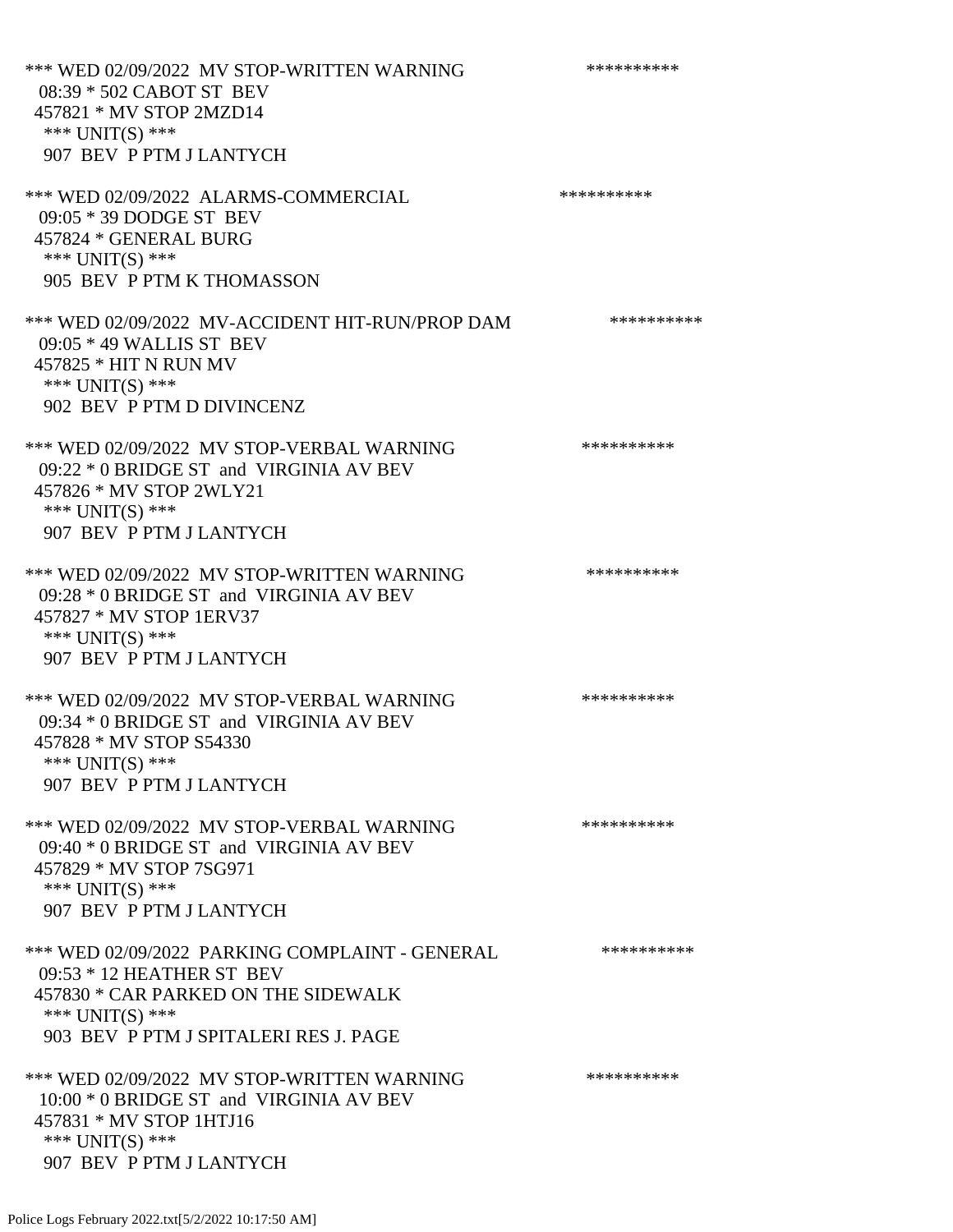\*\*\* WED 02/09/2022 LARCENY-THEFT FROM BUIL\*23D \*\*\*\*\*\*\*\*\*\* 10:26 \* 62 PLEASANT ST BEV 457832 \* PACKAGE STOLEN \*\*\* UNIT(S) \*\*\* 902 BEV P PTM D DIVINCENZ \*\*\* WED 02/09/2022 HAZARD-DMV \*\*\*\*\*\*\*\*\*\* 10:31 \* 0 CABOT ST and COUNTY WAY EX BEV 457833 \* DMV IN THE ROADWAY \*\*\* UNIT(S) \*\*\* 905 BEV P PTM K THOMASSON \*\*\* WED 02/09/2022 MEDICAL-ALS \*\*\*\*\*\*\*\*\*\* 10:52 \* RANTOUL ST BEV 457834 \* 29YO WITH CHEST PAINS \*\*\* UNIT(S) \*\*\* 901 BEV P PTM M BRODERICK A1 BEV A AMBULANCE BF1 BEV F BEV FIRE \*\*\* WED 02/09/2022 MEDICAL-ALS \*\*\*\*\*\*\*\*\*\*\*\* 11:08 \* STORY AV BEV 457835 \* POSSIBLE HEART ATTACK \*\*\* UNIT(S) \*\*\* 903 BEV P PTM J SPITALERI RES J. PAGE A2 BEV A AMBULANCE BF2 BEV F BEV FIRE \*\*\* WED 02/09/2022 HAZARD-OTHER \*\*\*\*\*\*\*\*\*\* 11:44 \* 15 WELLMAN ST Apt: R BEV 457836 \* GRID GAS NEEDED TO GAIN ACCESS TO HOME \*\*\* UNIT(S) \*\*\* DTL BEV P SGT J SHAIRS \*\*\* WED 02/09/2022 SUSP ACTIVITY \*\*\*\*\*\*\*\*\*\*\*\* 11:46 \* 16 CONGRESS ST BEV 457837 \* SUSP ATTEMPTS TO ENTER APARTMENT \*\*\* UNIT(S) \*\*\* 903 BEV P PTM J SPITALERI RES J. PAGE \*\*\* WED 02/09/2022 SUSP ACTIVITY \*\*\*\*\*\*\*\*\*\*\*\* 12:10 \* 85 SAM FONZO DR Apt: 2ND FL BEV 457838 \* TOOLS POSSIBLY MISSING \*\*\* UNIT(S) \*\*\* 905 BEV P PTM K THOMASSON \*\*\* WED 02/09/2022 MV STOP-VERBAL WARNING \*\*\*\*\*\*\*\*\*\*\*\* 12:13 \* 258 RANTOUL ST BEV 457839 \* MV STOP MA REG. 2EV548 \*\*\* UNIT(S) \*\*\* 902 BEV P PTM D DIVINCENZ \*\*\* WED 02/09/2022 MV STOP-VERBAL WARNING \*\*\*\*\*\*\*\*\*\*\*\*

Police Logs February 2022.txt[5/2/2022 10:17:50 AM]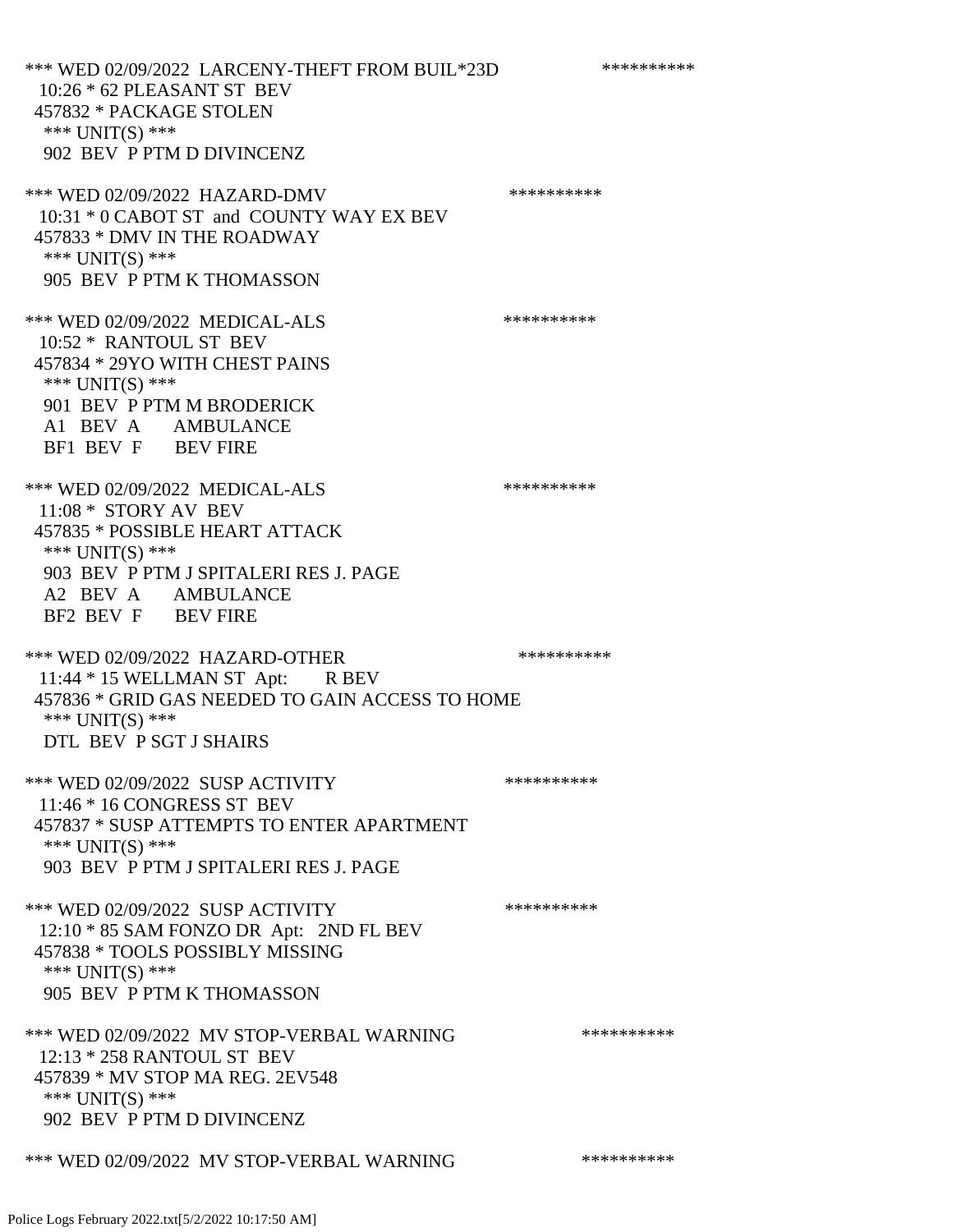| 12:17 * 181 RANTOUL ST BEV<br>457840 * MV STOP RANTOUL AT HOME ST.<br>*** UNIT(S) ***<br>903 BEV P PTM J SPITALERI RES J. PAGE                                                                   |            |
|--------------------------------------------------------------------------------------------------------------------------------------------------------------------------------------------------|------------|
| *** WED 02/09/2022 MV STOP-VERBAL WARNING<br>12:48 * 0 SOHIER RD and NORTHRIDGE RD BEV<br>457841 * MV STOP FOR MARKED LANES 89/4A<br>*** $UNIT(S)$ ***<br>903 BEV P PTM J SPITALERI RES J. PAGE  | ********** |
| *** WED 02/09/2022 MV STOP-WRITTEN WARNING<br>12:51 * 0 HALE ST and LOTHROP ST BEV<br>457842 * MV STOP 87ZF61<br>*** $UNIT(S)$ ***<br>907 BEV P PTM J LANTYCH                                    | ********** |
| *** WED 02/09/2022 DISTURBANCE-GENERAL<br>13:12 * 112 RANTOUL ST BEV<br>457843 * PATRON WILL NOT LEAVE<br>*** UNIT(S) ***<br>901 BEV P PTM M BRODERICK<br>902 BEV P PTM D DIVINCENZ              | ********** |
| *** WED 02/09/2022 SRO-GENERAL REQ FOR<br>13:15 * MANOR RD BEV<br>457844 * CHECK ON STUDENT AND FAMILY<br>*** UNIT(S) ***<br>911 BEV P PTM T MEZZA                                               | ********** |
| *** WED 02/09/2022 MV STOP-VERBAL WARNING<br>13:15 * 0 EAST LOTHROP ST and EAST ST BEV<br>457845 * MV STOP MA REG 2EZH28<br>*** UNIT(S) ***<br>904 BEV P PTM D GAGNON<br>907 BEV P PTM J LANTYCH | ********** |
| *** WED 02/09/2022 MV STOP-VERBAL WARNING<br>13:31 * 0 CABOT ST and ROUNDY ST BEV<br>457846 * NH REG 2722H<br>*** UNIT(S) ***<br>902 BEV P PTM D DIVINCENZ                                       | ********** |
| *** WED 02/09/2022 SCHOOL TRAFFIC<br>13:50 * 0 BRIDGE ST and WINTHROP AV BEV<br>457847 * MONITOR SCHOOL DISMISSAL<br>*** UNIT(S) ***<br>901 BEV P PTM M BRODERICK                                | ********** |
| *** WED 02/09/2022 THREATS-SIMPLE *13C<br>14:04 * 112 SOHIER RD BEV<br>457848 * ASSIST STAFF WITH UNRULY STUDENT<br>*** $UNIT(S)$ ***<br>903 BEV P PTM J SPITALERI RES J. PAGE                   | ********** |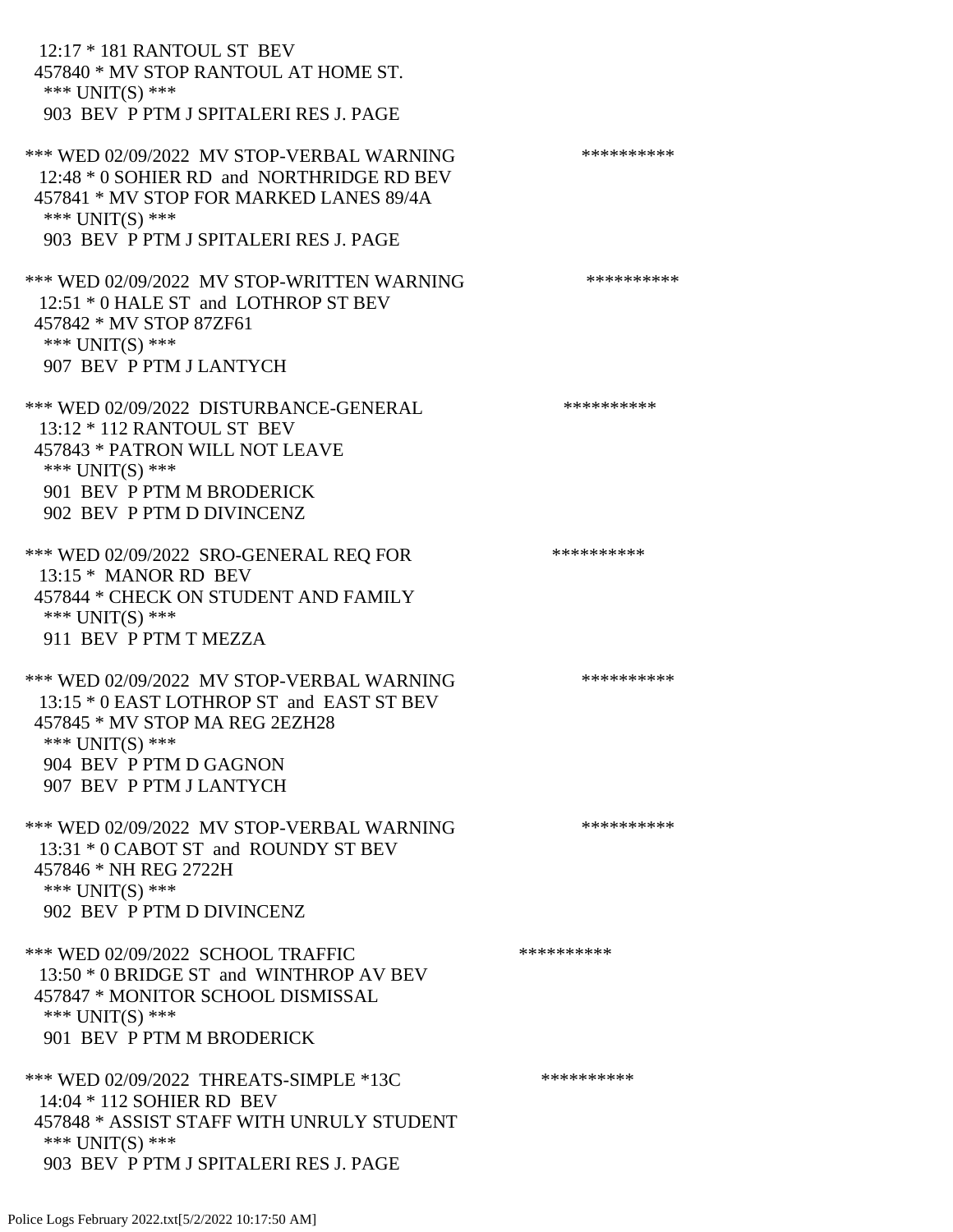### 910 BEV P PTM S FIORE

\*\*\* WED 02/09/2022 MV STOP-VERBAL WARNING \*\*\*\*\*\*\*\*\*\*\*\* 14:06 \* 25 BRIDGE ST BEV 457849 \* MV STOP MASS 9ZW612 \*\*\* UNIT(S) \*\*\* 901 BEV P PTM M BRODERICK \*\*\* WED 02/09/2022 ALARMS-COMMERCIAL \*\*\*\*\*\*\*\*\*\* 14:36 \* 181 ELLIOTT ST BEV 457850 \* ATM ALARM \*\*\* UNIT(S) \*\*\* 901 BEV P PTM M BRODERICK \*\*\* WED 02/09/2022 MV-ACCIDENT PROPERTY DAMAGE \*\*\*\*\*\*\*\*\*\*\*\* 15:07 \* 132 BRIDGE ST BEV 457851 \* MVA--CAR INTO PARKD CAR \*\*\* UNIT(S) \*\*\* 901 BEV P PTM M BRODERICK 902 BEV P PTM D DIVINCENZ \*\*\* WED 02/09/2022 ROSTER-ON/OFF DUTY \*\*\*\*\*\*\*\*\*\* 15:35 \* ELLIOTT ST BEV 457852 \* START OF SHIFT C \*\*\* UNIT(S) \*\*\* OIC BEV P LT M SUNGY \*\*\* WED 02/09/2022 CHECK WELL BEING \*\*\*\*\*\*\*\*\*\* 16:24 \* 32 RAILROAD AV BEV 457853 \* CHECK ON FEMALE NOT ANSWERING \*\*\* UNIT(S) \*\*\* 902 BEV P PTM C STANTON \*\*\* WED 02/09/2022 MV-ACCIDENT PROPERTY DAMAGE \*\*\*\*\*\*\*\*\*\*\*\* 17:29 \* 0 CABOT ST and DANE ST BEV 457854 \* MVA TWO PARTIES ARGUING \*\*\* UNIT(S) \*\*\* 902 BEV P PTM C STANTON 904 BEV P PTM R KNIGHT \*\*\* WED 02/09/2022 ASSIST CITIZEN \*\*\*\*\*\*\*\*\*\*\*\* 18:00 \* 11 WEBBER AV BEV 457855 \* WALLET RETURNED TO OWNER \*\*\* UNIT(S) \*\*\* DEL3 BEV P DET W BARROR \*\*\* WED 02/09/2022 MV STOP-VERBAL WARNING \*\*\*\*\*\*\*\*\*\*\*\* 18:24 \* 0 HALE ST and BOYLES ST BEV 457856 \* MV STOP NH 4849360 \*\*\* UNIT(S) \*\*\* 904 BEV P PTM R KNIGHT \*\*\* WED 02/09/2022 PARKING COMPLAINT - GENERAL \*\*\*\*\*\*\*\*\*\* 18:30 \* O GOAT HILL LN and SUMMIT AV BEV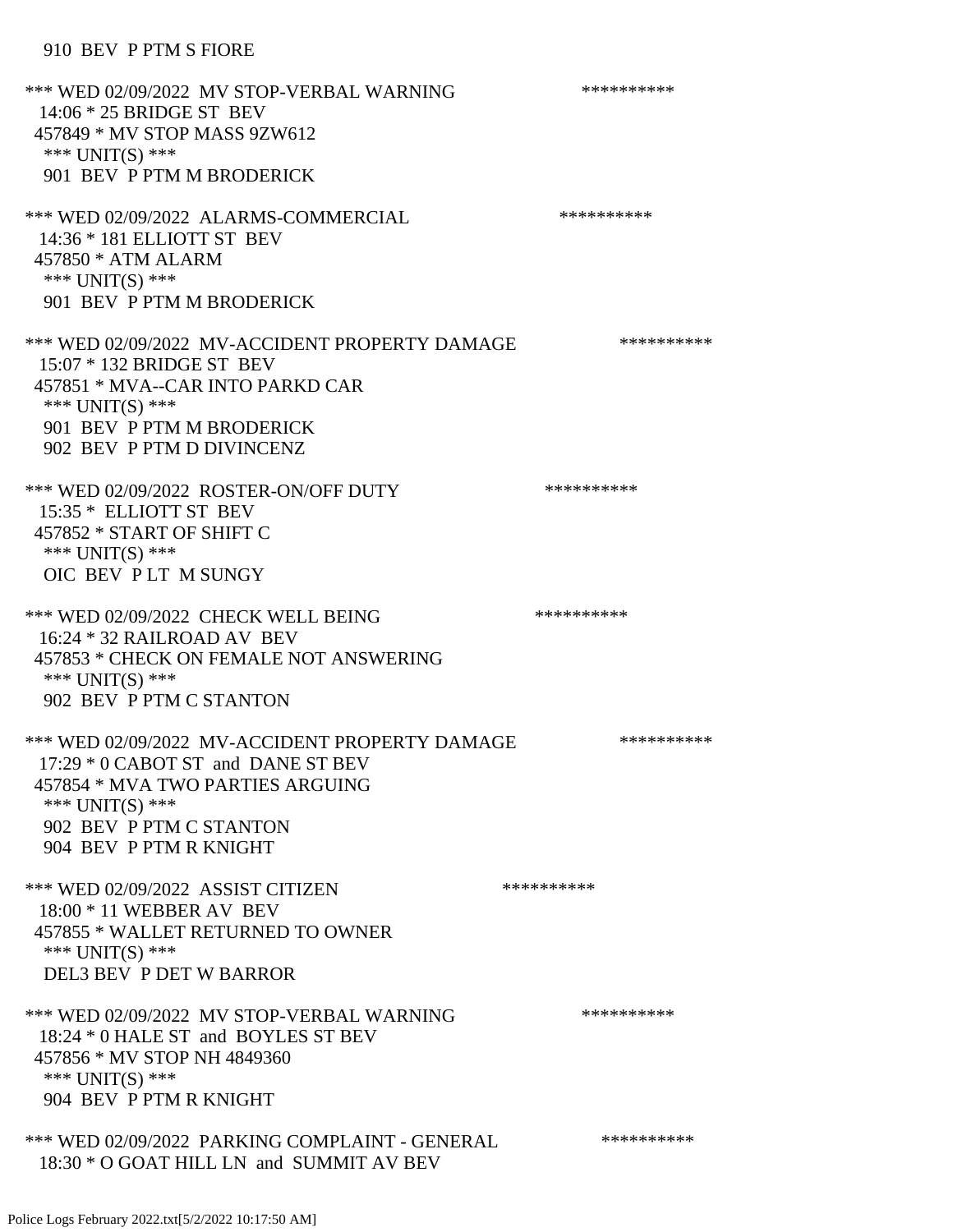| 457857 * PARKING COMPLAINT<br>*** UNIT(S) ***<br>913 BEV P SGT M HENEBURY                                                                                                                |            |
|------------------------------------------------------------------------------------------------------------------------------------------------------------------------------------------|------------|
| *** WED 02/09/2022 ASSIST CITIZEN<br>$20:24 * 4$ MARJORIE WY BEV<br>457858 * MOM CONCERNED ABOUT DAUGHTER<br>*** UNIT(S) ***<br>905 BEV P PTM J MCCARTHY                                 | ********** |
| *** WED 02/09/2022 CHECK WELL BEING<br>20:53 * 55 OBER ST BEV<br>457859 * CHECK ON MV<br>*** UNIT(S) ***<br>902 BEV P PTM C STANTON<br>904 BEV P PTM R KNIGHT                            | ********** |
| *** WED 02/09/2022 ASSAULT W/OTH DANG WEAP*13A<br>23:10 * 355 RANTOUL ST BEV<br>457860 * POSSIBLE PAST ASSAULT<br>*** UNIT(S) ***<br>901 BEV P PTM A CECCHINI<br>902 BEV P PTM C STANTON | ********** |
| *** WED 02/09/2022 ROSTER-ON/OFF DUTY<br>23:45 * ELLIOTT ST BEV<br>457861 * START OF SHIFT A<br>*** $UNIT(S)$ ***<br>OIC BEV PLT DCOSTA                                                  | ********** |
| *** THU 02/10/2022 PARK/PLAYGROUND CHECK<br>00:30 * 55 OBER ST BEV<br>457862 * LYNCH PARK CHECK<br>*** UNIT(S) ***<br>904 BEV P PTM M MARINO                                             | ********** |
| *** THU 02/10/2022 SCHOOL BUILDING CHECK<br>00:35 * 100 SOHIER RD BEV<br>457863 * BHS CHECK<br>*** UNIT(S) ***<br>903 BEV P PTM C GANEY                                                  | ********** |
| *** THU 02/10/2022 DIRECTED PATROL<br>00:40 * 0 BAYVIEW AV and HOSPITAL PT BEV<br>457864 * HOSPITAL POINT CHECK<br>*** UNIT(S) ***<br>904 BEV P PTM M MARINO                             | ********** |
| *** THU 02/10/2022 SCHOOL BUILDING CHECK<br>$00:43 * 40$ WOODLAND AV BEV<br>457865 * AYERS RYAL SIDE CHECK<br>*** UNIT(S) ***<br>901 BEV P PTM P FIDRYCH                                 | ********** |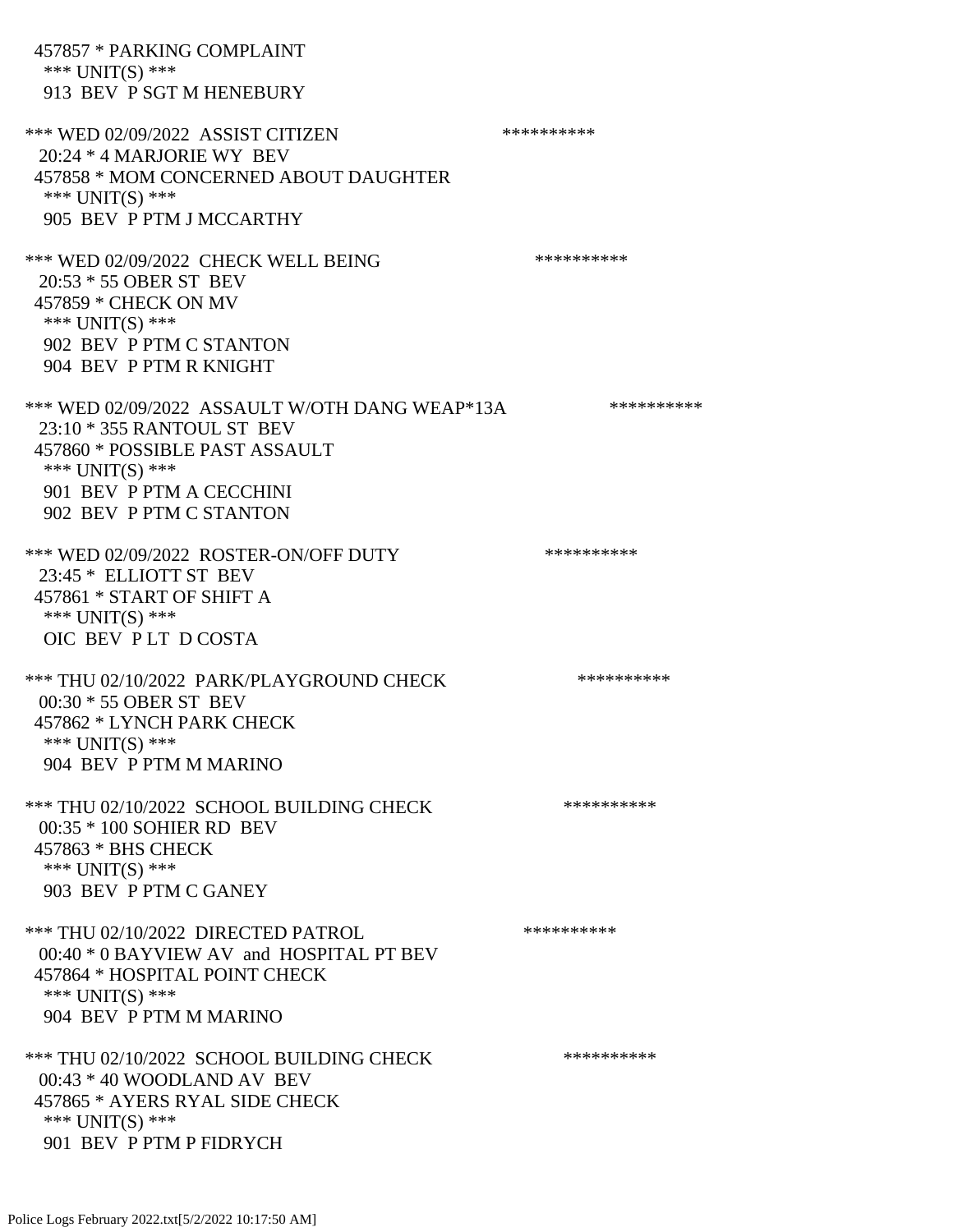\*\*\* THU 02/10/2022 PARK/PLAYGROUND CHECK \*\*\*\*\*\*\*\*\*\*\*\* 00:49 \* 4 MCPHERSON DR BEV 457866 \* YOUTH CENTER CHECK \*\*\* UNIT(S) \*\*\* 901 BEV P PTM P FIDRYCH \*\*\* THU 02/10/2022 PARK/PLAYGROUND CHECK \*\*\*\*\*\*\*\*\*\*\*\* 00:51 \* 410 ESSEX ST 457867 \* HARRY BALL FIELD \*\*\* UNIT(S) \*\*\* 906 BEV P PTM E SCHULTZ \*\*\* THU 02/10/2022 PARK/PLAYGROUND CHECK \*\*\*\*\*\*\*\*\*\*\*\* 00:54 \* 145 LIVINGSTONE AV BEV 457868 \* OBEAR PARK CHECK \*\*\* UNIT(S) \*\*\* 901 BEV P PTM P FIDRYCH \*\*\* THU 02/10/2022 DIRECTED PATROL \*\*\*\*\*\*\*\*\*\* 00:56 \* 142 BRIMBAL AV and SOHIER RD BEV 457869 \* NS CROSSING CHECK \*\*\* UNIT(S) \*\*\* 903 BEV P PTM C GANEY \*\*\* THU 02/10/2022 DIRECTED PATROL \*\*\*\*\*\*\*\*\*\* 01:05 \* 65 DODGE ST BEV 457870 \* CGECK OF PLAZA \*\*\* UNIT(S) \*\*\* 905 BEV P PTM A CECCHINI \*\*\* THU 02/10/2022 DIRECTED PATROL \*\*\*\*\*\*\*\*\*\* 01:08 \* 45 ENON ST BEV 457871 \* CHECK OF PLAZA \*\*\* UNIT(S) \*\*\* 905 BEV P PTM A CECCHINI \*\*\* THU 02/10/2022 DIRECTED PATROL \*\*\*\*\*\*\*\*\*\* 01:11 \* 420 CABOT ST BEV 457872 \* KELLY FORD CHECK \*\*\* UNIT(S) \*\*\* 903 BEV P PTM C GANEY \*\*\* THU 02/10/2022 SCHOOL BUILDING CHECK \*\*\*\*\*\*\*\*\*\*\* 01:13 \* 48 PUTNAM ST BEV 457873 \* CHECK OF SCHOOL \*\*\* UNIT(S) \*\*\* 905 BEV P PTM A CECCHINI \*\*\* THU 02/10/2022 PARK/PLAYGROUND CHECK \*\*\*\*\*\*\*\*\*\*\*\* 01:15 \* 0 PORTER ST BEV 457874 \* GILLIS PARK CHECK \*\*\* UNIT(S) \*\*\* 902 BEV P PTM N BENCAL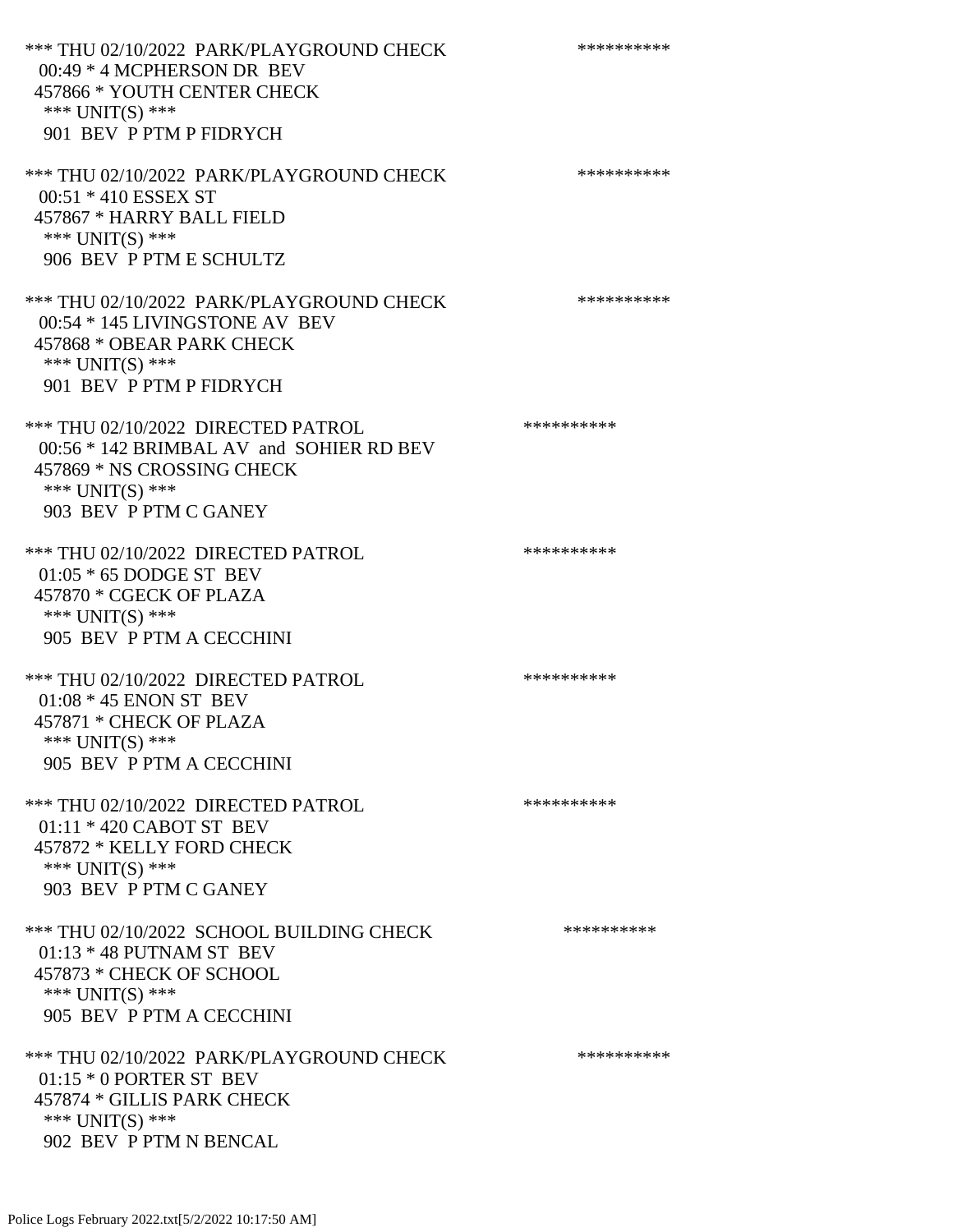\*\*\* THU 02/10/2022 DIRECTED PATROL \*\*\*\*\*\*\*\*\*\* 01:19 \* 474 RANTOUL ST BEV 457875 \* DIBACCO SERVICE CHECK \*\*\* UNIT(S) \*\*\* 903 BEV P PTM C GANEY \*\*\* THU 02/10/2022 SCHOOL BUILDING CHECK \*\*\*\*\*\*\*\*\*\*\*\* 01:20 \* 20 EISENHOWER AV BEV 457876 \* COVE SCHOOL CHECK \*\*\* UNIT(S) \*\*\* 904 BEV P PTM M MARINO \*\*\* THU 02/10/2022 DIRECTED PATROL \*\*\*\*\*\*\*\*\*\* 01:23 \* 0 LOTHROP ST and DANE ST BEV 457877 \* DANE ST BEACH CHECK \*\*\* UNIT(S) \*\*\* 902 BEV P PTM N BENCAL \*\*\* THU 02/10/2022 SCHOOL BUILDING CHECK \*\*\*\*\*\*\*\*\*\*\* 01:31 \* 41 BRIMBAL AV BEV 457878 \* HANNAH SCHOOL CHECK \*\*\* UNIT(S) \*\*\* 904 BEV P PTM M MARINO \*\*\* THU 02/10/2022 TRAIN STATION CHECK \*\*\*\*\*\*\*\*\*\*\*\* 01:31 \* 10 PARK ST BEV 457879 \* DEPOT CHECK \*\*\* UNIT(S) \*\*\* 902 BEV P PTM N BENCAL \*\*\* THU 02/10/2022 MISSING PERSON-JUVENILE \*\*\*\*\*\*\*\*\*\*\*\* 01:33 \* MARJORIE WY BEV 457880 \* MISSING PERSON REPORT(JUVENILE) \*\*\* UNIT(S) \*\*\* H2 BEV P PTM M THERIAULT \*\*\* THU 02/10/2022 DIRECTED PATROL \*\*\*\*\*\*\*\*\*\* 01:39 \* 74 HART ST BEV 457881 \* CHECK OF GUS \*\*\* UNIT(S) \*\*\* 912 BEV P SGT J ZWICKER \*\*\* THU 02/10/2022 DIRECTED PATROL 01:48 \* 17 HULL ST BEV 457882 \* CHECK OF CENTERVILLE SCHOOL \*\*\* UNIT(S) \*\*\* 912 BEV P SGT J ZWICKER \*\*\* THU 02/10/2022 DIRECTED PATROL \*\*\*\*\*\*\*\*\*\* 01:51 \* 201 BROUGHTON DR BEV 457883 \* BROUGHTON DRIVE AREA CHECK \*\*\* UNIT(S) \*\*\* 904 BEV P PTM M MARINO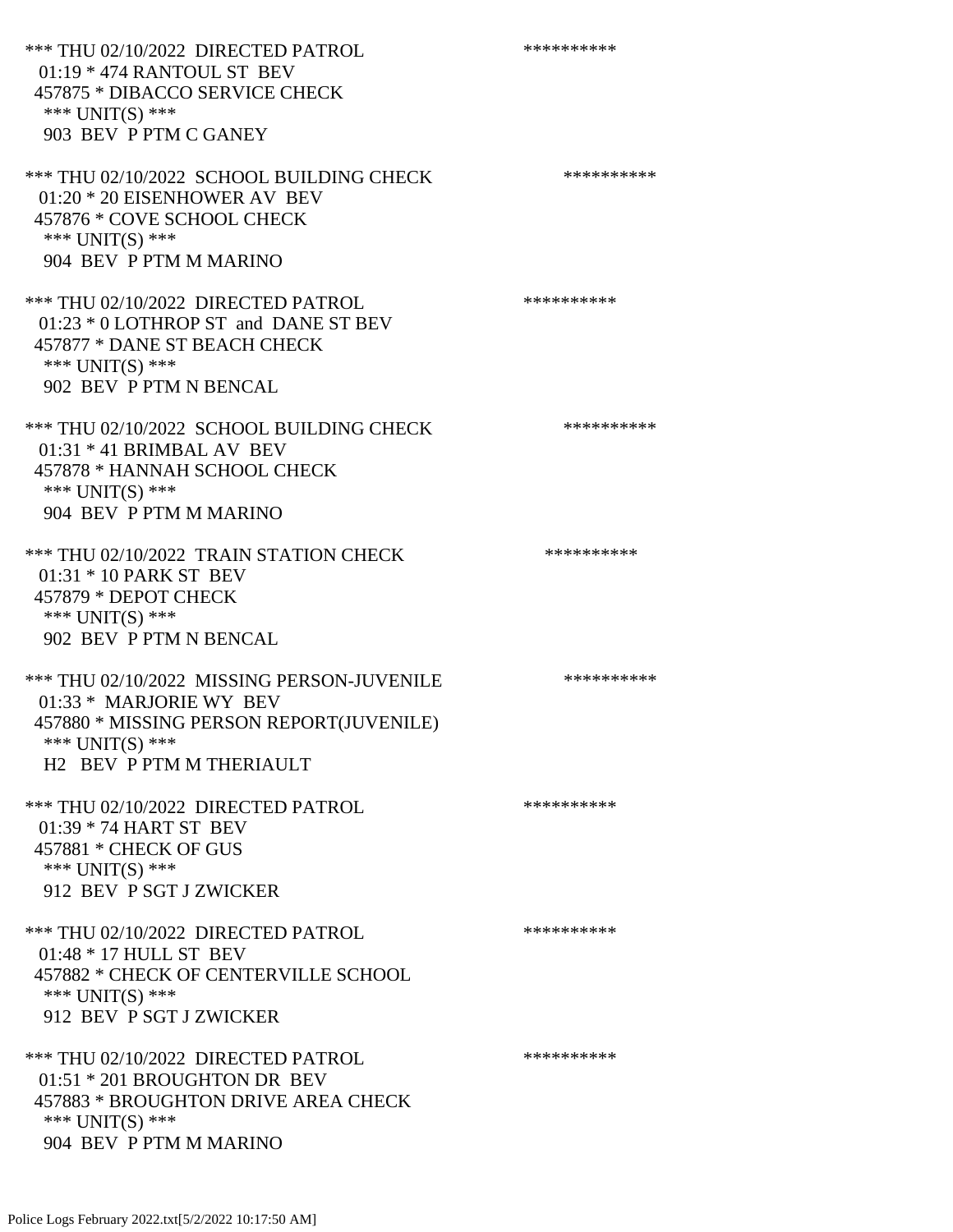\*\*\* THU 02/10/2022 BUILDING CHECK \*\*\*\*\*\*\*\*\*\* 02:07 \* BRIMBAL AV BEV 457884 \* CYCLES 128 CHECK \*\*\* UNIT(S) \*\*\* 904 BEV P PTM M MARINO \*\*\* THU 02/10/2022 BUILDING CHECK \*\*\*\*\*\*\*\*\*\*\*\* 04:35 \* ESSEX ST BEV 457885 \* FIVE STAR AUTO SERVICE CHECK \*\*\* UNIT(S) \*\*\* 904 BEV P PTM M MARINO \*\*\* THU 02/10/2022 BUILDING CHECK \*\*\*\*\*\*\*\*\*\*\*\* 04:45 \* BRIMBAL AV BEV 457886 \* BEVERLY AUTO CENTER CHECK \*\*\* UNIT(S) \*\*\* 904 BEV P PTM M MARINO \*\*\* THU 02/10/2022 PARK/PLAYGROUND CHECK \*\*\*\*\*\*\*\*\*\*\*\* 04:47 \* 134 MCKAY ST BEV 457887 \* BG&T CHECK \*\*\* UNIT(S) \*\*\* 901 BEV P PTM P FIDRYCH \*\*\* THU 02/10/2022 MV STOP-VERBAL WARNING \*\*\*\*\*\*\*\*\*\*\*\* 06:39 \* 100 SOHIER RD BEV 457888 \* MV STOP \*\*\* UNIT(S) \*\*\* 903 BEV P PTM C GANEY 904 BEV P PTM M MARINO \*\*\* THU 02/10/2022 MV STOP-VERBAL WARNING \*\*\*\*\*\*\*\*\*\*\*\*\* 06:46 \* 1 MCPHERSON DR BEV 457889 \* MV STOP MA REG 3PEM99 \*\*\* UNIT(S) \*\*\* 908 BEV P PTM J MARRS \*\*\* THU 02/10/2022 ROSTER-OFFICER ORDERED TO WORK \*\*\*\*\*\*\*\*\*\*\*\* 06:52 \* ELLIOTT ST BEV 457890 \* OFFICER ORDERED TO WORK \*\*\* UNIT(S) \*\*\* OIC BEV P LT D COSTA \*\*\* THU 02/10/2022 MV STOP-VERBAL WARNING \*\*\*\*\*\*\*\*\*\* 07:00 \* 0 OTIS RD and BRIMBAL AV BEV 457891 \* MV STOP \*\*\* UNIT(S) \*\*\* 904 BEV P PTM M MARINO \*\*\* THU 02/10/2022 ROSTER-ON/OFF DUTY \*\*\*\*\*\*\*\*\*\* 07:33 \* ELLIOTT ST BEV 457892 \* DIV B ASSIGNMENTS \*\*\* THU 02/10/2022 SCHOOL TRAFFIC \*\*\*\*\*\*\*\*\*\*\*\*\*\*\*\*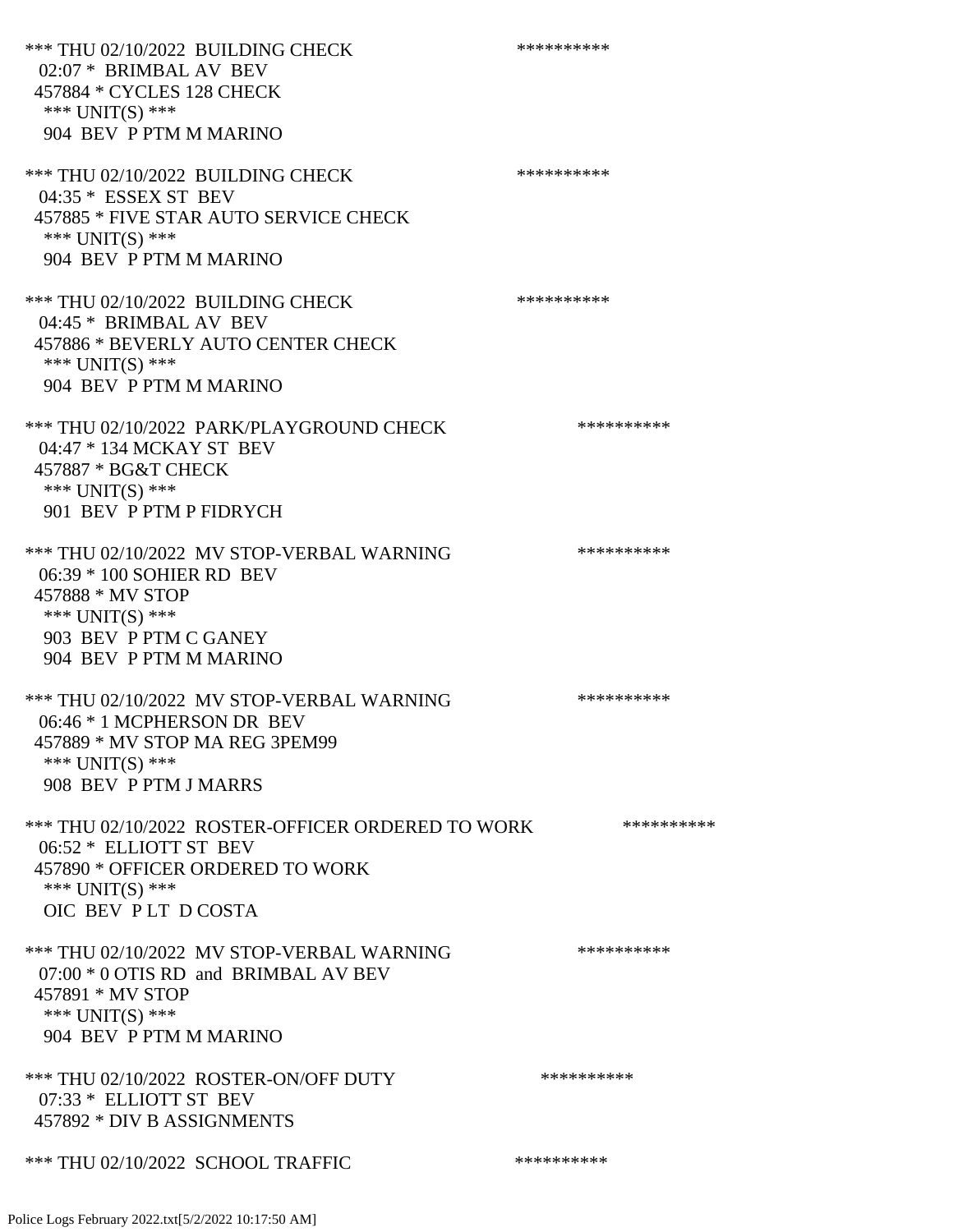07:38 \* 0 ESSEX ST and HULL ST BEV 457893 \* SCHOOL TRAFFIC \*\*\* UNIT(S) \*\*\* 907 BEV P PTM J LANTYCH \*\*\* THU 02/10/2022 MV-ACCIDENT PROPERTY DAMAGE \*\*\*\*\*\*\*\*\*\*\*\* 07:48 \* 0 RANTOUL ST and BOW ST BEV 457894 \* 2 CAR MVA \*\*\* UNIT(S) \*\*\* 901 BEV P PTM P FIDRYCH \*\*\* THU 02/10/2022 MV-ACCIDENT PROPERTY DAMAGE \*\*\*\*\*\*\*\*\*\*\*\* 07:53 \* 0 BRIMBAL AV and COLON ST BEV 457895 \* MVA \*\*\* UNIT(S) \*\*\* 906 BEV P PTM J MARRS A1 BEV A AMBULANCE BF1 BEV F BEV FIRE \*\*\* THU 02/10/2022 MV STOP-VERBAL WARNING \*\*\*\*\*\*\*\*\*\*\*\*\* 07:55 \* 0 ESSEX ST and HULL ST BEV 457896 \* MV STOP VB7919 \*\*\* UNIT(S) \*\*\* 907 BEV P PTM J LANTYCH \*\*\* THU 02/10/2022 ALARMS-COMMERCIAL \*\*\*\*\*\*\*\*\*\* 09:11 \* 266 CABOT ST BEV 457897 \* FRONT MOTION ALARM \*\*\* UNIT(S) \*\*\* 902 00 P PTM T SLAVIN 912 BEV P SGT J SANTAMARI \*\*\* THU 02/10/2022 MV STOP-WRITTEN WARNING \*\*\*\*\*\*\*\*\*\*\*\*\*\* 10:30 \* 0 CABOT ST and TRASK ST BEV 457898 \* MV STOP 435PL5 \*\*\* UNIT(S) \*\*\* 907 BEV P PTM J LANTYCH \*\*\* THU 02/10/2022 MV STOP-VERBAL WARNING \*\*\*\*\*\*\*\*\*\*\*\*\* 10:36 \* 0 CABOT ST and TRASK ST BEV 457899 \* MV STOP 2NCM74 \*\*\* UNIT(S) \*\*\* 907 BEV P PTM J LANTYCH \*\*\* THU 02/10/2022 MV STOP-VERBAL WARNING \*\*\*\*\*\*\*\*\*\*\*\*\* 10:41 \* 0 CABOT ST and TRASK ST BEV 457900 \* MV STOP LRA4732 (PA) \*\*\* UNIT(S) \*\*\* 907 BEV P PTM J LANTYCH \*\*\* THU 02/10/2022 MV STOP-CITATION ISSUED \*\*\*\*\*\*\*\*\*\* 10:59 \* 719 CABOT ST BEV 457901 \* MV STOP 7EP854 \*\*\* UNIT(S) \*\*\*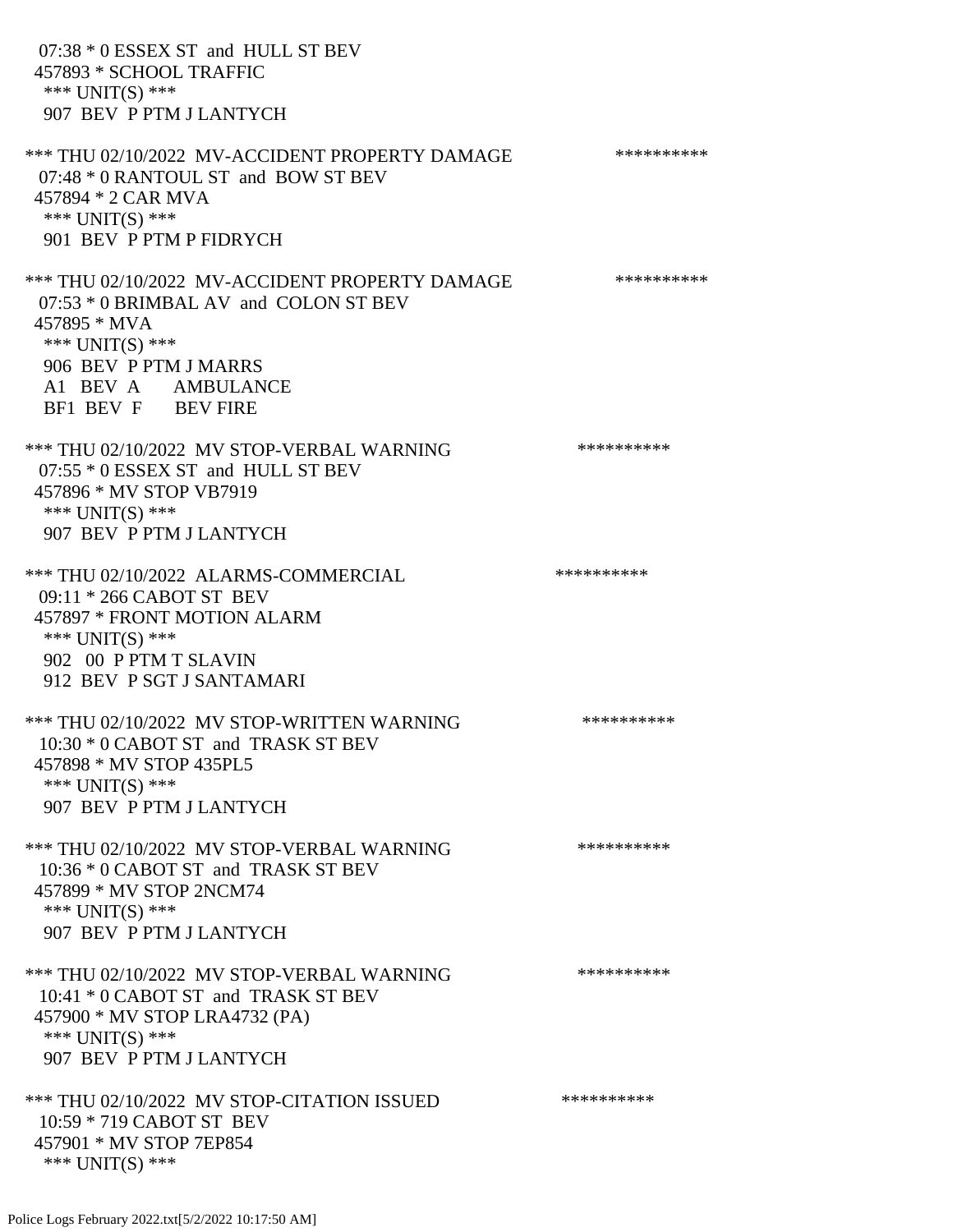# 907 BEV P PTM J LANTYCH

| *** THU 02/10/2022 MV STOP-VERBAL WARNING<br>11:04 * 0 RANTOUL ST and ELLIOTT ST BEV<br>457902 * MV STOP MA 2LR536<br>*** UNIT(S) ***<br>912 BEV P SGT J SANTAMARI                                                   | ********** |
|----------------------------------------------------------------------------------------------------------------------------------------------------------------------------------------------------------------------|------------|
| *** THU 02/10/2022 MENTAL HEALTH - SECTION 12<br>11:07 * MARJORIE WY BEV<br>457903 * SECTION 12<br>*** UNIT(S) ***<br>903 BEV P PTM D DIVINCENZ<br>912 BEV P SGT J SANTAMARI                                         | ********** |
| *** THU 02/10/2022 WARRANT-ATTEMPT TO SERVE<br>$11:31 * 10$ BOW ST Apt: A BEV<br>457904 * WARRANT SERVICE ATTEMPT<br>*** UNIT(S) ***<br>901 BEV P PTM D GRIMES<br>902 00 P PTM T SLAVIN<br>912 BEV P SGT J SANTAMARI | ********** |
| *** THU 02/10/2022 MV STOP-VERBAL WARNING<br>11:56 * 224 ELLIOTT ST BEV<br>457905 * MA REG 1ZMH75<br>*** UNIT(S) ***<br>902 00 P PTM T SLAVIN<br>903 BEV P PTM D DIVINCENZ                                           | ********** |
| *** THU 02/10/2022 NOTIFICATION<br>12:31 * 175 ELLIOTT ST BEV<br>457906 * NOTICE SERVED TO OFFICER<br>*** UNIT(S) ***<br>LIM4 BEV PLT M BACKSTROM                                                                    | ********** |
| *** THU 02/10/2022 MV STOP-VERBAL WARNING<br>13:06 * 0 TOZER RD and HELLARD RD BEV<br>457907 * MA REG 2CLH67<br>*** UNIT(S) ***<br>912 BEV P SGT J SANTAMARI                                                         | ********** |
| *** THU 02/10/2022 MV STOP-VERBAL WARNING<br>13:45 * 0 ELLIOTT ST and CABOT ST BEV<br>457908 * MV STOP 7VC291<br>*** UNIT(S) ***<br>907 BEV P PTM J LANTYCH                                                          | ********** |
| *** THU 02/10/2022 MV STOP-VERBAL WARNING<br>13:50 * 100 SOHIER RD BEV<br>457909 * MV STOP MA 234XD9<br>*** UNIT(S) ***<br>912 BEV P SGT J SANTAMARI                                                                 | ********** |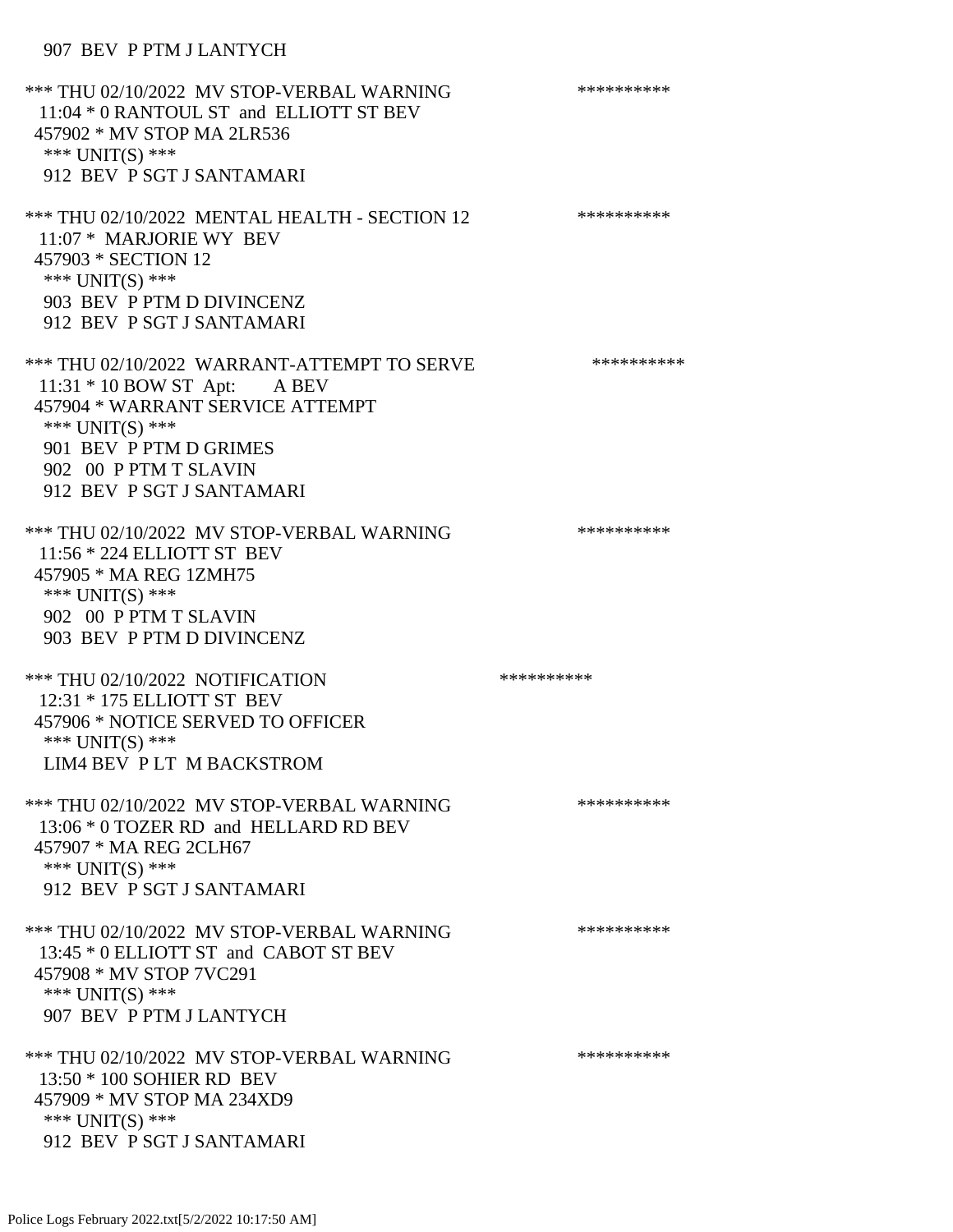\*\*\* THU 02/10/2022 MV STOP-ARREST/SUMMONS \*\*\*\*\*\*\*\*\*\*\*\*\*\* 13:54 \* 0 ELLIOTT ST and RANTOUL ST BEV 457910 \* MA REG 5SX586 \*\*\* UNIT(S) \*\*\* 912 BEV P SGT J SANTAMARI \*\*\* THU 02/10/2022 MV STOP-VERBAL WARNING \*\*\*\*\*\*\*\*\*\*\*\*\* 14:08 \* 0 RANTOUL ST and ELLIOTT ST BEV 457911 \* MV STOP 3DGM34 \*\*\* UNIT(S) \*\*\* 907 BEV P PTM J LANTYCH \*\*\* THU 02/10/2022 SUSP ACTIVITY \*\*\*\*\*\*\*\*\*\*\*\* 14:09 \* 0 COLE ST and PARADISE RD BEV 457912 \* ELDERLY MALE STUMBLING \*\*\* UNIT(S) \*\*\* 906 BEV P PTM J MARRS \*\*\* THU 02/10/2022 POLICE INFORMATION \*\*\*\*\*\*\*\*\*\* 14:38 \* SOHIER RD BEV 457913 \* DISABLED VEHICLE IN BHS LOT \*\*\* UNIT(S) \*\*\* 910 BEV P PTM S FIORE \*\*\* THU 02/10/2022 MV STOP-VERBAL WARNING \*\*\*\*\*\*\*\*\*\*\*\*\*\* 14:44 \* 0 CABOT ST and SCOTT ST BEV 457914 \* MV STOP: MA REG. 1DLH78 \*\*\* UNIT(S) \*\*\* DTL BEV P PTM M MARINO \*\*\* THU 02/10/2022 MV STOP-VERBAL WARNING \*\*\*\*\*\*\*\*\*\*\*\*\* 14:45 \* 0 CABOT ST and SCOTT ST BEV 457915 \* MV STOP: MA REG. 88HG50 \*\*\* UNIT(S) \*\*\* DTL BEV P PTM M MARINO \*\*\* THU 02/10/2022 HARASSMENT \*\*\*\*\*\*\*\*\*\* 14:57 \* DOLLOFF AV BEV 457916 \* PAST HARASSMENT \*\*\* UNIT(S) \*\*\* 901 BEV P PTM D GRIMES \*\*\* THU 02/10/2022 ROSTER-ON/OFF DUTY \*\*\*\*\*\*\*\*\*\* 16:00 \* ELLIOTT ST BEV 457917 \* START OF SHIFT C (4-12 SHIFT) \*\*\* UNIT(S) \*\*\* OIC BEV P LT J SHAIRS \*\*\* THU 02/10/2022 BURGLARY/B&E MV,TRUK\*US\*23F \*\*\*\*\*\*\*\*\*\* 16:35 \* 10 PARK ST BEV 457919 \* MV ENTERED AND DAMAGED \*\*\* UNIT(S) \*\*\* H2 BEV P PTM S LEBLANC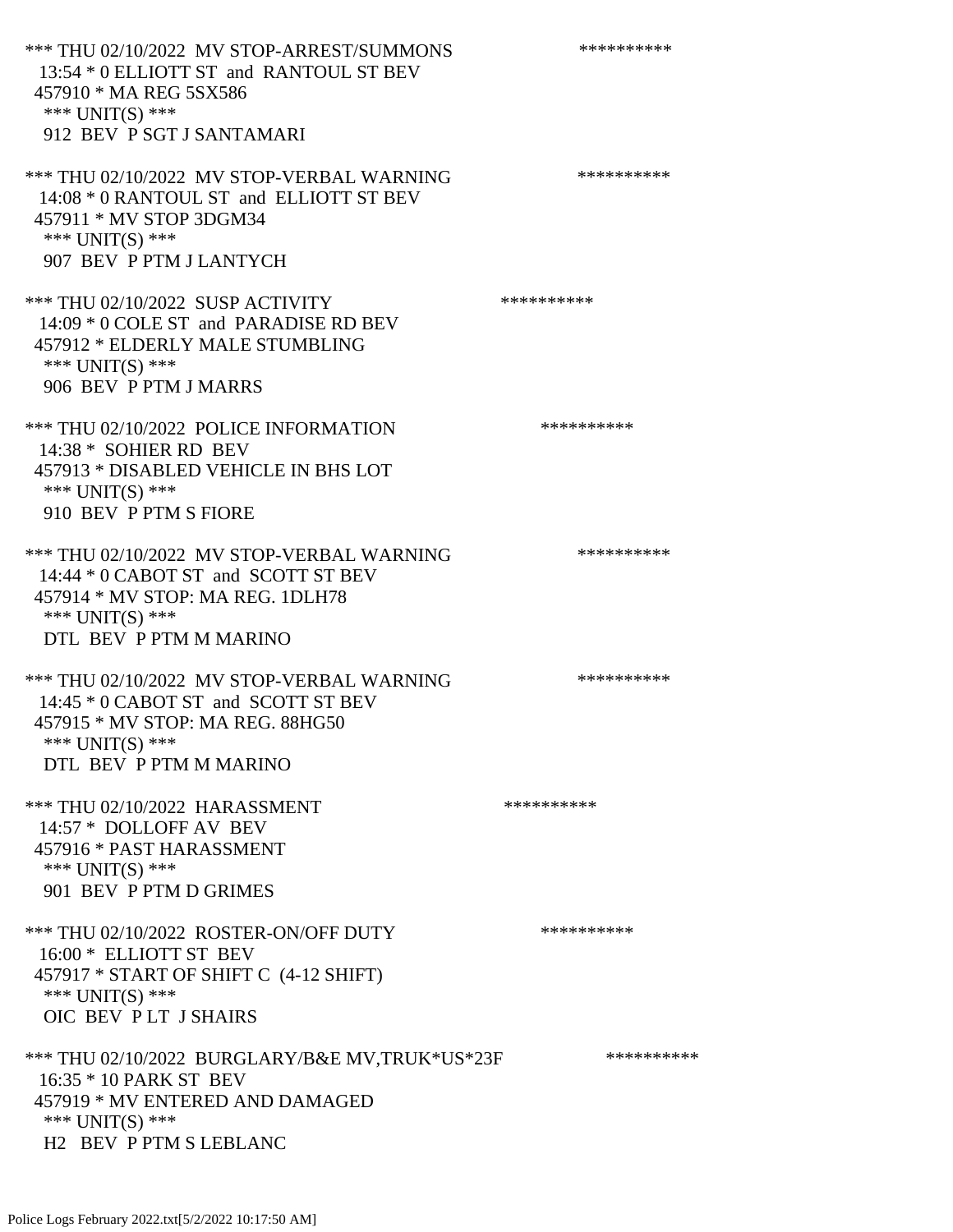\*\*\* THU 02/10/2022 MV STOP-VERBAL WARNING \*\*\*\*\*\*\*\*\*\*\*\*\* 16:43 \* 0 CABOT ST and WATER ST BEV 457920 \* MA REG 6GB662 \*\*\* UNIT(S) \*\*\* 902 00 P PTM R KNIGHT \*\*\* THU 02/10/2022 HAZARD-RR GATES DOWN \*\*\*\*\*\*\*\*\*\* 17:15 \* 0 ODELL AV and SPRING ST BEV 457921 \* GATES MALFUNCTIONING \*\*\* UNIT(S) \*\*\* 903 BEV P PTM C STANTON 904 BEV P PTM H GEARY \*\*\* THU 02/10/2022 MV STOP-VERBAL WARNING \*\*\*\*\*\*\*\*\*\*\*\*\* 17:20 \* 163 DODGE ST BEV 457922 \* MV STOP MA 1WFB59 \*\*\* UNIT(S) \*\*\* 912 BEV P SGT J SHAIRS \*\*\* THU 02/10/2022 MV STOP-ARREST/SUMMONS \*\*\*\*\*\*\*\*\*\* 17:22 \* 258 RANTOUL ST BEV 457923 \* MA REG 2KDT88 \*\*\* UNIT(S) \*\*\* 901 BEV P PTM J SPITALERI 902 00 P PTM R KNIGHT \*\*\* THU 02/10/2022 MV STOP-VERBAL WARNING \*\*\*\*\*\*\*\*\*\*\*\*\*\*\* 17:31 \* 100 SOHIER RD BEV 457924 \* MV STOP-RS39GS \*\*\* UNIT(S) \*\*\* 912 BEV P SGT J SHAIRS \*\*\* THU 02/10/2022 FOLLOW-UP \*\*\*\*\*\*\*\*\*\*\*\* 17:55 \* 355 RANTOUL ST BEV 457925 \* FOLLOW UP FOR 456870 \*\*\* UNIT(S) \*\*\* 903 BEV P PTM C STANTON \*\*\* THU 02/10/2022 DOMESTIC-ABUSE/NEGLECT\*90F \*\*\*\*\*\*\*\*\*\*\*\* 18:30 \* 345 CABOT ST BEV 457926 \* CHILD OUT OF CONTROL \*\*\* UNIT(S) \*\*\* 902 00 P PTM R KNIGHT 903 BEV P PTM C STANTON 904 BEV P PTM H GEARY 912 BEV P SGT J SHAIRS \*\*\* THU 02/10/2022 CHECK WELL BEING \*\*\*\*\*\*\*\*\*\*\*\*\* 19:09 \* 9 MILL ST BEV 457927 \* CHECK WELL BEING OF CHILD INSIDE APT \*\*\* UNIT(S) \*\*\* 903 BEV P PTM C STANTON 912 BEV P SGT J SHAIRS

Police Logs February 2022.txt[5/2/2022 10:17:50 AM]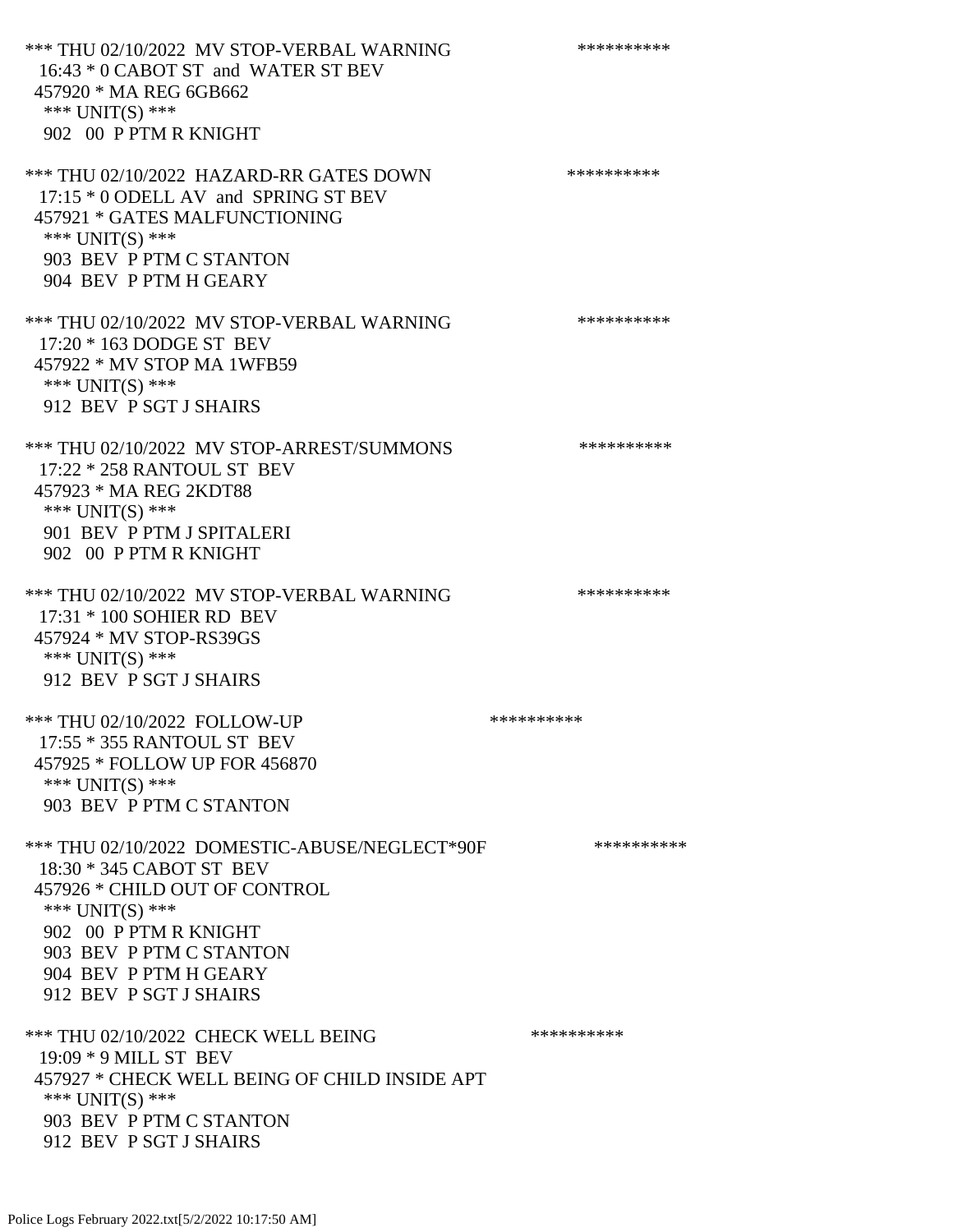\*\*\* THU 02/10/2022 MEDICAL-BLS \*\*\*\*\*\*\*\*\*\*\*\*\* 19:12 \* COOLIDGE AV BEV 457928 \* TROUBLE BREATHING \*\*\* UNIT(S) \*\*\* 901 BEV P PTM J SPITALERI A1 BEV A AMBULANCE BF1 BEV F BEV FIRE \*\*\* THU 02/10/2022 209A ORDER ATTEMPT TO SERVE \*\*\*\*\*\*\*\*\*\* 20:07 \* BOW ST BEV 457929 \* ATTEMPT TO SERVE \*\*\* UNIT(S) \*\*\* 902 00 P PTM R KNIGHT 903 BEV P PTM C STANTON \*\*\* THU 02/10/2022 PARKING COMPLAINT - GENERAL \*\*\*\*\*\*\*\*\*\* 20:18 \* 0 COX CT and SUMMIT AV BEV 457930 \* PARKING COMPLAINT \*\*\* UNIT(S) \*\*\* 902 00 P PTM R KNIGHT \*\*\* THU 02/10/2022 MV STOP-VERBAL WARNING \*\*\*\*\*\*\*\*\*\*\*\*\* 21:39 \* 0 RIVER ST and FEDERAL ST BEV 457931 \* MA REG 1BMF99 \*\*\* UNIT(S) \*\*\* 912 BEV P SGT J SHAIRS \*\*\* THU 02/10/2022 MV STOP-CITATION ISSUED \*\*\*\*\*\*\*\*\*\* 22:40 \* 174 RANTOUL ST BEV 457932 \* MA REG 2JHT29 \*\*\* UNIT(S) \*\*\* 901 BEV P PTM J SPITALERI 902 00 P PTM R KNIGHT \*\*\* THU 02/10/2022 ROSTER-ON/OFF DUTY \*\*\*\*\*\*\*\*\*\*\*\* 23:17 \* ELLIOTT ST BEV 457933 \* START OF SHIFT A (MIDNIGHT SHIFT) \*\*\* UNIT(S) \*\*\* OIC BEV P SGT J ZWICKER \*\*\* THU 02/10/2022 ALARMS-COMMERCIAL \*\*\*\*\*\*\*\*\*\*\*\* 23:33 \* 364 RANTOUL ST BEV 457934 \* COMMERCIAL ALARM- 2 FLOOR MOTION \*\*\* UNIT(S) \*\*\* 901 BEV P PTM J SPITALERI 902 00 P PTM R KNIGHT \*\*\* THU 02/10/2022 ALARMS-COMMERCIAL \*\*\*\*\*\*\*\*\*\* 23:45 \* 145 HALE ST BEV 457935 \* GENERAL BURGLARY ALARM \*\*\*  $UNIT(S)$  \*\*\* 901 BEV P PTM J SPITALERI 902 00 P PTM R KNIGHT 904 BEV P PTM S CECCHINI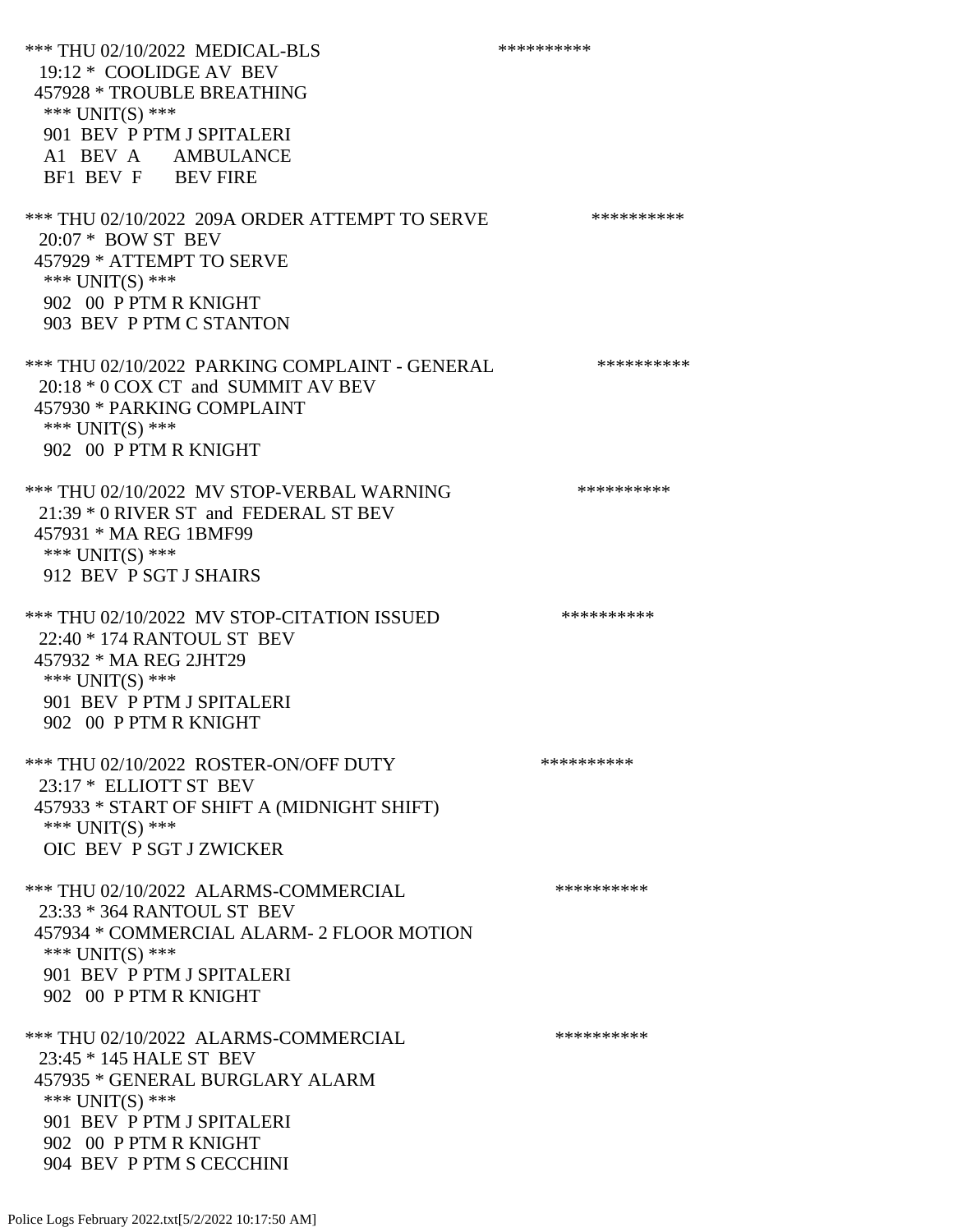\*\*\* FRI 02/11/2022 PARK/PLAYGROUND CHECK \*\*\*\*\*\*\*\*\*\*\*\* 00:23 \* 0 GAGE ST BEV 457936 \* GAGE STREET PARK CHECK \*\*\* UNIT(S) \*\*\* 903 BEV P PTM M MARINO \*\*\* FRI 02/11/2022 SCHOOL BUILDING CHECK \*\*\*\*\*\*\*\*\*\*\* 00:38 \* 100 SOHIER RD BEV 457937 \* HIGH SCHOOL CHECK \*\*\* UNIT(S) \*\*\* 903 BEV P PTM M MARINO \*\*\* FRI 02/11/2022 SCHOOL BUILDING CHECK \*\*\*\*\*\*\*\*\*\* 00:48 \* 40 WOODLAND AV BEV 457938 \* AYERS SCHOOL CHECK \*\*\* UNIT(S) \*\*\* 901 BEV P PTM C GANEY \*\*\* FRI 02/11/2022 DIRECTED PATROL \*\*\*\*\*\*\*\*\*\* 00:49 \* 10 PARK ST BEV 457939 \* CHECK OF MBTA STATION \*\*\* UNIT(S) \*\*\* 902 00 P PTM M THERIAULT \*\*\* FRI 02/11/2022 DIRECTED PATROL \*\*\*\*\*\*\*\*\*\*\*\* 00:57 \* 126 WATER ST BEV 457940 \* CHECK OF JUBILEE YACHT CLUB \*\*\* UNIT(S) \*\*\* 902 00 P PTM M THERIAULT \*\*\* FRI 02/11/2022 PARK/PLAYGROUND CHECK \*\*\*\*\*\*\*\*\*\*\*\* 00:59 \* 145 LIVINGSTONE AV BEV 457941 \* OBEAR PARK CHECK \*\*\* UNIT(S) \*\*\* 901 BEV P PTM C GANEY \*\*\* FRI 02/11/2022 BUILDING CHECK \*\*\*\*\*\*\*\*\*\*\*\*\* 01:15 \* BRIMBAL AV BEV 457942 \* NORTH SHORE CROSSING PLAZA CHECK \*\*\* UNIT(S) \*\*\* 903 BEV P PTM M MARINO \*\*\* FRI 02/11/2022 DIRECTED PATROL \*\*\*\*\*\*\*\*\*\* 01:32 \* 83 BRIDGE ST BEV 457943 \* BRIDGE ST AUTO CHECK \*\*\* UNIT(S) \*\*\* 901 BEV P PTM C GANEY \*\*\* FRI 02/11/2022 BUILDING CHECK \*\*\*\*\*\*\*\*\*\*\* 01:35 \* CABOT ST BEV 457944 \* FORD DEALERSHIP CHECK \*\*\* UNIT(S) \*\*\* 903 BEV P PTM M MARINO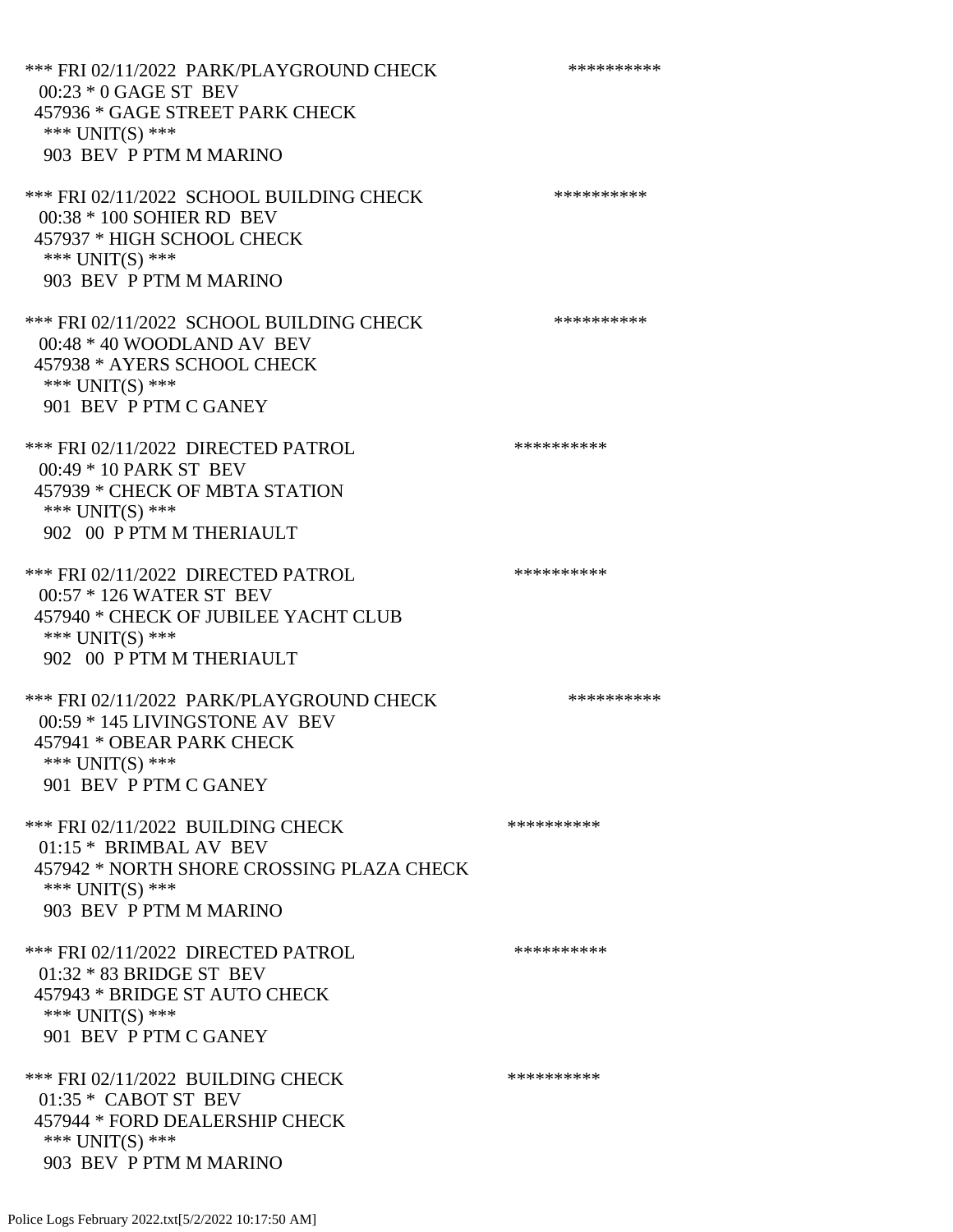\*\*\* FRI 02/11/2022 PARK/PLAYGROUND CHECK \*\*\*\*\*\*\*\*\*\*\*\* 01:40 \* 0 LOTHROP ST BEV 457945 \* CHECK OF INDEPENDENCE PARK \*\*\* UNIT(S) \*\*\* 902 00 P PTM M THERIAULT \*\*\* FRI 02/11/2022 DISTURBANCE-GENERAL \*\*\*\*\*\*\*\*\*\* 01:42 \* 57 SOHIER RD BEV 457946 \* YELLING AND BANGING WAKING NEIGHBORS UP \*\*\* UNIT(S) \*\*\* 903 BEV P PTM M MARINO 905 BEV P PTM G LITTLE \*\*\* FRI 02/11/2022 BUILDING CHECK \*\*\*\*\*\*\*\*\*\*\* 02:14 \* CABOT ST BEV 457947 \* CABOT PLAZA CHECK \*\*\* UNIT(S) \*\*\* 903 BEV P PTM M MARINO \*\*\* FRI 02/11/2022 BUILDING CHECK \*\*\*\*\*\*\*\*\*\*\* 02:30 \* RANTOUL ST BEV 457948 \* 24 HOUR STORE CHECK \*\*\* UNIT(S) \*\*\* 903 BEV P PTM M MARINO \*\*\* FRI 02/11/2022 HAZARD-ROADWAY \*\*\*\*\*\*\*\*\*\* 05:59 \* 0 ELLIOTT ST and BECKFORD ST BEV 457949 \* TRASH ALL OVER ROAD \*\*\* UNIT(S) \*\*\* 903 BEV P PTM M MARINO \*\*\* FRI 02/11/2022 MV STOP-VERBAL WARNING \*\*\*\*\*\*\*\*\*\*\*\* 06:25 \* 0 HERRICK ST and HEATHER ST BEV 457950 \* MA REG 9JE495 \*\*\* UNIT(S) \*\*\* 903 BEV P PTM M MARINO 908 BEV P PTM J MARRS \*\*\* FRI 02/11/2022 MV STOP-VERBAL WARNING \*\*\*\*\*\*\*\*\*\*\*\*\* 06:28 \* 2 MARGIN ST and BRIDGE ST BEV 457951 \* MA REG 4DRT11 \*\*\* UNIT(S) \*\*\* 902 00 P PTM M THERIAULT \*\*\* FRI 02/11/2022 HOSPITAL REQUEST ASSISTANCE \*\*\*\*\*\*\*\*\*\* 06:53 \* 91 HERRICK ST BEV 457952 \* VISITORS REFUSING TO LEAVE \*\*\* UNIT(S) \*\*\* 903 BEV P PTM M MARINO 908 BEV P PTM J MARRS \*\*\* FRI 02/11/2022 ROSTER-ON/OFF DUTY \*\*\*\*\*\*\*\*\*\* 07:18 \* ELLIOTT ST BEV

Police Logs February 2022.txt[5/2/2022 10:17:50 AM]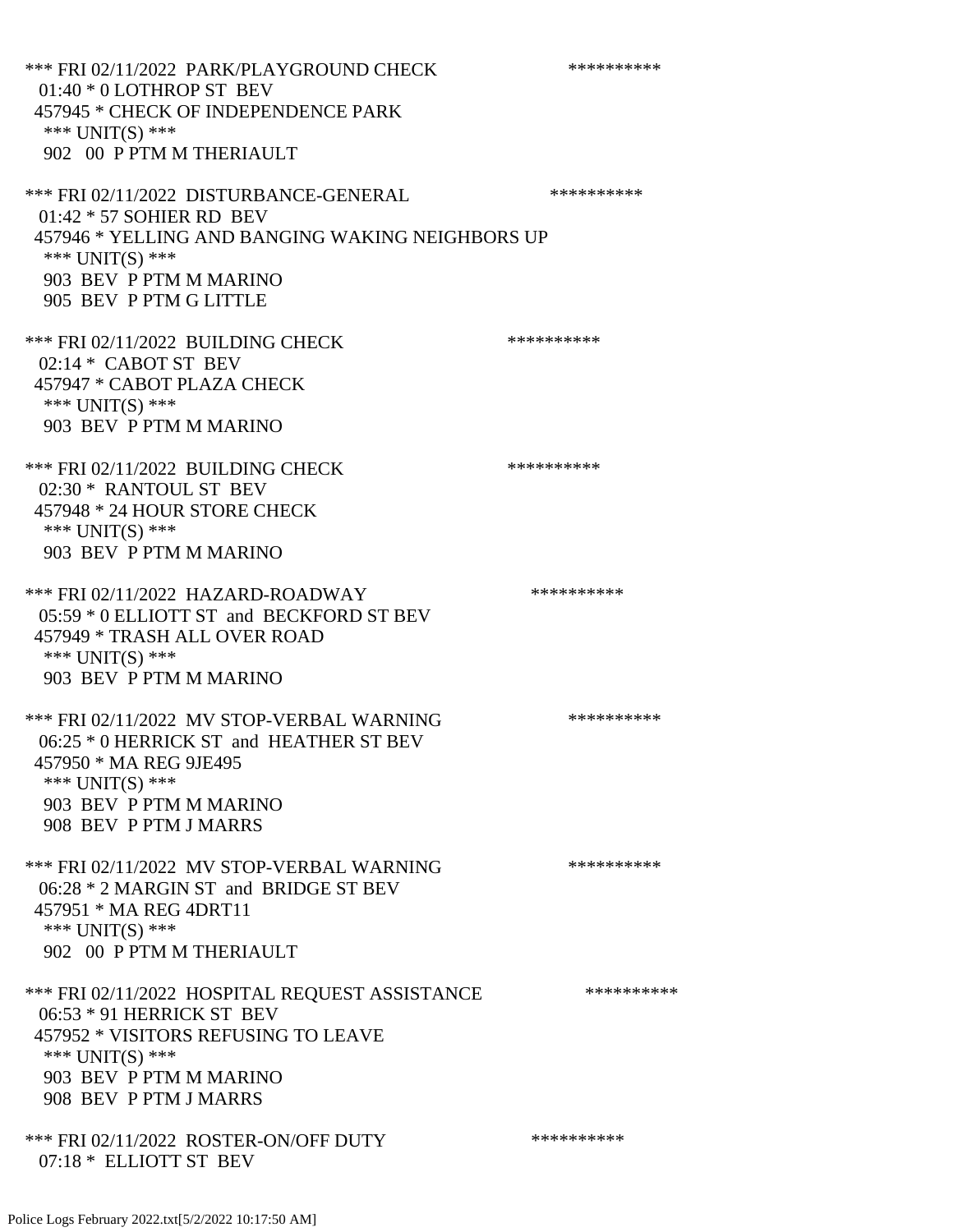457953 \* START OF SHIFT B \*\*\* UNIT(S) \*\*\* OIC BEV P SGT J ZWICKER \*\*\* FRI 02/11/2022 SCHOOL TRAFFIC \*\*\*\*\*\*\*\*\*\*\*\*\* 07:49 \* 0 BRIMBAL AV and WALDEN ST BEV 457954 \* SCHOOL TRAFFIC \*\*\* UNIT(S) \*\*\* 907 BEV P PTM J LANTYCH \*\*\* FRI 02/11/2022 MV STOP-VERBAL WARNING \*\*\*\*\*\*\*\*\*\*\*\* 08:04 \* 0 BRIMBAL AV and WALDEN ST BEV 457955 \* MV STOP 147VN9 \*\*\* UNIT(S) \*\*\* 907 BEV P PTM J LANTYCH \*\*\* FRI 02/11/2022 MV STOP-VERBAL WARNING \*\*\*\*\*\*\*\*\*\*\*\* 09:17 \* 0 MCKAY ST and MATTHIES ST BEV 457956 \* MV STOP MA 76VF46 \*\*\* UNIT(S) \*\*\* 905 BEV P PTL A CLARIZIA \*\*\* FRI 02/11/2022 MV STOP-VERBAL WARNING \*\*\*\*\*\*\*\*\*\*\*\* 09:32 \* 0 MCKAY ST and JENNESS ST BEV 457957 \* MV STOP 2TXF64 \*\*\* UNIT(S) \*\*\* 907 BEV P PTM J LANTYCH \*\*\* FRI 02/11/2022 MV STOP-WRITTEN WARNING \*\*\*\*\*\*\*\*\*\*\*\*\* 09:38 \* 0 MCKAY ST and JENNESS ST BEV 457958 \* MV STOP RT61TD \*\*\* UNIT(S) \*\*\* 907 BEV P PTM J LANTYCH \*\*\* FRI 02/11/2022 ASSIST CITIZEN \*\*\*\*\*\*\*\*\*\* 09:41 \* 31 OBER ST BEV 457959 \* ASSIST CITZEN WITH HOME ISSUE \*\*\* UNIT(S) \*\*\* 904 BEV P PTM W CARGILE \*\*\* FRI 02/11/2022 MEDICAL-BLS \*\*\*\*\*\*\*\*\*\*\*\*\* 09:41 \* CORNELL RD BEV 457960 \* FEMALE PARTY DIFF BEATHING, CHEST PAIN \*\*\* UNIT(S) \*\*\* 905 BEV P PTL A CLARIZIA \*\*\* FRI 02/11/2022 JUVENILE MATTER-OTHER \*\*\*\*\*\*\*\*\*\* 10:05 \* CABOT ST BEV 457961 \* HARASSING PHONE CALLS \*\*\* UNIT(S) \*\*\* 911 BEV P PTM T MEZZA \*\*\* FRI 02/11/2022 NOTIFICATION \*\*\*\*\*\*\*\*\*\* 10:06 \* 160 DODGE ST BEV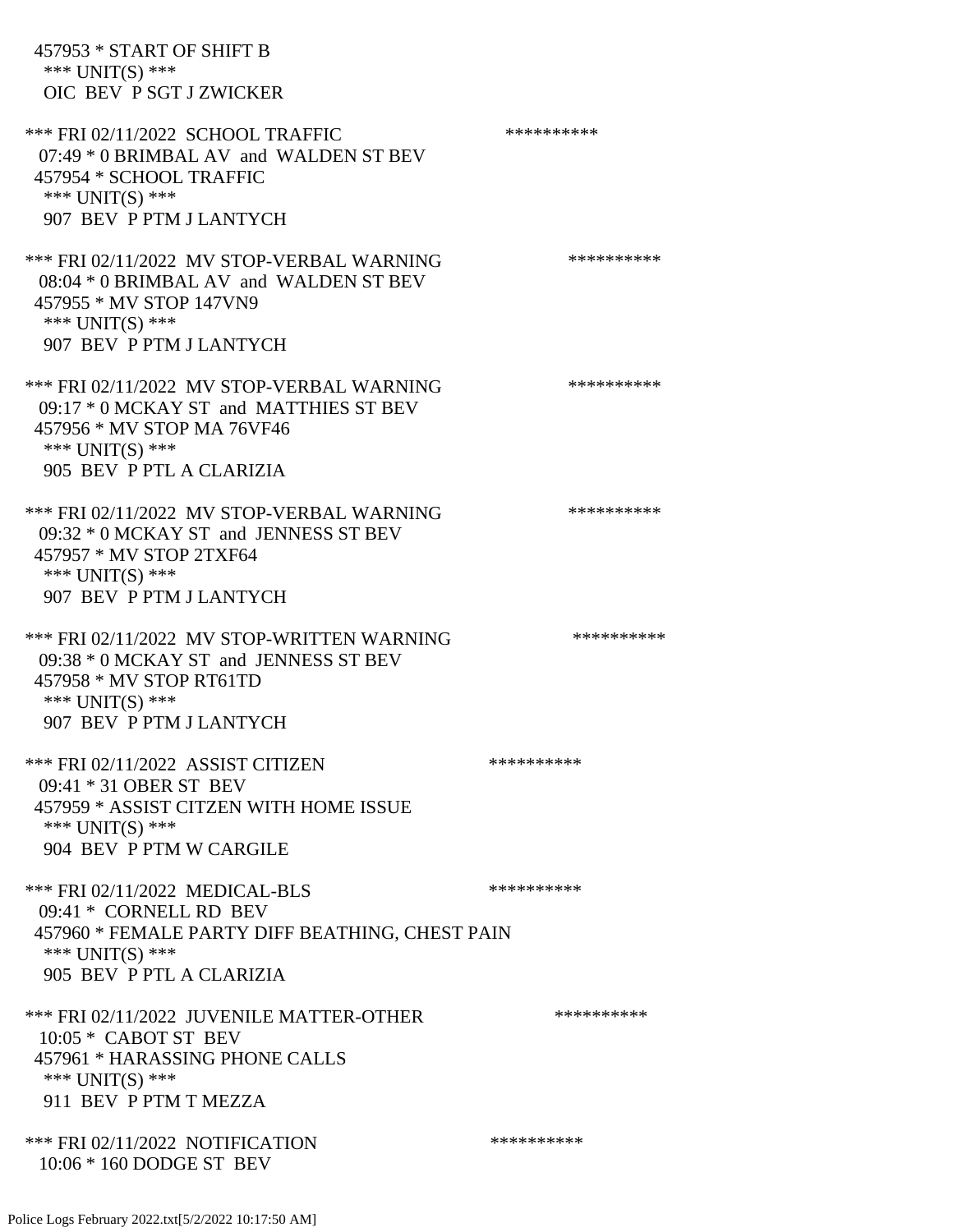| 457962 * COURTESY NOTIFICATION FOR SHERIFF'S DEPT.<br>*** UNIT(S) ***<br>905 BEV P PTL A CLARIZIA                                                                                                                    |            |
|----------------------------------------------------------------------------------------------------------------------------------------------------------------------------------------------------------------------|------------|
| *** FRI 02/11/2022 MV STOP-CITATION ISSUED<br>10:07 * 0 MCKAY ST and JENNESS ST BEV<br>457963 * MV STOP M24128<br>*** $UNIT(S)$ ***<br>907 BEV P PTM J LANTYCH                                                       | ********** |
| *** FRI 02/11/2022 MV STOP-CITATION ISSUED<br>10:23 * 0 MCKAY ST and JENNESS ST BEV<br>457964 * MV STOP HESNUS<br>*** $UNIT(S)$ ***<br>907 BEV P PTM J LANTYCH                                                       | ********** |
| *** FRI 02/11/2022 DOMESTIC ABUSE/NO 209A *90F<br>10:26 * 480 RANTOUL ST BEV<br>457965 * POSSIBLE PAST DOMESTIC<br>*** UNIT(S) ***<br>901 BEV P PTM J SPITALERI<br>903 BEV P PTM S LANE<br>912 BEV P SGT J SANTAMARI | ********** |
| *** FRI 02/11/2022 MV STOP-WRITTEN WARNING<br>10:35 * 0 MCKAY ST and JENNESS ST BEV<br>457966 * MV STOP T56212<br>*** UNIT(S) ***<br>907 BEV P PTM J LANTYCH                                                         | ********** |
| *** FRI 02/11/2022 WARRANT-ATTEMPT TO SERVE<br>10:44 * 56 RIVER ST BEV<br>457967 * WARRANT/209A SERVICE<br>*** UNIT(S) ***<br>912 BEV P SGT J SANTAMARI<br>CIU BEV P PTM E ABRAHAMSO                                 | ********** |
| *** FRI 02/11/2022 MV STOP-WRITTEN WARNING<br>10:45 * 502 CABOT ST BEV<br>457968 * MV STOP 7YP595<br>*** UNIT(S) ***<br>907 BEV P PTM J LANTYCH                                                                      | ********** |
| *** FRI 02/11/2022 209A ORDER SERVED<br>11:15 * ELLIOTT ST BEV<br>457969 * SERVED N209A<br>*** UNIT(S) ***<br>OIC BEV PLT M SUNGY                                                                                    | ********** |
| *** FRI 02/11/2022 MV-ACCIDENT PROPERTY DAMAGE<br>11:37 * 0 TOZER RD and COMMONS DR BEV<br>457970 * 2 CAR MVA<br>*** $UNIT(S)$ ***<br>905 BEV P PTL A CLARIZIA                                                       | ********** |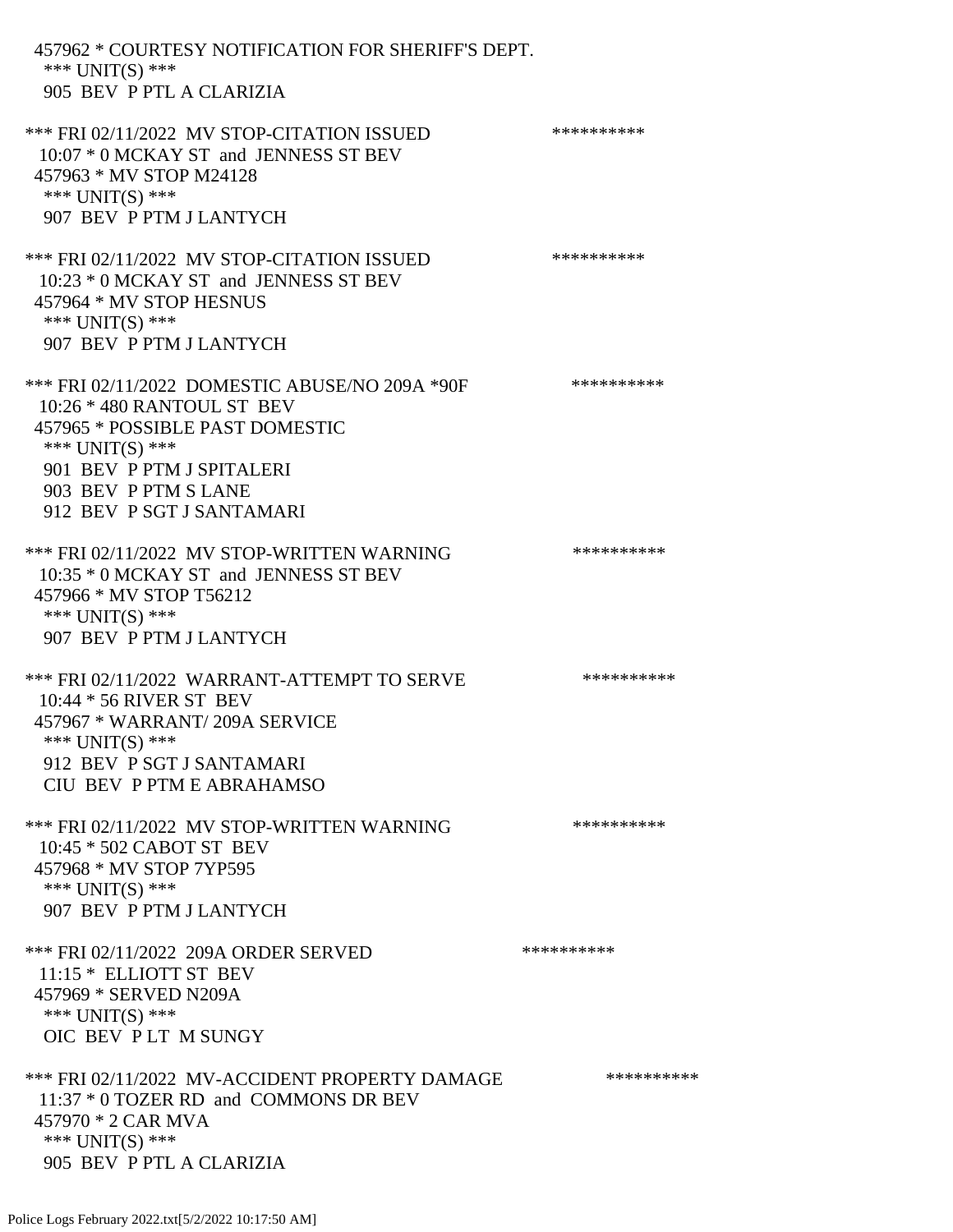\*\*\* FRI 02/11/2022 WEAPONS LAW VIOLATION \*520 \*\*\*\*\*\*\*\*\*\* 11:51 \* 45 FOLLY POND RD Apt: 11 BEV 457971 \* POSSIBILE EXPLICIT ACTIVITY BY MALE \*\*\* UNIT(S) \*\*\* 901 BEV P PTM J SPITALERI 904 BEV P PTM W CARGILE \*\*\* FRI 02/11/2022 SUMMONS, ATTEMPT TO SERVE \*\*\*\*\*\*\*\*\*\* 11:54 \* 710 MANOR RD BEV 457972 \* ATTEMPT TO SERVE SUMMONS \*\*\*  $UNIT(S)$  \*\*\* 901 BEV P PTM J SPITALERI 904 BEV P PTM W CARGILE \*\*\* FRI 02/11/2022 FIREARM LICENSE RELATED \*\*\*\*\*\*\*\*\*\* 12:33 \* LAFAYETTE ST and SALEM BEV 457973 \* FIREARMS LICENSE RELATED0 LOST FIREARM \*\*\* UNIT(S) \*\*\* H1 BEV P PTM B NICKERSON \*\*\* FRI 02/11/2022 CITY ORDINANCE-ABANDONED MV \*\*\*\*\*\*\*\*\*\* 12:36 \* 149 PARK ST Apt: 3 BEV 457974 \* TWO MV'S PROHIBITED AREA 1 ABANDONED NO REAR PLATE \*\*\* UNIT(S) \*\*\* 905 BEV P PTL A CLARIZIA \*\*\* FRI 02/11/2022 MV-ACCIDENT HIT-RUN/PROP DAM \*\*\*\*\*\*\*\*\*\* 12:39 \* 0 ELLIOTT ST and CUMMINGS CENTER BEV 457975 \* HIT AND RUN \*\*\* UNIT(S) \*\*\* 905 BEV P PTL A CLARIZIA \*\*\* FRI 02/11/2022 HAZARD-DMV \*\*\*\*\*\*\*\*\*\* 12:53 \* 0 CABOT ST and WATER ST BEV 457976 \* DMV \*\*\* UNIT(S) \*\*\* 902 00 P PTM D DIVINCENZ \*\*\* FRI 02/11/2022 COMMUNITY IMPACT UNIT \*\*\*\*\*\*\*\*\*\*\*\*\* 12:56 \* RIVER ST BEV 457977 \* RUN GUESTS FOR WARRANTS SO STATUS \*\*\* UNIT(S) \*\*\* CIU BEV P PTM E ABRAHAMSO \*\*\* FRI 02/11/2022 HARASSMENT \*\*\*\*\*\*\*\*\*\*\*\*\*\* 13:17 \* CABOT ST BEV 457978 \* COMPLIANTS OF HARASSMENT \*\*\* UNIT(S) \*\*\* H2 BEV P PTM T SLAVIN \*\*\* FRI 02/11/2022 MV-ACCIDENT PROPERTY DAMAGE \*\*\*\*\*\*\*\*\*\* 14:10 \* 50 DODGE ST BEV 457979 \* 2 CAR MVA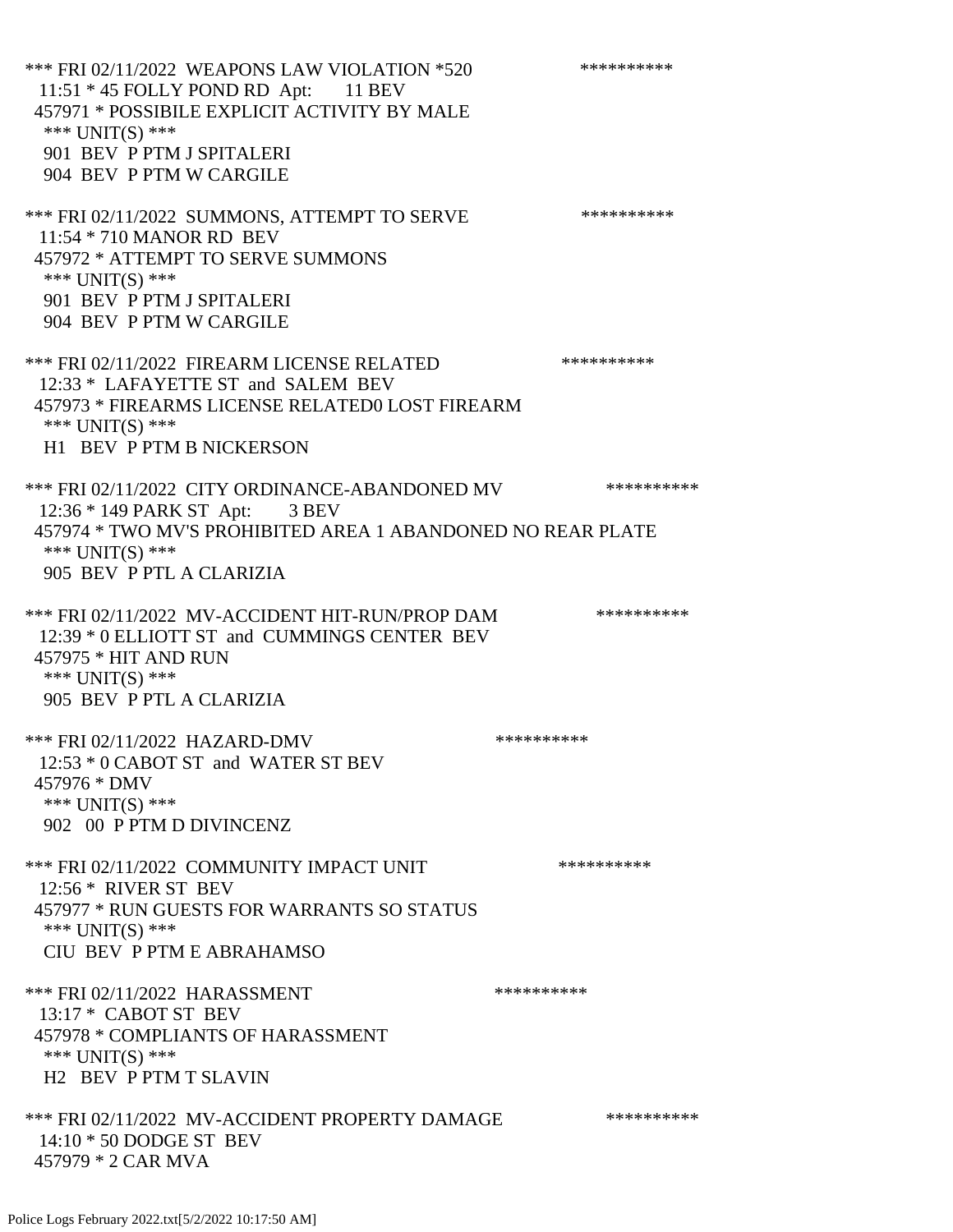\*\*\* UNIT(S) \*\*\* 905 BEV P PTL A CLARIZIA \*\*\* FRI 02/11/2022 ASSIST CITIZEN \*\*\*\*\*\*\*\*\*\*\* 14:31 \* 150 BRIMBAL AV BEV 457980 \* PARTY SLEEPING ON BENCH \*\*\* UNIT(S) \*\*\* 903 BEV P PTM S LANE \*\*\* FRI 02/11/2022 SCHOOL TRAFFIC \*\*\*\*\*\*\*\*\*\*\*\* 15:06 \* 100 SOHIER RD BEV 457981 \* MONITOR BMS PICKUP AREA AT BHS \*\*\* UNIT(S) \*\*\* 910 BEV P PTM S FIORE \*\*\* FRI 02/11/2022 SUSP ACTIVITY \*\*\*\*\*\*\*\*\*\*\*\*\*\* 15:06 \* 0 CABOT ST and WATER ST BEV 457982 \* MALE STUMBLING ON BEV/SALEM BRIDGE \*\*\* UNIT(S) \*\*\* 902 00 P PTM D DIVINCENZ \*\*\* FRI 02/11/2022 NOTIFICATION \*\*\*\*\*\*\*\*\*\*\* 15:54 \* 30 SIMON ST BEV 457983 \* PARENTAL NOTIFICATION FOR BEV MIDDLE SCHOOL \*\*\* UNIT(S) \*\*\* 903 BEV P PTM R KNIGHT \*\*\* FRI 02/11/2022 ROSTER-ON/OFF DUTY \*\*\*\*\*\*\*\*\*\*\*\* 16:12 \* ELLIOTT ST BEV 457984 \* START OF SHIFT C (4-12 SHIFT) \*\*\* UNIT(S) \*\*\* OIC BEV P LT J SHAIRS \*\*\* FRI 02/11/2022 JUVENILE MATTER-OTHER \*\*\*\*\*\*\*\*\*\* 16:48 \* CABOT ST BEV 457985 \* STUDENT NOT PICKED UP BY UNCLE \*\*\* UNIT(S) \*\*\* 903 BEV P PTM R KNIGHT 905 BEV P PTM J MCCARTHY 912 BEV P SGT J SHAIRS BF1 BEV F BEV FIRE \*\*\* FRI 02/11/2022 SUMMONS SERVED \*\*\*\*\*\*\*\*\*\* 17:05 \* 710 MANOR RD BEV 457986 \* ATTEMPT TO SERVE A SUMMONS \*\*\* UNIT(S) \*\*\* 901 BEV P PTM E GOODELL \*\*\* FRI 02/11/2022 MV STOP-VERBAL WARNING \*\*\*\*\*\*\*\*\*\*\*\* 17:26 \* 0 ELLIOTT ST and CABOT ST BEV 457987 \* MV STOP--MA COMM REG S38117 \*\*\* UNIT(S) \*\*\* 902 00 P PTM M MALONE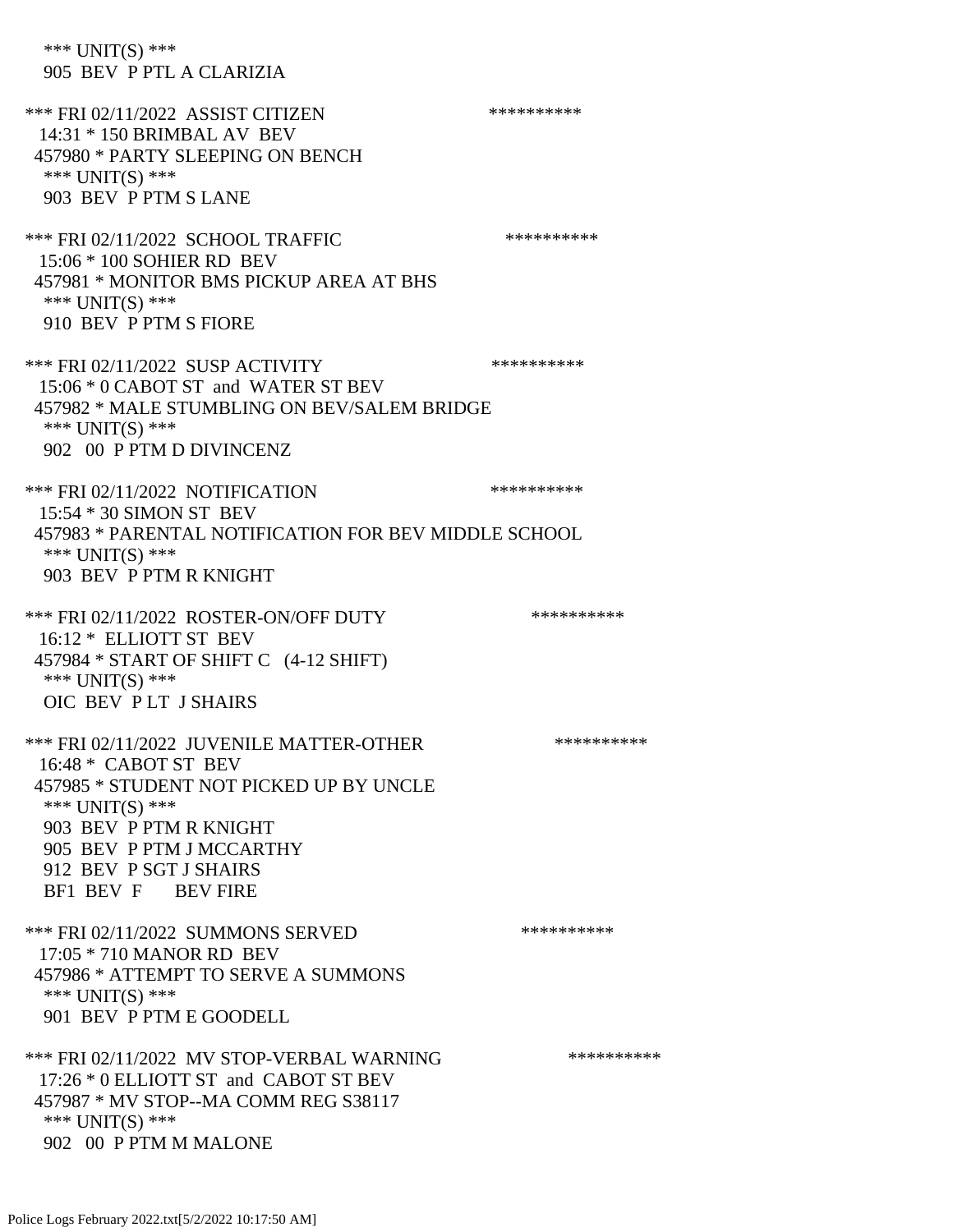\*\*\* FRI 02/11/2022 HAZARD-DMV \*\*\*\*\*\*\*\*\*\* 17:49 \* 0 HALE ST and ENDICOTT COLLEGE RD BEV 457988 \* BUS STUCK IN ROADWAY \*\*\* UNIT(S) \*\*\* 903 BEV P PTM R KNIGHT 904 BEV P PTM S LANE 906 BEV P PTM M GELINEAU \*\*\* FRI 02/11/2022 ALARMS-COMMERCIAL \*\*\*\*\*\*\*\*\*\* 20:16 \* 97 RANTOUL ST BEV 457989 \* 2ND FLOOR MOTION \*\*\* UNIT(S) \*\*\* 901 BEV P PTM E GOODELL 903 BEV P PTM R KNIGHT \*\*\* FRI 02/11/2022 DISTURBANCE-GENERAL \*\*\*\*\*\*\*\*\*\* 21:21 \* 11 RED ROCK LN and NORGE RD BEV 457990 \* LOUD KIDS IN STREET \*\*\* UNIT(S) \*\*\* 905 BEV P PTM J MCCARTHY \*\*\* FRI 02/11/2022 ROSTER-OFFICER ORDERED TO WORK \*\*\*\*\*\*\*\*\*\*\* 21:59 \* ELLIOTT ST BEV 457991 \* OFF. MALONE ORDERED TO WORK DIV A \*\*\* UNIT(S) \*\*\* OIC BEV P LT J SHAIRS \*\*\* FRI 02/11/2022 MV STOP-VERBAL WARNING \*\*\*\*\*\*\*\*\*\*\*\* 22:34 \* 230 RANTOUL ST BEV 457992 \* MV STOP--MA REG 4WM261 \*\*\* UNIT(S) \*\*\* 912 BEV P SGT J SHAIRS \*\*\* FRI 02/11/2022 MV-ACCIDENT PROPERTY DAMAGE \*\*\*\*\*\*\*\*\*\* 22:46 \* 0 CABOT ST and HIGHLAND AV BEV 457993 \* MINOR MVA \*\*\* UNIT(S) \*\*\* 902 00 P PTM M MALONE 903 BEV P PTM R KNIGHT \*\*\* FRI 02/11/2022 DOMESTIC ABUSE/NO 209A \*90F \*\*\*\*\*\*\*\*\*\* 23:16 \* 23 KERNWOOD HGTS HT BEV 457994 \* POSSIBLE PAST DOMESTIC \*\*\* UNIT(S) \*\*\* 901 BEV P PTM E GOODELL 905 BEV P PTM J MCCARTHY \*\*\* FRI 02/11/2022 ROSTER-ON/OFF DUTY \*\*\*\*\*\*\*\*\*\*\* 23:19 \* ELLIOTT ST BEV 457995 \* DIV A ASSIGNMENTS \*\*\* UNIT(S) \*\*\* OIC BEV P SGT J SANTAMARI \*\*\* SAT 02/12/2022 HARASSMENT ORDER ATT. SERVE \*\*\*\*\*\*\*\*\*\*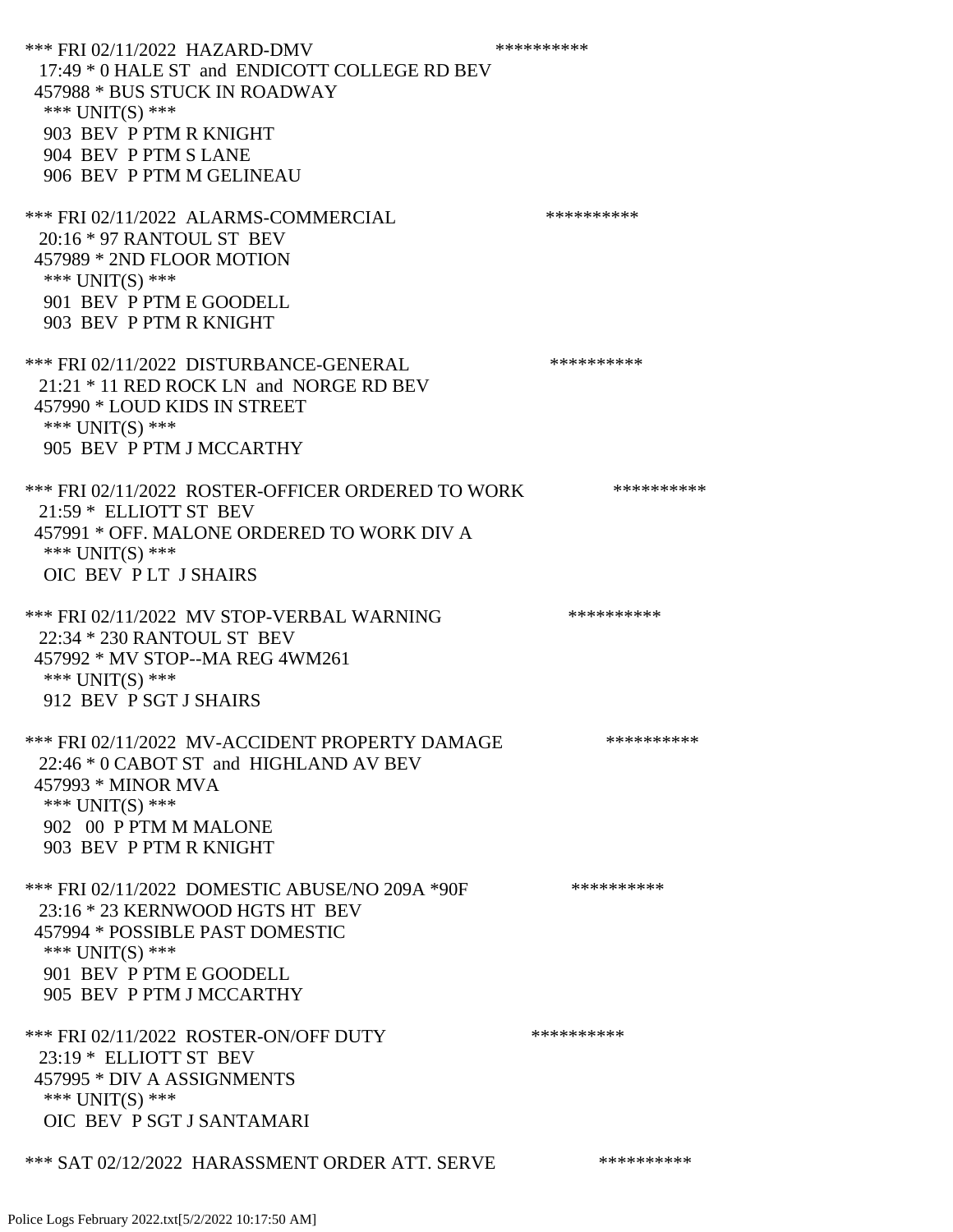00:00 \* 175 ELLIOTT ST BEV 458028 \* HPO SERVED IN HAND AT POLICE STATION \*\*\* UNIT(S) \*\*\* H2 BEV P PTM M THERIAULT \*\*\* SAT 02/12/2022 ALARMS-COMMERCIAL \*\*\*\*\*\*\*\*\*\* 01:05 \* 311 CABOT ST BEV 457996 \* ONE STOP ALARM  $***$  UNIT(S)  $***$  902 BEV P PTM M MALONE 904 BEV P PTM S CECCHINI \*\*\* SAT 02/12/2022 PARK/PLAYGROUND CHECK \*\*\*\*\*\*\*\*\*\*\*\* 01:24 \* 0 PORTER ST BEV 457997 \* PARK CHECK \*\*\* UNIT(S) \*\*\* 902 BEV P PTM M MALONE \*\*\* SAT 02/12/2022 SUSP ACTIVITY \*\*\*\*\*\*\*\*\*\*\*\* 01:28 \* 66 HERRICK ST BEV 457998 \* SOMEONE KNOCKING ON BACK DOOR \*\*\* UNIT(S) \*\*\* 904 BEV P PTM S CECCHINI 905 BEV P PTM G LITTLE \*\*\* SAT 02/12/2022 MEDICAL-BLS \*\*\*\*\*\*\*\*\*\*\*\*\*\*\* 01:35 \* MILL ST BEV 457999 \* LOW BLOOD SUGAR \*\*\* UNIT(S) \*\*\* 901 BEV P PTM J VITALE A1 BEV A AMBULANCE BF1 BEV F BEV FIRE \*\*\* SAT 02/12/2022 PARK/PLAYGROUND CHECK \*\*\*\*\*\*\*\*\*\*\*\* 03:06 \* 0 LOTHROP ST BEV 458000 \* PARK CHECK \*\*\* UNIT(S) \*\*\* 902 BEV P PTM M MALONE \*\*\* SAT 02/12/2022 ROSTER-ON/OFF DUTY \*\*\*\*\*\*\*\*\*\* 08:00 \* ELLIOTT ST BEV 458001 \* START OF SHIFT B (DAY SHIFT) \*\*\* UNIT(S) \*\*\* OIC BEV P LT J SHAIRS \*\*\* SAT 02/12/2022 PREVENT BREACH OF PEACE \*\*\*\*\*\*\*\*\*\*\*\* 10:54 \* 23 KERNWOOD AV BEV 458002 \* ASSIST DEFENDANT PICKING UP BELONGINGS \*\*\* UNIT(S) \*\*\* 901 BEV P PTM D GRIMES \*\*\* SAT 02/12/2022 PREVENT BREACH OF PEACE \*\*\*\*\*\*\*\*\*\* 11:22 \* 21 CROSBY AV BEV 458003 \* ASSIST FAMILY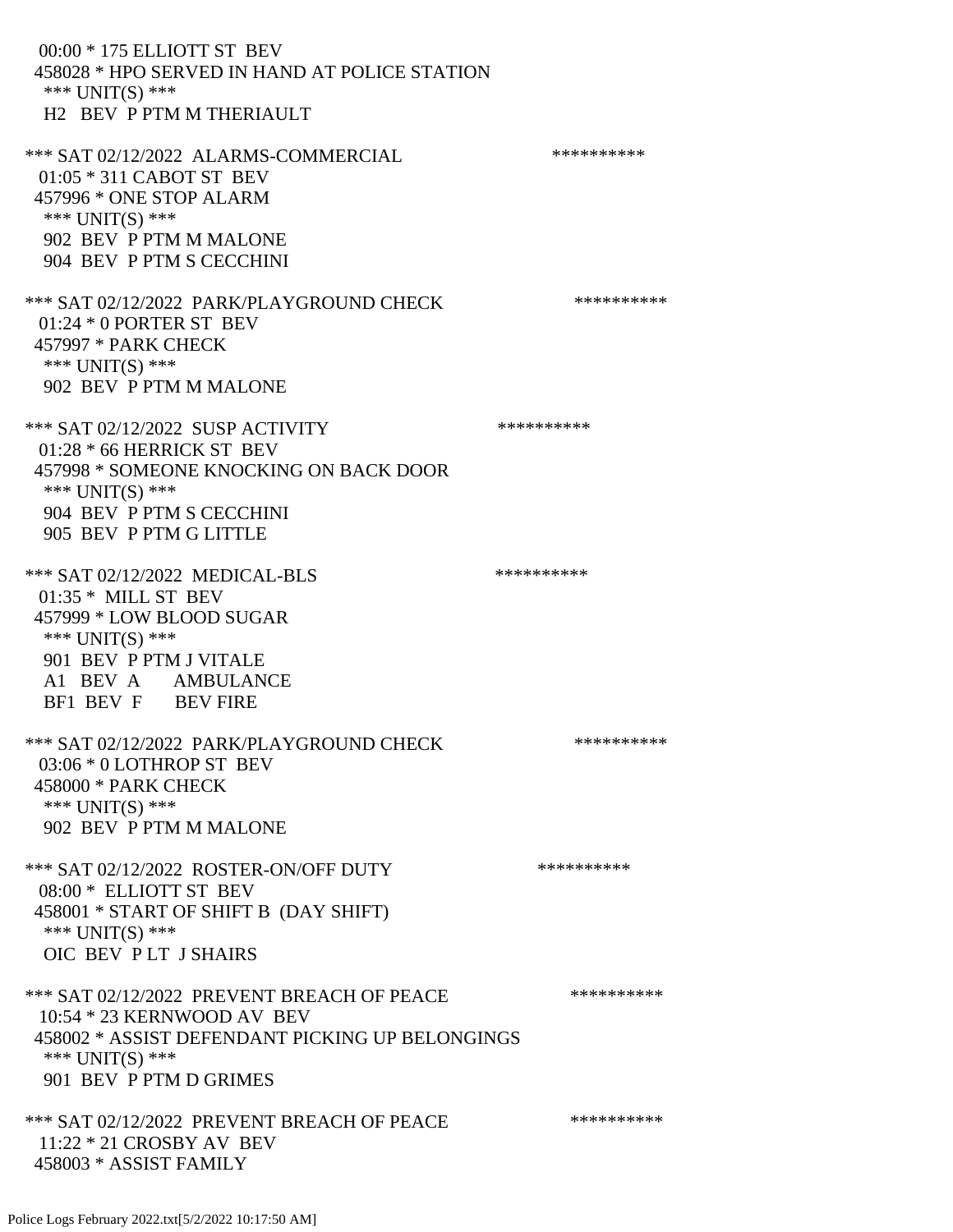\*\*\* UNIT(S) \*\*\* 901 BEV P PTM D GRIMES 902 BEV P PTM W CARGILE \*\*\* SAT 02/12/2022 MV STOP-VERBAL WARNING \*\*\*\*\*\*\*\*\*\*\*\*\* 11:40 \* 0 BRIMBAL AV and DUNHAM RD BEV 458004 \* MA REG 7ED919 \*\*\* UNIT(S) \*\*\* 912 BEV P SGT J SHAIRS \*\*\* SAT 02/12/2022 ROSTER-OFFICER ORDERED TO WORK \*\*\*\*\*\*\*\*\*\*\*\* 12:04 \* ELLIOTT ST BEV 458005 \* OFF'S NICKERSON AND THERIAULT ORDERED DIV C \*\*\* UNIT(S) \*\*\* OIC BEV P LT J SHAIRS \*\*\* SAT 02/12/2022 MEDICAL-UNKNOWN \*\*\*\*\*\*\*\*\*\* 12:59 \* ESSEX ST BEV 458006 \* LIFELINE ACTIVATION - NO INFORMATION \*\*\* UNIT(S) \*\*\* 904 BEV P PTM R HEGARTY A1 BEV A AMBULANCE \*\*\* SAT 02/12/2022 PREVENT BREACH OF PEACE \*\*\*\*\*\*\*\*\*\*\*\* 13:01 \* 480 RANTOUL ST Apt: 507 BEV 458007 \* ASSIST DEFENDANT PICKING UP PROPERTY \*\*\* UNIT(S) \*\*\* 903 BEV P PTM S LANE 912 BEV P SGT J SHAIRS \*\*\* SAT 02/12/2022 ASSIST CITIZEN \*\*\*\*\*\*\*\*\*\*\*\* 14:17 \* 137 BRIDGE ST BEV 458008 \* PREGNANT FEMALE NEEDS ASSISTANCE \*\*\* UNIT(S) \*\*\* 901 BEV P PTM D GRIMES \*\*\* SAT 02/12/2022 MEDICAL-ALS \*\*\*\*\*\*\*\*\*\*\*\*\* 14:23 \* HERRICK ST BEV 458009 \* 18YO FEMALE DIF BREATHING, CHEST PAINS \*\*\* UNIT(S) \*\*\* 902 BEV P PTM W CARGILE 903 BEV P PTM S LANE A1 BEV A AMBULANCE BF1 BEV F BEV FIRE \*\*\* SAT 02/12/2022 PARKING COMPLAINT - GENERAL \*\*\*\*\*\*\*\*\*\*\*\* 14:45 \* 0 LOTHROP ST and DANE ST BEV 458010 \* PARKING ISSUE \*\*\* UNIT(S) \*\*\* 902 BEV P PTM W CARGILE \*\*\* SAT 02/12/2022 CHECK WELL BEING \*\*\*\*\*\*\*\*\*\* 15:05 \* 7 BEVERLY COMMONS DR Apt: S25 BEV 458011 \* CHECK ON ELDERLY FEMALE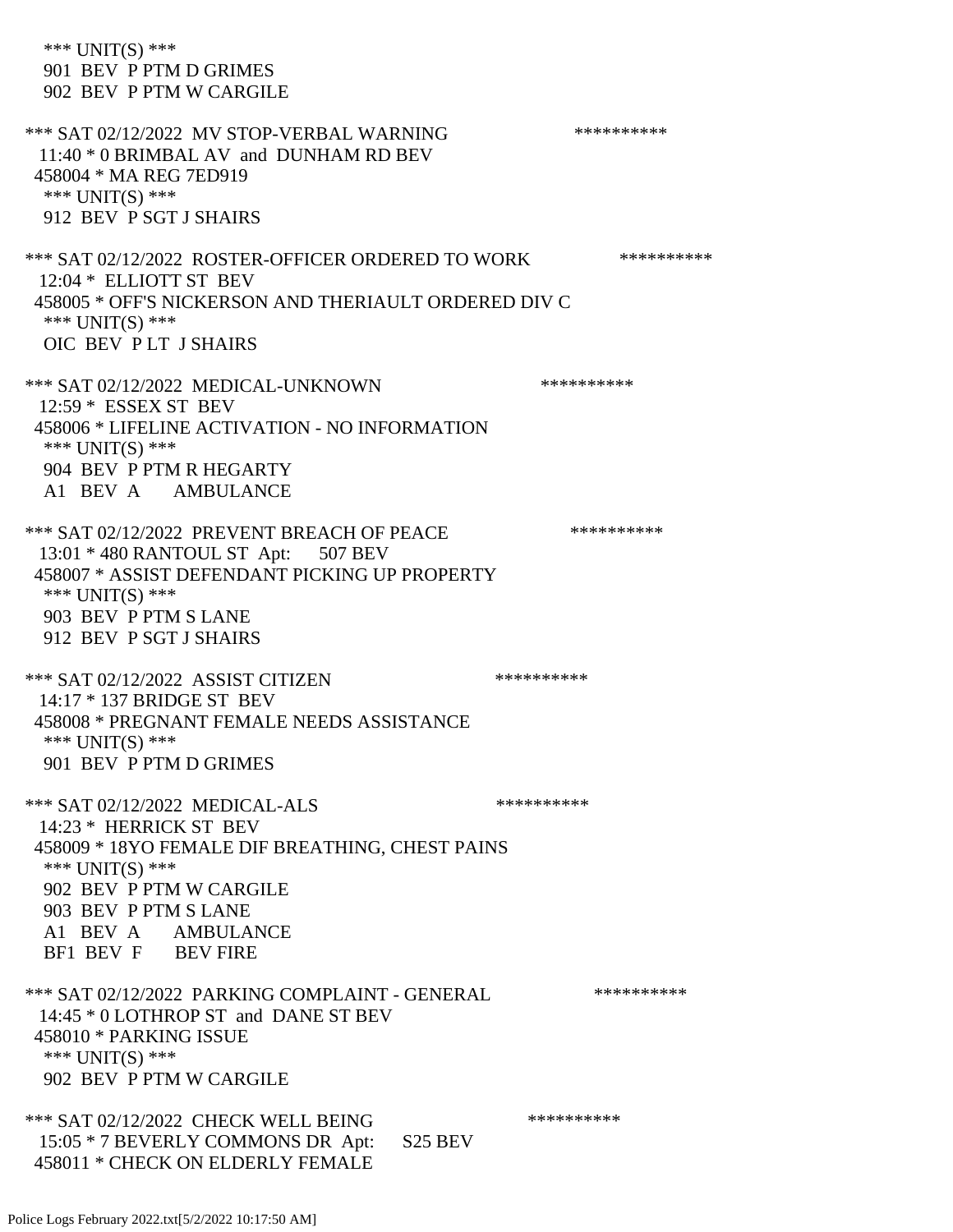\*\*\* UNIT(S) \*\*\* 905 BEV P PTM E ABRAHAMSO \*\*\* SAT 02/12/2022 ROSTER-ON/OFF DUTY \*\*\*\*\*\*\*\*\*\* 15:28 \* ELLIOTT ST BEV 458012 \* START OF SHIFT C \*\*\* UNIT(S) \*\*\* OIC BEV P LT M PANJWANI \*\*\* SAT 02/12/2022 ASSIST MED FLIGHT \*\*\*\*\*\*\*\*\*\*\*\*\*\* 15:44 \* 91 HERRICK ST BEV 458015 \* ASSIST MED FLIGHT \*\*\* UNIT(S) \*\*\* 904 BEV P PTM S LANE \*\*\* SAT 02/12/2022 DEATH \*\*\*\*\*\*\*\*\*\*\*\*\*\*\* 16:22 \* WOODLAND AV BEV 458013 \* POSSIBLE DECEASED BODY IN WOODS \*\*\* UNIT(S) \*\*\* 901 BEV P PTM E GOODELL 905 BEV P PTM J MCCARTHY 912 BEV P SGT D BROWN A1 BEV A AMBULANCE \*\*\* SAT 02/12/2022 LARCENY-SHOPLIFTING \*23C \*\*\*\*\*\*\*\*\*\*\*\* 16:39 \* 19 DODGE ST BEV 458014 \* PAST SHOPLIFTING \*\*\* UNIT(S) \*\*\* 903 BEV P PTM M GELINEAU \*\*\* SAT 02/12/2022 SUSP ACTIVITY \*\*\*\*\*\*\*\*\*\*\*\*\* 16:53 \* 0 OLD TOWN RD and MORGANS ISLAND RD BEV 458016 \* CHILDREN OPERATING GOLF CART ERRATICALLY \*\*\* UNIT(S) \*\*\* 906 BEV P PTM J VITALE \*\*\* SAT 02/12/2022 HAZARD-DMV \*\*\*\*\*\*\*\*\*\*\*\*\* 18:09 \* 0 LP HENDERSON RD and CABOT ST BEV 458017 \* DMV \*\*\* UNIT(S) \*\*\* 906 BEV P PTM J VITALE \*\*\* SAT 02/12/2022 ROSTER-OFFICER ORDERED TO WORK \*\*\*\*\*\*\*\*\*\*\*\* 18:13 \* ELLIOTT ST BEV 458018 \* OFC GOODELL ORDERED DIV A \*\*\* UNIT(S) \*\*\* OIC BEV P LT M PANJWANI \*\*\* SAT 02/12/2022 ROSTER-OFFICER ORDERED TO WORK \*\*\*\*\*\*\*\*\*\*\*\* 18:14 \* ELLIOTT ST BEV 458019 \* OFC MCCARTHY ORDERED FOR DIV A \*\*\* UNIT(S) \*\*\* OIC BEV P LT M PANJWANI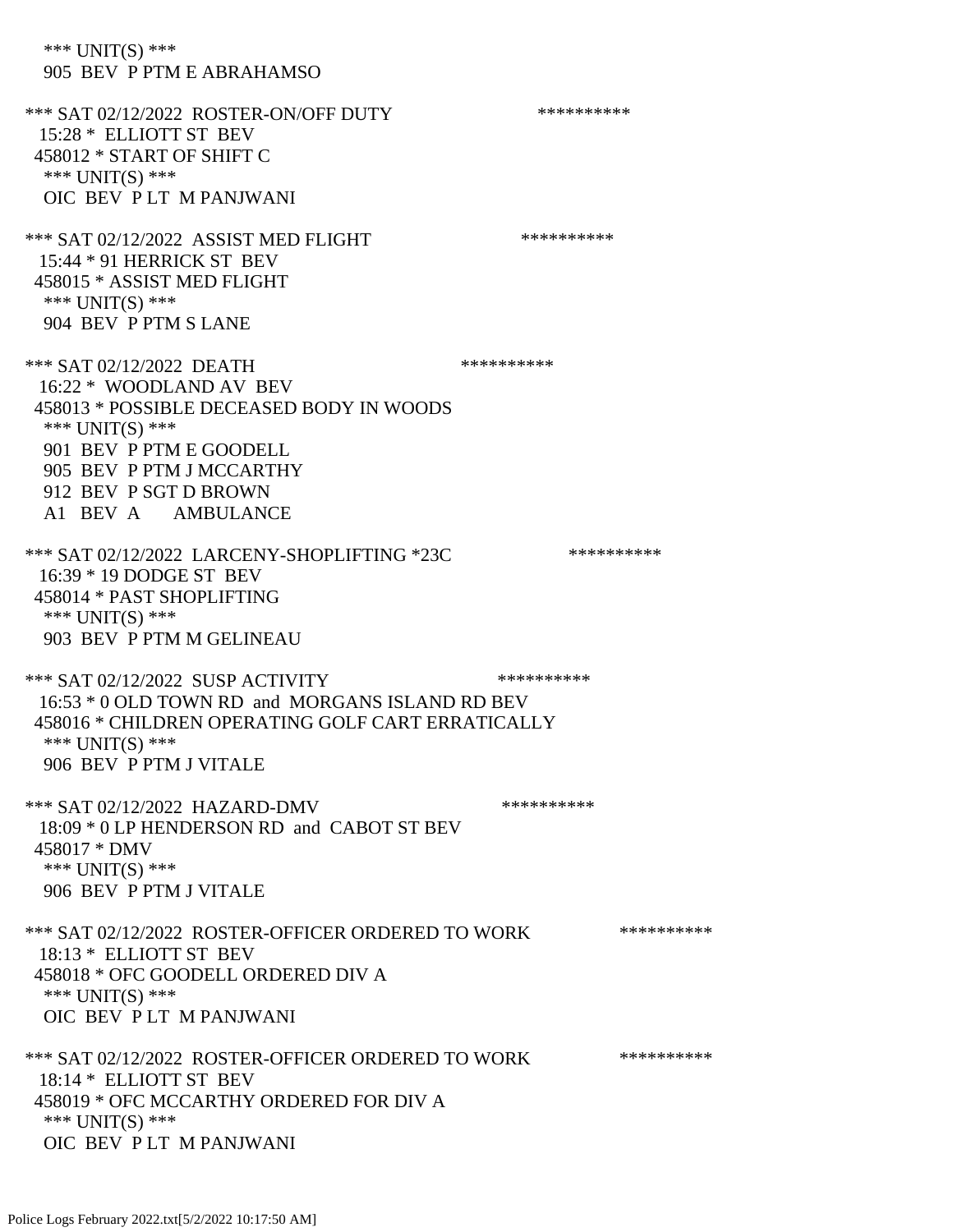\*\*\* SAT 02/12/2022 DISTURBANCE-ROAD RAGE \*\*\*\*\*\*\*\*\*\* 18:34 \* 606 MANOR RD Apt: 1A BEV 458020 \* ROAD RAGE WITH NEIGHBOR \*\*\* UNIT(S) \*\*\* 905 BEV P PTM J MCCARTHY 906 BEV P PTM J VITALE \*\*\* SAT 02/12/2022 HAZARD-ROADWAY \*\*\*\*\*\*\*\*\*\* 19:17 \* 0 CABOT ST and WATER ST BEV 458021 \* REPORT OF TRAFFIC LIGHTS MALFUNCTIONING \*\*\* UNIT(S) \*\*\* 903 BEV P PTM M GELINEAU \*\*\* SAT 02/12/2022 MV-ACCIDENT PROPERTY DAMAGE \*\*\*\*\*\*\*\*\*\* 20:05 \* 211 RANTOUL ST BEV 458022 \* MVA UNKNOWN INJURIES \*\*\* UNIT(S) \*\*\* 902 BEV P PTM B NICKERSON 903 BEV P PTM M GELINEAU \*\*\* SAT 02/12/2022 MEDICAL-BLS \*\*\*\*\*\*\*\*\*\*\*\* 20:23 \* CABOT ST BEV 458023 \* UNKNOWN MEDICAL \*\*\* UNIT(S) \*\*\* 904 BEV P PTM S LANE 906 BEV P PTM J VITALE \*\*\* SAT 02/12/2022 HARASSMENT ORDER ATT. SERVE \*\*\*\*\*\*\*\*\*\*\*\* 22:05 \* 705 MANOR RD BEV 458024 \* HARRASSMENT ORDER ATTEMPT \*\*\* UNIT(S) \*\*\* 903 BEV P PTM M GELINEAU 905 BEV P PTM J MCCARTHY \*\*\* SAT 02/12/2022 DISTURBANCE-NEIGHBORS \*\*\*\*\*\*\*\*\*\*\*\*\* 22:57 \* 30 WEBSTER AV BEV 458025 \* POSSIBLE DOMESTIC--FEMALE ASKING FOR HELP \*\*\* UNIT(S) \*\*\* 905 BEV P PTM J MCCARTHY 906 BEV P PTM J VITALE \*\*\* SAT 02/12/2022 PARKING COMP-BLK DRIVEWAY \*\*\*\*\*\*\*\*\*\*\*\* 23:05 \* 5 CHASE ST BEV 458026 \* CAR BLOCKING DRIVEWAY  $***$  UNIT(S)  $***$  902 BEV P PTM B NICKERSON \*\*\* SAT 02/12/2022 ROSTER-ON/OFF DUTY \*\*\*\*\*\*\*\*\*\* 23:45 \* ELLIOTT ST BEV 458027 \* START OF SHIFT A \*\*\* UNIT(S) \*\*\* OIC BEV P LT D COSTA \*\*\* SUN 02/13/2022 CHECK WELL BEING \*\*\*\*\*\*\*\*\*\*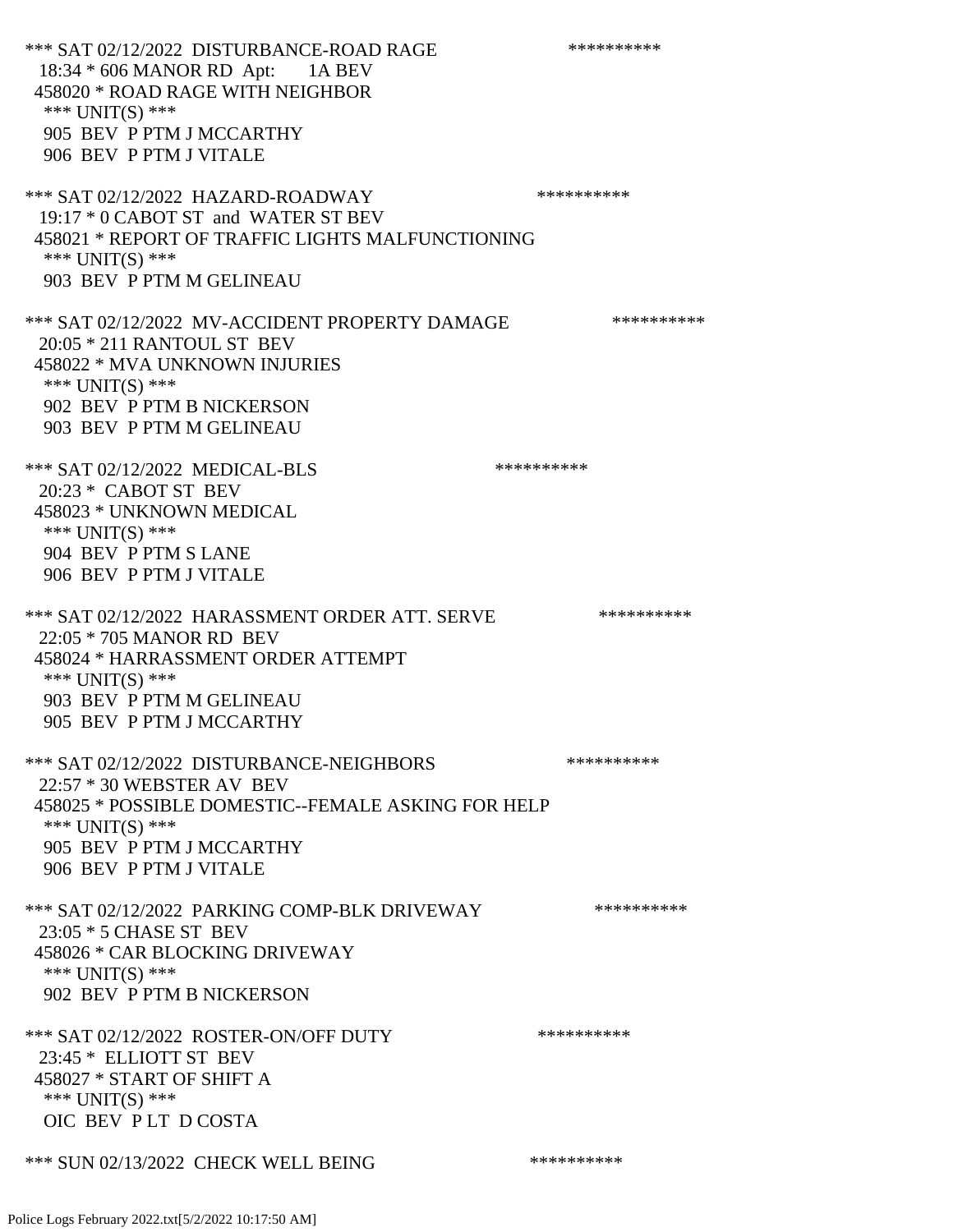00:38 \* 5 EDWARDS ST Apt: 2 BEV 458029 \* CHECK ON MALE PARTY \*\*\* UNIT(S) \*\*\* 901 BEV P PTM J VITALE 903 BEV P PTM D GRIMES \*\*\* SUN 02/13/2022 BUILDING CHECK \*\*\*\*\*\*\*\*\*\*\*\*\* 01:15 \* CONANT ST BEV 458034 \* CHECK OF HANNAH VILLAGE \*\*\* SUN 02/13/2022 SUSP ACTIVITY-MOTOR VEHICLE \*\*\*\*\*\*\*\*\*\*\*\* 01:19 \* 376 HALE ST BEV 458030 \* GREEN SEDAN FOLLOWING PARTY \*\*\* UNIT(S) \*\*\* 904 BEV P PTM S CECCHINI 906 BEV P PTM G LITTLE \*\*\* SUN 02/13/2022 AIRPORT CHECK \*\*\*\*\*\*\*\*\*\*\*\* 01:20 \* 48 LP HENDERSON RD BEV 458035 \* CHECK OF BEVERLY AIRPORT \*\*\* SUN 02/13/2022 PARKING COMP-BLK DRIVEWAY \*\*\*\*\*\*\*\*\*\*\*\* 01:24 \* 5 CHASE ST BEV 458031 \* CAR BLOCKING DRIVEWAY \*\*\* UNIT(S) \*\*\* 903 BEV P PTM D GRIMES \*\*\* SUN 02/13/2022 SUSP ACTIVITY \*\*\*\*\*\*\*\*\*\*\*\* 01:30 \* 55 CHERRY HILL DR BEV 458036 \* LANDSCAPE TRAILER SIDE DOOR OPEN \*\*\* SUN 02/13/2022 ALARMS-COMMERCIAL \*\*\*\*\*\*\*\*\*\* 01:42 \* 102 CABOT ST BEV 458032 \* BURGLAR ALARM BACK DOOR \*\*\* UNIT(S) \*\*\* 901 BEV P PTM J VITALE 903 BEV P PTM D GRIMES \*\*\* SUN 02/13/2022 MV-ACCIDENT PERSONAL INJURY \*\*\*\*\*\*\*\*\*\*\* 01:51 \* 25 CABOT ST 458033 \* MV CRASH \*\*\* UNIT(S) \*\*\* 901 BEV P PTM J VITALE 903 BEV P PTM D GRIMES 904 BEV P PTM S CECCHINI 912 BEV P SGT J SANTAMARI A1 BEV A AMBULANCE BF1 BEV F BEV FIRE \*\*\* SUN 02/13/2022 SCHOOL BUILDING CHECK \*\*\*\*\*\*\*\*\*\*\* 01:55 \* 502 CABOT ST BEV 458037 \* CHECK OF MIDDLE SCHOOL \*\*\* SUN 02/13/2022 BUILDING CHECK \*\*\*\*\*\*\*\*\*\*\*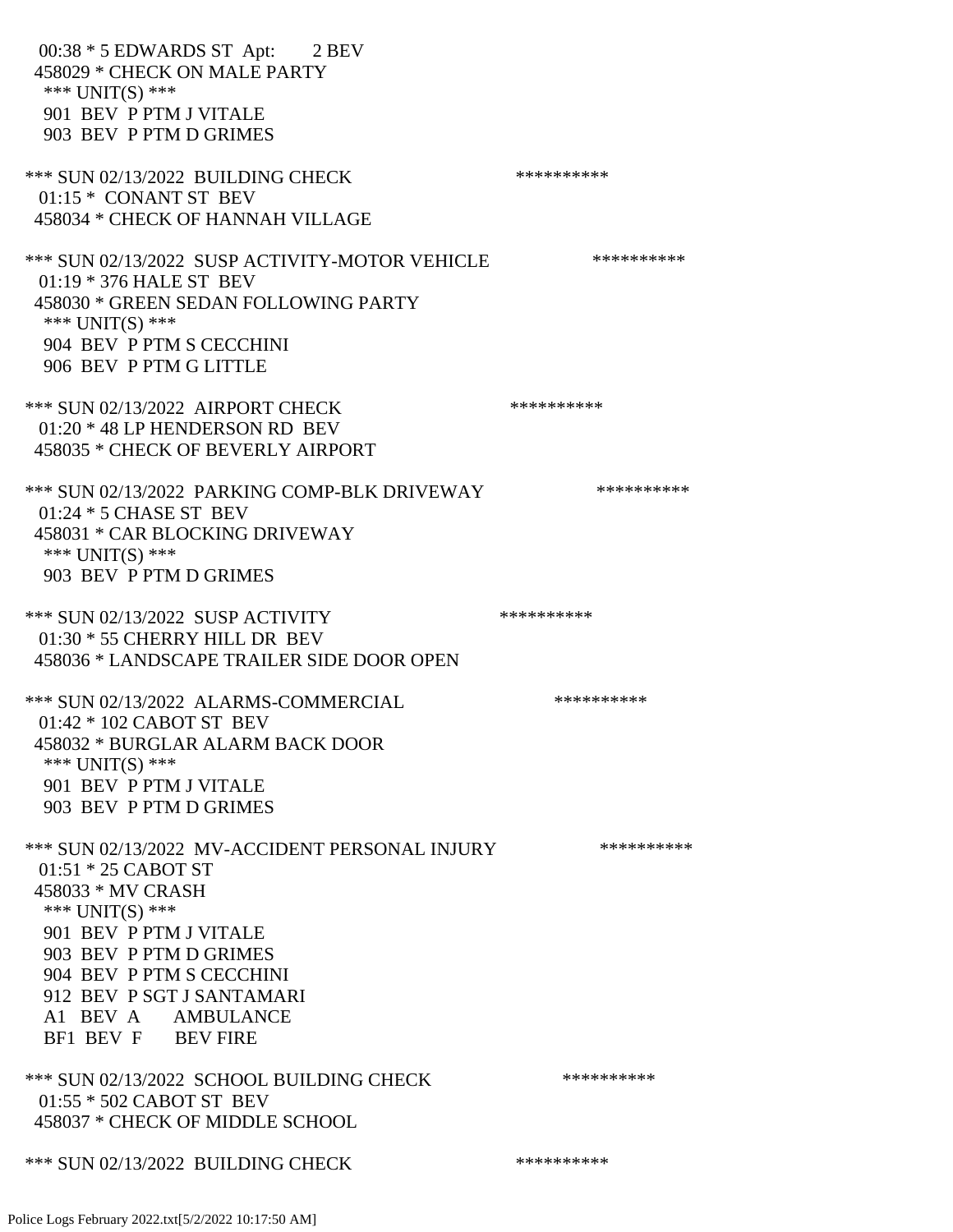03:10 \* DODGE ST BEV 458038 \* CHECK OF CVS \*\*\* SUN 02/13/2022 ROSTER-ON/OFF DUTY \*\*\*\*\*\*\*\*\*\* 08:03 \* ELLIOTT ST BEV 458039 \* START OF SHIFT B (DAY SHIFT) \*\*\* UNIT(S) \*\*\* OIC BEV P LT J SHAIRS \*\*\* SUN 02/13/2022 DPW CALL OUT \*\*\*\*\*\*\*\*\*\*\*\* 09:00 \* 1 CITYWIDE ST BEV 458040 \* ROADS GETTING SLICK \*\*\* UNIT(S) \*\*\* H1 BEV P PTM C TWOMBLY \*\*\* SUN 02/13/2022 MEDICAL-MENTAL HEALTH \*\*\*\*\*\*\*\*\*\* 09:20 \* CABOT ST BEV 458041 \* FEMALE MADE SI STATEMENTS \*\*\* UNIT(S) \*\*\* 903 BEV P PTM S LANE 905 BEV P PTM K THOMASSON A1 BEV A AMBULANCE \*\*\* SUN 02/13/2022 HAZARD-DMV \*\*\*\*\*\*\*\*\*\*\*\* 09:49 \* 20 COLE ST BEV 458042 \* CAR OFF THE ROADWAY \*\*\* UNIT(S) \*\*\* 904 BEV P PTM D GAGNON \*\*\* SUN 02/13/2022 MV-ACCIDENT PROPERTY DAMAGE \*\*\*\*\*\*\*\*\*\*\*\* 10:04 \* 20 COLE ST BEV 458043 \* CAR SLID OFF THE ROAD AND STRUCK THE DMV \*\*\* UNIT(S) \*\*\* 903 BEV P PTM S LANE 904 BEV P PTM D GAGNON A1 BEV A AMBULANCE BF1 BEV F BEV FIRE \*\*\* SUN 02/13/2022 MV-ACCIDENT PROPERTY DAMAGE \*\*\*\*\*\*\*\*\*\*\* 10:19 \* 65 BOYLES ST BEV 458044 \* CAR OFF THE ROADWAY \*\*\* UNIT(S) \*\*\* 902 BEV P PTM B NICKERSON A2 BEV A AMBULANCE BF2 BEV F BEV FIRE \*\*\* SUN 02/13/2022 DOMESTIC-ABUSE/209A VIO\*90F \*\*\*\*\*\*\*\*\*\* 10:37 \* HERRICK ST BEV 458045 \* FEMALE BANGING ON THE DOOR \*\*\* UNIT(S) \*\*\* 901 BEV P PTM R HEGARTY 903 BEV P PTM S LANE 905 BEV P PTM K THOMASSON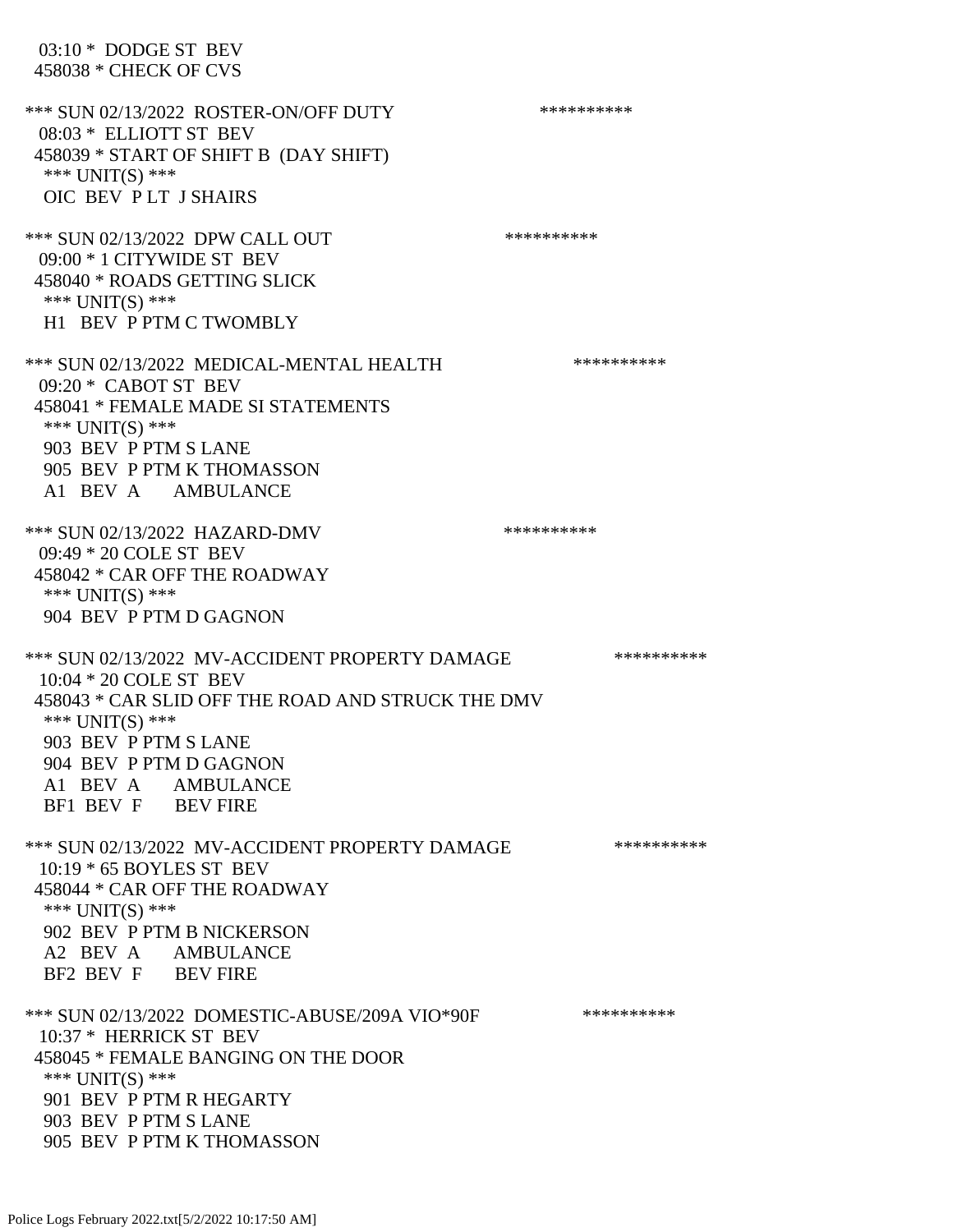\*\*\* SUN 02/13/2022 MEDICAL-BLS \*\*\*\*\*\*\*\*\*\*\*\*\* 10:47 \* SHANNON LN BEV 458046 \* ELDERLY FEMALE DOWN IN THE SNOW \*\*\* UNIT(S) \*\*\* 905 BEV P PTM K THOMASSON A1 BEV A AMBULANCE H1 BEV P PTM C TWOMBLY \*\*\* SUN 02/13/2022 209A ORDER SERVED \*\*\*\*\*\*\*\*\*\* 11:17 \* ELLIOTT ST BEV 458048 \* 209A SERVED TO PRISONER \*\*\* UNIT(S) \*\*\* 903 BEV P PTM S LANE \*\*\* SUN 02/13/2022 ERRATIC OPERATION OF MV \*\*\*\*\*\*\*\*\*\* 12:15 \* 0 CABOT ST and SALEM LINE BEV 458047 \* MA REG 3AB891 POSSIBLE 94C ACTIVITY \*\*\* UNIT(S) \*\*\* H1 BEV P PTM C TWOMBLY \*\*\* SUN 02/13/2022 CHECK WELL BEING \*\*\*\*\*\*\*\*\*\*\*\* 13:36 \* 5 EDWARDS ST Apt: 6 BEV 458050 \* CHECK ON MALE DISCHARGED FROM 91 \*\*\* UNIT(S) \*\*\* 902 BEV P PTM M GELINEAU A1 BEV A AMBULANCE BF1 BEV F BEV FIRE \*\*\* SUN 02/13/2022 ROSTER-OFFICER ORDERED TO WORK \*\*\*\*\*\*\*\*\*\*\* 13:40 \* ELLIOTT ST BEV 458051 \* OFF THOMASSON ORDERED TO WORK DIV C \*\*\* UNIT(S) \*\*\* OIC BEV P LT J SHAIRS \*\*\* SUN 02/13/2022 MV STOP-VERBAL WARNING \*\*\*\*\*\*\*\*\*\*\*\*\* 13:48 \* 321 RANTOUL ST BEV 458052 \* MA REG 8EG688 \*\*\* UNIT(S) \*\*\* 902 BEV P PTM M GELINEAU \*\*\* SUN 02/13/2022 ROSTER-ON/OFF DUTY \*\*\*\*\*\*\*\*\*\* 15:35 \* ELLIOTT ST BEV 458053 \* START OF SHIFT C \*\*\* UNIT(S) \*\*\* OIC BEV P SGT J TACHE \*\*\* SUN 02/13/2022 MEDICAL-ALS \*\*\*\*\*\*\*\*\*\* 16:58 \* BRIDGE ST BEV 458055 \* 79 Y/O FEMALE EXPERIENCING HEART ATTACK \*\*\* UNIT(S) \*\*\* 901 BEV P PTM J VITALE A1 BEV A AMBULANCE BF1 BEV F BEV FIRE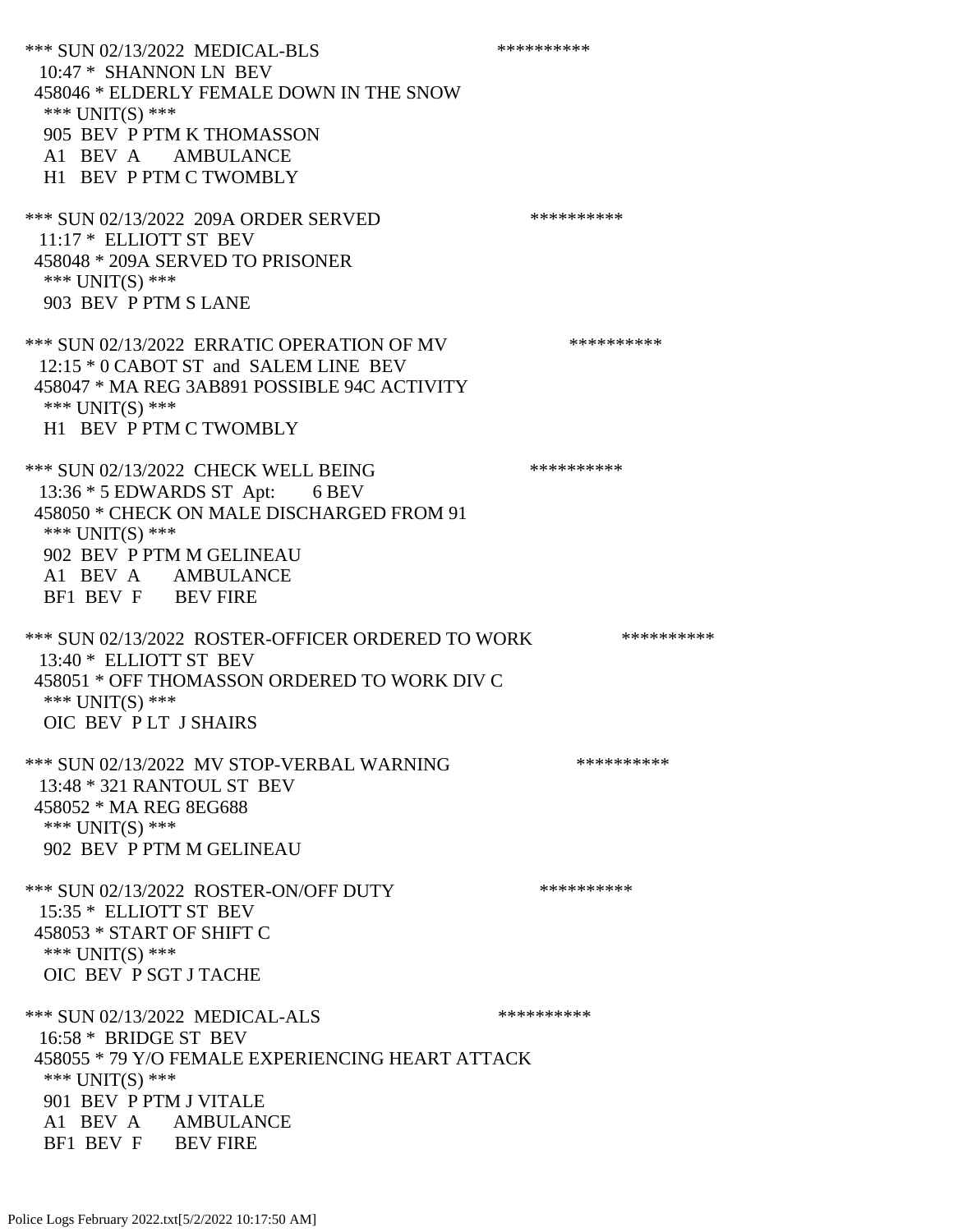\*\*\* SUN 02/13/2022 MEDICAL-UNKNOWN \*\*\*\*\*\*\*\*\*\* 17:17 \* ELLIOTT ST BEV 458056 \* UNKNOWN MEDICAL \*\*\* UNIT(S) \*\*\* 901 BEV P PTM J VITALE A1 BEV A AMBULANCE BF1 BEV F BEV FIRE \*\*\* SUN 02/13/2022 MV-ACCIDENT NO REPORT \*\*\*\*\*\*\*\*\*\*\*\* 17:31 \* 9 COLE ST BEV 458057 \* MVA CAR INTO A POLE \*\*\* UNIT(S) \*\*\* 903 BEV P PTM C STANTON 904 BEV P PTM H GEARY A1 BEV A AMBULANCE BF1 BEV F BEV FIRE \*\*\* SUN 02/13/2022 SUSP ACTIVITY \*\*\*\*\*\*\*\*\*\*\*\*\*\* 17:35 \* 42 RAILROAD AV BEV 458058 \* SOMEONE ON 3RD FLOOR POINTING LASER POINTER \*\*\* UNIT(S) \*\*\* 902 BEV P PTM N BENCAL \*\*\* SUN 02/13/2022 HAZARD-DMV \*\*\*\*\*\*\*\*\*\*\*\* 18:16 \* 0 RIVER ST and BRIDGE BEV 458059 \* DMV \*\*\* UNIT(S) \*\*\* 901 BEV P PTM J VITALE \*\*\* SUN 02/13/2022 MV-ACCIDENT PROPERTY DAMAGE \*\*\*\*\*\*\*\*\*\*\*\* 18:17 \* 0 ELLIOTT ST and COUNTY WY BEV 458060 \* MINOR MVA \*\*\* UNIT(S) \*\*\* 903 BEV P PTM C STANTON 905 BEV P PTM G LITTLE \*\*\* SUN 02/13/2022 ROSTER-OFFICER ORDERED TO WORK \*\*\*\*\*\*\*\*\*\*\* 18:20 \* ELLIOTT ST BEV 458061 \* ORDERED DIV A \*\*\* UNIT(S) \*\*\* OIC BEV P SGT J TACHE \*\*\* SUN 02/13/2022 MV-ACCIDENT NO REPORT \*\*\*\*\*\*\*\*\*\*\*\* 18:29 \* 0 CABOT ST and CONANT ST BEV 458062 \* MINOR MVA, ASSIST WITH PAPERWORK EXCHANGE \*\*\* UNIT(S) \*\*\* 905 BEV P PTM G LITTLE \*\*\* SUN 02/13/2022 MEDICAL-BLS \*\*\*\*\*\*\*\*\*\*\*\*\* 18:29 \* CHERRY HILL DR BEV 458063 \* UNCONSCIOUS FEMALE \*\*\* UNIT(S) \*\*\* 904 BEV P PTM H GEARY A1 BEV A AMBULANCE

Police Logs February 2022.txt[5/2/2022 10:17:50 AM]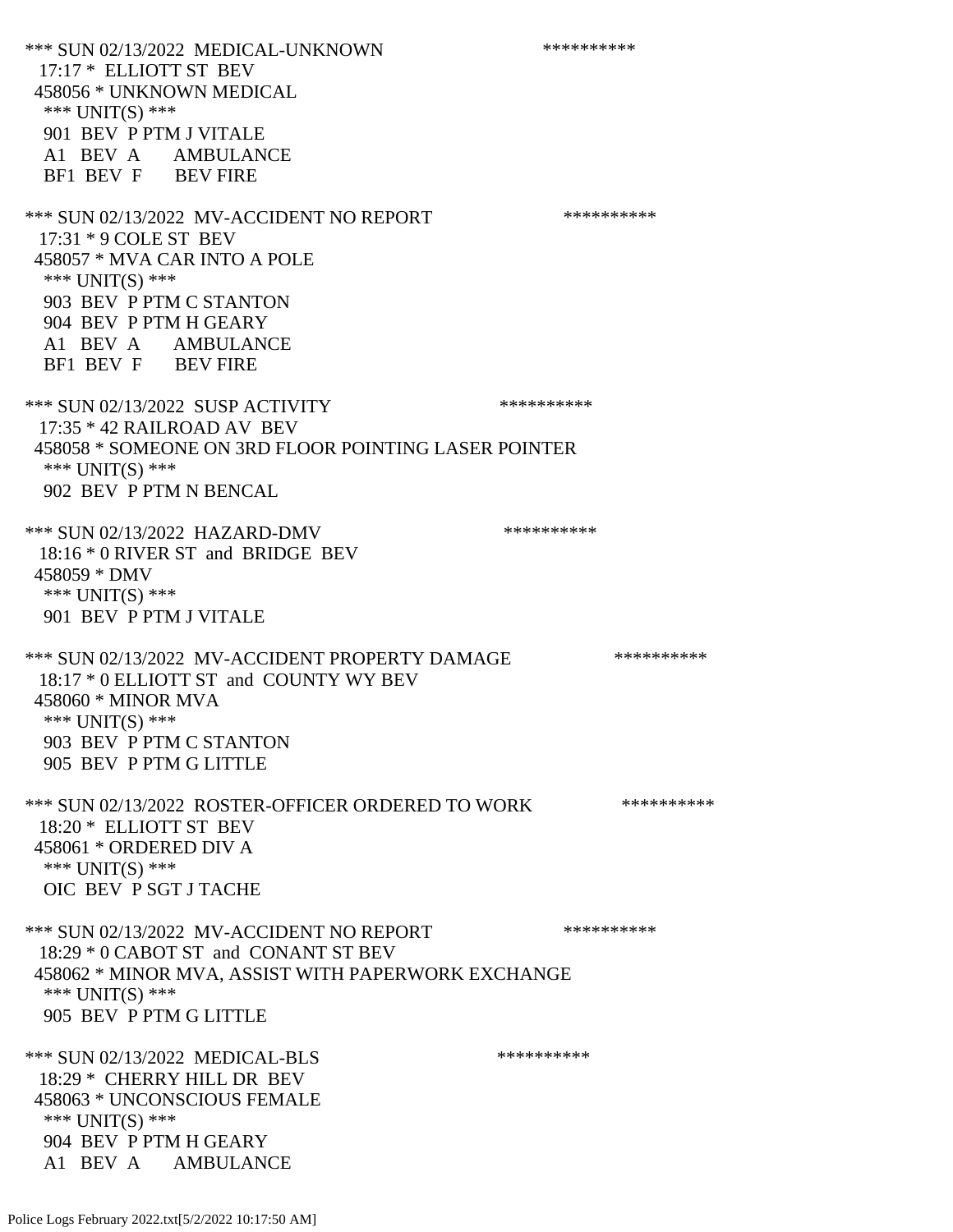BF1 BEV F BEV FIRE

\*\*\* SUN 02/13/2022 ASSIST CITIZEN \*\*\*\*\*\*\*\*\*\* 19:41 \* 4 HILLTOP DR BEV 458064 \* WALK THROUGH APARTMENT \*\*\* UNIT(S) \*\*\* 903 BEV P PTM C STANTON 905 BEV P PTM G LITTLE \*\*\* SUN 02/13/2022 911 HANG UP \*\*\*\*\*\*\*\*\*\*\*\*\* 20:28 \* 265 ESSEX ST BEV 458065 \* 911 HANG UP, NO ANSWER ON CALL BACK \*\*\* UNIT(S) \*\*\* 904 BEV P PTM H GEARY \*\*\* SUN 02/13/2022 MEDICAL-UNKNOWN \*\*\*\*\*\*\*\*\*\* 20:50 \* MARSH AV BEV 458066 \* MALE DOWN ON THE GROUND \*\*\* UNIT(S) \*\*\* 901 BEV P PTM J VITALE 902 BEV P PTM N BENCAL A1 BEV A AMBULANCE BF1 BEV F BEV FIRE \*\*\* SUN 02/13/2022 MV-ACCIDENT PROPERTY DAMAGE \*\*\*\*\*\*\*\*\*\*\*\* 22:02 \* 0 HERRICK ST and SOHIER RD BEV 458067 \* MOTOR VEHICLE ACCIDENT \*\*\* UNIT(S) \*\*\* 903 BEV P PTM C STANTON 905 BEV P PTM G LITTLE A1 BEV A AMBULANCE BF1 BEV F BEV FIRE \*\*\* SUN 02/13/2022 MEDICAL-ALS \*\*\*\*\*\*\*\*\*\* 22:23 \* BENNETT ST BEV 458068 \* ISSUE WITH MEDICATION \*\*\* UNIT(S) \*\*\* 901 BEV P PTM J VITALE 902 BEV P PTM N BENCAL A1 BEV A AMBULANCE BF1 BEV F BEV FIRE \*\*\* SUN 02/13/2022 ROSTER-ON/OFF DUTY \*\*\*\*\*\*\*\*\*\* 23:45 \* ELLIOTT ST BEV 458069 \* START OF SHIFT A \*\*\* UNIT(S) \*\*\* OIC BEV P LT D COSTA \*\*\* MON 02/14/2022 TRAIN STATION CHECK \*\*\*\*\*\*\*\*\*\*\*\* 00:32 \* 10 PARK ST BEV 458070 \* DEPOT CHECK \*\*\* UNIT(S) \*\*\* 902 BEV P PTM N BENCAL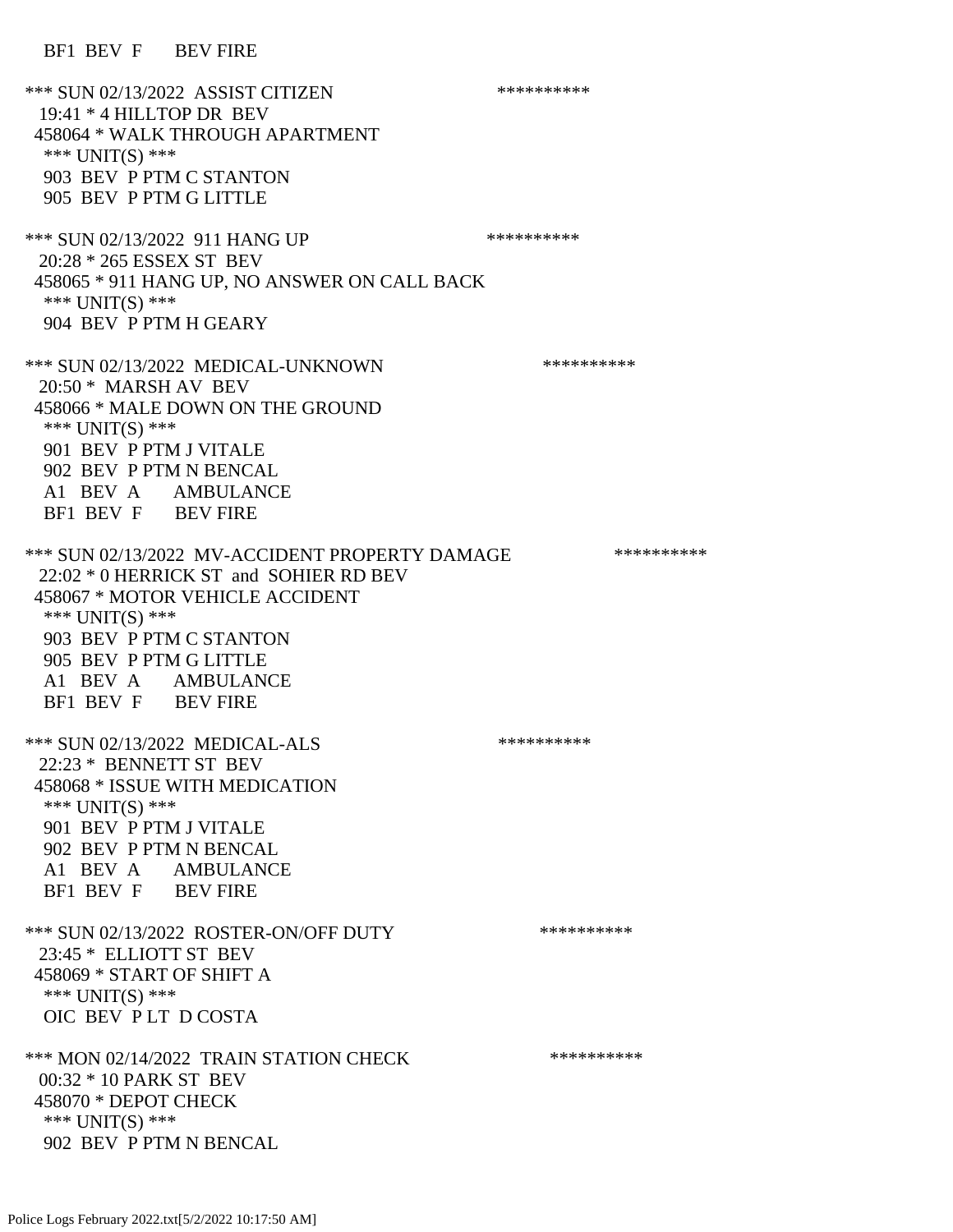\*\*\* MON 02/14/2022 BAR CHECK \*\*\*\*\*\*\*\*\*\*\*\*\* 00:48 \* 20 CABOT ST BEV 458071 \* ANCHOR BAR CHECK \*\*\* UNIT(S) \*\*\* 902 BEV P PTM N BENCAL \*\*\* MON 02/14/2022 DIRECTED PATROL \*\*\*\*\*\*\*\*\*\* 00:53 \* 0 LOTHROP ST and DANE ST BEV 458072 \* DANE ST BEACH CHECK \*\*\* UNIT(S) \*\*\* 902 BEV P PTM N BENCAL \*\*\* MON 02/14/2022 DOMESTIC-VERBAL ARGUMENT \*\*\*\*\*\*\*\*\*\*\*\* 01:34 \* WILLIAMS ST BEV 458073 \* DAUGHTER DOESNT WANT MOM AROUND \*\*\* UNIT(S) \*\*\* 901 BEV P PTM J VITALE 902 BEV P PTM N BENCAL \*\*\* MON 02/14/2022 ALARMS-COMMERCIAL \*\*\*\*\*\*\*\*\*\* 02:26 \* 145 HALE ST BEV 458074 \* GENERAL BURGLAR ALARM \*\*\* UNIT(S) \*\*\* 904 BEV P PTM S CECCHINI 906 BEV P PTM G LITTLE \*\*\* MON 02/14/2022 DOMESTIC-VERBAL ARGUMENT \*\*\*\*\*\*\*\*\*\*\*\* 03:15 \* CABOT ST BEV 458075 \* PARTY OUT FRONT YELLING \*\*\* UNIT(S) \*\*\* 901 BEV P PTM J VITALE 902 BEV P PTM N BENCAL \*\*\* MON 02/14/2022 ALARMS-SCHOOL \*\*\*\*\*\*\*\*\*\* 05:54 \* 20 EISENHOWER AV BEV 458076 \* COVE SCHOOL ALARM \*\*\* UNIT(S) \*\*\* 904 BEV P PTM S CECCHINI 906 BEV P PTM G LITTLE \*\*\* MON 02/14/2022 ROSTER-OFFICER ORDERED TO WORK \*\*\*\*\*\*\*\*\*\*\* 06:45 \* ELLIOTT ST BEV 458077 \* OFFICERS ORDERED TO WORK \*\*\* UNIT(S) \*\*\* OIC BEV P LT D COSTA \*\*\* MON 02/14/2022 ROSTER-ON/OFF DUTY \*\*\*\*\*\*\*\*\*\* 07:22 \* ELLIOTT ST BEV 458078 \* START OF SHIFT B \*\*\* UNIT(S) \*\*\* OIC BEV P LT D COSTA \*\*\* MON 02/14/2022 ALARMS-COMMERCIAL \*\*\*\*\*\*\*\*\*\* 07:47 \* 47 ENON ST BEV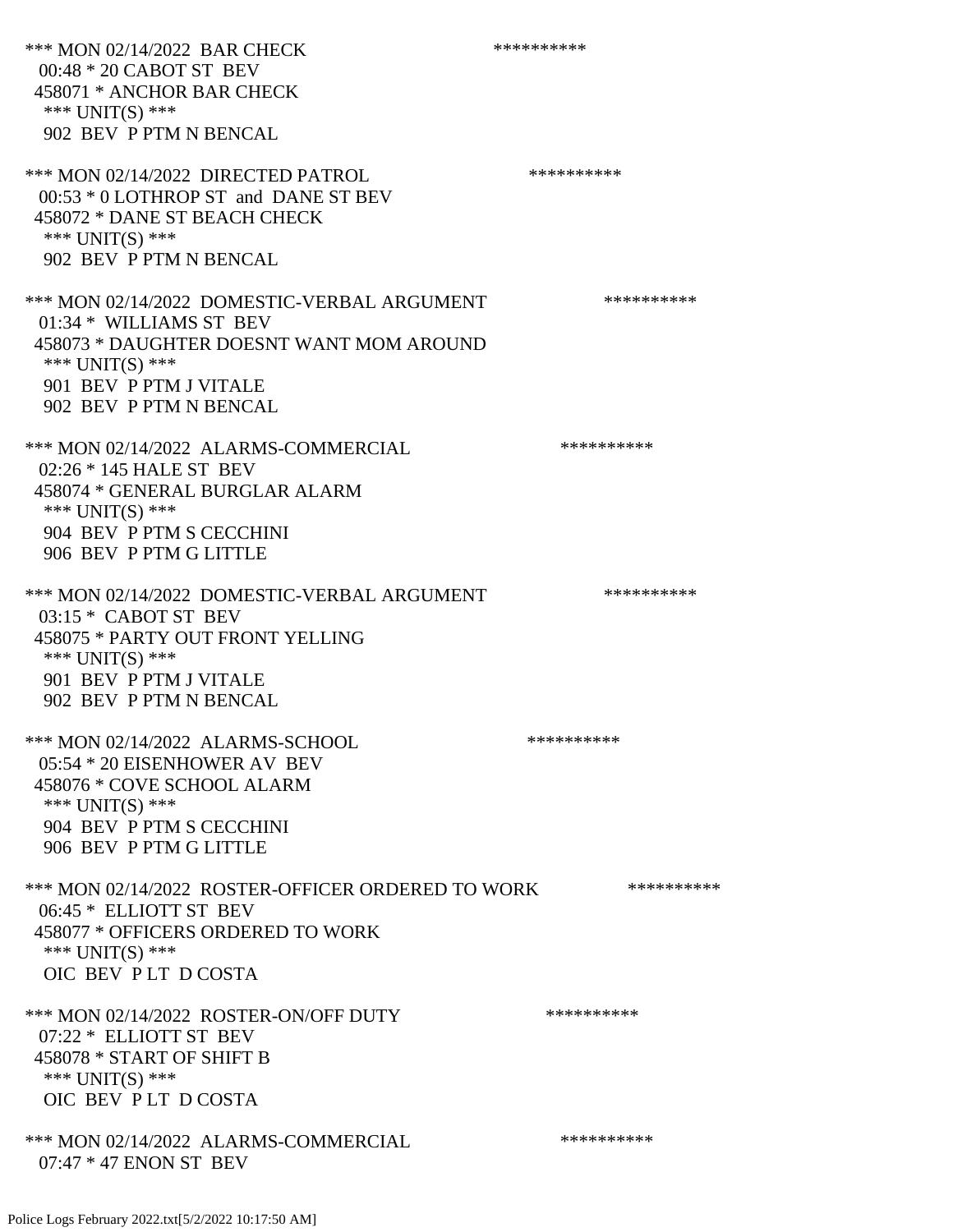458079 \* FRONT DOOR ALARM \*\*\* UNIT(S) \*\*\* 901 BEV P PTM J VITALE 906 BEV P PTM G LITTLE \*\*\* MON 02/14/2022 SCHOOL TRAFFIC \*\*\*\*\*\*\*\*\*\*\*\*\*\* 08:35 \* 41 BRIMBAL AV BEV 458080 \* SCHOOL TRAFFIC \*\*\* UNIT(S) \*\*\* 907 BEV P PTM J LANTYCH \*\*\* MON 02/14/2022 MV STOP-VERBAL WARNING \*\*\*\*\*\*\*\*\*\*\*\* 08:58 \* 0 HERRICK ST and SOHIER RD BEV 458081 \* MV STOP 93RB57 \*\*\* UNIT(S) \*\*\* 907 BEV P PTM J LANTYCH \*\*\* MON 02/14/2022 VANDALISM-DESTRUC/DAMAG\*290 \*\*\*\*\*\*\*\*\*\* 09:27 \* 6 GRANT ST Apt: 2 BEV 458082 \* DAMAGE TO MV \*\*\* UNIT(S) \*\*\* 903 BEV P PTM S CECCHINI \*\*\* MON 02/14/2022 ALARMS-COMMERCIAL \*\*\*\*\*\*\*\*\*\* 09:28 \* 39 DODGE ST BEV 458083 \* FRONT DOOR ALARM \*\*\* UNIT(S) \*\*\* 901 BEV P PTM H GEARY 905 BEV P PTM K THOMASSON \*\*\* MON 02/14/2022 MV STOP-VERBAL WARNING \*\*\*\*\*\*\*\*\*\*\*\* 09:31 \* 0 ELLIOTT ST and MECHANIC ST BEV 458084 \* MV STOP 7WVJ90 \*\*\* UNIT(S) \*\*\* 907 BEV P PTM J LANTYCH \*\*\* MON 02/14/2022 TRANSPORT TO COURT \*\*\*\*\*\*\*\*\*\*\*\* 09:33 \* 175 ELLIOTT ST BEV 458086 \* TRANSPORT TO COURT \*\*\* UNIT(S) \*\*\* 902 BEV P PTM R KNIGHT \*\*\* MON 02/14/2022 MV STOP-VERBAL WARNING \*\*\*\*\*\*\*\*\*\*\*\* 09:41 \* 0 HERRICK ST and SOHIER RD BEV 458087 \* MV STOP 2HAC25 \*\*\* UNIT(S) \*\*\* 907 BEV P PTM J LANTYCH \*\*\* MON 02/14/2022 COMMUNITY IMPACT UNIT \*\*\*\*\*\*\*\*\*\*\*\* 10:12 \* ELLIOTT ST BEV 458088 \* FOLLOW UP W ELDERLY RESIDENT CAR ISSUE \*\*\* UNIT(S) \*\*\* CIU BEV P PTM E ABRAHAMSO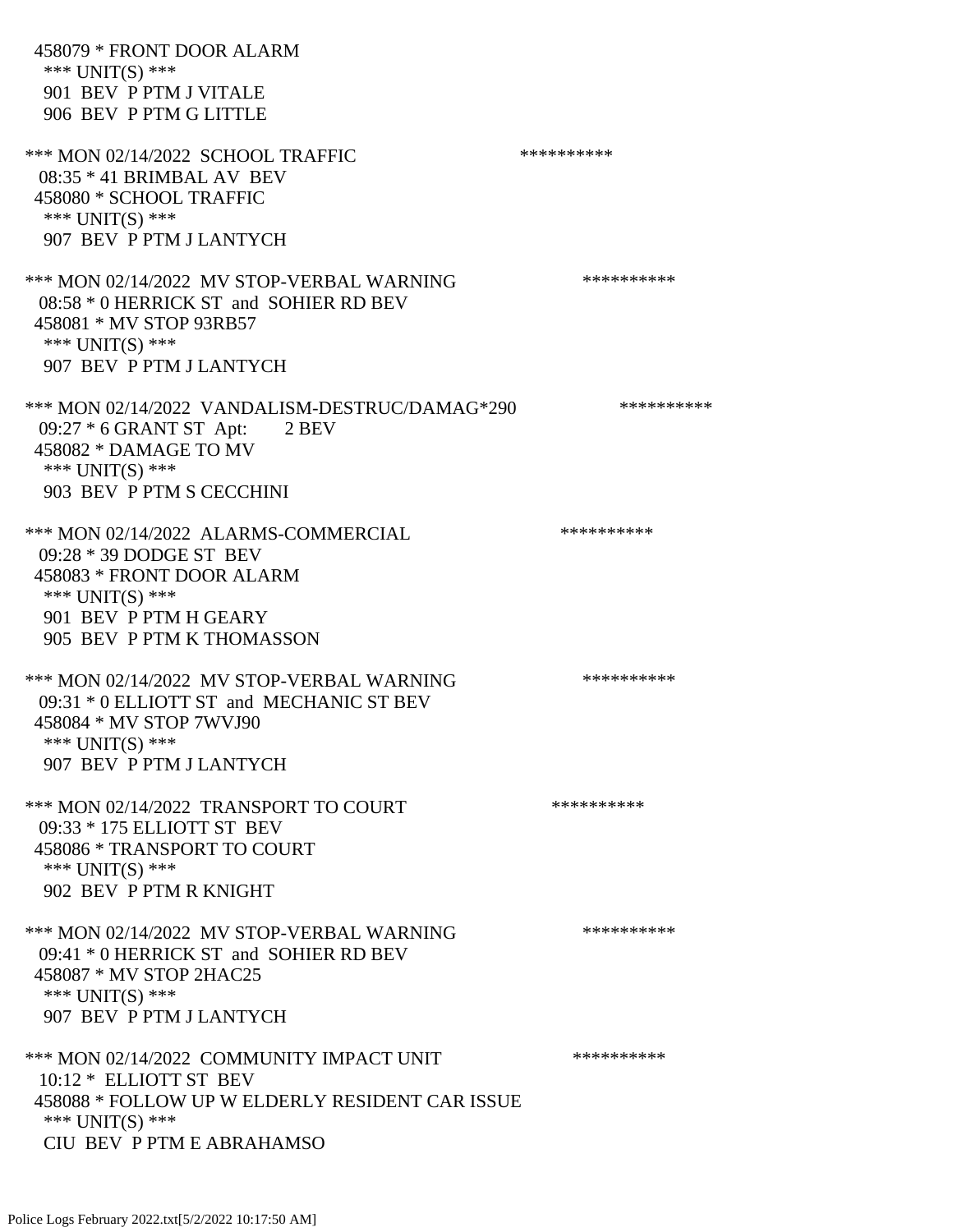\*\*\* MON 02/14/2022 MEDICAL-ALS \*\*\*\*\*\*\*\*\*\* 10:54 \* PARADISE RD BEV 458089 \* POSSIBLE STROKE \*\*\* UNIT(S) \*\*\* 906 BEV P PTL A CLARIZIA A1 BEV A AMBULANCE \*\*\* MON 02/14/2022 FRAUD-IDENTITY THEFT\*26F \*\*\*\*\*\*\*\*\*\*\*\*\* 11:02 \* 11 GROVER ST BEV 458090 \* CREDIT CARDS OPENED FRAUDULENTLY \*\*\* UNIT(S) \*\*\* H2 BEV P PTM C TWOMBLY \*\*\* MON 02/14/2022 MV STOP-WRITTEN WARNING \*\*\*\*\*\*\*\*\*\*\*\* 11:12 \* 0 HALE ST and LOTHROP ST BEV 458091 \* MV STOP 1TEM33 \*\*\* UNIT(S) \*\*\* 907 BEV P PTM J LANTYCH \*\*\* MON 02/14/2022 MENTAL HEALTH - SECTION 12 \*\*\*\*\*\*\*\*\*\* 11:30 \* WEST DANE ST BEV 458092 \* SECTION 12 \*\*\* UNIT(S) \*\*\* 901 BEV P PTM H GEARY 903 BEV P PTM S CECCHINI A1 BEV A AMBULANCE \*\*\* MON 02/14/2022 FOLLOW-UP \*\*\*\*\*\*\*\*\*\*\*\* 11:34 \* 77 SOHIER RD Apt: 3 BEV 458093 \* FOLLOW UP \*\*\* UNIT(S) \*\*\* CIU BEV P PTM E ABRAHAMSO \*\*\* MON 02/14/2022 MEDICAL-UNKNOWN \*\*\*\*\*\*\*\*\*\* 12:37 \* EDWARDS ST BEV 458094 \* PARTY ASKING FOR HELP \*\*\* UNIT(S) \*\*\* 901 BEV P PTM H GEARY 902 BEV P PTM R KNIGHT A1 BEV A AMBULANCE \*\*\* MON 02/14/2022 ROSTER-OFFICER ORDERED TO WORK \*\*\*\*\*\*\*\*\*\*\* 12:44 \* ELLIOTT ST BEV 458095 \* OFC BOCCUZZI ORDERED TO WORK DIV 3 \*\*\* UNIT(S) \*\*\* OIC BEV P LT M SUNGY \*\*\* MON 02/14/2022 SCHOOL TRAFFIC \*\*\*\*\*\*\*\*\*\*\*\*\* 13:52 \* 40 WOODLAND AV BEV 458096 \* MONITOR SCHOOL ZONE \*\*\* UNIT(S) \*\*\* 901 BEV P PTM H GEARY \*\*\* MON 02/14/2022 SCHOOL TRAFFIC \*\*\*\*\*\*\*\*\*\*\*\*\*\*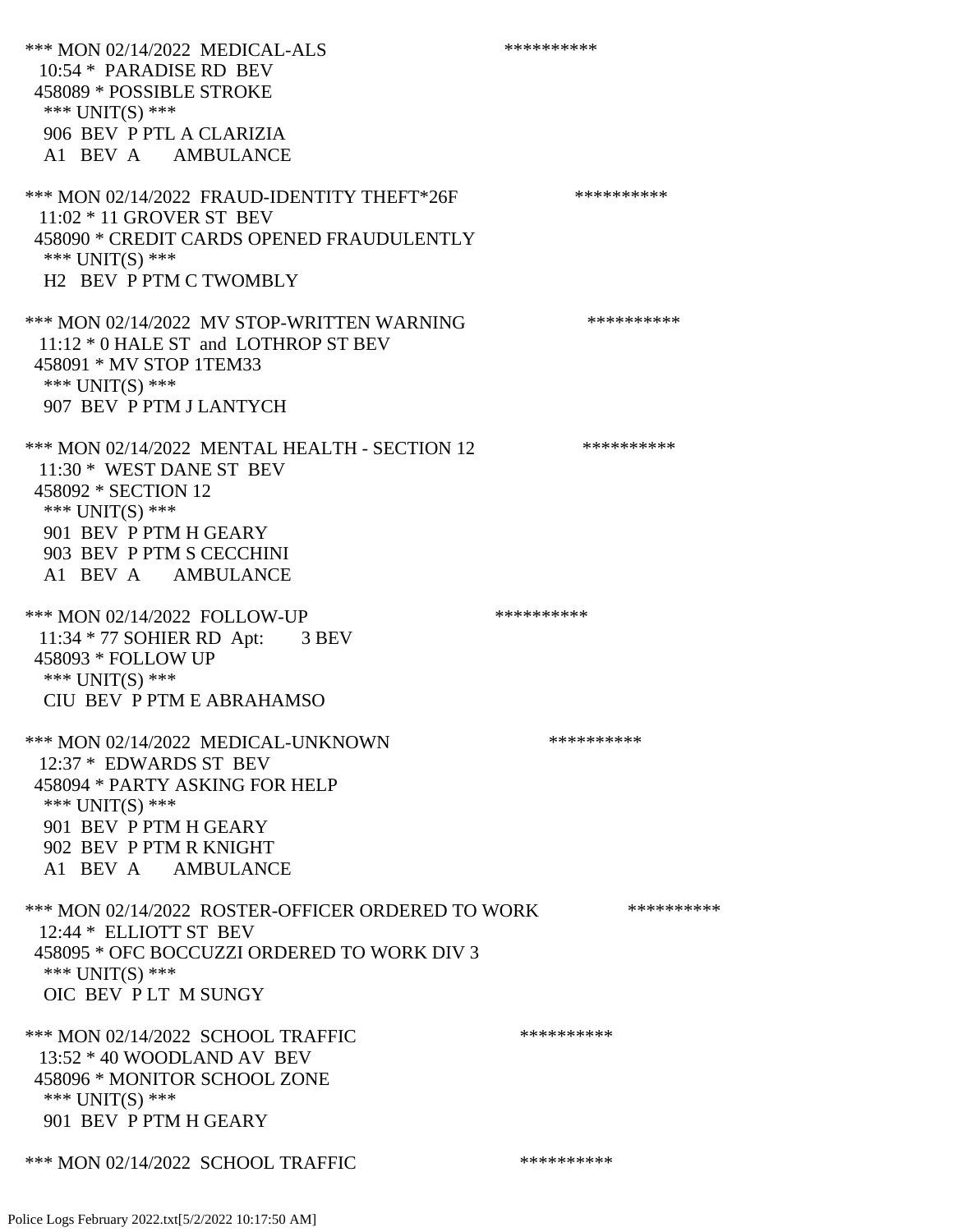| 14:00 * 0 DODGE ST and PUTNAM ST BEV<br>458097 * SCHHOOL TRAFFIC<br>*** UNIT(S) ***<br>907 BEV P PTM J LANTYCH                                                         |            |
|------------------------------------------------------------------------------------------------------------------------------------------------------------------------|------------|
| *** MON 02/14/2022 MV STOP-VERBAL WARNING<br>14:10 * 0 DODGE ST and PUTNAM ST BEV<br>458098 * MV STOP<br>*** $UNIT(S)$ ***<br>907 BEV P PTM J LANTYCH                  | ********** |
| *** MON 02/14/2022 MV STOP-VERBAL WARNING<br>14:17 * 0 CABOT ST and ABBOTT ST BEV<br>458099 * MV STOP:MA REG.9XJ955<br>*** $UNIT(S)$ ***<br>DTL BEV P PTM M MARINO     | ********** |
| *** MON 02/14/2022 MV STOP-VERBAL WARNING<br>14:17 * 0 CABOT ST and ABBOTT ST BEV<br>458100 * MV STOP: MA REG. 1HAJ93<br>*** UNIT(S) ***<br>DTL BEV P PTM M MARINO     | ********** |
| *** MON 02/14/2022 MV STOP-VERBAL WARNING<br>14:19 * 0 ESSEX ST and GROVER ST BEV<br>458101 * MV STOP - MA REG: TC36LS<br>*** UNIT(S) ***<br>906 BEV P PTM ARCHAMBAULT | ********** |
| *** MON 02/14/2022 FRAUD-WIRE *26E<br>14:26 * 12 EVELYN RD BEV<br>458102 * FRAUDULENT CHARGES ON DEBIT CARD<br>*** UNIT(S) ***<br>906 BEV P PTM ARCHAMBAULT            | ********** |
| *** MON 02/14/2022 MV STOP-VERBAL WARNING<br>14:28 * 0 DODGE ST and WIRLING DR BEV<br>458103 * MV STOP 2BPF36<br>*** UNIT(S) ***<br>907 BEV P PTM J LANTYCH            | ********** |
| *** MON 02/14/2022 MV STOP-WRITTEN WARNING<br>14:31 * 300 DODGE ST BEV<br>458104 * MV STOP 1NMW31<br>*** UNIT(S) ***<br>907 BEV P PTM J LANTYCH                        | ********** |
| *** MON 02/14/2022 MV STOP-VERBAL WARNING<br>14:38 * 5 DODGE ST BEV<br>458105 * MV STOP 2GYG53<br>*** $UNIT(S)$ ***<br>907 BEV P PTM J LANTYCH                         | ********** |
| *** MON 02/14/2022 DISTURBANCE-GENERAL                                                                                                                                 | ********** |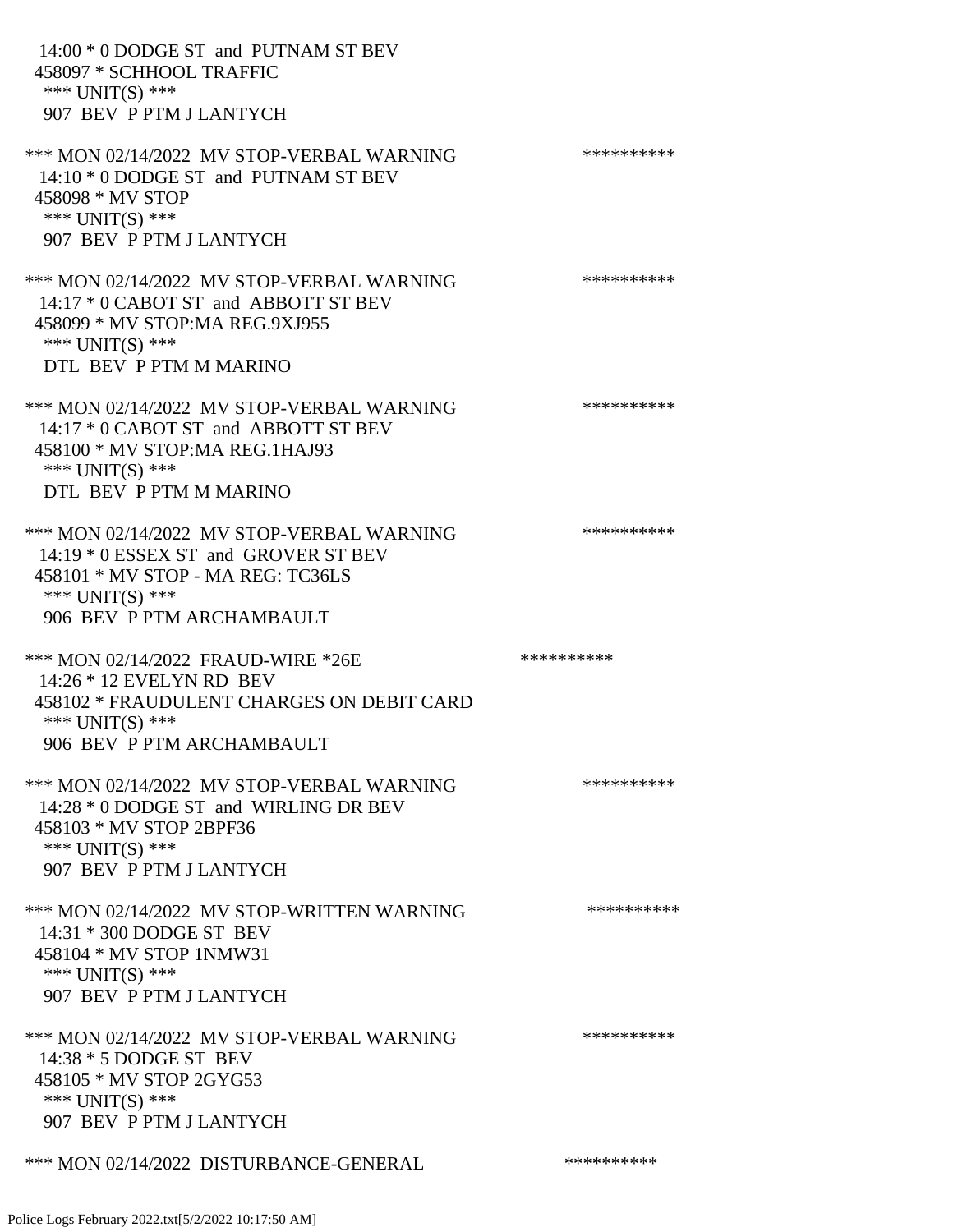14:44 \* 7 HILLTOP DR BEV 458106 \* PARTY YELLING OUT FRONT \*\*\* UNIT(S) \*\*\* 903 BEV P PTM S CECCHINI 905 BEV P PTM K THOMASSON \*\*\* MON 02/14/2022 MV STOP-VERBAL WARNING \*\*\*\*\*\*\*\*\*\*\*\* 14:51 \* 31 STONE ST Apt: 1 BEV 458107 \* MV STOP MA 40GX00 \*\*\* UNIT(S) \*\*\* 902 BEV P PTM R KNIGHT \*\*\* MON 02/14/2022 MEDICAL-MENTAL HEALTH \*\*\*\*\*\*\*\*\*\*\*\* 15:13 \* CABOT ST BEV 458108 \* CHILD NEEDS AN EVALUATION \*\*\* UNIT(S) \*\*\* 905 BEV P PTM K THOMASSON 910 BEV P PTM S FIORE A1 BEV A AMBULANCE \*\*\* MON 02/14/2022 ROSTER-ON/OFF DUTY \*\*\*\*\*\*\*\*\*\* 15:17 \* ELLIOTT ST BEV 458109 \* DIV C ASSIGNMENTS \*\*\* MON 02/14/2022 DISTURBANCE-GENERAL \*\*\*\*\*\*\*\*\*\* 16:06 \* 100 SOHIER RD BEV 458110 \* ASSIST 15 YEAR OLD IN GUIDANCE OFFICE \*\*\* UNIT(S) \*\*\* 901 BEV P PTM R KNIGHT 903 BEV P PTM ARCHAMBAULT \*\*\* MON 02/14/2022 MEDICAL-MENTAL HEALTH \*\*\*\*\*\*\*\*\*\* 16:07 \* CABOT ST BEV 458111 \* 11 YEAR OLD MENTAL HEALTH ISSUE \*\*\* UNIT(S) \*\*\* 904 BEV P PTM M BRODERICK \*\*\* MON 02/14/2022 MEDICAL-MENTAL HEALTH \*\*\*\*\*\*\*\*\*\* 16:24 \* SOHIER RD BEV 458112 \* ELDERLY FEMALE HAVING MENTAL BREAKDOWN \*\*\* UNIT(S) \*\*\* 902 BEV P PTM C STANTON 905 BEV P PTM K COLETTI \*\*\* MON 02/14/2022 DIRECTED PATROL \*\*\*\*\*\*\*\*\*\* 17:07 \* 200 EAST LOTHROP ST BEV 458113 \* PATROL OF THE TEMPLE BNAI ABRAHAM \*\*\* UNIT(S) \*\*\* 904 BEV P PTM M BRODERICK \*\*\* MON 02/14/2022 CHECK WELL BEING \*\*\*\*\*\*\*\*\*\* 17:31 \* 105 CHERRY HILL DR BEV 458114 \* ASSIST AMBULANCE W LIFT ASSIST? REQ. BY NERA \*\*\* UNIT(S) \*\*\*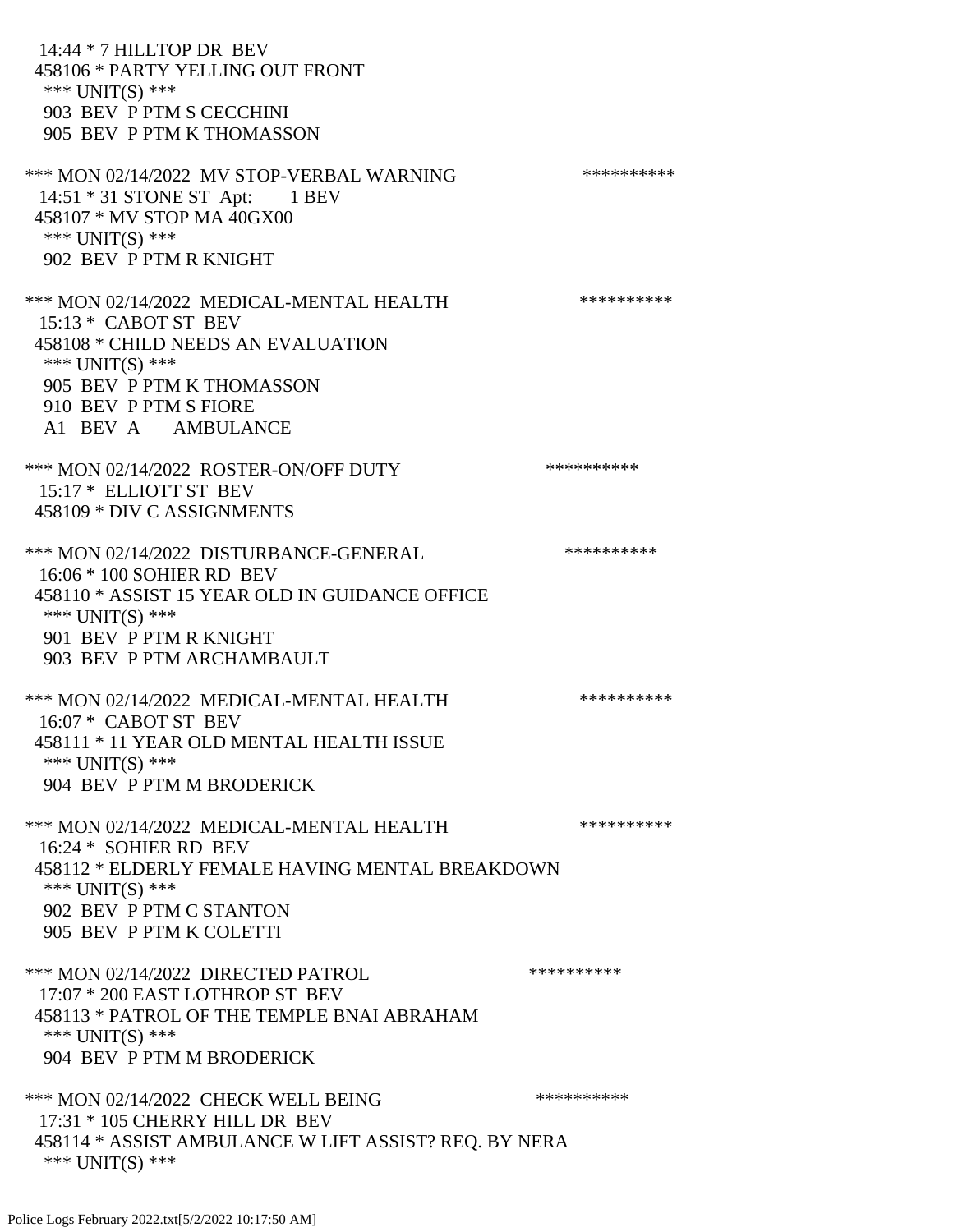### 905 BEV P PTM K COLETTI

| *** MON 02/14/2022 ALARMS-COMMERCIAL<br>17:57 * 428 RANTOUL ST BEV<br>458115 * SOME TYPE OF ALARM<br>*** UNIT(S) ***<br>902 BEV P PTM C STANTON<br>903 BEV P PTM ARCHAMBAULT       | ********** |
|------------------------------------------------------------------------------------------------------------------------------------------------------------------------------------|------------|
| *** MON 02/14/2022 SUSP ACTIVITY<br>18:49 * 11 HASKELL ST BEV<br>458116 * EVICTED TENANTS RETURNED TO APARTMENT<br>*** $UNIT(S)$ ***<br>904 BEV P PTM M BRODERICK                  | ********** |
| *** MON 02/14/2022 MEDICAL-ALS<br>19:39 * INDIAN HILL HL BEV<br>458117 * PARTY ASPIRATED<br>*** UNIT(S) ***<br>903 BEV P PTM ARCHAMBAULT<br>904 BEV P PTM M BRODERICK              | ********** |
| *** MON 02/14/2022 DOMESTIC-VERBAL ARGUMENT<br>19:42 * CABOT ST BEV<br>458118 * POSSIBLE DOMESTIC<br>*** UNIT(S) ***<br>902 BEV P PTM C STANTON<br>905 BEV P PTM K COLETTI         | ********** |
| *** MON 02/14/2022 MV STOP-VERBAL WARNING<br>20:27 * 0 HALE ST and WOODBURY ST BEV<br>458119 * MV STOP MA REG. 6BX378<br>*** UNIT(S) ***<br>904 BEV P PTM M BRODERICK              | ********** |
| *** MON 02/14/2022 ALARMS-RESIDENTIAL<br>20:36 * 38 MIDDLEBURY LN BEV<br>458120 * KEY FOB PANIC ALARM<br>*** $UNIT(S)$ ***<br>904 BEV P PTM M BRODERICK<br>905 BEV P PTM K COLETTI | ********** |
| *** MON 02/14/2022 ALARMS-COMMERCIAL<br>22:09 * 138 CONANT ST BEV<br>458121 * FRONT/REAR 360 MOTION<br>*** $UNIT(S)$ ***<br>901 BEV P PTM R KNIGHT<br>905 BEV P PTM K COLETTI      | ********** |
| *** MON 02/14/2022 MV STOP-VERBAL WARNING<br>22:31 * 0 CABOT ST and BALCH ST BEV<br>458122 * MV STOP - MA REG: 2CZY57<br>*** $UNIT(S)$ ***<br>903 BEV P PTM ARCHAMBAULT            | ********** |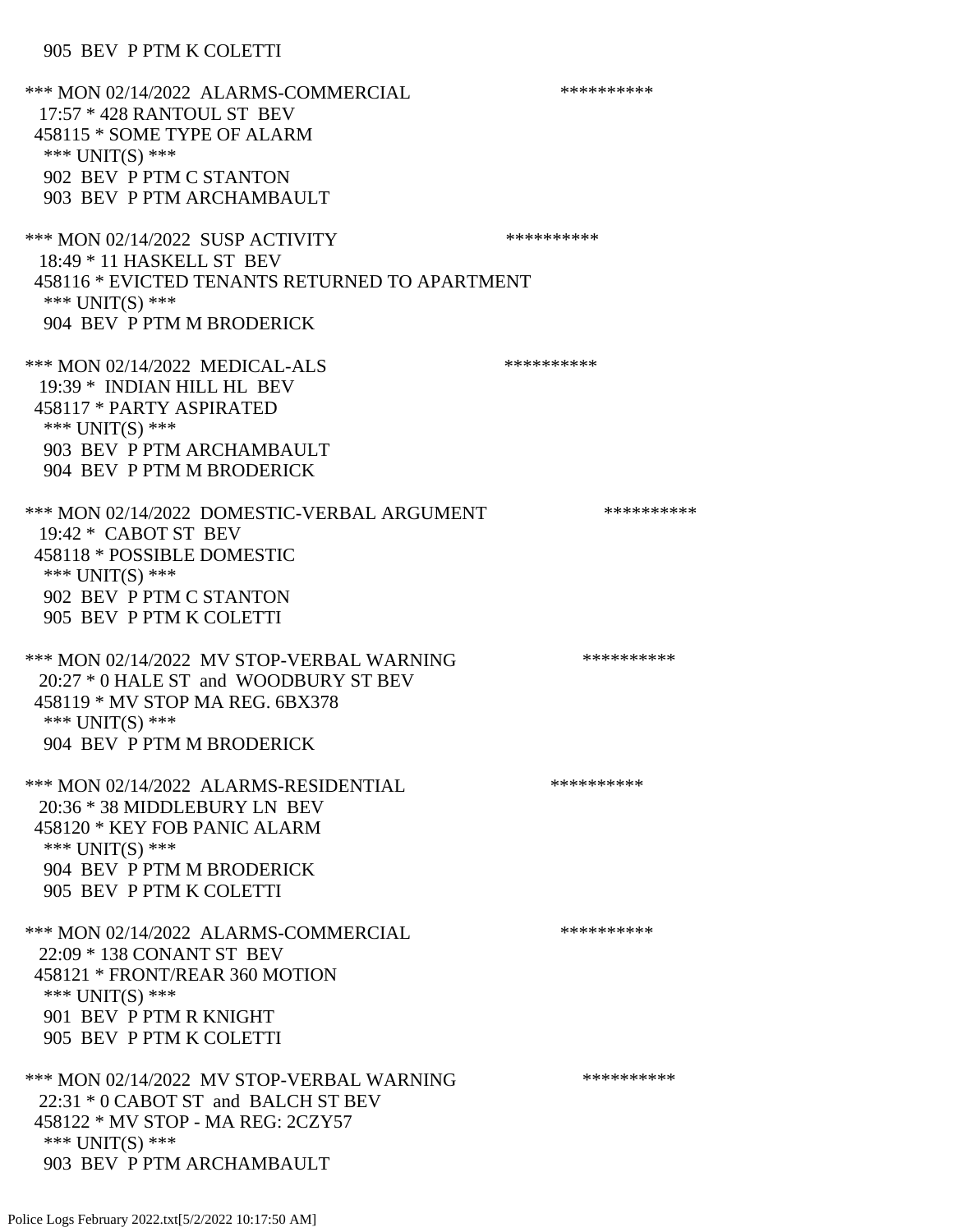\*\*\* MON 02/14/2022 ALARMS-COMMERCIAL \*\*\*\*\*\*\*\*\*\* 23:22 \* 70 BALCH ST BEV 458123 \* MCKEWON SCHOOL ALARM \*\*\* UNIT(S) \*\*\* 901 BEV P PTM R KNIGHT 903 BEV P PTM ARCHAMBAULT \*\*\* MON 02/14/2022 ROSTER-ON/OFF DUTY \*\*\*\*\*\*\*\*\*\* 23:26 \* ELLIOTT ST BEV 458124 \* START OF DIVISION A (MIDNIGHT SHIFT) \*\*\* UNIT(S) \*\*\* OIC BEV P SGT J ZWICKER \*\*\* TUE 02/15/2022 SCHOOL BUILDING CHECK \*\*\*\*\*\*\*\*\*\*\* 00:37 \* 100 SOHIER RD BEV 458125 \* BHS CHECK \*\*\* UNIT(S) \*\*\* 903 BEV P PTM J MARRS \*\*\* TUE 02/15/2022 PARK/PLAYGROUND CHECK \*\*\*\*\*\*\*\*\*\* 00:47 \* 410 ESSEX ST BEV 458126 \* HARRY BALL CHECK \*\*\* UNIT(S) \*\*\* 906 BEV P PTM E SCHULTZ \*\*\* TUE 02/15/2022 BEVERLY HOSPITAL CHECK \*\*\*\*\*\*\*\*\*\* 00:48 \* 91 HERRICK ST BEV 458127 \* BEVERLY HOSPITAL CHECK \*\*\* UNIT(S) \*\*\* 903 BEV P PTM J MARRS \*\*\* TUE 02/15/2022 DISPERSE GROUP \*\*\*\*\*\*\*\*\*\* 00:49 \* 55 OBER ST BEV 458128 \* LYNCH PARK CHECK \*\*\* UNIT(S) \*\*\* 904 BEV P PTM M MARINO \*\*\* TUE 02/15/2022 BAR CHECK \*\*\*\*\*\*\*\*\*\*\* 00:55 \* 20 CABOT ST BEV 458129 \* MONITOR ANCHOR LAST CALL \*\*\* UNIT(S) \*\*\* 902 BEV P PTM N BENCAL \*\*\* TUE 02/15/2022 PARK/PLAYGROUND CHECK \*\*\*\*\*\*\*\*\*\* 00:57 \* 145 LIVINGSTONE AV BEV 458130 \* OBEAR PARK CHECK \*\*\* UNIT(S) \*\*\* 901 BEV P PTM C GANEY \*\*\* TUE 02/15/2022 BUILDING CHECK \*\*\*\*\*\*\*\*\*\* 00:59 \* BRIMBAL AV and SOHIER RD BEV 458131 \* NORTH SHORE CROSSING PLAZA CHECK \*\*\* UNIT(S) \*\*\*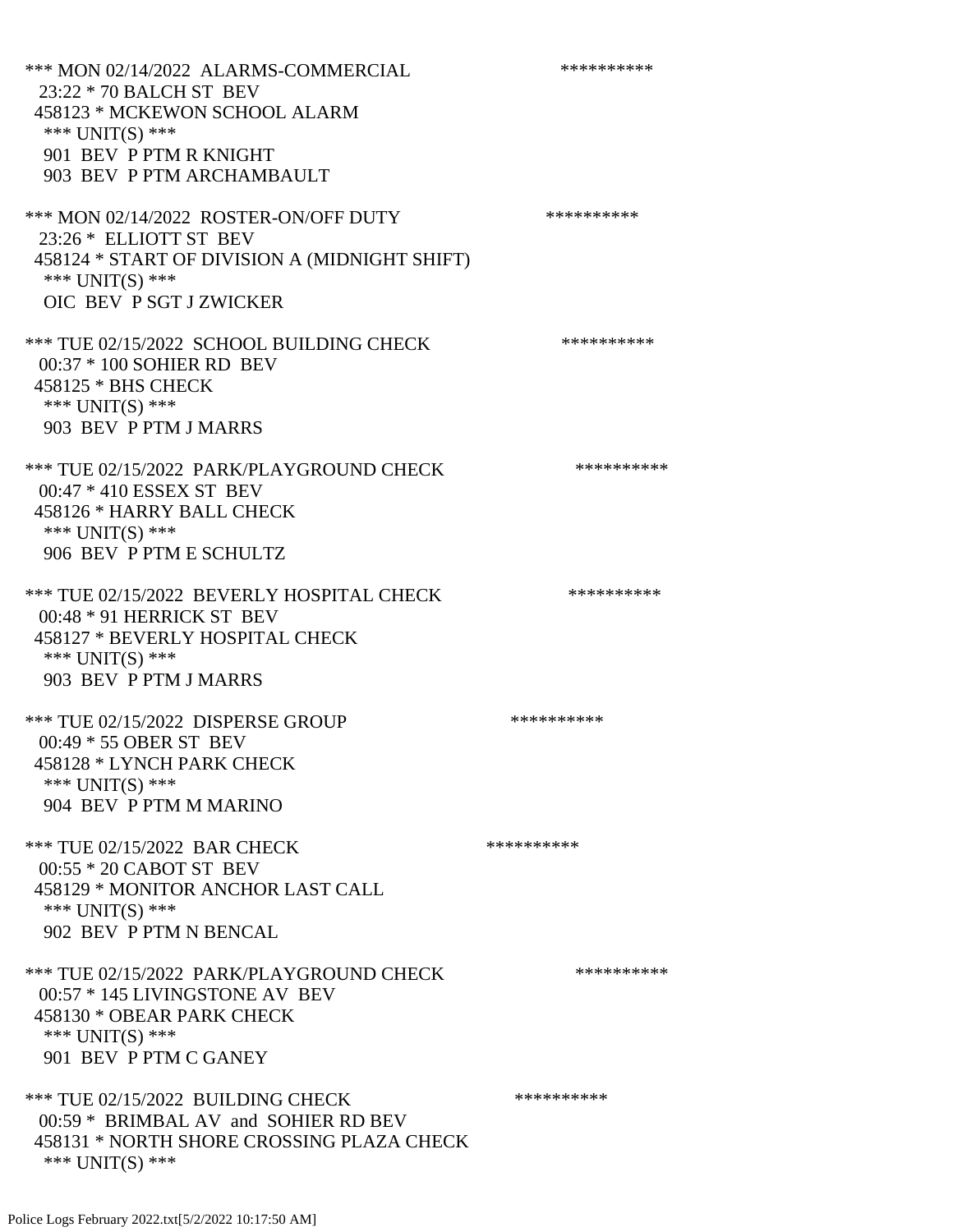# 903 BEV P PTM J MARRS

| *** TUE 02/15/2022 DISPERSE GROUP<br>01:02 * 0 BAYVIEW AV and HOSPITAL PT BEV<br>458132 * HOSPITAL POINT CHECK<br>*** UNIT(S) ***<br>904 BEV P PTM M MARINO | ********** |
|-------------------------------------------------------------------------------------------------------------------------------------------------------------|------------|
| *** TUE 02/15/2022 SCHOOL BUILDING CHECK<br>$01:15 * 20$ EISENHOWER AV BEV<br>458133 * COVE SCHOOL CHECK<br>*** $UNIT(S)$ ***<br>904 BEV P PTM M MARINO     | ********** |
| *** TUE 02/15/2022 SCHOOL BUILDING CHECK<br>$01:20 * 40$ WOODLAND AV BEV<br>458134 * AYERS SCHOOL CHECK<br>*** UNIT(S) ***<br>901 BEV P PTM C GANEY         | ********** |
| *** TUE 02/15/2022 DIRECTED PATROL<br>$01:25 * 0$ LOTHROP ST and DANE ST BEV<br>458135 * DANE ST BEACH CHECK<br>*** $UNIT(S)$ ***<br>902 BEV P PTM N BENCAL | ********** |
| *** TUE 02/15/2022 DIRECTED PATROL<br>01:28 * 88 RIVER ST BEV<br>458136 * RYAL SIDE AUTO CHECK<br>*** UNIT(S) ***<br>901 BEV P PTM C GANEY                  | ********** |
| *** TUE 02/15/2022 DIRECTED PATROL<br>$01:35 * 201$ BROUGHTON DR BEV<br>458137 * BROUGHTON DRIVE AREA CHECK<br>*** UNIT(S) ***<br>904 BEV P PTM M MARINO    | ********** |
| *** TUE 02/15/2022 SCHOOL BUILDING CHECK<br>$01:50 * 41$ BRIMBAL AV BEV<br>458138 * HANNAH SCHOOL CHECK<br>*** UNIT(S) ***<br>904 BEV P PTM M MARINO        | ********** |
| *** TUE 02/15/2022 TRAIN STATION CHECK<br>01:59 * 10 PARK ST BEV<br>458139 * DEPOT CHECK<br>*** UNIT(S) ***<br>902 BEV P PTM N BENCAL                       | ********** |
| *** TUE 02/15/2022 BUILDING CHECK<br>02:15 * BRIMBAL AV BEV<br>458140 * CYCLES 128 CHECK<br>*** UNIT(S) ***                                                 | ********** |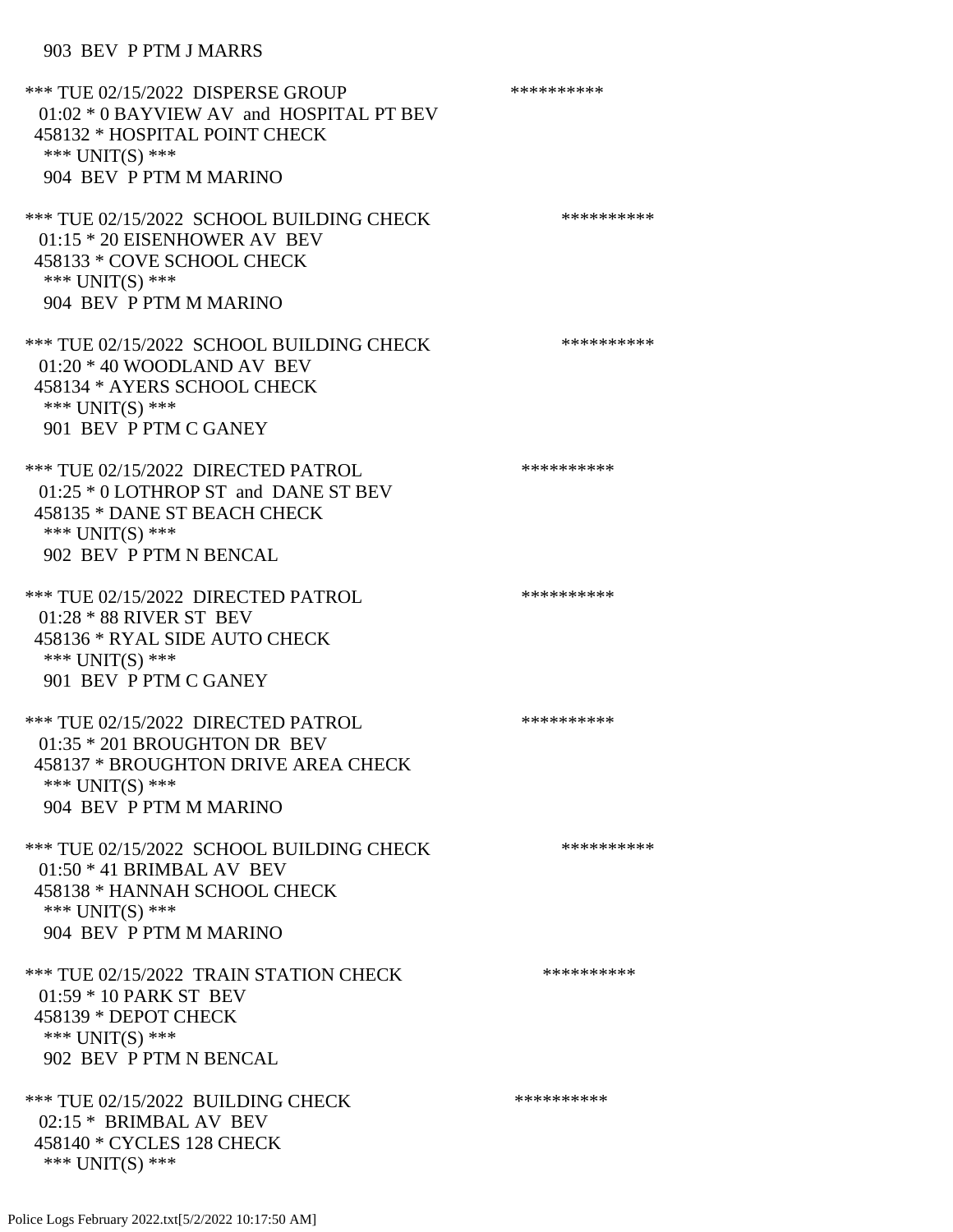\*\*\* TUE 02/15/2022 ALARMS-COMMERCIAL \*\*\*\*\*\*\*\*\*\* 04:11 \* 70 BALCH ST BEV 458141 \* COMMERCIAL ALARM- COMPUTER ROOM \*\*\* UNIT(S) \*\*\* 901 BEV P PTM C GANEY 905 BEV P PTM J VITALE \*\*\* TUE 02/15/2022 ROSTER-ON/OFF DUTY \*\*\*\*\*\*\*\*\*\* 07:25 \* ELLIOTT ST BEV 458142 \* START OF SHIFT B \*\*\* UNIT(S) \*\*\* OIC BEV P SGT J ZWICKER \*\*\* TUE 02/15/2022 SCHOOL TRAFFIC \*\*\*\*\*\*\*\*\*\*\*\*\* 07:35 \* 0 DODGE ST and ENON ST BEV 458145 \* SCHOOL TRAFFIC \*\*\* UNIT(S) \*\*\* 907 BEV P PTM J LANTYCH \*\*\* TUE 02/15/2022 MV STOP-WRITTEN WARNING \*\*\*\*\*\*\*\*\*\*\*\*\* 07:49 \* 0 DODGE ST and ENON ST BEV 458143 \* MV STOP 78FE53 \*\*\* UNIT(S) \*\*\* 907 BEV P PTM J LANTYCH \*\*\* TUE 02/15/2022 MV STOP-CITATION ISSUED \*\*\*\*\*\*\*\*\*\* 07:55 \* 0 DODGE ST and TOZER RD BEV 458144 \* MV STOP SMZ922 (SC) \*\*\* UNIT(S) \*\*\* 907 BEV P PTM J LANTYCH \*\*\* TUE 02/15/2022 MV STOP-WRITTEN WARNING \*\*\*\*\*\*\*\*\*\*\*\*\* 08:28 \* 0 DODGE ST and ENON ST BEV 458146 \* MV STOP 1YBZ39 \*\*\* UNIT(S) \*\*\* 907 BEV P PTM J LANTYCH \*\*\* TUE 02/15/2022 MEDICAL-MENTAL HEALTH \*\*\*\*\*\*\*\*\*\* 08:28 \* NORTHRIDGE RD BEV 458147 \* WOMAN REQUESTING POLICE \*\*\* UNIT(S) \*\*\* 903 BEV P PTM J SPITALERI 905 BEV P PTM K THOMASSON \*\*\* TUE 02/15/2022 DOMESTIC ABUSE/NO 209A \*90F \*\*\*\*\*\*\*\*\*\*\*\* 08:30 \* 131 RANTOUL ST Apt: 307 BEV 458148 \* PAST PHYSICAL DOMESTIC \*\*\* UNIT(S) \*\*\* 901 BEV P PTM H GEARY 902 BEV P PTM D DIVINCENZ 903 BEV P PTM J SPITALERI

Police Logs February 2022.txt[5/2/2022 10:17:50 AM]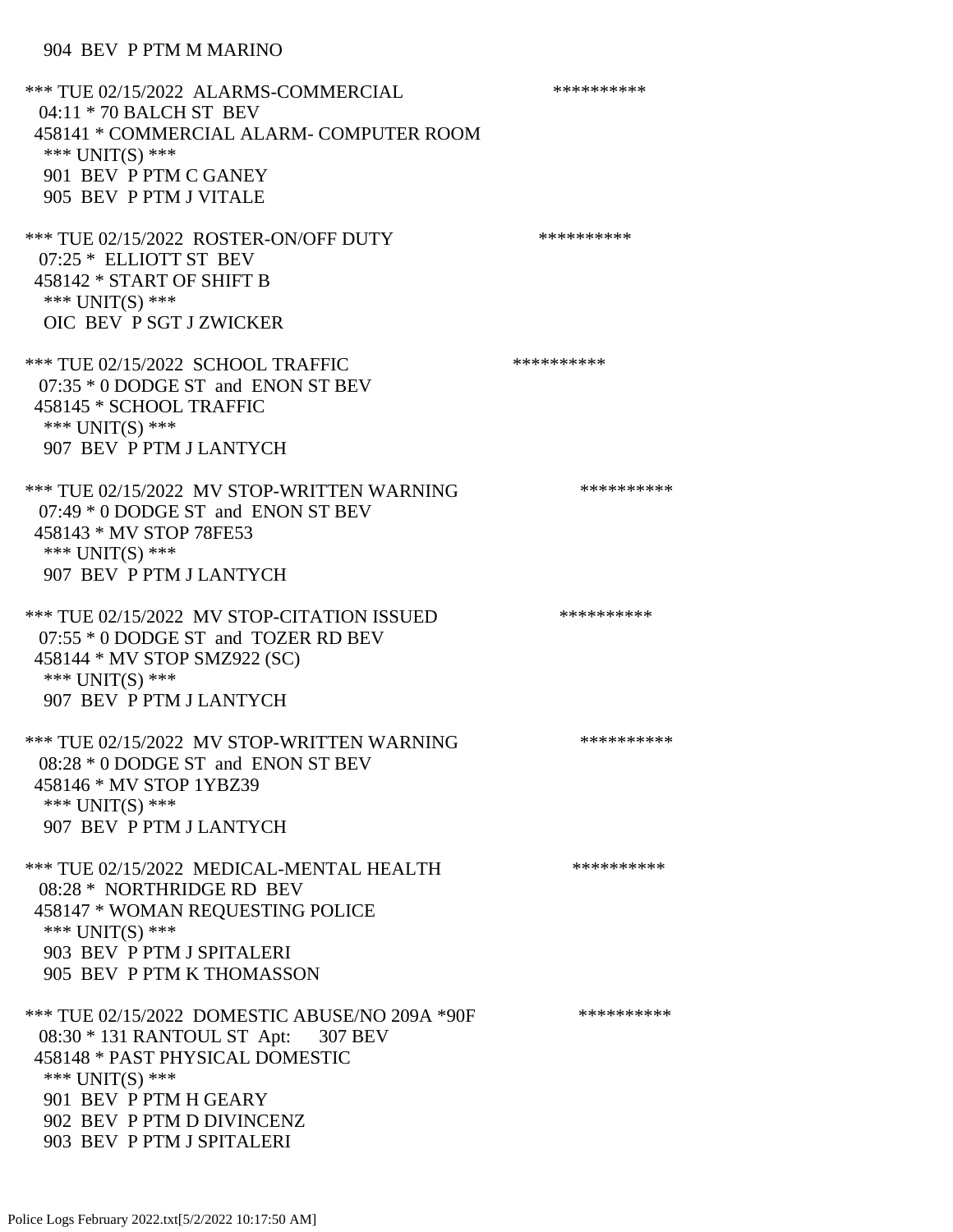\*\*\* TUE 02/15/2022 MV STOP-VERBAL WARNING \*\*\*\*\*\*\*\*\*\*\*\*\* 09:01 \* 174 RANTOUL ST BEV 458149 \* MA REG 1HVF82 \*\*\* UNIT(S) \*\*\* 902 BEV P PTM D DIVINCENZ \*\*\* TUE 02/15/2022 ASSIST BEVERLY FIRE DEPT \*\*\*\*\*\*\*\*\*\*\*\* 09:11 \* 15 RIVER ST BEV 458150 \* ASSIST FIRE DEPARTMENT WITH LEAK \*\*\* UNIT(S) \*\*\* 906 BEV P PTL A CLARIZIA \*\*\* TUE 02/15/2022 MV STOP-VERBAL WARNING \*\*\*\*\*\*\*\*\*\*\*\*\* 09:13 \* 0 BRIDGE ST and VIRGINIA AV BEV 458151 \* MV STOP 2YFY74 \*\*\* UNIT(S) \*\*\* 907 BEV P PTM J LANTYCH \*\*\* TUE 02/15/2022 MV STOP-VERBAL WARNING \*\*\*\*\*\*\*\*\*\*\*\*\* 09:20 \* 0 BRIDGE ST and VIRGINIA AV BEV 458152 \* MV STOP 8GVT90 \*\*\* UNIT(S) \*\*\* 907 BEV P PTM J LANTYCH \*\*\* TUE 02/15/2022 MV STOP-WRITTEN WARNING \*\*\*\*\*\*\*\*\*\*\*\*\* 10:08 \* 0 HERRICK ST and SOHIER RD BEV 458153 \* MV STOP 7WM534 \*\*\* UNIT(S) \*\*\* 907 BEV P PTM J LANTYCH \*\*\* TUE 02/15/2022 MV STOP-VERBAL WARNING \*\*\*\*\*\*\*\*\*\*\*\*\* 10:16 \* 0 HERRICK ST and SOHIER RD BEV 458155 \* MV STOP EV74EK \*\*\* UNIT(S) \*\*\* 907 BEV P PTM J LANTYCH \*\*\* TUE 02/15/2022 MV STOP-WRITTEN WARNING \*\*\*\*\*\*\*\*\*\*\*\*\* 11:01 \* 0 BRIMBAL AV and WALDEN ST BEV 458156 \* MV STOP EVE507 \*\*\* UNIT(S) \*\*\* 907 BEV P PTM J LANTYCH \*\*\* TUE 02/15/2022 DOMESTIC ABUSE/NO 209A \*90F \*\*\*\*\*\*\*\*\*\*\*\* 12:17 \* 10 BRESNAHAN CT BEV 458157 \* PAST DOMESTIC \*\*\* UNIT(S) \*\*\* 903 BEV P PTM J SPITALERI \*\*\* TUE 02/15/2022 MV-ACCIDENT PROPERTY DAMAGE \*\*\*\*\*\*\*\*\*\*\*\* 12:35 \* 319 ELLIOTT ST BEV 458158 \* CHECK ON OPERATOR \*\*\* UNIT(S) \*\*\* 901 BEV P PTM H GEARY 902 BEV P PTM D DIVINCENZ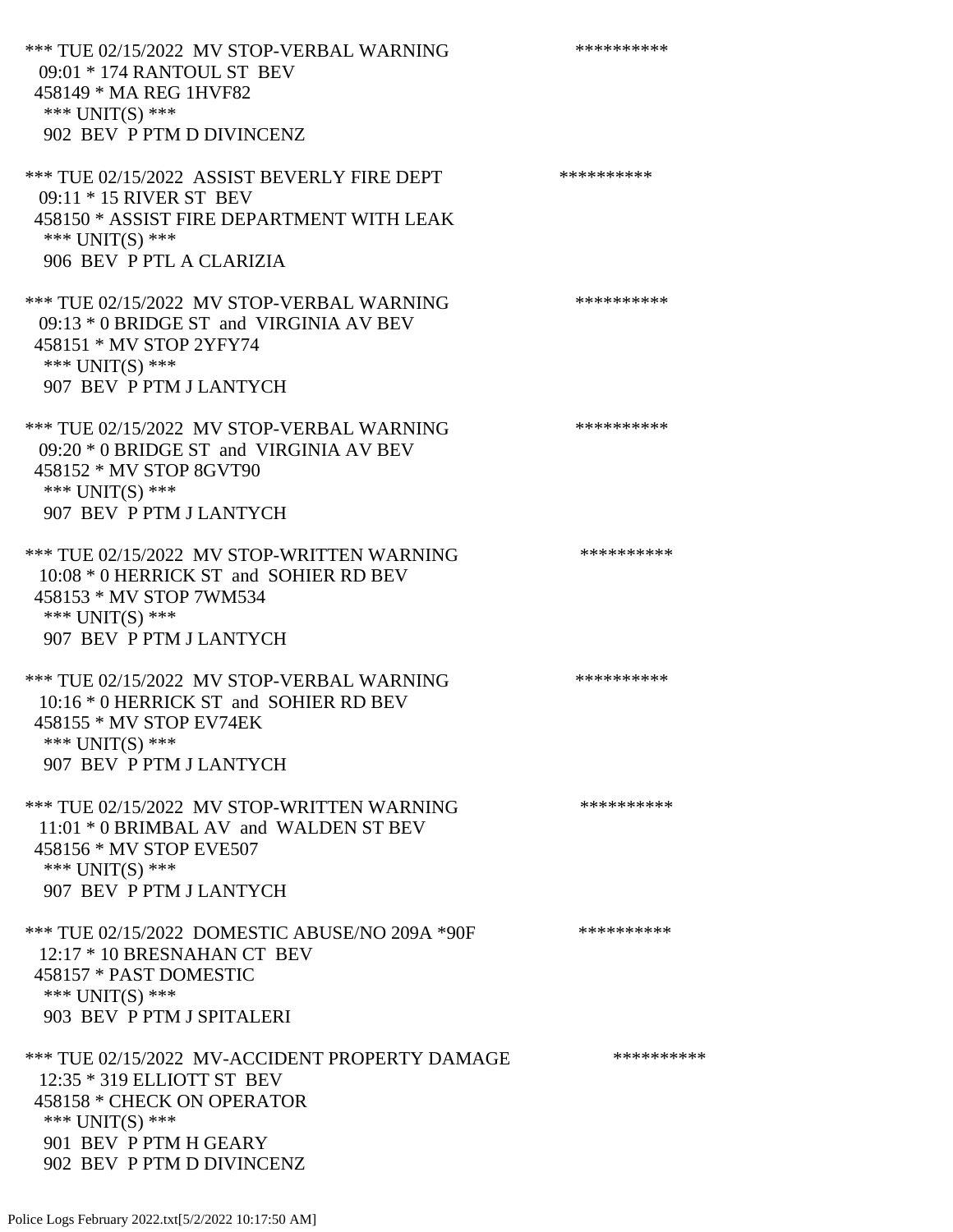\*\*\* TUE 02/15/2022 MV-ACCIDENT PROPERTY DAMAGE \*\*\*\*\*\*\*\*\*\*\*\* 12:53 \* 151 RANTOUL ST BEV 458159 \* 2 CAR MVA \*\*\* UNIT(S) \*\*\* 905 BEV P PTM K THOMASSON 906 BEV P PTL A CLARIZIA A1 BEV A AMBULANCE BF1 BEV F BEV FIRE \*\*\* TUE 02/15/2022 ALARMS-RESIDENTIAL \*\*\*\*\*\*\*\*\*\* 13:42 \* 25 ABBOTT ST BEV 458160 \* KITCHEN MOTION \*\*\* UNIT(S) \*\*\* 907 BEV P PTM J LANTYCH 912 BEV P SGT J TACHE \*\*\* TUE 02/15/2022 ASSIST BEVERLY FIRE DEPT \*\*\*\*\*\*\*\*\*\* 13:46 \* 20 SOHIER RD Apt: 101 BEV 458161 \* FEMALE TRAPPED IN THE ELEVATOR \*\*\* UNIT(S) \*\*\* 902 BEV P PTM D DIVINCENZ BF1 BEV F BEV FIRE \*\*\* TUE 02/15/2022 SCHOOL TRAFFIC \*\*\*\*\*\*\*\*\*\* 14:02 \* 0 BRIDGE ST and WINTHROP AV BEV 458162 \* SCHOOL TRAFFIC \*\*\* UNIT(S) \*\*\* 907 BEV P PTM J LANTYCH \*\*\* TUE 02/15/2022 SRO-GENERAL REQ FOR \*\*\*\*\*\*\*\*\*\*\*\* 14:08 \* ATLANTIC AV BEV 458163 \* CHECK ON STUDENT AND FAMILY \*\*\* UNIT(S) \*\*\* 911 BEV P PTM T MEZZA \*\*\* TUE 02/15/2022 ALARMS-COMMERCIAL \*\*\*\*\*\*\*\*\*\* 14:19 \* 30 TOZER RD BEV 458164 \* 2ND FLOOR RECEPTION PANIC ALARM \*\*\* UNIT(S) \*\*\* 902 BEV P PTM D DIVINCENZ 906 BEV P PTL A CLARIZIA \*\*\* TUE 02/15/2022 SUSP ACTIVITY \*\*\*\*\*\*\*\*\*\*\*\* 14:29 \* 14 BARTLETT ST Apt: 3 BEV 458165 \* SOMEONE ATTEMPTING TO GAIN ACCESS TO APT \*\*\* UNIT(S) \*\*\* 902 BEV P PTM D DIVINCENZ 905 BEV P PTM K THOMASSON \*\*\* TUE 02/15/2022 ROSTER-ON/OFF DUTY \*\*\*\*\*\*\*\*\*\* 15:29 \* ELLIOTT ST BEV 458166 \* DIV C ASSIGNMENTS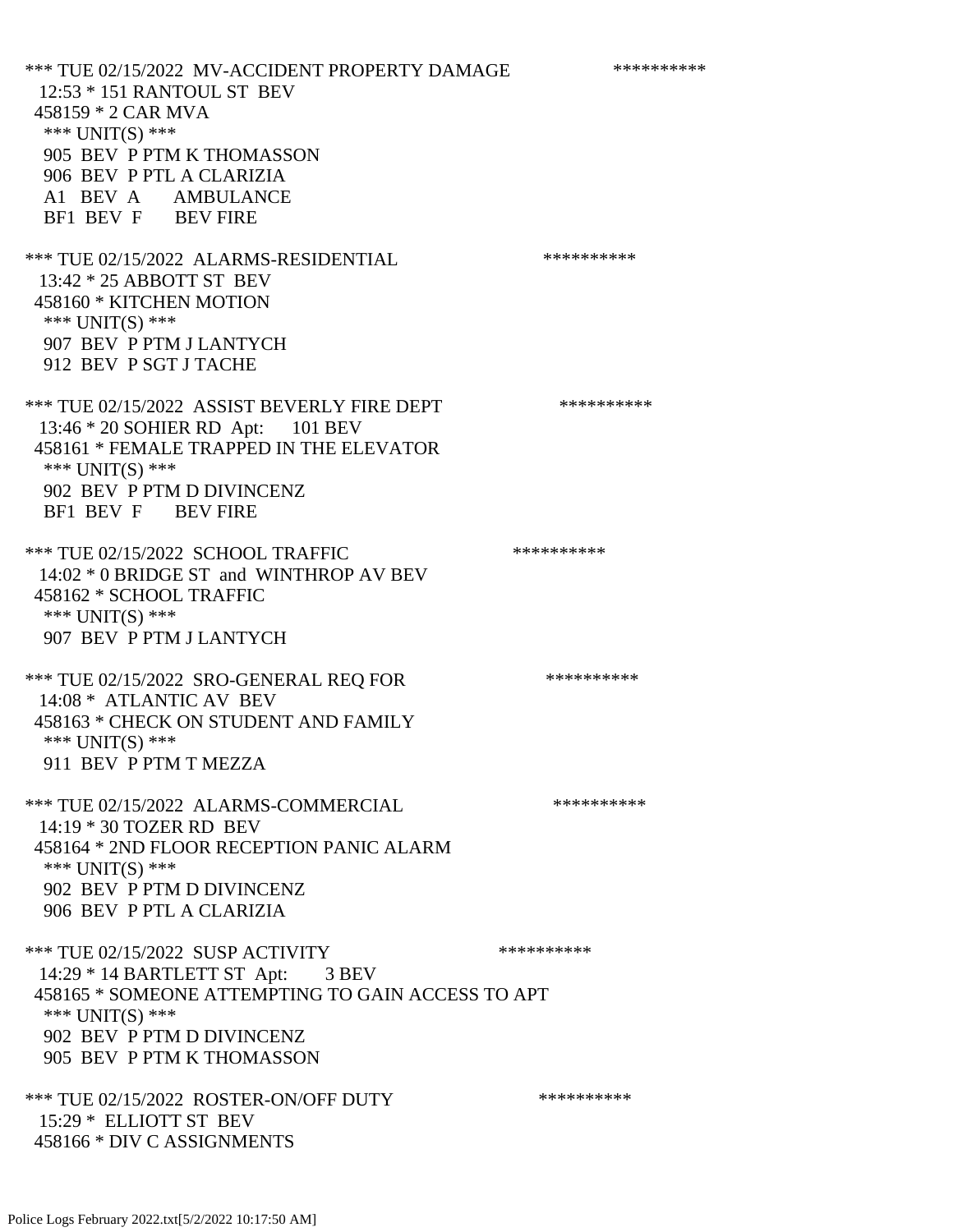\*\*\* TUE 02/15/2022 DOMESTIC ABUSE/NO 209A \*90F \*\*\*\*\*\*\*\*\*\*\*\* 15:41 \* 1 TRAFALGAR DR BEV 458167 \* DOMESTIC IN PROGRESS \*\*\* UNIT(S) \*\*\* 903 BEV P PTM ARCHAMBAULT 905 BEV P PTM K THOMASSON 906 BEV P PTL A CLARIZIA SIE5 BEV P SGT E HATHON \*\*\* TUE 02/15/2022 MV-ACCIDENT PROPERTY DAMAGE \*\*\*\*\*\*\*\*\*\*\*\* 15:58 \* 0 CABOT ST and CONANT ST BEV 458168 \* TRUCK INTO TRAFFIC LIGHTS \*\*\* UNIT(S) \*\*\* 901 BEV P PTM R KNIGHT 904 BEV P PTM M BRODERICK \*\*\* TUE 02/15/2022 ROSTER-OFFICER INJURED \*\*\*\*\*\*\*\*\*\* 16:22 \* ELLIOTT ST BEV 458169 \* OFFICER SLIPPED ON ICE IN PARKING LOT \*\*\* TUE 02/15/2022 CHECK WELL BEING \*\*\*\*\*\*\*\*\*\*\*\*\* 16:48 \* 23 GAGE ST BEV 458171 \* CHECK WELL BEING \*\*\* UNIT(S) \*\*\* 903 BEV P PTM ARCHAMBAULT \*\*\* TUE 02/15/2022 CHECK WELL BEING \*\*\*\*\*\*\*\*\*\* 16:55 \* 215 RANTOUL ST BEV 458172 \* CHECK WELL BEING \*\*\* UNIT(S) \*\*\* 902 BEV P PTM C STANTON \*\*\* TUE 02/15/2022 CHECK WELL BEING \*\*\*\*\*\*\*\*\*\*\*\*\*\*\*\*\* 17:14 \* 10 COX CT BEV 458173 \* CHECK WELL BEING \*\*\* UNIT(S) \*\*\* 903 BEV P PTM ARCHAMBAULT \*\*\* TUE 02/15/2022 JUVENILE MATTER-OTHER \*\*\*\*\*\*\*\*\*\*\*\*\* 18:01 \* CABOT ST BEV 458174 \* STUDENT THREATENED IN CLASS \*\*\* UNIT(S) \*\*\* 911 BEV P PTM T MEZZA \*\*\* TUE 02/15/2022 ASSIST BEVERLY FIRE DEPT \*\*\*\*\*\*\*\*\*\*\*\* 18:49 \* 19 BENNETT ST BEV 458175 \* POSSIBLE SMOKE SHOWING \*\*\* UNIT(S) \*\*\* 902 BEV P PTM C STANTON 903 BEV P PTM ARCHAMBAULT \*\*\* TUE 02/15/2022 DISTURBANCE-GENERAL \*\*\*\*\*\*\*\*\*\* 19:37 \* 8 BEVERLY COMMONS DR Apt: 34 BEV 458176 \* UNK. MALE KNOCKING ON DOOR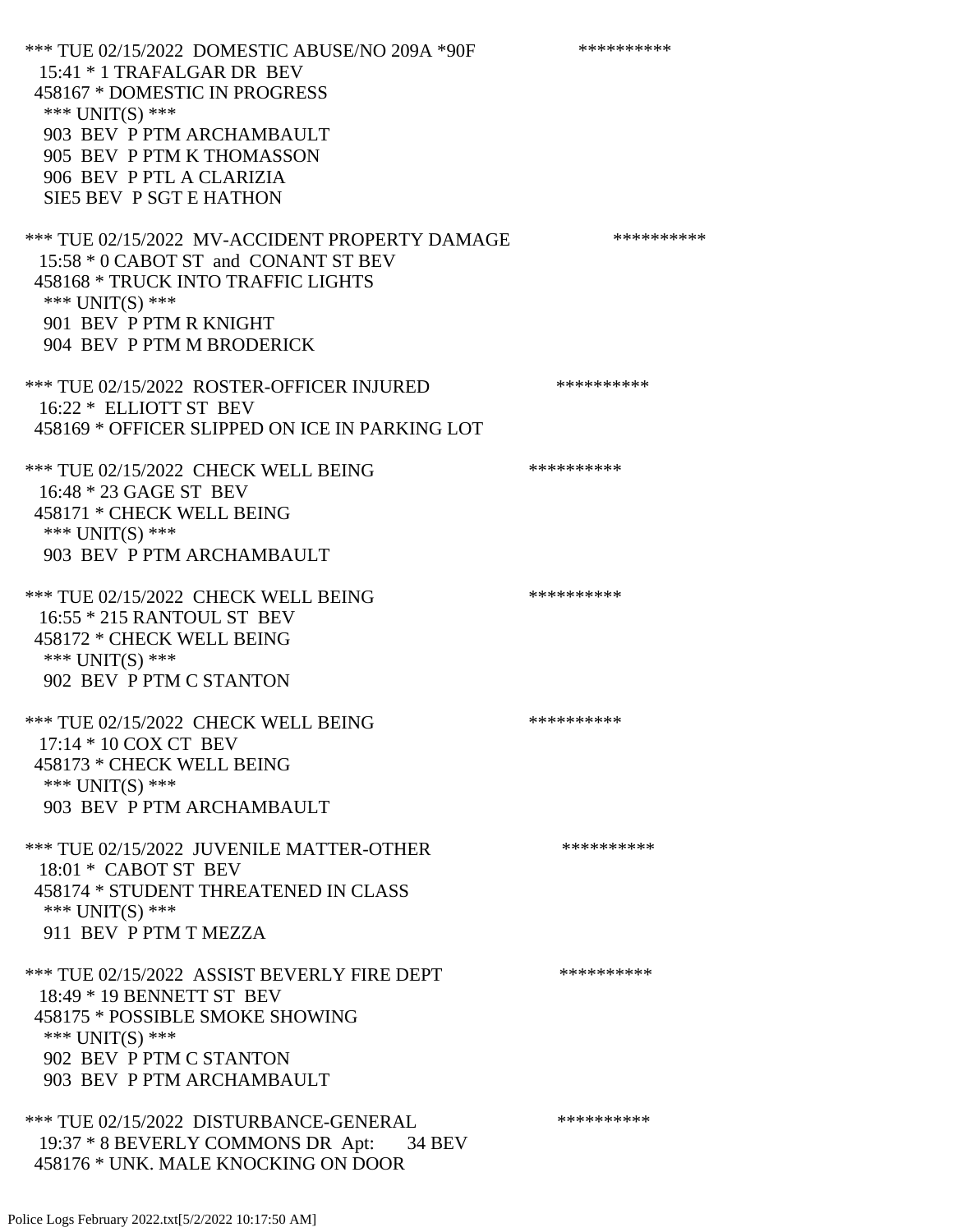\*\*\* UNIT(S) \*\*\* 901 BEV P PTM R KNIGHT 903 BEV P PTM ARCHAMBAULT \*\*\* TUE 02/15/2022 MEDICAL-ALS \*\*\*\*\*\*\*\*\*\*\*\*\* 20:07 \* EVELYN RD BEV 458177 \* FEMALE FELL AND INJURED NECK \*\*\* UNIT(S) \*\*\* 903 BEV P PTM ARCHAMBAULT 904 BEV P PTM M BRODERICK A1 BEV A AMBULANCE \*\*\* TUE 02/15/2022 ALARMS-COMMERCIAL \*\*\*\*\*\*\*\*\*\* 20:27 \* 548 CABOT ST BEV 458178 \* CONFERENCE ROOM MOTION \*\*\* UNIT(S) \*\*\* 905 BEV P PTM J MCCARTHY \*\*\* TUE 02/15/2022 209A ORDER ATTEMPT TO SERVE \*\*\*\*\*\*\*\*\*\* 21:10 \* FEDERAL ST BEV 458179 \* ATTEMPT TO SERVE 209a \*\*\* UNIT(S) \*\*\* 901 BEV P PTM R KNIGHT 902 BEV P PTM C STANTON 903 BEV P PTM ARCHAMBAULT 913 BEV P SGT M HENEBURY \*\*\* TUE 02/15/2022 MV STOP-VERBAL WARNING \*\*\*\*\*\*\*\*\*\*\*\*\* 21:49 \* 0 CABOT ST and DODGE ST BEV 458180 \* MV STOP MA REG 7727FY \*\*\* UNIT(S) \*\*\* CIU BEV P SGT D BROWN \*\*\* TUE 02/15/2022 TRANSPORT-OTHER \*\*\*\*\*\*\*\*\*\* 22:06 \* 175 ELLIOTT ST BEV 458181 \* TRANSPORT RELEASED PRISONER TO CLIPPER INN \*\*\* UNIT(S) \*\*\* 902 BEV P PTM C STANTON \*\*\* TUE 02/15/2022 MV STOP-VERBAL WARNING \*\*\*\*\*\*\*\*\*\*\*\*\* 23:16 \* 5 DODGE ST BEV 458182 \* MV STOP MA REG. 3NX781 \*\*\* UNIT(S) \*\*\* DEL4 BEV P DET S DESMOND \*\*\* TUE 02/15/2022 ROSTER-ON/OFF DUTY \*\*\*\*\*\*\*\*\*\* 23:35 \* ELLIOTT ST BEV 458183 \* START OF SHIFT A \*\*\* UNIT(S) \*\*\* OIC BEV P LT D COSTA \*\*\* WED 02/16/2022 SCHOOL BUILDING CHECK \*\*\*\*\*\*\*\*\*\*\*\* 00:11 \* 100 SOHIER RD BEV 458184 \* BHS CHECK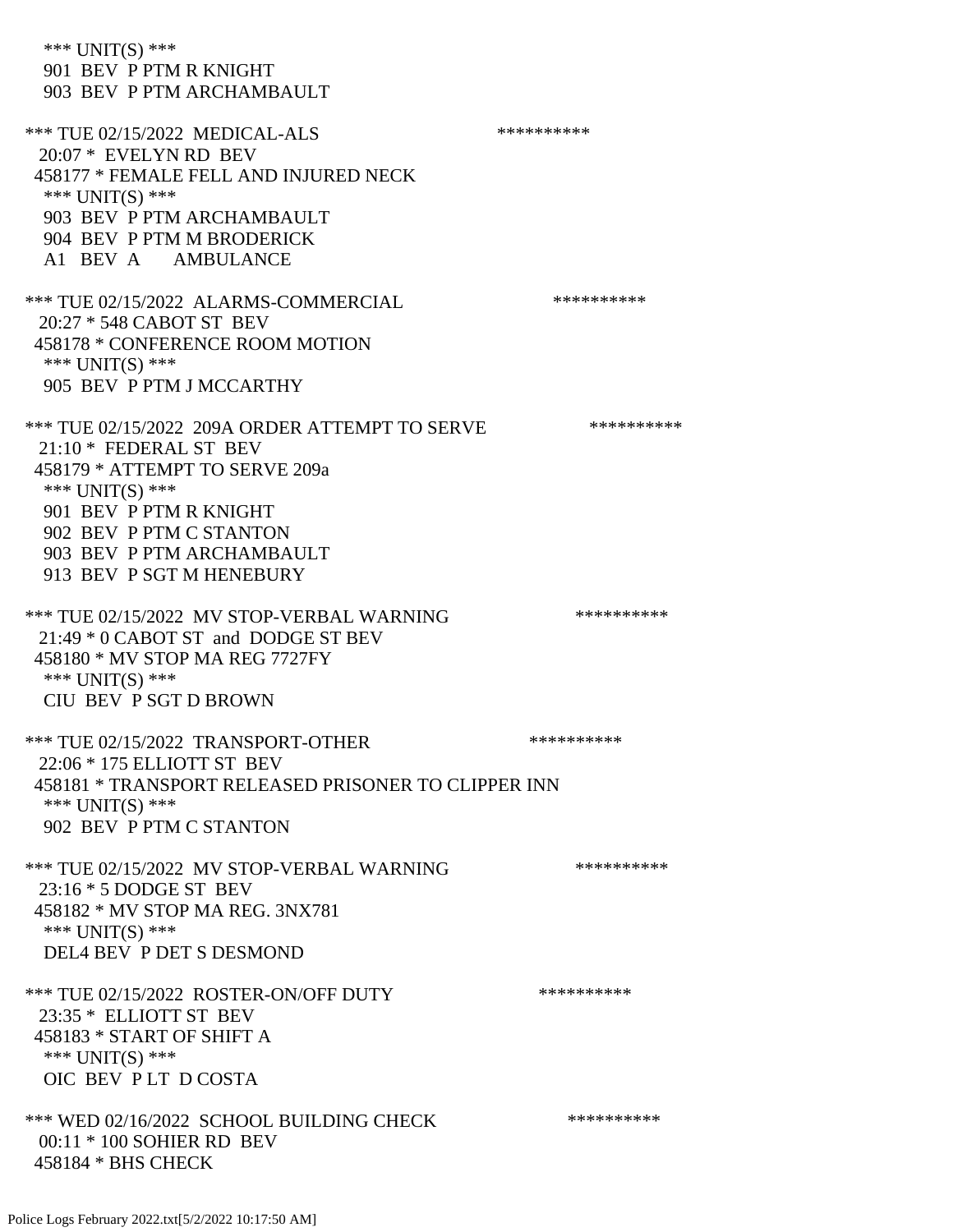\*\*\* UNIT(S) \*\*\* 903 BEV P PTM C GANEY \*\*\* WED 02/16/2022 DIRECTED PATROL \*\*\*\*\*\*\*\*\*\* 00:26 \* 474 RANTOUL ST BEV 458185 \* DIBACCOS SERVICE CHECK \*\*\* UNIT(S) \*\*\* 903 BEV P PTM C GANEY \*\*\* WED 02/16/2022 TRAIN STATION CHECK \*\*\*\*\*\*\*\*\*\*\*\* 00:33 \* 10 PARK ST BEV 458186 \* DEPOT CHECK \*\*\* UNIT(S) \*\*\* 902 BEV P PTM N BENCAL \*\*\* WED 02/16/2022 PARK/PLAYGROUND CHECK \*\*\*\*\*\*\*\*\*\* 00:33 \* 55 OBER ST BEV 458187 \* LYNCH PARK/HOSPITAL POINT CHECK \*\*\* UNIT(S) \*\*\* 904 BEV P PTM M MARINO \*\*\* WED 02/16/2022 DIRECTED PATROL \*\*\*\*\*\*\*\*\*\* 00:42 \* 420 CABOT ST BEV 458188 \* KELLY FORD CHECK \*\*\* UNIT(S) \*\*\* 903 BEV P PTM C GANEY \*\*\* WED 02/16/2022 BAR CHECK \*\*\*\*\*\*\*\*\*\*\*\* 00:47 \* 20 CABOT ST BEV 458189 \* MONITOR ANCHOR LAST CALL \*\*\* UNIT(S) \*\*\* 902 BEV P PTM N BENCAL \*\*\* WED 02/16/2022 SCHOOL BUILDING CHECK \*\*\*\*\*\*\*\*\*\*\*\* 00:53 \* 20 EISENHOWER AV BEV 458190 \* COVE SCHOOL CHECK \*\*\* UNIT(S) \*\*\* 904 BEV P PTM M MARINO \*\*\* WED 02/16/2022 PARK/PLAYGROUND CHECK \*\*\*\*\*\*\*\*\*\*\*\* 00:55 \* 410 ESSEX ST BEV 458191 \* HARRY BALL FIELD CHECK \*\*\* UNIT(S) \*\*\* 906 BEV P PTM E SCHULTZ \*\*\* WED 02/16/2022 DIRECTED PATROL \*\*\*\*\*\*\*\*\*\* 01:10 \* 201 BROUGHTON DR BEV 458192 \* BROUGHTON DRIVE AREA CHECK \*\*\* UNIT(S) \*\*\* 904 BEV P PTM M MARINO \*\*\* WED 02/16/2022 PARK/PLAYGROUND CHECK \*\*\*\*\*\*\*\*\*\*\*\*  $01:15 * 0$  GAGE ST BEV 458194 \* GAGE ST PLAYGROUND CHECK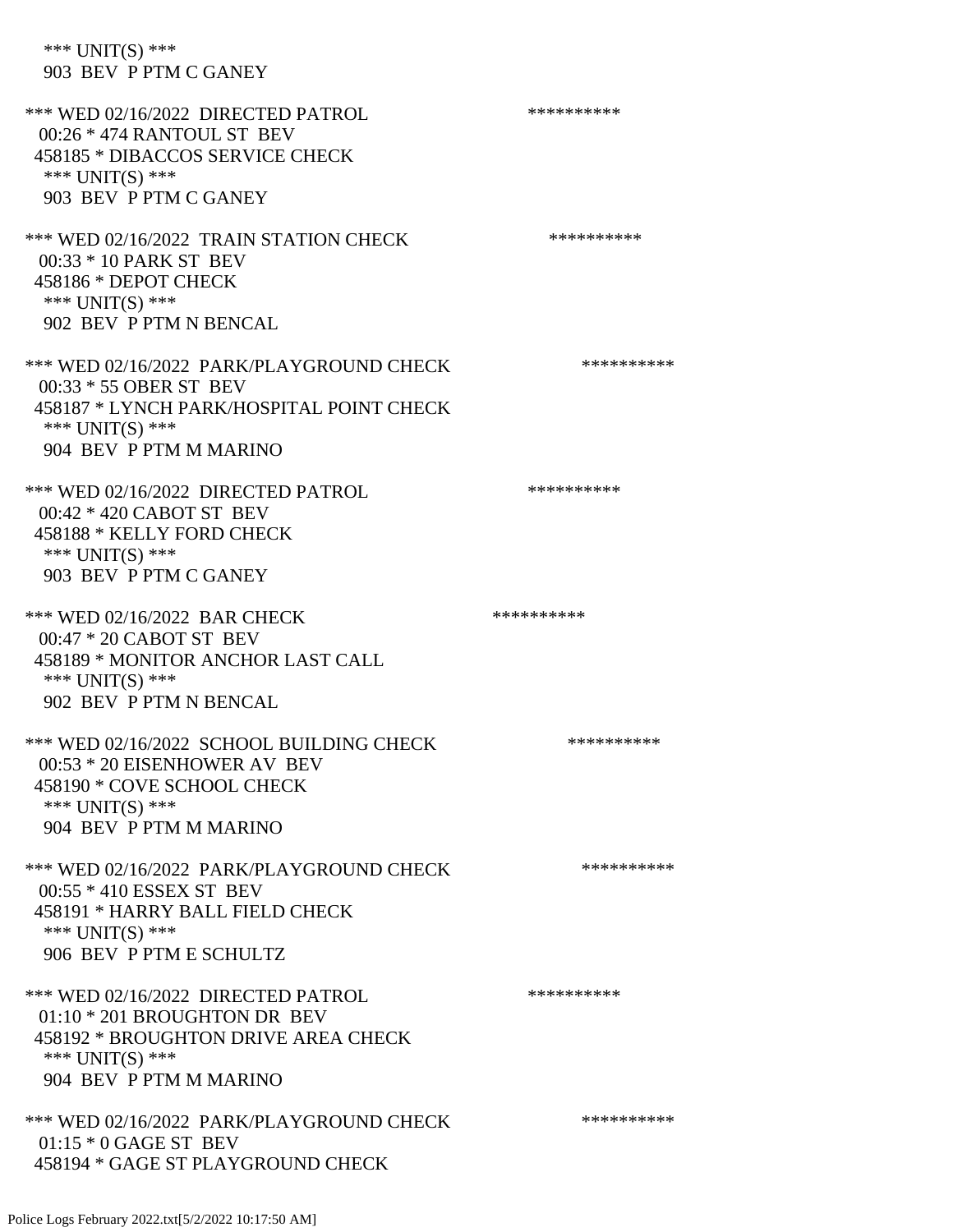\*\*\* UNIT(S) \*\*\* 903 BEV P PTM C GANEY

\*\*\* WED 02/16/2022 PARK/PLAYGROUND CHECK \*\*\*\*\*\*\*\*\*\*\*\* 01:15 \* 0 PORTER ST BEV 458193 \* GILLIS PARK CHECK \*\*\* UNIT(S) \*\*\* 902 BEV P PTM N BENCAL \*\*\* WED 02/16/2022 SCHOOL BUILDING CHECK \*\*\*\*\*\*\*\*\*\*\*\* 01:33 \* 41 BRIMBAL AV BEV 458195 \* HANNAH SCHOOL CHECK \*\*\* UNIT(S) \*\*\* 904 BEV P PTM M MARINO \*\*\* WED 02/16/2022 DIRECTED PATROL \*\*\*\*\*\*\*\*\*\* 01:45 \* 54 ELLIOTT ST BEV 458196 \* 24 HOUR STORE CHECK \*\*\* UNIT(S) \*\*\* 902 BEV P PTM N BENCAL \*\*\* WED 02/16/2022 BUILDING CHECK \*\*\*\*\*\*\*\*\*\*\* 02:15 \* BRIMBAL AV BEV 458197 \* CYCLES 128 CHECK \*\*\* UNIT(S) \*\*\* 904 BEV P PTM M MARINO \*\*\* WED 02/16/2022 ALARMS-COMMERCIAL \*\*\*\*\*\*\*\*\*\* 04:38 \* 545 CABOT ST BEV 458198 \* BURGLAR ALARM \*\*\* UNIT(S) \*\*\* 905 BEV P PTM D GRIMES 909 BEV P PTM A CECCHINI \*\*\* WED 02/16/2022 BUILDING CHECK \*\*\*\*\*\*\*\*\*\*\*\* 05:05 \* ESSEX ST BEV 458199 \* FIVE STAR AUTO SERVICE CHECK \*\*\* UNIT(S) \*\*\* 904 BEV P PTM M MARINO \*\*\* WED 02/16/2022 MV STOP-VERBAL WARNING \*\*\*\*\*\*\*\*\*\*\*\* 05:37 \* 0 ESSEX ST and COLON ST BEV 458200 \* MV STOP \*\*\* UNIT(S) \*\*\* 904 BEV P PTM M MARINO \*\*\* WED 02/16/2022 MV STOP-WRITTEN WARNING \*\*\*\*\*\*\*\*\*\*\*\* 06:58 \* 17 DANE ST BEV 458201 \* MV STOP \*\*\* UNIT(S) \*\*\* 904 BEV P PTM M MARINO 909 BEV P PTM A CECCHINI \*\*\* WED 02/16/2022 MV STOP-VERBAL WARNING \*\*\*\*\*\*\*\*\*\*\*\*\*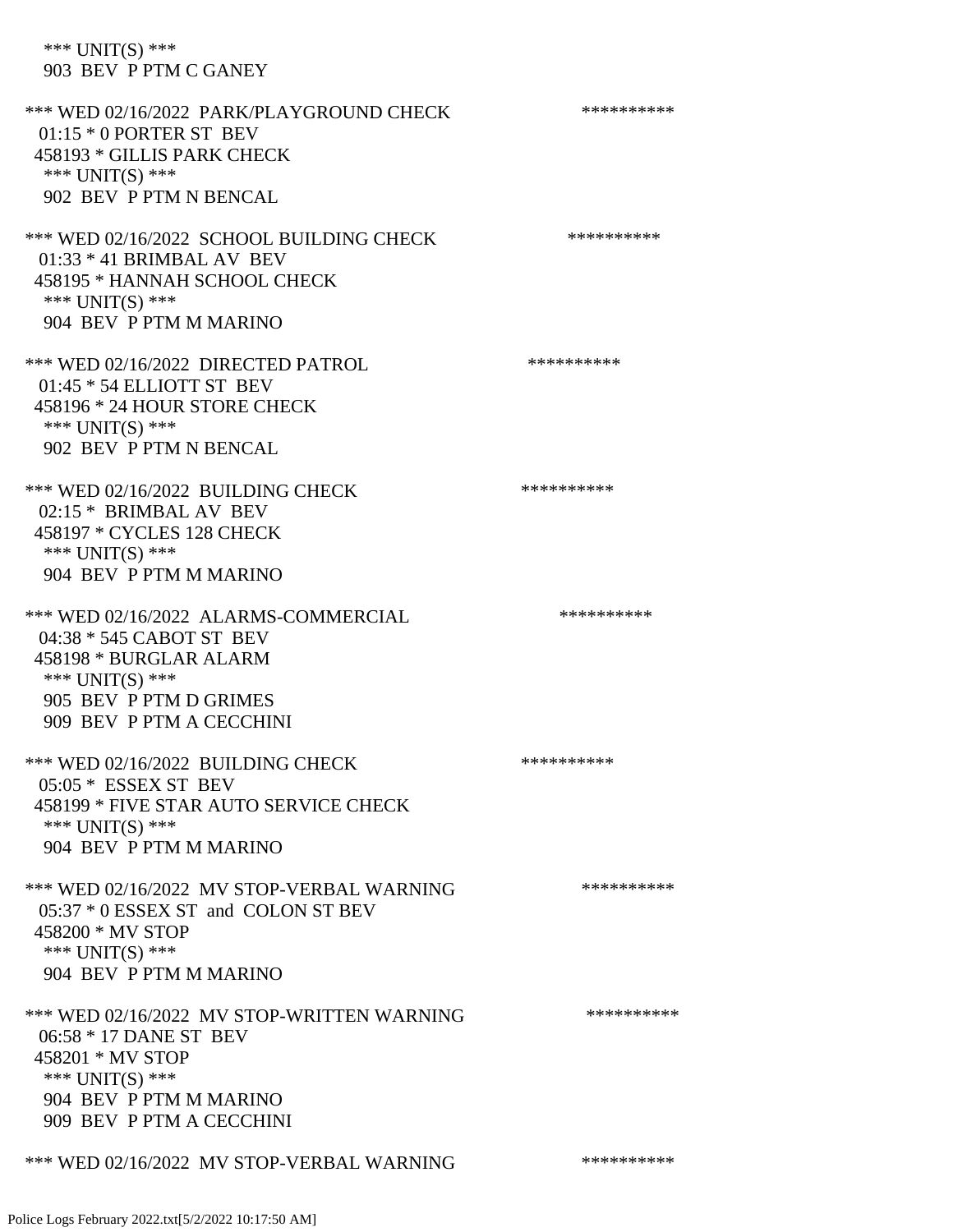07:19 \* 311 CABOT ST BEV 458202 \* MV STOP \*\*\* UNIT(S) \*\*\* 908 BEV P PTM J MARRS 909 BEV P PTM M MARINO \*\*\* WED 02/16/2022 ROSTER-ON/OFF DUTY \*\*\*\*\*\*\*\*\*\* 07:28 \* ELLIOTT ST BEV 458203 \* START OF SHIFT B \*\*\* UNIT(S) \*\*\* OIC BEV P LT D COSTA \*\*\* WED 02/16/2022 MV-ACCIDENT PROPERTY DAMAGE \*\*\*\*\*\*\*\*\*\*\*\* 07:46 \* 0 ELLIOTT ST and ECHO AV BEV 458204 \* MVA ELLIOTT @ ECHO \*\*\* UNIT(S) \*\*\* 901 BEV P PTM P FIDRYCH BF1 BEV F BEV FIRE \*\*\* WED 02/16/2022 TRANSPORT TO COURT \*\*\*\*\*\*\*\*\*\*\*\*\* 08:12 \* 175 ELLIOTT ST BEV 458205 \* TRANSPORT TO COURT \*\*\* UNIT(S) \*\*\* 902 BEV P PTM ARCHAMBAULT \*\*\* WED 02/16/2022 MV STOP-ARREST/SUMMONS \*\*\*\*\*\*\*\*\*\*\*\*\* 08:39 \* 0 CABOT ST and SIMON ST BEV 458206 \* MA REG 2XJA81 \*\*\* UNIT(S) \*\*\* 902 BEV P PTM ARCHAMBAULT 903 BEV P PTM D DIVINCENZ \*\*\* WED 02/16/2022 SEX OFFENDER REGISTRY \*\*\*\*\*\*\*\*\*\*\*\* 09:10 \* ELLIOTT ST BEV 458207 \* LEVEL 2 ANNUAL REGISTRATION \*\*\* UNIT(S) \*\*\* DEL1 BEV P DET T NOLAN \*\*\* WED 02/16/2022 SRO-GENERAL REQ FOR \*\*\*\*\*\*\*\*\*\* 09:13 \* SOHIER RD BEV 458208 \* THREAT MADE ON GROUP CHAT \*\*\* UNIT(S) \*\*\* 910 BEV P PTM S FIORE \*\*\* WED 02/16/2022 TRANSPORT-PRISONER TO STATION \*\*\*\*\*\*\*\*\*\* 09:42 \* 175 ELLIOTT ST BEV 458209 \* PRISONER TRANSPORT TO COURT \*\*\* UNIT(S) \*\*\* 903 BEV P PTM D DIVINCENZ \*\*\* WED 02/16/2022 MEDICAL-BLS \*\*\*\*\*\*\*\*\*\* 09:42 \* POND ST BEV 458210 \* FEMALE BLEEDING \*\*\* UNIT(S) \*\*\*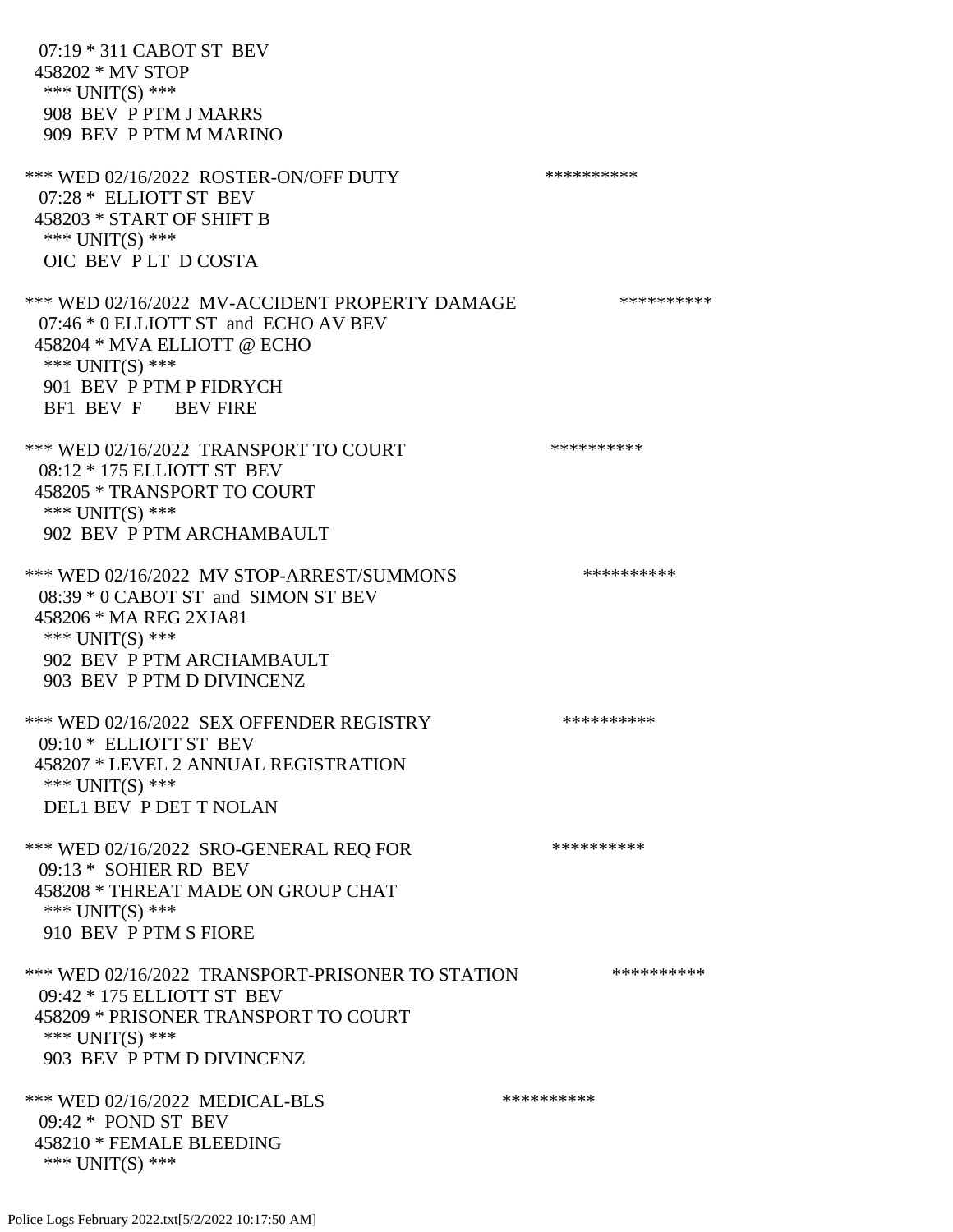901 BEV P PTM M BRODERICK A1 BEV A AMBULANCE \*\*\* WED 02/16/2022 MV TOW - BIG JIM'S \*\*\*\*\*\*\*\*\*\*\*\*\* 11:03 \* 0 RANTOUL ST and FAYETTE ST BEV 458211 \* TOW & HOLD - MA REG: 1RFB43 \*\*\* UNIT(S) \*\*\* 902 BEV P PTM ARCHAMBAULT \*\*\* WED 02/16/2022 MV-ACCIDENT PROPERTY DAMAGE \*\*\*\*\*\*\*\*\*\*\*\*\* 11:14 \* 0 HALE ST and PRINCE ST BEV 458212 \* 2 CAR MVA \*\*\* UNIT(S) \*\*\* 906 BEV P PTL A CLARIZIA 912 BEV P SGT J SANTAMARI \*\*\* WED 02/16/2022 INCORRECT ENTRY/MUST CHANGE \*\*\*\*\*\*\*\*\*\*\*\* 11:31 \* 458213 \* \*\*\* UNIT(S) \*\*\* H1 BEV P PTM W CARGILE \*\*\* WED 02/16/2022 MENTAL HEALTH - SECTION 12 \*\*\*\*\*\*\*\*\*\* 12:07 \* MILL ST BEV 458214 \* ASSIST CLINICIAN WITH SECTION 12 SERVICE \*\*\* UNIT(S) \*\*\* 902 BEV P PTM ARCHAMBAULT 903 BEV P PTM D DIVINCENZ \*\*\* WED 02/16/2022 MEDICAL-BLS \*\*\*\*\*\*\*\*\*\*\*\* 12:12 \* LAUREL ST Y 458215 \* LIFE LINE \*\*\* UNIT(S) \*\*\* 905 BEV P PTM D GRIMES 912 BEV P SGT J SANTAMARI \*\*\* WED 02/16/2022 JUVENILE MATTER-OTHER \*\*\*\*\*\*\*\*\*\*\*\* 14:36 \* SOHIER RD BEV 458216 \* SI STATEMENTS REPORTED BY 3RD PARTY \*\*\* UNIT(S) \*\*\* 910 BEV P PTM S FIORE \*\*\* WED 02/16/2022 COMMUNITY IMPACT UNIT \*\*\*\*\*\*\*\*\*\*\*\* 15:08 \* ELLIOTT ST BEV 458217 \* FOLLOW UP W DAUGHTER \*\*\* UNIT(S) \*\*\* CIU BEV P PTM E ABRAHAMSO \*\*\* WED 02/16/2022 DISTURBANCE-FIGHT \*\*\*\*\*\*\*\*\*\*\*\*\* 15:14 \* 426 CABOT ST BEV 458218 \* GIRLS FIGHTING \*\*\* UNIT(S) \*\*\* 901 BEV P PTM J SPITALERI 910 BEV P PTM S FIORE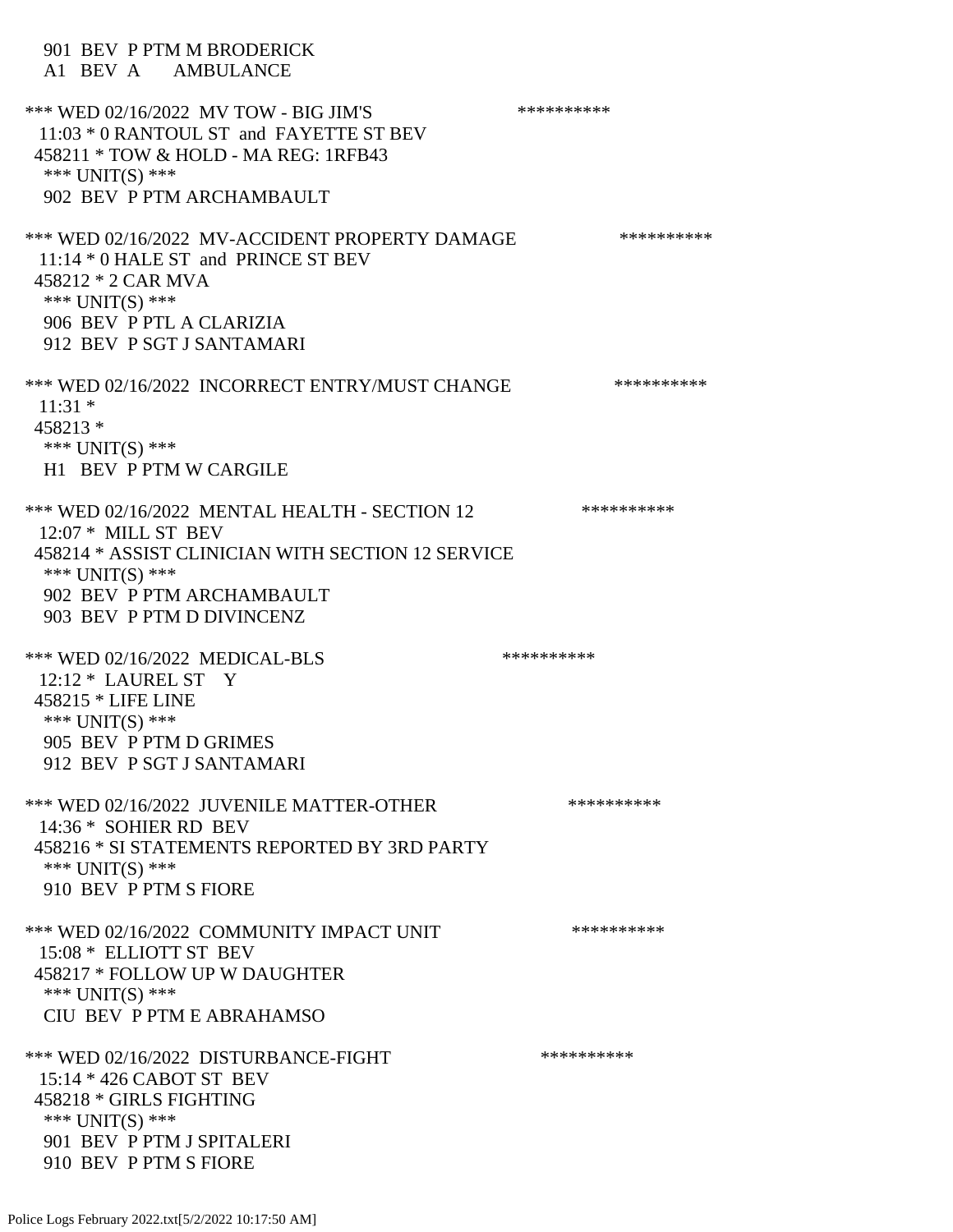\*\*\* WED 02/16/2022 DISTURBANCE-GENERAL \*\*\*\*\*\*\*\*\*\*\*\*\* 15:25 \* 53 SOHIER RD BEV 458219 \* TEENAGERS HARASSING FEMALE BANGING ON DOOR \*\*\* UNIT(S) \*\*\* 901 BEV P PTM J SPITALERI 905 BEV P PTM D GRIMES 910 BEV P PTM S FIORE \*\*\* WED 02/16/2022 MV-ACCIDENT HIT-RUN/PROP DAM \*\*\*\*\*\*\*\*\*\* 15:44 \* 103 ELLIOTT ST BEV 458220 \* MVA HIT & RUN \*\*\* UNIT(S) \*\*\* 901 BEV P PTM J SPITALERI \*\*\* WED 02/16/2022 COMMUNITY IMPACT UNIT \*\*\*\*\*\*\*\*\*\*\*\* 15:47 \* HERRICK ST BEV 458221 \* CIU FOLLOW UP \*\*\* UNIT(S) \*\*\* CIU BEV P PTM E ABRAHAMSO \*\*\* WED 02/16/2022 ROSTER-ON/OFF DUTY \*\*\*\*\*\*\*\*\*\* 16:00 \* ELLIOTT ST BEV 458222 \* START OF SHIFT C (4-12 SHIFT) \*\*\* UNIT(S) \*\*\* OIC BEV P LT M SUNGY \*\*\* WED 02/16/2022 CHECK WELL BEING \*\*\*\*\*\*\*\*\*\*\*\*\* 16:08 \* 14 HEATHER ST BEV 458223 \* CHECK ON FEMALE RESIDENT \*\*\* UNIT(S) \*\*\* 902 BEV P PTM ARCHAMBAULT RES J. PAGE 903 BEV P PTM C STANTON 912 BEV P SGT J SHAIRS \*\*\* WED 02/16/2022 HAZARD-OTHER \*\*\*\*\*\*\*\*\*\*\*\*\* 17:08 \* 0 MCKAY ST BEV 458224 \* 2 PEOPLE WALKING ON ICE \*\*\* UNIT(S) \*\*\* 901 BEV P PTM R KNIGHT \*\*\* WED 02/16/2022 CHECK WELL BEING \*\*\*\*\*\*\*\*\*\*\*\*\* 17:13 \* 248 LOTHROP ST BEV 458225 \* ATTEMPT TO LOCATE ELDERLY MALE \*\*\* UNIT(S) \*\*\* 902 BEV P PTM ARCHAMBAULT RES J. PAGE 906 BEV P PTM K COLETTI \*\*\* WED 02/16/2022 MV STOP-VERBAL WARNING \*\*\*\*\*\*\*\*\*\*\*\*\* 17:35 \* 0 RIVER ST and PLEASANT ST BEV 458226 \* MA REG 2XGK68 \*\*\* UNIT(S) \*\*\* 902 BEV P PTM ARCHAMBAULT RES J. PAGE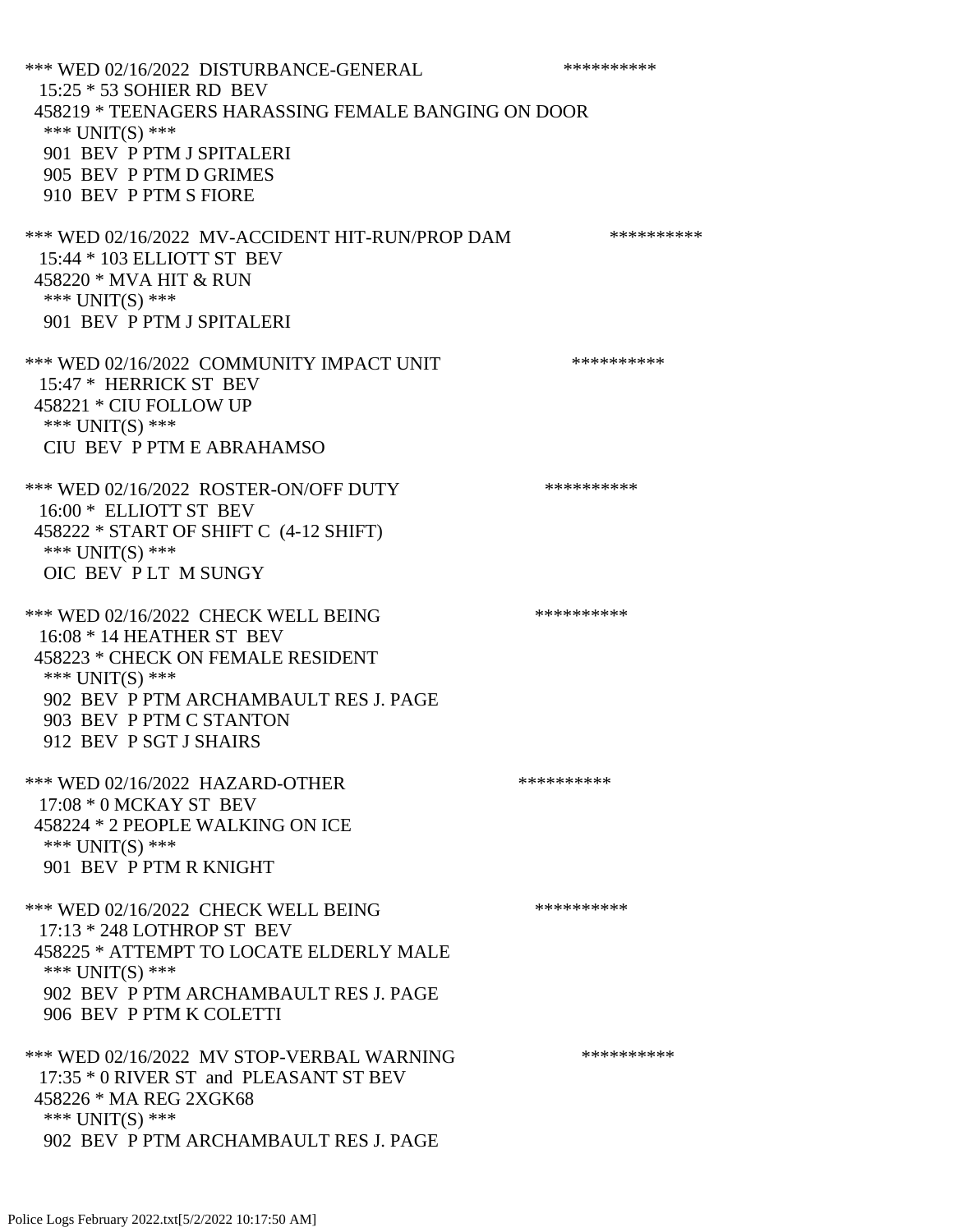\*\*\* WED 02/16/2022 MV STOP-WRITTEN WARNING \*\*\*\*\*\*\*\*\*\*\*\* 18:23 \* 0 DODGE ST and PURITAN RD BEV 458227 \* MA REG 8DJ452 \*\*\* UNIT(S) \*\*\* 913 BEV P SGT M HENEBURY \*\*\* WED 02/16/2022 MV STOP-VERBAL WARNING \*\*\*\*\*\*\*\*\*\*\*\*\* 18:29 \* 0 BRIDGE ST and KERNWOOD AV BEV 458228 \* MA REG 9AR834 \*\*\* UNIT(S) \*\*\* 901 BEV P PTM R KNIGHT \*\*\* WED 02/16/2022 MV STOP-VERBAL WARNING \*\*\*\*\*\*\*\*\*\*\*\*\* 18:32 \* 0 BECKFORD ST and BENNETT ST BEV 458229 \* MA REG 8HS223 \*\*\* UNIT(S) \*\*\* 903 BEV P PTM C STANTON \*\*\* WED 02/16/2022 MV STOP-VERBAL WARNING \*\*\*\*\*\*\*\*\*\*\*\* 18:40 \* 0 RIVER ST and FEDERAL ST BEV 458230 \* FL REG JKUP14 \*\*\* UNIT(S) \*\*\* 901 BEV P PTM R KNIGHT \*\*\* WED 02/16/2022 MV STOP-VERBAL WARNING \*\*\*\*\*\*\*\*\*\*\*\* 19:23 \* 0 CABOT ST and EDWARDS ST BEV 458231 \* MV STOP - MA REG: 2MGN18 \*\*\* UNIT(S) \*\*\* 902 BEV P PTM ARCHAMBAULT RES J. PAGE \*\*\* WED 02/16/2022 MEDICAL-BLS \*\*\*\*\*\*\*\*\*\*\*\* 19:49 \* BROADWAY BEV 458232 \* INTOXICATED FEMALE \*\*\* UNIT(S) \*\*\* 902 BEV P PTM ARCHAMBAULT RES J. PAGE A1 BEV A AMBULANCE \*\*\* WED 02/16/2022 ALARMS-COMMERCIAL \*\*\*\*\*\*\*\*\*\* 20:11 \* 72 CHERRY HILL DR BEV 458233 \* FRONT ENTRY MOTION ALARM \*\*\* UNIT(S) \*\*\* 903 BEV P PTM C STANTON 905 BEV P PTM J MCCARTHY \*\*\* WED 02/16/2022 ASSIST MED FLIGHT \*\*\*\*\*\*\*\*\*\*\*\*\* 21:02 \* 91 HERRICK ST BEV 458234 \* ASSIST MEDFLIGHT \*\*\* UNIT(S) \*\*\* 903 BEV P PTM C STANTON \*\*\* WED 02/16/2022 ANIMAL COMPLAINT - OTHERS \*\*\*\*\*\*\*\*\*\* 22:00 \* 85 GROVER ST BEV 458235 \* DEAD/INJURED DEER IN ROADWAY \*\*\* UNIT(S) \*\*\*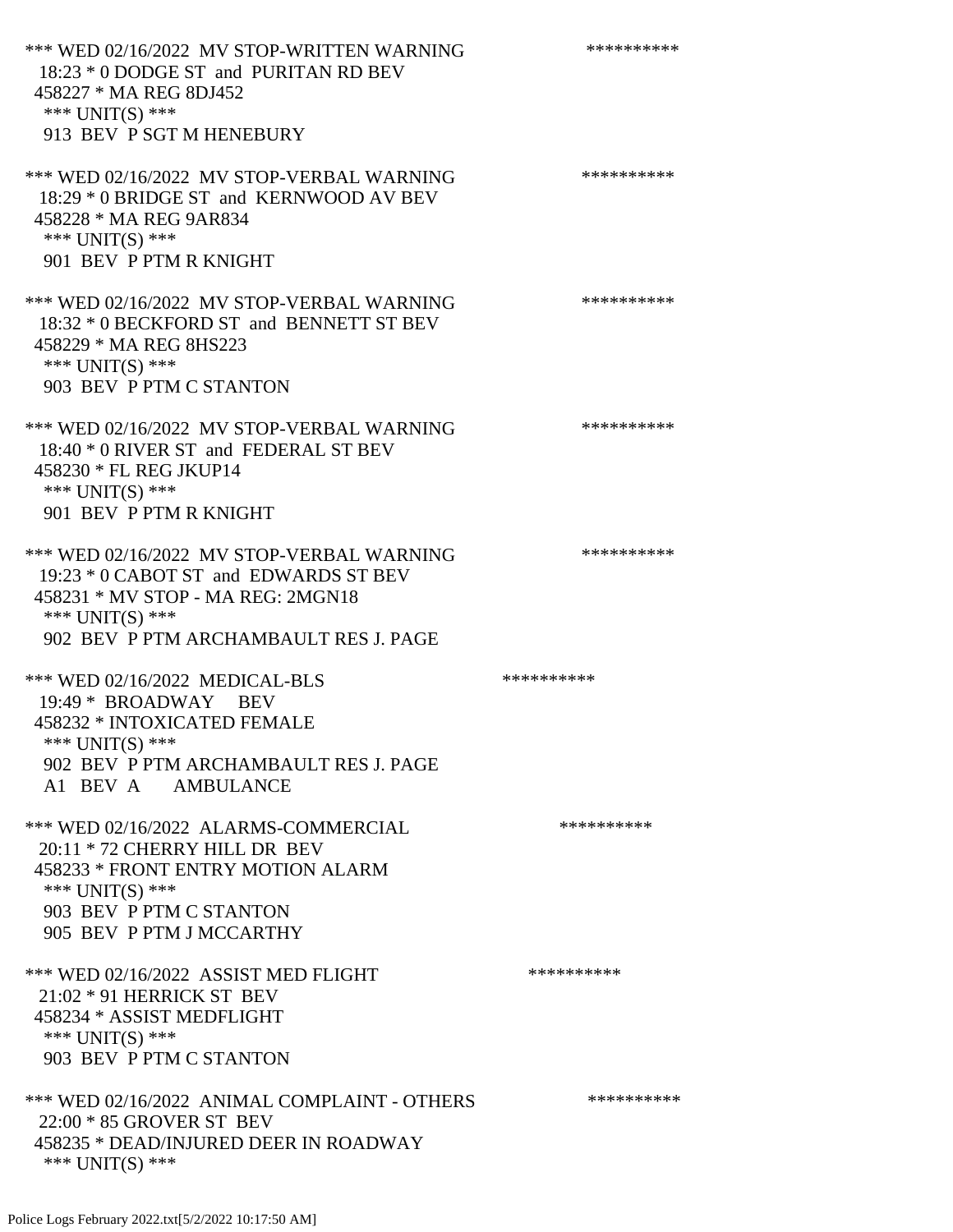\*\*\* WED 02/16/2022 MV STOP-ARREST/SUMMONS \*\*\*\*\*\*\*\*\*\*\*\*\* 22:15 \* 0 CABOT ST and BECKFORD ST BEV 458236 \* MA REG 1XAX51. SUMMONS FOR REVOKED REGISTRATION \*\*\* UNIT(S) \*\*\* 902 BEV P RES J. PAGE PTM ARCHAMBAULT \*\*\* WED 02/16/2022 ALARMS-SCHOOL \*\*\*\*\*\*\*\*\*\*\*\*\*\*\*\* 22:49 \* 502 CABOT ST BEV 458237 \* BMS ALARM \*\*\* UNIT(S) \*\*\* 903 BEV P PTM C STANTON 905 BEV P PTM J MCCARTHY \*\*\* WED 02/16/2022 ROSTER-ON/OFF DUTY \*\*\*\*\*\*\*\*\*\* 23:14 \* ELLIOTT ST BEV 458238 \* START OF DIVISION A (MIDNIGHT SHIFT) \*\*\* UNIT(S) \*\*\* OIC BEV P SGT J ZWICKER \*\*\* THU 02/17/2022 PARK/PLAYGROUND CHECK \*\*\*\*\*\*\*\*\*\*\*\* 00:22 \* 0 GAGE ST BEV 458239 \* GAGE STREET PARK CHECK \*\*\* UNIT(S) \*\*\* 903 BEV P PTM M MARINO \*\*\* THU 02/17/2022 DIRECTED PATROL \*\*\*\*\*\*\*\*\*\*\*\*\*\*\* 00:26 \* 10 PARK ST BEV 458240 \* CHECK OF DEPOT STATION \*\*\* UNIT(S) \*\*\* 902 BEV P PTM M THERIAULT \*\*\* THU 02/17/2022 PARK/PLAYGROUND CHECK \*\*\*\*\*\*\*\*\*\*\*\* 00:29 \* 145 LIVINGSTONE AV BEV 458241 \* OBEAR PARK CHECK \*\*\* UNIT(S) \*\*\* 901 BEV P PTM C GANEY \*\*\* THU 02/17/2022 DIRECTED PATROL \*\*\*\*\*\*\*\*\*\* 00:36 \* 126-127 WATER ST BEV 458242 \* CHECK OF JUBILEE YACHT CLUB LOT \*\*\* UNIT(S) \*\*\* 902 BEV P PTM M THERIAULT \*\*\* THU 02/17/2022 SCHOOL BUILDING CHECK \*\*\*\*\*\*\*\*\*\*\* 00:42 \* 100 SOHIER RD BEV 458243 \* HIGH SCHOOL CHECK \*\*\* UNIT(S) \*\*\* 903 BEV P PTM M MARINO \*\*\* THU 02/17/2022 SCHOOL BUILDING CHECK \*\*\*\*\*\*\*\*\*\*\* 00:47 \* 40 WOODLAND AV BEV 458244 \* AYERS SCHOOL CHECK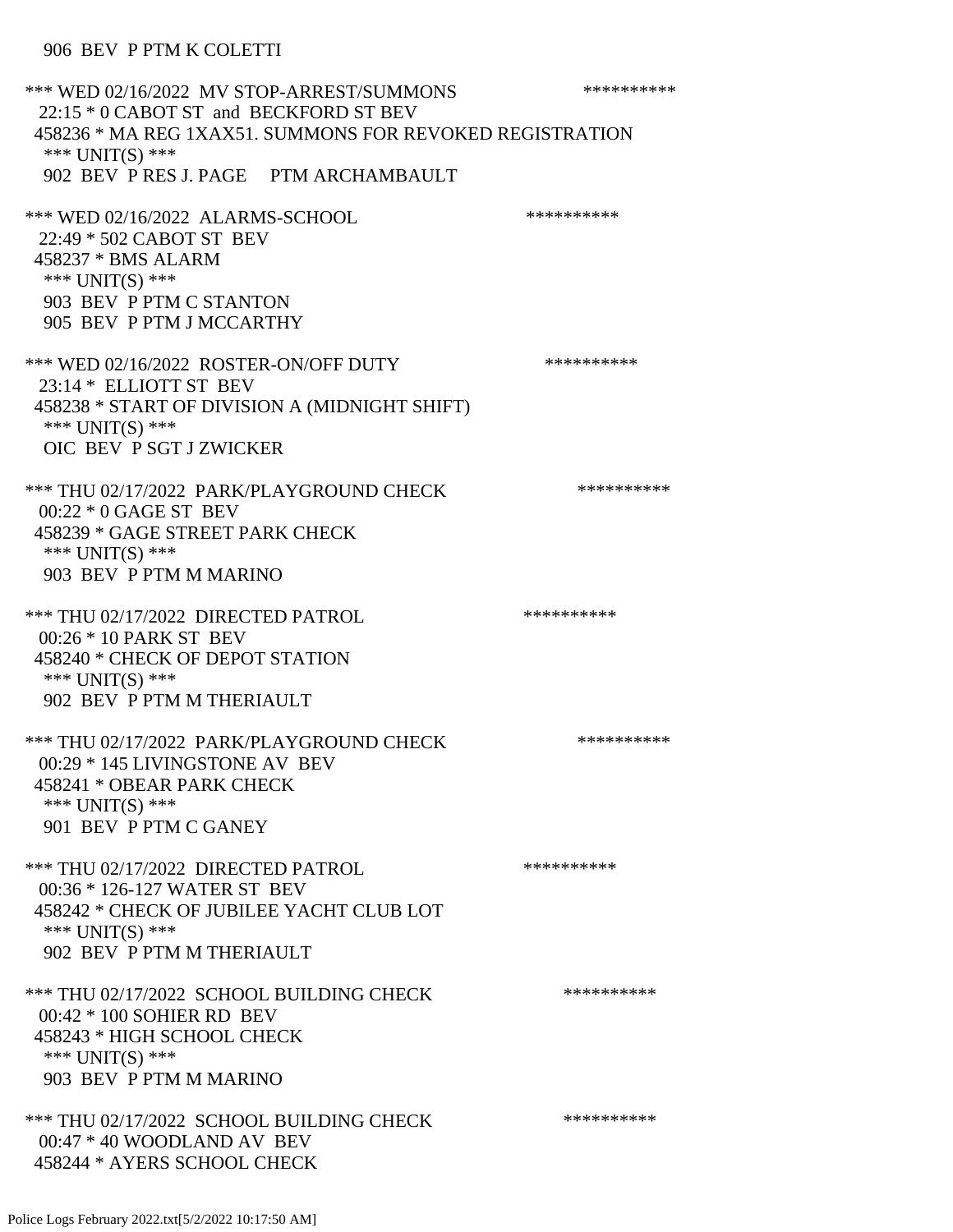\*\*\* UNIT(S) \*\*\* 901 BEV P PTM C GANEY \*\*\* THU 02/17/2022 DISTURBANCE-GENERAL \*\*\*\*\*\*\*\*\*\* 01:00 \* 26 BARTLETT ST BEV 458245 \* MALE HAVING A POSSIBLE PSYCHOTIC EPISODE \*\*\* UNIT(S) \*\*\* 902 BEV P PTM M THERIAULT 903 BEV P PTM M MARINO 908 BEV P PTM J MARRS 909 BEV P PTM P FIDRYCH A1 BEV A AMBULANCE \*\*\* THU 02/17/2022 BUILDING CHECK \*\*\*\*\*\*\*\*\*\* 01:02 \* BRIMBAL AV BEV 458246 \* NORTH SHORE CROSSING PLAZA CHECK \*\*\* UNIT(S) \*\*\* 903 BEV P PTM M MARINO \*\*\* THU 02/17/2022 DIRECTED PATROL \*\*\*\*\*\*\*\*\*\* 01:17 \* 88 RIVER ST BEV 458247 \* RYAL SIDE AUTO CHECK \*\*\* UNIT(S) \*\*\* 901 BEV P PTM C GANEY \*\*\* THU 02/17/2022 PARK/PLAYGROUND CHECK \*\*\*\*\*\*\*\*\*\*\*\* 01:31 \* 4 MCPHERSON DR BEV 458248 \* YOUTH CENTER CHECK \*\*\* UNIT(S) \*\*\* 901 BEV P PTM C GANEY \*\*\* THU 02/17/2022 BUILDING CHECK \*\*\*\*\*\*\*\*\*\*\*\* 01:45 \* CABOT ST BEV 458249 \* FORD DEALERSHIP CHECK \*\*\* UNIT(S) \*\*\* 903 BEV P PTM M MARINO \*\*\* THU 02/17/2022 BUILDING CHECK \*\*\*\*\*\*\*\*\*\* 02:00 \* RANTOUL ST BEV 458250 \* 24 HOUR STORE CHECK \*\*\* UNIT(S) \*\*\* 903 BEV P PTM M MARINO \*\*\* THU 02/17/2022 BUILDING CHECK \*\*\*\*\*\*\*\*\*\*\*\* 02:10 \* RANTOUL ST BEV 458251 \* DIBACCO'S SERVICE STATION CHECK \*\*\* UNIT(S) \*\*\* 903 BEV P PTM M MARINO \*\*\* THU 02/17/2022 SUSP ACTIVITY \*\*\*\*\*\*\*\*\*\*\*\* 02:17 \* 53 ELLIOTT ST Apt: 3 BEV 458252 \* SOMEONE BANGING ON FRONT DOOR \*\*\* UNIT(S) \*\*\* 902 BEV P PTM M THERIAULT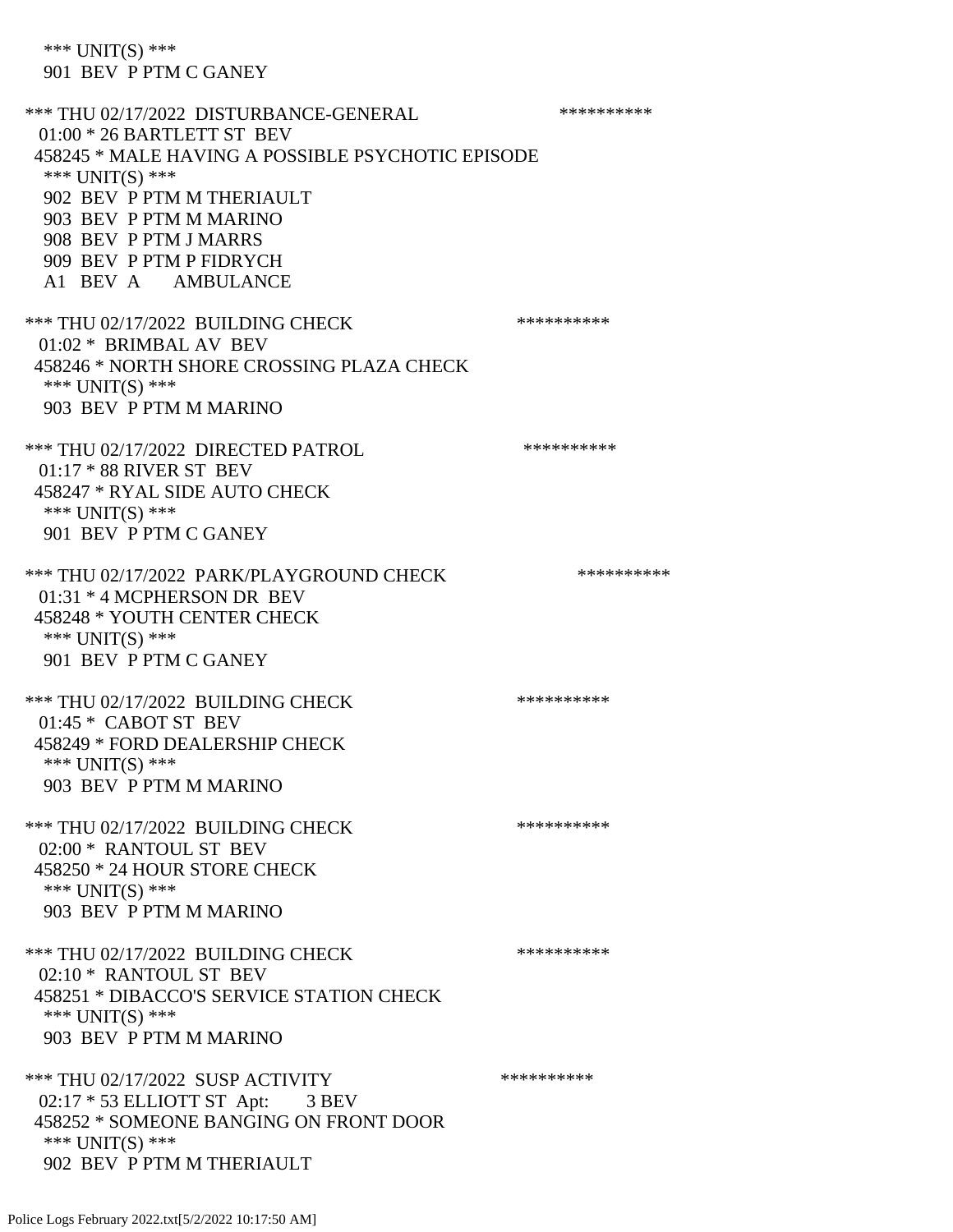### 903 BEV P PTM M MARINO 908 BEV P PTM J MARRS

\*\*\* THU 02/17/2022 INCORRECT ENTRY/MUST CHANGE \*\*\*\*\*\*\*\*\*\* 02:29 \* 175 ELLIOTT ST BEV 458253 \* \*\*\* UNIT(S) \*\*\* 903 BEV P PTM M MARINO \*\*\* THU 02/17/2022 BUILDING CHECK \*\*\*\*\*\*\*\*\*\* 02:55 \* CABOT ST BEV 458254 \* CABOT PLAZA CHECK \*\*\* UNIT(S) \*\*\* 903 BEV P PTM M MARINO \*\*\* THU 02/17/2022 MV STOP-WRITTEN WARNING \*\*\*\*\*\*\*\*\*\*\*\*\* 05:53 \* 4 MCPHERSON DR BEV 458255 \* MA REG 2NYX88 \*\*\* UNIT(S) \*\*\* 901 BEV P PTM C GANEY \*\*\* THU 02/17/2022 MEDICAL-ALS \*\*\*\*\*\*\*\*\*\* 06:10 \* ESSEX ST BEV 458256 \* FEMALE DIFFICULTY BREATHING \*\*\* UNIT(S) \*\*\* 906 BEV P PTM D GRIMES A1 BEV A AMBULANCE BF1 BEV F BEV FIRE \*\*\* THU 02/17/2022 MEDICAL-ALS \*\*\*\*\*\*\*\*\*\* 06:20 \* CHERRY HILL DR BEV 458257 \* MALE DIFFICULTY BREATHING/HEART ISSUES \*\*\* UNIT(S) \*\*\* 905 BEV P PTM G LITTLE A2 BEV A AMBULANCE BF2 BEV F BEV FIRE \*\*\* THU 02/17/2022 MV STOP-VERBAL WARNING \*\*\*\*\*\*\*\*\*\*\*\*\*\*\* 06:25 \* 0 RIVER ST and BRIDGE BEV 458258 \* MA REG 379ZD1 \*\*\* UNIT(S) \*\*\* 901 BEV P PTM C GANEY 909 BEV P PTM P FIDRYCH \*\*\* THU 02/17/2022 MV STOP-VERBAL WARNING \*\*\*\*\*\*\*\*\*\*\*\*\* 06:42 \* 100 SOHIER RD BEV 458259 \* MA REG 975VJ4 \*\*\* UNIT(S) \*\*\* 903 BEV P PTM M MARINO 908 BEV P PTM J MARRS \*\*\* THU 02/17/2022 ROSTER-ON/OFF DUTY \*\*\*\*\*\*\*\*\*\* 07:23 \* ELLIOTT ST BEV 458260 \* DIV B ASSIGNMENTS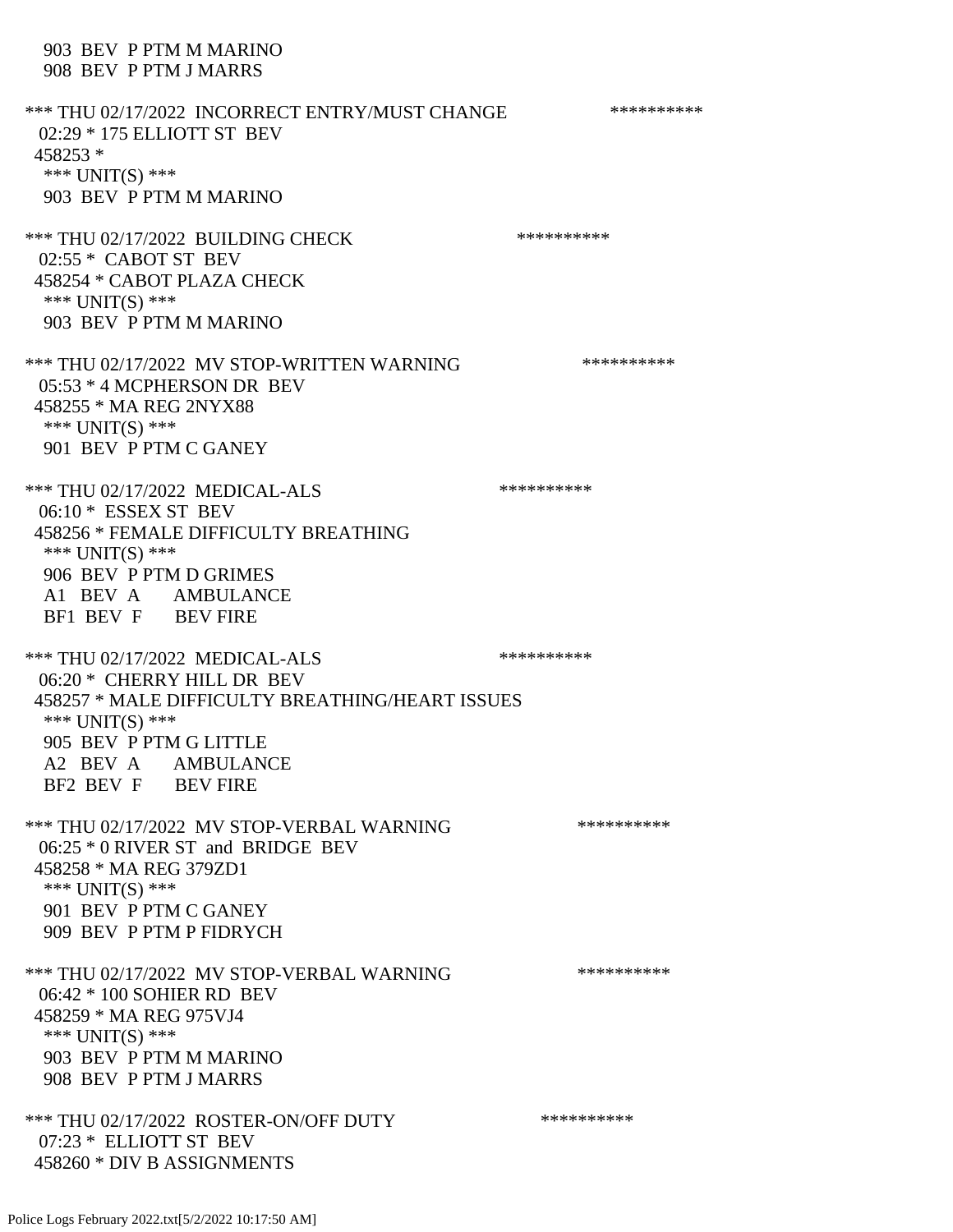\*\*\* THU 02/17/2022 SCHOOL TRAFFIC \*\*\*\*\*\*\*\*\*\* 07:51 \* 0 BRIDGE ST and WINTHROP AV BEV 458261 \* SCHOOL TRAFFIC \*\*\* UNIT(S) \*\*\* 907 BEV P PTM J LANTYCH \*\*\* THU 02/17/2022 MV STOP-VERBAL WARNING \*\*\*\*\*\*\*\*\*\*\*\* 07:54 \* 0 BRIDGE ST and WINTHROP AV BEV 458262 \* MV STOP 458KHB (OR) \*\*\* UNIT(S) \*\*\* 907 BEV P PTM J LANTYCH \*\*\* THU 02/17/2022 MV-ACCIDENT HIT-RUN/PROP DAM \*\*\*\*\*\*\*\*\*\* 08:01 \* 32 CENTRAL ST BEV 458263 \* PAST HIT/RUN MVA \*\*\* UNIT(S) \*\*\* 902 BEV P PTM D DIVINCENZ \*\*\* THU 02/17/2022 MV STOP-VERBAL WARNING \*\*\*\*\*\*\*\*\*\*\*\*\* 08:03 \* 0 BRIDGE ST and FOLGER AV BEV 458264 \* MV STOP 2EY188 \*\*\* UNIT(S) \*\*\* 907 BEV P PTM J LANTYCH \*\*\* THU 02/17/2022 MV-ACCIDENT NO REPORT \*\*\*\*\*\*\*\*\*\*\*\* 08:05 \* 55 DODGE ST BEV 458265 \* 2 CAR MVA \*\*\* UNIT(S) \*\*\* 905 BEV P PTM G LITTLE \*\*\* THU 02/17/2022 COMMUNITY IMPACT UNIT \*\*\*\*\*\*\*\*\*\*\*\* 08:41 \* RIVER ST BEV 458266 \* RUN GUESTS FOR WARRANTS AND SO STATUS \*\*\* UNIT(S) \*\*\* CIU BEV P PTM E ABRAHAMSO \*\*\* THU 02/17/2022 COMMUNITY IMPACT UNIT \*\*\*\*\*\*\*\*\*\*\*\* 08:44 \* ELLIOTT ST BEV 458267 \* NOTIFY BLUTE \*\*\* UNIT(S) \*\*\* CIU BEV P PTM E ABRAHAMSO \*\*\* THU 02/17/2022 PREVENT BREACH OF PEACE \*\*\*\*\*\*\*\*\*\*\*\* 08:55 \* 7 BEAVER ST BEV 458268 \* PREVENT BREACH OF PEACE CONTRACTOR/HOMEOWNER \*\*\* UNIT(S) \*\*\* 903 BEV P PTM S LANE \*\*\* THU 02/17/2022 ALARMS-RESIDENTIAL \*\*\*\*\*\*\*\*\*\*\*\* 09:02 \* 10 PRESIDENTIAL CR BEV 458269 \* FRONT FOYER ALARM \*\*\* UNIT(S) \*\*\* 904 BEV P PTM W CARGILE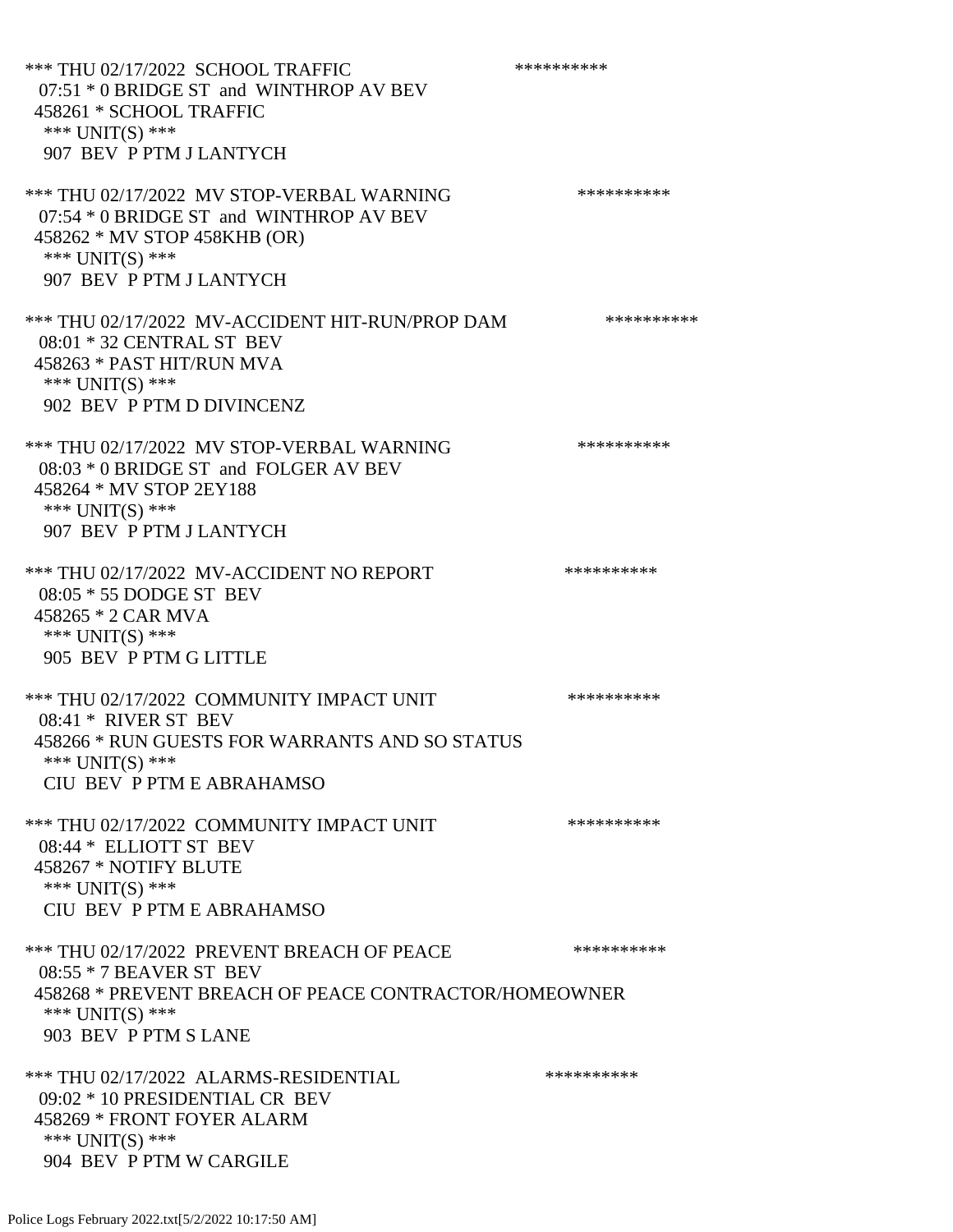# 905 BEV P PTM G LITTLE

| *** THU 02/17/2022 MV STOP-VERBAL WARNING<br>09:10 * 0 MCKAY ST and JENNESS ST BEV<br>458270 * MV STOP 8BF483<br>*** UNIT(S) ***<br>907 BEV P PTM J LANTYCH                            | ********** |
|----------------------------------------------------------------------------------------------------------------------------------------------------------------------------------------|------------|
| *** THU 02/17/2022 MV-ACCIDENT PROPERTY DAMAGE<br>09:50 * 0 CABOT ST and CONANT ST BEV<br>458271 * 2 CAR MVA<br>*** UNIT(S) ***<br>905 BEV P PTM G LITTLE<br>OIC BEV P SGT J SANTAMARI | ********** |
| *** THU 02/17/2022 JUVENILE MATTER-OTHER<br>10:25 * WEDGEMERE RD BEV<br>458272 * JUVENILLE TRANSPORT<br>*** UNIT(S) ***<br>910 BEV P PTM S FIORE                                       | ********** |
| *** THU 02/17/2022 MV STOP-VERBAL WARNING<br>10:26 * 0 ESSEX ST and CEDAR ST BEV<br>458273 * MV STOP 1XJM18<br>*** $UNIT(S)$ ***<br>907 BEV P PTM J LANTYCH                            | ********** |
| *** THU 02/17/2022 MV STOP-WRITTEN WARNING<br>10:36 * 0 ESSEX ST and CEDAR ST BEV<br>458274 * MV STOP 2CLN73<br>*** UNIT(S) ***<br>907 BEV P PTM J LANTYCH                             | ********** |
| *** THU 02/17/2022 MV STOP-WRITTEN WARNING<br>10:50 * 0 ESSEX ST and CEDAR ST BEV<br>458275 * MV STOP 283G40<br>*** $UNIT(S)$ ***<br>907 BEV P PTM J LANTYCH                           | ********** |
| *** THU 02/17/2022 MV STOP-VERBAL WARNING<br>10:55 * 0 BRIDGE ST and KERNWOOD AV BEV<br>458276 * MV STOP MA 1338TR<br>*** UNIT(S) ***<br>901 BEV P PTM J SPITALERI                     | ********** |
| *** THU 02/17/2022 MV STOP-WRITTEN WARNING<br>11:00 * 0 ESSEX ST and CEDAR ST BEV<br>458278 * MV STOP 2CKP45<br>*** UNIT(S) ***<br>907 BEV P PTM J LANTYCH                             | ********** |
| *** THU 02/17/2022 MV-ACCIDENT NO REPORT<br>11:06 * 0 HART ST and WENHAM LINE BEV<br>458279 * SINGLE MOTOR VEHICLE CRASH                                                               | ********** |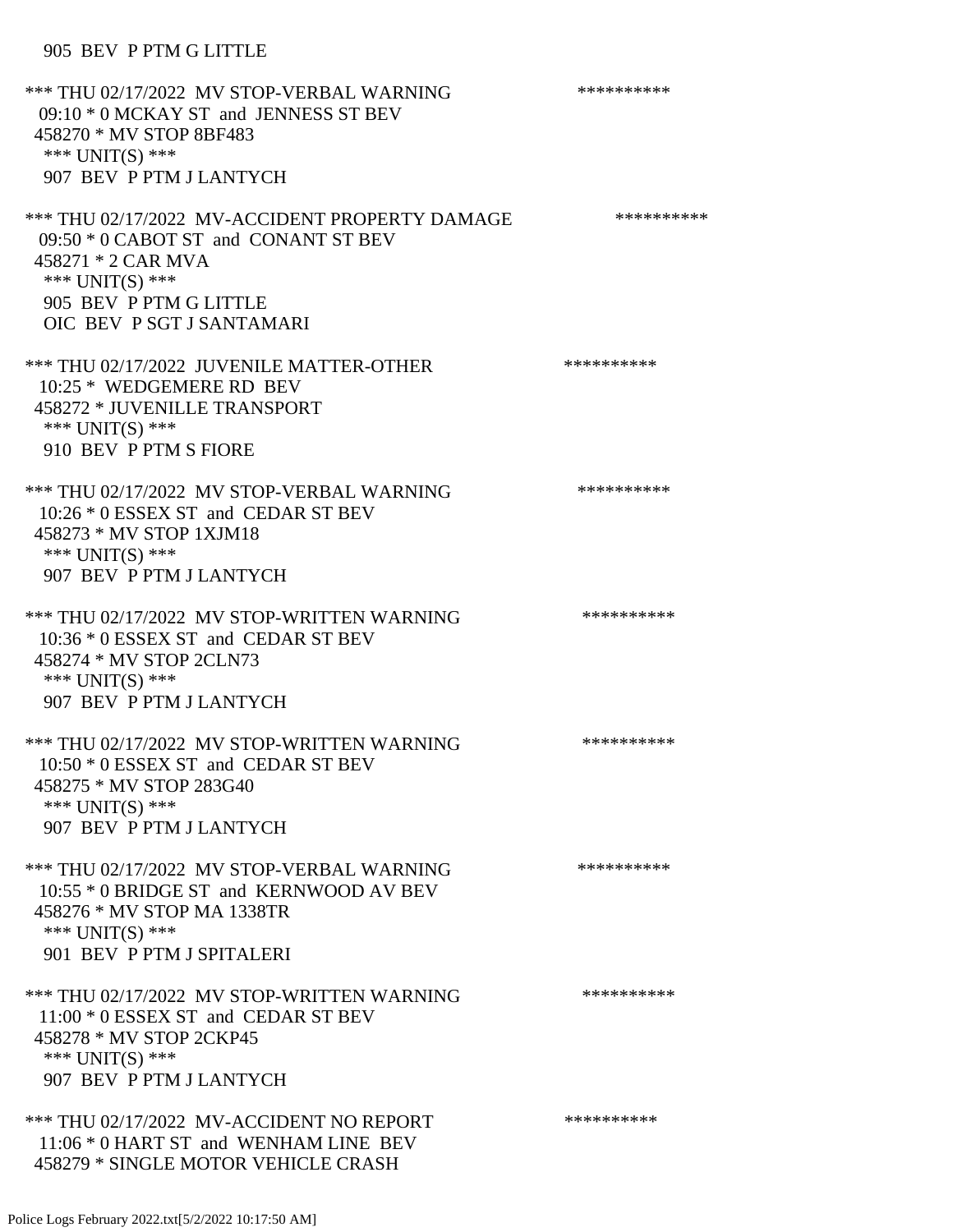\*\*\* UNIT(S) \*\*\* 904 BEV P PTM W CARGILE 907 BEV P PTM J LANTYCH \*\*\* THU 02/17/2022 SUSP ACTIVITY \*\*\*\*\*\*\*\*\*\*\*\* 11:14 \* 30 BISSON ST BEV 458280 \* UNAUTHORIZED PERSON IN BACKYARD \*\*\* UNIT(S) \*\*\* 903 BEV P PTM S LANE 905 BEV P PTM G LITTLE \*\*\* THU 02/17/2022 POLICE INFORMATION \*\*\*\*\*\*\*\*\*\* 11:20 \* ESSEX ST BEV 458281 \* POSSIBLE ASSAULT W/ JUVENILES \*\*\* UNIT(S) \*\*\* 910 BEV P PTM S FIORE \*\*\* THU 02/17/2022 MV STOP-CITATION ISSUED \*\*\*\*\*\*\*\*\*\* 11:35 \* 401 ESSEX ST BEV 458282 \* MV STOP 2PKW19 \*\*\* UNIT(S) \*\*\* 907 BEV P PTM J LANTYCH \*\*\* THU 02/17/2022 MV TOW - BEVERLY AUTO \*\*\*\*\*\*\*\*\*\* 12:09 \* 0 POND ST and RANTOUL ST BEV 458283 \* TOW AND HOLD 1LYW65 \*\*\* UNIT(S) \*\*\* 907 BEV P PTM J LANTYCH \*\*\* THU 02/17/2022 MV STOP-WRITTEN WARNING \*\*\*\*\*\*\*\*\*\*\*\* 12:25 \* 0 ELLIOTT ST and MCKAY ST BEV 458284 \* MV STOP 22ZV44 \*\*\* UNIT(S) \*\*\* 901 BEV P PTM J SPITALERI \*\*\* THU 02/17/2022 JUVENILE MATTER-OTHER \*\*\*\*\*\*\*\*\*\*\*\* 13:32 \* SOHIER RD BEV 458286 \* OUT OF CONTROL STUDENT \*\*\* UNIT(S) \*\*\* 905 BEV P PTM G LITTLE 910 BEV P PTM S FIORE 911 BEV P PTM T MEZZA \*\*\* THU 02/17/2022 MEDICAL-BLS \*\*\*\*\*\*\*\*\*\* 14:02 \* SOHIER RD BEV 458285 \* PANIC ATTACK \*\*\* UNIT(S) \*\*\* 903 BEV P PTM S LANE \*\*\* THU 02/17/2022 MV-ACCIDENT NO REPORT \*\*\*\*\*\*\*\*\*\*\*\* 14:16 \* 0 SPRING ST and COLON ST BEV 458287 \* 2 CAR MVA \*\*\* UNIT(S) \*\*\* 903 BEV P PTM W CARGILE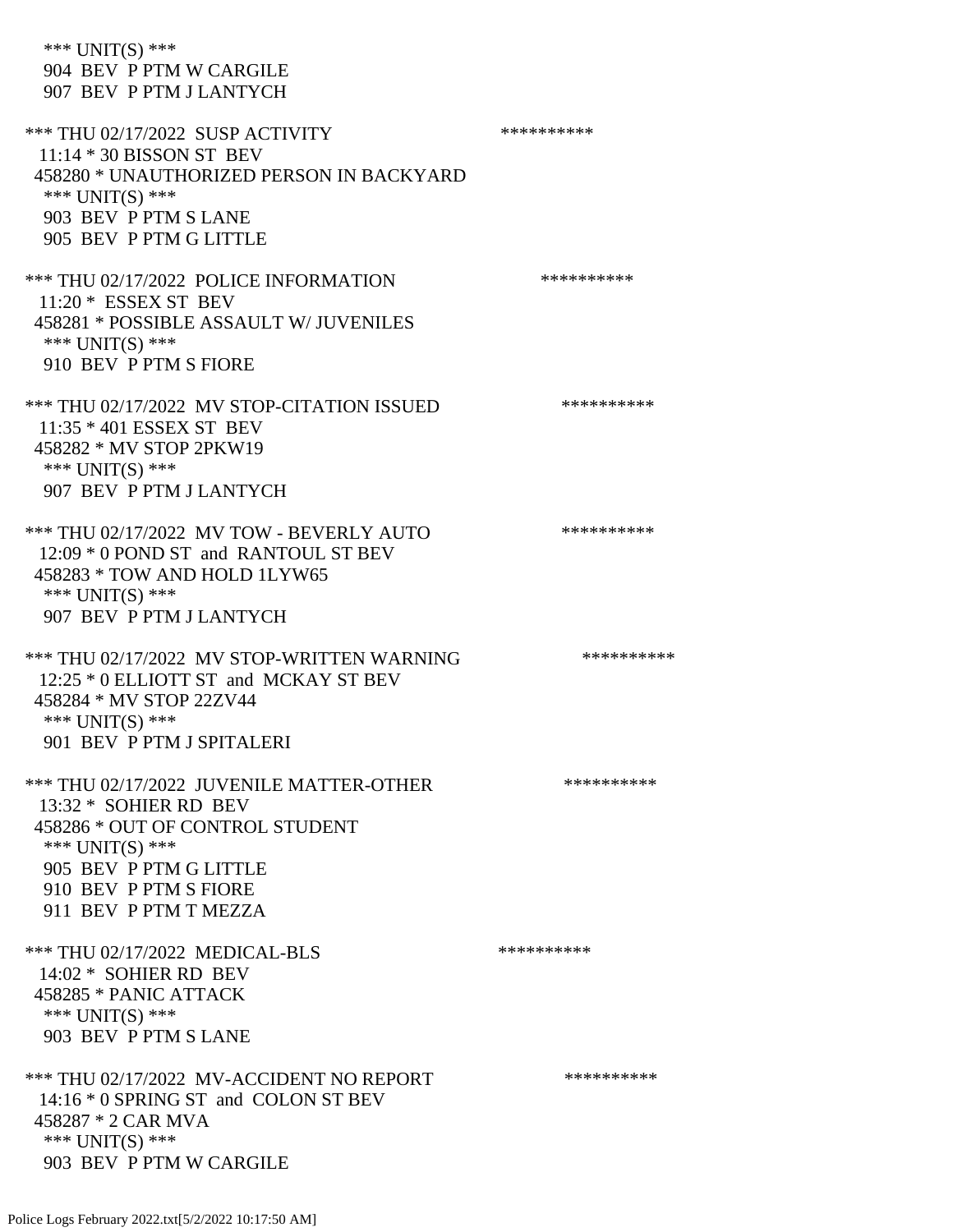#### 904 BEV P PTM S LANE

\*\*\* THU 02/17/2022 MV-ACCIDENT PROPERTY DAMAGE \*\*\*\*\*\*\*\*\*\*\*\* 14:39 \* 0 BRIDGE ST and BATES PARK AV BEV 458288 \* 2 CAR MVA \*\*\* UNIT(S) \*\*\* 901 BEV P PTM J SPITALERI 902 BEV P PTM D DIVINCENZ \*\*\* THU 02/17/2022 ROSTER-ON/OFF DUTY \*\*\*\*\*\*\*\*\*\* 16:00 \* ELLIOTT ST BEV 458289 \* START OF SHIFT C (4-12 SHIFT) \*\*\* UNIT(S) \*\*\* OIC BEV P LT J SHAIRS \*\*\* THU 02/17/2022 SUMMONS, ATTEMPT TO SERVE \*\*\*\*\*\*\*\*\*\* 16:37 \* 34 GRANT ST Apt: 1 BEV 458290 \* ATTEMPT TO SERVE A SUMMONS \*\*\* UNIT(S) \*\*\* 903 BEV P PTM R KNIGHT \*\*\* THU 02/17/2022 MV STOP-VERBAL WARNING \*\*\*\*\*\*\*\*\*\*\*\*\* 17:28 \* 0 SOHIER RD and TOZER RD BEV 458291 \* MV STOP--MA REG 227L50 \*\*\* UNIT(S) \*\*\* 903 BEV P PTM R KNIGHT \*\*\* THU 02/17/2022 CHECK WELL BEING \*\*\*\*\*\*\*\*\*\*\*\*\* 17:31 \* 4 BEVERLY COMMONS DR Apt: M7 BEV 458292 \* MENTAL HEALTH EVAL \*\*\* UNIT(S) \*\*\* 901 BEV P DET D PRINZ 905 BEV P PTM J MCCARTHY A1 BEV A AMBULANCE \*\*\* THU 02/17/2022 DEATH 17:58 \* SOHIER RD BEV 458293 \* FAMILY CAN'T MAKE CONTACT \*\*\* UNIT(S) \*\*\* 903 BEV P PTM R KNIGHT 912 BEV P SGT J SHAIRS A2 BEV A AMBULANCE DEL4 BEV P DET S DESMOND \*\*\* THU 02/17/2022 SUSP ACTIVITY \*\*\*\*\*\*\*\*\*\*\*\* 19:01 \* 245 ELLIOTT ST Apt: 412 BEV 458294 \* HARASSMENT / THREATS EARLIER \*\*\* UNIT(S) \*\*\* 901 BEV P DET D PRINZ \*\*\* THU 02/17/2022 MEDICAL-UNKNOWN \*\*\*\*\*\*\*\*\*\* 19:36 \* BALCH ST BEV 458295 \* GPS MEDICAL MONITORING ALARM \*\*\* UNIT(S) \*\*\*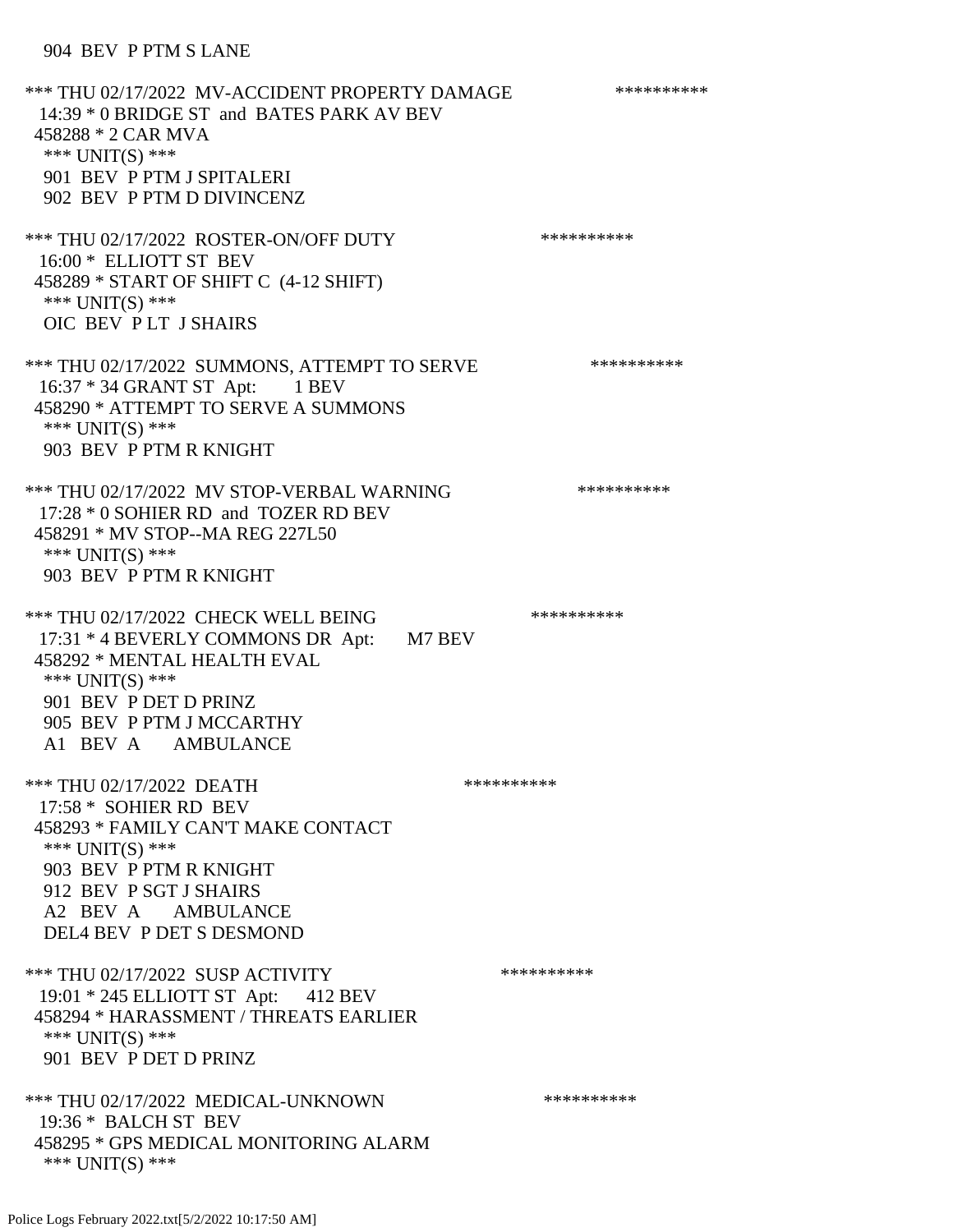902 BEV P PTM M MALONE A1 BEV A AMBULANCE \*\*\* THU 02/17/2022 ALARMS-COMMERCIAL \*\*\*\*\*\*\*\*\*\* 20:42 \* 44C DUNHAM RIDGE RD Apt: 44C BEV 458296 \* MULTIPLE ZONE ALARMS \*\*\* UNIT(S) \*\*\* 905 BEV P PTM J MCCARTHY \*\*\* THU 02/17/2022 HAZARD-DMV \*\*\*\*\*\*\*\*\*\* 21:03 \* 0 CABOT ST and MAY ST BEV 458297 \* DMV IN A BAD SPOT \*\*\* UNIT(S) \*\*\* 902 BEV P PTM M MALONE 912 BEV P SGT J SHAIRS \*\*\* THU 02/17/2022 MEDICAL-MENTAL HEALTH \*\*\*\*\*\*\*\*\*\*\*\* 22:05 \* ESSEX ST BEV 458298 \* PSYCH EVAL FOR OUT OF CONTROL PATIENT \*\*\* UNIT(S) \*\*\* 903 BEV P PTM R KNIGHT 906 BEV P PTM K COLETTI A1 BEV A AMBULANCE \*\*\* THU 02/17/2022 DOMESTIC-VERBAL ARGUMENT \*\*\*\*\*\*\*\*\*\*\*\*\* 22:20 \* MEDFORD ST BEV 458299 \* ONGOING DOMESTIC \*\*\* UNIT(S) \*\*\* 901 BEV P DET D PRINZ 905 BEV P PTM J MCCARTHY 912 BEV P SGT J SHAIRS \*\*\* FRI 02/18/2022 ROSTER-ON/OFF DUTY \*\*\*\*\*\*\*\*\*\* 00:06 \* ELLIOTT ST BEV 458300 \* ROLL CALL SHIFT A \*\*\* UNIT(S) \*\*\* OIC BEV P CPT R RUSSO \*\*\* FRI 02/18/2022 BUILDING CHECK \*\*\*\*\*\*\*\*\*\*\*\* 00:21 \* RANTOUL ST BEV 458301 \* 24 HOUR BUSINESS CHECK \*\*\* UNIT(S) \*\*\* 903 BEV P PTM F WOJICK \*\*\* FRI 02/18/2022 SUSP ACTIVITY \*\*\*\*\*\*\*\*\*\*\*\*\* 00:47 \* 100 RANTOUL ST BEV 458302 \* CALL OF POSSIBLE MISCHIEF IN PARKING GARAGE \*\*\* UNIT(S) \*\*\* 901 BEV P PTM J VITALE 903 BEV P PTM F WOJICK \*\*\* FRI 02/18/2022 DISTURBANCE-GENERAL \*\*\*\*\*\*\*\*\*\* 01:24 \* 18 SIMON ST BEV 458303 \* VERBAL ARGUMENT IN FRONT OF 20 SIMON ST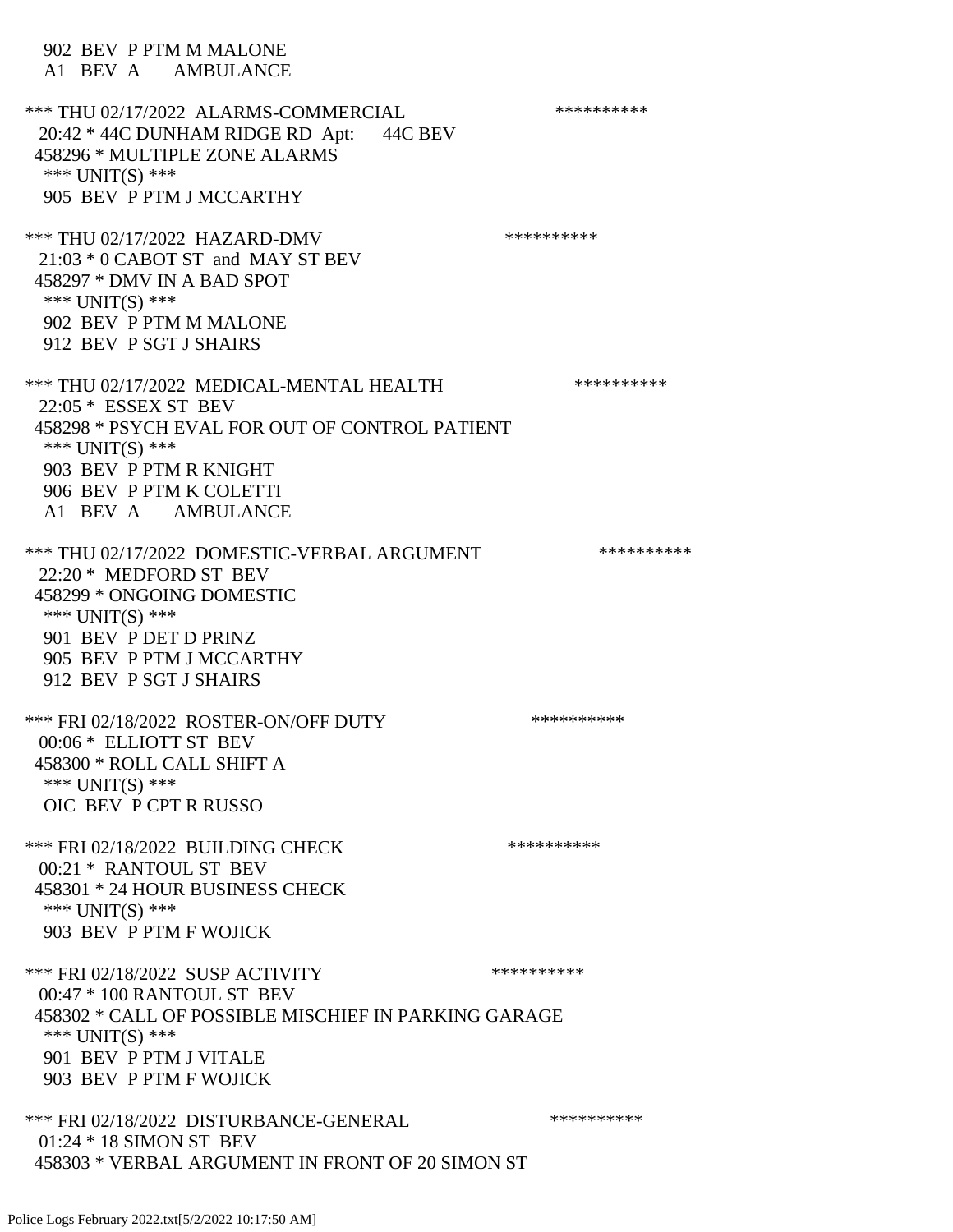\*\*\* UNIT(S) \*\*\* 901 BEV P PTM J VITALE 903 BEV P PTM F WOJICK \*\*\* FRI 02/18/2022 SCHOOL BUILDING CHECK \*\*\*\*\*\*\*\*\*\* 02:04 \* 100 SOHIER RD BEV 458304 \* HIGH SCHOOL CHECK \*\*\* UNIT(S) \*\*\* 903 BEV P PTM F WOJICK \*\*\* FRI 02/18/2022 ALARMS-COMMERCIAL \*\*\*\*\*\*\*\*\*\* 04:44 \* 43 LP HENDERSON RD BEV 458355 \* FEMA BUILDING BURGLAR ALARM \*\*\* UNIT(S) \*\*\* 901 BEV P RES P MCPHERSON 905 BEV P PTM E SCHULTZ \*\*\* FRI 02/18/2022 MV-ACCIDENT PROPERTY DAMAGE \*\*\*\*\*\*\*\*\*\* 06:06 \* 38 RANTOUL ST BEV 458305 \* MVA AT 38 RANTOUL ST \*\*\* UNIT(S) \*\*\* 901 BEV P PTM J VITALE A1 BEV A AMBULANCE BF1 BEV F BEV FIRE \*\*\* FRI 02/18/2022 SUMMONS, ATTEMPT TO SERVE \*\*\*\*\*\*\*\*\*\* 07:02 \* 34 GRANT ST Apt: 2 BEV 458306 \* ATTEMPT TO SERVE \*\*\* UNIT(S) \*\*\* 903 BEV P PTM F WOJICK \*\*\* FRI 02/18/2022 MV STOP-VERBAL WARNING \*\*\*\*\*\*\*\*\*\*\*\* 07:16 \* 91 HERRICK ST BEV 458307 \* MV STOP (NH REG 266897) \*\*\* UNIT(S) \*\*\* 913 BEV P SGT M HENEBURY \*\*\* FRI 02/18/2022 ROSTER-ON/OFF DUTY \*\*\*\*\*\*\*\*\*\* 08:00 \* ELLIOTT ST BEV 458308 \* START OF SHIFT B (DAY SHIFT) \*\*\* UNIT(S) \*\*\* OIC BEV P LT J SHAIRS \*\*\* FRI 02/18/2022 MV STOP-WRITTEN WARNING \*\*\*\*\*\*\*\*\*\*\*\* 08:05 \* 0 CABOT ST and TREMONT ST BEV 458309 \* MV STOP 7NFT40 \*\*\* UNIT(S) \*\*\* 907 BEV P PTM J LANTYCH \*\*\* FRI 02/18/2022 MV STOP-VERBAL WARNING \*\*\*\*\*\*\*\*\*\*\*\* 08:10 \* 0 CABOT ST and TREMONT ST BEV 458310 \* MV STOP \*\*\* UNIT(S) \*\*\* 907 BEV P PTM J LANTYCH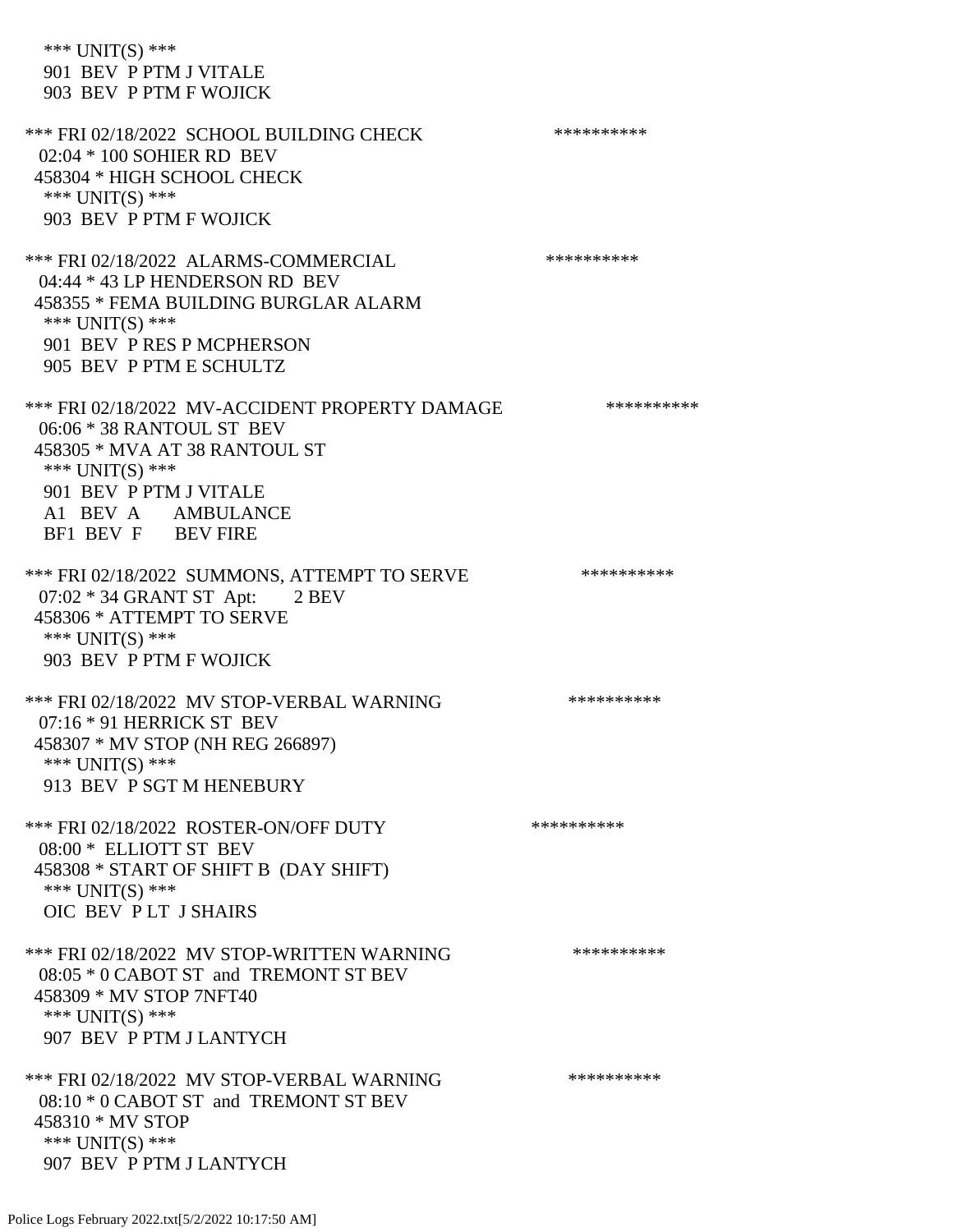\*\*\* FRI 02/18/2022 ROSTER-OFFICER ORDERED TO WORK \*\*\*\*\*\*\*\*\*\*\* 09:05 \* ELLIOTT ST BEV 458311 \* OFF'S CARGILE AND S.CECCHINI ORDERED DIV C \*\*\* UNIT(S) \*\*\* OIC BEV P LT J SHAIRS \*\*\* FRI 02/18/2022 MEDICAL-BLS \*\*\*\*\*\*\*\*\*\*\*\*\* 09:39 \* CABOT ST BEV 458312 \* CHEST PAINS \*\*\* UNIT(S) \*\*\* 903 BEV P PTM S LANE 905 BEV P PTM T SLAVIN A1 BEV A AMBULANCE BF1 BEV F BEV FIRE \*\*\* FRI 02/18/2022 MV STOP-VERBAL WARNING \*\*\*\*\*\*\*\*\*\*\*\* 10:25 \* 0 COLE ST BEV 458313 \* MV STOP \*\*\* UNIT(S) \*\*\* 907 BEV P PTM J LANTYCH \*\*\* FRI 02/18/2022 MV STOP-VERBAL WARNING \*\*\*\*\*\*\*\*\*\*\*\* 10:31 \* 0 COLE ST BEV 458314 \* MV STOP 8PN832 \*\*\* UNIT(S) \*\*\* 907 BEV P PTM J LANTYCH \*\*\* FRI 02/18/2022 MV STOP-VERBAL WARNING \*\*\*\*\*\*\*\*\*\*\*\*\* 10:34 \* 0 COLE ST BEV 458315 \* MV STOP 300XYF \*\*\* UNIT(S) \*\*\* 907 BEV P PTM J LANTYCH \*\*\* FRI 02/18/2022 MV STOP-VERBAL WARNING \*\*\*\*\*\*\*\*\*\*\*\* 10:49 \* 49 BOYLES ST BEV 458316 \* MV STOP 417YF2 \*\*\* UNIT(S) \*\*\* 907 BEV P PTM J LANTYCH \*\*\* FRI 02/18/2022 ASSIST MED FLIGHT \*\*\*\*\*\*\*\*\*\*\*\*\* 11:13 \* 91 HERRICK ST BEV 458317 \* ASSIST MED FLIGHT \*\*\* UNIT(S) \*\*\* 903 BEV P PTM S LANE \*\*\* FRI 02/18/2022 BUILDING CHECK \*\*\*\*\*\*\*\*\*\* 11:28 \* BAYVIEW AV and HOSPITAL PT BEV 458318 \* HOSPITAL POINT CHECK \*\*\* UNIT(S) \*\*\* 904 BEV P PTM D GAGNON \*\*\* FRI 02/18/2022 MV STOP-VERBAL WARNING \*\*\*\*\*\*\*\*\*\*\*\*\*\*

Police Logs February 2022.txt[5/2/2022 10:17:50 AM]

12:22 \* 0 DODGE ST and ARLINGTON AV BEV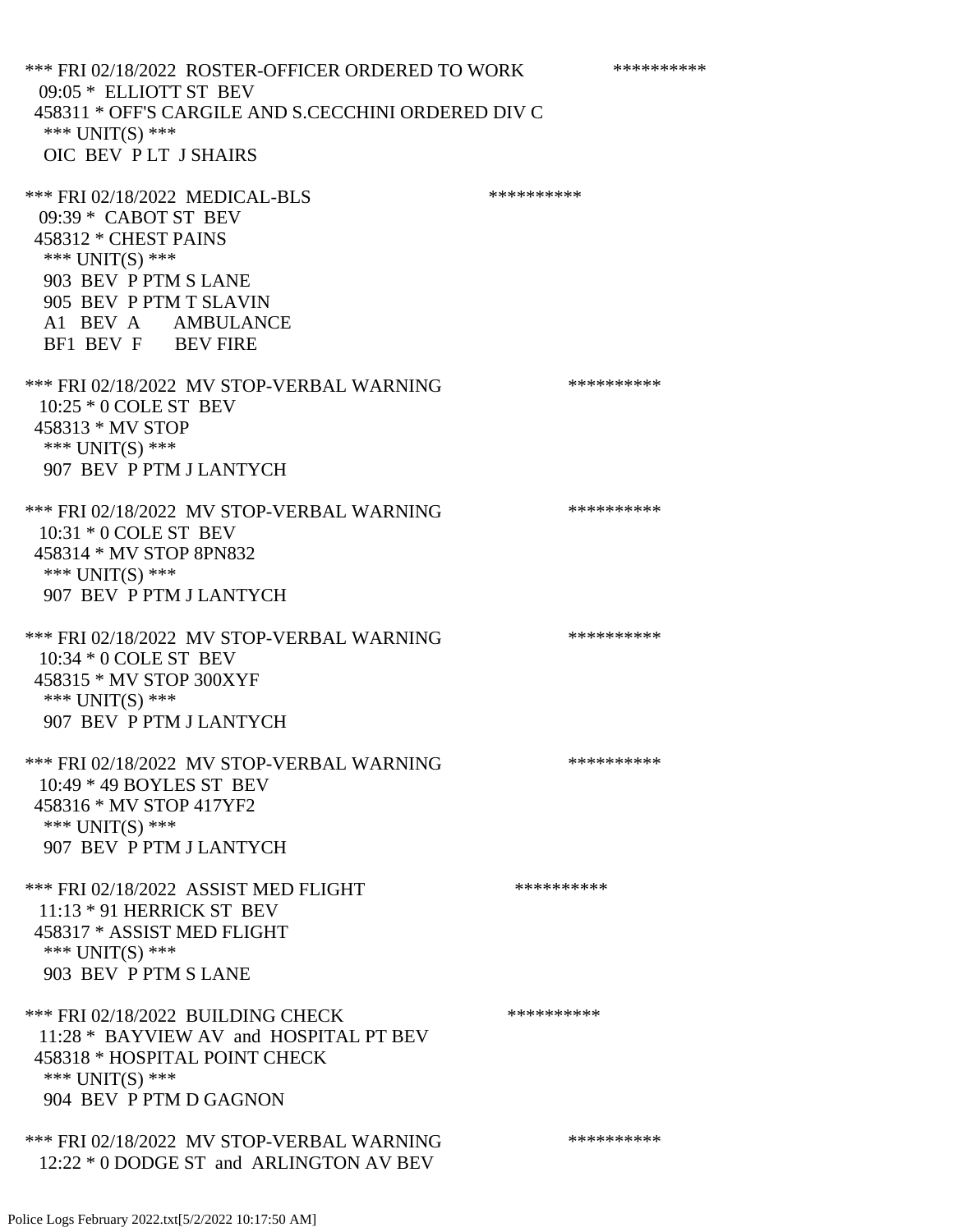458319 \* MV STOP--MA REG 1RAA55 \*\*\* UNIT(S) \*\*\* 905 BEV P PTM T SLAVIN 912 BEV P SGT J SHAIRS \*\*\* FRI 02/18/2022 MV STOP-CITATION ISSUED \*\*\*\*\*\*\*\*\*\* 12:36 \* 0 DODGE ST and LONGWOOD AV BEV 458321 \* MV STOP--MA REG 4KNM49 \*\*\* UNIT(S) \*\*\* 905 BEV P PTM T SLAVIN 912 BEV P SGT J SHAIRS \*\*\* FRI 02/18/2022 MEDICAL-OVERDOSE \*\*\*\*\*\*\*\*\*\* 12:55 \* RIVER ST BEV 458322 \* POSSIBLE PILL OVERDOSE \*\*\* UNIT(S) \*\*\* 901 BEV P PTM G LITTLE 902 BEV P PTM W CARGILE \*\*\* FRI 02/18/2022 ASSIST CITIZEN \*\*\*\*\*\*\*\*\*\*\*\* 14:04 \* 0 COLON ST and HEATHER ST BEV 458323 \* FLAGGED DOWN BY MALE \*\*\* UNIT(S) \*\*\* 904 BEV P PTM D GAGNON \*\*\* FRI 02/18/2022 ASSAULT-SIMPLE \*13B \*\*\*\*\*\*\*\*\*\* 14:34 \* 201 MANOR RD BEV 458324 \* STUDENT ASSAULTED AT BUS STOP \*\*\* UNIT(S) \*\*\* 910 BEV P PTM S FIORE \*\*\* FRI 02/18/2022 ROSTER-ON/OFF DUTY \*\*\*\*\*\*\*\*\*\* 15:20 \* ELLIOTT ST BEV 458325 \* START OF SHIFT C \*\*\* UNIT(S) \*\*\* OIC BEV P LT J SHAIRS \*\*\* FRI 02/18/2022 MV-ACCIDENT PERSONAL INJURY \*\*\*\*\*\*\*\*\*\* 16:17 \* 51 DODGE ST BEV 458326 \* MVA W/ HEAD INJURY \*\*\* UNIT(S) \*\*\* 903 BEV P PTM W CARGILE \*\*\* FRI 02/18/2022 HARASSMENT \*\*\*\*\*\*\*\*\*\*\*\*\*\*\*\*\*\*\*\*\*\* 17:07 \* CABOT ST BEV 458327 \* REPORT OF HARASSMENT AT FAMILY DOLLAR \*\*\* UNIT(S) \*\*\* H2 BEV P PTM T SLAVIN \*\*\* FRI 02/18/2022 ASSAULT-SIMPLE \*13B \*\*\*\*\*\*\*\*\*\* 18:09 \* 75 BRIMBAL AV BEV 458328 \* REPORT OF PAST ASSUALT \*\*\* UNIT(S) \*\*\* 903 BEV P PTM W CARGILE RES P MCPHERSON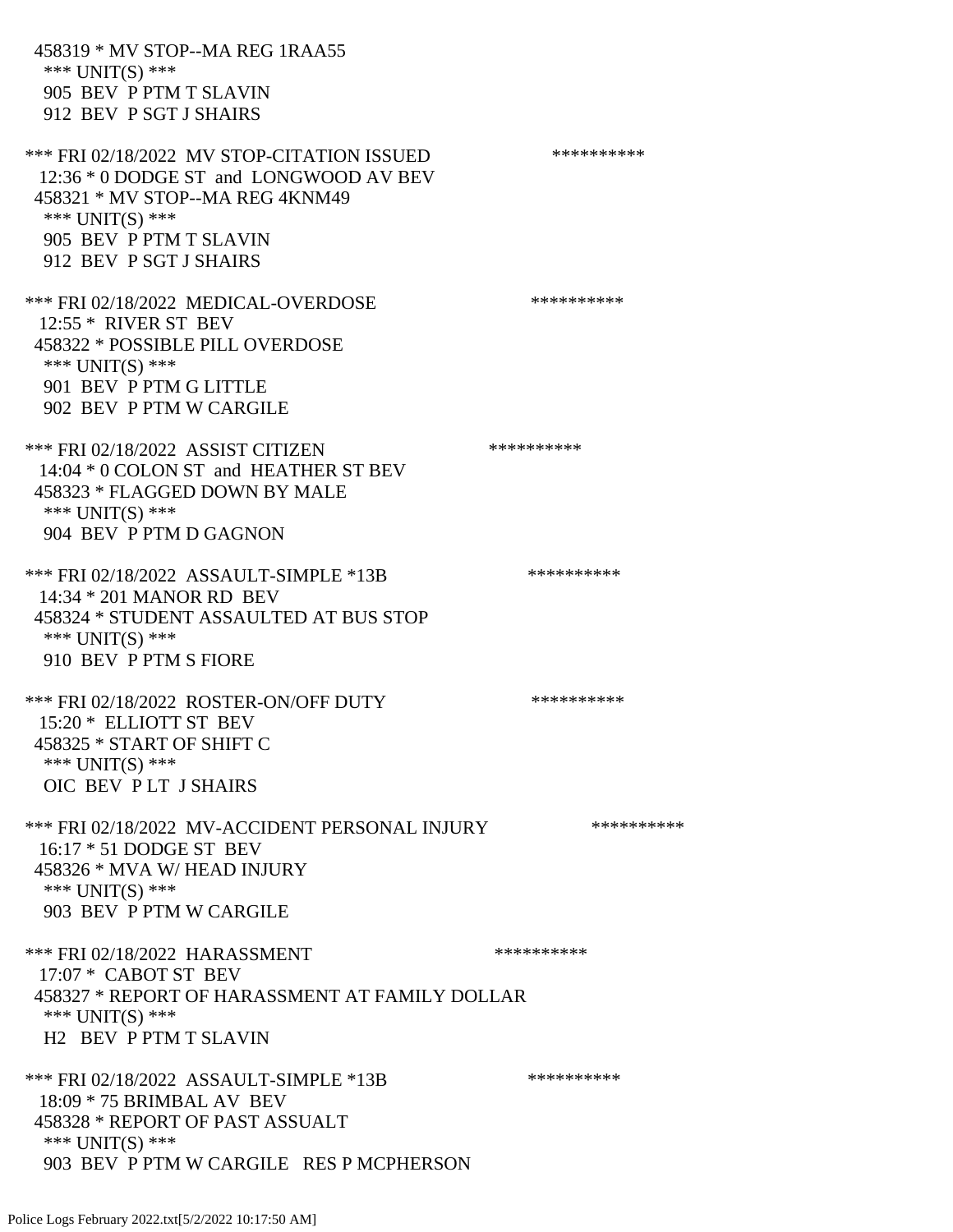\*\*\* FRI 02/18/2022 CHECK WELL BEING \*\*\*\*\*\*\*\*\*\* 18:27 \* 0 LOTHROP ST and CENTRAL ST BEV 458329 \* POSSIBLE FALL W/ HEAD INJURY \*\*\* UNIT(S) \*\*\* 902 BEV P PTM M MALONE 906 BEV P PTM K COLETTI A1 BEV A AMBULANCE \*\*\* FRI 02/18/2022 HAZARD-DMV \*\*\*\*\*\*\*\*\*\* 19:23 \* 0 BRIMBAL AV and ESSEX ST BEV 458330 \* DMV IN BAD SPOT \*\*\* UNIT(S) \*\*\* 906 BEV P PTM K COLETTI 912 BEV P SGT J TACHE \*\*\* FRI 02/18/2022 MV STOP-VERBAL WARNING \*\*\*\*\*\*\*\*\*\*\*\*\* 19:30 \* 0 ESSEX ST and RT 128 HW BEV 458333 \* MV STOP \*\*\* UNIT(S) \*\*\* 912 BEV P SGT J TACHE \*\*\* FRI 02/18/2022 SUSP ACTIVITY \*\*\*\*\*\*\*\*\*\*\*\*\* 19:49 \* 47 PUTNAM ST BEV 458331 \* MALE BANGING ON DOOR \*\*\* UNIT(S) \*\*\* 901 BEV P PTM S CECCHINI 906 BEV P PTM K COLETTI \*\*\* FRI 02/18/2022 MEDICAL-BLS \*\*\*\*\*\*\*\*\*\*\*\* 20:07 \* COX CT BEV 458332 \* REPORT OF CHEST PAINS \*\*\* UNIT(S) \*\*\* 901 BEV P PTM S CECCHINI 902 BEV P PTM M MALONE 906 BEV P PTM K COLETTI A1 BEV A AMBULANCE BF1 BEV F BEV FIRE \*\*\* FRI 02/18/2022 MV STOP-WRITTEN WARNING \*\*\*\*\*\*\*\*\*\*\*\*\* 20:16 \* 0 ELLIOTT ST and CUMMINGS CENTER BEV 458334 \* MV STOP--MA REG 2MRW23 \*\*\* UNIT(S) \*\*\* SIE5 BEV P SGT E HATHON \*\*\* FRI 02/18/2022 ALARMS-COMMERCIAL \*\*\*\*\*\*\*\*\*\* 20:31 \* 9 OTIS RD BEV 458335 \* FRONT DOOR ALARM \*\*\* UNIT(S) \*\*\* 905 BEV P PTM J MCCARTHY 906 BEV P PTM K COLETTI \*\*\* FRI 02/18/2022 MV STOP-VERBAL WARNING \*\*\*\*\*\*\*\*\*\*\*\*\*\* 21:05 \* 175 ELLIOTT ST BEV

Police Logs February 2022.txt[5/2/2022 10:17:50 AM]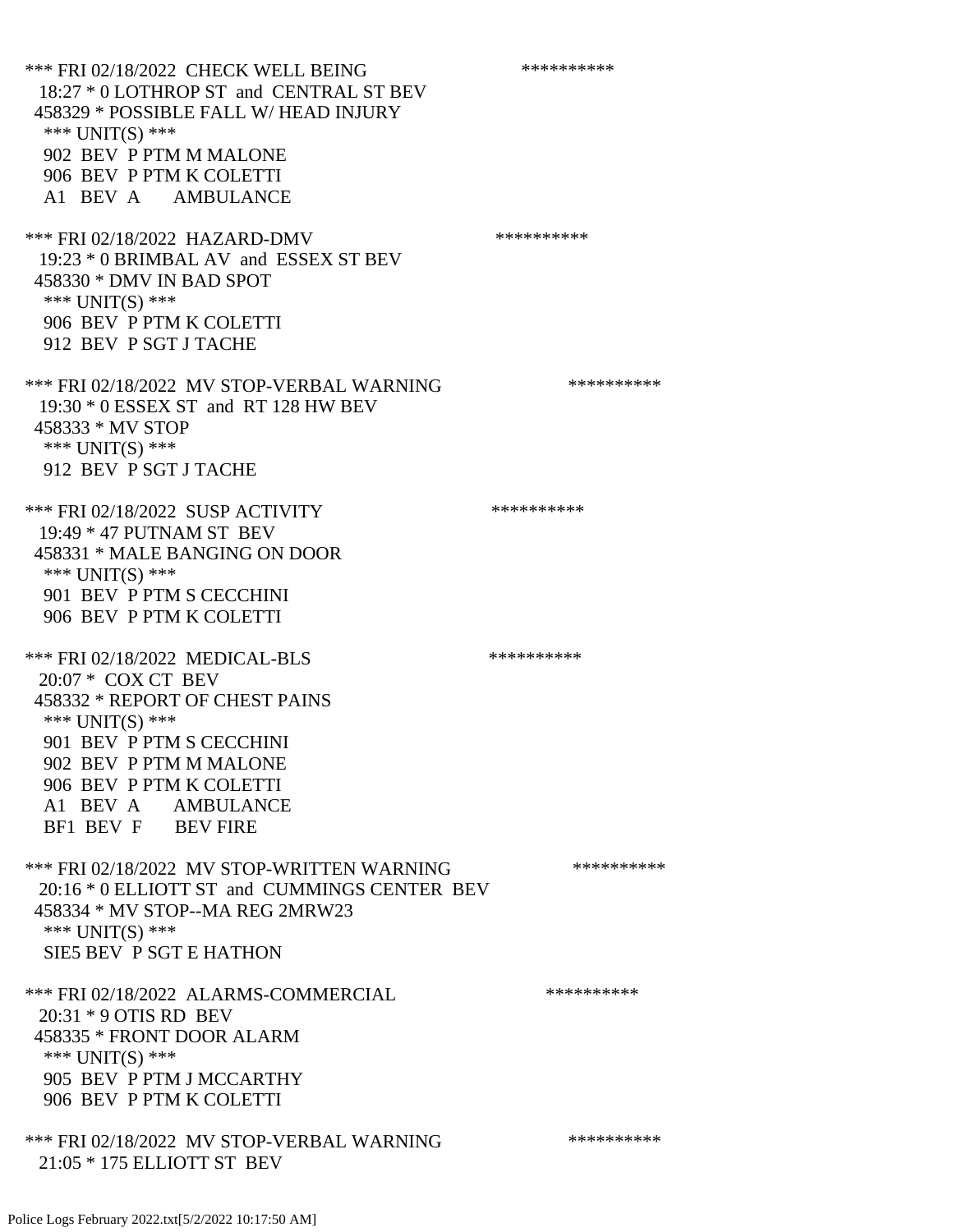458336 \* BACKHOE STOPPED \*\*\* UNIT(S) \*\*\* DEL1 BEV P DET T NOLAN \*\*\* FRI 02/18/2022 MV STOP-VERBAL WARNING \*\*\*\*\*\*\*\*\*\*\*\* 21:09 \* 175 ELLIOTT ST BEV 458337 \* MV STOP \*\*\* UNIT(S) \*\*\* DEL1 BEV P DET T NOLAN \*\*\* FRI 02/18/2022 CITY ORDINANCE NOISE CH. 15 \*\*\*\*\*\*\*\*\*\*\*\* 21:29 \* 64 SOUTH TR BEV 458338 \* REPORT OF LOUD PARTY \*\*\* UNIT(S) \*\*\* 901 BEV P PTM S CECCHINI 902 BEV P PTM M MALONE \*\*\* FRI 02/18/2022 DISTURBANCE-DRUNK \*\*\*\*\*\*\*\*\*\* 22:16 \* 0 CABOT ST and WALLIS ST BEV 458339 \* DK FEMALE REFUSING TO PAY CAB FARE \*\*\* UNIT(S) \*\*\* 902 BEV P PTM M MALONE 903 BEV P PTM W CARGILE RES P MCPHERSON \*\*\* FRI 02/18/2022 SUSP ACTIVITY-MOTOR VEHICLE \*\*\*\*\*\*\*\*\*\* 22:36 \* 0 BIRCHWOOD DR and SPRUCE RN BEV 458340 \* RP STATES MV HAS BEEN IN AREA FOR HOURS \*\*\* UNIT(S) \*\*\* 905 BEV P PTM J MCCARTHY 906 BEV P PTM K COLETTI \*\*\* FRI 02/18/2022 SUSP ACTIVITY-MOTOR VEHICLE \*\*\*\*\*\*\*\*\*\*\*\* 22:43 \* 0 HULL ST and GATEWAY LN BEV 458341 \* OCCUPIED TRUCK PARKED FOR HOURS \*\*\* UNIT(S) \*\*\* 905 BEV P PTM J MCCARTHY 906 BEV P PTM K COLETTI \*\*\* FRI 02/18/2022 SUSP ACTIVITY-MOTOR VEHICLE \*\*\*\*\*\*\*\*\*\* 23:46 \* 389 CABOT ST BEV 458342 \* VEHICLE PARKED OUTFRONT OF STORE \*\*\* UNIT(S) \*\*\* 905 BEV P PTM J MCCARTHY 906 BEV P PTM K COLETTI \*\*\* FRI 02/18/2022 ROSTER-ON/OFF DUTY \*\*\*\*\*\*\*\*\*\* 23:55 \* ELLIOTT ST BEV 458343 \* START OF SHIFT A \*\*\* UNIT(S) \*\*\* OIC BEV P LT D COSTA \*\*\* SAT 02/19/2022 PARK/PLAYGROUND CHECK \*\*\*\*\*\*\*\*\*\*\*\* 00:06 \* 0 LOTHROP ST BEV 458344 \* INDEPENDENCE PARK CHECK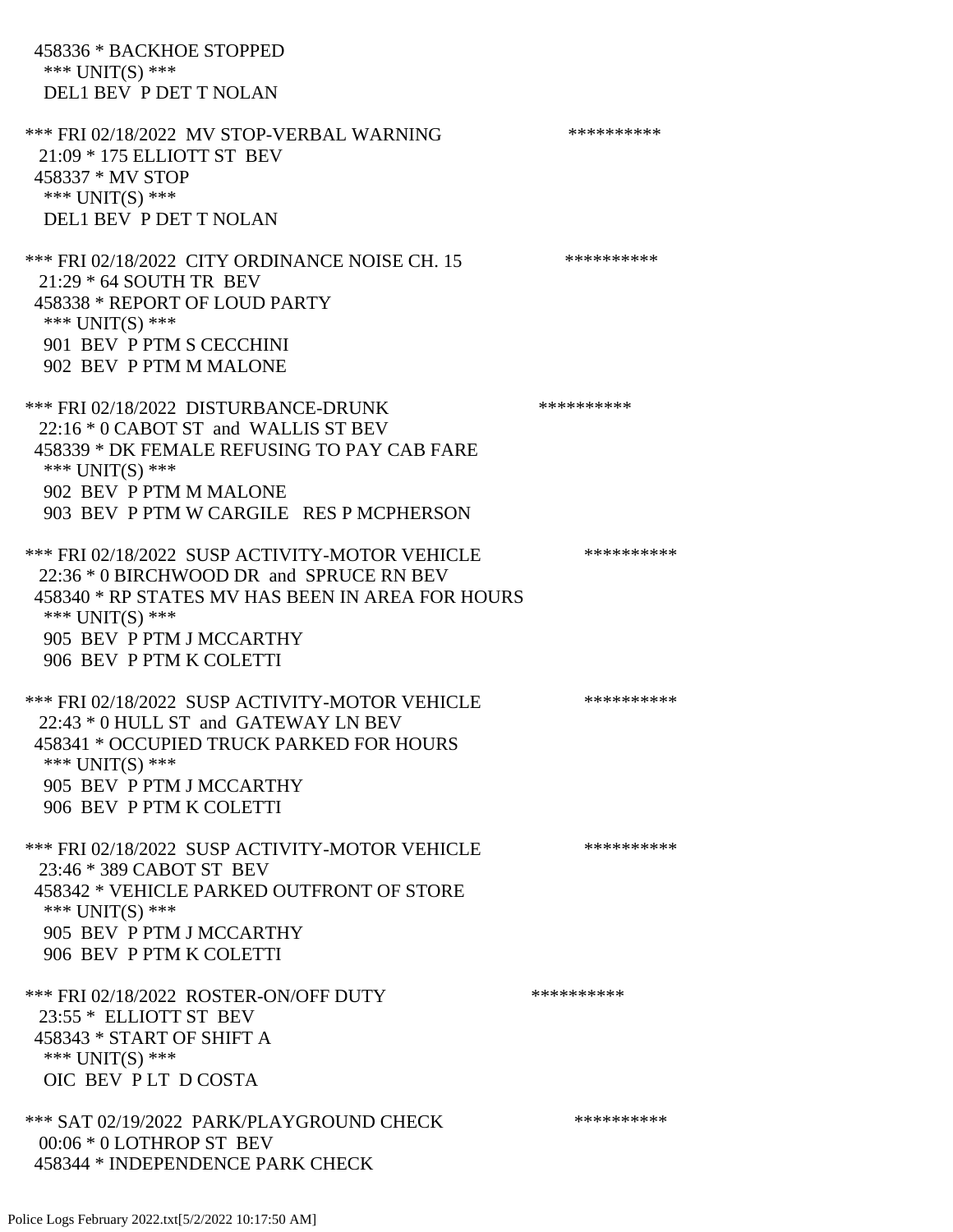\*\*\* UNIT(S) \*\*\* 902 BEV P PTM P FIDRYCH \*\*\* SAT 02/19/2022 PARK/PLAYGROUND CHECK \*\*\*\*\*\*\*\*\*\*\*\* 00:09 \* 0 LOTHROP ST and DANE ST BEV 458345 \* DANE ST BEACH CHECK \*\*\* UNIT(S) \*\*\* 902 BEV P PTM P FIDRYCH \*\*\* SAT 02/19/2022 BUILDING CHECK \*\*\*\*\*\*\*\*\*\*\*\*\* 00:15 \* ELLIOTT ST BEV 458346 \* WALGREENS/ELLIOTT ST CHECK \*\*\* UNIT(S) \*\*\* 902 BEV P PTM P FIDRYCH \*\*\* SAT 02/19/2022 SCHOOL BUILDING CHECK \*\*\*\*\*\*\*\*\*\*\* 00:21 \* 100 SOHIER RD BEV 458347 \* HIGH SCHOOL CHECK \*\*\* UNIT(S) \*\*\* 903 BEV P PTM F WOJICK RES P MCPHERSON \*\*\* SAT 02/19/2022 MEDICAL-BLS \*\*\*\*\*\*\*\*\*\*\*\*\*\* 00:22 \* NEW BALCH ST BEV 458348 \* PARTY SLEEPING ON SIDEWALK \*\*\* UNIT(S) \*\*\* 901 BEV P RES P MCPHERSON 905 BEV P PTM E SCHULTZ A1 BEV A AMBULANCE \*\*\* SAT 02/19/2022 BAR CHECK \*\*\*\*\*\*\*\*\*\*\*\* 00:51 \* 20 CABOT ST BEV 458349 \* ANCHOR BAR CHECK \*\*\* UNIT(S) \*\*\* 902 BEV P PTM P FIDRYCH \*\*\* SAT 02/19/2022 ALARMS-COMMERCIAL \*\*\*\*\*\*\*\*\*\* 01:03 \* 143 BRIMBAL AV BEV 458350 \* SILENT ALARM \*\*\* UNIT(S) \*\*\* 903 BEV P PTM F WOJICK RES P MCPHERSON 904 BEV P PTM S CECCHINI \*\*\* SAT 02/19/2022 DIRECTED PATROL \*\*\*\*\*\*\*\*\*\* 01:05 \* 40 WOODLAND AV BEV 458351 \* CHECK OF AYERS RYAL SIDE. \*\*\* UNIT(S) \*\*\* 901 BEV P RES P MCPHERSON \*\*\* SAT 02/19/2022 PARK/PLAYGROUND CHECK \*\*\*\*\*\*\*\*\*\*\*\* 01:12 \* 0 PORTER ST BEV 458352 \* GILLIS PARK CHECK \*\*\* UNIT(S) \*\*\* 902 BEV P PTM P FIDRYCH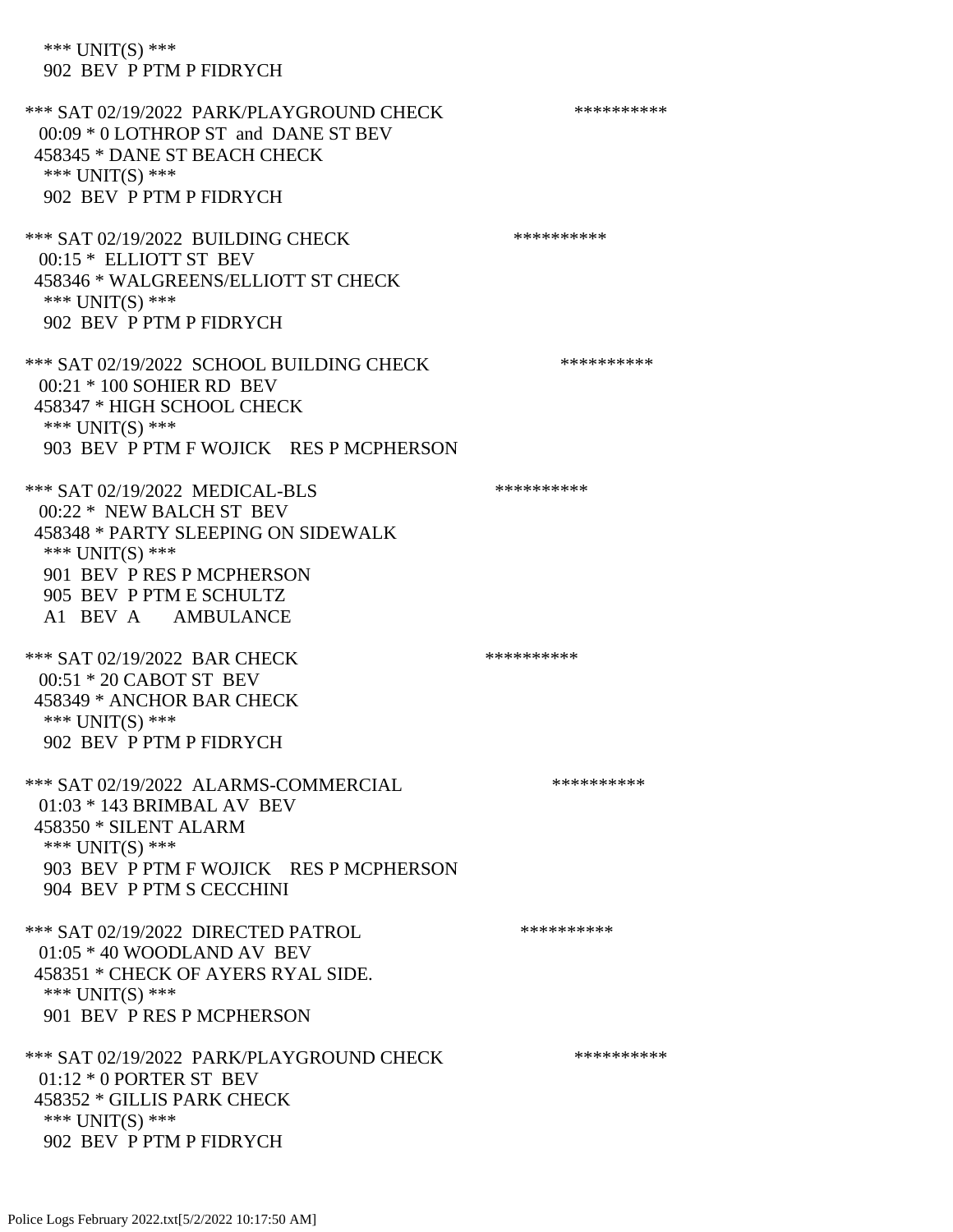\*\*\* SAT 02/19/2022 BUILDING CHECK \*\*\*\*\*\*\*\*\*\*\*\* 01:16 \* DODGE ST BEV 458353 \* CVS PLAZA CHECK \*\*\* UNIT(S) \*\*\* 905 BEV P PTM E SCHULTZ \*\*\* SAT 02/19/2022 DIRECTED PATROL \*\*\*\*\*\*\*\*\*\* 02:13 \* 145 LIVINGSTONE AV BEV 458354 \* CHECK OF OBEAR PARK. \*\*\* UNIT(S) \*\*\* 901 BEV P RES P MCPHERSON \*\*\* SAT 02/19/2022 BUILDING CHECK \*\*\*\*\*\*\*\*\*\*\*\* 04:49 \* RANTOUL ST BEV 458356 \* 24 HOUR BUSINESS CHECK \*\*\* UNIT(S) \*\*\* 903 BEV P PTM F WOJICK RES P MCPHERSON \*\*\* SAT 02/19/2022 ALARMS-RESIDENTIAL \*\*\*\*\*\*\*\*\*\*\*\* 05:32 \* 18 VINE ST BEV 458357 \* DINING ROOM MOTION \*\*\* UNIT(S) \*\*\* 902 BEV P PTM P FIDRYCH 904 BEV P PTM S CECCHINI \*\*\* SAT 02/19/2022 PROBATION CHECK-ADULT \*\*\*\*\*\*\*\*\*\*\*\* 06:03 \* 56 WEST ST Apt: R BEV 458358 \* BRACELET NEEDS TO BE CHARGED \*\*\* UNIT(S) \*\*\* 904 BEV P PTM S CECCHINI 905 BEV P PTM E SCHULTZ \*\*\* SAT 02/19/2022 PARKING COMP-BLK DRIVEWAY \*\*\*\*\*\*\*\*\*\* 06:12 \* 31 PLEASANT ST Apt: 2 BEV 458359 \* BLOCKED DRIVEWAY \*\*\* UNIT(S) \*\*\* 902 BEV P PTM P FIDRYCH \*\*\* SAT 02/19/2022 MV STOP-VERBAL WARNING \*\*\*\*\*\*\*\*\*\*\*\* 07:02 \* 0 CABOT ST and RANTOUL ST BEV 458360 \* MV STOP - MA REG 8MDZ10 \*\*\* UNIT(S) \*\*\* 903 BEV P PTM F WOJICK RES P MCPHERSON \*\*\* SAT 02/19/2022 ALARMS-COMMERCIAL \*\*\*\*\*\*\*\*\*\* 07:33 \* 6 WASHINGTON ST BEV 458361 \* FRONT DOOR \*\*\* UNIT(S) \*\*\* 901 BEV P RES P MCPHERSON 905 BEV P PTM E SCHULTZ \*\*\* SAT 02/19/2022 ALARMS-COMMERCIAL \*\*\*\*\*\*\*\*\*\* 07:49 \* 100 CUMMINGS CR Apt: 1236 BEV 458362 \* FRONT DOOR BANK ALARM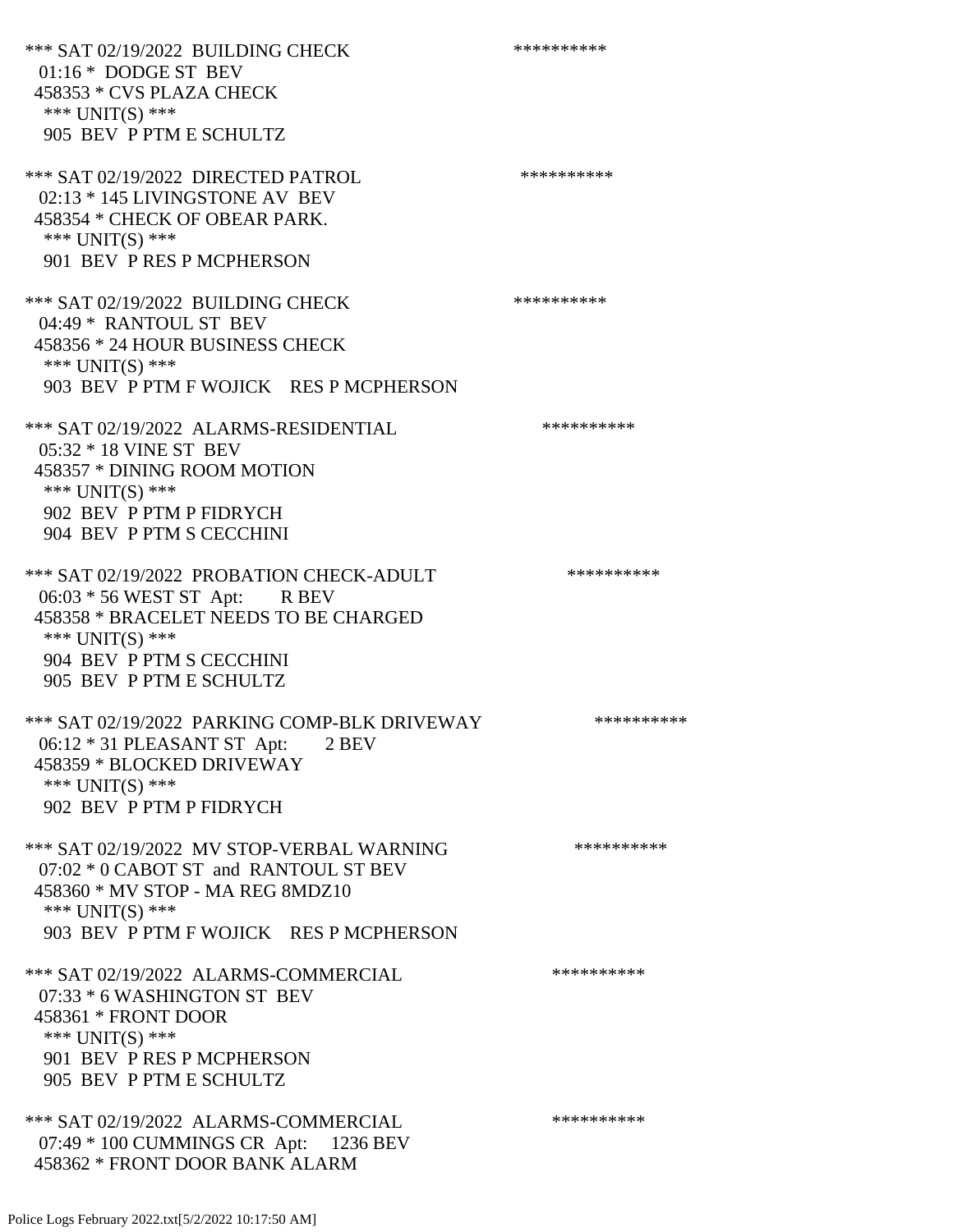| *** $UNIT(S)$ ***<br>901 BEV P RES P MCPHERSON<br>905 BEV P PTM E SCHULTZ                                                                                                   |            |
|-----------------------------------------------------------------------------------------------------------------------------------------------------------------------------|------------|
| *** SAT 02/19/2022 ROSTER-ON/OFF DUTY<br>08:00 * ELLIOTT ST BEV<br>458363 * START OF SHIFT B (DAY SHIFT)<br>*** UNIT(S) ***<br>OIC BEV PLT JSHAIRS                          | ********** |
| *** SAT 02/19/2022 PARKING COMP-BLK DRIVEWAY<br>08:46 * 38 FEDERAL ST BEV<br>458364 * BLOCKED DRIVEWAY - MA REG 4RL847<br>*** UNIT(S) ***<br>902 BEV P PTM B NICKERSON      | ********** |
| *** SAT 02/19/2022 ALARMS-SCHOOL<br>10:14 * 17 HULL ST BEV<br>458365 * RECIEVING DOOR<br>*** UNIT(S) ***<br>904 BEV P PTM D GAGNON<br>905 BEV P PTM K COLETTI               | ********** |
| *** SAT 02/19/2022 DOMESTIC-POSS 209A VIOLATIO<br>$11:16*$ CABOT ST BEV<br>458366 * POSSIBLE VIOLATION<br>*** UNIT(S) ***<br>904 BEV P PTM D GAGNON                         | ********** |
| *** SAT 02/19/2022 ROSTER-OFFICER ORDERED TO WORK<br>11:25 * ELLIOTT ST BEV<br>458367 * 4 OFF'S, CARGILE,LANE,DIVINCENZO,TWOMBLY<br>*** UNIT(S) ***<br>OIC BEV PLT J SHAIRS | ********** |
| *** SAT 02/19/2022 SUSP ACTIVITY<br>11:35 * 499 CABOT ST BEV<br>458368 * POSSIBLE BOX OF DRUGS<br>*** UNIT(S) ***<br>903 BEV P PTM S LANE                                   | ********** |
| *** SAT 02/19/2022 MV-ACCIDENT PROPERTY DAMAGE<br>11:55 * 44 ENON ST BEV<br>458369 * ASSIST WITH PAPAERWORK EXCHANGE<br>*** UNIT(S) ***<br>903 BEV P PTM S LANE             | ********** |
| *** SAT 02/19/2022 SUSP ACTIVITY<br>12:04 * RT 128N HW BEV<br>458370 * POSSIBLE PAST FRAUD<br>*** $UNIT(S)$ ***<br>905 BEV P PTM K COLETTI                                  | ********** |
| *** SAT 02/19/2022 CHECK WELL BEING                                                                                                                                         | ********** |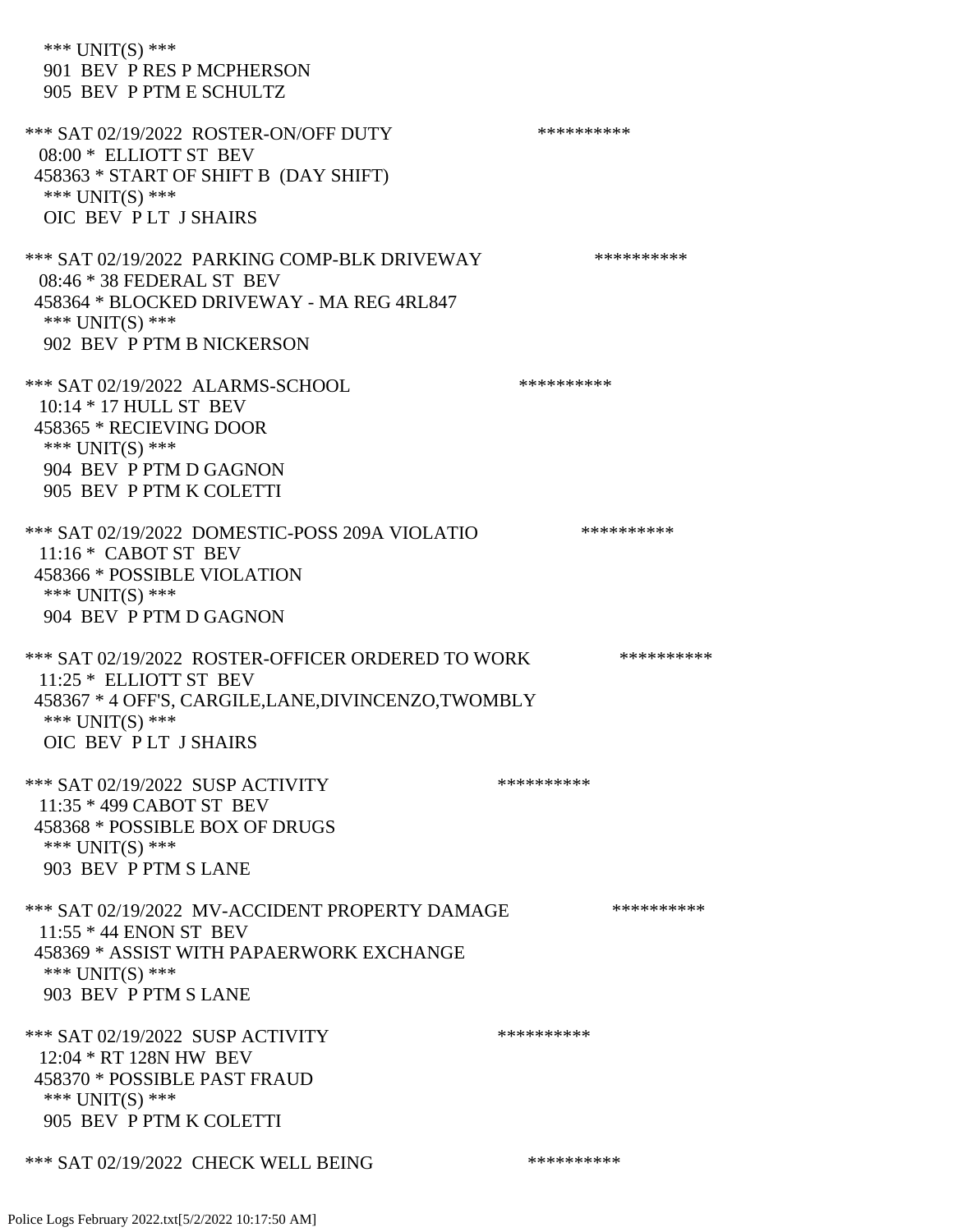12:23 \* 3 ASTON WY BEV 458371 \* CHECK ON ELDERLY MALE WALKING IN WOODS \*\*\* UNIT(S) \*\*\* 904 BEV P PTM D GAGNON \*\*\* SAT 02/19/2022 HARASSMENT \*\*\*\*\*\*\*\*\*\* 13:56 \* BRIDGE ST BEV 458372 \* 20YO BEING HARASSED OVER SOCIAL MEDIA \*\*\* UNIT(S) \*\*\* 901 BEV P PTM D GRIMES \*\*\* SAT 02/19/2022 SUSP ACTIVITY \*\*\*\*\*\*\*\*\*\*\*\* 15:11 \* 454 HALE ST BEV 458373 \* MAN IN WOODS \*\*\* UNIT(S) \*\*\* 903 BEV P PTM S LANE 905 BEV P PTM K COLETTI \*\*\* SAT 02/19/2022 ROSTER-ON/OFF DUTY \*\*\*\*\*\*\*\*\*\* 15:18 \* ELLIOTT ST BEV 458374 \* START OF SHIFT C \*\*\* UNIT(S) \*\*\* OIC BEV P LT M PANJWANI \*\*\* SAT 02/19/2022 MV STOP-VERBAL WARNING \*\*\*\*\*\*\*\*\*\*\*\*\*\* 16:40 \* 7 SOHIER RD BEV 458375 \* MV STOP--MA REG 3HRZ31 \*\*\* UNIT(S) \*\*\* 901 BEV P PTM S LANE 903 BEV P PTM C STANTON \*\*\* SAT 02/19/2022 MV STOP-VERBAL WARNING \*\*\*\*\*\*\*\*\*\*\*\*\* 16:42 \* 34 BISSON ST BEV 458376 \* MV STOP--MA REG \*\*\* UNIT(S) \*\*\* 902 BEV P PTM D DIVINCENZ 904 BEV P PTM W CARGILE \*\*\* SAT 02/19/2022 ASSIST CITIZEN \*\*\*\*\*\*\*\*\*\*\*\* 16:48 \* 175 ELLIOTT ST BEV 458377 \* DAUGHTER CAN'T MAKE CONTACT W/ MOTHER \*\*\* UNIT(S) \*\*\* H1 BEV P PTM M FLYNN \*\*\* SAT 02/19/2022 ROSTER-OFFICER ORDERED TO WORK \*\*\*\*\*\*\*\*\*\*\* 17:33 \* ELLIOTT ST BEV 458378 \* OFC STANTON ORDERED DIV A \*\*\* UNIT(S) \*\*\* OIC BEV P LT M PANJWANI \*\*\* SAT 02/19/2022 MEDICAL-MENTAL HEALTH \*\*\*\*\*\*\*\*\*\* 17:58 \* HERRICK ST BEV 458379 \* SUICIDAL STATEMENTS \*\*\* UNIT(S) \*\*\*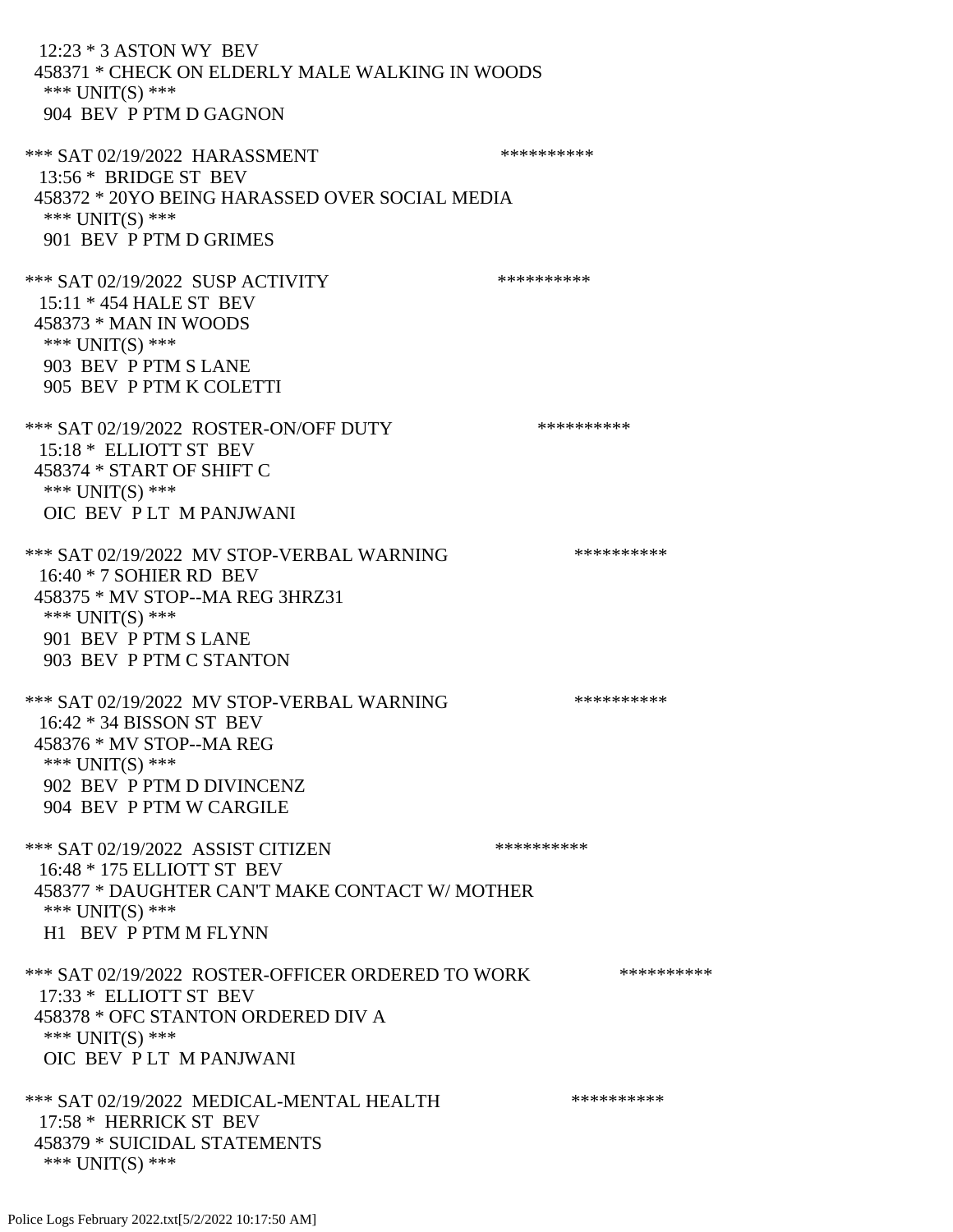903 BEV P PTM C STANTON 904 BEV P PTM W CARGILE A1 BEV A AMBULANCE BF1 BEV F BEV FIRE \*\*\* SAT 02/19/2022 MEDICAL-ALS \*\*\*\*\*\*\*\*\*\* 18:42 \* PORTER ST BEV 458380 \* POSSIBLE HEART ATTACK \*\*\* UNIT(S) \*\*\* 902 BEV P PTM D DIVINCENZ A1 BEV A AMBULANCE BF1 BEV F BEV FIRE \*\*\* SAT 02/19/2022 DISORDERLY CONDUCT \*90C \*\*\*\*\*\*\*\*\*\* 18:59 \* 73 ENON ST BEV 458381 \* FEMALE/MALE SHOWED UP CAUSING DISTURBANCE \*\*\* UNIT(S) \*\*\* 903 BEV P PTM C STANTON 905 BEV P PTM C TWOMBLY 906 BEV P PTM K COLETTI 912 BEV P SGT J TACHE A1 BEV A AMBULANCE \*\*\* SAT 02/19/2022 PARKING COMP-BLK DRIVEWAY \*\*\*\*\*\*\*\*\*\*\*\* 19:36 \* 106 CABOT ST Apt: 2 BEV 458382 \* BLOCKED DRIVEWAY \*\*\* UNIT(S) \*\*\* 902 BEV P PTM D DIVINCENZ \*\*\* SAT 02/19/2022 MV STOP-VERBAL WARNING \*\*\*\*\*\*\*\*\*\*\*\*\* 19:50 \* 2 MARGIN ST and BRIDGE ST BEV 458383 \* MV STOP--NH REG 5042057 \*\*\* UNIT(S) \*\*\* 901 BEV P PTM S LANE 902 BEV P PTM D DIVINCENZ \*\*\* SAT 02/19/2022 INCORRECT ENTRY/MUST CHANGE \*\*\*\*\*\*\*\*\*\* 20:04 \* 175 ELLIOTT ST BEV 458384 \* \*\*\* SAT 02/19/2022 MV STOP-VERBAL WARNING \*\*\*\*\*\*\*\*\*\*\*\*\* 20:27 \* 32 BROADWAY Apt: 6 BEV 458385 \* MA REG 4CPN11 \*\*\* UNIT(S) \*\*\* 901 BEV P PTM S LANE 902 BEV P PTM D DIVINCENZ \*\*\* SAT 02/19/2022 PARKING COMPLAINT - GENERAL \*\*\*\*\*\*\*\*\*\* 21:00 \* 285 CABOT ST BEV 458386 \* ON CROSSWALK \*\*\* UNIT(S) \*\*\* 912 BEV P SGT J TACHE \*\*\* SAT 02/19/2022 BURGLARY-F.E. BUSINESS \*220 \*\*\*\*\*\*\*\*\*\*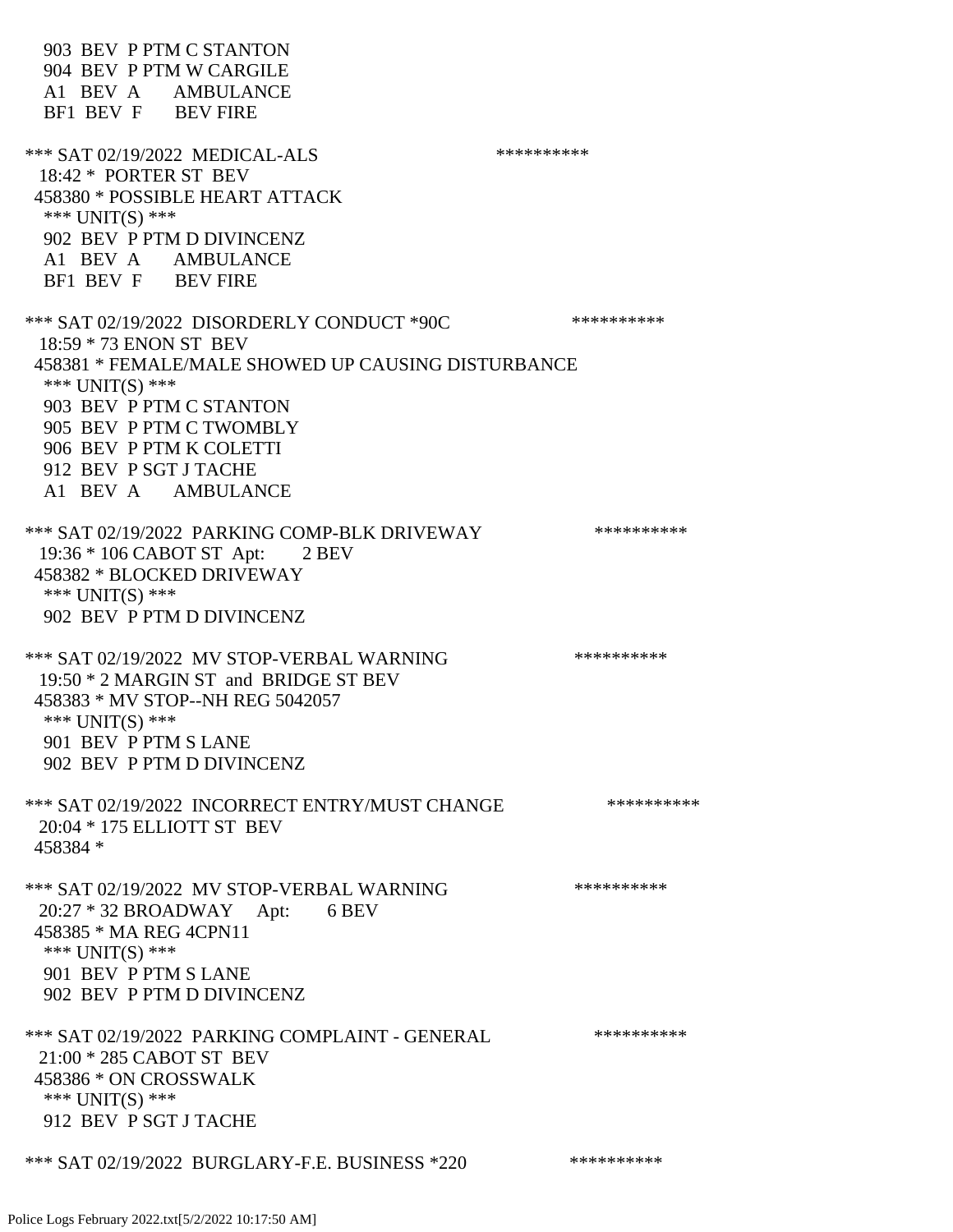21:39 \* 41 BRIMBAL AV BEV 458387 \* MULTIPLE ALARMS--PARTY OBSERVED ON CAMERA \*\*\* UNIT(S) \*\*\* 901 BEV P PTM S LANE 904 BEV P PTM W CARGILE 905 BEV P PTM C TWOMBLY 906 BEV P PTM K COLETTI 912 BEV P SGT J TACHE A1 BEV A AMBULANCE \*\*\* SAT 02/19/2022 911 HANG UP \*\*\*\*\*\*\*\*\*\*\*\* 22:08 \* 0 CONGRESS ST and SUMMIT AV BEV 458388 \* OPEN LINE 911 IN AREA \*\*\* UNIT(S) \*\*\* 902 BEV P PTM D DIVINCENZ \*\*\* SAT 02/19/2022 MV STOP-VERBAL WARNING \*\*\*\*\*\*\*\*\*\*\*\*\* 22:22 \* 434 RANTOUL ST BEV 458389 \* MV STOP--MA REG 886YH6 \*\*\* UNIT(S) \*\*\* 901 BEV P PTM S LANE 902 BEV P PTM D DIVINCENZ 903 BEV P PTM C STANTON \*\*\* SAT 02/19/2022 ROSTER-ON/OFF DUTY \*\*\*\*\*\*\*\*\*\* 23:45 \* ELLIOTT ST BEV 458390 \* START OF SHIFT A \*\*\* UNIT(S) \*\*\* OIC BEV P LT D COSTA \*\*\* SUN 02/20/2022 TRAIN STATION CHECK \*\*\*\*\*\*\*\*\*\*\* 00:40 \* 10 PARK ST BEV 458391 \* BEVERLY DEPOT/VETERANS PARK CHECK \*\*\* UNIT(S) \*\*\* 902 BEV P PTM M MARINO \*\*\* SUN 02/20/2022 BUILDING CHECK \*\*\*\*\*\*\*\*\*\*\* 00:43 \* DODGE ST BEV 458392 \* CVS PLAZA CHECK \*\*\* UNIT(S) \*\*\* 905 BEV P PTM E SCHULTZ \*\*\* SUN 02/20/2022 CHECK WELL BEING \*\*\*\*\*\*\*\*\*\* 00:48 \* 20 CABOT ST BEV 458393 \* ANCHOR BAR CHECK \*\*\* UNIT(S) \*\*\* 902 BEV P PTM M MARINO \*\*\* SUN 02/20/2022 SCHOOL BUILDING CHECK \*\*\*\*\*\*\*\*\*\*\* 00:54 \* 100 SOHIER RD BEV 458394 \* HIGH SCHOOL CHECK \*\*\* UNIT(S) \*\*\* 903 BEV P PTM F WOJICK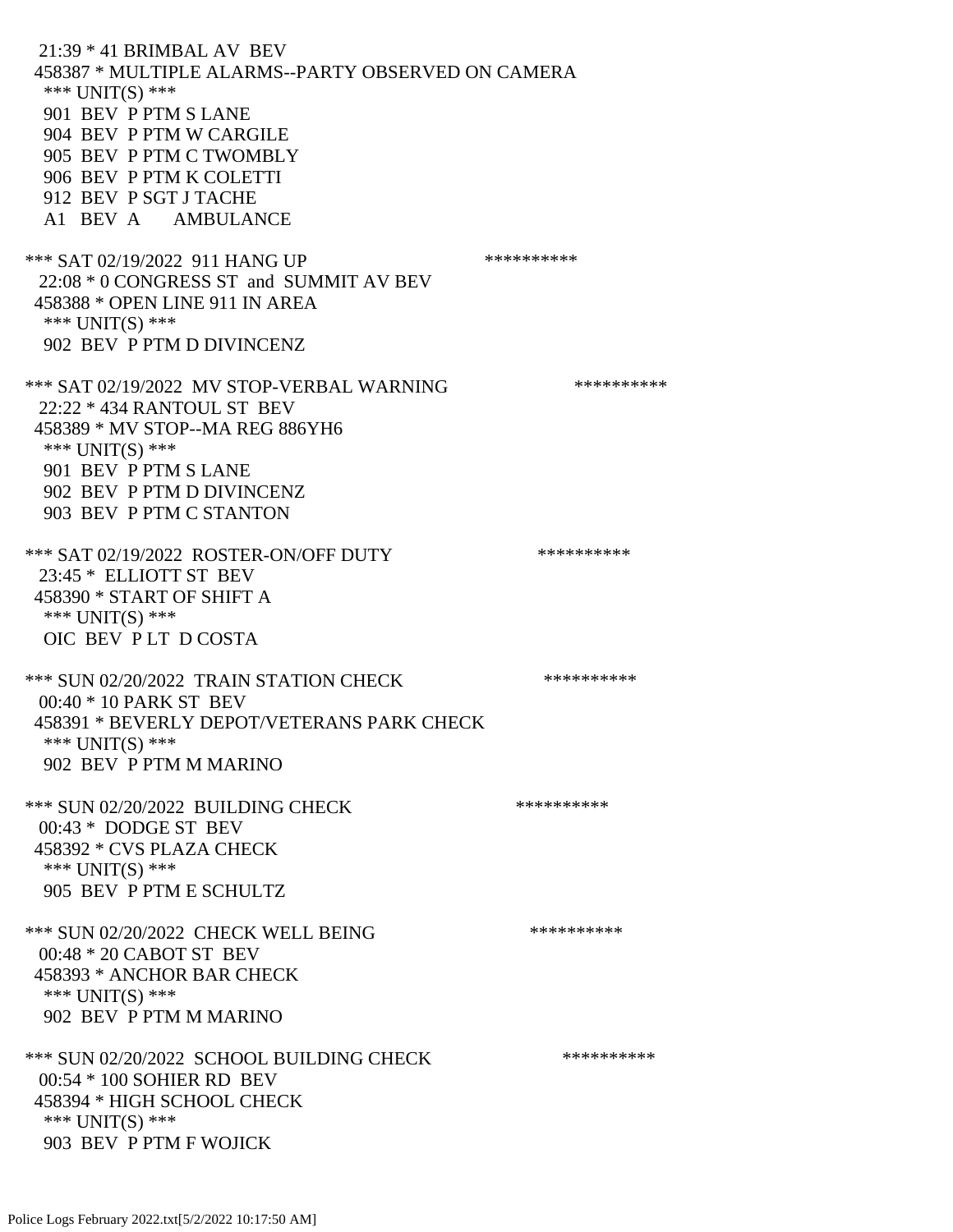\*\*\* SUN 02/20/2022 PARK/PLAYGROUND CHECK \*\*\*\*\*\*\*\*\*\* 01:31 \* 145 LIVINGSTONE AV BEV 458395 \* OBEAR PARK CHECK \*\*\* UNIT(S) \*\*\* 901 BEV P PTM C STANTON \*\*\* SUN 02/20/2022 PARK/PLAYGROUND CHECK \*\*\*\*\*\*\*\*\*\*\* 01:38 \* 0 LOTHROP ST BEV 458396 \* DANE STREET BEACH CHECK \*\*\* UNIT(S) \*\*\* 902 BEV P PTM M MARINO \*\*\* SUN 02/20/2022 MV-ACCIDENT PROPERTY DAMAGE \*\*\*\*\*\*\*\*\*\*\*\* 01:47 \* 401 ESSEX ST BEV 458397 \* POSSIBLE MVA \*\*\* UNIT(S) \*\*\* 904 BEV P PTM S CECCHINI \*\*\* SUN 02/20/2022 PARK/PLAYGROUND CHECK \*\*\*\*\*\*\*\*\*\*\*\* 01:53 \* 4 MCPHERSON DR BEV 458398 \* YOUTH CENTER CHECK \*\*\* UNIT(S) \*\*\* 901 BEV P PTM C STANTON \*\*\* SUN 02/20/2022 BUILDING CHECK \*\*\*\*\*\*\*\*\*\* 02:25 \* ELLIOTT ST BEV 458399 \* 24 HOUR STORE CHECK \*\*\* UNIT(S) \*\*\* 902 BEV P PTM M MARINO \*\*\* SUN 02/20/2022 BUILDING CHECK \*\*\*\*\*\*\*\*\*\*\* 02:40 \* CABOT ST BEV 458400 \* BEVERLY AUTO SALES CHECK \*\*\* UNIT(S) \*\*\* 902 BEV P PTM M MARINO \*\*\* SUN 02/20/2022 BUILDING CHECK \*\*\*\*\*\*\*\*\*\*\* 02:47 \* RAILROAD AV BEV 458401 \* AUTODYNE AUTOMOTIVE CHECK \*\*\* UNIT(S) \*\*\* 902 BEV P PTM M MARINO \*\*\* SUN 02/20/2022 ALARMS-COMMERCIAL \*\*\*\*\*\*\*\*\*\* 02:49 \* 242 ELLIOTT ST BEV 458402 \* REAR DOOR ALARM \*\*\* UNIT(S) \*\*\* 901 BEV P PTM C STANTON 902 BEV P PTM M MARINO \*\*\* SUN 02/20/2022 BUILDING CHECK \*\*\*\*\*\*\*\*\*\*\* 03:13 \* HIGHLAND AV BEV 458403 \* NORTHEAST AUTOLAB CHECK \*\*\* UNIT(S) \*\*\* 902 BEV P PTM M MARINO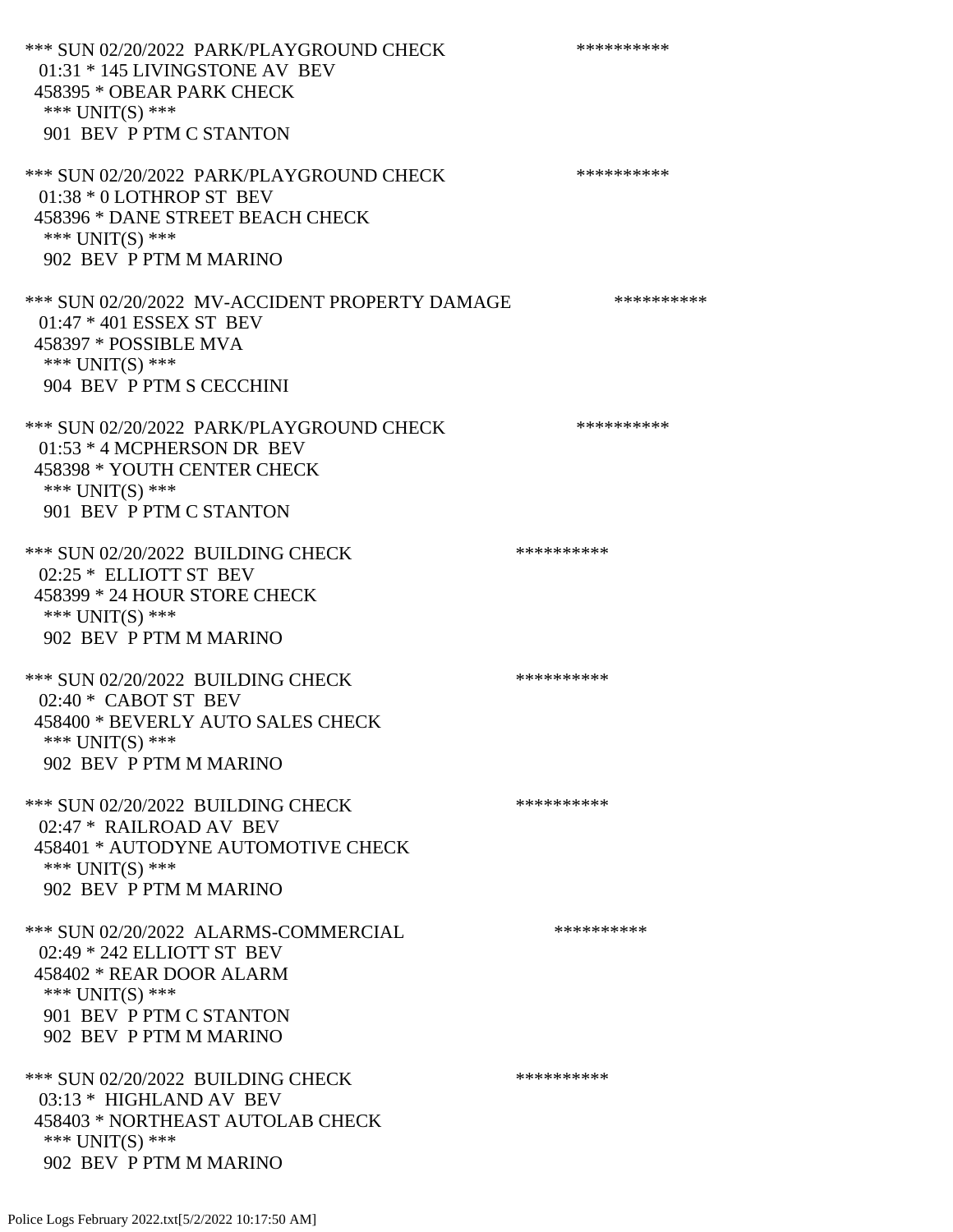\*\*\* SUN 02/20/2022 BUILDING CHECK \*\*\*\*\*\*\*\*\*\*\* 03:18 \* SCHOOL ST BEV 458404 \* MICHAEL'S AUTO BODY CHECK \*\*\* UNIT(S) \*\*\* 902 BEV P PTM M MARINO \*\*\* SUN 02/20/2022 BUILDING CHECK \*\*\*\*\*\*\*\*\*\* 03:26 \* RIVER ST BEV 458405 \* AUTO BODY CLINIC CHECK \*\*\* UNIT(S) \*\*\* 902 BEV P PTM M MARINO \*\*\* SUN 02/20/2022 BUILDING CHECK \*\*\*\*\*\*\*\*\*\* 04:02 \* RANTOUL ST BEV 458406 \* 24 HOUR BUSINESS CHECK \*\*\* UNIT(S) \*\*\* 903 BEV P PTM F WOJICK \*\*\* SUN 02/20/2022 ROSTER-ON/OFF DUTY \*\*\*\*\*\*\*\*\*\* 07:18 \* ELLIOTT ST BEV 458407 \* START OF SHIFT B \*\*\* UNIT(S) \*\*\* OIC BEV P LT D COSTA \*\*\* SUN 02/20/2022 ALARMS-COMMERCIAL \*\*\*\*\*\*\*\*\*\* 08:53 \* 133 BRIMBAL AV BEV 458408 \* FOYER MOTION ALARM \*\*\* UNIT(S) \*\*\* 905 BEV P PTM K THOMASSON \*\*\* SUN 02/20/2022 DOMESTIC-ABUSE/209A VIO\*90F \*\*\*\*\*\*\*\*\*\* 09:38 \* CABOT ST BEV 458409 \* POSSIBLE VIOLATION \*\*\* UNIT(S) \*\*\* 906 BEV P PTL A CLARIZIA \*\*\* SUN 02/20/2022 CHECK WELL BEING \*\*\*\*\*\*\*\*\*\* 10:26 \* 0 MCKAY ST BEV 458410 \* YOUTHS ON THE ICE \*\*\* UNIT(S) \*\*\* 901 BEV P PTM K COLETTI \*\*\* SUN 02/20/2022 HAZARD-DMV \*\*\*\*\*\*\*\*\*\*\*\* 11:00 \* 401 ESSEX ST BEV 458411 \* CAR IN A BAD LOCATION. STILL NOT TOWED \*\*\* UNIT(S) \*\*\* 906 BEV P PTL A CLARIZIA \*\*\* SUN 02/20/2022 MEDICAL-BLS \*\*\*\*\*\*\*\*\*\*\*\*\* 11:03 \* RANTOUL ST BEV 458412 \* POSSIBLE SEIZURE \*\*\* UNIT(S) \*\*\* 902 BEV P PTM R KNIGHT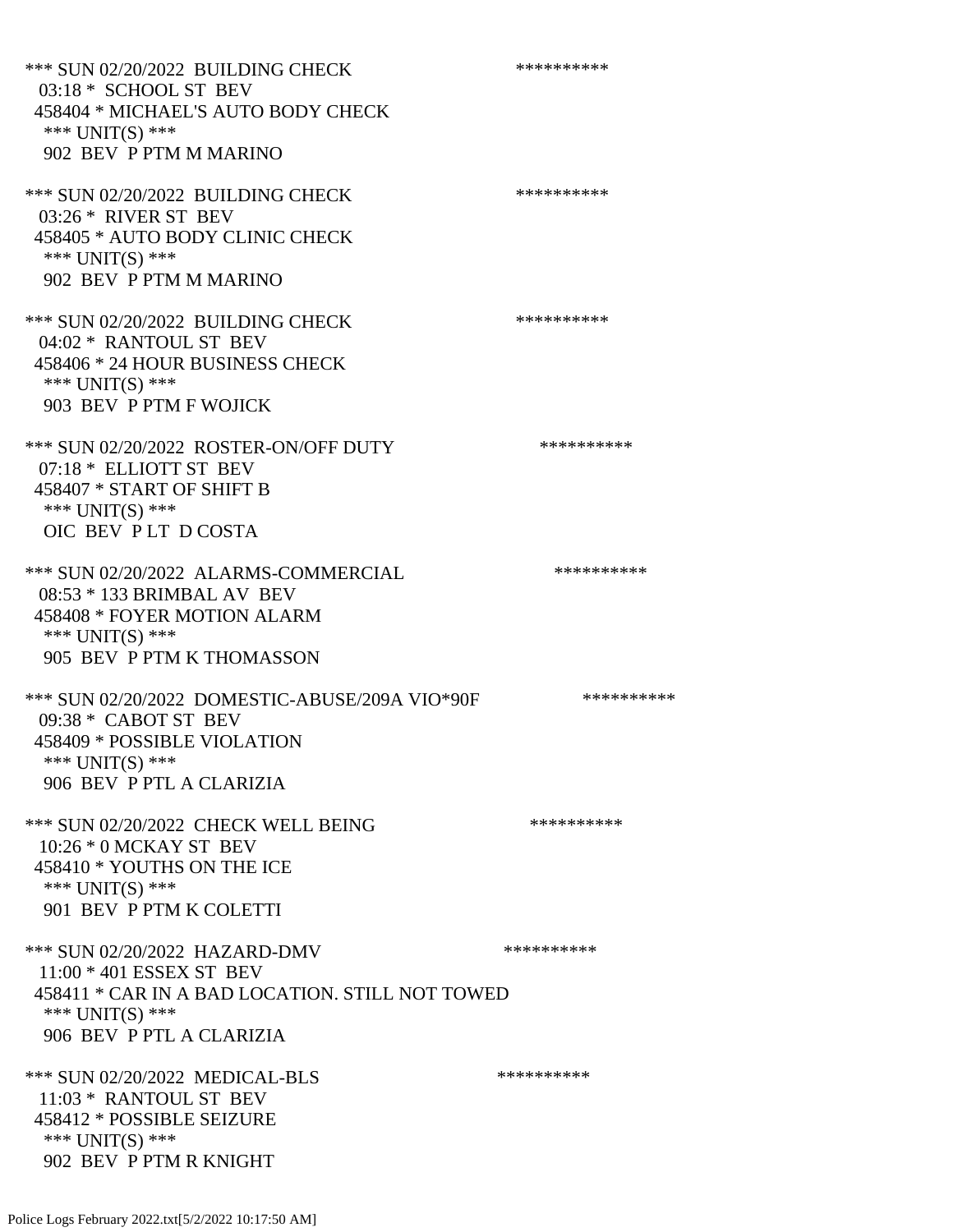A1 BEV A AMBULANCE BF1 BEV F BEV FIRE \*\*\* SUN 02/20/2022 208 ORDER SERVICE \*\*\*\*\*\*\*\*\*\* 11:54 \* ROPES ST BEV 458413 \* ATTEMPT TO SERVE HPO \*\*\* UNIT(S) \*\*\* 903 BEV P PTM S LANE \*\*\* SUN 02/20/2022 SUMMONS, ATTEMPT TO SERVE \*\*\*\*\*\*\*\*\*\*\*\* 12:08 \* 34 GRANT ST Apt: 1 BEV 458414 \* ATTEMPT TO SERVE \*\*\* UNIT(S) \*\*\* 903 BEV P PTM S LANE \*\*\* SUN 02/20/2022 MEDICAL-ALS \*\*\*\*\*\*\*\*\*\* 13:10 \* SOHIER RD BEV 458415 \* 73YO WITH CHEST PAINS \*\*\* UNIT(S) \*\*\* 903 BEV P PTM S LANE A1 BEV A AMBULANCE BF1 BEV F BEV FIRE \*\*\* SUN 02/20/2022 ROSTER-OFFICER ORDERED TO WORK \*\*\*\*\*\*\*\*\*\*\* 13:12 \* ELLIOTT ST BEV 458416 \* START OF SHIFT B \*\*\* UNIT(S) \*\*\* OIC BEV P LT M SUNGY \*\*\* SUN 02/20/2022 ROSTER-OFFICER ORDERED TO WORK \*\*\*\*\*\*\*\*\*\*\* 13:13 \* ELLIOTT ST BEV 458417 \* OFC LANE ORDERED TO DIV 3 \*\*\* UNIT(S) \*\*\* OIC BEV P LT M SUNGY \*\*\* SUN 02/20/2022 PRISONER PROPERTY RETURNED \*\*\*\*\*\*\*\*\*\* 13:25 \* 175 ELLIOTT ST BEV 458418 \* MCINIFF PROPERTY RETURNED \*\*\* UNIT(S) \*\*\* OIC BEV P LT M SUNGY \*\*\* SUN 02/20/2022 DISTURBANCE-GENERAL \*\*\*\*\*\*\*\*\*\* 13:51 \* 242 ELLIOTT ST BEV 458419 \* EMPLOYEE REFUSING TO LEAVE \*\*\* UNIT(S) \*\*\* 901 BEV P PTM K COLETTI 902 BEV P PTM R KNIGHT \*\*\* SUN 02/20/2022 LARCENY-ALL OTHERS \*23H \*\*\*\*\*\*\*\*\*\* 14:06 \* 11 GAGE ST BEV 458420 \* ITEMS STOLEN FROM YARD \*\*\* UNIT(S) \*\*\* 903 BEV P PTM S LANE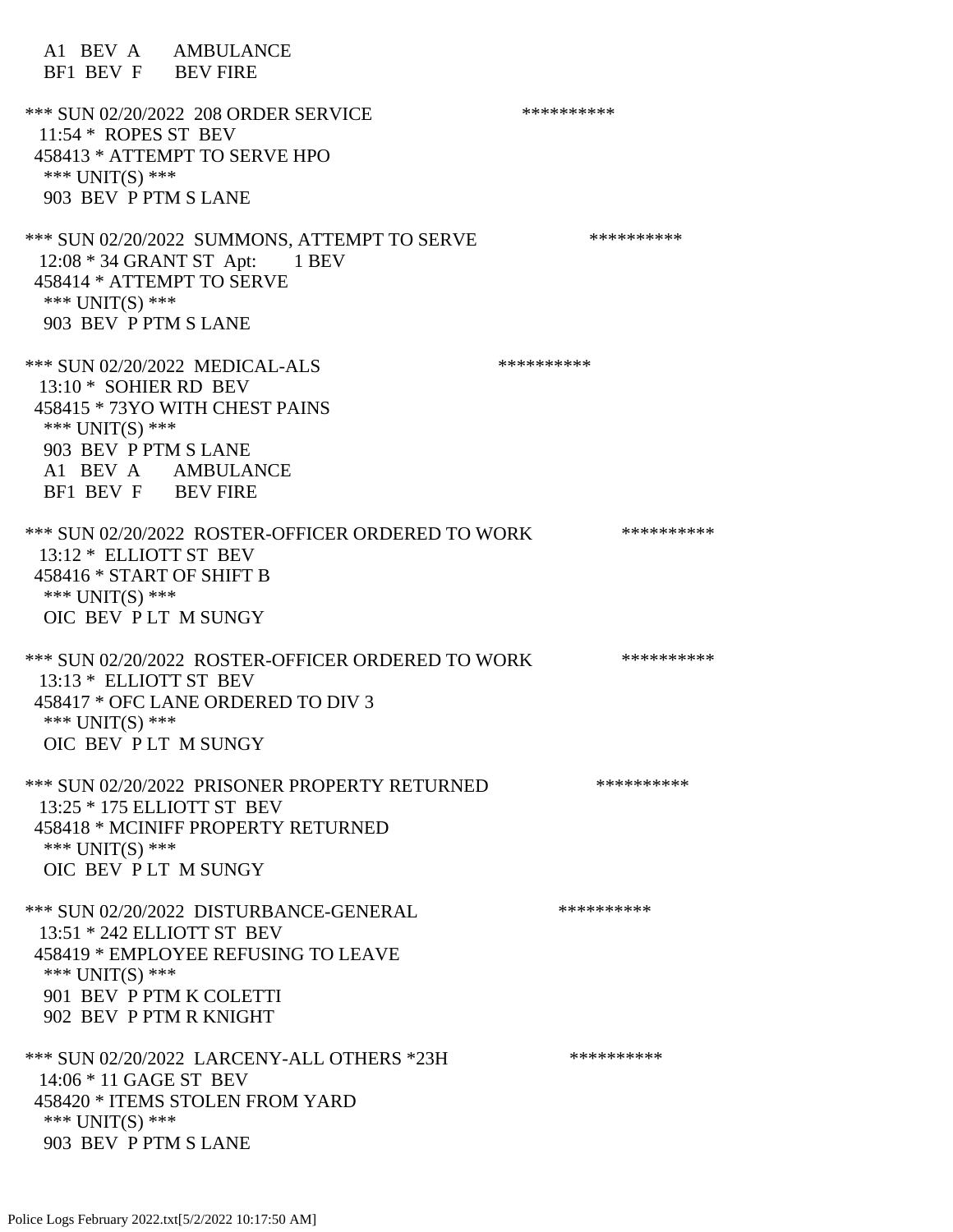\*\*\* SUN 02/20/2022 MV STOP-CITATION ISSUED \*\*\*\*\*\*\*\*\*\* 14:59 \* 0 RANTOUL ST and SCHOOL ST BEV 458421 \* MA REG 6BR595 \*\*\* UNIT(S) \*\*\* 902 BEV P PTM R KNIGHT \*\*\* SUN 02/20/2022 DISTURBANCE-GENERAL \*\*\*\*\*\*\*\*\*\* 15:07 \* 54 ELLIOTT ST BEV 458422 \* PATRON REFUSING TO LEAVE \*\*\* UNIT(S) \*\*\* 901 BEV P PTM K COLETTI 903 BEV P PTM S LANE \*\*\* SUN 02/20/2022 ROSTER-ON/OFF DUTY \*\*\*\*\*\*\*\*\*\* 15:15 \* ELLIOTT ST BEV 458423 \* DIV C ASSIGNMENTS \*\*\* SUN 02/20/2022 DISTURBANCE-GENERAL \*\*\*\*\*\*\*\*\*\* 15:31 \* 0 ELLIOTT ST and RANTOUL ST BEV 458424 \* MAN REPORTING INCIDENT OUTSIDE OF WALLGREENS \*\*\* UNIT(S) \*\*\* 902 BEV P PTM R KNIGHT 905 BEV P PTM K THOMASSON \*\*\* SUN 02/20/2022 ASSIST MASS STATE POLICE \*\*\*\*\*\*\*\*\*\* 15:45 \* RT 128N HW and EXIT 18 BEV 458425 \* PEOPLE WALKING IN THE MEDIAN \*\*\* UNIT(S) \*\*\* 906 BEV P PTL A CLARIZIA \*\*\* SUN 02/20/2022 UNWANTED GUEST \*\*\*\*\*\*\*\*\*\*\*\*\*\* 16:02 \* 35 MILL ST Apt: 302 BEV 458426 \* MOTHER WANTS DAUGHTER REMOVED FROM APT \*\*\* UNIT(S) \*\*\* 902 BEV P PTM D DIVINCENZ 903 BEV P PTM ARCHAMBAULT \*\*\* SUN 02/20/2022 FIELD INITIATED \*\*\*\*\*\*\*\*\*\* 17:37 \* 0 CHURCH ST and CABOT ST BEV 458427 \* MA REG FF72NS \*\*\* UNIT(S) \*\*\* 902 BEV P PTM D DIVINCENZ 903 BEV P PTM ARCHAMBAULT \*\*\* SUN 02/20/2022 CHECK WELL BEING \*\*\*\*\*\*\*\*\*\*\*\* 17:49 \* 375 RANTOUL ST Apt: 403 BEV 458428 \* CHECK ON 88YO MALE \*\*\* UNIT(S) \*\*\* 901 BEV P PTM R KNIGHT A1 BEV A AMBULANCE BF1 BEV F BEV FIRE \*\*\* SUN 02/20/2022 MEDICAL-BLS \*\*\*\*\*\*\*\*\*\*\*\*\* 18:03 \* CONANT ST BEV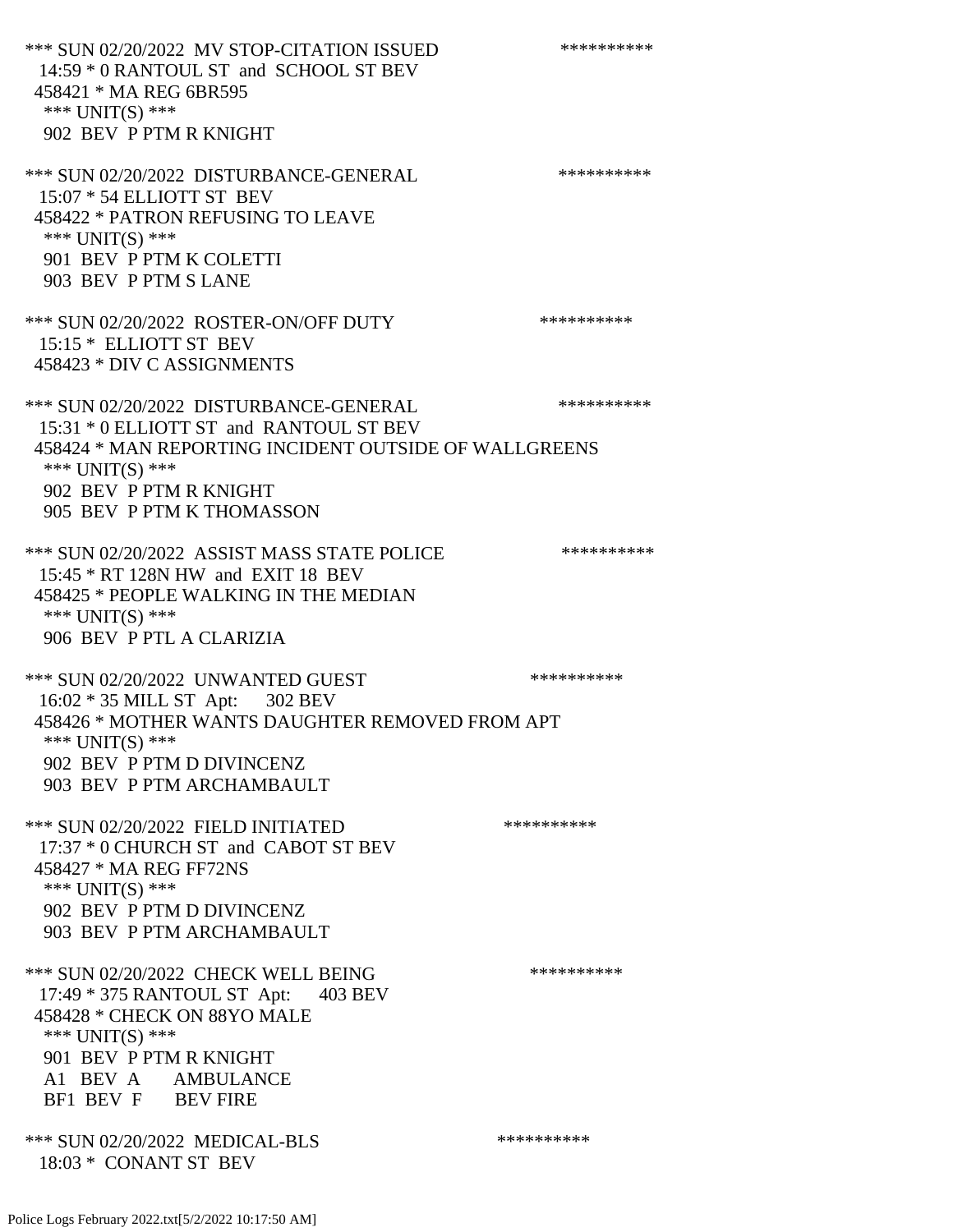458429 \* LIFE LINE ACTIVATION \*\*\* UNIT(S) \*\*\* 905 BEV P PTM K THOMASSON A1 BEV A AMBULANCE BF2 BEV F BEV FIRE \*\*\* SUN 02/20/2022 UNWANTED GUEST \*\*\*\*\*\*\*\*\*\*\*\*\*\* 21:06 \* 91 HERRICK ST BEV 458430 \* PATIENT REFUSING TO LEAVE \*\*\* UNIT(S) \*\*\* 903 BEV P PTM ARCHAMBAULT 905 BEV P PTM K THOMASSON \*\*\* SUN 02/20/2022 DISTURBANCE-FIGHT \*\*\*\*\*\*\*\*\*\*\*\*\* 21:16 \* 43 BECKFORD ST BEV 458431 \* EMPLOYEE ATTACKED \*\*\* UNIT(S) \*\*\* 901 BEV P PTM R KNIGHT 902 BEV P PTM D DIVINCENZ \*\*\* SUN 02/20/2022 JUVENILE MATTER-OTHER \*\*\*\*\*\*\*\*\*\*\*\* 21:59 \* ELLIOTT ST BEV 458432 \* YOUTH CARRYING A STREET SIGN \*\*\* UNIT(S) \*\*\* 901 BEV P PTM R KNIGHT 903 BEV P PTM ARCHAMBAULT 905 BEV P PTM K THOMASSON \*\*\* SUN 02/20/2022 MV STOP-CITATION ISSUED \*\*\*\*\*\*\*\*\*\* 22:47 \* 0 MCKAY ST and STURTEVANT ST BEV 458433 \* MA REG 2FRM74 \*\*\* UNIT(S) \*\*\* 905 BEV P PTM K THOMASSON \*\*\* SUN 02/20/2022 CHECK WELL BEING \*\*\*\*\*\*\*\*\*\* 23:00 \* 240 RANTOUL ST BEV 458434 \* CHECK ON MALE STANDING OUTSIDE \*\*\* UNIT(S) \*\*\* 902 BEV P PTM D DIVINCENZ 903 BEV P PTM ARCHAMBAULT \*\*\* SUN 02/20/2022 ROSTER-ON/OFF DUTY \*\*\*\*\*\*\*\*\*\* 23:45 \* ELLIOTT ST BEV 458435 \* START OF SHIFT A \*\*\* UNIT(S) \*\*\* OIC BEV P LT D COSTA \*\*\* MON 02/21/2022 DISTURBANCE-GENERAL \*\*\*\*\*\*\*\*\*\*\*\* 00:13 \* 342 RANTOUL ST BEV 458436 \* INTOXICATED PERSON TRYING TO LEAVE IN MV \*\*\* UNIT(S) \*\*\* 902 BEV P PTM N BENCAL 903 BEV P PTM F WOJICK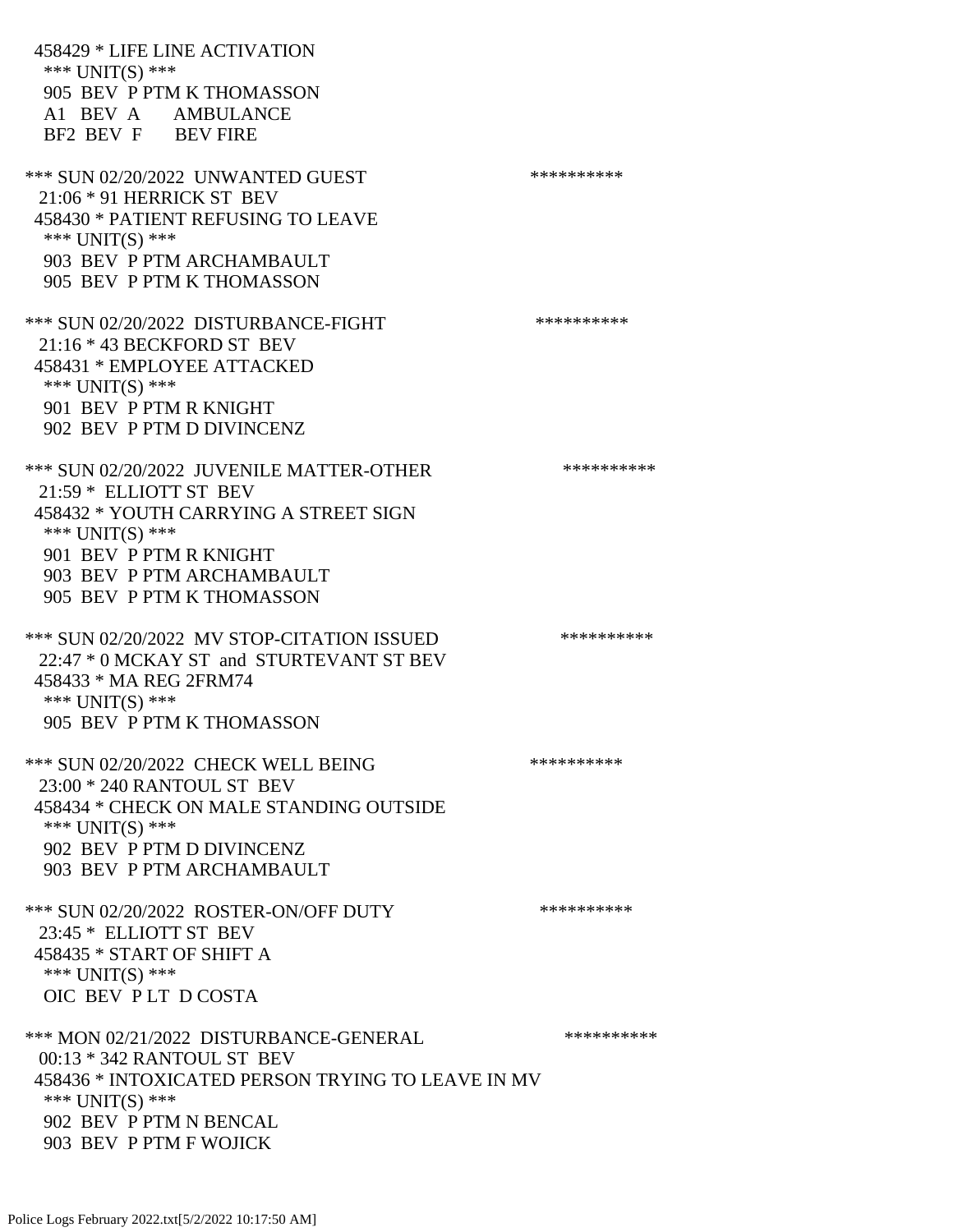\*\*\* MON 02/21/2022 PARK/PLAYGROUND CHECK \*\*\*\*\*\*\*\*\*\* 00:25 \* 55 OBER ST BEV 458437 \* LYNCH PARK CHECK \*\*\* UNIT(S) \*\*\* 904 BEV P PTM M MARINO \*\*\* MON 02/21/2022 SCHOOL BUILDING CHECK \*\*\*\*\*\*\*\*\*\*\* 00:30 \* 40 WOODLAND AV BEV 458438 \* AYERS SCHOOL CHECK \*\*\* UNIT(S) \*\*\* 901 BEV P PTM C GANEY \*\*\* MON 02/21/2022 MEDICAL-MENTAL HEALTH \*\*\*\*\*\*\*\*\*\*\* 00:37 \* LENOX ST BEV 458439 \* MENTAL HEALTH EVAL \*\*\* UNIT(S) \*\*\* 902 BEV P PTM N BENCAL 903 BEV P PTM F WOJICK \*\*\* MON 02/21/2022 BUILDING CHECK \*\*\*\*\*\*\*\*\*\*\*\* 00:40 \* BAYVIEW AV and HOSPITAL PT BEV 458440 \* HOSPITAL POINT CHECK \*\*\* UNIT(S) \*\*\* 904 BEV P PTM M MARINO \*\*\* MON 02/21/2022 PARK/PLAYGROUND CHECK \*\*\*\*\*\*\*\*\*\*\*\* 00:42 \* 145 LIVINGSTONE AV BEV 458441 \* OBEAR PARK CHECK \*\*\* UNIT(S) \*\*\* 901 BEV P PTM C GANEY \*\*\* MON 02/21/2022 PARK/PLAYGROUND CHECK \*\*\*\*\*\*\*\*\*\*\*\* 00:46 \* 410 ESSEX ST BEV 458442 \* HARRY BALL FIELD CHECK \*\*\* UNIT(S) \*\*\* 906 BEV P PTM E SCHULTZ \*\*\* MON 02/21/2022 MV STOP-VERBAL WARNING \*\*\*\*\*\*\*\*\*\*\*\*\*\* 01:05 \* 0 MORGAN RD and MUSEUM RD BEV 458443 \* MV STOP \*\*\* UNIT(S) \*\*\* 904 BEV P PTM M MARINO 908 BEV P PTM J MARRS \*\*\* MON 02/21/2022 DIRECTED PATROL \*\*\*\*\*\*\*\*\*\* 01:11 \* 83 BRIDGE ST BEV 458444 \* BRIDGE ST AUTO CHECK \*\*\* UNIT(S) \*\*\* 901 BEV P PTM C GANEY \*\*\* MON 02/21/2022 TRAIN STATION CHECK \*\*\*\*\*\*\*\*\*\*\*\* 01:17 \* 10 PARK ST BEV 458445 \* DEPOT CHECK \*\*\* UNIT(S) \*\*\*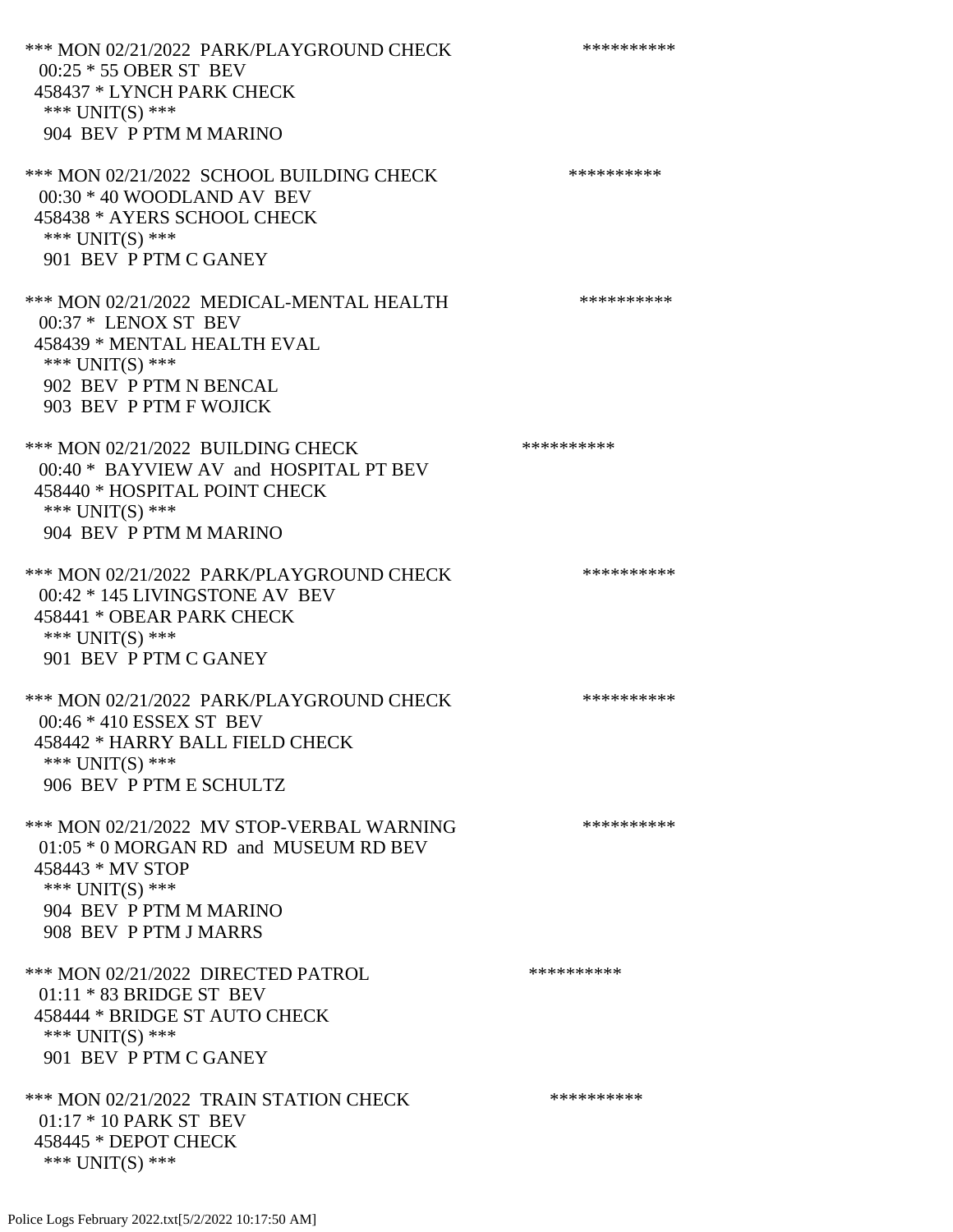## 902 BEV P PTM N BENCAL

| *** MON 02/21/2022 DIRECTED PATROL<br>$01:18 * 150$ RANTOUL ST BEV<br>458446 * VETERANS PARK CHECK<br>*** UNIT(S) ***<br>902 BEV P PTM N BENCAL           | ********** |
|-----------------------------------------------------------------------------------------------------------------------------------------------------------|------------|
| *** MON 02/21/2022 SCHOOL BUILDING CHECK<br>01:19 * 20 EISENHOWER AV BEV<br>458447 * COVE SCHOOL CHECK<br>*** UNIT(S) ***<br>904 BEV P PTM M MARINO       | ********** |
| *** MON 02/21/2022 DIRECTED PATROL<br>01:24 * 0 LOTHROP ST and DANE ST BEV<br>458448 * DANE ST BEACH CHECK<br>*** $UNIT(S)$ ***<br>902 BEV P PTM N BENCAL | ********** |
| *** MON 02/21/2022 SCHOOL BUILDING CHECK<br>01:26 * 100 SOHIER RD BEV<br>458449 * HIGH SCHOOL CHECK<br>*** UNIT(S) ***<br>903 BEV P PTM F WOJICK          | ********** |
| *** MON 02/21/2022 PARK/PLAYGROUND CHECK<br>$01:33 * 4$ MCPHERSON DR BEV<br>458450 * YOUTH CENTER CHECK<br>*** UNIT(S) ***<br>901 BEV P PTM C GANEY       | ********** |
| *** MON 02/21/2022 SCHOOL BUILDING CHECK<br>$01:45 * 41$ BRIMBAL AV BEV<br>458451 * HANNAH SCHOOL CHECK<br>*** $UNIT(S)$ ***<br>904 BEV P PTM M MARINO    | ********** |
| *** MON 02/21/2022 DIRECTED PATROL<br>01:55 * 201 BROUGHTON DR BEV<br>458452 * BROUGHTON DRIVE AREA CHECK<br>*** UNIT(S) ***<br>904 BEV P PTM M MARINO    | ********** |
| *** MON 02/21/2022 BUILDING CHECK<br>02:10 * BRIMBAL AV BEV<br>458453 * CYCLES 128 CHECK<br>*** UNIT(S) ***<br>904 BEV P PTM M MARINO                     | ********** |
| *** MON 02/21/2022 HOSPITAL REQUEST ASSISTANCE<br>03:20 * 91 HERRICK ST BEV<br>458454 * SECURITY ASKING FOR ASSISTANCE<br>*** $UNIT(S)$ ***               | ********** |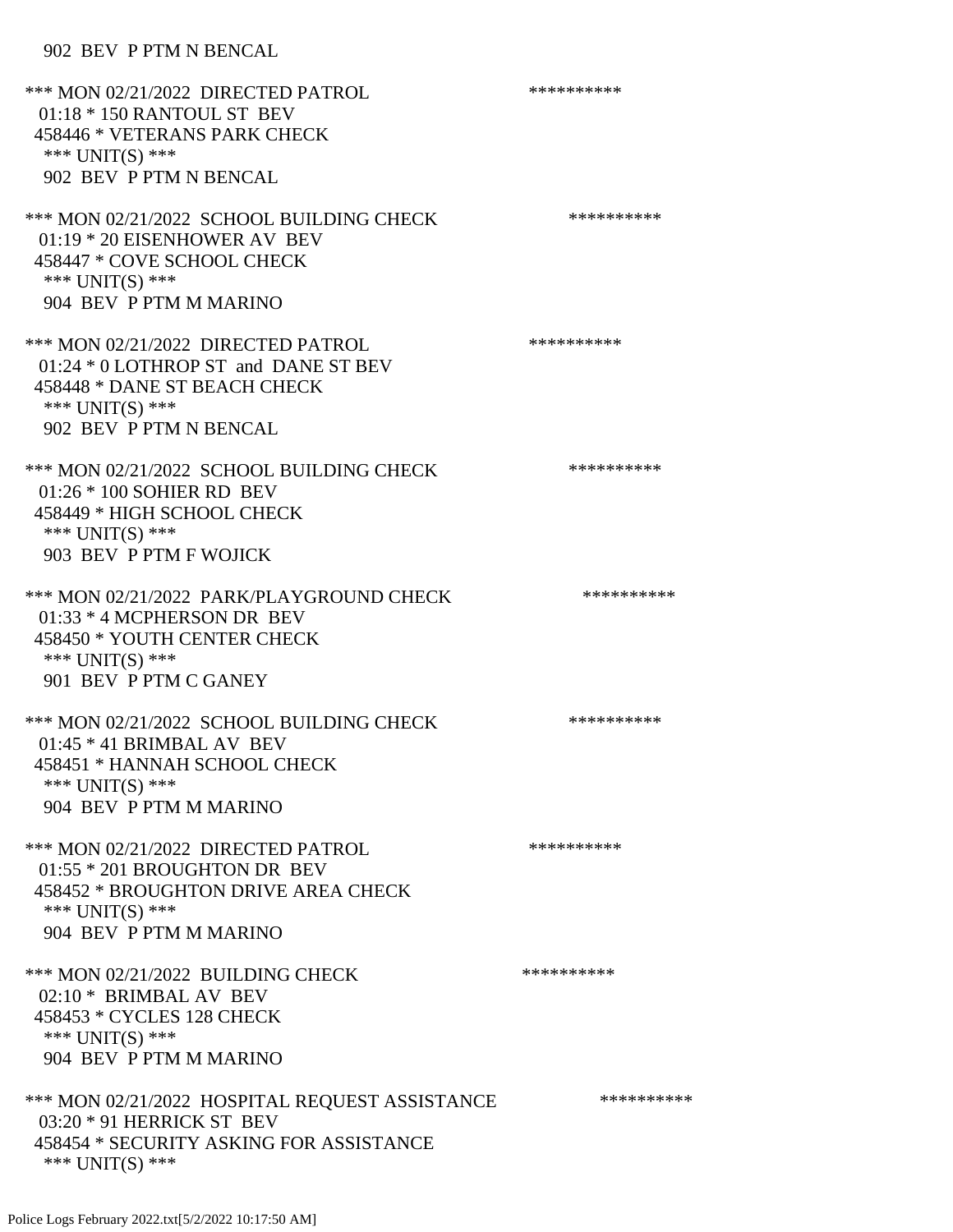903 BEV P PTM F WOJICK 908 BEV P PTM J MARRS \*\*\* MON 02/21/2022 BUILDING CHECK \*\*\*\*\*\*\*\*\*\*\* 03:33 \* RANTOUL ST BEV 458455 \* 24 HOUR BUSINESS CHECK \*\*\* UNIT(S) \*\*\* 903 BEV P PTM F WOJICK \*\*\* MON 02/21/2022 ALARMS-SCHOOL \*\*\*\*\*\*\*\*\*\* 06:07 \* 502 CABOT ST BEV 458456 \* GENERAL ALARM \*\*\* UNIT(S) \*\*\* 905 BEV P PTM J VITALE 908 BEV P PTM J MARRS \*\*\* MON 02/21/2022 ROSTER-ON/OFF DUTY \*\*\*\*\*\*\*\*\*\* 07:30 \* ELLIOTT ST BEV 458457 \* START OF SHIFT B  $***$  UNIT(S)  $***$  OIC BEV P LT D COSTA \*\*\* MON 02/21/2022 DOM. VIOL. WARRANT APPLICATION \*\*\*\*\*\*\*\*\*\* 07:30 \* SOHIER RD BEV 458458 \* WELL BEING CHECK \*\*\* UNIT(S) \*\*\* 901 BEV P PTM C GANEY 905 BEV P PTM J VITALE \*\*\* MON 02/21/2022 MEDICAL-UNKNOWN \*\*\*\*\*\*\*\*\*\*\* 08:09 \* 128N HW BEV 458459 \* PERSON MAY NEED HELP \*\*\* UNIT(S) \*\*\* 903 BEV P PTM J SPITALERI 904 BEV P PTM D GAGNON A2 BEV A AMBULANCE \*\*\* MON 02/21/2022 MV-ACCIDENT PROPERTY DAMAGE \*\*\*\*\*\*\*\*\*\*\*\* 10:30 \* 242 ELLIOTT ST BEV 458460 \* REPORT TO 3 CAR MVA \*\*\* UNIT(S) \*\*\* 901 BEV P PTM A CECCHINI 902 BEV P PTM D DIVINCENZ \*\*\* MON 02/21/2022 MEDICAL-BLS \*\*\*\*\*\*\*\*\*\* 10:59 \* KERNWOOD AV BEV 458461 \* LADY PASSED OUT \*\*\* UNIT(S) \*\*\* 902 BEV P PTM D DIVINCENZ A1 BEV A AMBULANCE \*\*\* MON 02/21/2022 MEDICAL-MENTAL HEALTH \*\*\*\*\*\*\*\*\*\*\*\* 11:33 \* MILL ST BEV 458462 \* MOTHER WANTS DAUGHTER TO LEAVE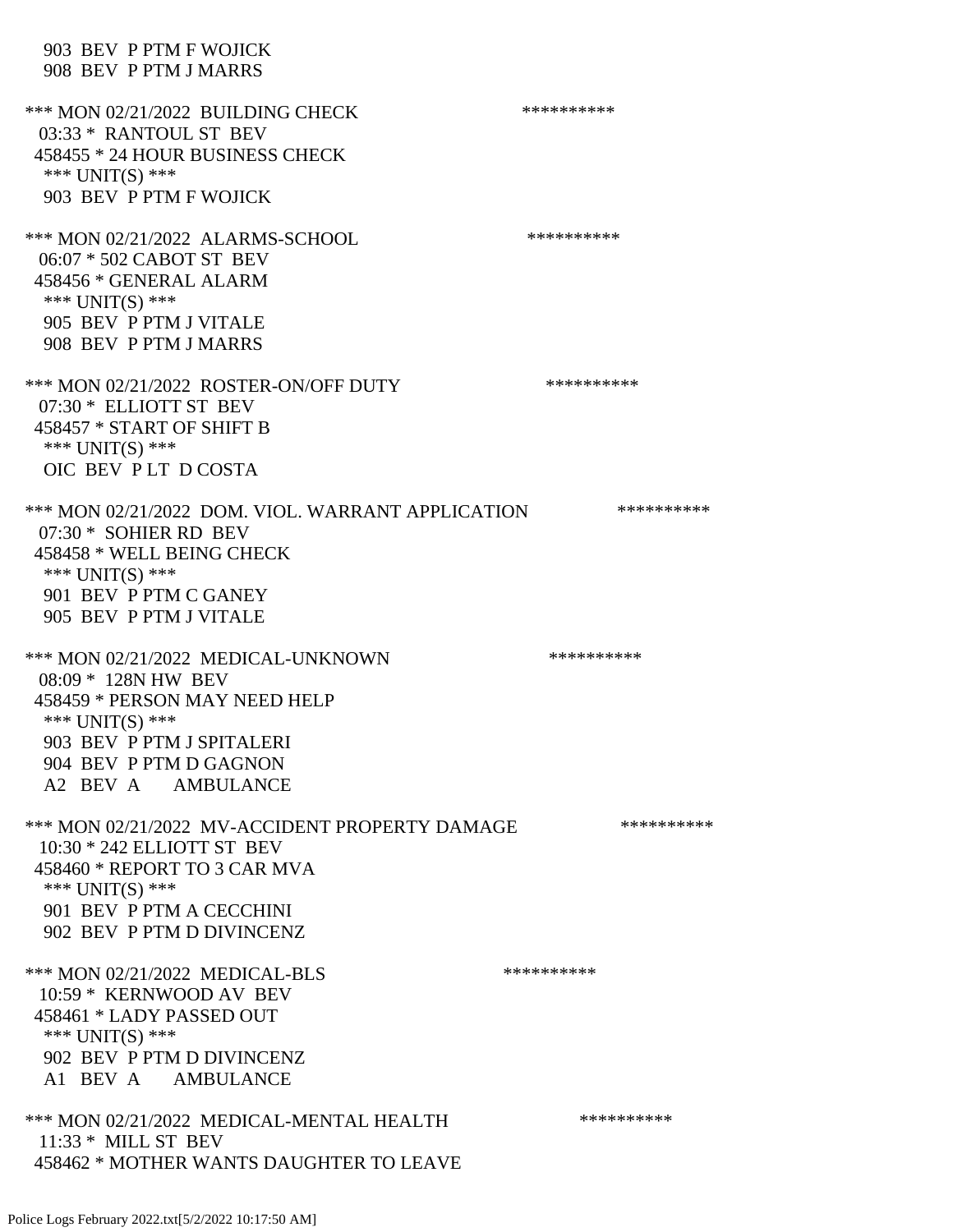| *** $UNIT(S)$ ***<br>902 BEV P PTM D DIVINCENZ<br>903 BEV P PTM J SPITALERI<br>A1 BEV A AMBULANCE                                                                                                             |            |
|---------------------------------------------------------------------------------------------------------------------------------------------------------------------------------------------------------------|------------|
| *** MON 02/21/2022 VANDALISM-DESTRUC/DAMAG*290<br>11:36 * 6 BEVERLY COMMONS DR Apt: E21 BEV<br>458463 * PAST VANDALISM<br>*** UNIT(S) ***<br>905 BEV P PTM K THOMASSON                                        | ********** |
| *** MON 02/21/2022 ALARMS-COMMERCIAL<br>11:48 $*$ 45 ENON ST Apt: 1 BEV<br>458464 * 45 ENON ZONE 7<br>*** $UNIT(S)$ ***<br>901 BEV P PTM A CECCHINI<br>904 BEV P PTM D GAGNON                                 | ********** |
| *** MON 02/21/2022 PARKING COMPLAINT - GENERAL<br>13:00 * O BRACKENBURY LN and DEAD END BEV<br>458465 * VAN BLOCKING BEACH ENTRANCE<br>*** UNIT(S) ***<br>902 BEV P PTM D DIVINCENZ<br>904 BEV P PTM D GAGNON | ********** |
| *** MON 02/21/2022 CHECK WELL BEING<br>13:45 * 20 ATLANTIC AV BEV<br>458466 * WELL BEING CHECK FOR WHENHAM PD<br>*** UNIT(S) ***<br>902 BEV P PTM D DIVINCENZ<br>904 BEV P PTM D GAGNON                       | ********** |
| *** MON 02/21/2022 DISTURBANCE-GENERAL<br>14:30 * 215 RANTOUL ST Apt: 107 BEV<br>458467 * NEIGHBOR NOT GETTING ALONG<br>*** $UNIT(S)$ ***<br>901 BEV P PTM A CECCHINI<br>902 BEV P PTM D DIVINCENZ            | ********** |
| *** MON 02/21/2022 MEDICAL-UNKNOWN<br>15:11 * EVERETT ST BEV<br>458468 * PATIENT REACTING TO MEDICATION<br>*** UNIT(S) ***<br>905 BEV P PTM K THOMASSON<br>A1 BEV A AMBULANCE                                 | ********** |
| *** MON 02/21/2022 ROSTER-ON/OFF DUTY<br>15:24 * ELLIOTT ST BEV<br>458469 * START OF SHIFT C<br>*** $UNIT(S)$ ***<br>OIC BEV PLT M PANJWANI                                                                   | ********** |
| *** MON 02/21/2022 911 HANG UP<br>15:41 * 48 OBER ST BEV                                                                                                                                                      | ********** |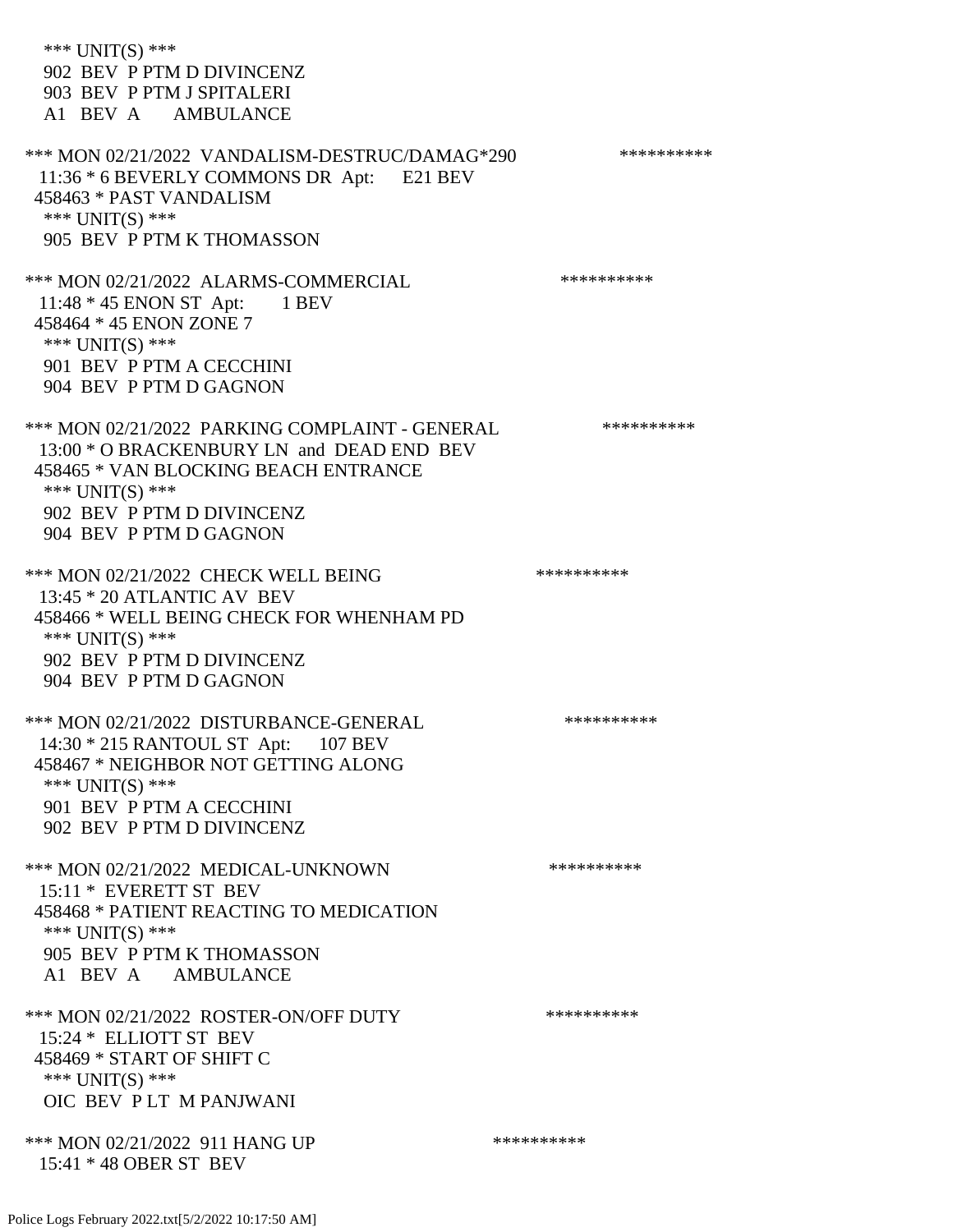458470 \* 911 HANG UP \*\*\* UNIT(S) \*\*\* 905 BEV P PTM K THOMASSON \*\*\* MON 02/21/2022 MV STOP-VERBAL WARNING \*\*\*\*\*\*\*\*\*\*\*\*\* 17:20 \* 100 SOHIER RD BEV 458471 \* MV STOP MA 2CLY43 \*\*\* UNIT(S) \*\*\* 903 BEV P PTM ARCHAMBAULT 912 BEV P SGT J SANTAMARI \*\*\* MON 02/21/2022 ALARMS-COMMERCIAL \*\*\*\*\*\*\*\*\*\* 17:21 \* 416 CABOT ST BEV 458472 \* SHOP ENTRY DOOR \*\*\* UNIT(S) \*\*\* 902 BEV P PTM C STANTON 903 BEV P PTM ARCHAMBAULT \*\*\* MON 02/21/2022 HAZARD-ROADWAY \*\*\*\*\*\*\*\*\*\* 17:54 \* 0 CABOT ST and L P HENDERSON RD BEV 458473 \* STORM DRAIN MISSING DPW HIGHWAY NOTIFIED \*\*\* UNIT(S) \*\*\* H1 BEV P PTM R KNIGHT \*\*\* MON 02/21/2022 DOMESTIC ABUSE/NO 209A \*90F \*\*\*\*\*\*\*\*\*\* 18:04 \* 0 RANTOUL ST and FAYETTE ST BEV 458474 \* SPEAK WITH CITIZEN ABOUT PAST ASSAULT \*\*\* UNIT(S) \*\*\* 902 BEV P PTM C STANTON 903 BEV P PTM ARCHAMBAULT 912 BEV P SGT J SANTAMARI \*\*\* MON 02/21/2022 MEDICAL-ALS \*\*\*\*\*\*\*\*\*\*\*\*\* 18:25 \* RANTOUL ST BEV 458475 \* FALL WITH HEAD INJURY \*\*\* UNIT(S) \*\*\* 901 BEV P PTM K THOMASSON A1 BEV A AMBULANCE \*\*\* MON 02/21/2022 VANDALISM-DESTRUC/DAMAG\*290 \*\*\*\*\*\*\*\*\*\* 20:08 \* 15 KITTREDGE ST BEV 458476 \* SOMEONE KICKED IN FRONT DOOR \*\*\* UNIT(S) \*\*\* 901 BEV P PTM K THOMASSON 902 BEV P PTM C STANTON 903 BEV P PTM ARCHAMBAULT 905 BEV P PTM J MCCARTHY 912 BEV P SGT J SANTAMARI \*\*\* MON 02/21/2022 DISTURBANCE-GENERAL \*\*\*\*\*\*\*\*\*\*\*\* 20:42 \* 55 DODGE ST Apt: 200 BEV 458477 \* AGGRESSIVE DOOR DASH DRIVER \*\*\* UNIT(S) \*\*\* 903 BEV P PTM ARCHAMBAULT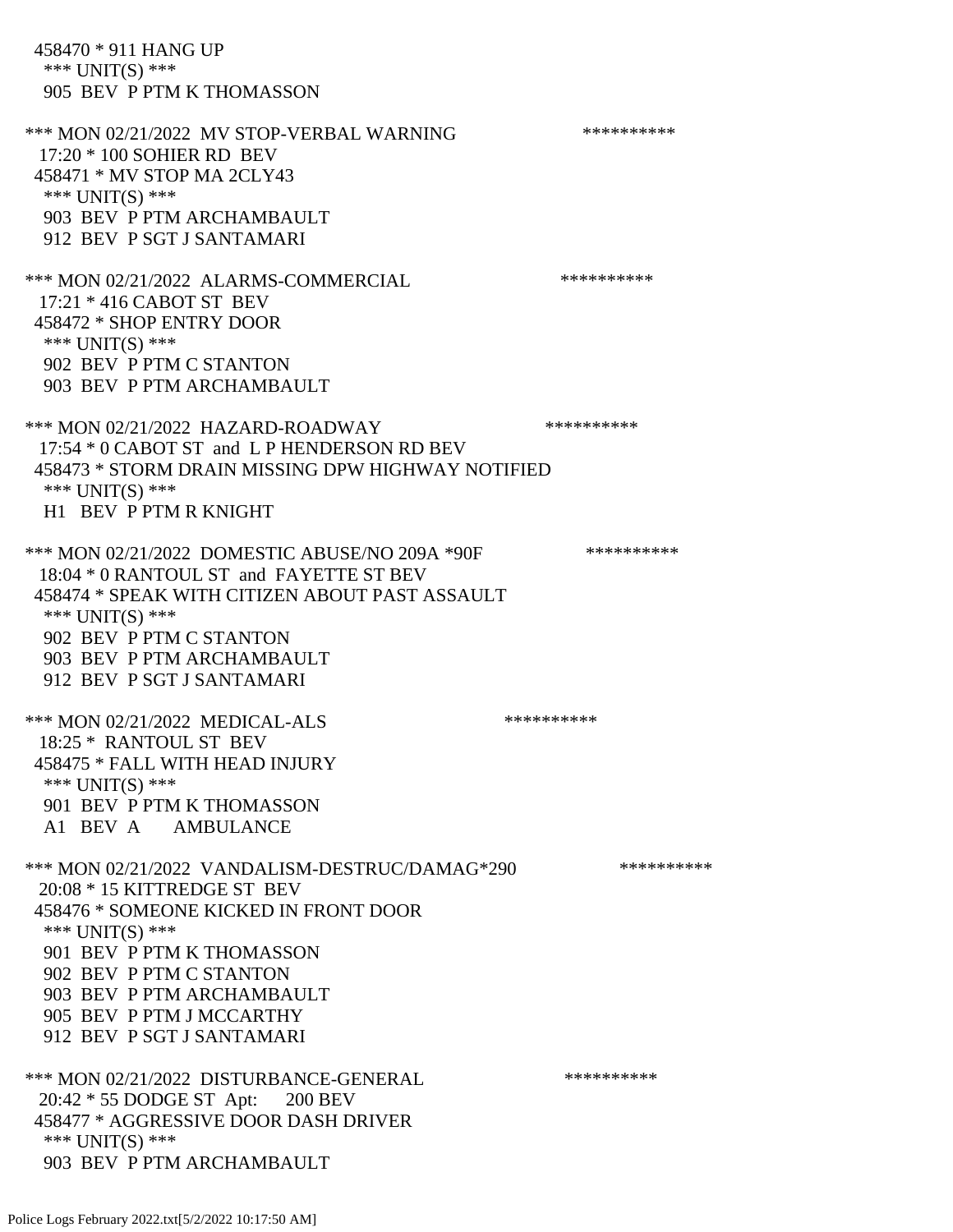905 BEV P PTM J MCCARTHY

\*\*\* MON 02/21/2022 911 HANG UP \*\*\*\*\*\*\*\*\*\*\*\*\* 20:59 \* 151 PARK ST Apt: 1 BEV 458478 \* 911 HANG UP \*\*\* UNIT(S) \*\*\* 902 BEV P PTM C STANTON 903 BEV P PTM ARCHAMBAULT \*\*\* MON 02/21/2022 SUSP ACTIVITY \*\*\*\*\*\*\*\*\*\*\*\* 21:14 \* 0 ODELL AV and SPRING ST BEV 458479 \* CHECK ON SUSP MALE PARTY AT TRAIN STATION \*\*\* UNIT(S) \*\*\* 903 BEV P PTM ARCHAMBAULT 904 BEV P PTM J SPITALERI \*\*\* MON 02/21/2022 MEDICAL-BLS \*\*\*\*\*\*\*\*\*\* 21:57 \* BUTTERWORTH RD BEV 458480 \* LIFE LINE PARTY FELL CANT GET UP \*\*\* UNIT(S) \*\*\* 905 BEV P PTM J MCCARTHY A1 BEV A AMBULANCE BF1 BEV F BEV FIRE \*\*\* MON 02/21/2022 BURGLARY/B&E MV,TRUK\*US\*23F \*\*\*\*\*\*\*\*\*\*\* 22:14 \* 174 RANTOUL ST BEV 458481 \* STOLEN PURSE \*\*\* UNIT(S) \*\*\* 902 BEV P PTM C STANTON \*\*\* MON 02/21/2022 911 HANG UP \*\*\*\*\*\*\*\*\*\*\*\*\* 22:52 \* 54 MATTHIES ST BEV 458482 \* 911 HANG UP \*\*\* UNIT(S) \*\*\* 901 BEV P PTM K THOMASSON 903 BEV P PTM ARCHAMBAULT \*\*\* MON 02/21/2022 MV STOP-VERBAL WARNING \*\*\*\*\*\*\*\*\*\*\*\* 23:03 \* 0 ESSEX ST and CEDAR ST BEV 458483 \* MV STOP MA 2KDK58 \*\*\* UNIT(S) \*\*\* 904 BEV P PTM J SPITALERI \*\*\* MON 02/21/2022 FOLLOW-UP \*\*\*\*\*\*\*\*\*\* 23:35 \* 37 DEARBORN AV BEV 458485 \* FOLLOW UP \*\*\* UNIT(S) \*\*\* 901 BEV P PTM K THOMASSON 902 BEV P PTM C STANTON \*\*\* MON 02/21/2022 ROSTER-ON/OFF DUTY \*\*\*\*\*\*\*\*\*\* 23:45 \* ELLIOTT ST BEV 458484 \* START OF SHIFT A \*\*\* UNIT(S) \*\*\*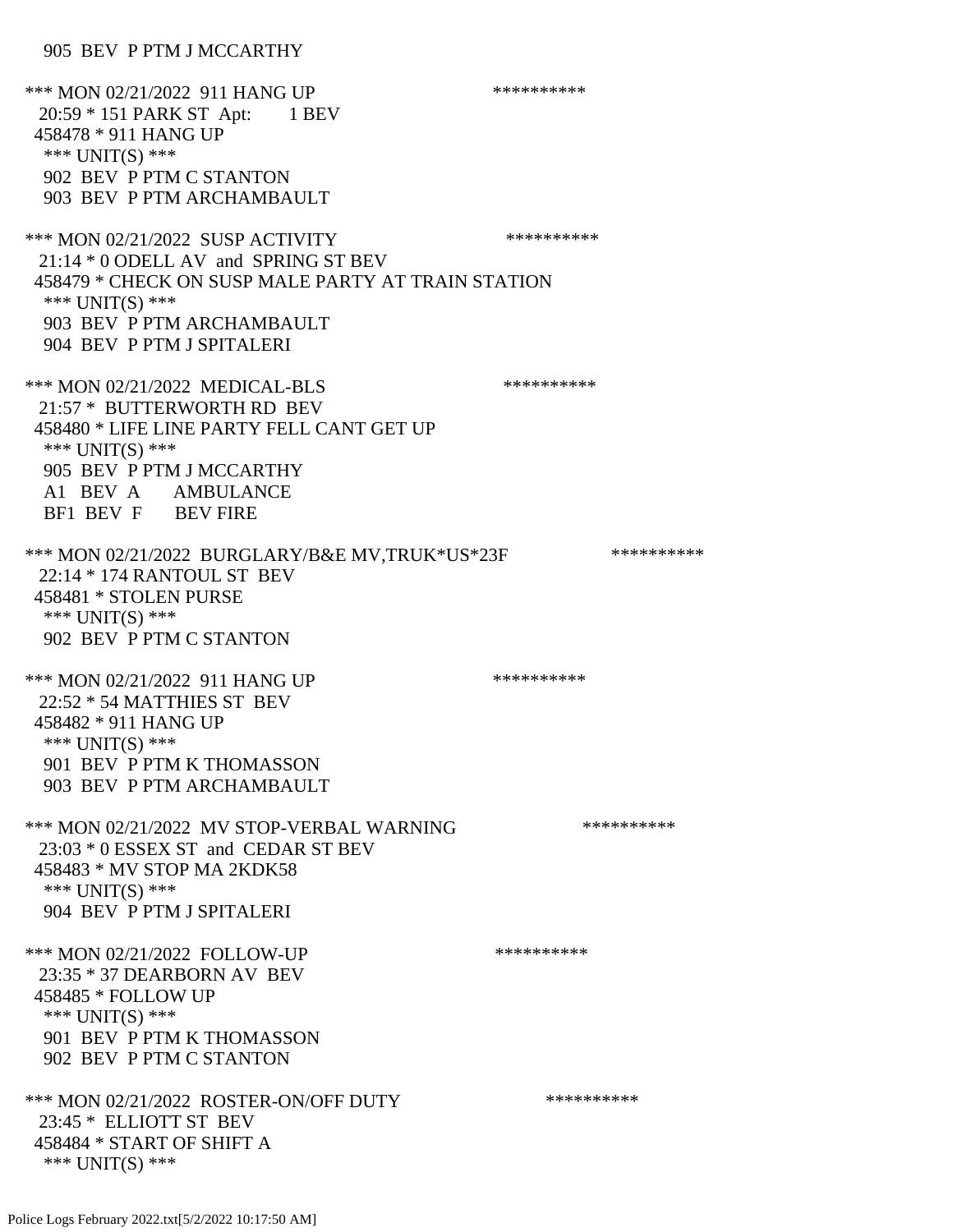## OIC BEV P LT D COSTA

\*\*\* TUE 02/22/2022 SCHOOL BUILDING CHECK \*\*\*\*\*\*\*\*\*\* 00:13 \* 100 SOHIER RD BEV 458486 \* BHS CHECK \*\*\* UNIT(S) \*\*\* 903 BEV P PTM C GANEY \*\*\* TUE 02/22/2022 PARK/PLAYGROUND CHECK \*\*\*\*\*\*\*\*\*\* 00:28 \* 55 OBER ST BEV 458487 \* LYNCH PARK CHECK \*\*\* UNIT(S) \*\*\* 904 BEV P PTM M MARINO \*\*\* TUE 02/22/2022 DIRECTED PATROL \*\*\*\*\*\*\*\*\*\* 00:35 \* 420 CABOT ST BEV 458488 \* KELLY FORD CHECK \*\*\* UNIT(S) \*\*\* 903 BEV P PTM C GANEY \*\*\* TUE 02/22/2022 TRAIN STATION CHECK \*\*\*\*\*\*\*\*\*\* 00:35 \* 10 PARK ST BEV 458489 \* DEPOT CHECK \*\*\* UNIT(S) \*\*\* 902 BEV P PTM N BENCAL \*\*\* TUE 02/22/2022 PARK/PLAYGROUND CHECK \*\*\*\*\*\*\*\*\*\* 00:38 \* 0 PORTER ST BEV 458490 \* GILLIS PARK CHECK \*\*\* UNIT(S) \*\*\* 902 BEV P PTM N BENCAL \*\*\* TUE 02/22/2022 BUILDING CHECK \*\*\*\*\*\*\*\*\*\*\*\* 00:39 \* BAYVIEW AV and HOSPITAL PT BEV 458491 \* HOSPITAL POINT CHECK \*\*\* UNIT(S) \*\*\* 904 BEV P PTM M MARINO \*\*\* TUE 02/22/2022 BAR CHECK \*\*\*\*\*\*\*\*\*\*\*\* 00:42 \* 20 CABOT ST BEV 458492 \* MONITOR ANCHOR LAST CALL \*\*\* UNIT(S) \*\*\* 902 BEV P PTM N BENCAL \*\*\* TUE 02/22/2022 DIRECTED PATROL \*\*\*\*\*\*\*\*\*\* 00:48 \* 474 RANTOUL ST BEV 458493 \* DIBACCOS SERVICE CHECK \*\*\* UNIT(S) \*\*\* 903 BEV P PTM C GANEY \*\*\* TUE 02/22/2022 PARK/PLAYGROUND CHECK \*\*\*\*\*\*\*\*\*\*\*\* 00:49 \* 145 LIVINGSTONE AV BEV 458494 \* OBEAR PARK CHECK \*\*\* UNIT(S) \*\*\*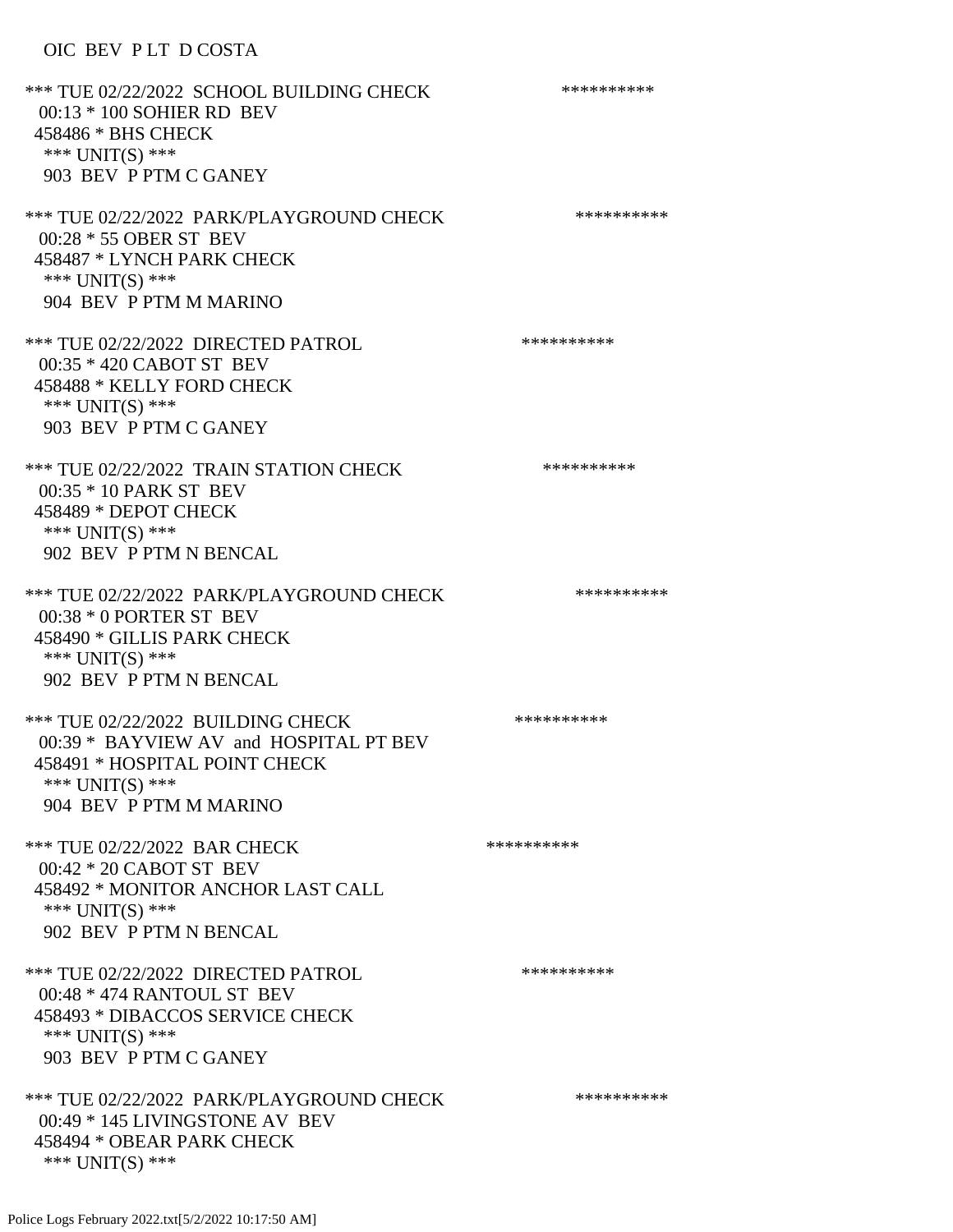## 901 BEV P PTM P FIDRYCH

| *** TUE 02/22/2022 SCHOOL BUILDING CHECK<br>00:58 * 20 EISENHOWER AV BEV<br>458495 * COVE SCHOOL CHECK<br>*** UNIT(S) ***<br>904 BEV P PTM M MARINO     | ********** |
|---------------------------------------------------------------------------------------------------------------------------------------------------------|------------|
| *** TUE 02/22/2022 PARK/PLAYGROUND CHECK<br>00:58 * 410 ESSEX ST BEV<br>458496 * HARRY BALL FIELD CHECK<br>*** $UNIT(S)$ ***<br>906 BEV P PTM E SCHULTZ | ********** |
| *** TUE 02/22/2022 DIRECTED PATROL<br>$01:04 * 65$ DODGE ST BEV<br>458497 * CHECK OF PLAZA<br>*** UNIT(S) ***<br>905 BEV P PTM A CECCHINI               | ********** |
| *** TUE 02/22/2022 DIRECTED PATROL<br>$01:06 * 45$ ENON ST BEV<br>458498 * CHECK OF PLAZA<br>*** UNIT(S) ***<br>905 BEV P PTM A CECCHINI                | ********** |
| *** TUE 02/22/2022 DIRECTED PATROL<br>01:12 * 0 LOTHROP ST and DANE ST BEV<br>458499 * DANE ST BEACH CHECK<br>*** UNIT(S) ***<br>902 BEV P PTM N BENCAL | ********** |
| *** TUE 02/22/2022 SCHOOL BUILDING CHECK<br>$01:15 * 41$ BRIMBAL AV BEV<br>458500 * HANNAH SCHOOL CHECK<br>*** UNIT(S) ***<br>904 BEV P PTM M MARINO    | ********** |
| *** TUE 02/22/2022 SCHOOL BUILDING CHECK<br>$01:20 * 40$ WOODLAND AV BEV<br>458501 * AYERS SCHOOL CHECK<br>*** UNIT(S) ***<br>901 BEV P PTM P FIDRYCH   | ********** |
| *** TUE 02/22/2022 PARK/PLAYGROUND CHECK<br>$01:22 * 0$ GAGE ST BEV<br>458502 * GAGE ST PLAYGROUND CHECK<br>*** $UNIT(S)$ ***<br>903 BEV P PTM C GANEY  | ********** |
| *** TUE 02/22/2022 DIRECTED PATROL<br>01:27 * 54 ELLIOTT ST BEV<br>458503 * 24 HOUR STORE CHECK<br>*** UNIT(S) ***                                      | ********** |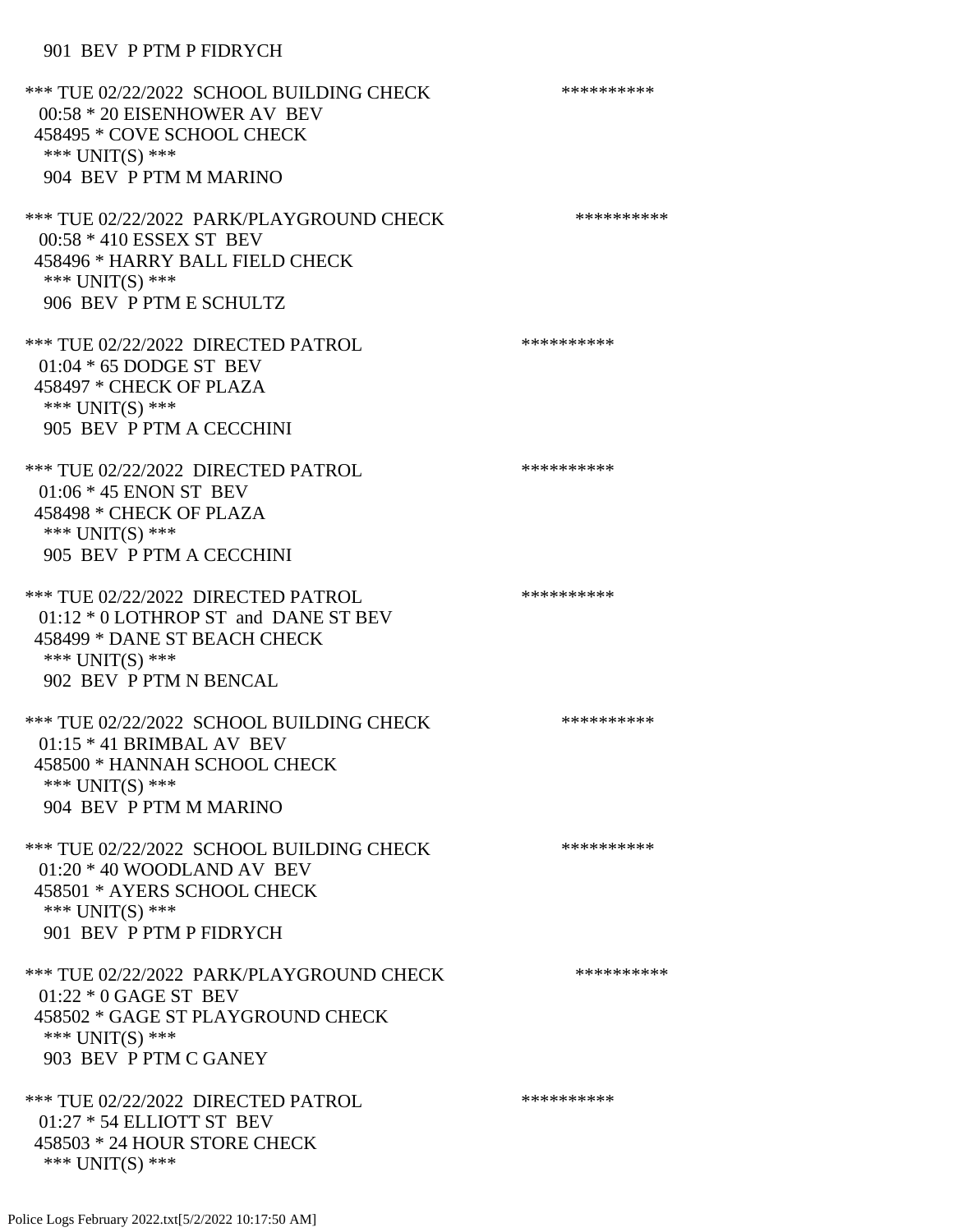## 902 BEV P PTM N BENCAL

| *** TUE 02/22/2022 SCHOOL BUILDING CHECK<br>$01:28 * 48$ PUTNAM ST BEV<br>458504 * CHECK OF NORTH BEVERLY<br>*** UNIT(S) ***<br>905 BEV P PTM A CECCHINI                                    | ********** |
|---------------------------------------------------------------------------------------------------------------------------------------------------------------------------------------------|------------|
| *** TUE 02/22/2022 DIRECTED PATROL<br>01:32 * 0 ELLIOTT ST and CUMMINGS CENTER BEV<br>458505 * CUMMINGS CENTER DIRECTED PATROL<br>*** UNIT(S) ***<br>901 BEV P PTM P FIDRYCH                | ********** |
| *** TUE 02/22/2022 ARREST-RELEASED ON BAIL<br>01:37 * 175 ELLIOTT ST BEV<br>458506 * FEMALE PRISONER RELEASED<br>*** UNIT(S) ***<br>OIC BEV PLT DCOSTA                                      | ********** |
| *** TUE 02/22/2022 DIRECTED PATROL<br>01:37 * 201 BROUGHTON DR BEV<br>458507 * BROUGHTON DRIVE AREA CHECK<br>*** $UNIT(S)$ ***<br>904 BEV P PTM M MARINO                                    | ********** |
| *** TUE 02/22/2022 BUILDING CHECK<br>02:00 * BRIMBAL AV BEV<br>458508 * CYCLES 128 CHECK<br>*** UNIT(S) ***<br>904 BEV P PTM M MARINO                                                       | ********** |
| *** TUE 02/22/2022 MEDICAL-MENTAL HEALTH<br>05:46 * RANTOUL ST BEV<br>458509 * MOVE ALONG MAN IN LOBBY<br>*** UNIT(S) ***<br>901 BEV P PTM P FIDRYCH<br>902 BEV P PTM N BENCAL              | ********** |
| *** TUE 02/22/2022 MV STOP-VERBAL WARNING<br>06:36 * 0 CABOT ST and HERRICK ST BEV<br>458510 * MV STOP<br>*** UNIT(S) ***<br>903 BEV P PTM C GANEY<br>908 BEV P PTM J MARRS                 | ********** |
| *** TUE 02/22/2022 MV STOP-VERBAL WARNING<br>06:45 * 0 BRIDGE ST and KERNWOOD AV BEV<br>458511 * MV STYOP MA 36JY11<br>*** UNIT(S) ***<br>901 BEV P PTM P FIDRYCH<br>902 BEV P PTM N BENCAL | ********** |
| *** TUE 02/22/2022 ROSTER-OFFICER ORDERED TO WORK                                                                                                                                           | ********** |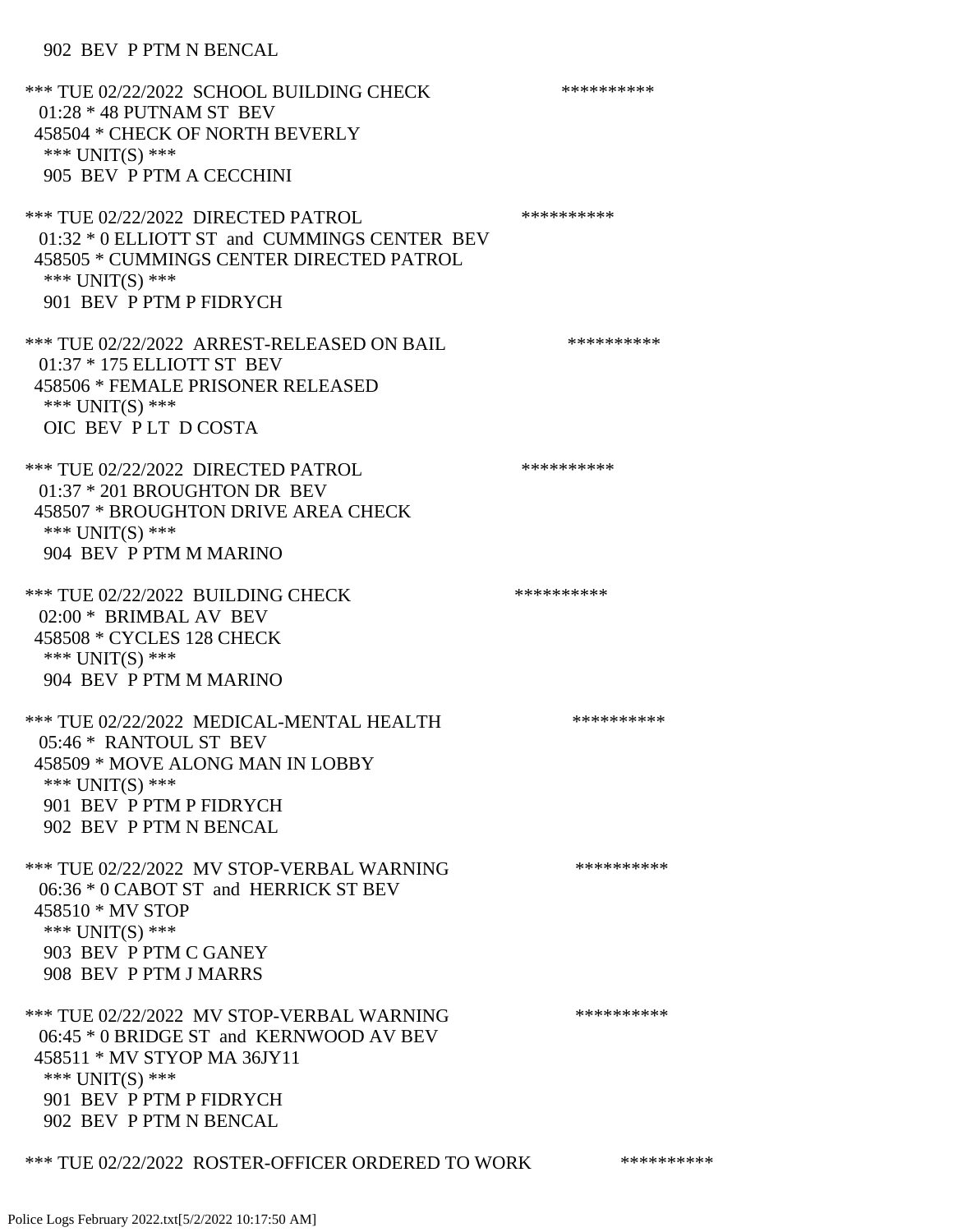06:55 \* ELLIOTT ST BEV 458512 \* OFFICER BENCAL ORDERED DIV B \*\*\* UNIT(S) \*\*\* 912 BEV P SGT J ZWICKER \*\*\* TUE 02/22/2022 MV STOP-VERBAL WARNING \*\*\*\*\*\*\*\*\*\*\*\*\* 07:02 \* 100 SOHIER RD BEV 458513 \* MV STOP MA REG 2MRM73 \*\*\* UNIT(S) \*\*\* 903 BEV P PTM C GANEY 908 BEV P PTM J MARRS \*\*\* TUE 02/22/2022 ROSTER-ON/OFF DUTY \*\*\*\*\*\*\*\*\*\* 07:24 \* ELLIOTT ST BEV 458514 \* START OF SHIFT B \*\*\* UNIT(S) \*\*\* OIC BEV P LT D COSTA \*\*\* TUE 02/22/2022 MV STOP-VERBAL WARNING \*\*\*\*\*\*\*\*\*\*\*\* 07:38 \* 82 CONANT ST BEV 458515 \* MV STOP 4DDD29 \*\*\* UNIT(S) \*\*\* 907 BEV P PTM J LANTYCH \*\*\* TUE 02/22/2022 MV STOP-WRITTEN WARNING \*\*\*\*\*\*\*\*\*\* 07:48 \* 0 CONANT ST and ELLSWORTH AV BEV 458516 \* MV STOP 3CEW20 \*\*\* UNIT(S) \*\*\* 907 BEV P PTM J LANTYCH \*\*\* TUE 02/22/2022 MV STOP-VERBAL WARNING \*\*\*\*\*\*\*\*\*\*\*\*\* 07:50 \* 0 CONANT ST and ELLSWORTH AV BEV 458517 \* MV STOP 3WXN79 \*\*\* UNIT(S) \*\*\* 907 BEV P PTM J LANTYCH \*\*\* TUE 02/22/2022 MV STOP-WRITTEN WARNING \*\*\*\*\*\*\*\*\*\*\*\*\* 07:59 \* 82 CONANT ST BEV 458518 \* MV STOP N77601 \*\*\* UNIT(S) \*\*\* 907 BEV P PTM J LANTYCH \*\*\* TUE 02/22/2022 MV STOP-WRITTEN WARNING \*\*\*\*\*\*\*\*\*\*\*\*\* 08:20 \* 0 CONANT ST and ELLSWORTH AV BEV 458519 \* MV STOP 2KP834 \*\*\* UNIT(S) \*\*\* 907 BEV P PTM J LANTYCH \*\*\* TUE 02/22/2022 MV STOP-VERBAL WARNING \*\*\*\*\*\*\*\*\*\*\*\*\* 08:30 \* 62 CONANT ST BEV 458520 \* MV STOP 5FN194 \*\*\* UNIT(S) \*\*\*

Police Logs February 2022.txt[5/2/2022 10:17:50 AM]

907 BEV P PTM J LANTYCH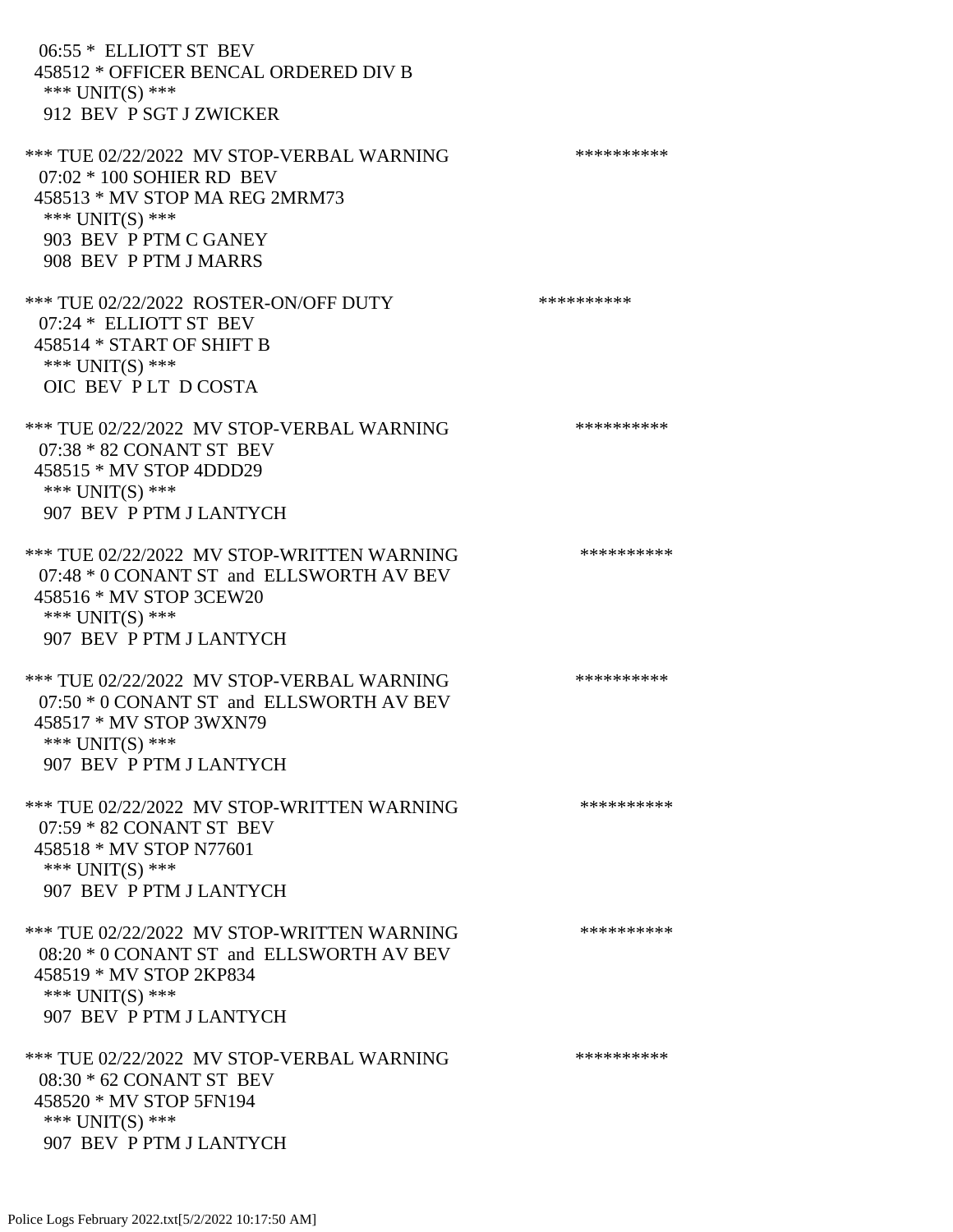\*\*\* TUE 02/22/2022 MV STOP-WRITTEN WARNING \*\*\*\*\*\*\*\*\*\*\*\*\* 08:41 \* 0 CABOT ST and TRASK ST BEV 458521 \* MV STOP 7JAH60 \*\*\* UNIT(S) \*\*\* 907 BEV P PTM J LANTYCH \*\*\* TUE 02/22/2022 MV-ACCIDENT NO REPORT \*\*\*\*\*\*\*\*\*\*\*\* 08:43 \* 120 ESSEX ST BEV 458522 \* MVA \*\*\* UNIT(S) \*\*\* 904 BEV P PTM K THOMASSON A1 BEV A AMBULANCE BF1 BEV F BEV FIRE \*\*\* TUE 02/22/2022 MV-ACCIDENT NO REPORT \*\*\*\*\*\*\*\*\*\*\*\* 08:48 \* 0 SPRING ST and COLON ST BEV 458523 \* MVA \*\*\* UNIT(S) \*\*\* 903 BEV P PTM D DIVINCENZ BF2 BEV F BEV FIRE \*\*\* TUE 02/22/2022 MV STOP-WRITTEN WARNING \*\*\*\*\*\*\*\*\*\*\*\* 08:48 \* 0 CABOT ST and TRASK ST BEV 458524 \* MV STOP 1JET18 \*\*\* UNIT(S) \*\*\* 907 BEV P PTM J LANTYCH \*\*\* TUE 02/22/2022 MV-THEFT/RECOV LOCAL STOL OTHR \*\*\*\*\*\*\*\*\*\* 09:08 \* 0 RANTOUL ST and FAYETTE ST BEV 458525 \* STOLEN VEHICLE \*\*\* UNIT(S) \*\*\* H2 BEV P PTM B NICKERSON \*\*\* TUE 02/22/2022 MEDICAL-BLS \*\*\*\*\*\*\*\*\*\*\*\* 09:25 \* NORTHRIDGE RD BEV 458526 \* BROKEN ANKLE \*\*\* UNIT(S) \*\*\* 905 BEV P PTM A CECCHINI A1 BEV A AMBULANCE \*\*\* TUE 02/22/2022 MV STOP-VERBAL WARNING \*\*\*\*\*\*\*\*\*\*\*\*\* 09:40 \* 0 BRIDGE ST and VIRGINIA AV BEV 458527 \* MV STOP 2TTS59 \*\*\* UNIT(S) \*\*\* 907 BEV P PTM J LANTYCH \*\*\* TUE 02/22/2022 MV STOP-VERBAL WARNING \*\*\*\*\*\*\*\*\*\*\*\*\* 09:43 \* 33 TOZER RD BEV 458528 \* NH REG 4902012 \*\*\* UNIT(S) \*\*\* 903 BEV P PTM D DIVINCENZ 905 BEV P PTL A CLARIZIA \*\*\* TUE 02/22/2022 MV STOP-VERBAL WARNING \*\*\*\*\*\*\*\*\*\*\*\*\*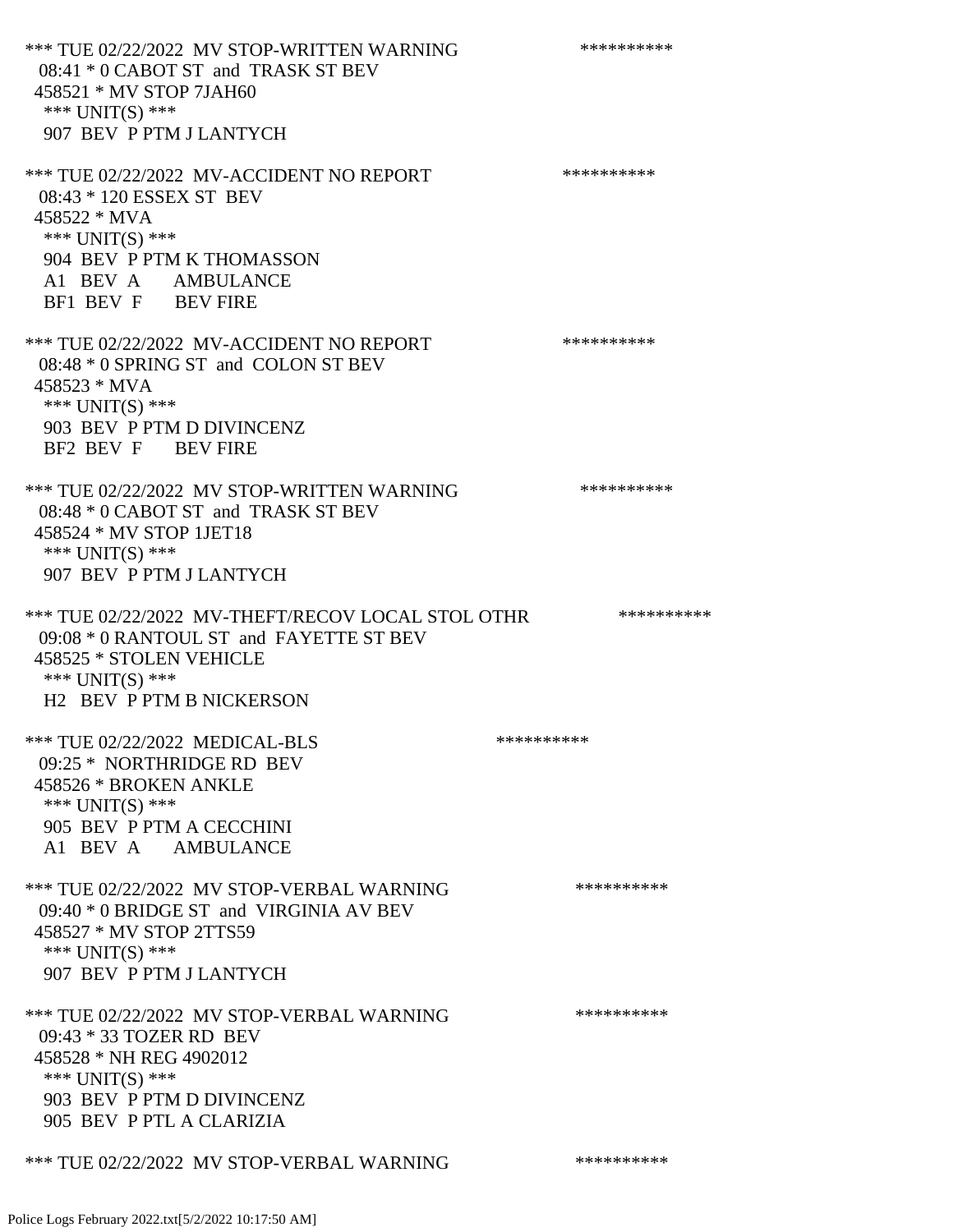09:49 \* 0 BRIDGE ST and VIRGINIA AV BEV 458529 \* MV STOP \*\*\* UNIT(S) \*\*\* 907 BEV P PTM J LANTYCH \*\*\* TUE 02/22/2022 MV STOP-VERBAL WARNING \*\*\*\*\*\*\*\*\*\*\*\*\* 09:52 \* 112 ELLIOTT ST BEV 458530 \* MV STOP MA 2SED87  $***$  UNIT(S)  $***$  902 BEV P PTM T SLAVIN 903 BEV P PTM D DIVINCENZ \*\*\* TUE 02/22/2022 MV STOP-VERBAL WARNING \*\*\*\*\*\*\*\*\*\*\*\*\* 09:58 \* 0 BRIDGE ST and FOLGER AV BEV 458531 \* MV STOP 922JK7 \*\*\* UNIT(S) \*\*\* 907 BEV P PTM J LANTYCH \*\*\* TUE 02/22/2022 911 HANG UP \*\*\*\*\*\*\*\*\*\*\*\* 10:04 \* 434 RANTOUL ST BEV 458532 \* 911 HANG UP 978-921-0636 \*\*\* UNIT(S) \*\*\* 902 BEV P PTM T SLAVIN 903 BEV P PTM D DIVINCENZ \*\*\* TUE 02/22/2022 MEDICAL-BLS \*\*\*\*\*\*\*\*\*\* 10:27 \* ESSEX ST BEV 458533 \* CUT HAND \*\*\* UNIT(S) \*\*\* 904 BEV P PTM K THOMASSON A1 BEV A AMBULANCE \*\*\* TUE 02/22/2022 MEDICAL-BLS \*\*\*\*\*\*\*\*\*\* 10:40 \* RANTOUL ST and CREEK ST BEV 458534 \* LADY FELL AND HIT HEAD \*\*\* UNIT(S) \*\*\* 901 BEV P PTM E ABRAHAMSO 902 BEV P PTM T SLAVIN A2 BEV A AMBULANCE \*\*\* TUE 02/22/2022 MEDICAL-UNKNOWN \*\*\*\*\*\*\*\*\*\* 11:40 \* RANTOUL ST BEV 458535 \* OUT OF CONTROL 10 YEAR OLD \*\*\* UNIT(S) \*\*\* 901 BEV P PTM E ABRAHAMSO 902 BEV P PTM T SLAVIN 912 BEV P SGT J ZWICKER A1 BEV A AMBULANCE \*\*\* TUE 02/22/2022 ASSIST CITIZEN \*\*\*\*\*\*\*\*\*\*\*\* 12:32 \* 77 SOHIER RD Apt: 1C BEV 458536 \* DECEASED FAMILY MEMBER HAS ITEMS OF CONCERN \*\*\* UNIT(S) \*\*\* 903 BEV P PTM D DIVINCENZ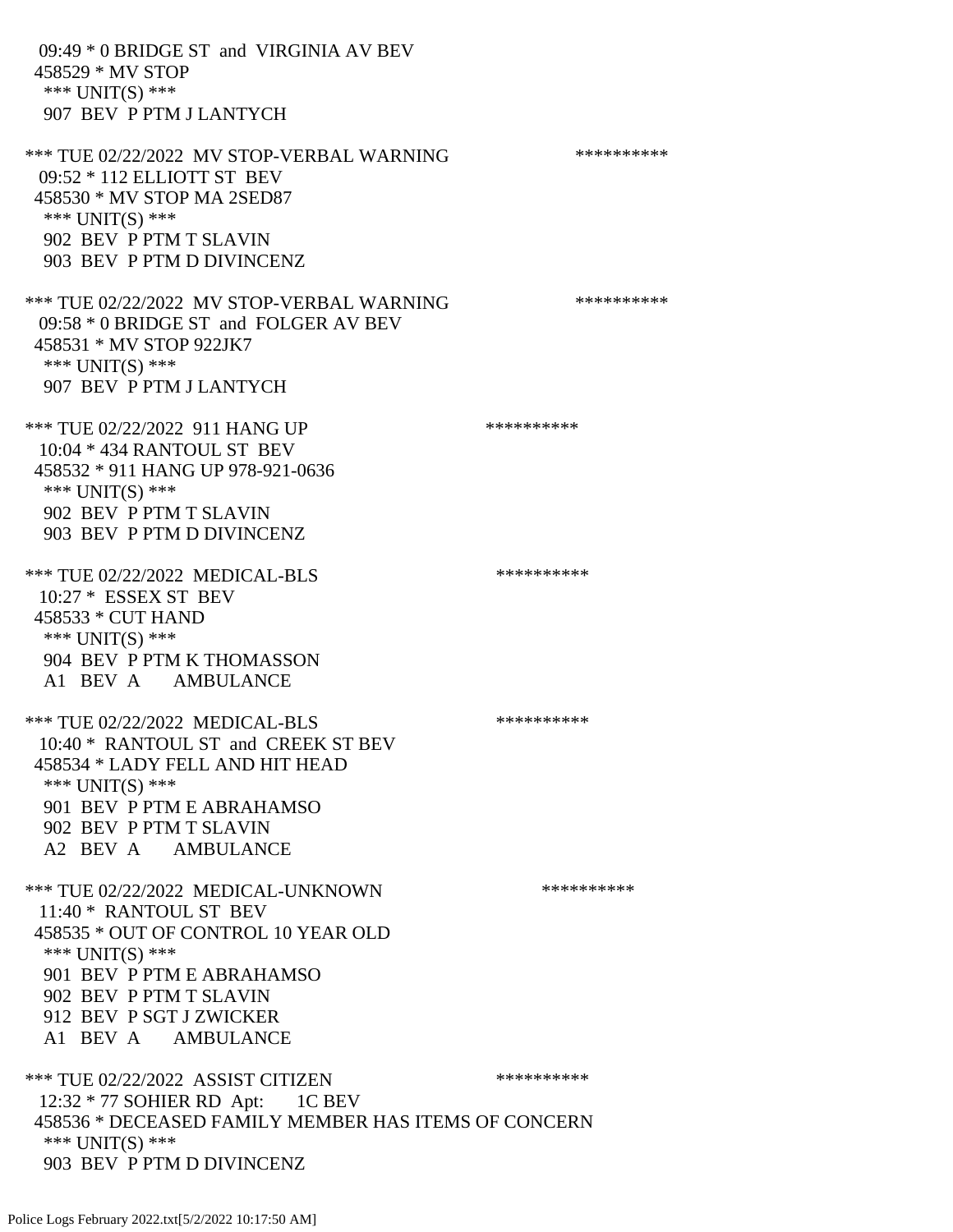\*\*\* TUE 02/22/2022 DOMESTIC-POSS 209A VIOLATIO \*\*\*\*\*\*\*\*\*\* 13:57 \* BEVERLY COMMONS DR BEV 458538 \* POSSIBLE 209A VIOLATION \*\*\* UNIT(S) \*\*\* 905 BEV P PTM N BENCAL \*\*\* TUE 02/22/2022 MV STOP-VERBAL WARNING \*\*\*\*\*\*\*\*\*\*\*\*\* 14:13 \* 480 RANTOUL ST BEV 458539 \* MA VTCF47 \*\*\* UNIT(S) \*\*\* 903 BEV P PTM D DIVINCENZ 912 BEV P SGT J SANTAMARI \*\*\* TUE 02/22/2022 CHECK WELL BEING \*\*\*\*\*\*\*\*\*\* 14:25 \* 63 HALE ST Apt: 1 BEV 458540 \* CHECK WELL BEING \*\*\* UNIT(S) \*\*\* 901 BEV P PTM E ABRAHAMSO 904 BEV P PTM K THOMASSON A1 BEV A AMBULANCE BF1 BEV F BEV FIRE \*\*\* TUE 02/22/2022 FOLLOW-UP \*\*\*\*\*\*\*\*\*\*\*\* 15:21 \* 91 HERRICK ST BEV 458541 \* FOLLOW UP W ER STAFF/WEIMAN \*\*\* UNIT(S) \*\*\* 901 BEV P PTM E ABRAHAMSO \*\*\* TUE 02/22/2022 ROSTER-ON/OFF DUTY \*\*\*\*\*\*\*\*\*\* 16:16 \* ELLIOTT ST BEV 458543 \* START OF SHIFT C (4-12 SHIFT) \*\*\* UNIT(S) \*\*\* OIC BEV P LT J SHAIRS \*\*\* TUE 02/22/2022 UNWANTED GUEST \*\*\*\*\*\*\*\*\*\*\*\*\*\*\* 17:30 \* 411 CABOT ST BEV 458544 \* MOVE LEROY ALONG \*\*\* UNIT(S) \*\*\* 906 BEV P PTM C STANTON \*\*\* TUE 02/22/2022 DISTURBANCE-GENERAL \*\*\*\*\*\*\*\*\*\* 17:38 \* 100 RANTOUL ST BEV 458545 \* SKATEBOARDERS CAUSING DISTURBANCE \*\*\* UNIT(S) \*\*\* 902 BEV P PTM ARCHAMBAULT \*\*\* TUE 02/22/2022 CHECK WELL BEING \*\*\*\*\*\*\*\*\*\*\*\*\* 17:47 \* 108 LOTHROP ST BEV 458546 \* CHECK ON ELDERLY MALE - SECTION 12 TRANSPORT \*\*\* UNIT(S) \*\*\* 902 BEV P PTM ARCHAMBAULT 904 BEV P PTM H GEARY 912 BEV P SGT J SHAIRS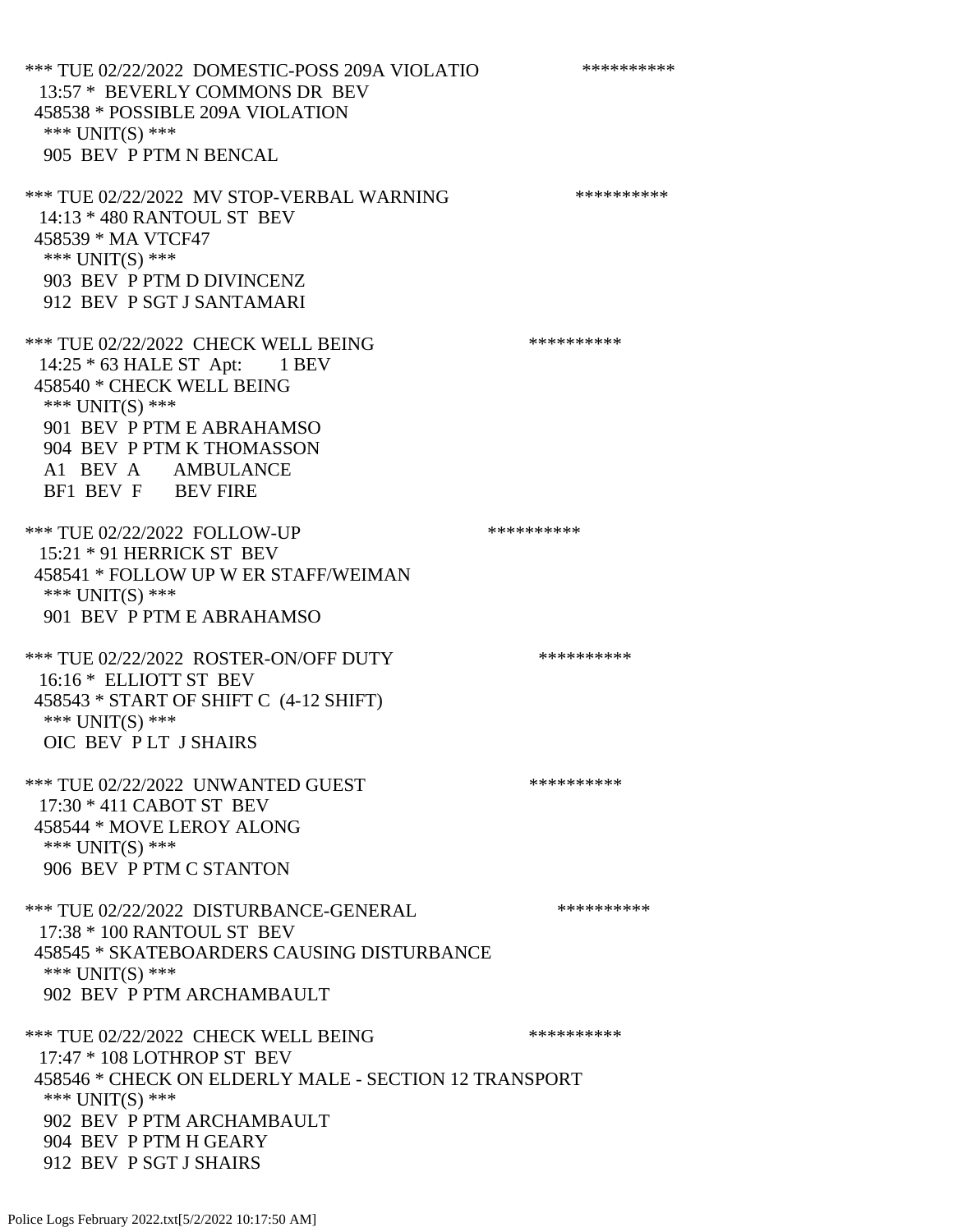\*\*\* TUE 02/22/2022 COMMUNITY IMPACT UNIT \*\*\*\*\*\*\*\*\*\*\*\* 17:48 \* ELLIOTT ST BEV 458547 \* NOTIFY ELLIOT OF CLIENT DISTURBANCE \*\*\* UNIT(S) \*\*\* CIU BEV P PTM E ABRAHAMSO \*\*\* TUE 02/22/2022 COMMUNITY IMPACT UNIT \*\*\*\*\*\*\*\*\*\*\*\* 17:50 \* RIVER ST BEV 458548 \* RUN GUESTS FOR WARRANTS AND SO STATUS \*\*\* UNIT(S) \*\*\* CIU BEV P PTM E ABRAHAMSO \*\*\* TUE 02/22/2022 MV-ACCIDENT PROPERTY DAMAGE \*\*\*\*\*\*\*\*\*\* 18:06 \* 0 ELLIOTT ST and MCKAY ST BEV 458549 \* 2 CAR MVA \*\*\* UNIT(S) \*\*\* 901 BEV P PTM E GOODELL \*\*\* TUE 02/22/2022 MEDICAL-MENTAL HEALTH \*\*\*\*\*\*\*\*\*\* 18:59 \* RANTOUL ST BEV 458550 \* DEPRESSED FEMALE \*\*\* UNIT(S) \*\*\* 902 BEV P PTM ARCHAMBAULT 903 BEV P PTM M GELINEAU A1 BEV A AMBULANCE \*\*\* TUE 02/22/2022 DOMESTIC-VERBAL ARGUMENT \*\*\*\*\*\*\*\*\*\*\*\*\* 19:15 \* BUDLEIGH AV BEV 458551 \* B/F G/F DOMESTIC \*\*\* UNIT(S) \*\*\* H2 BEV P PTM S LEBLANC \*\*\* TUE 02/22/2022 MV STOP-VERBAL WARNING \*\*\*\*\*\*\*\*\*\*\*\*\* 19:17 \* 0 ELLIOTT ST and MCKAY ST BEV 458552 \* MV STOP MA 4BNL49 \*\*\* UNIT(S) \*\*\* 903 BEV P PTM M GELINEAU 905 BEV P PTM R KNIGHT CIU BEV P PTM E ABRAHAMSO \*\*\* TUE 02/22/2022 DOMESTIC-POSS 209A VIOLATIO \*\*\*\*\*\*\*\*\*\* 19:54 \* CABOT ST BEV 458553 \* POSSIBLE 209A VIOLATION \*\*\* UNIT(S) \*\*\* 903 BEV P PTM M GELINEAU \*\*\* TUE 02/22/2022 MV STOP-VERBAL WARNING \*\*\*\*\*\*\*\*\*\*\*\* 21:02 \* 8 SIMON ST BEV 458554 \* MA REG 2ZRW64 \*\*\* UNIT(S) \*\*\* 903 BEV P PTM M GELINEAU \*\*\* TUE 02/22/2022 ALARMS-COMMERCIAL \*\*\*\*\*\*\*\*\*\*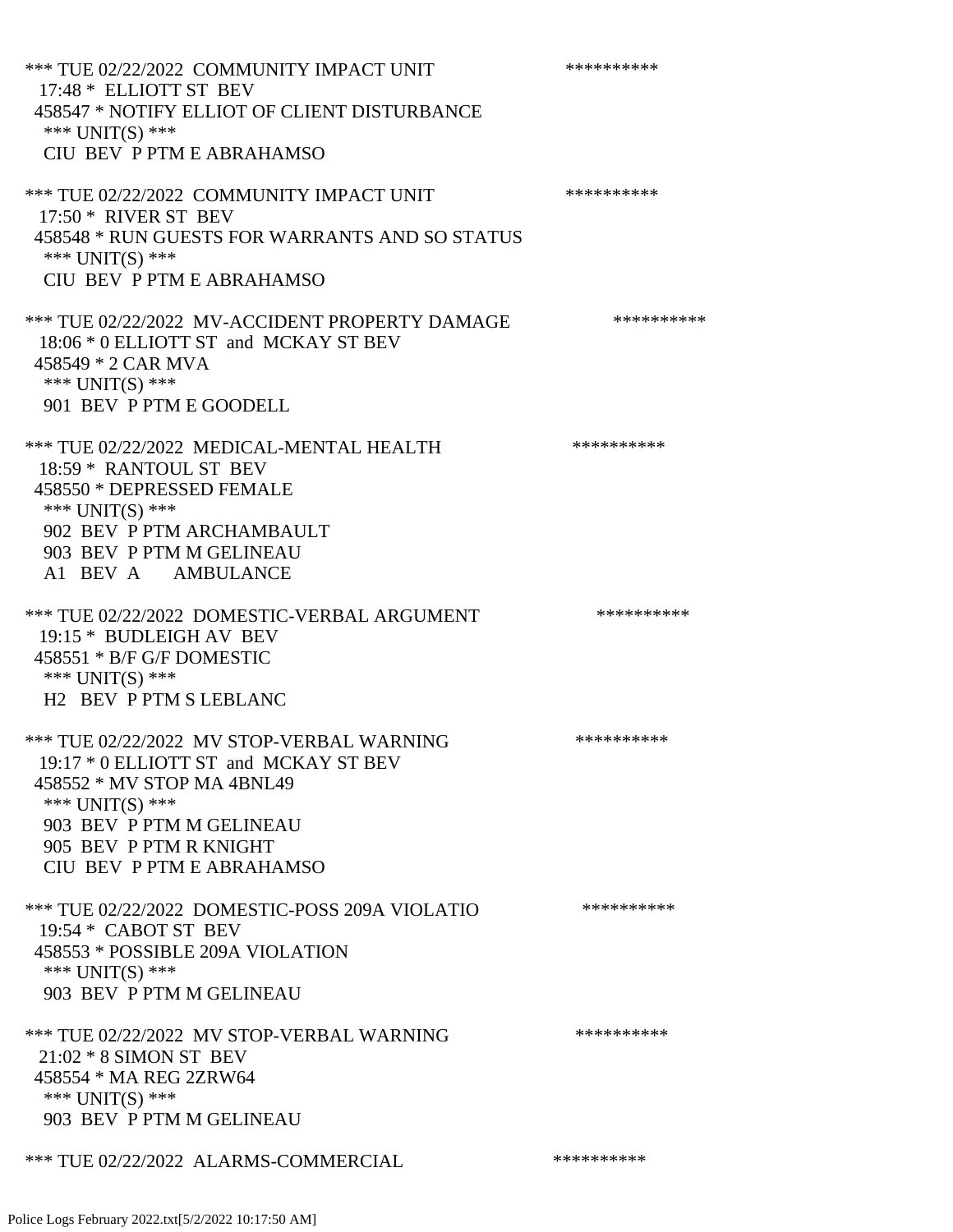21:26 \* 146 CABOT ST BEV 458555 \* ALARM SOUNDING \*\*\* UNIT(S) \*\*\* 901 BEV P PTM E GOODELL 903 BEV P PTM M GELINEAU \*\*\* TUE 02/22/2022 MEDICAL-BLS \*\*\*\*\*\*\*\*\*\*\*\* 21:44 \* RANTOUL ST BEV 458556 \* ATTEMPT TO SERVE SECTION 12 \*\*\* UNIT(S) \*\*\* 903 BEV P PTM M GELINEAU 906 BEV P PTM C STANTON 912 BEV P SGT J SHAIRS \*\*\* TUE 02/22/2022 MEDICAL-MENTAL HEALTH \*\*\*\*\*\*\*\*\*\* 22:17 \* LENOX ST BEV 458557 \* MENTAL HEALTH EVAL \*\*\* UNIT(S) \*\*\* 903 BEV P PTM M GELINEAU 905 BEV P PTM R KNIGHT 906 BEV P PTM C STANTON A1 BEV A AMBULANCE \*\*\* TUE 02/22/2022 ALARMS-RESIDENTIAL \*\*\*\*\*\*\*\*\*\* 22:51 \* 13 LANDERS DR BEV 458558 \* ALL OTHER DOORS ALARM \*\*\* UNIT(S) \*\*\* 905 BEV P PTM R KNIGHT 906 BEV P PTM C STANTON \*\*\* TUE 02/22/2022 MEDICAL-BLS \*\*\*\*\*\*\*\*\*\*\*\*\* 22:55 \* WINDSOR RD BEV 458559 \* 4 YO TROUBLE BREATHING \*\*\* UNIT(S) \*\*\* 903 BEV P PTM M GELINEAU A1 BEV A AMBULANCE BF1 BEV F BEV FIRE \*\*\* TUE 02/22/2022 MV STOP-VERBAL WARNING \*\*\*\*\*\*\*\*\*\*\*\* 23:18 \* 175 ELLIOTT ST BEV 458560 \* MA REG 1RXN18 \*\*\* UNIT(S) \*\*\* 902 BEV P PTM ARCHAMBAULT 905 BEV P PTM R KNIGHT \*\*\* TUE 02/22/2022 MEDICAL-BLS \*\*\*\*\*\*\*\*\*\*\*\* 23:43 \* LENOX ST BEV 458561 \* BOYFRIEND IS CONCERNED ABOUT HIS GIRLFRIEND \*\*\* UNIT(S) \*\*\* 901 BEV P PTM E GOODELL 905 BEV P PTM R KNIGHT \*\*\* WED 02/23/2022 ROSTER-ON/OFF DUTY \*\*\*\*\*\*\*\*\*\* 00:03 \* ELLIOTT ST BEV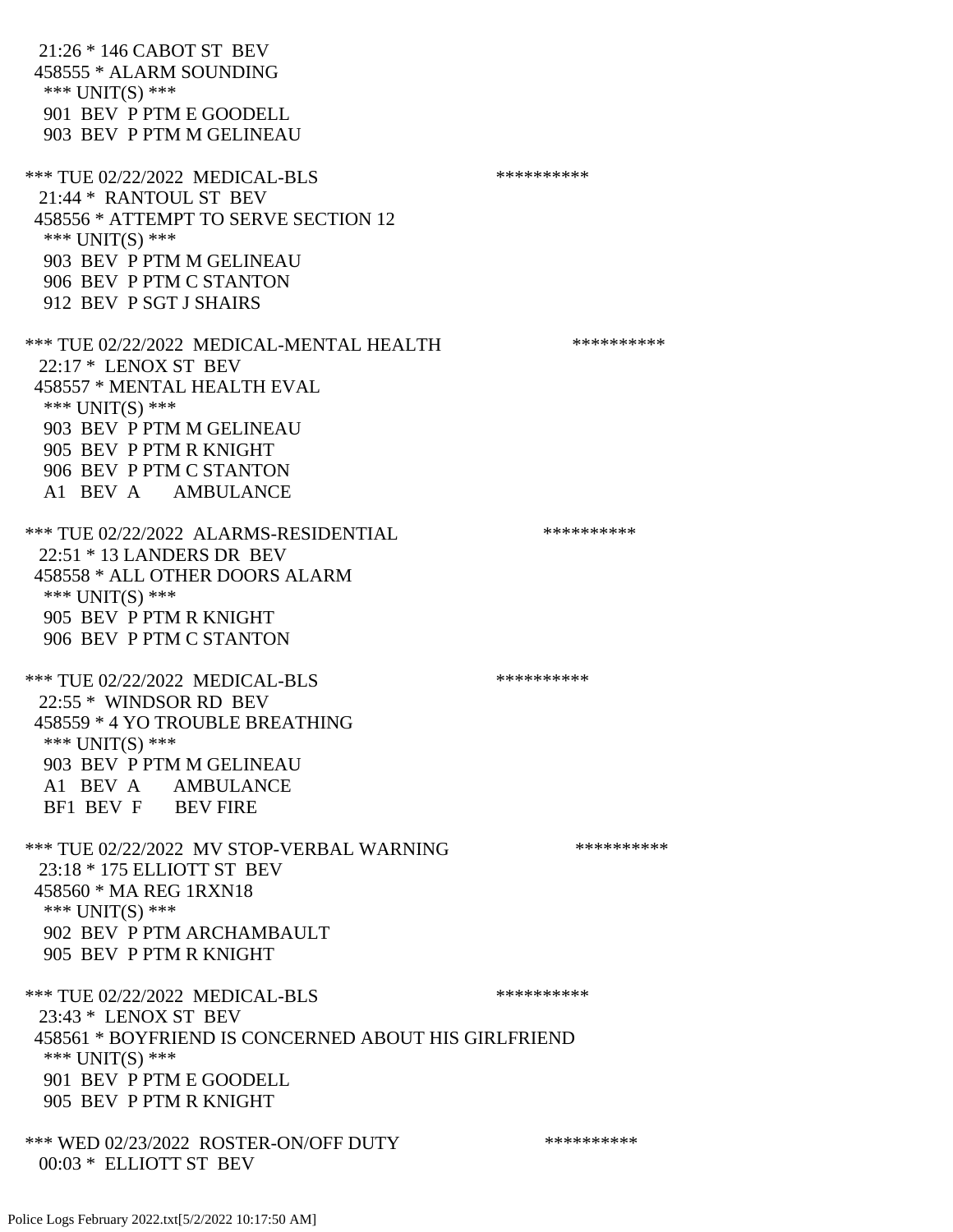458562 \* START OF SHIFT A (MIDNIGHT SHIFT) \*\*\* UNIT(S) \*\*\* OIC BEV P LT J SHAIRS \*\*\* WED 02/23/2022 ALARMS-COMMERCIAL \*\*\*\*\*\*\*\*\*\* 00:03 \* 409 CABOT ST BEV 458563 \* TD FAMILY MARKET MOTION ALARM \*\*\* UNIT(S) \*\*\* 902 BEV P PTM M THERIAULT 903 BEV P PTM M MARINO \*\*\* WED 02/23/2022 HOSPITAL REQUEST ASSISTANCE \*\*\*\*\*\*\*\*\*\* 00:18 \* 91 HERRICK ST BEV 458564 \* INAPPROPRIATE PATIENT IN WAITING ROOM \*\*\* UNIT(S) \*\*\* 903 BEV P PTM M MARINO 904 BEV P PTM S CECCHINI \*\*\* WED 02/23/2022 DIRECTED PATROL \*\*\*\*\*\*\*\*\*\* 00:22 \* 126 WATER ST BEV 458565 \* CHECK OF JUBILEE YACHT CLUB \*\*\* UNIT(S) \*\*\* 902 BEV P PTM M THERIAULT \*\*\* WED 02/23/2022 PARK/PLAYGROUND CHECK \*\*\*\*\*\*\*\*\*\*\* 00:32 \* 0 LOTHROP ST BEV 458566 \* CHECK OF INDEPENDENCE PARK \*\*\* UNIT(S) \*\*\* 902 BEV P PTM M THERIAULT \*\*\* WED 02/23/2022 SCHOOL BUILDING CHECK \*\*\*\*\*\*\*\*\*\*\* 00:46 \* 48 PUTNAM ST BEV 458567 \* NORTH BEVERLY CHECK \*\*\* UNIT(S) \*\*\* 905 BEV P PTM P FIDRYCH \*\*\* WED 02/23/2022 SCHOOL BUILDING CHECK \*\*\*\*\*\*\*\*\*\*\*\* 00:53 \* 100 SOHIER RD BEV 458568 \* HIGH SCHOOL CHECK \*\*\* UNIT(S) \*\*\* 903 BEV P PTM M MARINO \*\*\* WED 02/23/2022 PARK/PLAYGROUND CHECK \*\*\*\*\*\*\*\*\*\*\*\* 00:57 \* 145 LIVINGSTONE AV BEV 458569 \* OBEAR PARK CHECK \*\*\* UNIT(S) \*\*\* 901 BEV P PTM C GANEY \*\*\* WED 02/23/2022 BUILDING CHECK \*\*\*\*\*\*\*\*\*\* 01:02 \* DODGE ST BEV 458570 \* CVS BUILDING CHECK \*\*\* UNIT(S) \*\*\* 905 BEV P PTM P FIDRYCH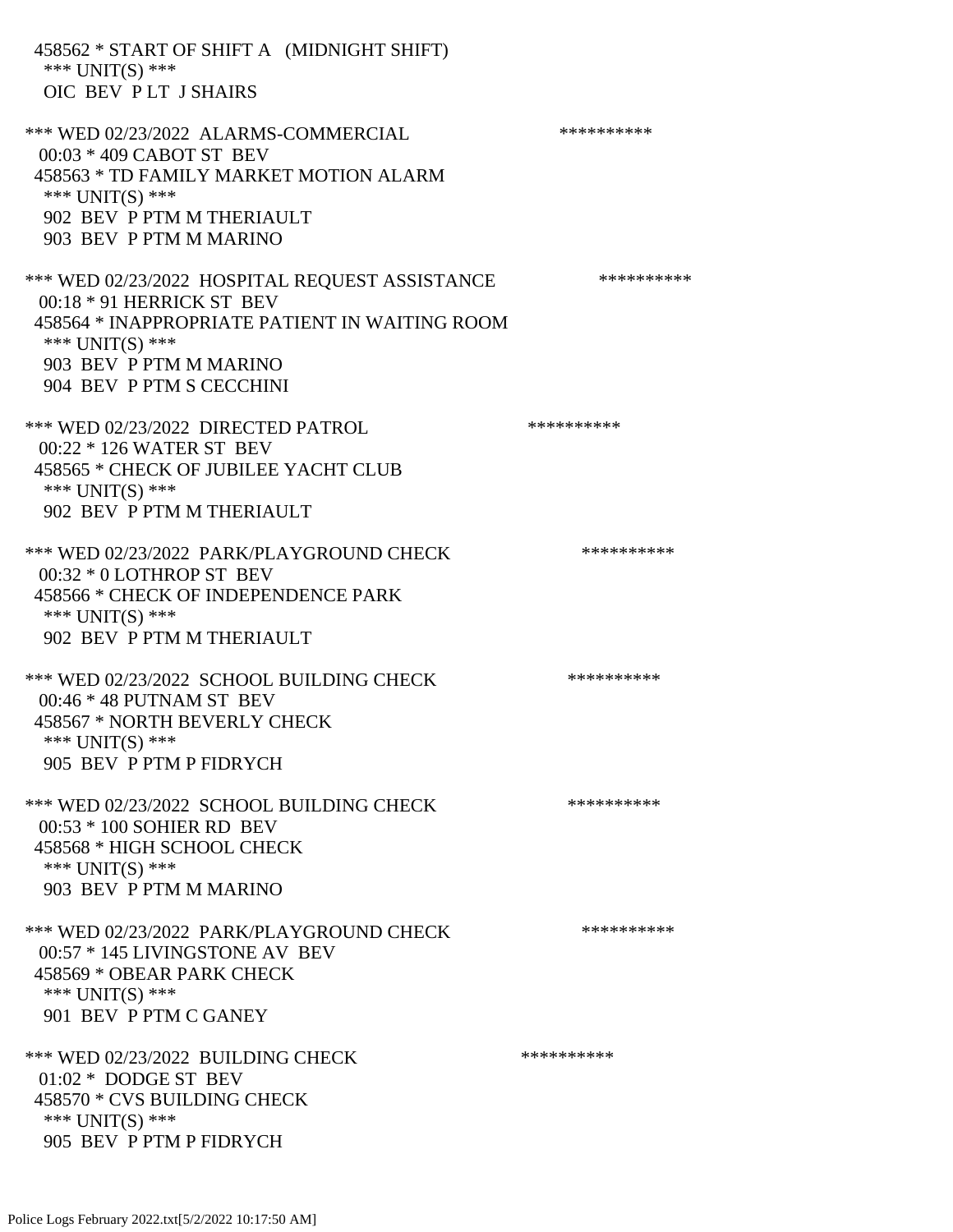\*\*\* WED 02/23/2022 DIRECTED PATROL \*\*\*\*\*\*\*\*\*\* 01:07 \* 88 RIVER ST BEV 458571 \* RYAL SIDE AUTO CHECK \*\*\* UNIT(S) \*\*\* 901 BEV P PTM C GANEY \*\*\* WED 02/23/2022 PARK/PLAYGROUND CHECK \*\*\*\*\*\*\*\*\*\* 01:12 \* 0 GAGE ST BEV 458572 \* GAGE STREET PARK CHECK \*\*\* UNIT(S) \*\*\* 903 BEV P PTM M MARINO \*\*\* WED 02/23/2022 AIRPORT CHECK \*\*\*\*\*\*\*\*\*\*\*\* 01:18 \* 45 LP HENDERSON RD BEV 458573 \* BEVERLY AIRPORT CHECK \*\*\* UNIT(S) \*\*\* 905 BEV P PTM P FIDRYCH \*\*\* WED 02/23/2022 SCHOOL BUILDING CHECK \*\*\*\*\*\*\*\*\*\*\* 01:18 \* 40 WOODLAND AV BEV 458574 \* AYERS SCHOOL CHECK \*\*\* UNIT(S) \*\*\* 901 BEV P PTM C GANEY \*\*\* WED 02/23/2022 HOSPITAL REQUEST ASSISTANCE \*\*\*\*\*\*\*\*\*\* 01:21 \* 91 HERRICK ST BEV 458575 \* UNWATED GUEST IN ER WAITING ROOM \*\*\* UNIT(S) \*\*\* 903 BEV P PTM M MARINO 904 BEV P PTM S CECCHINI \*\*\* WED 02/23/2022 TRANSPORT-AMBULANCE/HOSPITAL \*\*\*\*\*\*\*\*\*\* 01:46 \* 91 HERRICK ST BEV 458576 \* MALE TRANSPORT TO SALEM HOSPITAL \*\*\* UNIT(S) \*\*\* 902 BEV P PTM M THERIAULT 903 BEV P PTM M MARINO \*\*\* WED 02/23/2022 BUILDING CHECK \*\*\*\*\*\*\*\*\*\*\* 02:56 \* RANTOUL ST BEV 458577 \* 24 HOUR STORE CHECK \*\*\* UNIT(S) \*\*\* 903 BEV P PTM M MARINO \*\*\* WED 02/23/2022 BUILDING CHECK \*\*\*\*\*\*\*\*\*\*\* 03:06 \* CABOT ST BEV 458578 \* CABOT PLAZA CHECK \*\*\* UNIT(S) \*\*\* 903 BEV P PTM M MARINO \*\*\* WED 02/23/2022 MEDICAL-BLS \*\*\*\*\*\*\*\*\*\*\*\* 05:01 \* RANTOUL ST BEV 458579 \* MAN TROUBLE BREATHING \*\*\* UNIT(S) \*\*\*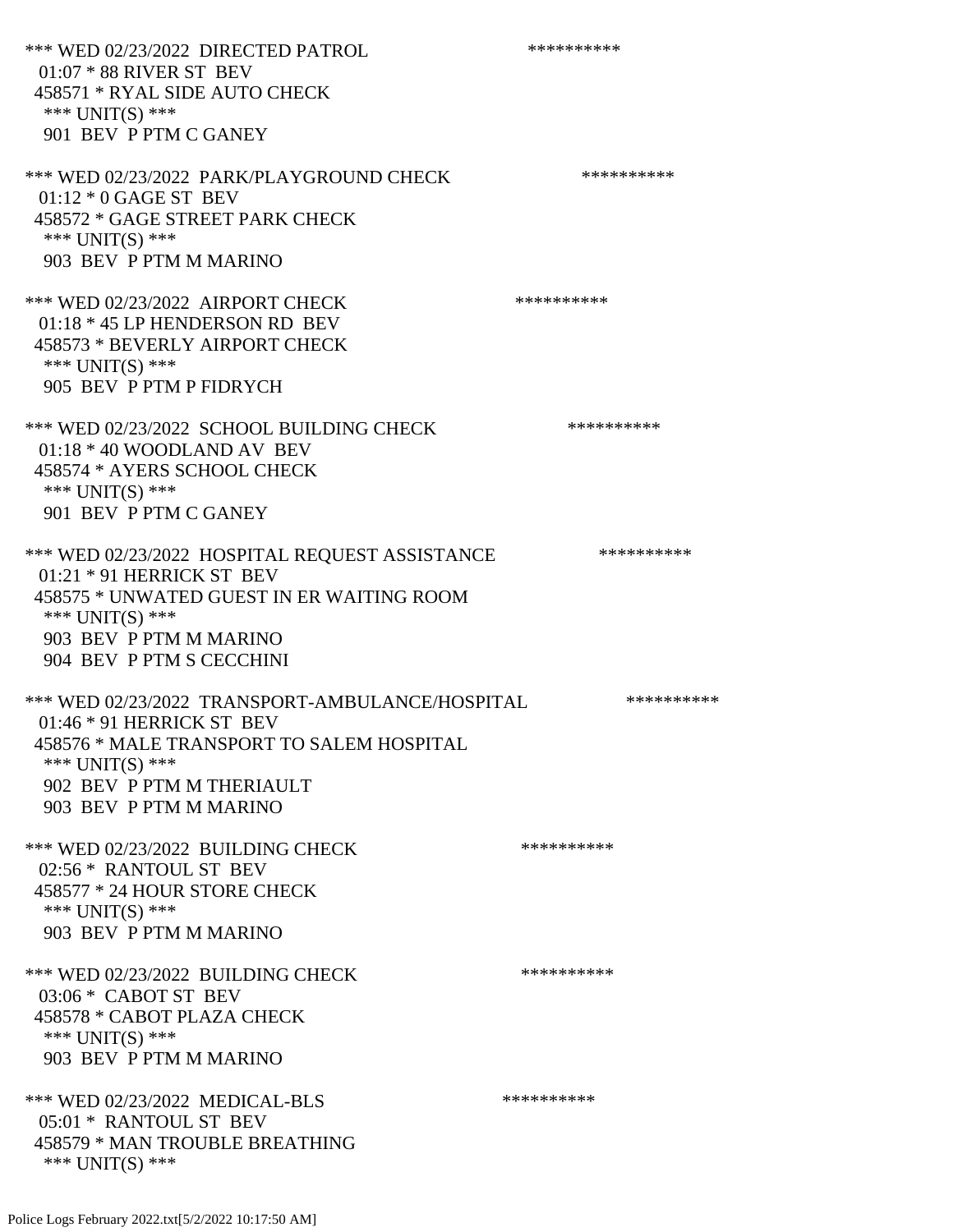| 902 BEV P PTM M THERIAULT<br>A1 BEV A AMBULANCE                                                                                                                                                |            |
|------------------------------------------------------------------------------------------------------------------------------------------------------------------------------------------------|------------|
| *** WED 02/23/2022 ALARMS-COMMERCIAL<br>06:01 * 311 CABOT ST BEV<br>458580 * COMMERCIAL ALARM ONE STOP MARKET<br>*** $UNIT(S)$ ***<br>903 BEV P PTM M MARINO<br>904 BEV P PTM S CECCHINI       | ********** |
| *** WED 02/23/2022 MV STOP-VERBAL WARNING<br>06:33 * 0 BRIDGE ST and RIVER ST BEV<br>458581 * MV STOP MA REG 9PEY60<br>*** $UNIT(S)$ ***<br>901 BEV P PTM C GANEY<br>902 BEV P PTM M THERIAULT | ********** |
| *** WED 02/23/2022 MV STOP-VERBAL WARNING<br>06:43 * 23 ENON ST BEV<br>458582 * MV STOP MA REG 8BC293<br>*** UNIT(S) ***<br>903 BEV P PTM M MARINO<br>905 BEV P PTM P FIDRYCH                  | ********** |
| *** WED 02/23/2022 MV STOP-VERBAL WARNING<br>06:53 * 77 SOHIER RD Apt: 3 BEV<br>458583 * MV STOP MA REG 75LZ72<br>*** UNIT(S) ***<br>903 BEV P PTM M MARINO                                    | ********** |
| *** WED 02/23/2022 ROSTER-OFFICER ORDERED TO WORK<br>07:06 * ELLIOTT ST BEV<br>458584 * OFFICERS GANEY AND FIDRYCH ORDERED DIV B<br>*** UNIT(S) ***<br>OIC BEV PLT JSHAIRS                     | ********** |
| *** WED 02/23/2022 ROSTER-ON/OFF DUTY<br>07:34 * ELLIOTT ST BEV<br>458585 * DIV B ASSIGNMENTS                                                                                                  | ********** |
| *** WED 02/23/2022 MV STOP-WRITTEN WARNING<br>07:50 * 0 MCKAY ST and JENNESS ST BEV<br>458586 * MV STOP 7PK977<br>*** $UNIT(S)$ ***<br>907 BEV P PTM J LANTYCH                                 | ********** |
| *** WED 02/23/2022 MV STOP-VERBAL WARNING<br>08:00 * 0 MCKAY ST and JENNESS ST BEV<br>458587 * MV STOP 9KP750<br>*** $UNIT(S)$ ***<br>907 BEV P PTM J LANTYCH                                  | ********** |
| *** WED 02/23/2022 MV STOP-VERBAL WARNING<br>08:06 * 0 MCKAY ST and JENNESS ST BEV                                                                                                             | ********** |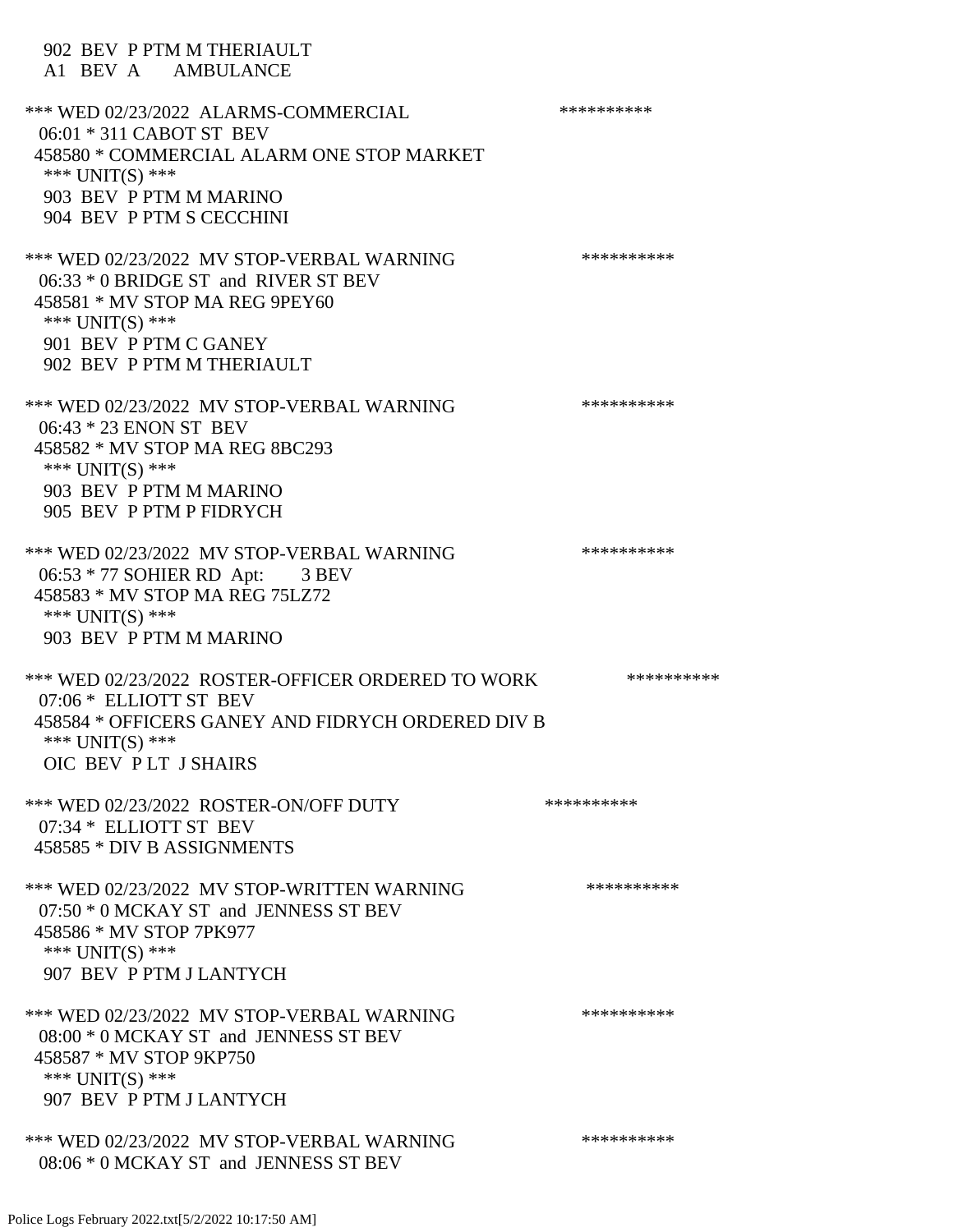458588 \* MV STOP 5LG796 \*\*\* UNIT(S) \*\*\* 907 BEV P PTM J LANTYCH \*\*\* WED 02/23/2022 MV STOP-WRITTEN WARNING \*\*\*\*\*\*\*\*\*\*\*\* 08:22 \* 0 BRIDGE ST and VIRGINIA AV BEV 458589 \* MV STOP 1AXF95 \*\*\* UNIT(S) \*\*\* 907 BEV P PTM J LANTYCH \*\*\* WED 02/23/2022 MV STOP-VERBAL WARNING \*\*\*\*\*\*\*\*\*\*\*\* 08:26 \* 0 CABOT ST and CHURCH ST BEV 458590 \* MA 2GSK44 \*\*\* UNIT(S) \*\*\* 903 BEV P PTM C GANEY DTL BEV P DET T NOLAN \*\*\* WED 02/23/2022 MV STOP-VERBAL WARNING \*\*\*\*\*\*\*\*\*\*\*\* 08:28 \* 0 BRIDGE ST and VIRGINIA AV BEV 458591 \* MV STOP 3BR374 \*\*\* UNIT(S) \*\*\* 907 BEV P PTM J LANTYCH \*\*\* WED 02/23/2022 CHECK WELL BEING \*\*\*\*\*\*\*\*\*\* 08:28 \* 461 RANTOUL ST Apt: 3 BEV 458592 \* CHECK ON FEMALE LEFT BETH ISRAEL ON SECTION \*\*\* UNIT(S) \*\*\* 902 BEV P PTM D DIVINCENZ 903 BEV P PTM C GANEY \*\*\* WED 02/23/2022 MV STOP-VERBAL WARNING \*\*\*\*\*\*\*\*\*\*\*\* 08:38 \* 0 BRIDGE ST and VIRGINIA AV BEV 458593 \* MV STOP S87485 \*\*\* UNIT(S) \*\*\* 907 BEV P PTM J LANTYCH \*\*\* WED 02/23/2022 MV STOP-WRITTEN WARNING \*\*\*\*\*\*\*\*\*\*\*\* 10:50 \* 0 BRIMBAL AV and WALDEN ST BEV 458594 \* MV STOP 1FLY56 \*\*\* UNIT(S) \*\*\* 907 BEV P PTM J LANTYCH \*\*\* WED 02/23/2022 MV STOP-VERBAL WARNING \*\*\*\*\*\*\*\*\*\*\*\* 11:03 \* 0 BRIMBAL AV and WALDEN ST BEV 458595 \* MV STOP 2XWG39 \*\*\* UNIT(S) \*\*\* 907 BEV P PTM J LANTYCH \*\*\* WED 02/23/2022 ARREST-ADULT \*\*\*\*\*\*\*\*\*\*\*\* 12:04 \* CABOT ST and FEDERAL ST BEV 458596 \* MALE PARTY ARRESTED ON WARRANT \*\*\* UNIT(S) \*\*\* 902 BEV P PTM D DIVINCENZ DTL BEV P PTM R HEGARTY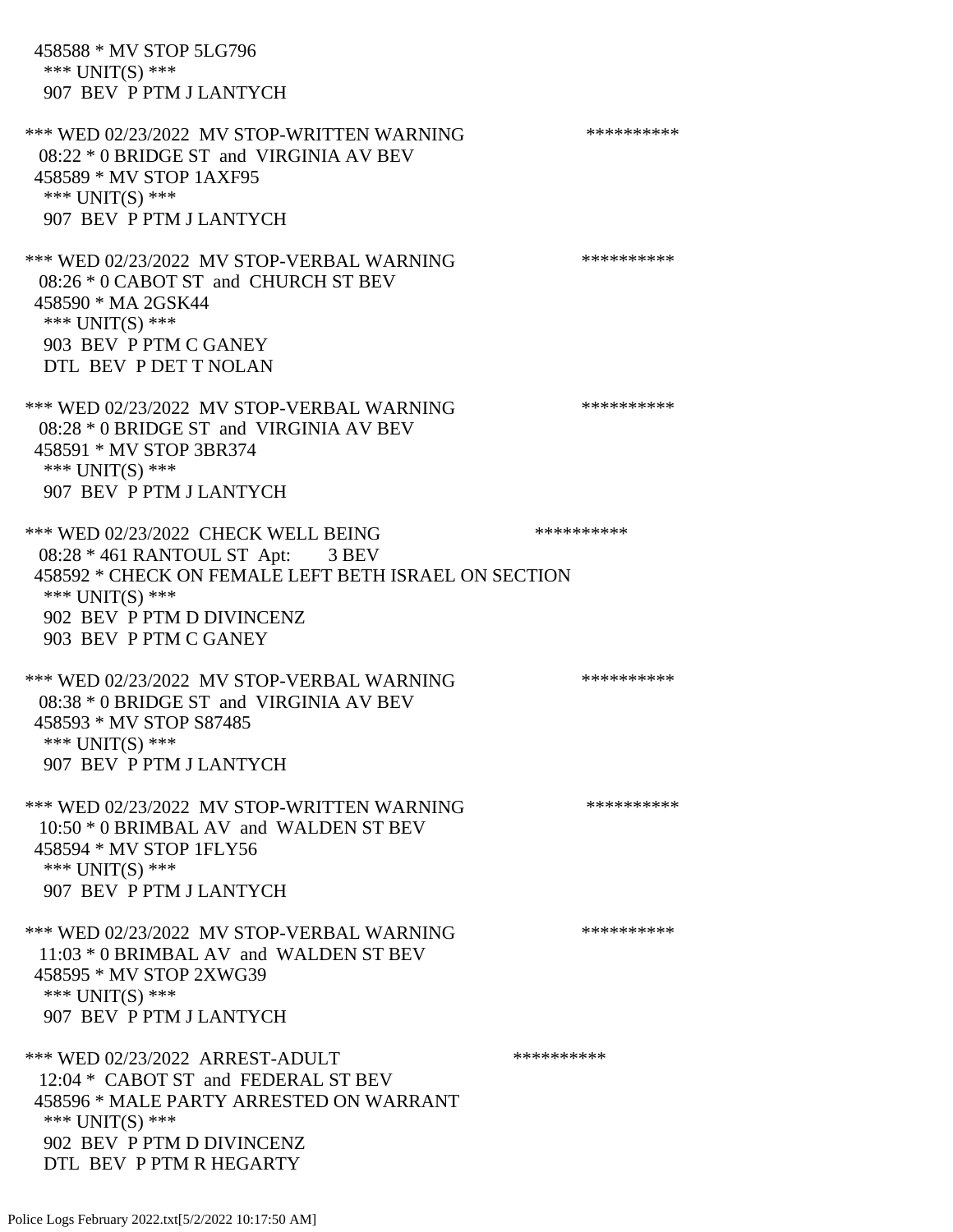\*\*\* WED 02/23/2022 MV-ACCIDENT NO REPORT \*\*\*\*\*\*\*\*\*\*\*\* 12:42 \* 0 KNOWLTON ST and WINTER ST BEV 458597 \* MINOR MVA \*\*\* UNIT(S) \*\*\* 903 BEV P PTM C GANEY \*\*\* WED 02/23/2022 TRANSPORT TO COURT \*\*\*\*\*\*\*\*\*\*\*\* 12:43 \* 175 ELLIOTT ST BEV 458598 \* PRISONER TRANSPORT SALEM DISTRICT \*\*\* UNIT(S) \*\*\* 902 BEV P PTM D DIVINCENZ \*\*\* WED 02/23/2022 ANIMAL CONTROL CITATION \*\*\*\*\*\*\*\*\*\* 12:45 \* 0 MIDDLEBURY LN and BRANDT CR BEV 458599 \* CITATION#B0499 RE: ACO INCIDENT# 627 - SEE REPORT OF DETAILS \*\*\* UNIT(S) \*\*\* 931 BEV P ACO M LIPINSKI \*\*\* WED 02/23/2022 MV-ACCIDENT PROPERTY DAMAGE \*\*\*\*\*\*\*\*\*\*\*\* 13:43 \* 22 RANTOUL ST BEV 458600 \* 4 CAR MVA \*\*\* UNIT(S) \*\*\* 901 BEV P PTM D GRIMES 902 BEV P PTM D DIVINCENZ \*\*\* WED 02/23/2022 MV STOP-VERBAL WARNING \*\*\*\*\*\*\*\*\*\*\*\* 14:20 \* 0 ELLIOTT ST and PARK ST BEV 458601 \* MV STOP \*\*\* UNIT(S) \*\*\* 902 BEV P PTM D DIVINCENZ \*\*\* WED 02/23/2022 MENTAL HEALTH - SECTION 12 \*\*\*\*\*\*\*\*\*\*\* 14:34 \* ATLANTIC AV BEV 458602 \* ASSIST LAHEY WITH SECTION 12 SERVICE \*\*\* UNIT(S) \*\*\* 901 BEV P PTM D GRIMES 903 BEV P PTM C GANEY 904 BEV P PTM W CARGILE \*\*\* WED 02/23/2022 MEDICAL-ALS \*\*\*\*\*\*\*\*\*\*\*\*\* 15:11 \* PALMER RD BEV 458603 \* ELDERLY MALE POSSIBLE STROKE \*\*\* UNIT(S) \*\*\* 905 BEV P PTM P FIDRYCH \*\*\* WED 02/23/2022 MEDICAL-ALS \*\*\*\*\*\*\*\*\*\*\*\* 15:18 \* ODELL AV BEV 458604 \* 88 YR OLD FEMALE UNSCONSCIOUS \*\*\* UNIT(S) \*\*\* 904 BEV P PTM W CARGILE \*\*\* WED 02/23/2022 MEDICAL-BLS \*\*\*\*\*\*\*\*\*\*\*\*\* 15:51 \* GARDNER ST BEV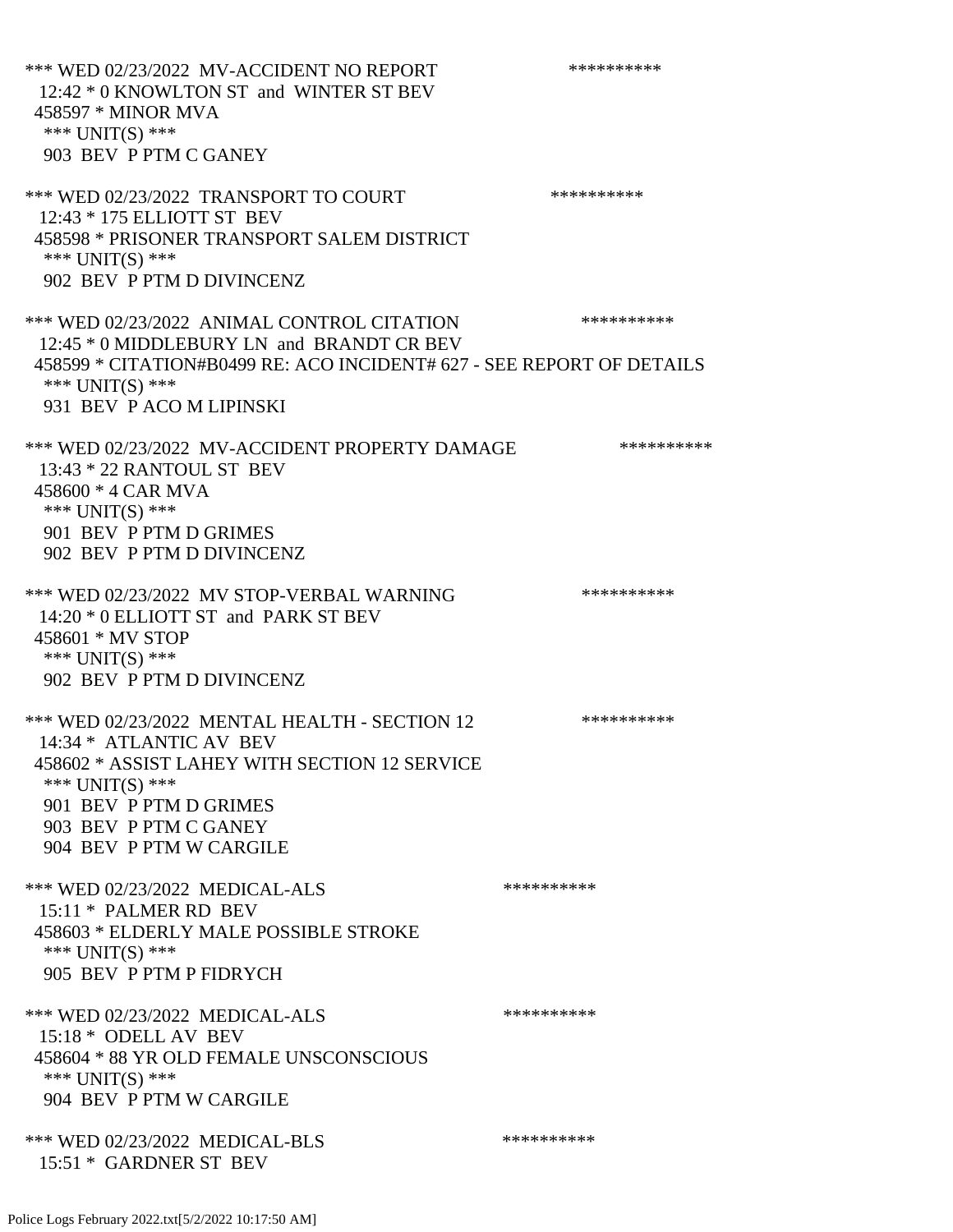458605 \* LIFELINE ALERT \*\*\* UNIT(S) \*\*\* 905 BEV P PTM P FIDRYCH \*\*\* WED 02/23/2022 DISTURBANCE-GENERAL \*\*\*\*\*\*\*\*\*\* 15:58 \* 3 HOLDING ST BEV 458606 \* YELLING HEARD FROM RESIDENCE \*\*\* UNIT(S) \*\*\* 902 BEV P PTM M MALONE 903 BEV P PTM R KNIGHT \*\*\* WED 02/23/2022 MV-THEFT OTHER VEHICLES\*240 \*\*\*\*\*\*\*\*\*\* 16:07 \* 175 ELLIOTT ST BEV 458607 \* TRAILER REPORTED STOLEN \*\*\* UNIT(S) \*\*\* H2 BEV P PTM B NICKERSON \*\*\* WED 02/23/2022 ROSTER-ON/OFF DUTY \*\*\*\*\*\*\*\*\*\* 16:08 \* ELLIOTT ST BEV 458608 \* START OF SHIFT C (4-12 SHIFT) \*\*\* UNIT(S) \*\*\* OIC BEV P LT J SHAIRS \*\*\* WED 02/23/2022 209A ORDER SERVED \*\*\*\*\*\*\*\*\*\* 16:37 \* RANTOUL ST BEV 458609 \* ATTEMPT TO SERVE 209A \*\*\* UNIT(S) \*\*\* 902 BEV P PTM M MALONE \*\*\* WED 02/23/2022 MV STOP-VERBAL WARNING \*\*\*\*\*\*\*\*\*\*\*\* 16:43 \* 0 HERRICK ST and SOHIER RD BEV 458610 \* MV STOP 1SPA19 \*\*\* UNIT(S) \*\*\* 903 BEV P PTM R KNIGHT \*\*\* WED 02/23/2022 MV-ACCIDENT HIT-RUN/PROP DAM \*\*\*\*\*\*\*\*\*\* 17:17 \* 181 ELLIOTT ST BEV 458611 \* HIT/RUN CUMMINGS CENTER \*\*\* UNIT(S) \*\*\* H2 BEV P PTM B NICKERSON \*\*\* WED 02/23/2022 CHECK WELL BEING \*\*\*\*\*\*\*\*\*\* 18:38 \* 64 CABOT ST BEV 458612 \* FAMILY HASN'T HEARD FROM SINCE MONDAY \*\*\* UNIT(S) \*\*\* 901 BEV P PTM E GOODELL 902 BEV P PTM M MALONE A1 BEV A AMBULANCE BF1 BEV F BEV FIRE \*\*\* WED 02/23/2022 MEDICAL-ALS \*\*\*\*\*\*\*\*\*\* 18:45 \* CABOT ST BEV 458613 \* UNCONSCIOUS MALE HIT HIS HEAD \*\*\* UNIT(S) \*\*\*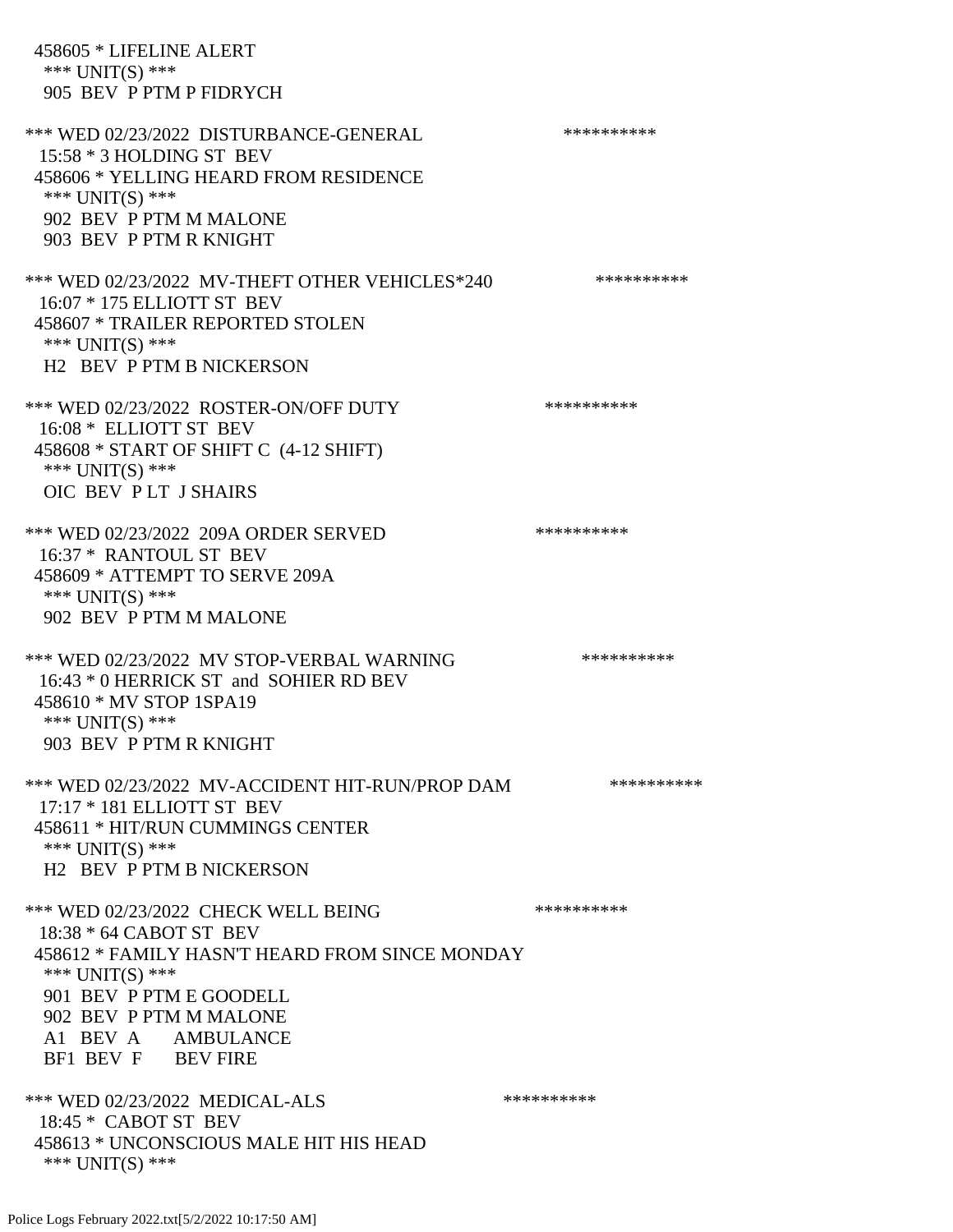# 902 BEV P PTM M MALONE 903 BEV P PTM R KNIGHT \*\*\* WED 02/23/2022 MV STOP-VERBAL WARNING \*\*\*\*\*\*\*\*\*\*\*\* 19:47 \* 0 HALE ST and EISENHOWER AV BEV 458614 \* MA 2XDL49 \*\*\* UNIT(S) \*\*\* 912 BEV P SGT J SHAIRS \*\*\* WED 02/23/2022 MV-ACCIDENT HIT-RUN/PROP DAM \*\*\*\*\*\*\*\*\*\* 19:48 \* 86 NORTHRIDGE RD BEV 458615 \* PAST HIT/RUN \*\*\* UNIT(S) \*\*\* H2 BEV P PTM B NICKERSON \*\*\* WED 02/23/2022 SUSP ACTIVITY-MOTOR VEHICLE \*\*\*\*\*\*\*\*\*\*\* 20:11 \* 13 GLIDDEN ST BEV 458616 \* SUSP VEHICLE PARKED IN FRONT OF HOUSE \*\*\* UNIT(S) \*\*\* 901 BEV P PTM E GOODELL 905 BEV P PTM M GELINEAU \*\*\* WED 02/23/2022 MV STOP-VERBAL WARNING \*\*\*\*\*\*\*\*\*\*\*\* 20:21 \* 389 CABOT ST BEV 458617 \* MV STOP--MA REG 4HS880 \*\*\* UNIT(S) \*\*\* 901 BEV P PTM E GOODELL 903 BEV P PTM R KNIGHT \*\*\* WED 02/23/2022 MV STOP-VERBAL WARNING \*\*\*\*\*\*\*\*\*\*\*\* 21:39 \* 0 HALE ST and LOTHROP ST BEV 458618 \* MV STOP--MA REG 36RW94 \*\*\* UNIT(S) \*\*\* 902 BEV P PTM M MALONE \*\*\* WED 02/23/2022 MEDICAL-OVERDOSE \*\*\*\*\*\*\*\*\*\*\*\* 21:47 \* CABOT ST BEV 458619 \* OVER SELF-MEDICATED \*\*\* UNIT(S) \*\*\* 902 BEV P PTM M MALONE 903 BEV P PTM R KNIGHT 912 BEV P SGT J SHAIRS A1 BEV A AMBULANCE BF1 BEV F BEV FIRE \*\*\* WED 02/23/2022 SUSP ACTIVITY \*\*\*\*\*\*\*\*\*\*\*\* 22:36 \* 28 CHARNOCK ST BEV 458620 \* DISCARDED COUCH W/ RACIST TAGGING ON CURB \*\*\* UNIT(S) \*\*\* 902 BEV P PTM M MALONE 906 BEV P PTM K COLETTI \*\*\* WED 02/23/2022 ROSTER-ON/OFF DUTY \*\*\*\*\*\*\*\*\*\* 23:28 \* ELLIOTT ST BEV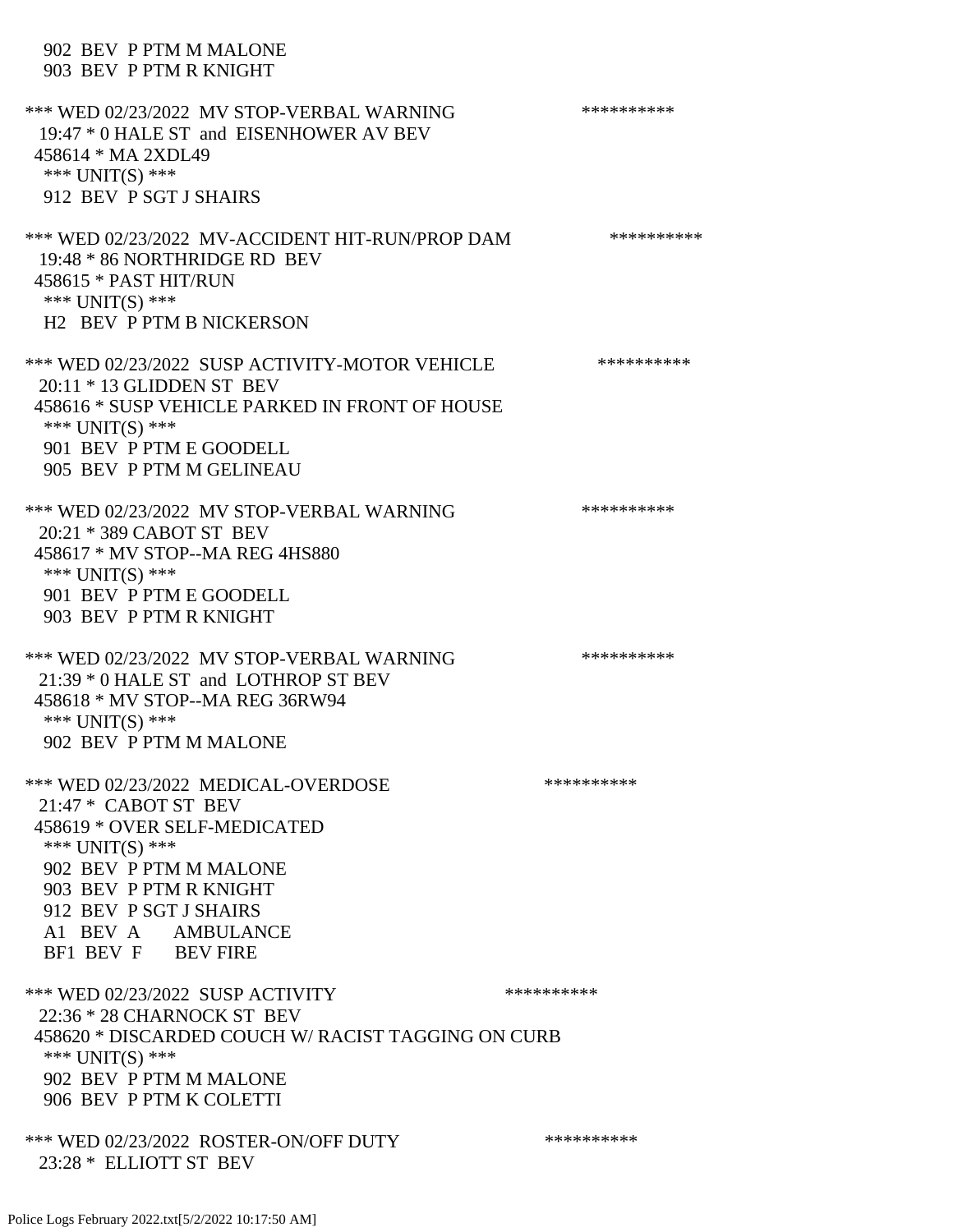458621 \* START OF DIVISION A (MIDNIGHT SHIFT) \*\*\* UNIT(S) \*\*\* OIC BEV P SGT J ZWICKER \*\*\* THU 02/24/2022 MEDICAL-MENTAL HEALTH \*\*\*\*\*\*\*\*\*\* 00:18 \* LENOX ST BEV 458622 \* MENTAL HEALTH ISSUE CALLED IN BY BF \*\*\* UNIT(S) \*\*\* 902 BEV P PTM M THERIAULT 903 BEV P PTM F WOJICK A2 BEV A AMBULANCE \*\*\* THU 02/24/2022 DIRECTED PATROL \*\*\*\*\*\*\*\*\*\* 00:28 \* 65 DODGE ST BEV 458623 \* N.BEV PLAZA CHECK \*\*\* UNIT(S) \*\*\* 905 BEV P PTM C GANEY \*\*\* THU 02/24/2022 MEDICAL-OVERDOSE \*\*\*\*\*\*\*\*\*\* 00:45 \* LIVINGSTONE AV BEV 458624 \* UNKNOWN MEDICAL-OVERDOSE \*\*\* UNIT(S) \*\*\* 901 BEV P PTM J VITALE 902 BEV P PTM M THERIAULT 905 BEV P PTM C GANEY A1 BEV A AMBULANCE \*\*\* THU 02/24/2022 DIRECTED PATROL \*\*\*\*\*\*\*\*\*\* 00:45 \* 126-127 WATER ST BEV 458625 \* CHECK OF JUBILEE YACHT CLUB \*\*\* UNIT(S) \*\*\* 902 BEV P PTM M THERIAULT \*\*\* THU 02/24/2022 BUILDING CHECK \*\*\*\*\*\*\*\*\*\*\*\*\*\* 00:46 \* RANTOUL ST BEV 458626 \* 24 HOUR BUSINESS CHECK \*\*\* UNIT(S) \*\*\* 903 BEV P PTM F WOJICK \*\*\* THU 02/24/2022 DIRECTED PATROL \*\*\*\*\*\*\*\*\*\* 01:02 \* 10 PARK ST BEV 458627 \* CHECK OF DEPOT TRAIN STATION \*\*\* UNIT(S) \*\*\* 902 BEV P PTM M THERIAULT \*\*\* THU 02/24/2022 PARK/PLAYGROUND CHECK \*\*\*\*\*\*\*\*\*\*\*\* 01:15 \* 0 LOTHROP ST BEV 458628 \* CHECK OF INDEPENDENCE PARK \*\*\* UNIT(S) \*\*\* 902 BEV P PTM M THERIAULT \*\*\* THU 02/24/2022 DIRECTED PATROL \*\*\*\*\*\*\*\*\*\* 01:15 \* 45 ENON ST BEV 458629 \* COMMODORE PLAZA CHECK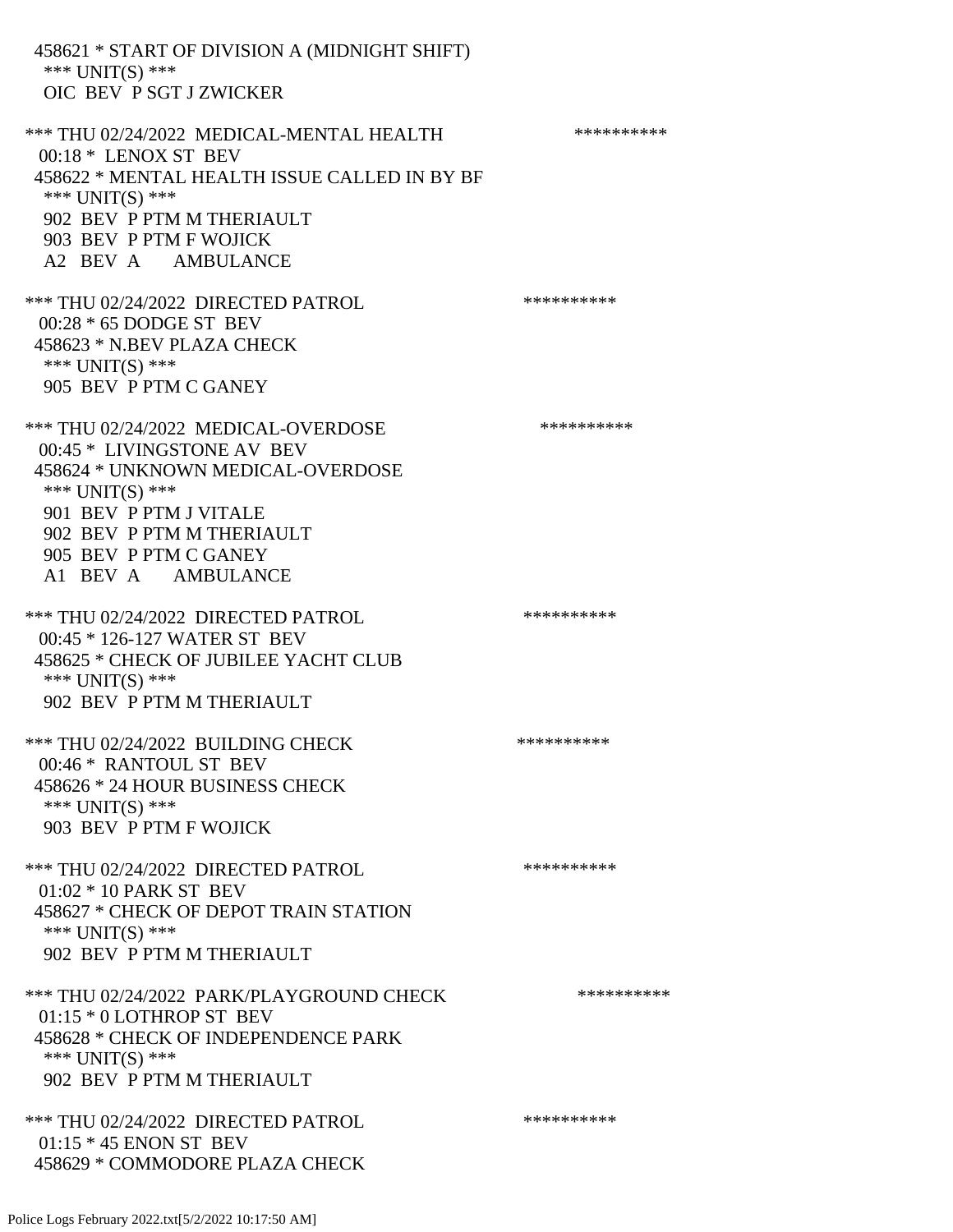\*\*\* UNIT(S) \*\*\* 905 BEV P PTM C GANEY \*\*\* THU 02/24/2022 SCHOOL BUILDING CHECK \*\*\*\*\*\*\*\*\*\*\* 01:27 \* 48 PUTNAM ST BEV 458630 \* N. BEV SCHOOL CHECK \*\*\* UNIT(S) \*\*\* 905 BEV P PTM C GANEY \*\*\* THU 02/24/2022 DIRECTED PATROL \*\*\*\*\*\*\*\*\*\* 01:30 \* 54 ELLIOTT ST BEV 458631 \* 24 HOUR CHECK \*\*\* UNIT(S) \*\*\* 902 BEV P PTM M THERIAULT \*\*\* THU 02/24/2022 MEDICAL-UNKNOWN \*\*\*\*\*\*\*\*\*\* 04:40 \* LENOX ST BEV 458632 \* CALLER CONCERNED FOR GFS WELL BEING \*\*\* UNIT(S) \*\*\* 902 BEV P PTM M THERIAULT 903 BEV P PTM F WOJICK A1 BEV A AMBULANCE \*\*\* THU 02/24/2022 SCHOOL BUILDING CHECK \*\*\*\*\*\*\*\*\*\*\* 05:09 \* 100 SOHIER RD BEV 458633 \* HIGH SCHOOL CHECK \*\*\* UNIT(S) \*\*\* 903 BEV P PTM F WOJICK \*\*\* THU 02/24/2022 CHECK WELL BEING \*\*\*\*\*\*\*\*\*\*\*\* 06:19 \* 202 RANTOUL ST Apt: 6 BEV 458634 \* WELL BEING CHECK REQUESTED BY BEHAVIORAL CEN \*\*\* UNIT(S) \*\*\* 901 BEV P PTM J VITALE 902 BEV P PTM M THERIAULT \*\*\* THU 02/24/2022 MEDICAL-ALS \*\*\*\*\*\*\*\*\*\*\*\* 06:32 \* ESSEX ST BEV 458635 \* ELDERLY FEMALE TROUBLE BREATHING \*\*\* UNIT(S) \*\*\* 906 BEV P PTM D GRIMES A1 BEV A AMBULANCE BF1 BEV F BEV FIRE

\*\*\* THU 02/24/2022 ROSTER-OFFICER ORDERED TO WORK \*\*\*\*\*\*\*\*\*\*\*\* 06:53 \* ELLIOTT ST BEV 458636 \* OFFICERS VITALE AND CECCHINI ORDERED DIV B \*\*\* UNIT(S) \*\*\* OIC BEV P SGT J ZWICKER

\*\*\* THU 02/24/2022 ROSTER-ON/OFF DUTY \*\*\*\*\*\*\*\*\*\* 08:03 \* ELLIOTT ST BEV 458637 \* START OF SHIFT B (DAY SHIFT) \*\*\* UNIT(S) \*\*\*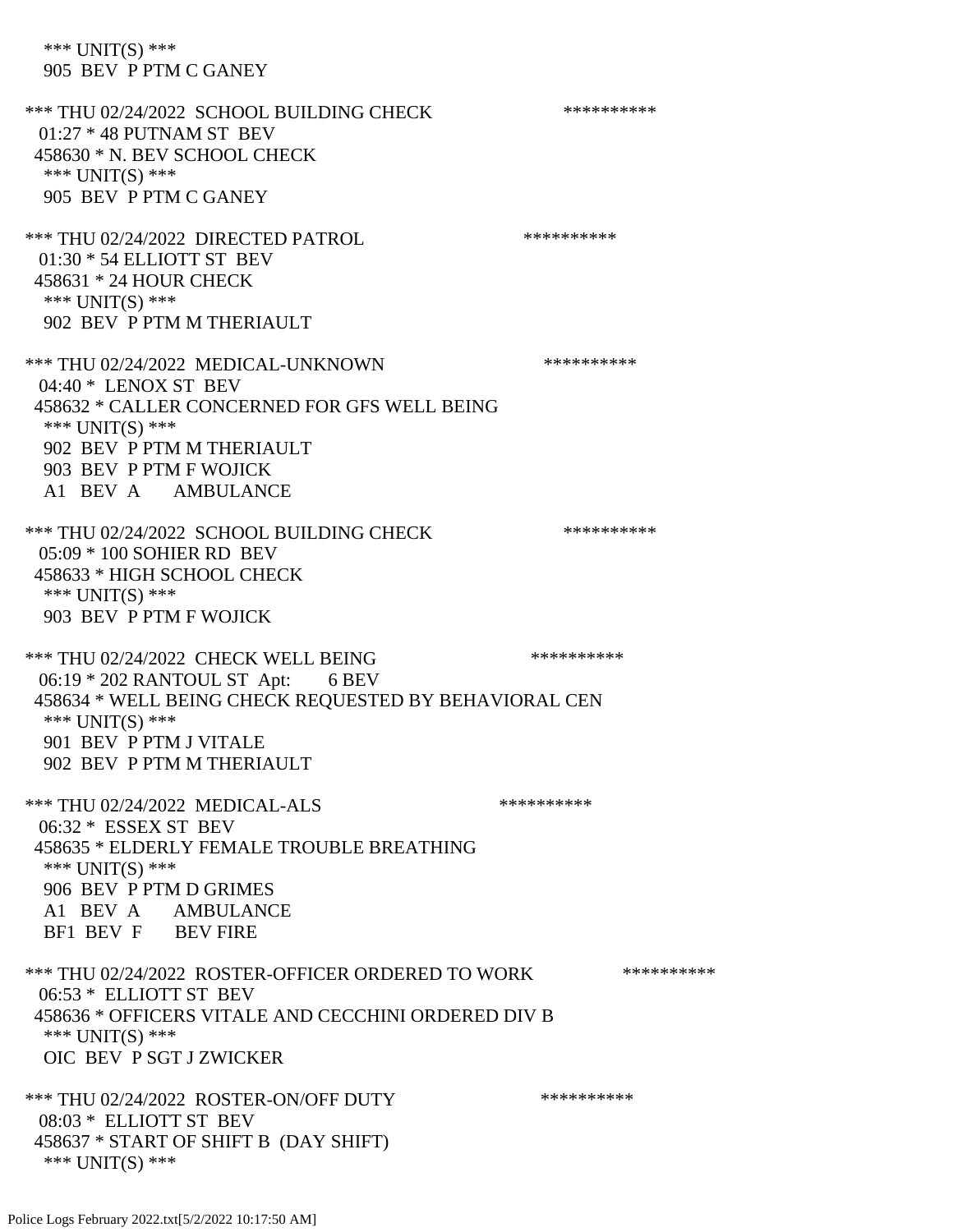## OIC BEV PLT J SHAIRS

| *** THU 02/24/2022 BUILDING CHECK<br>08:21 * EAST LOTHROP ST BEV<br>458638 * TEMPLE BNAI ABRAHAM CHECK<br>*** UNIT(S) ***<br>904 BEV P PTM D GAGNON RES J. PAGE         | ********** |
|-------------------------------------------------------------------------------------------------------------------------------------------------------------------------|------------|
| *** THU 02/24/2022 BUILDING CHECK<br>08:29 * BAYVIEW AV and HOSPITAL PT BEV<br>458639 * HOSPITALL POINT CHECK<br>*** $UNIT(S)$ ***                                      | ********** |
| 904 BEV P PTM D GAGNON RES J. PAGE                                                                                                                                      |            |
| *** THU 02/24/2022 PARK/PLAYGROUND CHECK<br>08:41 * 55 OBER ST BEV<br>458640 * LYNCH PARK CHECK<br>*** UNIT(S) ***                                                      | ********** |
| 904 BEV P PTM D GAGNON RES J. PAGE                                                                                                                                      |            |
| *** THU 02/24/2022 COMMUNITY IMPACT UNIT<br>08:50 * RIVER ST BEV<br>458641 * RUN GUESTS FOR WARRANTS AND SO STATUS<br>*** UNIT(S) ***<br>CIU BEV P PTM E ABRAHAMSO      | ********** |
| *** THU 02/24/2022 HOMELESS RELATED<br>08:54 * 175 ELLIOTT ST BEV<br>458642 * FOLLOW UP WITH BLUTE<br>*** UNIT(S) ***<br>CIU BEV P PTM E ABRAHAMSO                      | ********** |
| *** THU 02/24/2022 COMMUNITY IMPACT UNIT<br>09:00 * CHARNOCK ST BEV<br>458643 * FOLLOW UP ON 458620 OFFENSIVE GRAFFITTI<br>*** UNIT(S) ***<br>CIU BEV P PTM E ABRAHAMSO | ********** |
| *** THU 02/24/2022 ASSIST BEVERLY FIRE DEPT<br>09:04 * 83 HERRICK ST BEV<br>458644 * ASSIST BFD WITH ODOR OF GAS<br>*** UNIT(S) ***<br>903 BEV P PTM S LANE             | ********** |
| *** THU 02/24/2022 BUILDING CHECK<br>09:06 * BROUGHTON DR BEV<br>458645 * BROUGHTON DRIVE GENERAL PATROL<br>*** $UNIT(S)$ ***<br>904 BEV P PTM D GAGNON RES J. PAGE     | ********** |
| *** THU 02/24/2022 SCHOOL BUILDING CHECK<br>09:22 * 41 BRIMBAL AV BEV<br>458646 * HANNAH ELEMENTARY SCHOOL CHECK<br>*** UNIT(S) ***                                     | ********** |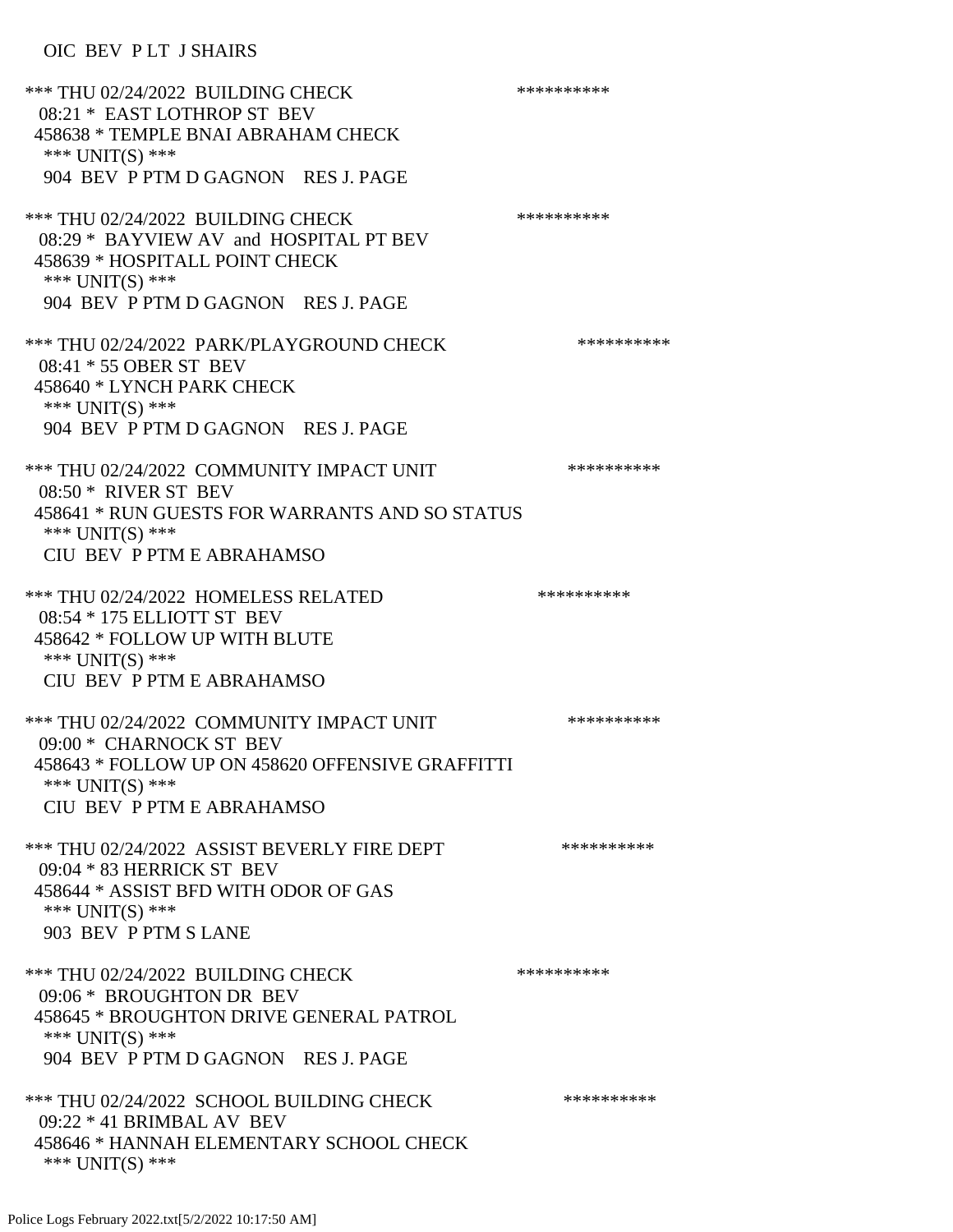#### 904 BEV P PTM D GAGNON RES J. PAGE

\*\*\* THU 02/24/2022 SCHOOL BUILDING CHECK \*\*\*\*\*\*\*\*\*\*\* 09:35 \* 20 EISENHOWER AV BEV 458647 \* COVE ELEMENTARY SCHOOL CHECK \*\*\* UNIT(S) \*\*\* 904 BEV P PTM D GAGNON RES J. PAGE \*\*\* THU 02/24/2022 BUILDING CHECK \*\*\*\*\*\*\*\*\*\*\*\*\*\* 09:48 \* COLE ST and PARADISE RD BEV 458648 \* CAMP PARADISE CHECK \*\*\* UNIT(S) \*\*\* 904 BEV P PTM D GAGNON RES J. PAGE \*\*\* THU 02/24/2022 BUILDING CHECK \*\*\*\*\*\*\*\*\*\*\*\* 10:01 \* ESSEX ST BEV 458649 \* CARE ONE AT ESSEX PARK CHECK \*\*\* UNIT(S) \*\*\* 904 BEV P PTM D GAGNON RES J. PAGE \*\*\* THU 02/24/2022 FRAUD/CHECK \*26A \*\*\*\*\*\*\*\*\*\* 10:05 \* 500 CUMMINGS CENTER -- BEV 458650 \* CHECK FRAUD \*\*\* UNIT(S) \*\*\* 901 BEV P PTM J VITALE \*\*\* THU 02/24/2022 ROSTER-OFFICER ORDERED TO WORK \*\*\*\*\*\*\*\*\*\*\*\* 10:08 \* ELLIOTT ST BEV 458651 \* OFF ABRAHAMSON ORDERED TO WORK DIV C \*\*\* UNIT(S) \*\*\* OIC BEV P LT J SHAIRS \*\*\* THU 02/24/2022 PARK/PLAYGROUND CHECK \*\*\*\*\*\*\*\*\*\*\*\* 10:45 \* 0 LOTHROP ST and DANE ST BEV 458652 \* DANE STREET BEACH CHECK \*\*\* UNIT(S) \*\*\* 904 BEV P PTM D GAGNON RES J. PAGE \*\*\* THU 02/24/2022 BUILDING CHECK \*\*\*\*\*\*\*\*\*\*\*\* 10:53 \* BUTMAN ST BEV 458653 \* POLICE MEMORIAL/CENTRAL CEMETERY CHECK \*\*\* UNIT(S) \*\*\* 904 BEV P PTM D GAGNON RES J. PAGE \*\*\* THU 02/24/2022 SUSP ACTIVITY-MOTOR VEHICLE \*\*\*\*\*\*\*\*\*\*\*\* 11:02 \* 9 CURTIS PT PT BEV 458654 \* SUSP MV IN AREA \*\*\* UNIT(S) \*\*\* 904 BEV P PTM D GAGNON RES J. PAGE 905 BEV P PTM T SLAVIN \*\*\* THU 02/24/2022 ASSIST CITIZEN \*\*\*\*\*\*\*\*\*\*\*\* 11:41 \* 0 ELLIOTT ST and CUMMINGS CENTER BEV 458655 \* ASSIST PARTY W POSSIBLE STOLEN PART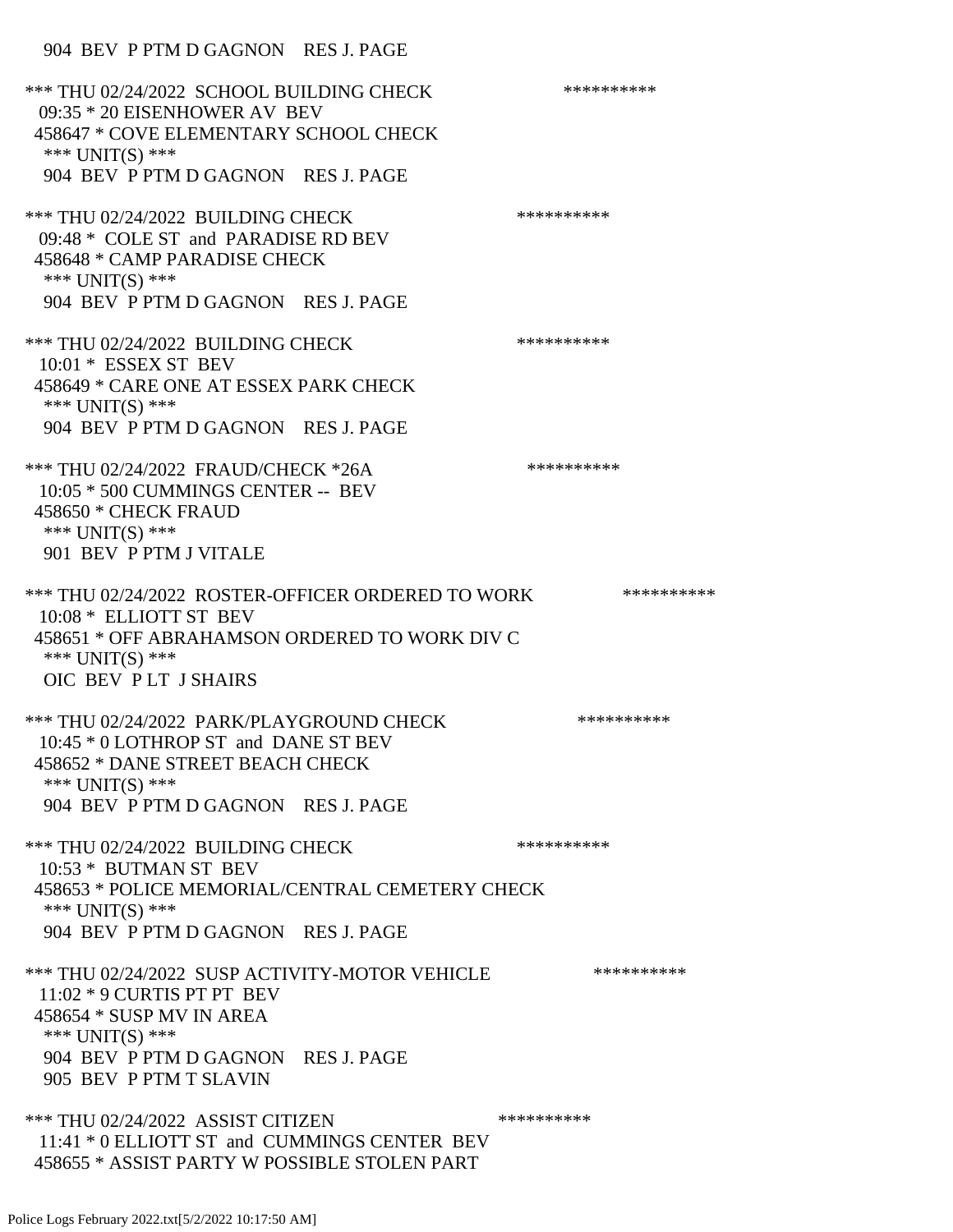| *** $UNIT(S)$ ***<br>901 BEV P PTM J VITALE                                                                                                                            |            |
|------------------------------------------------------------------------------------------------------------------------------------------------------------------------|------------|
| *** THU 02/24/2022 MEDICAL-ALS<br>11:55 * LONGWOOD AV BEV<br>458656 * UNRESPONSIVE MALE<br>*** $UNIT(S)$ ***<br>903 BEV P PTM S LANE<br>905 BEV P PTM T SLAVIN         | ********** |
| *** THU 02/24/2022 ASSIST DCF<br>12:25 * BROUGHTON DR BEV<br>458657 * ASSIST DCF WITH REMOVING 2 CHILDREN<br>*** $UNIT(S)$ ***<br>904 BEV P PTM D GAGNON RES J. PAGE   | ********** |
| *** THU 02/24/2022 MV-ACCIDENT HIT-RUN/PROP DAM<br>$13:02 * 55$ DODGE ST BEV<br>458658 * MVA<br>*** $UNIT(S)$ ***<br>903 BEV P PTM S LANE                              | ********** |
| *** THU 02/24/2022 BUILDING CHECK<br>$13:32 * ESSEX ST BEV$<br>458659 * PRESENCE PATROL OF YMCA PARKING AREA.<br>*** UNIT(S) ***<br>904 BEV P PTM D GAGNON RES J. PAGE | ********** |
| *** THU 02/24/2022 NOTIFICATION                                                                                                                                        | ********** |
| 13:35 * 175 ELLIOTT ST BEV<br>458660 * PARTY CONTINUES TO VIOLATE ORDER--Q1 POS<br>*** UNIT(S) ***<br>H1 BEV P PTM R HEGARTY                                           |            |
| *** THU 02/24/2022 CHECK WELL BEING<br>13:54 * 52 GLIDDEN ST BEV<br>458661 * CHECK ON PARTY, POSSIBLY SICK<br>*** $UNIT(S)$ ***<br>901 BEV P PTM J VITALE              | ********** |
| *** THU 02/24/2022 COMMUNITY IMPACT UNIT<br>14:46 * ELLIOTT ST BEV<br>458662 * FOLLOW UP W MARK RAZA<br>*** UNIT(S) ***<br>CIU BEV P PTM E ABRAHAMSO                   | ********** |
| *** THU 02/24/2022 ASSIST BEVERLY FIRE DEPT<br>14:52 * 29 HULL ST BEV<br>458663 * ASSIST BFD<br>*** $UNIT(S)$ ***<br>904 BEV P PTM D GAGNON RES J. PAGE                | ********** |
|                                                                                                                                                                        |            |
| *** THU 02/24/2022 ROSTER-ON/OFF DUTY<br>15:26 * ELLIOTT ST BEV                                                                                                        | ********** |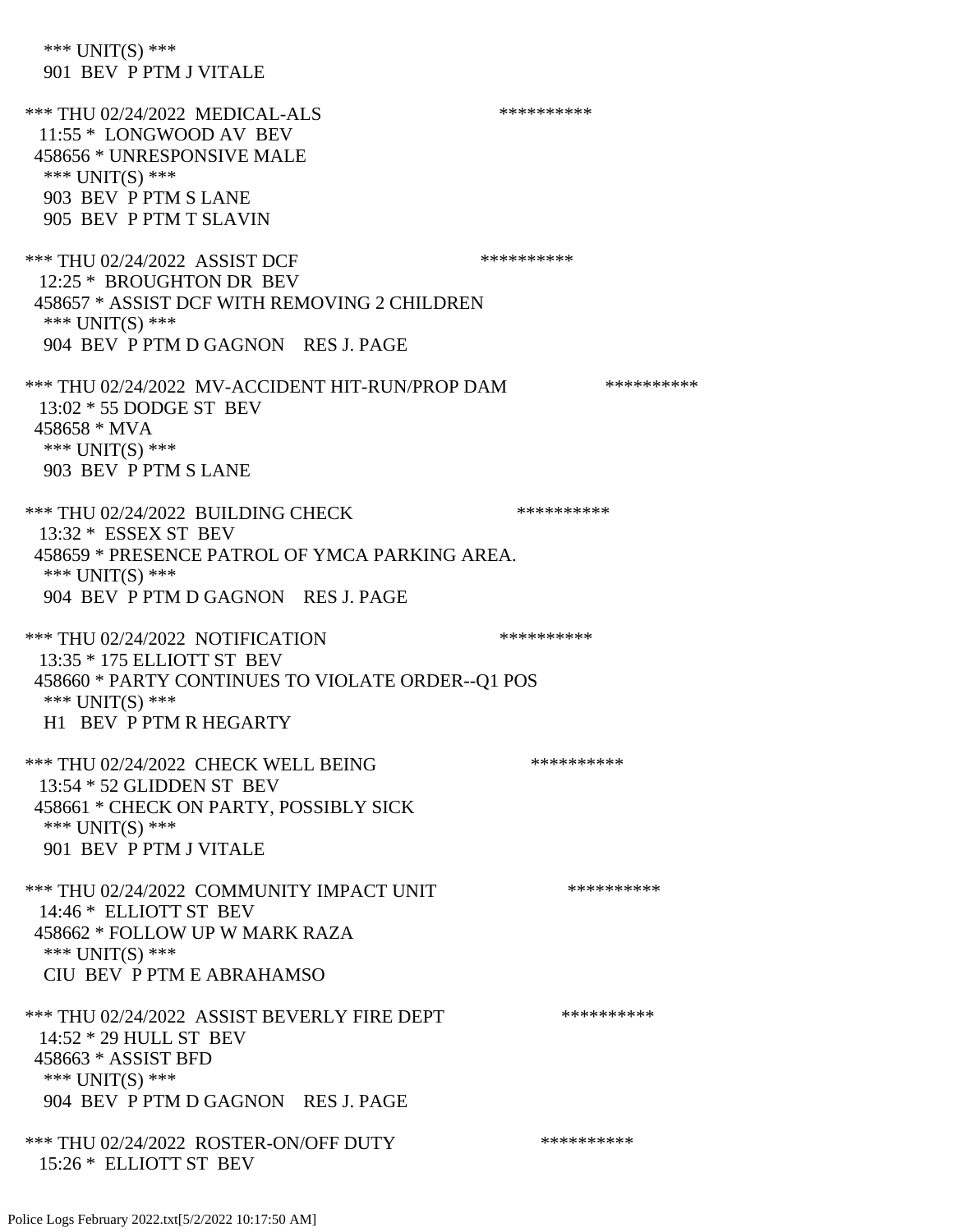458664 \* START OF SHIFT C \*\*\* UNIT(S) \*\*\* OIC BEV P LT M PANJWANI \*\*\* THU 02/24/2022 911 HANG UP \*\*\*\*\*\*\*\*\*\*\*\*\* 16:30 \* 34 TOZER RD BEV 458665 \* 9-1-1 HANGUP \*\*\* UNIT(S) \*\*\* 902 BEV P PTM M MALONE 903 BEV P PTM M GELINEAU \*\*\* THU 02/24/2022 MEDICAL-UNKNOWN \*\*\*\*\*\*\*\*\*\* 16:32 \* PLEASANT ST BEV 458666 \* MEDICAL ALARM PULLED- NO RESPONSE FROM PT. \*\*\* UNIT(S) \*\*\* 901 BEV P PTM E GOODELL A1 BEV A AMBULANCE \*\*\* THU 02/24/2022 209A ORDER SERVED \*\*\*\*\*\*\*\*\*\* 16:51 \* HAYES AV BEV 458667 \* ATTEMPT TO SERVE 209A FROM CONNECTICUT \*\*\* UNIT(S) \*\*\* 901 BEV P PTM E GOODELL \*\*\* THU 02/24/2022 DOM. VIOL. WARRANT ATTEMPT \*\*\*\*\*\*\*\*\*\*\*\* 17:10 \* SOHIER RD BEV 458668 \* ATTEMPT TO SERVE DOMESTIC VIOLENCE WARRANT \*\*\* UNIT(S) \*\*\* 903 BEV P PTM M GELINEAU 905 BEV P PTM D GRIMES 912 BEV P SGT J TACHE \*\*\* THU 02/24/2022 MV-ACCIDENT PROPERTY DAMAGE \*\*\*\*\*\*\*\*\*\*\* 17:48 \* 0 CABOT ST and BECKFORD ST BEV 458669 \* MINOR MVA \*\*\*  $UNIT(S)$  \*\*\* 903 BEV P PTM M GELINEAU 905 BEV P PTM D GRIMES \*\*\* THU 02/24/2022 PRESCRIPTION DRUG STLN/LOST \*\*\*\*\*\*\*\*\*\* 18:52 \* 18 DUNHAM RD BEV 458670 \* LOST PURSE CONTAINING MEDS \*\*\* UNIT(S) \*\*\* H2 BEV P PTM R HEGARTY \*\*\* THU 02/24/2022 ASSIST CITIZEN \*\*\*\*\*\*\*\*\*\* 19:40 \* 286 CABOT ST BEV 458671 \* ASSIST FATHER WITH SON \*\*\* UNIT(S) \*\*\* 902 BEV P PTM M MALONE 903 BEV P PTM M GELINEAU \*\*\* THU 02/24/2022 ALARMS-COMMERCIAL \*\*\*\*\*\*\*\*\*\* 20:58 \* 181 ELLIOTT ST BEV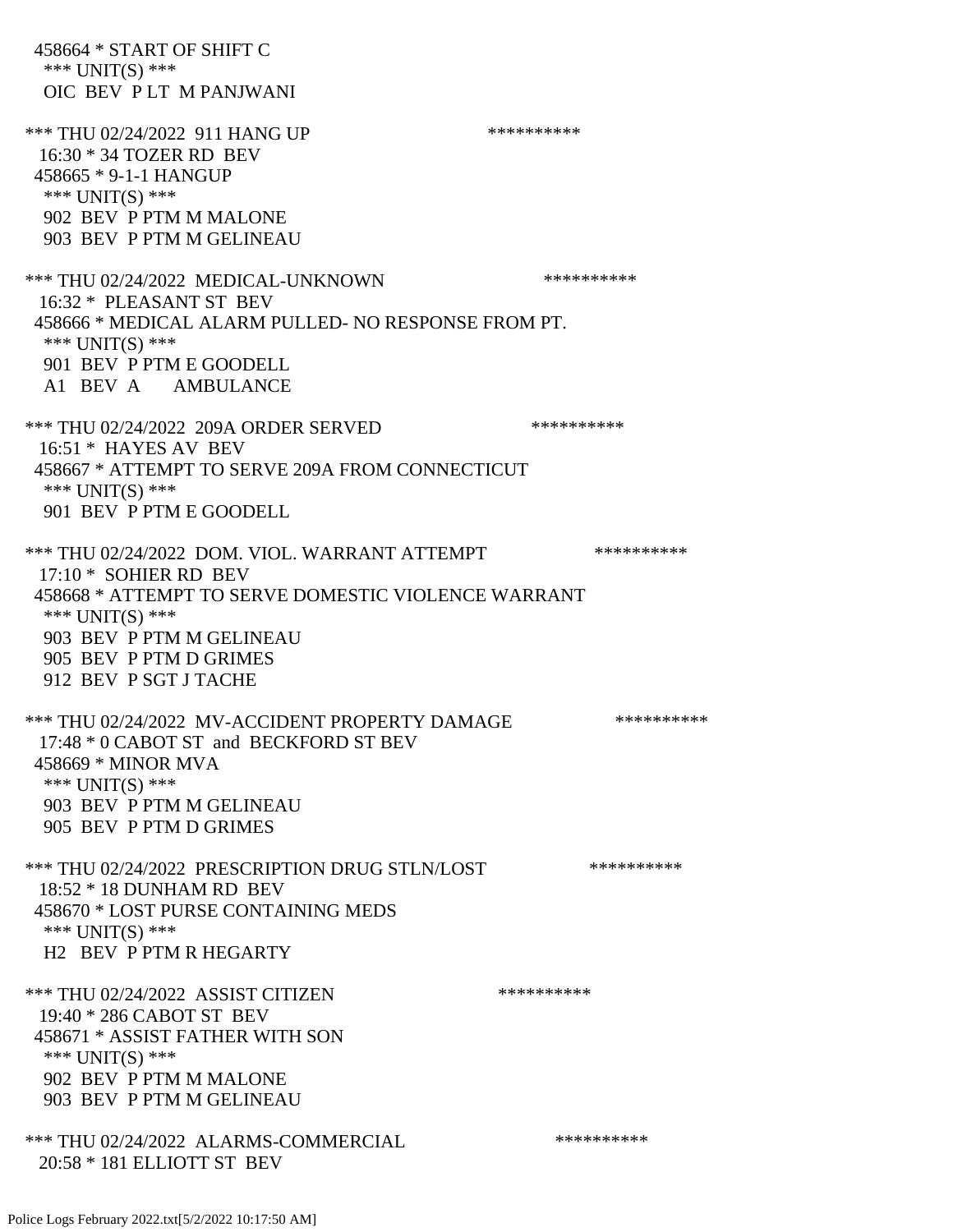458672 \* CONFERENCE ROOM INFRARED MOTION ALARM \*\*\* UNIT(S) \*\*\* 901 BEV P PTM E GOODELL 903 BEV P PTM E ABRAHAMSO \*\*\* THU 02/24/2022 MEDICAL-MENTAL HEALTH \*\*\*\*\*\*\*\*\*\* 22:00 \* PARK ST BEV 458674 \* CHECK ON MALE IN NEED OF EVAL \*\*\* UNIT(S) \*\*\* 901 BEV P PTM E GOODELL 902 BEV P PTM M MALONE \*\*\* THU 02/24/2022 SUSP ACTIVITY \*\*\*\*\*\*\*\*\*\*\*\* 22:40 \* 498 RANTOUL ST BEV 458675 \* LEROY BACK PANHANDLING \*\*\* UNIT(S) \*\*\* SIE5 BEV P SGT E HATHON \*\*\* THU 02/24/2022 NOTIFICATION \*\*\*\*\*\*\*\*\*\*\*\* 23:04 \* 498 RANTOUL ST BEV 458676 \* PACT TEAM NOTIFIED AFTER PANHANDLING \*\*\* UNIT(S) \*\*\* 903 BEV P PTM E ABRAHAMSO \*\*\* THU 02/24/2022 ROSTER-ON/OFF DUTY \*\*\*\*\*\*\*\*\*\* 23:30 \* ELLIOTT ST BEV 458677 \* START OF SHIFT A \*\*\* UNIT(S) \*\*\* OIC BEV P LT D COSTA \*\*\* THU 02/24/2022 ALARMS-COMMERCIAL \*\*\*\*\*\*\*\*\*\* 23:31 \* 143 BRIMBAL AV BEV 458678 \* GENERAL, KITCHEN, & POOL ROOM MOTION \*\*\* UNIT(S) \*\*\* 905 BEV P PTM D GRIMES 906 BEV P PTM K COLETTI \*\*\* FRI 02/25/2022 BUILDING CHECK \*\*\*\*\*\*\*\*\*\* 00:09 \* ELLIOTT ST BEV 458679 \* WALGREENS CHECK \*\*\* UNIT(S) \*\*\* 902 BEV P PTM P FIDRYCH \*\*\* FRI 02/25/2022 DOMESTIC-DRUNKENNESS \*90E \*\*\*\*\*\*\*\*\*\* 00:30 \* 15 WHITNEY AV Apt: 1L BEV 458680 \* PARTY CUT HIMSELF \*\*\* UNIT(S) \*\*\* 902 BEV P PTM P FIDRYCH 904 BEV P PTM S CECCHINI A1 BEV A AMBULANCE H2 BEV P PTM F WOJICK \*\*\* FRI 02/25/2022 NOTIFICATION \*\*\*\*\*\*\*\*\*\* 00:48 \* 348 RANTOUL ST Apt: 203 BEV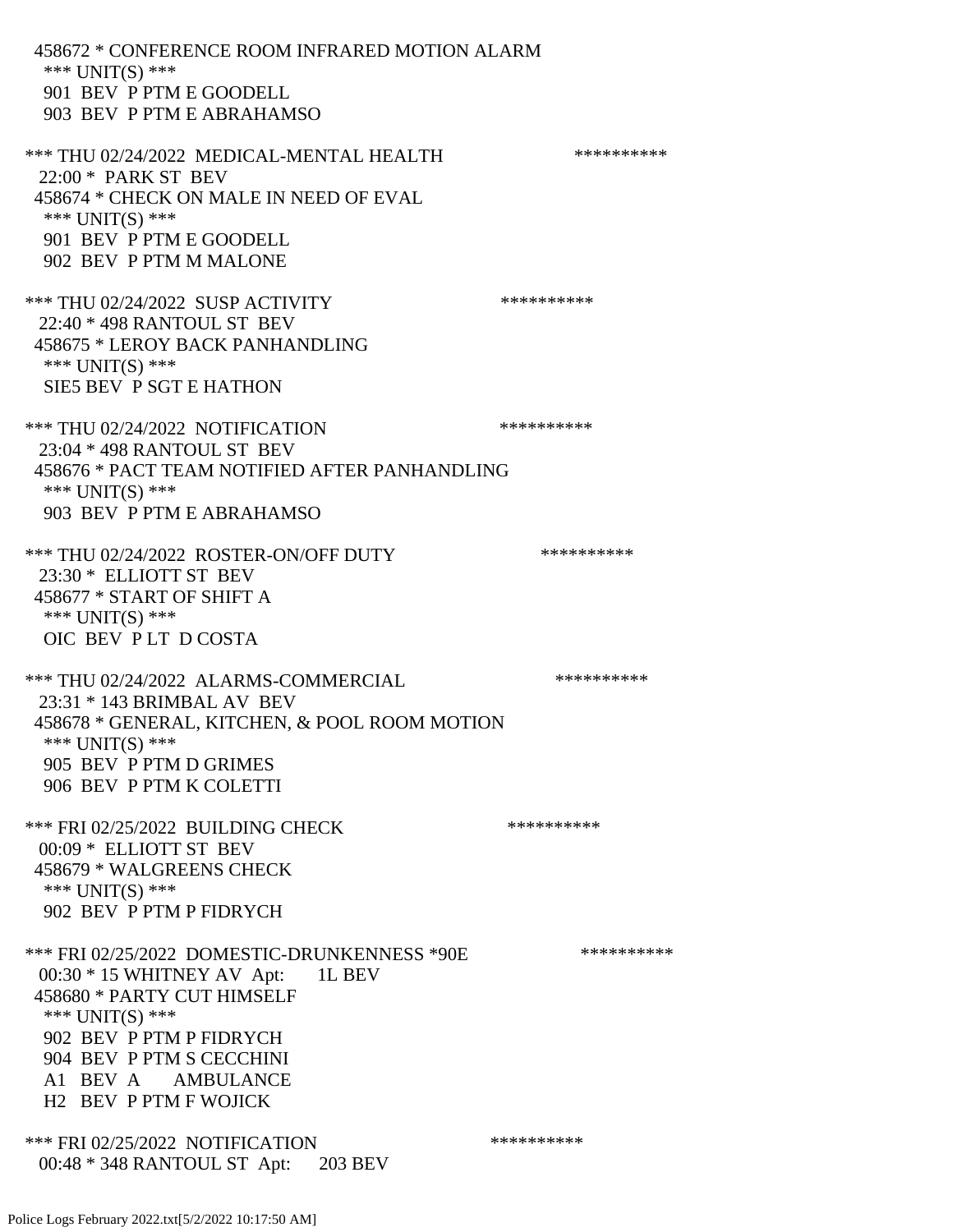| 458681 * PEABODY POLICE<br>*** UNIT(S) ***<br>901 BEV P PTM J VITALE                                                                                                     |            |
|--------------------------------------------------------------------------------------------------------------------------------------------------------------------------|------------|
| *** FRI 02/25/2022 BAR CHECK<br>$00:55 * 20$ CABOT ST BEV<br>458682 * ANCHOR BAR CHECK<br>*** $UNIT(S)$ ***<br>902 BEV P PTM P FIDRYCH                                   | ********** |
| *** FRI 02/25/2022 PARK/PLAYGROUND CHECK<br>$01:11 * 0$ PORTER ST BEV<br>458683 * GILLIS PARK CHECK<br>*** UNIT(S) ***<br>902 BEV P PTM P FIDRYCH                        | ********** |
| *** FRI 02/25/2022 BUILDING CHECK<br>01:11 * DODGE ST BEV<br>458684 * CVS PLAZA CHECK<br>*** UNIT(S) ***<br>905 BEV P PTM E SCHULTZ                                      | ********** |
| *** FRI 02/25/2022 TRAIN STATION CHECK<br>01:19 * 10 PARK ST BEV<br>458685 * BEVERLY DEPOT CHECK<br>*** UNIT(S) ***<br>902 BEV P PTM P FIDRYCH                           | ********** |
| *** FRI 02/25/2022 PARKING COMP-BLK DRIVEWAY<br>06:35 * 4 ROOSEVELT AV BEV<br>458686 * BLOCKED DRIVEWAY<br>*** UNIT(S) ***<br>905 BEV P PTM E SCHULTZ                    | ********** |
| *** FRI 02/25/2022 ALARMS-RESIDENTIAL<br>$07:31 * 34$ HAVEN WY BEV<br>458687 * GARAGE DOOR ALARM<br>*** UNIT(S) ***<br>901 BEV P PTM J VITALE<br>905 BEV P PTM E SCHULTZ | ********** |
| *** FRI 02/25/2022 ROSTER-ON/OFF DUTY<br>08:00 * ELLIOTT ST BEV<br>458688 * START OF SHIFT B (DAY SHIFT)<br>*** UNIT(S) ***<br>OIC BEV PLT J SHAIRS                      | ********** |
| *** FRI 02/25/2022 MV-ACCIDENT PROPERTY DAMAGE<br>08:01 * 28 PICKETT ST BEV<br>458689 * FEMALE HIT PARKED CAR<br>*** $UNIT(S)$ ***<br><b>H1 BEV P PTM C STANTON</b>      | ********** |
| *** FRI 02/25/2022 ALARMS-RESIDENTIAL                                                                                                                                    | ********** |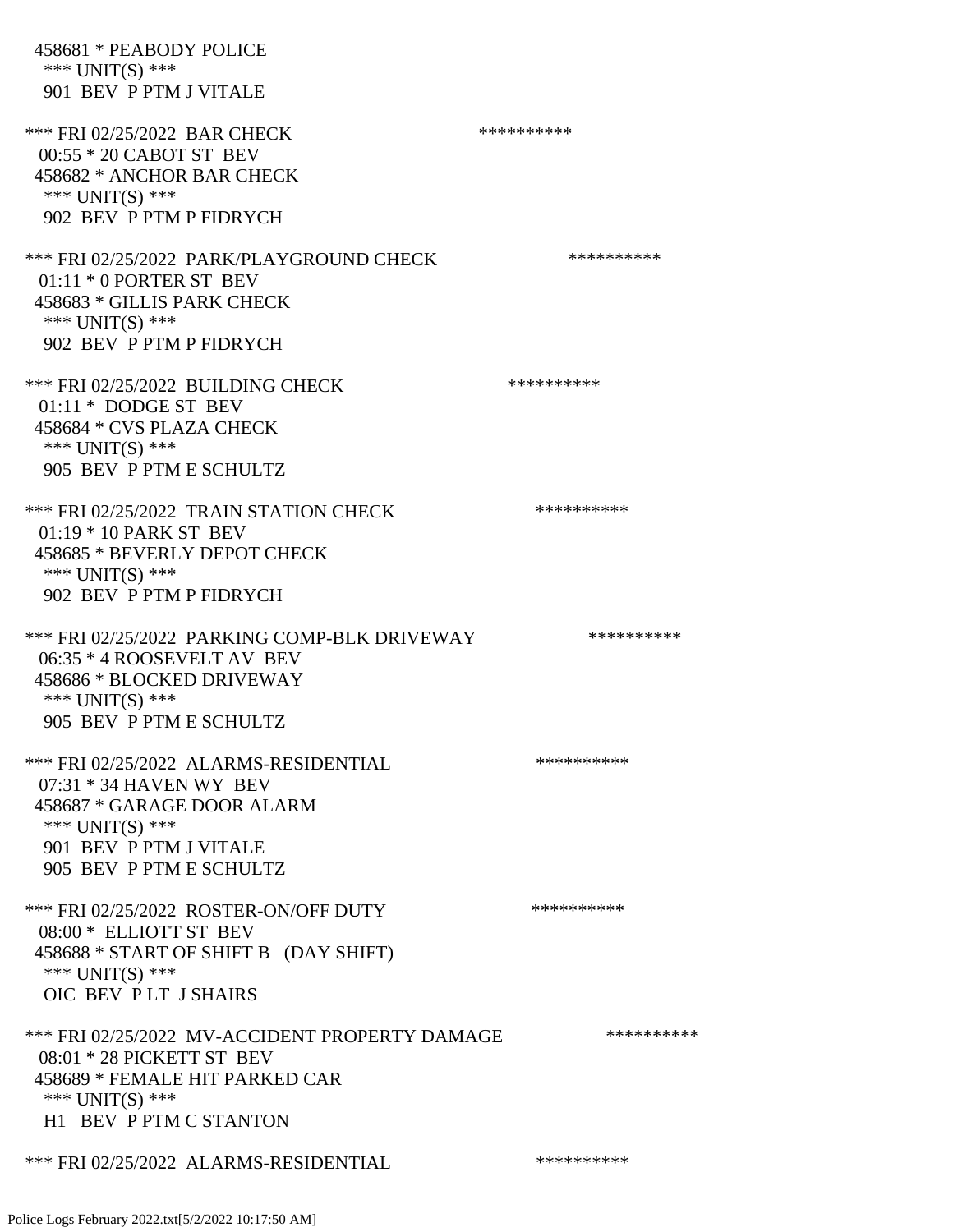08:33 \* 802 HALE ST Apt: A BEV 458690 \* RES. BURG ALARM \*\*\* UNIT(S) \*\*\* 905 BEV P PTM D GAGNON RES J. PAGE \*\*\* FRI 02/25/2022 NOTIFICATION \*\*\*\*\*\*\*\*\*\* 08:35 \* 9 MILL ST BEV 458691 \* NOTIFICATION OF PRISONER RELEASE \*\*\* UNIT(S) \*\*\* 903 BEV P PTM J VITALE \*\*\* FRI 02/25/2022 DIRECTED PATROL \*\*\*\*\*\*\*\*\*\*\*\* 09:37 \* 14 NELSON AV BEV 458693 \* HOUSE CHECK \*\*\* UNIT(S) \*\*\* 905 BEV P PTM D GAGNON RES J. PAGE \*\*\* FRI 02/25/2022 WINTER PARKING BAN \*\*\*\*\*\*\*\*\*\* 09:41 \* 13 EDWARDS ST BEV 458694 \* CAR PARKED ON ROADWAY DISRUPTING TRAFFIC \*\*\* UNIT(S) \*\*\* 913 BEV P SGT M HENEBURY \*\*\* FRI 02/25/2022 NOTIFICATION \*\*\*\*\*\*\*\*\*\* 10:28 \* 19 RADCLIFF RD BEV 458695 \* CHECK ON PARTY FOR PROBATION \*\*\* UNIT(S) \*\*\* 905 BEV P PTM D GAGNON RES J. PAGE 912 BEV P SGT J SHAIRS \*\*\* FRI 02/25/2022 ALARMS-COMMERCIAL \*\*\*\*\*\*\*\*\*\* 11:25 \* 221 CABOT ST BEV 458696 \* COMMERCIAL BRUGLAR ALARM \*\*\* UNIT(S) \*\*\* 901 BEV P PTM K THOMASSON 902 BEV P PTM W CARGILE \*\*\* FRI 02/25/2022 WINTER PARKING BAN \*\*\*\*\*\*\*\*\*\* 11:40 \* 175 ELLIOTT ST BEV 458697 \* LATE ENTRY-WINTER PARKING BAN \*\*\* UNIT(S) \*\*\* CHA3 BEV P CPT R RUSSO \*\*\* FRI 02/25/2022 ASSIST MASS STATE POLICE \*\*\*\*\*\*\*\*\*\* 11:53 \* RT 128N HW and EXIT 17 BEV 458698 \* SINGLE VEHICLE OFF THE ROAD 128 NB \*\*\* UNIT(S) \*\*\* 904 BEV P PTM R HEGARTY \*\*\* FRI 02/25/2022 FRAUD-IDENTITY THEFT\*26F \*\*\*\*\*\*\*\*\*\*\*\*\* 12:21 \* 55 WESTERN AV BEV 458699 \* FEMALE RPT IDENTITY USED WITH GRID ELECTRIC \*\*\* UNIT(S) \*\*\* 901 BEV P PTM K THOMASSON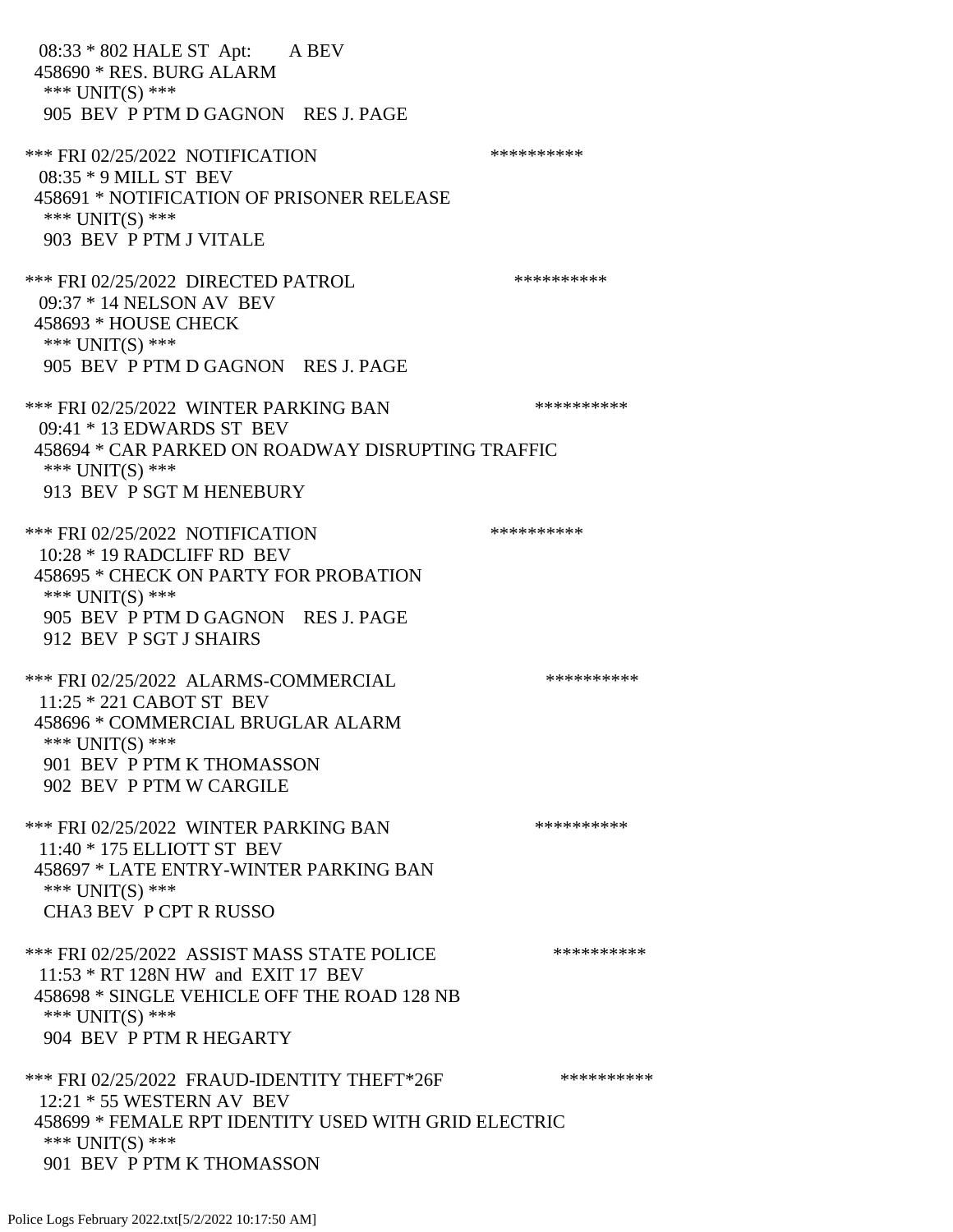\*\*\* FRI 02/25/2022 ALARMS-COMMERCIAL \*\*\*\*\*\*\*\*\*\* 12:46 \* 50 DODGE ST BEV 458700 \* ALARM, PERSON WALKED INTO CLOSED BUSINESS \*\*\* UNIT(S) \*\*\* 905 BEV P PTM D GAGNON RES J. PAGE \*\*\* FRI 02/25/2022 MEDICAL-ALS \*\*\*\*\*\*\*\*\*\*\*\*\* 13:16 \* SUMMER ST BEV 458701 \* MEDICAL ALERT WITH NO CONTACT \*\*\* UNIT(S) \*\*\* 903 BEV P PTM J VITALE A1 BEV A AMBULANCE \*\*\* FRI 02/25/2022 FRAUD/CHECK \*26A \*\*\*\*\*\*\*\*\*\* 14:26 \* 7 INDIAN HILL HL BEV 458702 \* ALTERED CHECK \*\*\* UNIT(S) \*\*\* 904 BEV P PTM R HEGARTY \*\*\* FRI 02/25/2022 MEDICAL-ALS \*\*\*\*\*\*\*\*\*\*\*\*\*\* 15:03 \* CHASE ST BEV 458703 \* 56 Y/O FEMALE DIFFICULTY BREATHING \*\*\* UNIT(S) \*\*\* 901 BEV P PTM K THOMASSON 902 BEV P PTM W CARGILE \*\*\* FRI 02/25/2022 MEDICAL-ALS \*\*\*\*\*\*\*\*\*\* 15:22 \* CRESSY ST BEV 458704 \* 93 YR OLD CHEST PAIN W/ DIFFICULTY BREATHING \*\*\* UNIT(S) \*\*\* 905 BEV P PTM D GAGNON RES J. PAGE \*\*\* FRI 02/25/2022 ROSTER-ON/OFF DUTY \*\*\*\*\*\*\*\*\*\* 15:29 \* ELLIOTT ST BEV 458705 \* START OF SHIFT C \*\*\* UNIT(S) \*\*\* OIC BEV P LT M PANJWANI \*\*\* FRI 02/25/2022 ROSTER-OFFICER ORDERED TO WORK \*\*\*\*\*\*\*\*\*\*\* 17:00 \* ELLIOTT ST BEV 458707 \* OFC COLETTI ORDERED FOR DIV A \*\*\* UNIT(S) \*\*\* OIC BEV P LT M PANJWANI \*\*\* FRI 02/25/2022 ROSTER-OFFICER ORDERED TO WORK \*\*\*\*\*\*\*\*\*\*\* 17:01 \* ELLIOTT ST BEV 458708 \* OFC MARRS ORDERED FOR DIV A \*\*\* UNIT(S) \*\*\* OIC BEV P LT M PANJWANI \*\*\* FRI 02/25/2022 PARKING COMPLAINT - GENERAL \*\*\*\*\*\*\*\*\*\* 17:25 \* 0 CABOT ST and SUMMIT AV BEV 458709 \* ANCHOR PARKING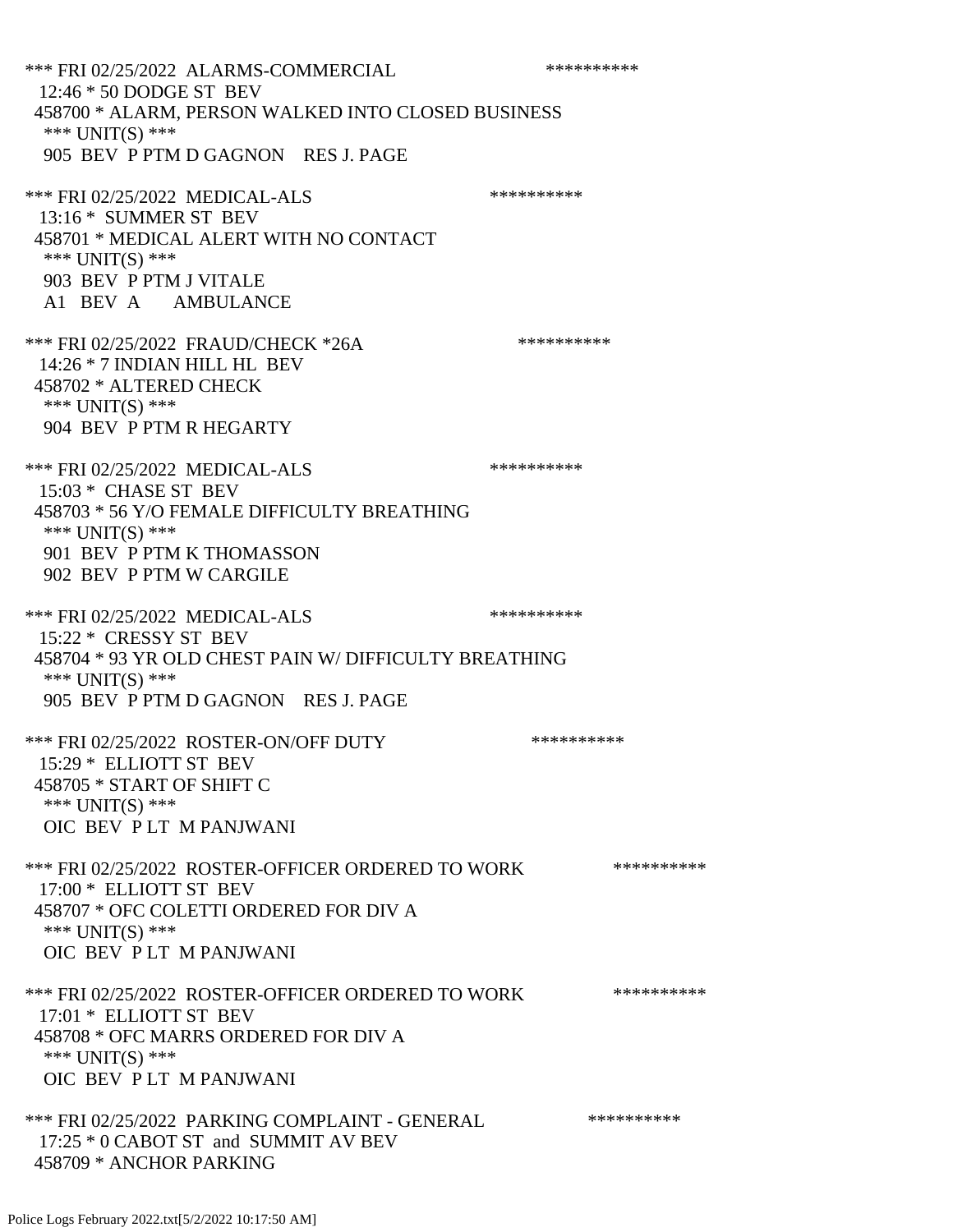\*\*\* UNIT(S) \*\*\* 907 BEV P PTM R KNIGHT \*\*\* FRI 02/25/2022 ALARMS-COMMERCIAL \*\*\*\*\*\*\*\*\*\* 18:00 \* 21 ENON ST BEV 458710 \* KITCHEN MOTION ALARM \*\*\*  $UNIT(S)$  \*\*\* 905 BEV P PTM R HEGARTY \*\*\* FRI 02/25/2022 MEDICAL-ALS \*\*\*\*\*\*\*\*\*\*\*\* 18:34 \* WALNUT AV BEV 458711 \* FEMALE POSSIBLY HAVING A STROKE \*\*\* UNIT(S) \*\*\* 903 BEV P PTM C STANTON 905 BEV P PTM R HEGARTY A1 BEV A AMBULANCE BF1 BEV F BEV FIRE \*\*\* FRI 02/25/2022 SUSP ACTIVITY-MOTOR VEHICLE \*\*\*\*\*\*\*\*\*\*\* 18:58 \* 38 DUNHAM RD BEV 458712 \* WHITE SUV RUNNING FOR SEVERAL HOURS \*\*\* UNIT(S) \*\*\* 903 BEV P PTM C STANTON 905 BEV P PTM R HEGARTY \*\*\* FRI 02/25/2022 MEDICAL-MENTAL HEALTH \*\*\*\*\*\*\*\*\*\* 19:02 \* RANTOUL ST BEV 458713 \* PARTY CUTTING WRIST \*\*\* UNIT(S) \*\*\* 901 BEV P PTM W CARGILE 904 BEV P PTM H GEARY A1 BEV A AMBULANCE \*\*\* FRI 02/25/2022 MV TOW - BEVERLY AUTO \*\*\*\*\*\*\*\*\*\* 20:26 \* 0 WATER ST BEV 458714 \* PARTY NEEDED A TOW \*\*\* UNIT(S) \*\*\* 902 BEV P PTM J MARRS 907 BEV P PTM R KNIGHT \*\*\* FRI 02/25/2022 DOMESTIC-VERBAL ARGUMENT \*\*\*\*\*\*\*\*\*\*\*\* 20:32 \* ELLIOTT ST BEV 458715 \* EX HUSBAND KNOCKING ON THE FRONT DOOR \*\*\* UNIT(S) \*\*\* 901 BEV P PTM W CARGILE 903 BEV P PTM C STANTON \*\*\* FRI 02/25/2022 MV STOP-ARREST/SUMMONS \*\*\*\*\*\*\*\*\*\* 21:29 \* 0 ELLIOTT ST and PARK ST BEV 458716 \* MV STOP MA REG 9RYS80 \*\*\* UNIT(S) \*\*\* 907 BEV P PTM R KNIGHT SIE5 BEV P SGT E HATHON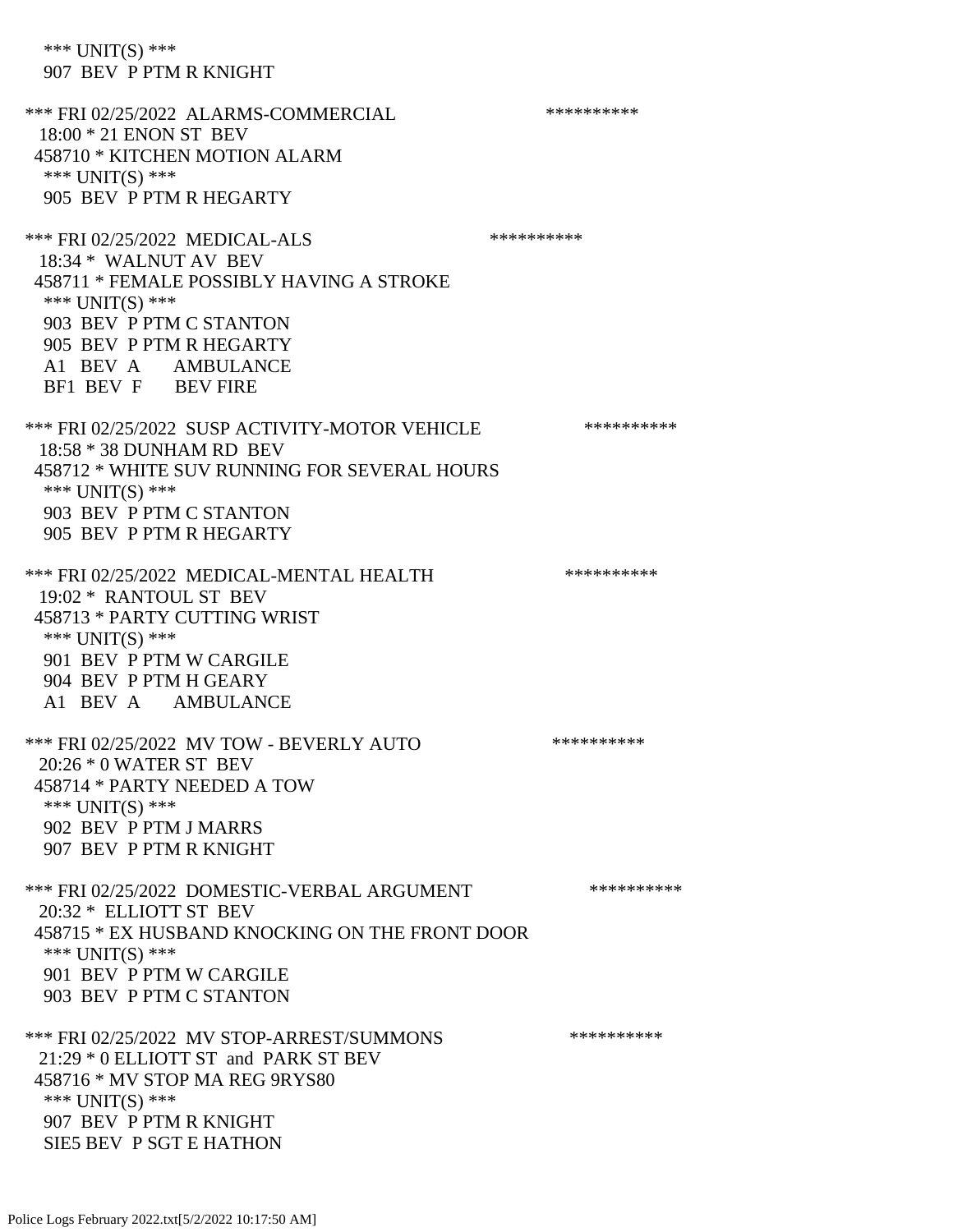\*\*\* FRI 02/25/2022 ROSTER-ON/OFF DUTY \*\*\*\*\*\*\*\*\*\* 23:45 \* ELLIOTT ST BEV 458717 \* START OF SHIFT A \*\*\* UNIT(S) \*\*\* OIC BEV P LT D COSTA \*\*\* SAT 02/26/2022 BUILDING CHECK \*\*\*\*\*\*\*\*\*\*\*\* 01:37 \* RANTOUL ST BEV 458719 \* 24 HOUR BUSINESS CHECK \*\*\* UNIT(S) \*\*\* 903 BEV P PTM F WOJICK \*\*\* SAT 02/26/2022 MENTAL HEALTH (NON MEDICAL) \*\*\*\*\*\*\*\*\*\*\*\* 07:23 \* BROADWAY BEV 458720 \* PARTY WANTS TO DIE \*\*\* UNIT(S) \*\*\* 901 BEV P PTM J VITALE 905 BEV P PTM K COLETTI A1 BEV A AMBULANCE \*\*\* SAT 02/26/2022 ROSTER-ON/OFF DUTY \*\*\*\*\*\*\*\*\*\* 07:27 \* ELLIOTT ST BEV 458721 \* START OF SHIFT B \*\*\* UNIT(S) \*\*\* OIC BEV P LT D COSTA \*\*\* SAT 02/26/2022 ALARMS-COMMERCIAL \*\*\*\*\*\*\*\*\*\* 08:11 \* 63 DODGE ST Apt: O-150 and CONANT ST BEV 458722 \* ATM BURGLAR ALARM \*\*\* UNIT(S) \*\*\* 902 BEV P PTM D DIVINCENZ 903 BEV P PTM S CECCHINI \*\*\* SAT 02/26/2022 ASSIST CITIZEN \*\*\*\*\*\*\*\*\*\*\* 09:20 \* 175 ELLIOTT ST BEV 458723 \* RICHARD LAQUAGLIA PICKED UP TRUCK KEYS \*\*\* UNIT(S) \*\*\* H2 BEV P PTM C STANTON \*\*\* SAT 02/26/2022 DISTURBANCE-NEIGHBORS \*\*\*\*\*\*\*\*\*\*\*\*\* 09:34 \* 17 ROUNDY ST Apt: 1 BEV 458724 \* NEIGHBOR DISPUTE \*\*\* UNIT(S) \*\*\* 902 BEV P PTM D DIVINCENZ \*\*\* SAT 02/26/2022 UNWANTED GUEST \*\*\*\*\*\*\*\*\*\*\*\*\*\* 09:35 \* 464 CABOT ST BEV 458725 \* MOTHER WANTS SONS G/F OUT OF HOUSE \*\*\* UNIT(S) \*\*\* 901 BEV P PTM E SCHULTZ 903 BEV P PTM S CECCHINI \*\*\* SAT 02/26/2022 CRUISER OUT OF SERVICE \*\*\*\*\*\*\*\*\*\*\*\*\* 09:35 \* 175 ELLIOTT ST BEV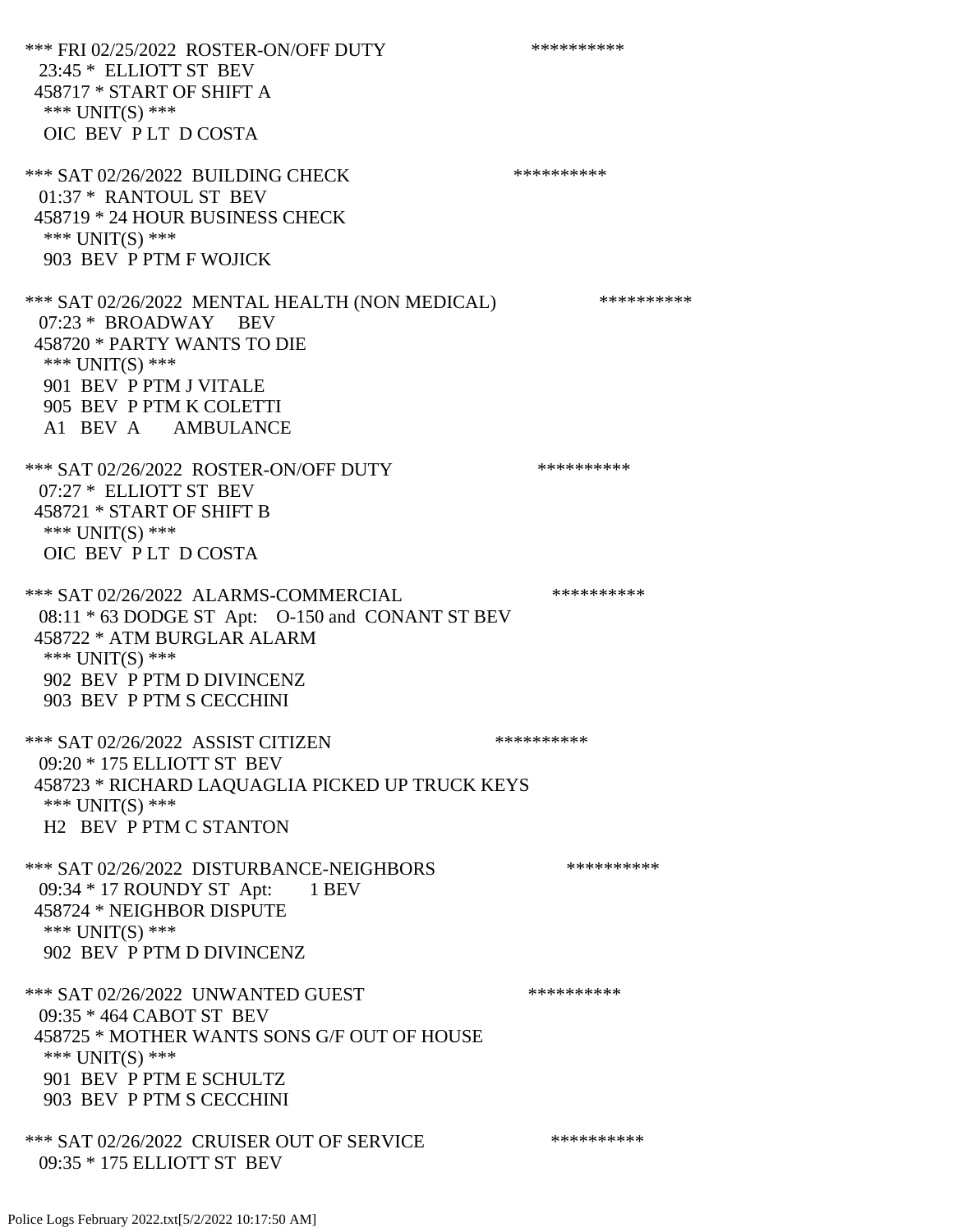458726 \* CRUISER 901 TIRE LEAK \*\*\* UNIT(S) \*\*\* 905 BEV P PTM D GAGNON \*\*\* SAT 02/26/2022 911 HANG UP \*\*\*\*\*\*\*\*\*\*\*\* 09:47 \* 265 ESSEX ST BEV 458727 \* ABANDONED CALL, PARTY HANGUP AFTER ANSWERING \*\*\* UNIT(S) \*\*\* 905 BEV P PTM D GAGNON 906 BEV P PTL A CLARIZIA \*\*\* SAT 02/26/2022 ALARMS-COMMERCIAL \*\*\*\*\*\*\*\*\*\* 10:36 \* 100 CUMMINGS CR Apt: 1236 BEV 458728 \* ALARM AT SUITE 234N ANALYTICS GEMMA \*\*\* UNIT(S) \*\*\* 901 BEV P PTM E SCHULTZ 905 BEV P PTM D GAGNON \*\*\* SAT 02/26/2022 CHECK WELL BEING \*\*\*\*\*\*\*\*\*\*\*\* 11:01 \* 131 RANTOUL ST Apt: 303 BEV 458729 \* CHECK ON PARTY IN #219 \*\*\* UNIT(S) \*\*\* 901 BEV P PTM E SCHULTZ 902 BEV P PTM D DIVINCENZ \*\*\* SAT 02/26/2022 MEDICAL-ALS \*\*\*\*\*\*\*\*\*\*\*\*\* 11:08 \* ESSEX ST BEV 458730 \* ELDERLY FEMALE DOWN \*\*\* UNIT(S) \*\*\* 905 BEV P PTM D GAGNON 906 BEV P PTL A CLARIZIA \*\*\* SAT 02/26/2022 MV STOP-VERBAL WARNING \*\*\*\*\*\*\*\*\*\*\*\*\* 11:39 \* 0 CHAPMAN ST and FEDERAL ST BEV 458731 \* MV STOP INDIANA REG. YKTVV \*\*\* UNIT(S) \*\*\* 901 BEV P PTM E SCHULTZ 902 BEV P PTM D DIVINCENZ \*\*\* SAT 02/26/2022 ALARMS-COMMERCIAL \*\*\*\*\*\*\*\*\*\* 12:31 \* 138 CONANT ST BEV 458732 \* REAR MOTION ALARM \*\*\* UNIT(S) \*\*\* 901 BEV P PTM E SCHULTZ 905 BEV P PTM D GAGNON \*\*\* SAT 02/26/2022 PARKING COMP-BLK DRIVEWAY \*\*\*\*\*\*\*\*\*\* 12:53 \* 156 PARK ST Apt: 1 BEV 458733 \* BLOCKED DRIVEWAY \*\*\* UNIT(S) \*\*\* 902 BEV P PTM D DIVINCENZ 903 BEV P PTM S CECCHINI \*\*\* SAT 02/26/2022 ASSIST CITIZEN \*\*\*\*\*\*\*\*\*\*\*\*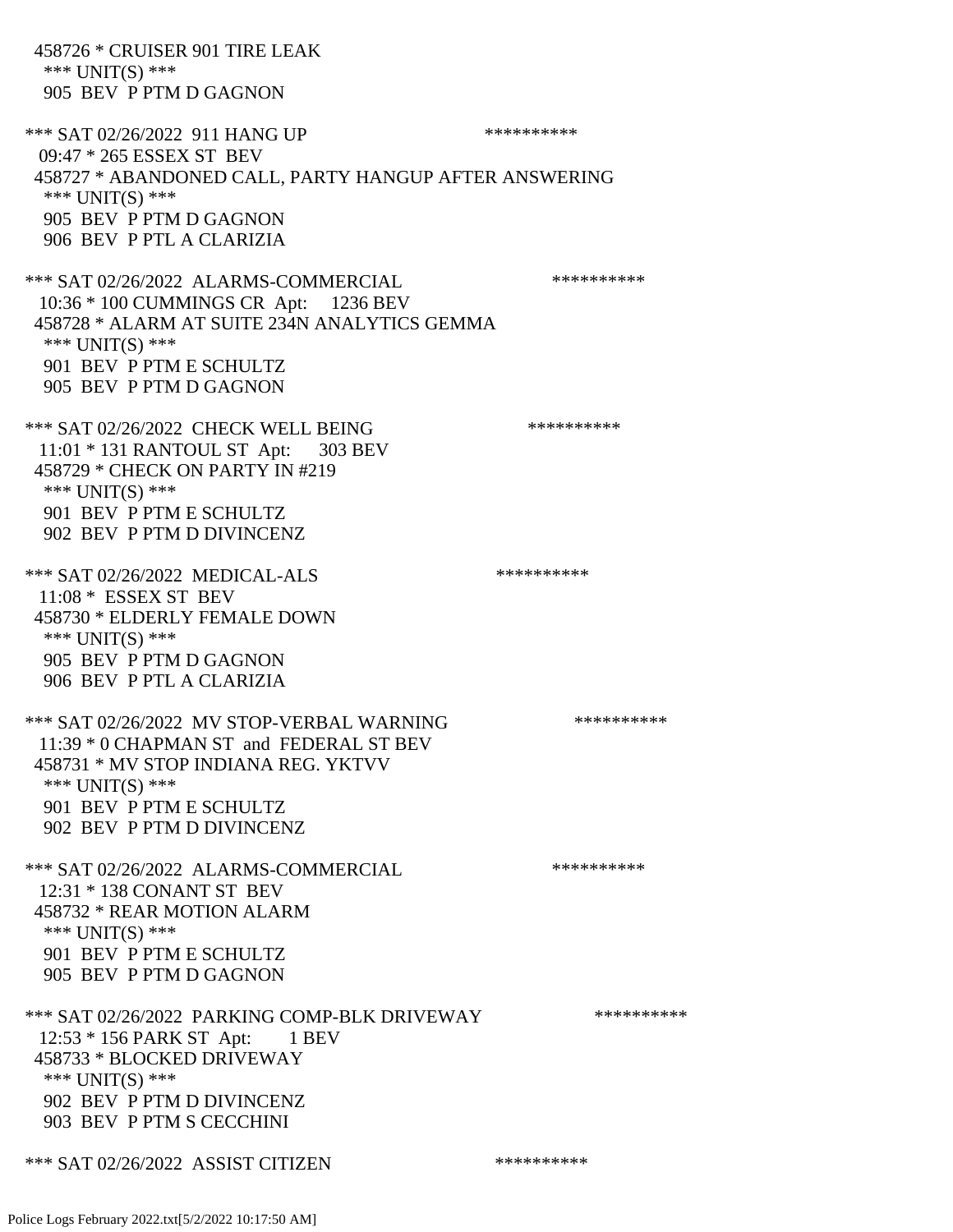13:10 \* 71 DODGE ST BEV 458734 \* POSSIBLE DOMESTIC WHERE VICTIM IS Q5 \*\*\* UNIT(S) \*\*\* 903 BEV P PTM S CECCHINI 905 BEV P PTM D GAGNON \*\*\* SAT 02/26/2022 MV TOW - BEVERLY AUTO \*\*\*\*\*\*\*\*\*\* 14:28 \* 0 MCKAY ST and GLIDDEN ST BEV 458735 \* PARKING COMPLAINT--CAR PARKED IN ROAD \*\*\* UNIT(S) \*\*\* 901 BEV P PTM E SCHULTZ \*\*\* SAT 02/26/2022 DISTURBANCE-NEIGHBORS \*\*\*\*\*\*\*\*\*\*\*\* 15:17 \* 14 BARTLETT ST BEV 458736 \* NEIGHBOR DISPUTE \*\*\* UNIT(S) \*\*\* 901 BEV P PTM E SCHULTZ 902 BEV P PTM D DIVINCENZ \*\*\* SAT 02/26/2022 ROSTER-ON/OFF DUTY \*\*\*\*\*\*\*\*\*\*\*\*\* 15:27 \* ELLIOTT ST BEV 458737 \* START OF SHIFT C \*\*\* UNIT(S) \*\*\* OIC BEV P LT M PANJWANI \*\*\* SAT 02/26/2022 MV-ACCIDENT PROPERTY DAMAGE \*\*\*\*\*\*\*\*\*\*\*\* 15:29 \* 44 ENON ST BEV 458738 \* MVA HEAD ON COLLISION \*\*\* UNIT(S) \*\*\* 905 BEV P PTM D GAGNON 906 BEV P PTL A CLARIZIA \*\*\* SAT 02/26/2022 MV STOP-VERBAL WARNING \*\*\*\*\*\*\*\*\*\*\*\*\* 17:12 \* 0 RANTOUL ST and PLEASANT ST BEV 458739 \* MV STOP--MA REG 617JY9 \*\*\* UNIT(S) \*\*\* 901 BEV P PTM J MARRS 902 BEV P PTM C STANTON \*\*\* SAT 02/26/2022 PARKING COMPLAINT - GENERAL \*\*\*\*\*\*\*\*\*\* 17:16 \* O GOAT HILL LN and SUMMIT AV BEV 458740 \* PARKING COMPLAINT \*\*\* UNIT(S) \*\*\* 902 BEV P PTM C STANTON \*\*\* SAT 02/26/2022 MV STOP-WRITTEN WARNING \*\*\*\*\*\*\*\*\*\*\*\*\* 17:49 \* 0 RANTOUL ST and ROUNDY ST BEV 458741 \* MV STOP - MA REG: 5996NP \*\*\* UNIT(S) \*\*\* 903 BEV P PTM ARCHAMBAULT \*\*\* SAT 02/26/2022 MV STOP-VERBAL WARNING \*\*\*\*\*\*\*\*\*\*\*\*\* 18:02 \* 0 RANTOUL ST and ROUNDY ST BEV 458742 \* MV STOP--MA REG 1227NS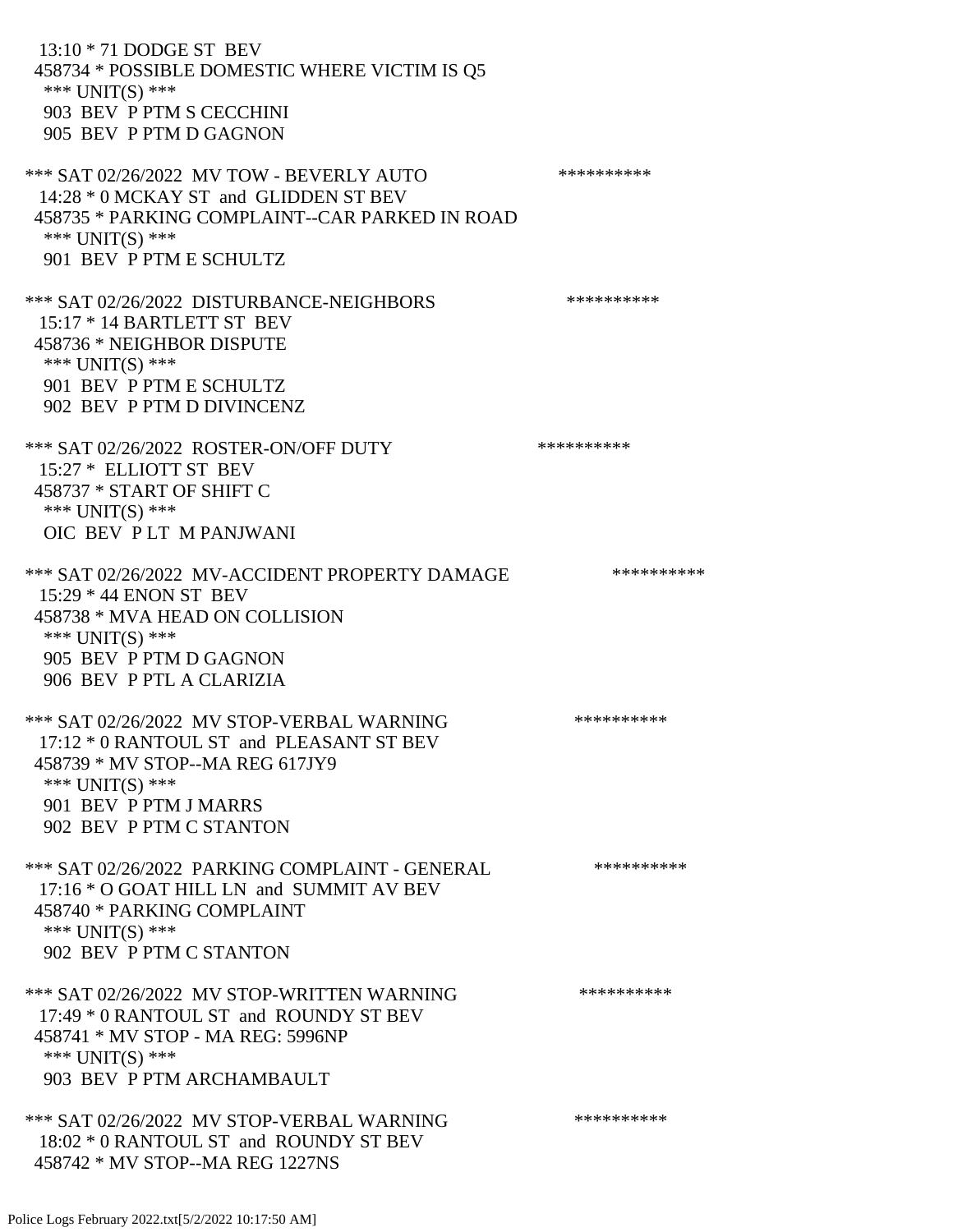\*\*\* UNIT(S) \*\*\* 902 BEV P PTM C STANTON 903 BEV P PTM ARCHAMBAULT \*\*\* SAT 02/26/2022 MV STOP-VERBAL WARNING \*\*\*\*\*\*\*\*\*\*\*\*\* 18:21 \* 0 MCPHERSON DR and STOP & SHOP EXIT BEV 458743 \* MV STOP--MA REG 3NXY29 \*\*\* UNIT(S) \*\*\* 901 BEV P PTM J MARRS 902 BEV P PTM C STANTON \*\*\* SAT 02/26/2022 MV-ACCIDENT NO REPORT \*\*\*\*\*\*\*\*\*\*\*\* 18:44 \* 65 DODGE ST BEV 458744 \* HIT AND RUN--NO DAMAGE REPORTED \*\*\* UNIT(S) \*\*\* 901 BEV P PTM J MARRS 905 BEV P PTM J VITALE \*\*\* SAT 02/26/2022 HAZARD-DMV \*\*\*\*\*\*\*\*\*\*\*\* 19:05 \* 0 CABOT ST and RANTOUL ST BEV 458745 \* POSSIBLE DMV (BLOWN TIRE) \*\*\* UNIT(S) \*\*\* 901 BEV P PTM J MARRS 902 BEV P PTM C STANTON \*\*\* SAT 02/26/2022 MEDICAL-BLS \*\*\*\*\*\*\*\*\*\* 19:27 \* WENTZELL AV BEV 458746 \* ASSIST FIRE \*\*\* UNIT(S) \*\*\* 905 BEV P PTM J VITALE \*\*\* SAT 02/26/2022 DISTURBANCE-GENERAL \*\*\*\*\*\*\*\*\*\* 19:53 \* 407 CABOT ST BEV 458747 \* LEROY BOTHERING CUSTOMERS \*\*\* UNIT(S) \*\*\* 901 BEV P PTM J MARRS 903 BEV P PTM ARCHAMBAULT \*\*\* SAT 02/26/2022 ROSTER-ON/OFF DUTY \*\*\*\*\*\*\*\*\*\* 23:45 \* ELLIOTT ST BEV 458748 \* START OF SHIFT A \*\*\* UNIT(S) \*\*\* OIC BEV P LT D COSTA \*\*\* SUN 02/27/2022 SCHOOL BUILDING CHECK \*\*\*\*\*\*\*\*\*\*\* 00:35 \* 100 SOHIER RD BEV 458749 \* HIGH SCHOOL CHECK \*\*\* UNIT(S) \*\*\* 903 BEV P PTM F WOJICK \*\*\* SUN 02/27/2022 BAR CHECK \*\*\*\*\*\*\*\*\*\*\*\* 00:56 \* 20 CABOT ST BEV 458750 \* CHECK OF THE ANCHOR \*\*\* UNIT(S) \*\*\*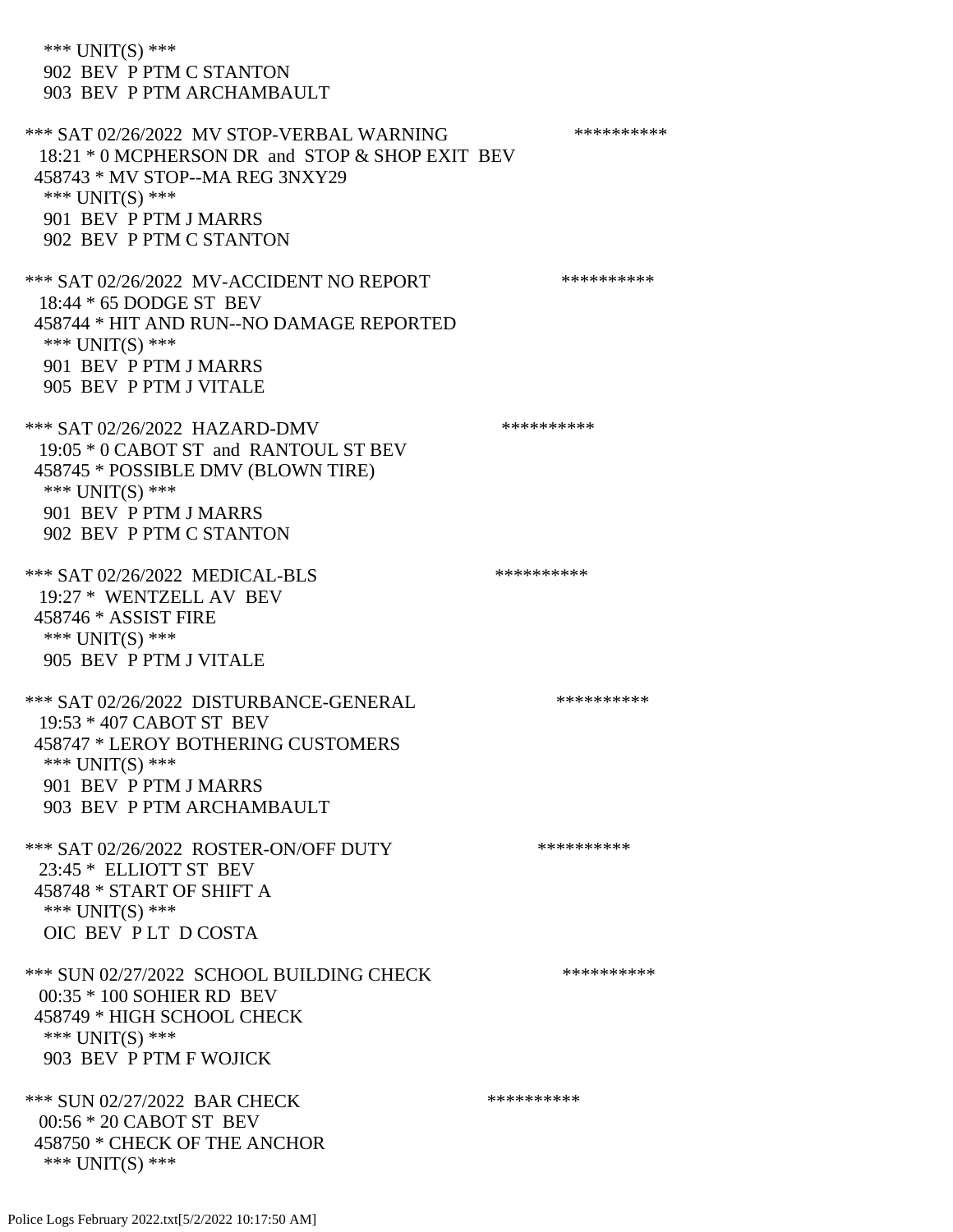### 902 BEV P PTM ARCHAMBAULT

\*\*\* SUN 02/27/2022 MV STOP-VERBAL WARNING \*\*\*\*\*\*\*\*\*\*\*\*\* 01:04 \* 0 CABOT ST and SALEM LINE BEV 458751 \* MV STOP - MA REG: 1RHP49 \*\*\* UNIT(S) \*\*\* 901 BEV P PTM S CECCHINI 902 BEV P PTM ARCHAMBAULT \*\*\* SUN 02/27/2022 PARK/PLAYGROUND CHECK \*\*\*\*\*\*\*\*\*\* 01:14 \* 410 ESSEX ST BEV 458752 \* HARRY BALL FIELD CHECK \*\*\* UNIT(S) \*\*\* 906 BEV P PTM E SCHULTZ \*\*\* SUN 02/27/2022 BUILDING CHECK \*\*\*\*\*\*\*\*\*\*\* 04:43 \* RANTOUL ST BEV 458753 \* 24 HOUR BUSINESS CHECK \*\*\* UNIT(S) \*\*\* 903 BEV P PTM F WOJICK \*\*\* SUN 02/27/2022 ALARMS-COMMERCIAL \*\*\*\*\*\*\*\*\*\* 04:57 \* 181 ELLIOTT ST Apt: 335J BEV 458754 \* GENERAL ALARM \*\*\* UNIT(S) \*\*\* 901 BEV P PTM S CECCHINI 902 BEV P PTM ARCHAMBAULT \*\*\* SUN 02/27/2022 ROSTER-ON/OFF DUTY \*\*\*\*\*\*\*\*\*\* 07:27 \* ELLIOTT ST BEV 458755 \* START OF SHIFT B \*\*\* UNIT(S) \*\*\* OIC BEV P LT D COSTA \*\*\* SUN 02/27/2022 MEDICAL-BLS \*\*\*\*\*\*\*\*\*\* 07:49 \* ODELL AV BEV 458756 \* MED ALERT/FALL \*\*\* UNIT(S) \*\*\* 905 BEV P PTM K THOMASSON A1 BEV A AMBULANCE \*\*\* SUN 02/27/2022 MEDICAL-ALS \*\*\*\*\*\*\*\*\*\* 09:07 \* MUNROE ST BEV 458757 \* CHEST PAIN \*\*\* UNIT(S) \*\*\* 902 BEV P PTM D DIVINCENZ 904 BEV P PTM D GAGNON A1 BEV A AMBULANCE \*\*\* SUN 02/27/2022 ALARMS-COMMERCIAL \*\*\*\*\*\*\*\*\*\* 10:38 \* 495 CABOT ST Apt: 1 BEV 458758 \* RIGHT GLASS BREAK \*\*\* UNIT(S) \*\*\* 903 BEV P PTM D GRIMES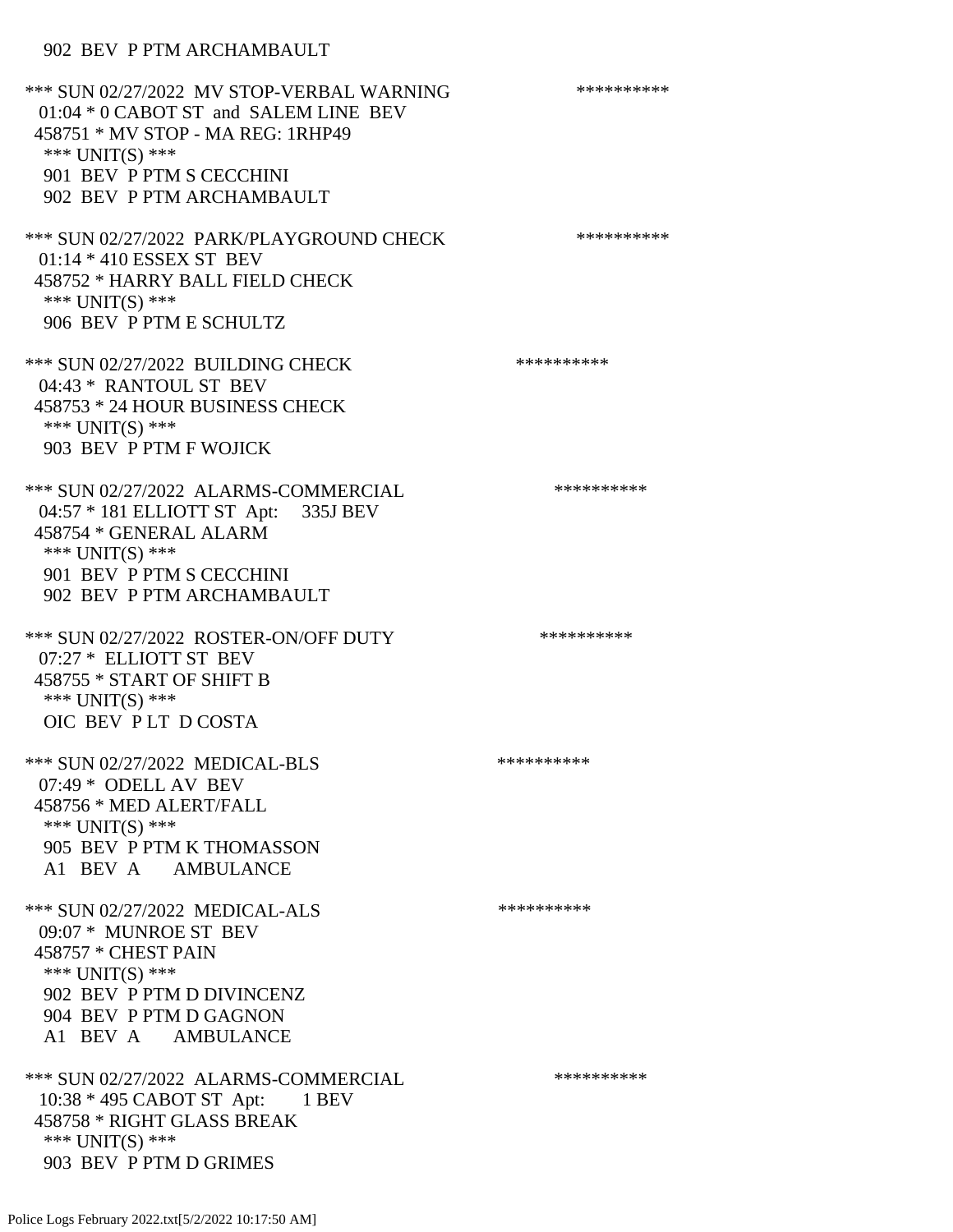\*\*\* SUN 02/27/2022 PARKING COMPLAINT - GENERAL \*\*\*\*\*\*\*\*\*\* 11:30 \* 2 HIGH ST BEV 458759 \* RESIDENT REPORTS SIDEWALK BLOCKED \*\*\* UNIT(S) \*\*\* 906 BEV P PTL A CLARIZIA \*\*\* SUN 02/27/2022 DIRECTED PATROL \*\*\*\*\*\*\*\*\*\* 12:22 \* 14 NELSON AV BEV 458760 \* CHECK HOME FOR FAMILY \*\*\* UNIT(S) \*\*\* 905 BEV P PTM K THOMASSON \*\*\* SUN 02/27/2022 ASSAULT-SIMPLE \*13B \*\*\*\*\*\*\*\*\*\*\*\* 13:51 \* 416 RANTOUL ST Apt: 2 BEV 458761 \* PAST ASSAULT \*\*\* UNIT(S) \*\*\* 902 BEV P PTM D DIVINCENZ 903 BEV P PTM D GRIMES \*\*\* SUN 02/27/2022 MEDICAL-ALS \*\*\*\*\*\*\*\*\*\*\*\*\* 14:59 \* BRIMBAL AV BEV 458762 \* REPORT OF SOMEONE HAVING A SEIZURE \*\*\* UNIT(S) \*\*\* 903 BEV P PTM D GRIMES A1 BEV A AMBULANCE \*\*\* SUN 02/27/2022 MEDICAL-BLS \*\*\*\*\*\*\*\*\*\*\*\*\* 15:19 \* MANOR RD BEV 458763 \* REPORT OF PERSON INJURED SLEDDING \*\*\* UNIT(S) \*\*\* 905 BEV P PTM K THOMASSON \*\*\* SUN 02/27/2022 ROSTER-ON/OFF DUTY \*\*\*\*\*\*\*\*\*\* 15:27 \* ELLIOTT ST BEV 458764 \* START OF SHIFT C \*\*\* UNIT(S) \*\*\* OIC BEV P LT M PANJWANI \*\*\* SUN 02/27/2022 MEDICAL-ALS \*\*\*\*\*\*\*\*\*\*\*\*\* 16:01 \* ESSEX ST BEV 458765 \* LIFE ALERT FOR POSSIBLE STROKE \*\*\*  $UNIT(S)$  \*\*\* 904 BEV P PTM H GEARY A1 BEV A AMBULANCE BF1 BEV F BEV FIRE \*\*\* SUN 02/27/2022 DOMESTIC-VERBAL ARGUMENT \*\*\*\*\*\*\*\*\*\*\*\*\* 16:43 \* CHIPMAN RD BEV 458766 \* FEMALE REPORTS PAST ARGUMENT WITH FAMILY \*\*\* UNIT(S) \*\*\* 905 BEV P PTM K COLETTI 912 BEV P SGT J SANTAMARI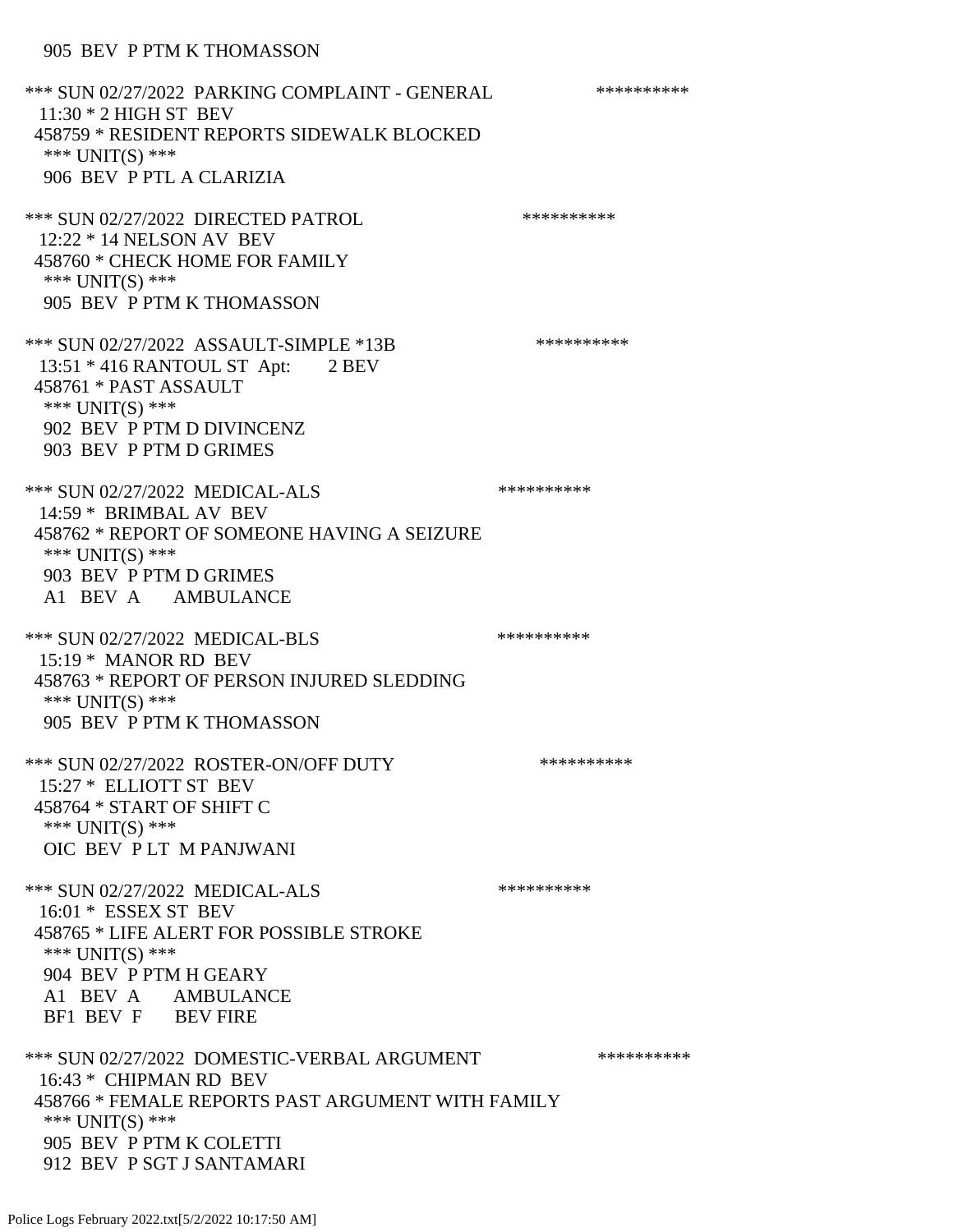\*\*\* SUN 02/27/2022 ALARMS-COMMERCIAL \*\*\*\*\*\*\*\*\*\* 17:17 \* 389 CABOT ST BEV 458767 \* SILENT PANIC \*\*\* UNIT(S) \*\*\* 901 BEV P PTM ARCHAMBAULT 902 BEV P PTM C STANTON 903 BEV P PTM M GELINEAU \*\*\* SUN 02/27/2022 JUVENILE MATTER-OTHER \*\*\*\*\*\*\*\*\*\*\*\* 19:43 \* EASTERN AV BEV 458768 \* CHILD WALKED INTO STATION LOBBY \*\*\* UNIT(S) \*\*\* 901 BEV P PTM ARCHAMBAULT H2 BEV P PTM J MARRS \*\*\* SUN 02/27/2022 TELEPHONE CALLS - THREATS \*\*\*\*\*\*\*\*\*\*\*\* 20:01 \* 60 RANTOUL ST Apt: 309 BEV 458769 \* MALE WALK IN TO REPORT HARASSING CALLS \*\*\* UNIT(S) \*\*\* 902 BEV P PTM C STANTON \*\*\* SUN 02/27/2022 OUI-ALCOHOL OR DRUGS \*90D \*\*\*\*\*\*\*\*\*\* 20:50 \* 644 HALE ST BEV 458770 \* SINGLE VEHICLE MVA \*\*\* UNIT(S) \*\*\* 904 BEV P PTM H GEARY 905 BEV P PTM K COLETTI BF1 BEV F BEV FIRE \*\*\* SUN 02/27/2022 DOMESTIC-VERBAL ARGUMENT \*\*\*\*\*\*\*\*\*\*\*\*\*\* 21:13 \* WELLMAN ST BEV 458771 \* SON TO REPORT VERBAL DOMESTIC WITH MOM \*\*\* UNIT(S) \*\*\* H2 BEV P PTM J MARRS \*\*\* SUN 02/27/2022 FOLLOW-UP \*\*\*\*\*\*\*\*\*\*\*\*\* 23:29 \* 8 WELLMAN ST BEV 458772 \* DCF FOLLOW UP \*\*\* UNIT(S) \*\*\* 901 BEV P PTM ARCHAMBAULT \*\*\* SUN 02/27/2022 ROSTER-ON/OFF DUTY \*\*\*\*\*\*\*\*\*\* 23:37 \* ELLIOTT ST BEV 458773 \* START OF SHIFT A \*\*\* UNIT(S) \*\*\* OIC BEV PLT D COSTA \*\*\* SUN 02/27/2022 ALARMS-COMMERCIAL \*\*\*\*\*\*\*\*\*\* 23:51 \* 43 LP HENDERSON RD BEV 458774 \* BURGLAR ALARM FEMA BUILDING 8 \*\*\* UNIT(S) \*\*\* 901 BEV P PTM ARCHAMBAULT 905 BEV P PTM K COLETTI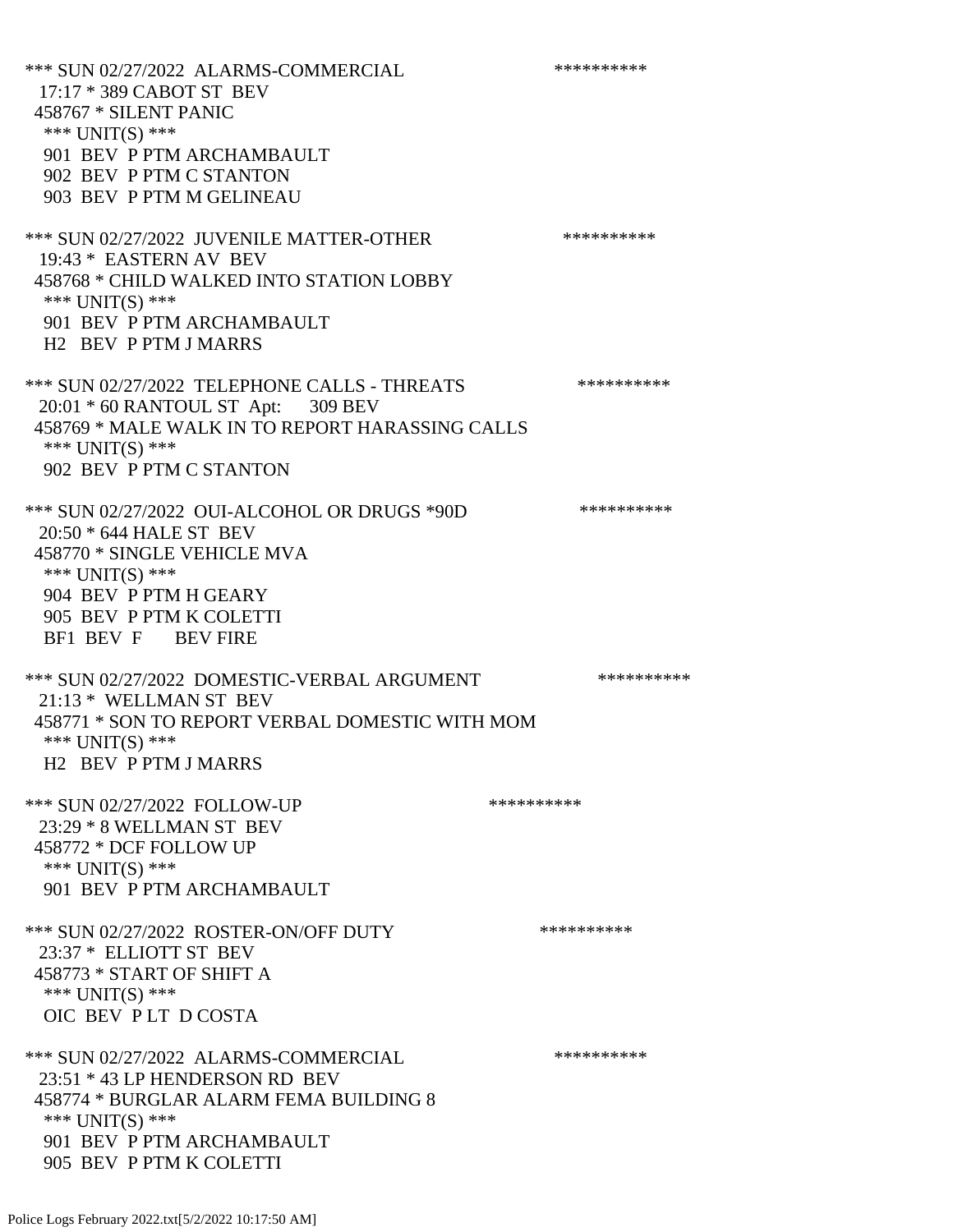| *** SUN 02/27/2022 DOMESTIC ABUSE/NO 209A *90F<br>23:58 * 54 ELLIOTT ST BEV<br>458775 * PARTY IN WALGREENS REQUESTING POLICE<br>*** UNIT(S) ***<br>903 BEV P PTM C GANEY<br>904 BEV P PTM M MARINO<br>912 BEV P SGT J ZWICKER | ********** |
|-------------------------------------------------------------------------------------------------------------------------------------------------------------------------------------------------------------------------------|------------|
| *** MON 02/28/2022 CHECK WELL BEING<br>00:23 * 0 RANTOUL ST and FEDERAL ST BEV<br>458776 * CHECK ON TWO ELDERLY PEOPLE WALKING<br>*** UNIT(S) ***<br>901 BEV P PTM P FIDRYCH                                                  | ********** |
| *** MON 02/28/2022 PARK/PLAYGROUND CHECK<br>00:52 * 410 ESSEX ST BEV<br>458777 * HARRY BALL FIELD CHECK<br>*** UNIT(S) ***<br>906 BEV P PTM E SCHULTZ                                                                         | ********** |
| *** MON 02/28/2022 PARK/PLAYGROUND CHECK<br>00:56 * 55 OBER ST BEV<br>458778 * LYNCH PARK/HOSPITAL POINT CHECK<br>*** UNIT(S) ***<br>904 BEV P PTM M MARINO                                                                   | ********** |
| *** MON 02/28/2022 PARK/PLAYGROUND CHECK<br>01:01 * 4 MCPHERSON DR BEV<br>458779 * MCPHERSON PLAYGROUND CHECK<br>*** UNIT(S) ***<br>901 BEV P PTM P FIDRYCH                                                                   | ********** |
| *** MON 02/28/2022 ARREST-RELEASED ON BAIL<br>01:10 * 175 ELLIOTT ST BEV<br>458780 * FEMALE PRISONER BAILED<br>*** $UNIT(S)$ ***<br>H1 BEV P PTM M THERIAULT                                                                  | ********** |
| *** MON 02/28/2022 SCHOOL BUILDING CHECK<br>01:10 * 20 EISENHOWER AV BEV<br>458781 * COVE SCHOOL CHECK<br>*** $UNIT(S)$ ***<br>904 BEV P PTM M MARINO                                                                         | ********** |
| *** MON 02/28/2022 INCORRECT ENTRY/MUST CHANGE<br>01:22 * 175 ELLIOTT ST BEV<br>458782 * DUPLICATE ENTRY<br>*** UNIT(S) ***<br>OIC BEV PLT M PANJWANI                                                                         | ********** |
| *** MON 02/28/2022 SCHOOL BUILDING CHECK<br>$01:28 * 41$ BRIMBAL AV BEV<br>458783 * HANNAH SCHOOL CHECK                                                                                                                       | ********** |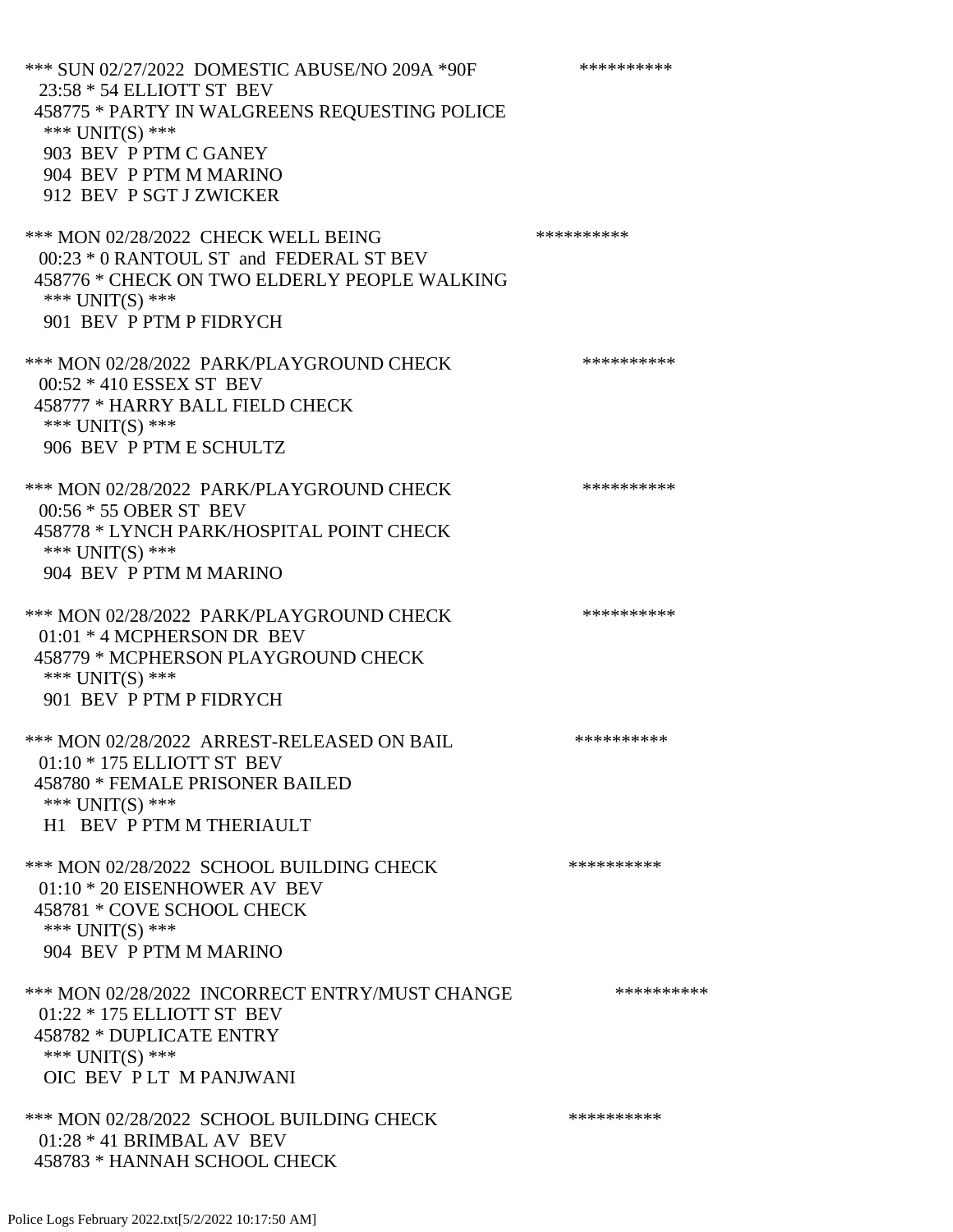\*\*\* UNIT(S) \*\*\* 904 BEV P PTM M MARINO

\*\*\* MON 02/28/2022 DIRECTED PATROL \*\*\*\*\*\*\*\*\*\* 01:40 \* 201 BROUGHTON DR BEV 458784 \* BROUGHTON DRIVE AREA CHECK \*\*\* UNIT(S) \*\*\* 904 BEV P PTM M MARINO \*\*\* MON 02/28/2022 BUILDING CHECK \*\*\*\*\*\*\*\*\*\*\* 02:02 \* BRIMBAL AV BEV 458785 \* CYCLES 128 CHECK \*\*\* UNIT(S) \*\*\* 904 BEV P PTM M MARINO \*\*\* MON 02/28/2022 ANIMAL COMPLAINT - DOGS \*\*\*\*\*\*\*\*\*\*\*\* 03:09 \* 32 STORY AV Apt: 1 BEV 458786 \* ISSUE WITH DOG OFF THE LEASH \*\*\* UNIT(S) \*\*\* 903 BEV P PTM C GANEY 904 BEV P PTM M MARINO \*\*\* MON 02/28/2022 SCHOOL BUILDING CHECK \*\*\*\*\*\*\*\*\*\*\* 06:09 \* 40 WOODLAND AV BEV 458787 \* RYAL SIDE SCHOOL CHECK \*\*\* UNIT(S) \*\*\* 901 BEV P PTM P FIDRYCH \*\*\* MON 02/28/2022 MV STOP-VERBAL WARNING \*\*\*\*\*\*\*\*\*\*\*\* 06:26 \* 0 ELLIOTT ST and BECKFORD ST BEV 458788 \* MV STOP MA 285ZJ8 \*\*\* UNIT(S) \*\*\* 903 BEV P PTM C GANEY \*\*\* MON 02/28/2022 CHECK WELL BEING \*\*\*\*\*\*\*\*\*\*\*\*\*\* 06:58 \* 202 RANTOUL ST BEV 458789 \* CHECK ON MALE PARTY \*\*\* UNIT(S) \*\*\* 901 BEV P PTM P FIDRYCH 903 BEV P PTM C GANEY 912 BEV P SGT J ZWICKER A1 BEV A AMBULANCE \*\*\* MON 02/28/2022 ROSTER-ON/OFF DUTY \*\*\*\*\*\*\*\*\*\* 07:19 \* ELLIOTT ST BEV 458790 \* START OF SHIFT B \*\*\* UNIT(S) \*\*\* OIC BEV P LT M PANJWANI \*\*\* MON 02/28/2022 MV-ACCIDENT PROPERTY DAMAGE \*\*\*\*\*\*\*\*\*\*\*\* 08:17 \* 0 SCHOOL ST and RIVER ST BEV 458791 \* MV ACCIDENT INVOLVING CITY SCHOOL BUS \*\*\* UNIT(S) \*\*\* 902 BEV P PTM J SPITALERI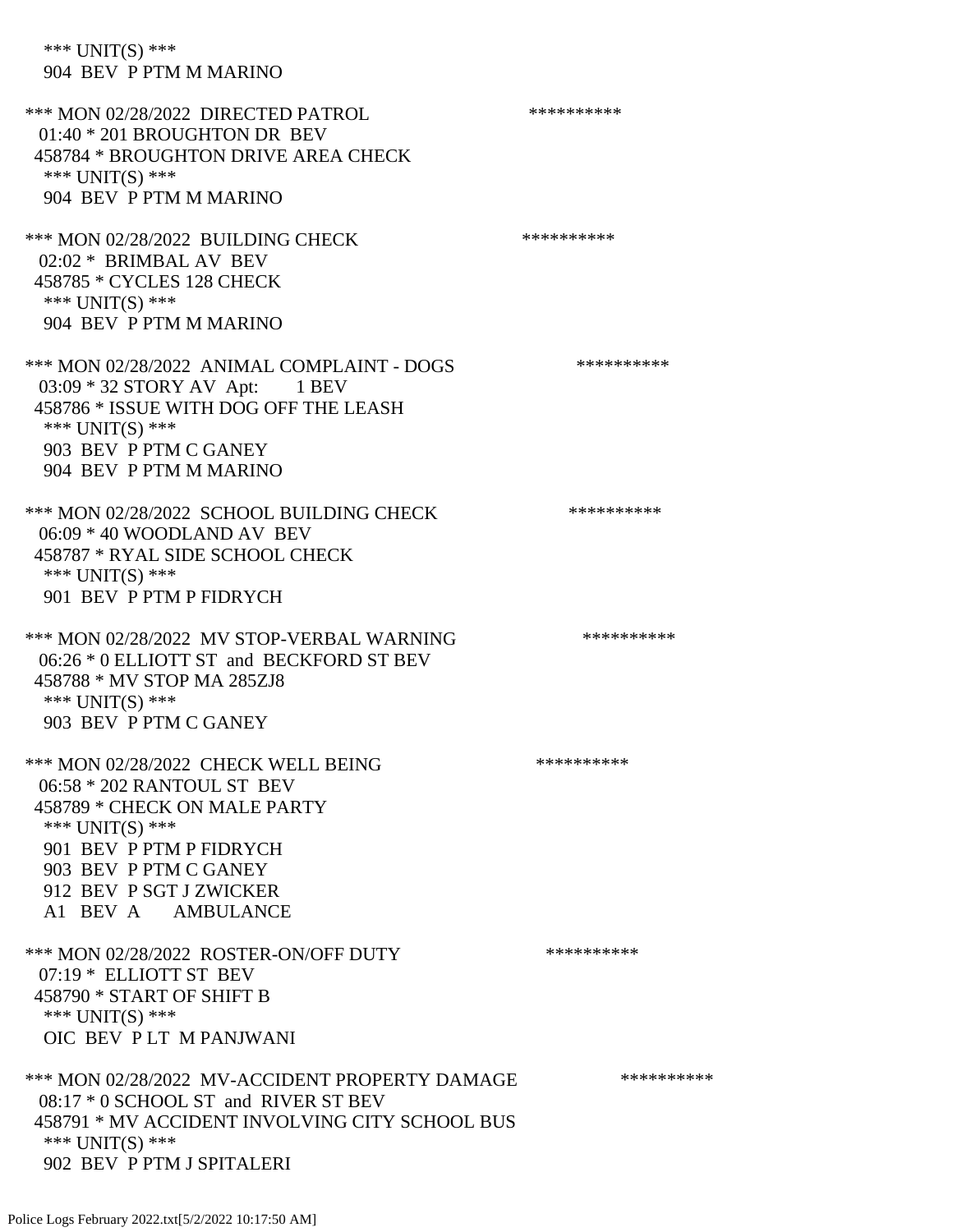#### 903 BEV P PTM D DIVINCENZ

\*\*\* MON 02/28/2022 TRANSPORT-PRISONER TO STATION \*\*\*\*\*\*\*\*\*\* 08:55 \* 175 ELLIOTT ST BEV 458792 \* PRISONER TRANSPORT \*\*\* UNIT(S) \*\*\* 906 BEV P PTL A CLARIZIA \*\*\* MON 02/28/2022 MV-ACCIDENT HIT-RUN/PROP DAM \*\*\*\*\*\*\*\*\*\* 09:03 \* 425 CABOT ST BEV 458793 \* REPORT OF HIT AND RUN \*\*\* UNIT(S) \*\*\* H2 BEV P PTM T SLAVIN \*\*\* MON 02/28/2022 MV STOP-VERBAL WARNING \*\*\*\*\*\*\*\*\*\*\*\* 09:33 \* 707 CABOT ST BEV 458795 \* MV STOP 3LJN74 \*\*\* UNIT(S) \*\*\* 907 BEV P PTM J LANTYCH \*\*\* MON 02/28/2022 MV STOP-VERBAL WARNING \*\*\*\*\*\*\*\*\*\*\*\* 09:44 \* 707 CABOT ST BEV 458796 \* MV STOP EV57HE \*\*\* UNIT(S) \*\*\* 907 BEV P PTM J LANTYCH \*\*\* MON 02/28/2022 COMMUNITY IMPACT UNIT \*\*\*\*\*\*\*\*\*\*\*\* 10:00 \* RIVER ST BEV 458797 \* CHECK GUESTS FOR WARRANTS AND SO STATUS \*\*\* UNIT(S) \*\*\* CIU BEV P PTM E ABRAHAMSO \*\*\* MON 02/28/2022 MV STOP-VERBAL WARNING \*\*\*\*\*\*\*\*\*\*\*\* 10:07 \* 678 CABOT ST Apt: 2 BEV 458798 \* MV STOP 3DYL64 \*\*\* UNIT(S) \*\*\* 907 BEV P PTM J LANTYCH \*\*\* MON 02/28/2022 ASSIST OTHER DEPARTMENT \*\*\*\*\*\*\*\*\*\*\*\* 10:21 \* DANE ST BEV 458799 \* LOCATE VEHICLE FOR MSP \*\*\* UNIT(S) \*\*\* 903 BEV P PTM D DIVINCENZ \*\*\* MON 02/28/2022 MV-ACCIDENT PROPERTY DAMAGE \*\*\*\*\*\*\*\*\*\*\*\* 10:52 \* 100 POWERS ST BEV 458800 \* MVA \*\*\* UNIT(S) \*\*\* 903 BEV P PTM D DIVINCENZ \*\*\* MON 02/28/2022 WARRANT-SERVICE \*\*\*\*\*\*\*\*\*\* 11:08 \* 63 HALE ST BEV 458801 \* ATTEMPT TO SERVE WARRANT \*\*\* UNIT(S) \*\*\*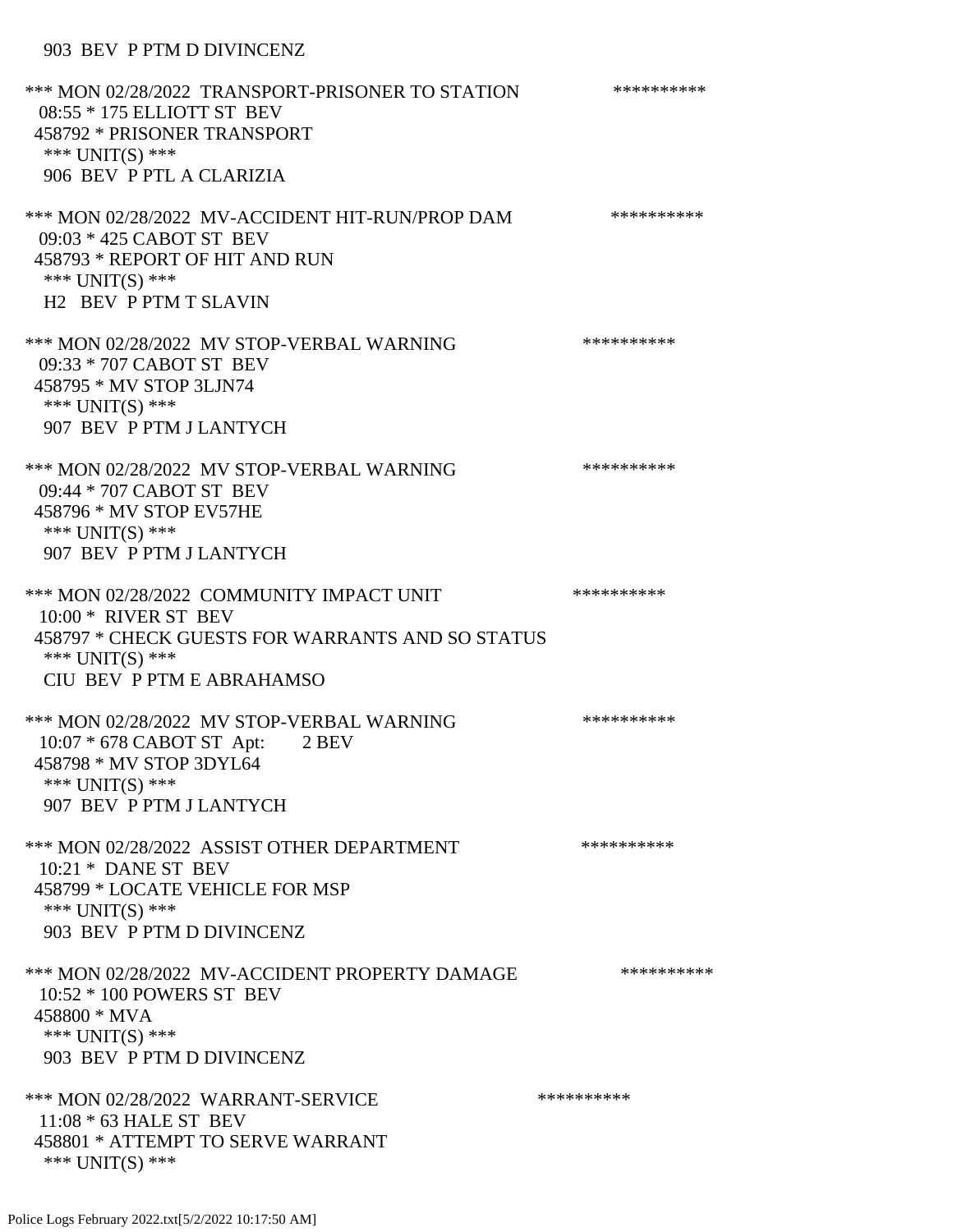| 906 BEV P PTL A CLARIZIA<br>912 BEV P SGT J SANTAMARI<br>LIM4 BEV PLT M BACKSTROM                                                                                                |            |
|----------------------------------------------------------------------------------------------------------------------------------------------------------------------------------|------------|
| *** MON 02/28/2022 CITY ORDINANCE-ABANDONED MV<br>11:58 * 344 OLD ESSEX RD Apt: 1 BEV<br>458802 * NOTIFY OWNER. 4 JUNK VEHICLES<br>*** $UNIT(S)$ ***<br>913 BEV P SGT M HENEBURY | ********** |
| *** MON 02/28/2022 MEDICAL-UNKNOWN<br>12:11 * MACARTHUR RD BEV<br>458803 * MEDICAL ALARM ACTIVATED<br>*** $UNIT(S)$ ***<br>901 508 P PTM M BRODERICK<br>905 BEV P PTM W CARGILE  | ********** |
| *** MON 02/28/2022 TELEPHONE CALLS - HARASSING<br>12:34 * 28 COLGATE RD BEV<br>458804 * HARASSING CALLS TO HOMEOWNER<br>*** UNIT(S) ***<br>901 508 P PTM M BRODERICK             | ********** |
| *** MON 02/28/2022 WEAPONS-TURNED IN FOR DISPOSAL<br>12:46 * 15 WILLIAMS ST BEV<br>458805 * FIREARMS TURNED IN FOR DISPOSAL<br>*** $UNIT(S)$ ***<br><b>H2 BEV P PTM T SLAVIN</b> | ********** |
| *** MON 02/28/2022 MV STOP-VERBAL WARNING<br>12:59 * 678 CABOT ST Apt: 1 BEV<br>458806 * MV STOP L46725<br>*** UNIT(S) ***<br>907 BEV P PTM J LANTYCH                            | ********** |
| *** MON 02/28/2022 MV STOP-VERBAL WARNING<br>13:17 * 0 CABOT ST and TREMONT ST BEV<br>458807 * MV STOP 86GY00<br>*** $UNIT(S)$ ***<br>907 BEV P PTM J LANTYCH                    | ********** |
| *** MON 02/28/2022 ALARMS-COMMERCIAL<br>13:26 * 389 CABOT ST BEV<br>458808 * PANIC ALARM<br>*** $UNIT(S)$ ***<br>903 BEV P PTM D DIVINCENZ                                       | ********** |
| *** MON 02/28/2022 MV STOP-VERBAL WARNING<br>13:40 * 0 CABOT ST and COLON ST BEV<br>458809 * MV STOP 5000820 (NH)<br>*** $UNIT(S)$ ***<br>907 BEV P PTM J LANTYCH                | ********** |
| *** MON 02/28/2022 MV STOP-VERBAL WARNING                                                                                                                                        | ********** |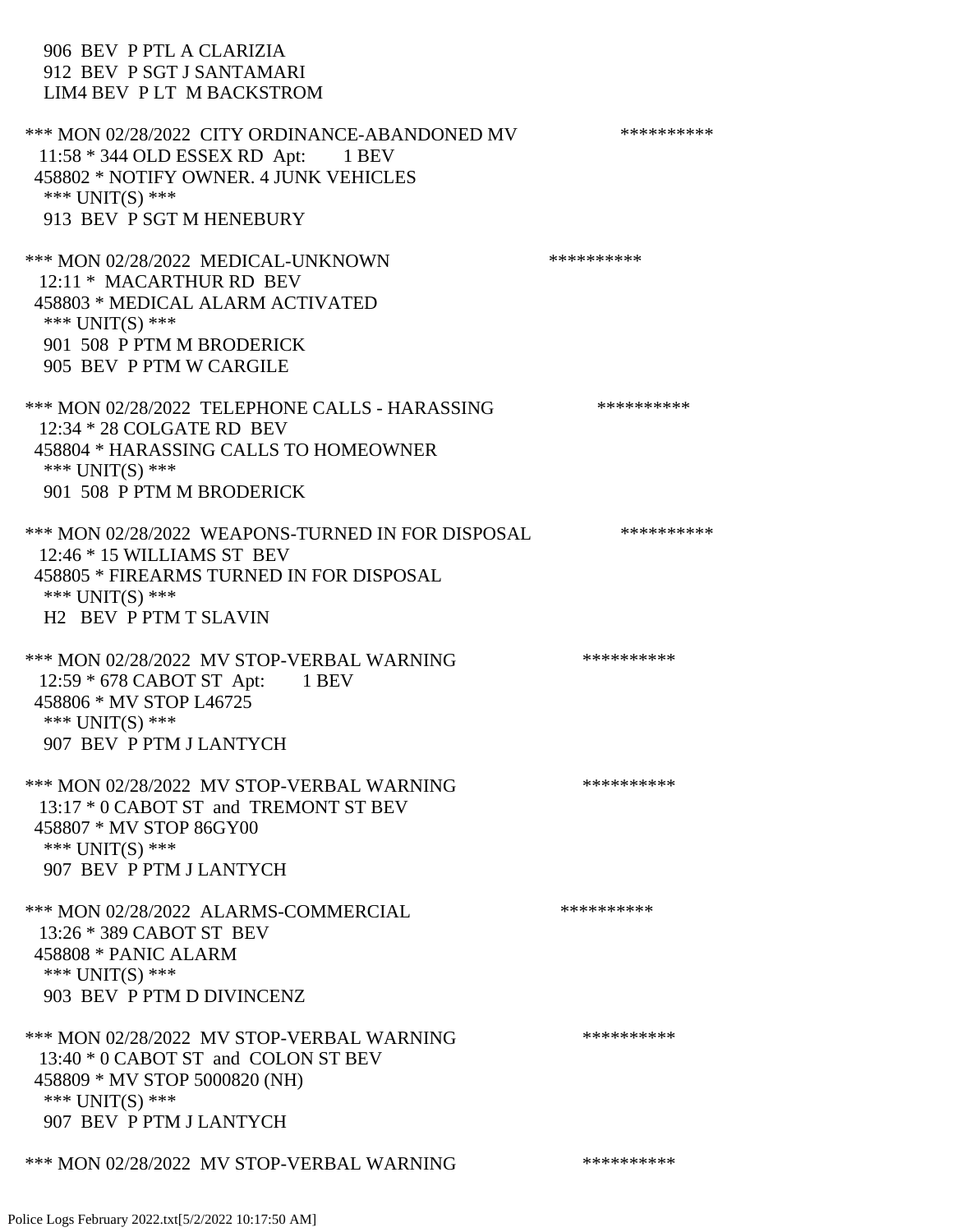13:49 \* 0 HERRICK ST and SOHIER RD BEV 458810 \* MV STOP \*\*\* UNIT(S) \*\*\* 907 BEV P PTM J LANTYCH \*\*\* MON 02/28/2022 CLINICIAN FOLLOW UP \*\*\*\*\*\*\*\*\*\* 13:50 \* CABOT ST BEV 458811 \* OUTREACH WITH CLINICIAN \*\*\* UNIT(S) \*\*\* 905 BEV P PTM W CARGILE CIU BEV P PTM E ABRAHAMSO \*\*\* MON 02/28/2022 MV STOP-WRITTEN WARNING \*\*\*\*\*\*\*\*\*\*\*\* 14:01 \* 41 BRIMBAL AV BEV 458812 \* MV STOP 5LH877 \*\*\* UNIT(S) \*\*\* 907 BEV P PTM J LANTYCH \*\*\* MON 02/28/2022 MV STOP-WRITTEN WARNING \*\*\*\*\*\*\*\*\*\*\*\* 14:13 \* 0 BRIMBAL AV and BIG ROCK LN BEV 458813 \* MV STOP 4CKB71 \*\*\* UNIT(S) \*\*\* 907 BEV P PTM J LANTYCH \*\*\* MON 02/28/2022 SCHOOL TRAFFIC \*\*\*\*\*\*\*\*\*\*\*\*\* 14:21 \* 0 BRIMBAL AV and BIG ROCK LN BEV 458814 \* SCHOOL TRAFFIC \*\*\* UNIT(S) \*\*\* 907 BEV P PTM J LANTYCH \*\*\* MON 02/28/2022 LARCENY-ALL OTHERS \*23H \*\*\*\*\*\*\*\*\*\*\*\* 14:34 \* 401 CABOT ST Apt: 2 BEV 458815 \* WOMEN REPORTS JEWELRY HAS BEEN STOLEN \*\*\* UNIT(S) \*\*\* H2 BEV P PTM T SLAVIN \*\*\* MON 02/28/2022 CITATION ISSUED (OTHER) \*\*\*\*\*\*\*\*\*\* 14:42 \* 0 CABOT ST and BROADWAY BEV 458816 \* PARKING COMPLAINT MA REG 1KNJ16 \*\*\* UNIT(S) \*\*\* 905 BEV P PTM W CARGILE \*\*\* MON 02/28/2022 HOMELESS RELATED \*\*\*\*\*\*\*\*\*\* 15:03 \* 0 DANE ST and BUTMAN ST BEV 458817 \* MAN SLEEPING IN GAZEBO \*\*\* UNIT(S) \*\*\* 902 BEV P PTM J SPITALERI \*\*\* MON 02/28/2022 DISTURBANCE-GENERAL \*\*\*\*\*\*\*\*\*\* 15:08 \* 15 TRASK ST BEV 458818 \* OUT OF CONTROL MALE PARTY- MENTAL HEALTH \*\*\* UNIT(S) \*\*\* 901 508 P PTM M BRODERICK 905 BEV P PTM W CARGILE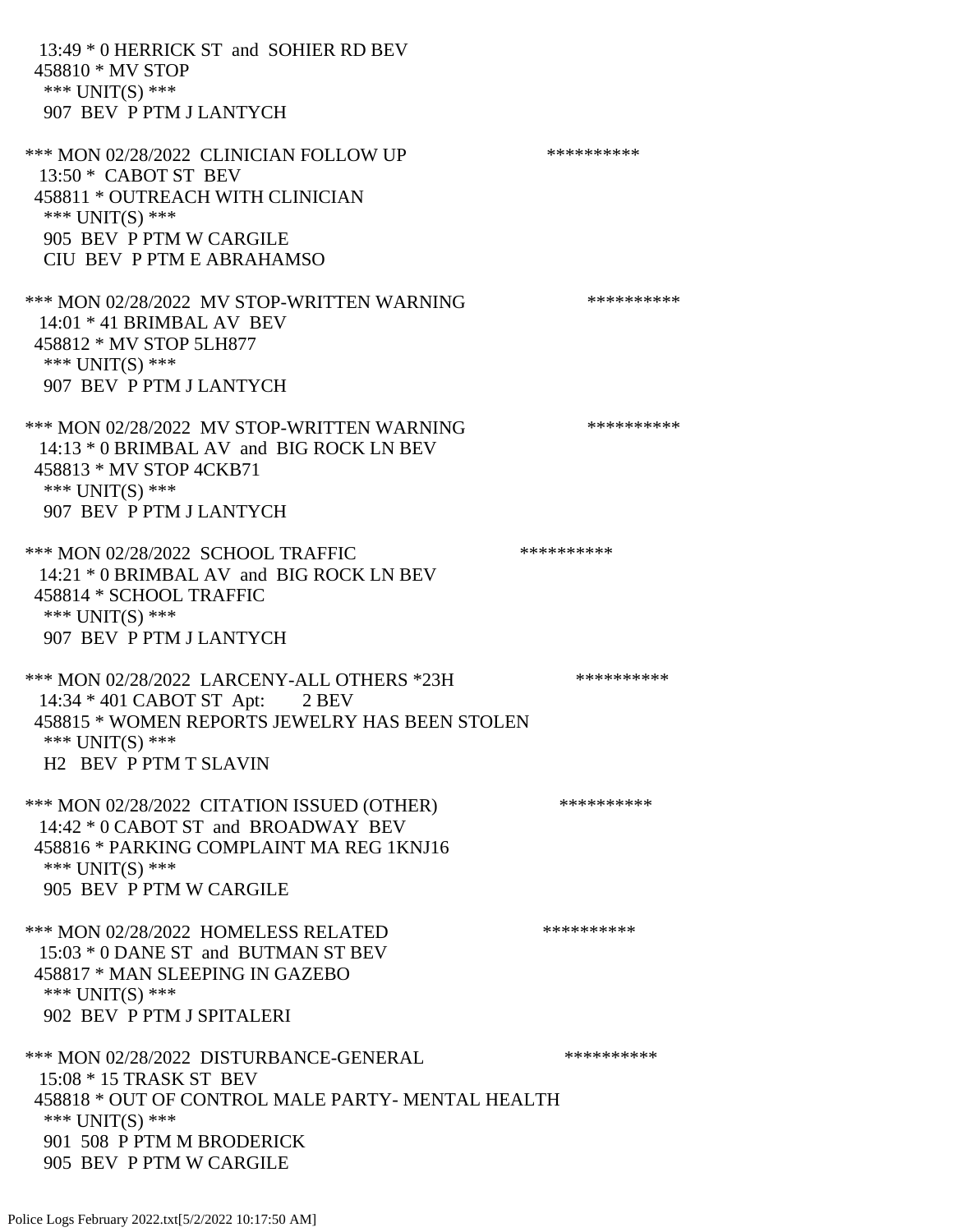\*\*\* MON 02/28/2022 PARKING COMP-BLK DRIVEWAY \*\*\*\*\*\*\*\*\*\* 15:13 \* 21 CENTRAL ST BEV 458819 \* BLOCKED DRIVEWAY \*\*\* UNIT(S) \*\*\* 902 BEV P PTM J SPITALERI \*\*\* MON 02/28/2022 ROSTER-ON/OFF DUTY \*\*\*\*\*\*\*\*\*\* 16:00 \* ELLIOTT ST BEV 458820 \* START OF SHIFT C (4-12 SHIFT) \*\*\* UNIT(S) \*\*\* OIC BEV P LT J SHAIRS \*\*\* MON 02/28/2022 MV STOP-VERBAL WARNING \*\*\*\*\*\*\*\*\*\*\*\* 16:02 \* 0 ELLSWORTH AV and TREMONT ST BEV 458821 \* MV STOP MA REG FW968Z \*\*\* UNIT(S) \*\*\* 907 BEV P PTM R KNIGHT \*\*\* MON 02/28/2022 MV STOP-VERBAL WARNING \*\*\*\*\*\*\*\*\*\*\*\* 16:20 \* 0 ELLSWORTH AV and TREMONT ST BEV 458822 \* MV STOP MA REG 9JX925 \*\*\* UNIT(S) \*\*\* 907 BEV P PTM R KNIGHT \*\*\* MON 02/28/2022 MV STOP-VERBAL WARNING \*\*\*\*\*\*\*\*\*\*\*\* 16:23 \* 0 ELLSWORTH AV and TREMONT ST BEV 458823 \* MV STOP MA REG 2RAE66 \*\*\* UNIT(S) \*\*\* 906 BEV P PTL A CLARIZIA 907 BEV P PTM R KNIGHT \*\*\* MON 02/28/2022 CHECK WELL BEING \*\*\*\*\*\*\*\*\*\*\*\*\* 16:32 \* 7 PORTER ST Apt: 1 BEV 458824 \* CHECK ON WELL BEING \*\*\* UNIT(S) \*\*\* 901 508 P PTM E GOODELL 902 BEV P PTM ARCHAMBAULT \*\*\* MON 02/28/2022 MV STOP-VERBAL WARNING \*\*\*\*\*\*\*\*\*\*\*\*\*\* 16:33 \* 0 HERRICK ST and SOHIER RD BEV 458825 \* MV STOP MA REG 404WNM \*\*\* UNIT(S) \*\*\* 907 BEV P PTM R KNIGHT \*\*\* MON 02/28/2022 MV STOP-WRITTEN WARNING \*\*\*\*\*\*\*\*\*\*\*\* 16:49 \* 0 HALE ST and BOYLES ST BEV 458826 \* MV STOP MA REG 965DK7 \*\*\* UNIT(S) \*\*\* 907 BEV P PTM R KNIGHT \*\*\* MON 02/28/2022 MV STOP-VERBAL WARNING \*\*\*\*\*\*\*\*\*\*\*\* 16:54 \* 0 SOHIER RD and CHARLES ST BEV 458827 \* MV STOP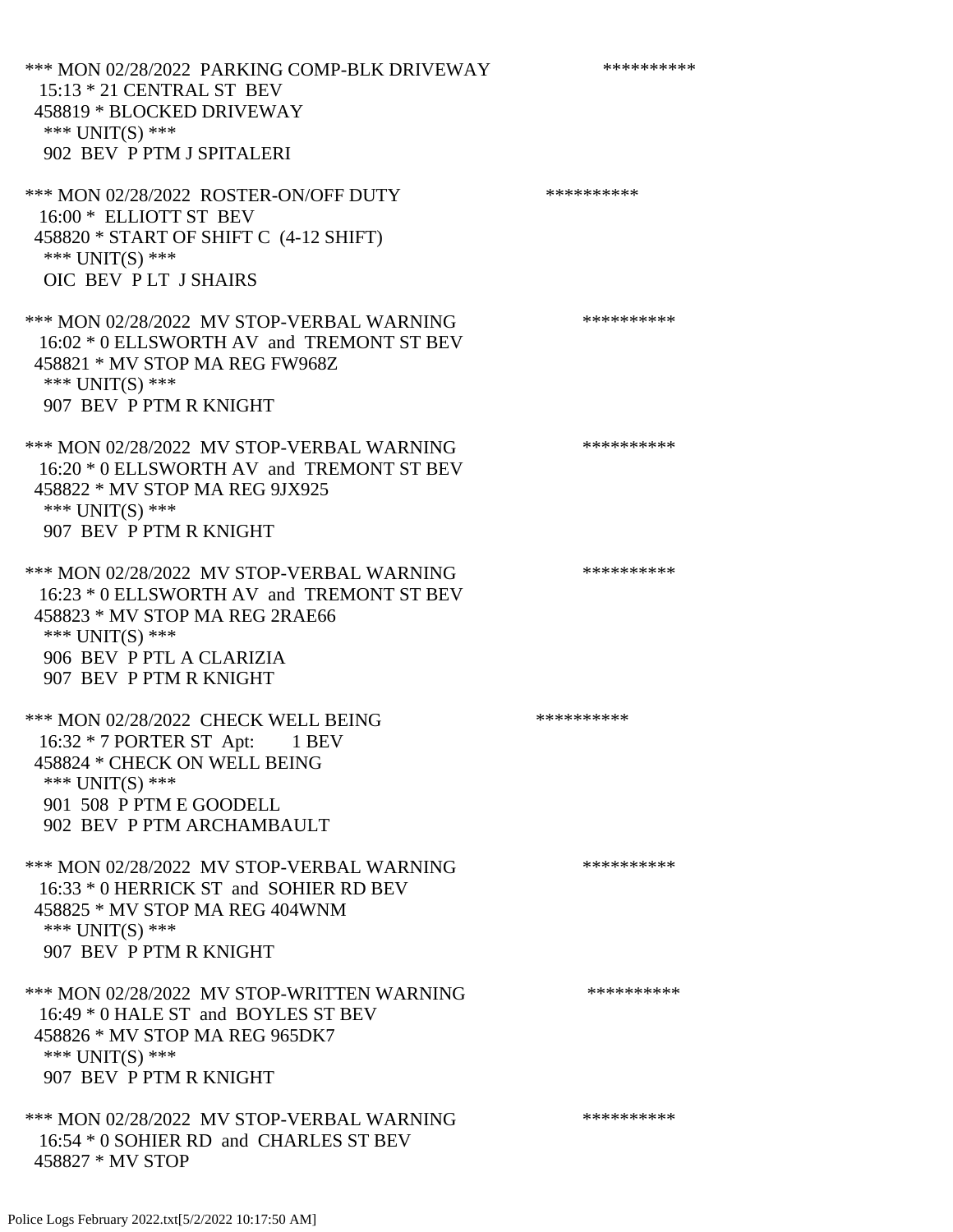\*\*\* UNIT(S) \*\*\* 903 BEV P PTM C STANTON \*\*\* MON 02/28/2022 LARCENY-THEFT FROM BUIL\*23D \*\*\*\*\*\*\*\*\*\* 16:55 \* 36 WEST ST BEV 458828 \* POSSIBLE B&E INTO BUSINESS \*\*\* UNIT(S) \*\*\* 904 BEV P PTM J SPITALERI \*\*\* MON 02/28/2022 SUSP ACTIVITY \*\*\*\*\*\*\*\*\*\*\*\* 16:57 \* 28 RAILROAD AV Apt: 2 BEV 458829 \* REES AFRAID OF EMPLOYEE COMING TO HER HOME \*\*\* UNIT(S) \*\*\* H2 BEV P PTM S LEBLANC \*\*\* MON 02/28/2022 MV STOP-VERBAL WARNING \*\*\*\*\*\*\*\*\*\*\*\*\*\* 17:06 \* 0 HALE ST and EISENHOWER AV BEV 458830 \* MV STOP MA REG 3YTP59 \*\*\* UNIT(S) \*\*\* 907 BEV P PTM R KNIGHT \*\*\* MON 02/28/2022 MV STOP-VERBAL WARNING \*\*\*\*\*\*\*\*\*\*\*\* 17:11 \* 0 SOHIER RD and TOZER RD BEV 458831 \* MA REG 2CMG58 \*\*\* UNIT(S) \*\*\* 903 BEV P PTM C STANTON \*\*\* MON 02/28/2022 ASSIST MED FLIGHT \*\*\*\*\*\*\*\*\*\*\*\*\*\* 17:36 \* 91 HERRICK ST BEV 458832 \* ASSIST MEDFLIGHT \*\*\* UNIT(S) \*\*\* 903 BEV P PTM C STANTON \*\*\* MON 02/28/2022 MV STOP-VERBAL WARNING \*\*\*\*\*\*\*\*\*\*\*\*\*\* 18:07 \* 175 ELLIOTT ST BEV 458833 \* MA REG 13AE44 \*\*\* UNIT(S) \*\*\* 903 BEV P PTM C STANTON \*\*\* MON 02/28/2022 MV STOP-VERBAL WARNING \*\*\*\*\*\*\*\*\*\*\*\* 18:39 \* 0 ELLIOTT ST and RANTOUL ST BEV 458834 \* MV STOP MA REG 2SD737 \*\*\* UNIT(S) \*\*\* 907 BEV P PTM R KNIGHT \*\*\* MON 02/28/2022 CHECK WELL BEING \*\*\*\*\*\*\*\*\*\*\*\*\* 19:13 \* 150 BRIMBAL AV BEV 458835 \* CHECK ON FEMALE SLEEPING IN MV \*\*\* UNIT(S) \*\*\* 903 BEV P PTM C STANTON 904 BEV P PTM J SPITALERI \*\*\* MON 02/28/2022 MV STOP-WRITTEN WARNING \*\*\*\*\*\*\*\*\*\*\*\*

19:35 \* 0 DODGE ST and ENON NORTH ST BEV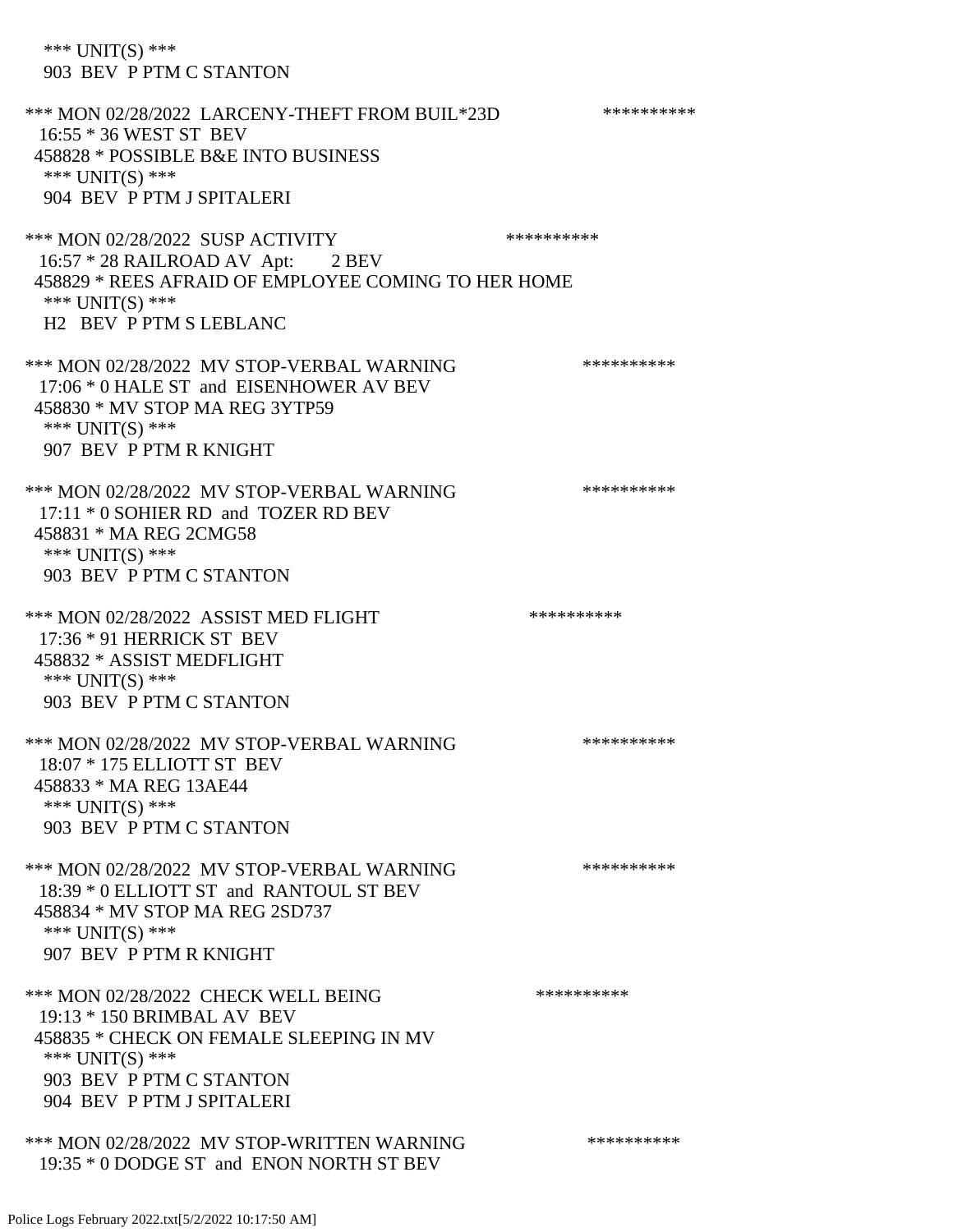| 458836 * MV STOP MA REG 316JK6<br>*** $UNIT(S)$ ***<br>907 BEV P PTM R KNIGHT                                                                                                                                            |            |  |
|--------------------------------------------------------------------------------------------------------------------------------------------------------------------------------------------------------------------------|------------|--|
| *** MON 02/28/2022 HARASSMENT<br>19:35 * COLGATE RD BEV<br>458837 * HARASSING PHONE CALLS<br>*** $UNIT(S)$ ***<br>905 BEV P PTM B NICKERSON                                                                              | ********** |  |
| *** MON 02/28/2022 MV STOP-WRITTEN WARNING<br>19:56 * 0 CABOT ST and CONANT ST BEV<br>458838 * MV STOP MA REG 565HP5<br>*** $UNIT(S)$ ***<br>907 BEV P PTM R KNIGHT                                                      | ********** |  |
| *** MON 02/28/2022 MV STOP-VERBAL WARNING<br>20:06 * 0 ELLSWORTH AV and TREMONT ST BEV<br>458839 * MV STOP MA REG 6TB168<br>*** UNIT(S) ***<br>907 BEV P PTM R KNIGHT                                                    | ********** |  |
| *** MON 02/28/2022 MV THEFT *240                                                                                                                                                                                         | ********** |  |
| 20:23 * 100 RANTOUL ST BEV<br>458840 * STOLEN MV--FOUND NEXT DAY IN SAME GARAGE (CLEARED)<br>*** $UNIT(S)$ ***<br><b>H2 BEV P PTM S LEBLANC</b>                                                                          |            |  |
| *** MON 02/28/2022 PARKING COMPLAINT - GENERAL<br>20:36 * 0 HIGHLAND AV and HIGHLAND TR BEV<br>458841 * PARKING COMPLAINT<br>*** $UNIT(S)$ ***<br>907 BEV P PTM R KNIGHT                                                 | ********** |  |
| *** MON 02/28/2022 DOMESTIC ABUSE/NO 209A *90F<br>20:42 * 321 RANTOUL ST BEV<br>458842 * MALE AND FEMALE DOMESTIC<br>*** $UNIT(S)$ ***<br>901 508 P PTM E GOODELL<br>902 BEV P PTM ARCHAMBAULT<br>912 BEV P SGT J SHAIRS | ********** |  |
| *** MON 02/28/2022 MV STOP-WRITTEN WARNING<br>21:24 * 0 BOYLES ST and BROOK HEAD AV BEV<br>458843 * MV STOP MA REG 354P30<br>*** $UNIT(S)$ ***<br>907 BEV P PTM R KNIGHT                                                 | ********** |  |
| *** MON 02/28/2022 MV STOP-WRITTEN WARNING<br>21:45 * 0 BOYLES ST and FOSTER ST BEV<br>458844 * MV STOP MA EG 1YZV79<br>*** $UNIT(S)$ ***<br>907 BEV P PTM R KNIGHT                                                      | ********** |  |